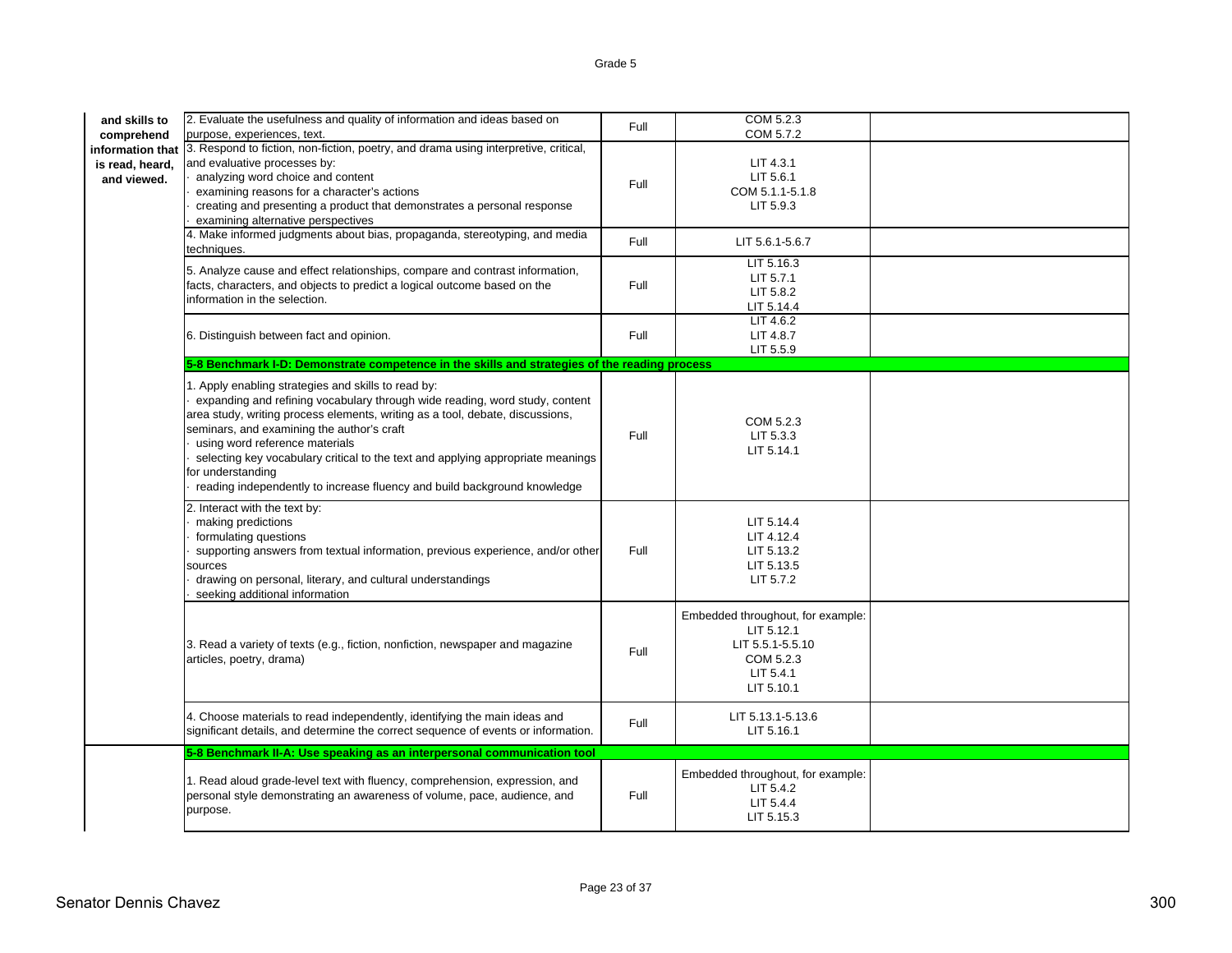|                                                                           | 2. Use language to:<br>formulate hypotheses<br>evaluate information and ideas<br>present and support arguments<br>influence the thinking of others                                                                                                                                            | Full    | COM 5.2.5<br>LIT 5.7.1<br>COM 5.4.1-5.4.8<br>COM 5.3.6                                       |                                                                                                                     |
|---------------------------------------------------------------------------|-----------------------------------------------------------------------------------------------------------------------------------------------------------------------------------------------------------------------------------------------------------------------------------------------|---------|----------------------------------------------------------------------------------------------|---------------------------------------------------------------------------------------------------------------------|
|                                                                           | 3. Make presentations to inform or persuade, selecting vocabulary for impact.                                                                                                                                                                                                                 | Full    | COM 4.6.9<br>COM 5.4.8<br>COM 5.3.6                                                          |                                                                                                                     |
|                                                                           | 5-8 Benchmarks II-B: Apply grammatical and language conventions to communicate                                                                                                                                                                                                                |         |                                                                                              |                                                                                                                     |
|                                                                           | 1. Write sentences that use:<br>independent and dependent clauses<br>transitions<br>conjunctions to connect ideas                                                                                                                                                                             | Full    | GUM 5.1.4<br>COM 6.1.3<br>GUM 7.5.1-7.5.9                                                    |                                                                                                                     |
|                                                                           | 2. Identify and correctly use verbs that are often misused (e.g., lie/lay, sit/set,<br>rise/raise).                                                                                                                                                                                           | Full    | GUM 5.7.1-5.7.11<br>GUM 5.8.1-5.8.7                                                          |                                                                                                                     |
|                                                                           | 3. Use colons and quotation marks correctly.                                                                                                                                                                                                                                                  | Full    | GUM 5.1.3<br>GUM 5.1.6<br><b>GUM A.17.6</b>                                                  |                                                                                                                     |
| <b>Writing and</b><br><b>Speaking for</b><br><b>Expression</b><br>Content | 4. Spell most commonly used words accurately using a multi-strategy approach<br>to learn new spellings.                                                                                                                                                                                       | Full    | Embedded throughout, for example:<br>SPE 5.3.1-5.3.5<br>SPE 5.8.1-5.8.5<br>SPE 5.12.1-5.12.5 |                                                                                                                     |
| <b>Standard II:</b><br><b>Students will</b><br>communicate<br>effectively | 5. Edit final product for grammar, language conventions, and format.                                                                                                                                                                                                                          | Full    | Embedded throughout, for example:<br>COM 5.1.8<br>COM 5.2.10<br>COM 5.6.4                    |                                                                                                                     |
| through<br>speaking and<br>writing.                                       | 6. Create and deliver focused, coherent presentations that convey ideas clearly<br>and relate to the background and interest of the audience using a variety of<br>media.                                                                                                                     | Full    | Embedded throughout, for example:<br>COM 5.2.10<br>COM 5.4.8<br>COM 5.5.4                    |                                                                                                                     |
|                                                                           | 7. Evaluate the content of oral communication.                                                                                                                                                                                                                                                | Full    | COM 5.5.1-5.5.4<br>LIT 5.2.8<br>LIT 5.10.7                                                   |                                                                                                                     |
|                                                                           | 5-8 Benchmarks II-C: Demonstrate competence in the skills and strategies of the writing process                                                                                                                                                                                               |         |                                                                                              |                                                                                                                     |
|                                                                           | 1. Produce a variety of written products that demonstrate competence in:<br>persuasive writing (e.g., states a clear position, elaborates on the position with<br>reasons, examples, information and other evidence)<br>autobiographical writing<br>essays that speculate on cause and effect | Partial | COM 4.6.1-4.6.9<br>COM 5.1.1-5.1.8<br>COM 5.3.6                                              | The teacher will supplement the curriculum to<br>include producing an essay that speculates on<br>cause and effect. |
|                                                                           | 2. Apply the writing process through:<br>pre-writing<br>creating a rough draft<br>revising for clarity of thought and focused communication<br>editing<br>publishing and sharing of final product                                                                                             | Full    | Embedded throughout, for example:<br>COM 5.2.1-5.2.10<br>COM 5.4.1-5.4.8<br>COM 5.5.1-5.5.4  |                                                                                                                     |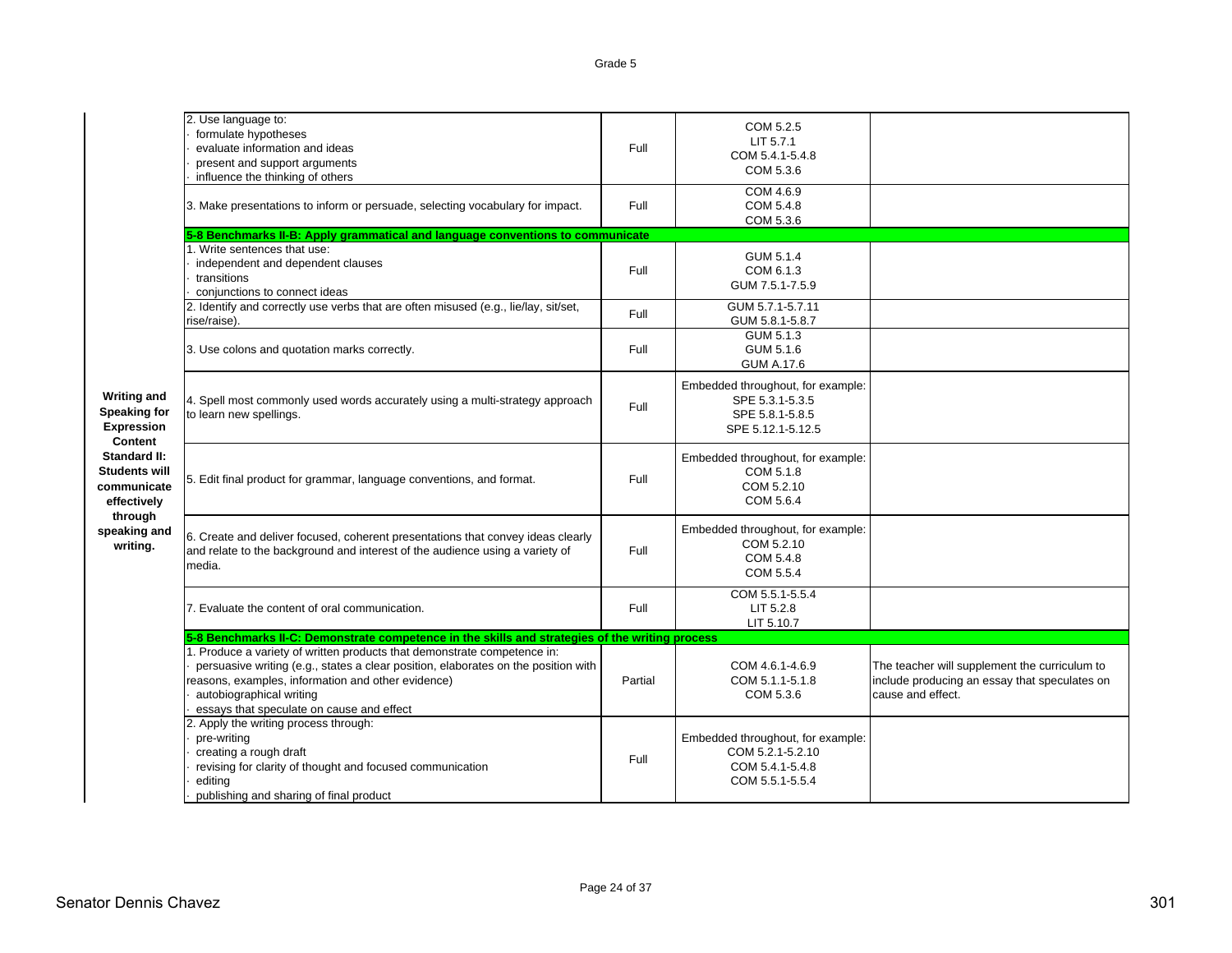|                                                               | 3. Create journals, notes, stories, reports, and letters using appropriate formats<br>and multimedia technologies to communicate to an audience for a specific<br>purpose. | Full    | COM 4.1.1-4.1.9<br>LIT 4.10.2<br>COM 5.2.1-5.2.10<br>COM 5.6.1-5.6.4<br>COM 6.2.1-6.2.7 |                                                                                                                                                           |
|---------------------------------------------------------------|----------------------------------------------------------------------------------------------------------------------------------------------------------------------------|---------|-----------------------------------------------------------------------------------------|-----------------------------------------------------------------------------------------------------------------------------------------------------------|
|                                                               | 4. Focus revision on creating simple and/or complex sentences for clarity and<br>impact and on developing a lead, characters, or mood.                                     | Partial | COM 5.2.8<br>COM 5.5.3                                                                  | The teacher will supplement the curriculum to<br>include the concept of developing a lead,<br>characters, or mood.                                        |
|                                                               | 5-8 Benchmarks III-A: Use language, literature, and media to understand various social and cultural perspectives                                                           |         |                                                                                         |                                                                                                                                                           |
| <b>Literature and</b>                                         | . Explain why similar character types are found in multiple cultures.                                                                                                      | None    |                                                                                         | The teacher will supplement the curriculum to<br>include the concept of character types found in<br>multiple cultures.                                    |
| Media<br>Content<br><b>Standard III:</b><br>Students will use | 2. Identify social/cultural values and beliefs reflected in literature and media.                                                                                          | None    |                                                                                         | The teacher will supplement the curriculum to<br>include the concept of social/cultural values and<br>beliefs that are reflected in literature and media. |
| literature and<br>media to develop of various cultures.       | 3. Identify archetypal patterns and symbols depicted through literature and media                                                                                          | Full    | LIT 4.2.1-4.2.7                                                                         |                                                                                                                                                           |
| an                                                            | 5-8 Benchmarks III-B: Identify ideas and make connections among literary works                                                                                             |         |                                                                                         |                                                                                                                                                           |
|                                                               | understanding of   1. Identify main conflict in a plot and describe how it is resolved.                                                                                    | Full    | LIT 5.1.1-5.1.3                                                                         |                                                                                                                                                           |
| people,<br>societies, and<br>the self.                        | 2. Contrast the actions and motives of characters in literary works.                                                                                                       | Full    | LIT 5.3.3<br>LIT 5.6.4<br>LIT 5.8.2                                                     |                                                                                                                                                           |
|                                                               | 3. Explain the importance of a character's actions to the plot and theme of a<br>literary work.                                                                            | Full    | LIT 4.9.1<br>LIT 5.1.5<br>LIT 5.8.3                                                     |                                                                                                                                                           |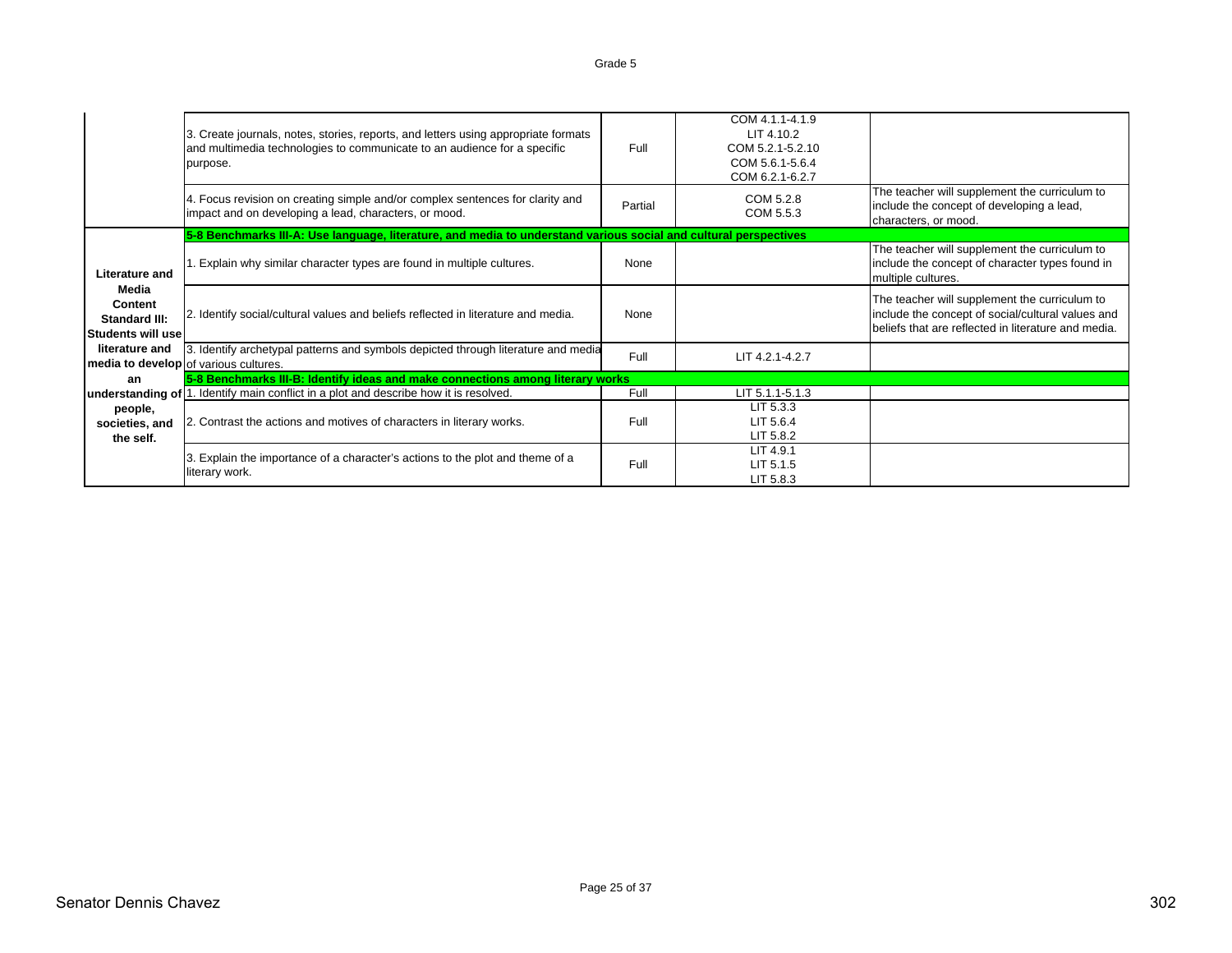|                                                                                       | New Mexico Grade 6 Reading/Language Arts Standards<br>Compared to K <sup>12</sup> Grade 6 English                                                                                                                                                                                                                                                     |                 |                                                                                                                                         |                                                                                                                                                                                                                                                                                |  |
|---------------------------------------------------------------------------------------|-------------------------------------------------------------------------------------------------------------------------------------------------------------------------------------------------------------------------------------------------------------------------------------------------------------------------------------------------------|-----------------|-----------------------------------------------------------------------------------------------------------------------------------------|--------------------------------------------------------------------------------------------------------------------------------------------------------------------------------------------------------------------------------------------------------------------------------|--|
| <b>Strand</b>                                                                         | <b>Benchmarks and Performance Standards</b>                                                                                                                                                                                                                                                                                                           | <b>Coverage</b> | K <sup>12</sup> grade, unit, lesson                                                                                                     | <b>Comments</b>                                                                                                                                                                                                                                                                |  |
|                                                                                       | 5-8 Benchmark I-A: Listen to, read, react to, and interpret information                                                                                                                                                                                                                                                                               |                 |                                                                                                                                         |                                                                                                                                                                                                                                                                                |  |
|                                                                                       | 1. Narrate a fictional or autobiographical account.                                                                                                                                                                                                                                                                                                   | Full            | COM 6.2.1-6.2.6                                                                                                                         |                                                                                                                                                                                                                                                                                |  |
|                                                                                       | 2. Relate details, main ideas, setting, action, and main character(s).                                                                                                                                                                                                                                                                                | Full            | COM 6.8.1-6.8.5                                                                                                                         |                                                                                                                                                                                                                                                                                |  |
|                                                                                       | 3. Explore expressive materials that are read, heard, or viewed.                                                                                                                                                                                                                                                                                      | Full            | COM 6.4.1-6.4.6<br>COM 6.6.1-6.6.2<br>COM 6.7.1-6.7.3                                                                                   |                                                                                                                                                                                                                                                                                |  |
|                                                                                       | 4. Identify and interpret figurative language in an oral selection.                                                                                                                                                                                                                                                                                   | Full            | LIT 6.2.2<br>LIT 6.12.1-6.12.7                                                                                                          |                                                                                                                                                                                                                                                                                |  |
|                                                                                       | 5. Interact appropriately in group settings.                                                                                                                                                                                                                                                                                                          | None            |                                                                                                                                         | Teachers will supplement the curriculum to<br>include interacting appropriately in group settings.                                                                                                                                                                             |  |
|                                                                                       | 6. Reflect on learning experiences by describing personal learning growth and<br>change in perspective.                                                                                                                                                                                                                                               | Full            | COM 6.2.1-6.2.6                                                                                                                         |                                                                                                                                                                                                                                                                                |  |
|                                                                                       | 7. Interpret how personal circumstances and background shape interaction with<br>text.                                                                                                                                                                                                                                                                | Full            | LIT 6.3.1-6.3.5<br>LIT 6.6.1-6.6.6                                                                                                      |                                                                                                                                                                                                                                                                                |  |
|                                                                                       | 5-8 Benchmark I-B: Gather and use information for research and other purposes                                                                                                                                                                                                                                                                         |                 |                                                                                                                                         |                                                                                                                                                                                                                                                                                |  |
|                                                                                       | 1. Interpret and synthesize information from a variety of sources by:<br>reviewing the characteristics of informational works<br>restating and summarizing information<br>determining the importance of information<br>making connections to related topics and information<br>monitoring comprehension<br>drawing inferences<br>generating questions | Full            | COM 6.3.1-6.3.5<br>COM 6.4.1-6.4.9<br>COM 6.5.1-6.5.17<br>LIT 6.3.1-6.3.5<br>LIT 6.4.1- 6.4.11<br>LIT 6.6.1-6.6.6<br>LIT 6.10.1-6.10.10 |                                                                                                                                                                                                                                                                                |  |
|                                                                                       | 2. Use multiple sources of print and non-print information in developing<br>informational materials such as brochures, newsletters, and advertisements by:<br>exploring a variety of sources that provide information (e.g., books,<br>newspapers, Internet, electronic databases, CD-ROMs)<br>distinguishing between primary and secondary sources   | Partial         | COM 6.6.1-6.6.5<br>COM 6.7.1-6.7.6                                                                                                      | Teachers will supplement the curriculum to<br>include using multiple sources of print and non-<br>print information in developing informational<br>materials such as brochures, newsletters, and<br>advertisements by distinguishing between primary<br>and secondary sources. |  |
|                                                                                       | 3. Organize information gathered for a research topic into major components<br>based on appropriate criteria.                                                                                                                                                                                                                                         | Full            | COM 6.5.1-6.5.17                                                                                                                        |                                                                                                                                                                                                                                                                                |  |
|                                                                                       | 5-8 Benchmark I-C: Apply critical thinking skills to analyze information                                                                                                                                                                                                                                                                              |                 |                                                                                                                                         |                                                                                                                                                                                                                                                                                |  |
| <b>Reading and</b><br><b>Listening for</b><br>Comprehension<br>Content<br>Standard I: | 1. Use critical thinking skills and create criteria to evaluate text and multimedia<br>by:<br>determining purpose through exploring bias, apparent messages, emotional<br>factors, or persuasive techniques<br>identifying and exploring the underlying assumptions of the author                                                                     | Full            | COM 6.4.1-6.4.9<br>COM 6.7.1-6.7.6                                                                                                      |                                                                                                                                                                                                                                                                                |  |
| <b>Students will</b><br>apply strategies<br>and skills to<br>comprobond               | 2. Recognize the point of view of the author by considering alternative points of<br>view or reasons by remaining fair-minded and open to other interpretations.                                                                                                                                                                                      | Full            | COM 6.2.1-6.2.6<br>COM 6.4.1-6.4.9<br>COM 6.6.1-6.6.5<br>COM 6.7.1-6.7.6                                                                |                                                                                                                                                                                                                                                                                |  |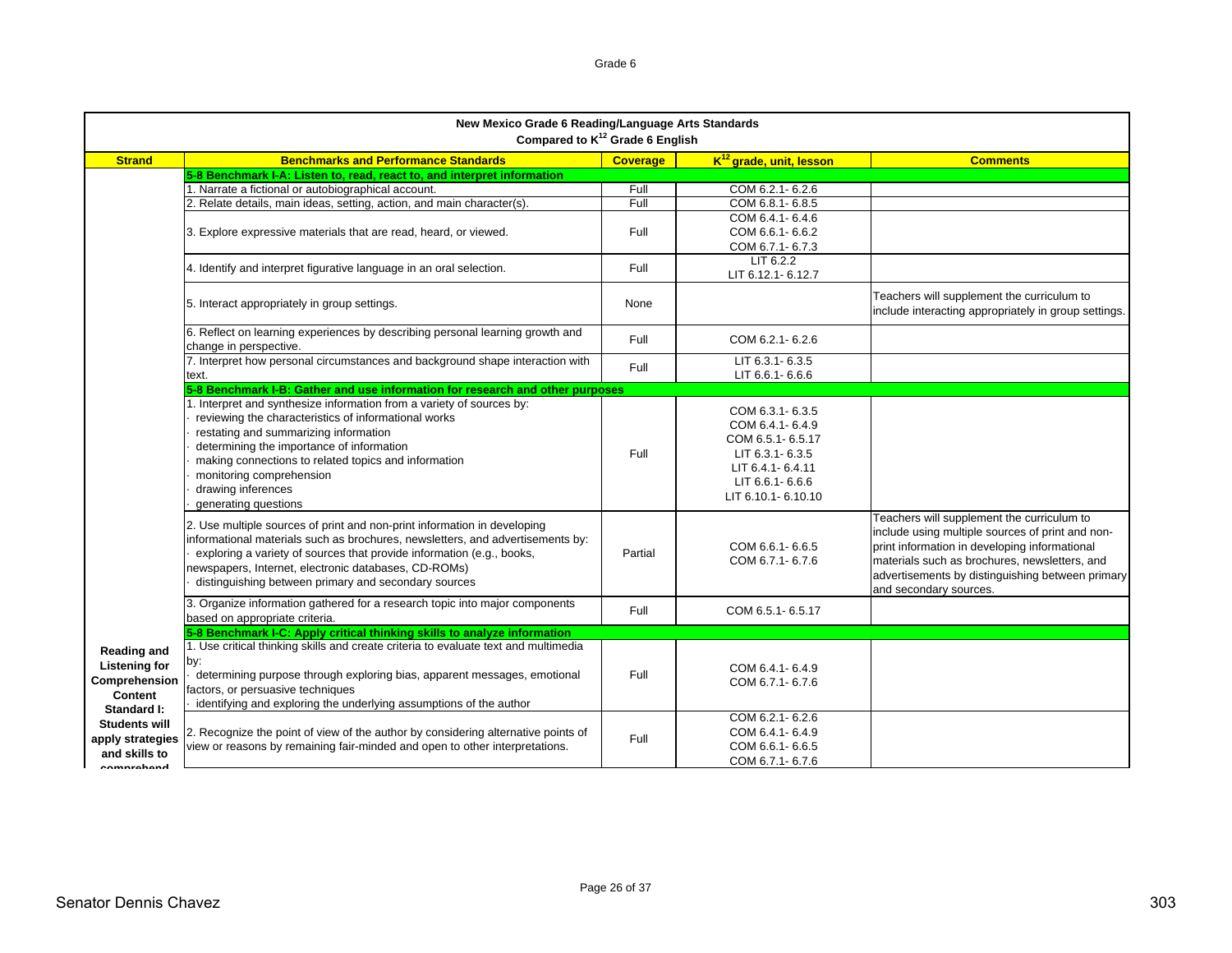| comprenena<br>information that<br>is read, heard,<br>and viewed. | 3. Develop and apply appropriate criteria to evaluate the quality of communication<br>by:<br>using knowledge of language structure and literary or media techniques<br>drawing conclusions based on evidence, reasons, or relevant information<br>considering the implications, consequences, or impact of those conclusions                                                                                                                                                                                                                                                                                                                                                                                                                                                                                             | Partial | COM 6.2.1-6.2.6<br>COM 6.4.1-6.4.9<br>COM 6.6.1-6.6.5<br>COM 6.7.1-6.7.6                   | Teachers will supplement the curriculum to<br>include developing and applying appropriate<br>criteria to evaluate the quality of communication<br>by using knowledge of language structure and<br>literary or media techniques drawing conclusions<br>based on evidence, reasons, or relevant<br>information considering the implications,<br>consequences, or impact of those conclusions. |
|------------------------------------------------------------------|--------------------------------------------------------------------------------------------------------------------------------------------------------------------------------------------------------------------------------------------------------------------------------------------------------------------------------------------------------------------------------------------------------------------------------------------------------------------------------------------------------------------------------------------------------------------------------------------------------------------------------------------------------------------------------------------------------------------------------------------------------------------------------------------------------------------------|---------|--------------------------------------------------------------------------------------------|---------------------------------------------------------------------------------------------------------------------------------------------------------------------------------------------------------------------------------------------------------------------------------------------------------------------------------------------------------------------------------------------|
|                                                                  | 5-8 Benchmark I-D: Demonstrate competence in the skills and strategies of the reading process                                                                                                                                                                                                                                                                                                                                                                                                                                                                                                                                                                                                                                                                                                                            |         |                                                                                            |                                                                                                                                                                                                                                                                                                                                                                                             |
|                                                                  | 1. Increase fluency, comprehension, and insight through meaningful and<br>comprehensive reading instruction by:<br>using effective reading strategies to match type of text<br>reading self-selected literature and other materials of individual interest<br>reading selections and other materials assigned<br>discussing selections in teacher-student discussions and small groups<br>taking an active role in whole-class seminars<br>discussing and analyzing the effects on texts of literary devices, such as<br>igurative language, dialogue and flashback<br>interpreting text by explaining elements such as plot, theme, point of view,<br>characterization, mood, and style<br>investigating examples of distortion and stereotype<br>recognizing underlying messages in order to identify recurring themes | Partial | Embedded throughout, for example:<br>LIT 6.1.1-6.1.9<br>LIT 6.2.1-6.2.4<br>LIT 6.3.1-6.3.6 | Teachers will supplement the curriculum to<br>include increasing fluency, comprehension, and<br>insight through meaningful and comprehensive<br>reading instruction by discussing selections in<br>teacher-student discussions and small groups<br>and taking an active role in whole-class seminars.                                                                                       |
|                                                                  | 2. Generate questions to be answered while reading and reflect on what has<br>been learned after reading.                                                                                                                                                                                                                                                                                                                                                                                                                                                                                                                                                                                                                                                                                                                | Full    | Embedded throughout, for example:<br>LIT 6.1.1-6.1.9<br>LIT 6.2.1-6.2.4<br>LIT 6.3.1-6.3.6 |                                                                                                                                                                                                                                                                                                                                                                                             |
|                                                                  | 3. Use specific strategies to clear up confusing parts of a text (e.g., re-read the<br>text, consult another source, ask for help).                                                                                                                                                                                                                                                                                                                                                                                                                                                                                                                                                                                                                                                                                      | Full    | Embedded throughout, for example:<br>LIT 6.1.1-6.1.9<br>LIT 6.2.1-6.2.4<br>LIT 6.3.1-6.3.6 |                                                                                                                                                                                                                                                                                                                                                                                             |
|                                                                  | 4. Follow oral and written directions for a procedure.                                                                                                                                                                                                                                                                                                                                                                                                                                                                                                                                                                                                                                                                                                                                                                   | Full    | COM 6.6.1-6.6.5                                                                            |                                                                                                                                                                                                                                                                                                                                                                                             |
|                                                                  | 5. Use knowledge of punctuation to assist in comprehension.                                                                                                                                                                                                                                                                                                                                                                                                                                                                                                                                                                                                                                                                                                                                                              | Full    | GUM 6.15.1-6.15.5<br>GUM 6.16.1-6.16.5<br>GUM 6.17.1-6.17.10                               |                                                                                                                                                                                                                                                                                                                                                                                             |
|                                                                  | 5-8 Benchmark II-A: Use speaking as an interpersonal communication tool                                                                                                                                                                                                                                                                                                                                                                                                                                                                                                                                                                                                                                                                                                                                                  |         |                                                                                            |                                                                                                                                                                                                                                                                                                                                                                                             |
|                                                                  | 1. Assume a variety of roles in group discussions (e.g., active listener, discussion<br>leader, facilitator, reporter/synthesizer).                                                                                                                                                                                                                                                                                                                                                                                                                                                                                                                                                                                                                                                                                      | None    |                                                                                            | Teachers will supplement the curriculum to<br>include assuming a variety of roles in group<br>discussions (e.g., active listener, discussion<br>leader, facilitator, reporter/synthesizer).                                                                                                                                                                                                 |
|                                                                  | 2. Clarify, illustrate, and expand upon topics in discussions.                                                                                                                                                                                                                                                                                                                                                                                                                                                                                                                                                                                                                                                                                                                                                           | None    |                                                                                            | Teachers will supplement the curriculum to<br>include clarifying, illustrating, and expanding upon<br>topics in discussions.                                                                                                                                                                                                                                                                |
|                                                                  | 3. Use oral clues to indicate levels of certainty (e.g., "what if," "very likely," "I'm<br>unsure of").                                                                                                                                                                                                                                                                                                                                                                                                                                                                                                                                                                                                                                                                                                                  | None    |                                                                                            | Teachers will supplement the curriculum to<br>include using oral clues to indicate levels of<br>certainty (e.g., "what if," "very likely," "I'm unsure<br>$of$ ).                                                                                                                                                                                                                           |
|                                                                  | 5-8 Benchmarks II-B: Apply grammatical and language conventions to communicate                                                                                                                                                                                                                                                                                                                                                                                                                                                                                                                                                                                                                                                                                                                                           |         |                                                                                            |                                                                                                                                                                                                                                                                                                                                                                                             |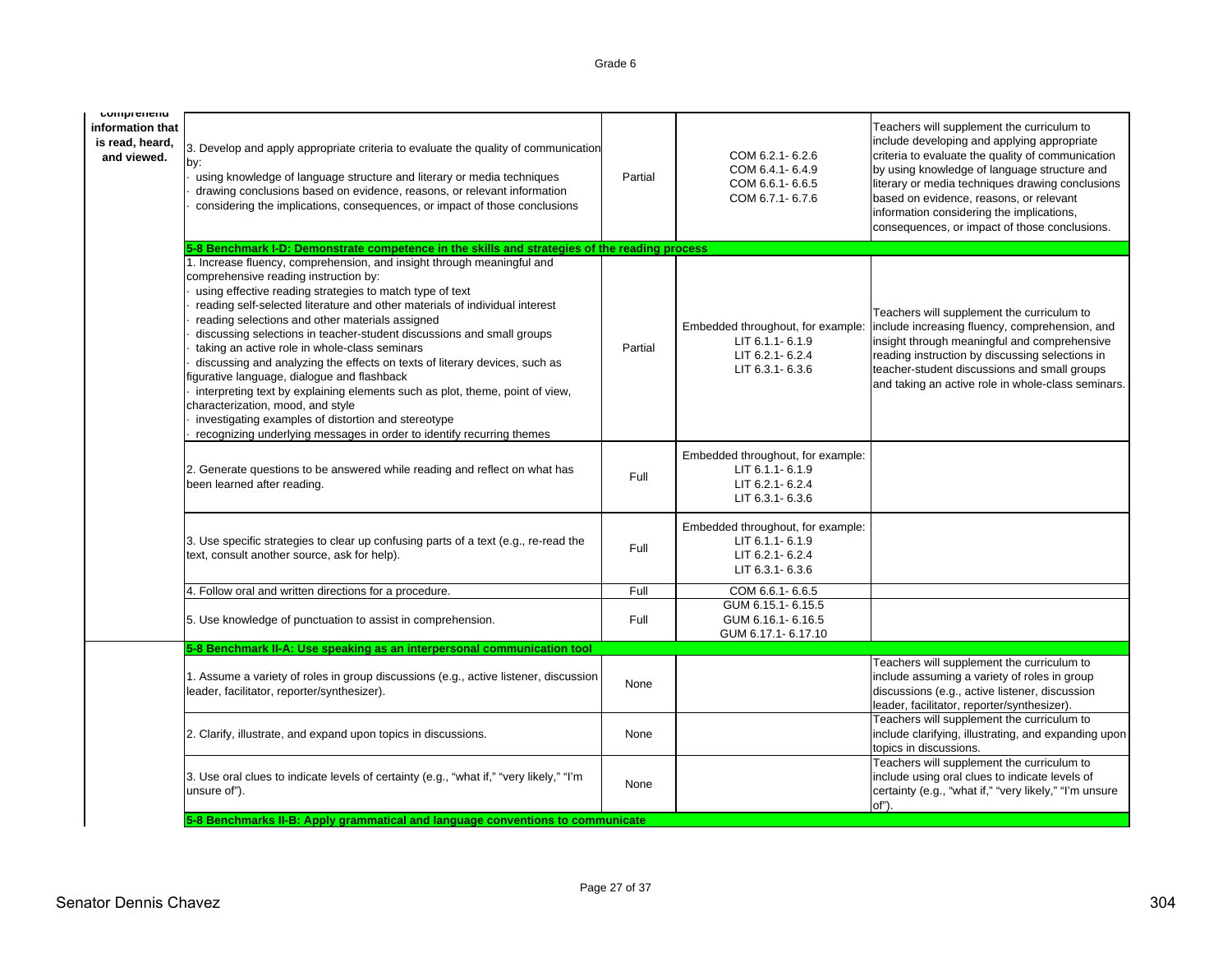|                                                                           | 1. Use simple, compound, complex, and compound-complex sentences.                                                                                                                                                                                                                          | Full | GUM 6.1.1-6.1.3<br>GUM 6.7.1-6.7.5                                                         |  |  |  |  |
|---------------------------------------------------------------------------|--------------------------------------------------------------------------------------------------------------------------------------------------------------------------------------------------------------------------------------------------------------------------------------------|------|--------------------------------------------------------------------------------------------|--|--|--|--|
|                                                                           | 2. Use effective coordination and subordination of ideas to express complete<br>thoughts.                                                                                                                                                                                                  | Full | Embedded throughout, for example:<br>COM 6.1.1-6.1.5<br>COM 6.2.1-6.2.6<br>COM 6.3.1-6.3.5 |  |  |  |  |
|                                                                           | 3. Identify and properly use indefinite pronouns and present perfect, past perfect,<br>and future perfect verb tenses to convey appropriate meaning.                                                                                                                                       | Full | GUM 6.2.1-6.2.5<br>GUM 6.3.1-6.3.8<br>GUM 6.8.1-6.8.6<br>GUM 6.9.1-6.9.9                   |  |  |  |  |
|                                                                           | 4. Use verbs that agree with compound subjects.                                                                                                                                                                                                                                            | Full | GUM 6.3.1-6.3.8<br>GUM 6.9.1-6.9.9                                                         |  |  |  |  |
| <b>Writing and</b><br><b>Speaking for</b><br><b>Expression</b><br>Content | 5. Punctuate using commas that link two clauses with a conjunction in compound<br>sentences.                                                                                                                                                                                               | Full | GUM 6.5.2<br>GUM 6.7.2<br>GUM 6.15.2-6.15.3                                                |  |  |  |  |
| <b>Standard II:</b><br><b>Students will</b><br>communicate<br>effectively | 6. Correctly spell frequently misspelled words (e.g., there, their, they're).                                                                                                                                                                                                              | Full | Embedded throughout, for example:<br>COM 6.1.1-6.1.5<br>COM 6.2.1-6.2.6<br>COM 6.3.1-6.3.5 |  |  |  |  |
| through<br>speaking and                                                   | 7. Demonstrate an awareness of language conventions and usage during oral<br>presentations.                                                                                                                                                                                                | Full | COM 6.7.1-6.7.6                                                                            |  |  |  |  |
| writing.                                                                  | 8. Identify and correct errors in everyday speech.                                                                                                                                                                                                                                         | Full | Embedded throughout, for example:<br>LIT 6.1.1-6.1.9<br>LIT 6.2.1-6.2.4<br>LIT 6.3.1-6.3.6 |  |  |  |  |
|                                                                           | 9. Support opinions expressed with detailed evidence and with visual or media<br>displays that use appropriate technologies.                                                                                                                                                               | Full | COM 6.4.1-6.4.9<br>COM 6.7.1-6.7.6                                                         |  |  |  |  |
|                                                                           | 5-8 Benchmarks II-C: Demonstrate competence in the skills and strategies of the writing process                                                                                                                                                                                            |      |                                                                                            |  |  |  |  |
|                                                                           | 1. Compose a variety of writings that express individual perspectives drawn from<br>personal or related experience by:<br>drafting, revising, editing, and proofreading own written work<br>using direct feedback from peers to revise content<br>writing for public and private audiences | Full | Embedded throughout, for example:<br>COM 6.1.1-6.1.5<br>COM 6.2.1-6.2.6<br>COM 6.3.1-6.3.5 |  |  |  |  |
|                                                                           | 2. Demonstrate competence in writing essays that present problems and<br>solutions (e.g., identifies and defines the problem, describes a solution clearly<br>and convincingly, presents logical and well-supported reasons).                                                              | Full | COM 6.4.1-6.4.9                                                                            |  |  |  |  |
|                                                                           | 3. Produce writings that incorporate a definite voice of the author appropriate to<br>the writing purpose.                                                                                                                                                                                 | Full | Embedded throughout, for example:<br>COM 6.1.1-6.1.5<br>COM 6.2.1-6.2.6<br>COM 6.3.1-6.3.5 |  |  |  |  |
|                                                                           | 4. Use electronic media to effectively communicate with others.                                                                                                                                                                                                                            | Full | Embedded throughout, for example:<br>COM 6.1.1-6.1.5<br>COM 6.2.1-6.2.6<br>COM 6.3.1-6.3.5 |  |  |  |  |
|                                                                           | 5-8 Benchmarks III-A: Use language, literature, and media to understand various social and cultural perspectives                                                                                                                                                                           |      |                                                                                            |  |  |  |  |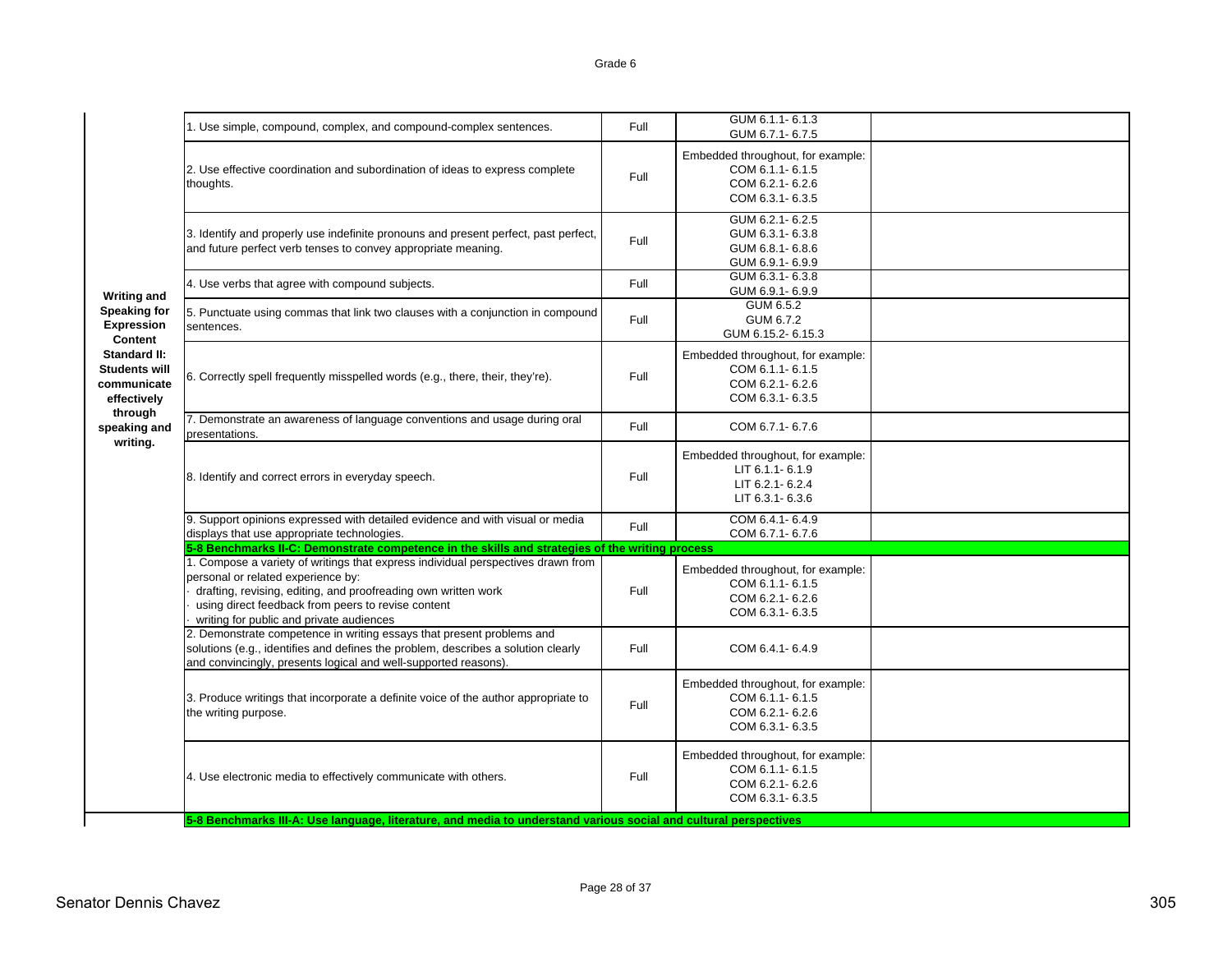|  |                                                                                   | . Describe how characters' actions reflect their cultures.                                                                                                                                                          | Full    | LIT 6.1.1-6.1.8<br>$LIT$ 6.2.1<br>LIT 6.7.1- 6.7.13<br>LIT 6.15.1-6.15.7                    |                                                                                                                                                                                                                                                 |  |  |
|--|-----------------------------------------------------------------------------------|---------------------------------------------------------------------------------------------------------------------------------------------------------------------------------------------------------------------|---------|---------------------------------------------------------------------------------------------|-------------------------------------------------------------------------------------------------------------------------------------------------------------------------------------------------------------------------------------------------|--|--|
|  | Literature and<br>Media                                                           | 2. Respond to historically or culturally significant works of literature to develop an<br>awareness of perspective(s).                                                                                              | Full    | $LIT 6.1.1 - 6.1.8$<br>$LIT$ 6.2.1<br>LIT 6.7.1- 6.7.13<br>LIT 6.15.1-6.15.7                |                                                                                                                                                                                                                                                 |  |  |
|  | Content<br>Standard III:<br><b>Students will use</b><br>literature and            | 3. Examine connections between cultures worldwide and American society as<br>depicted through literature and media.                                                                                                 | Partial | LIT 6.1.1-6.1.8<br>$LIT$ 6.2.1<br>LIT 6.7.1- 6.7.13<br>LIT 6.15.1-6.15.7                    | Teachers will supplement the curriculum to<br>include examining connections between cultures<br>worldwide and American society as depicted<br>through literature and media.                                                                     |  |  |
|  | media to develop<br>an<br>understanding of<br>people, societies,<br>and the self. | 5-8 Benchmarks III-B: Identify ideas and make connections among literary works                                                                                                                                      |         |                                                                                             |                                                                                                                                                                                                                                                 |  |  |
|  |                                                                                   | 1. Describe the author's use of various techniques (e.g., appeal of characters,<br>logic and credibility of plots and setting, use of figurative language, emotional<br>impact) to influence readers' perspectives. | Partial | COM 6.4.1-6.4.9<br>$LIT$ 6.2.2<br>$LIT$ 6.2.7<br>LIT 6.12.1-6.12.7                          | Teachers will supplement the curriculum to<br>include describing the author's use of various<br>techniques (e.g., appeal of characters, logic and<br>credibility of plots and setting, emotional impact)<br>to influence readers' perspectives. |  |  |
|  |                                                                                   | 2. Identify the various themes in literary works.                                                                                                                                                                   | Full    | Embedded throughout, for example:<br>LIT 6.1.1-6.1.3<br>LIT 6.2.1<br>LIT 6.2.7<br>LIT 6.4.3 |                                                                                                                                                                                                                                                 |  |  |
|  |                                                                                   | 3. Compare and contrast print and non-print versions of a literary work.                                                                                                                                            | Full    | LIT 7.7.6                                                                                   |                                                                                                                                                                                                                                                 |  |  |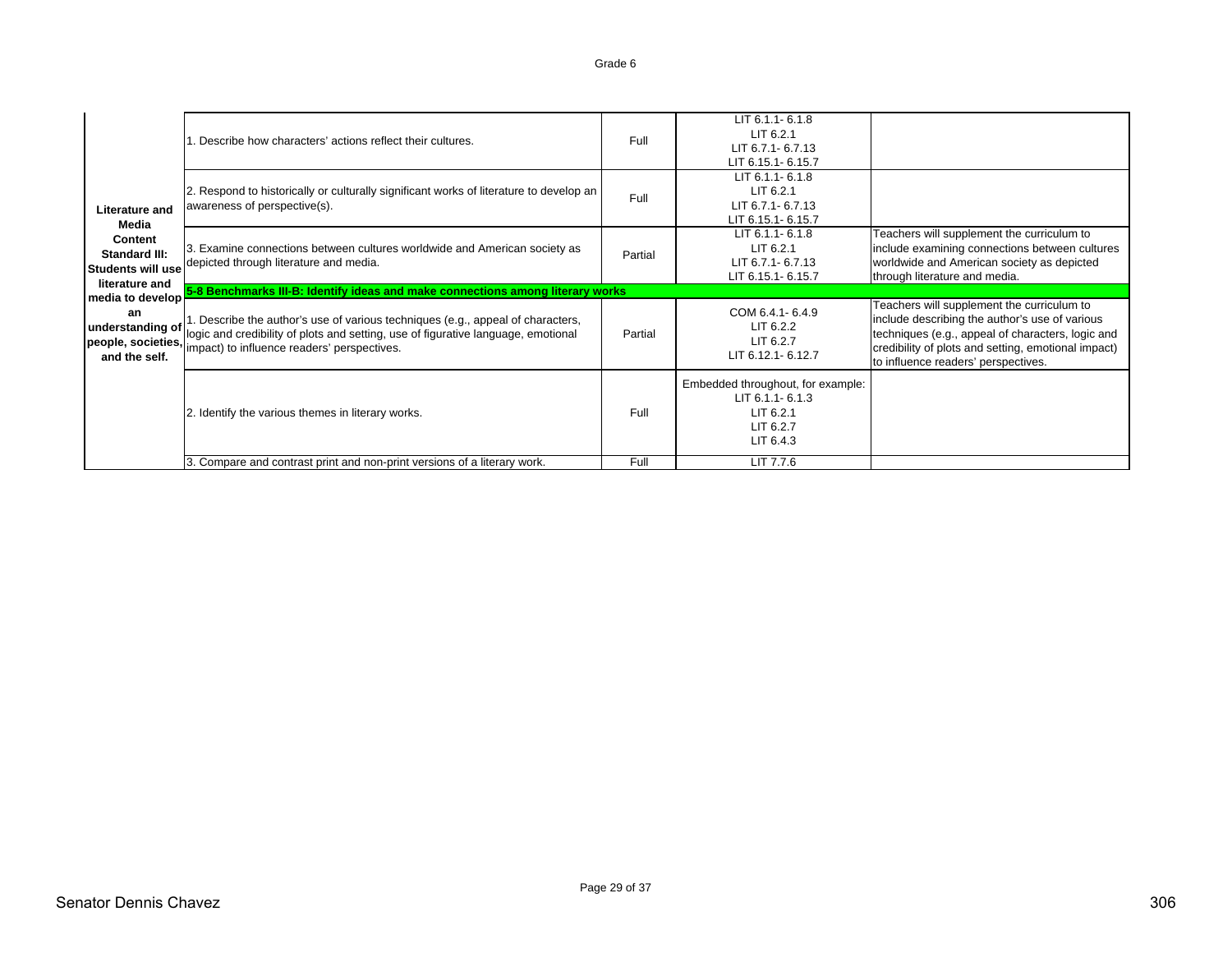|                                                                                                               | New Mexico Grade 7 Reading/Language Arts Standards<br>Compared to K <sup>12</sup> Grade 7 English                                                                                                                                                                                                                                                                                           |                 |                                                                  |                                                                                                                                                                                                                                          |  |
|---------------------------------------------------------------------------------------------------------------|---------------------------------------------------------------------------------------------------------------------------------------------------------------------------------------------------------------------------------------------------------------------------------------------------------------------------------------------------------------------------------------------|-----------------|------------------------------------------------------------------|------------------------------------------------------------------------------------------------------------------------------------------------------------------------------------------------------------------------------------------|--|
| <b>Strand</b>                                                                                                 | <b>Benchmarks and Performance Standards</b>                                                                                                                                                                                                                                                                                                                                                 | <b>Coverage</b> | K <sup>12</sup> grade, unit, lesson                              | <b>Comments</b>                                                                                                                                                                                                                          |  |
|                                                                                                               | 5-8 Benchmark I-A: Listen to, read, react to, and interpret information<br>1. Narrate an account (e.g., news story, historical episode) that creates a<br>coherent organizing structure appropriate to purpose, audience, and context and                                                                                                                                                   | Full            | COM 7.2.1-7.2.5<br>COM 7.8.1-7.8.8                               |                                                                                                                                                                                                                                          |  |
|                                                                                                               | that orients and engages the reader.<br>2. Respond to informational materials that are read, heard, or viewed by:<br>summarizing the information<br>determining the importance of the information<br>making connections to related topics/information<br>monitoring comprehension<br>drawing inferences<br>generating questions                                                             | Full            | COM 7.5.1-7.5.17<br>COM 7.7.1-7.7.8<br>LIT 7.5.3                 |                                                                                                                                                                                                                                          |  |
|                                                                                                               | 3. Identify the effect of literary devices such as figurative language, diction,<br>dialogue, and description.                                                                                                                                                                                                                                                                              | Full            | COM 7.2.1-7.2.5<br>COM 7.8.1-7.8.8<br>LIT 7.12.1-7.12.7          |                                                                                                                                                                                                                                          |  |
|                                                                                                               | 5-8 Benchmark I-B: Gather and use information for research and other purposes                                                                                                                                                                                                                                                                                                               |                 |                                                                  |                                                                                                                                                                                                                                          |  |
|                                                                                                               | 1. Use a variety of resources to express individual perspectives in response to<br>personal, social, cultural, and historical issues.                                                                                                                                                                                                                                                       | Full            | LIT 7.13.1-7.13.9<br>LIT 6.16.1-6.16.6                           |                                                                                                                                                                                                                                          |  |
|                                                                                                               | 2. Interpret and synthesize information by responding to information that is read,<br>heard, or viewed.                                                                                                                                                                                                                                                                                     | Full            | COM 7.5.1-7.5.17<br>COM 7.7.1-7.7.8                              |                                                                                                                                                                                                                                          |  |
|                                                                                                               | 3. Develop informational products and/or presentations that cite multiple print<br>and non-print sources by:<br>identifying and using appropriate primary and secondary sources<br>comparing, contrasting, and evaluating information from different sources<br>about the same topic<br>evaluating information for extraneous details, inconsistencies, relevant facts,<br>and organization | Partial         | COM 7.4.1-7.4.9<br>COM 7.6.1-7.6.5                               | Teachers will supplement the curriculum to<br>include developing informational products and/or<br>presentations that cite multiple print and non-print<br>sources by identifying and using appropriate<br>primary and secondary sources. |  |
|                                                                                                               | 4. Examine critical relationships between and among elements of a research<br>topic.                                                                                                                                                                                                                                                                                                        | Full            | COM 7.5.1-7.5.17<br>COM 7.7.1-7.7.8                              |                                                                                                                                                                                                                                          |  |
|                                                                                                               | 5-8 Benchmark I-C: Apply critical thinking skills to analyze information                                                                                                                                                                                                                                                                                                                    |                 |                                                                  |                                                                                                                                                                                                                                          |  |
| <b>Reading and</b><br><b>Listening for</b><br>Comprehension<br>Content<br>Standard I:<br><b>Students will</b> | 1. Use the problem-solving process to refine understanding by:<br>analyzing problems and solutions within various texts and situations<br>utilizing the problem-solving process within various contexts and situations<br>constructing essays and presentations that respond to a given problem by<br>proposing a solution that includes relevant details                                   | Full            | COM 7.8.1-7.8.8<br>LIT 7.15.7<br>LIT 7.17.1-7.17.2<br>LIT 7.17.4 |                                                                                                                                                                                                                                          |  |
| and skills to<br>comprehend<br>information that<br>is read, heard,<br>and viewed.                             | apply strategies 2. Refine critical thinking skills and develop criteria that evaluate arguments and<br>judgments by:<br>stating a firm judgment<br>justifying the judgment with logical, relevant reasons, clear examples, and<br>supporting details<br>creating an organizing structure appropriate to purpose, audience, and context                                                     | Full            | COM 7.4.1-7.4.9<br>COM 7.6.1-7.6.5<br>LIT 7.13.7-7.13.9          |                                                                                                                                                                                                                                          |  |
|                                                                                                               | 3. Determine how the use of literary devices, such as personification, metaphor,<br>simile, and alliteration, convey the author's intent.                                                                                                                                                                                                                                                   | Partial         | LIT 7.4.3<br>LIT 7.12.3                                          | Teachers will supplement the curriculum to<br>include determining how the use of literary<br>devices, such as personification and simile<br>convey the author's intent.                                                                  |  |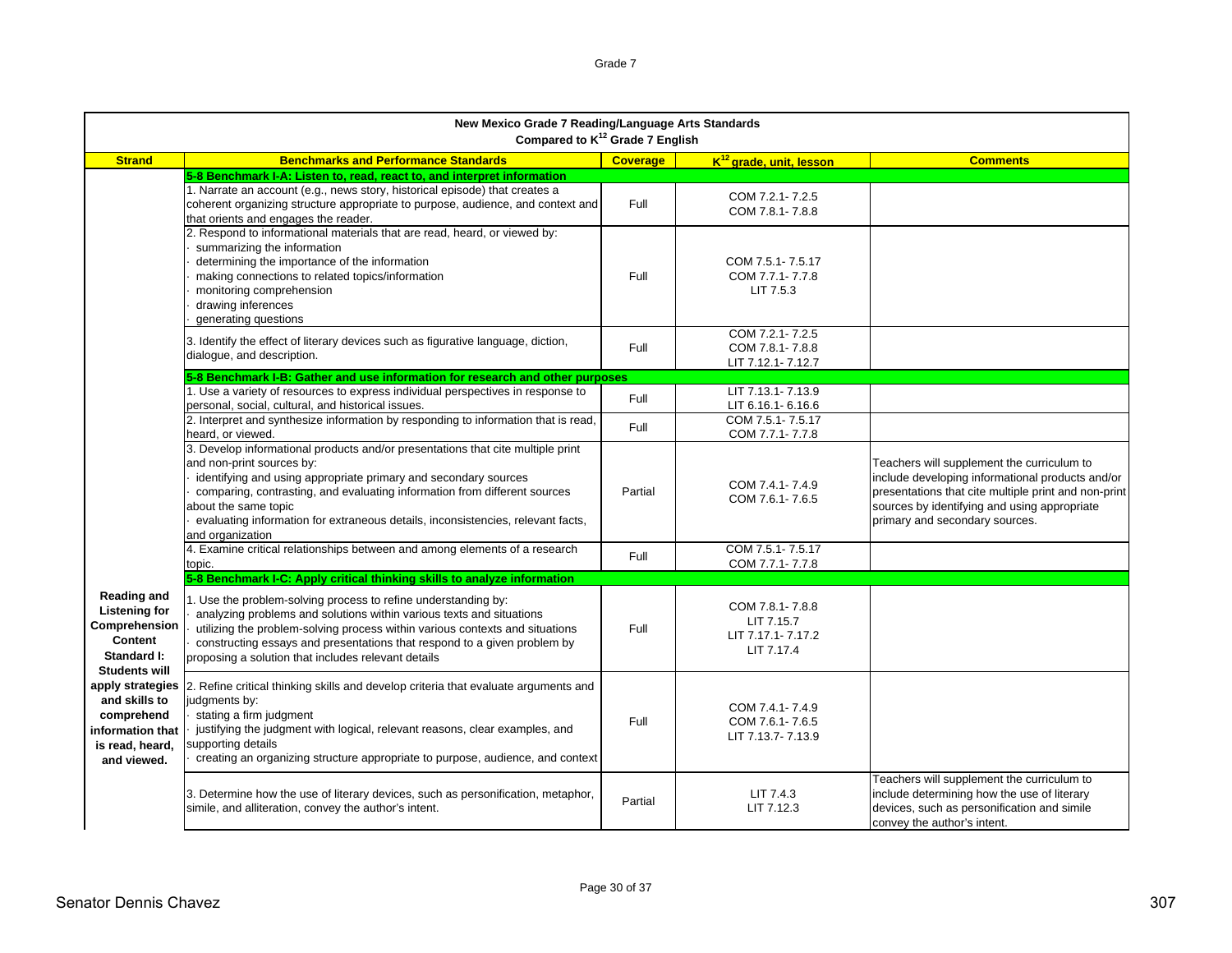| U<br>۰ |  |
|--------|--|
|--------|--|

| 4. Interpret universal themes, values, and conflicts in a selection.                                                                                                                                                                                                                                                                                                                                                                                                                                                                                          | Full    | LIT 7.1.2<br>LIT 7.1.4<br>LIT 7.7.7<br>LIT 7.13.2<br>LIT 7.15.3-7.15.9<br>LIT 7.17.2        |                                                                                                                                                                                                                                                           |
|---------------------------------------------------------------------------------------------------------------------------------------------------------------------------------------------------------------------------------------------------------------------------------------------------------------------------------------------------------------------------------------------------------------------------------------------------------------------------------------------------------------------------------------------------------------|---------|---------------------------------------------------------------------------------------------|-----------------------------------------------------------------------------------------------------------------------------------------------------------------------------------------------------------------------------------------------------------|
| 5-8 Benchmark I-D: Demonstrate competence in the skills and strategies of the reading process                                                                                                                                                                                                                                                                                                                                                                                                                                                                 |         |                                                                                             |                                                                                                                                                                                                                                                           |
| 1. Respond to various texts and literary selections using interpretive and<br>evaluative reading processes by:<br>reading a variety of literary and other texts(e.g., mysteries, novels, science<br>fiction, historical documents, newspapers, skits, lyric poems)<br>analyzing what specific characteristics of literary works (fiction, nonfiction,<br>drama, and poetry) have on the meaning of the work<br>analyzing what impact literary elements have on the meaning of the text, such<br>as the influence of setting on the problem and its resolution | Full    | Embedded throughout, for example:<br>LIT 7.1.1-7.1.12<br>LIT 7.2.1-7.2.5<br>LIT 7.4.1-7.4.7 |                                                                                                                                                                                                                                                           |
| 2. Understand stories and expository texts from the perspective of the attitudes<br>and values of the time period in which they were written.                                                                                                                                                                                                                                                                                                                                                                                                                 | Full    | LIT 7.16.1-7.16.6<br>LIT 7.17.1-7.17.7                                                      |                                                                                                                                                                                                                                                           |
| 3. Accurately identify author's purpose and perspective.                                                                                                                                                                                                                                                                                                                                                                                                                                                                                                      | Full    | LIT 7.12.1-7.12.7<br>LIT 7.13.1-7.13.9<br>LIT 7.16.1                                        |                                                                                                                                                                                                                                                           |
| 4. Use knowledge of context and vocabulary to understand informational text.                                                                                                                                                                                                                                                                                                                                                                                                                                                                                  | Full    | Embedded throughout, for example:<br>LIT 7.1.1-7.1.12<br>LIT 7.2.1-7.2.5<br>LIT 7.4.1-7.4.7 |                                                                                                                                                                                                                                                           |
| 5-8 Benchmark II-A: Use speaking as an interpersonal communication tool                                                                                                                                                                                                                                                                                                                                                                                                                                                                                       |         |                                                                                             |                                                                                                                                                                                                                                                           |
| 1. Choose precise and engaging language, well suited to the topic and audience.                                                                                                                                                                                                                                                                                                                                                                                                                                                                               | Full    | COM 7.2.1-7.2.5<br>COM 7.4.1-7.4.9                                                          |                                                                                                                                                                                                                                                           |
| 2. Use figurative language and a variety of speech patterns.                                                                                                                                                                                                                                                                                                                                                                                                                                                                                                  | Partial | LIT 7.12.1-7.12.7                                                                           | Teachers will supplement the curriculum to<br>include using figurative language and a variety of<br>speech patterns.                                                                                                                                      |
| 3. Choose between standard and non-standard English dialects as appropriate<br>for the topic, purpose, and audience.                                                                                                                                                                                                                                                                                                                                                                                                                                          | Full    | LIT 8.6.1-8.6.9                                                                             |                                                                                                                                                                                                                                                           |
| 4. Interact in group discussions by:<br>offering personal opinions confidently without dominating<br>giving valid reasons that support opinions<br>soliciting and considering others' opinions                                                                                                                                                                                                                                                                                                                                                                | None    |                                                                                             | Teachers will supplement the curriculum to<br>include interacting in group discussions by<br>offering personal opinions confidently without<br>dominating, giving valid reasons that support<br>opinions, soliciting and considering others'<br>opinions. |
| 5. Express individual perspective in response to personal, social, cultural, and<br>historical issues.                                                                                                                                                                                                                                                                                                                                                                                                                                                        | Full    | LIT 7.13.1-7.13.9<br>LIT 6.16.1-6.16.6                                                      |                                                                                                                                                                                                                                                           |
| 5-8 Benchmarks II-B: Apply grammatical and language conventions to communicate                                                                                                                                                                                                                                                                                                                                                                                                                                                                                |         |                                                                                             |                                                                                                                                                                                                                                                           |
| 1. Place modifiers properly and use the active voice.                                                                                                                                                                                                                                                                                                                                                                                                                                                                                                         | Full    | GUM 7.3.1<br><b>GUM 7.4.4</b><br><b>GUM 7.5.4</b><br>GUM 7.11.1-7.11.2                      |                                                                                                                                                                                                                                                           |
| 2. Identify and use infinitives and participles and make clear references between<br>pronouns and antecedents.                                                                                                                                                                                                                                                                                                                                                                                                                                                | Full    | GUM 7.4.1-7.4.8<br>GUM 7.8.4-7.8.5                                                          |                                                                                                                                                                                                                                                           |
| 3. Identify all parts of speech and types and structure of sentences.                                                                                                                                                                                                                                                                                                                                                                                                                                                                                         | Full    | GUM 7.1.1-7.1.6                                                                             |                                                                                                                                                                                                                                                           |
|                                                                                                                                                                                                                                                                                                                                                                                                                                                                                                                                                               |         |                                                                                             |                                                                                                                                                                                                                                                           |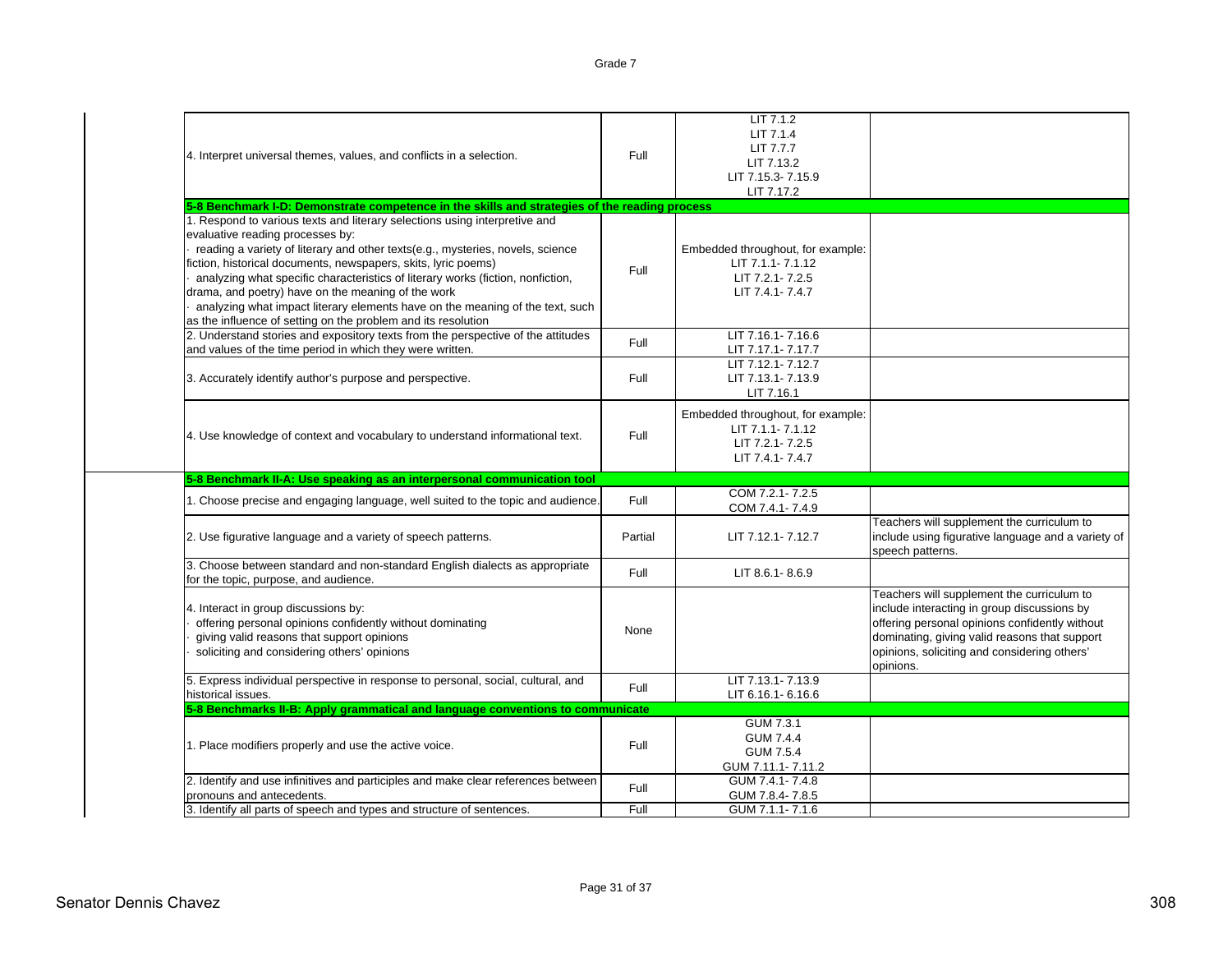| <b>Writing and</b>                                                  | 4. Punctuate by correctly using hyphens, dashes, brackets, and semicolons.                                                                                 | Full | GUM 7.15.1-7.15.8                                                                                 |                                                                                                                                                                       |
|---------------------------------------------------------------------|------------------------------------------------------------------------------------------------------------------------------------------------------------|------|---------------------------------------------------------------------------------------------------|-----------------------------------------------------------------------------------------------------------------------------------------------------------------------|
| <b>Speaking for</b><br>Expression<br>Content<br><b>Standard II:</b> | 5. Spell derivatives correctly by applying the spellings of bases and affixes.                                                                             | Full | Embedded throughout, for example:<br>COM 7.1.1-7.1.5<br>COM 7.2.1-7.2.5<br>COM 7.3.1-7.3.5        |                                                                                                                                                                       |
| <b>Students will</b><br>communicate                                 | 6. Use a variety of sentences correctly by punctuating them properly and<br>avoiding fragments and run-ons.                                                | Full | GUM 7.6.1-7.6.4                                                                                   |                                                                                                                                                                       |
| effectively                                                         | 7. Apply the parts of speech to clarify language usage.                                                                                                    | Full | GUM 7.1.1-7.1.6                                                                                   |                                                                                                                                                                       |
| through<br>speaking and                                             | 8. Choose language that is precise, engaging, and well suited to the topic and<br>audience in a variety of oral presentations.                             | Full | COM 7.7.1-7.7.8                                                                                   |                                                                                                                                                                       |
| writing.                                                            | 9. Use figurative language and varying speech patterns to convey meaning.                                                                                  | Full | LIT 7.12.1-7.12.7                                                                                 |                                                                                                                                                                       |
|                                                                     | 10. Analyze the effect on the viewer of images, text, and sound in electronic<br>journalism.                                                               | None |                                                                                                   | Teachers will supplement the curriculum to<br>include analyzing the effect on the viewer of<br>images, text, and sound in electronic journalism.                      |
|                                                                     | 11. Provide constructive feedback to a speaker concerning a speech's content,<br>delivery, and overall impact.                                             | None |                                                                                                   | Teachers will supplement the curriculum to<br>include providing constructive feedback to a<br>speaker concerning a speech's content, delivery,<br>and overall impact. |
|                                                                     | 12. Proofread, listen to, and monitor self to correct errors.                                                                                              | Full | COM 7.7.5-7.7.8                                                                                   |                                                                                                                                                                       |
|                                                                     | 5-8 Benchmarks II-C: Demonstrate competence in the skills and strategies of the writing process                                                            |      |                                                                                                   |                                                                                                                                                                       |
|                                                                     | 1. Express individual perspectives in written response to personal, social,<br>cultural, and historical issues.                                            | Full | COM 7.2.1-7.2.5<br>COM 7.6.1-7.6.5<br>LIT 7.9.1-7.9.8<br>LIT 7.11.14-7.11.17<br>LIT 7.13.7-7.13.9 |                                                                                                                                                                       |
|                                                                     | 2. Differentiate shades of meaning and multiple meanings of words.                                                                                         | None |                                                                                                   | Teachers will supplement the curriculum to<br>include differentiating shades of meaning and<br>multiple meanings of words.                                            |
|                                                                     | 3. Produce research reports and technical writings that communicate information<br>effectively to a specific audience.                                     | Full | COM 7.5.1-7.5.17<br>COM 7.7.1-7.7.8                                                               |                                                                                                                                                                       |
|                                                                     | 4. Compose a variety of writings that develop sentence fluency to communicate<br>ideas and information clearly using a variety of multimedia technologies. | Full | Embedded throughout, for example:<br>COM 7.1.1-7.1.5<br>COM 7.2.1-7.2.5<br>COM 7.3.1-7.3.5        |                                                                                                                                                                       |
|                                                                     | 5-8 Benchmarks III-A: Use language, literature, and media to understand various social and cultural perspectives                                           |      |                                                                                                   |                                                                                                                                                                       |
|                                                                     | 1. Identify and analyze recurring themes (e.g., value of bravery, loyalty,<br>friendship) across works from a variety of cultures.                         | Full | LIT 7.1.2<br>LIT 7.1.4<br>LIT 7.7.7<br>LIT 7.13.2<br>LIT 7.15.3-7.15.9<br>LIT 7.17.2              |                                                                                                                                                                       |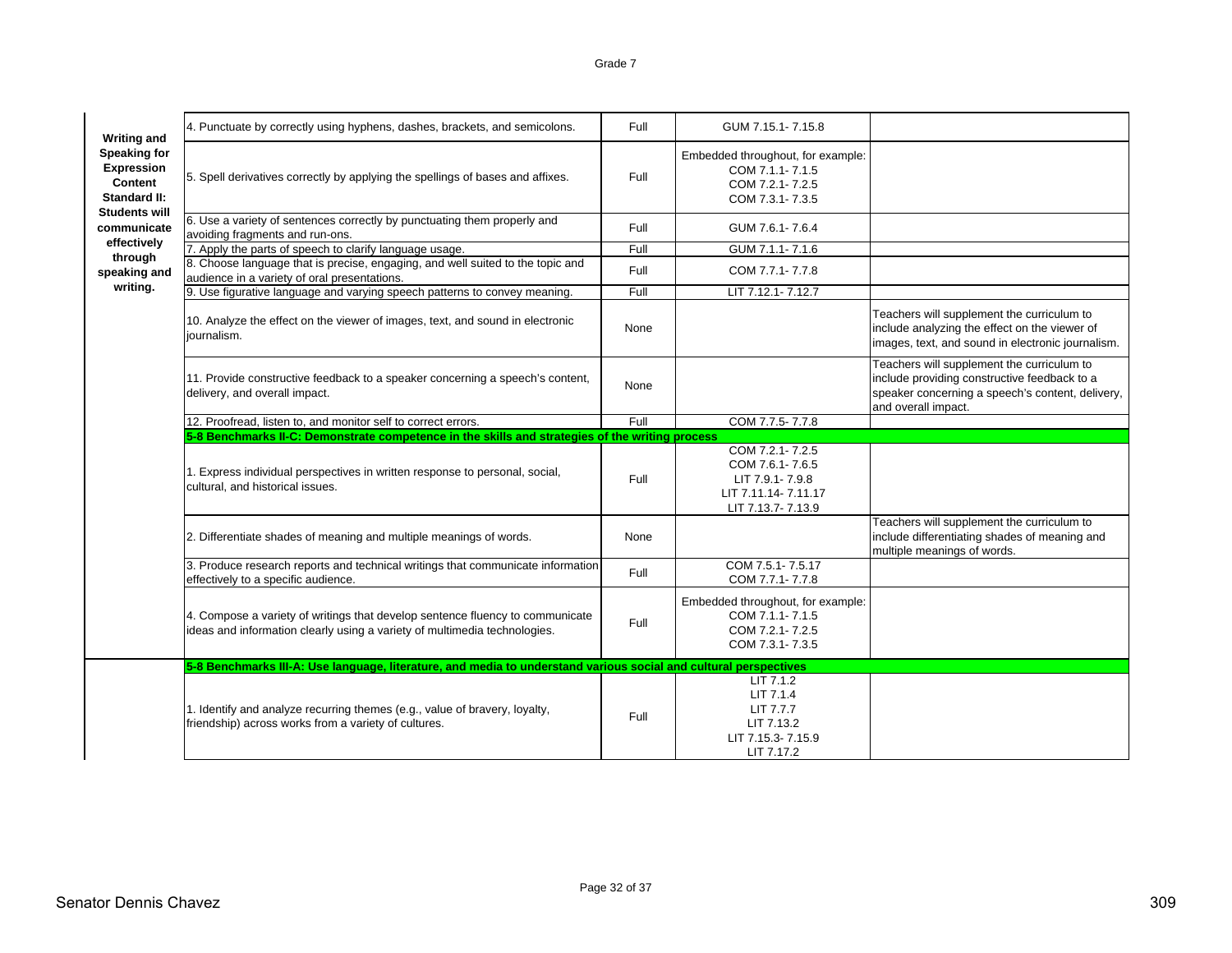| Literature and<br>Media<br>Content                                                    | 2. Analyze themes and central ideas in literature and media in relation to<br>personal issues and experiences.                                                   | <b>Full</b> | LIT 7.1.2<br>LIT 7.1.4<br>LIT 7.7.7<br>LIT 7.13.2<br>LIT 7.15.3-7.15.9<br>LIT 7.17.2 |                                                                                                                                                                                                                             |
|---------------------------------------------------------------------------------------|------------------------------------------------------------------------------------------------------------------------------------------------------------------|-------------|--------------------------------------------------------------------------------------|-----------------------------------------------------------------------------------------------------------------------------------------------------------------------------------------------------------------------------|
| <b>Standard III:</b><br>Students will use<br>literature and<br>media to develop<br>an | 3. Analyze a range of responses to literary works and determine the extent to<br>which the literary characteristics of a society/culture shaped those responses. | None        |                                                                                      | Teachers will supplement the curriculum to<br>include analyzing a range of responses to literary<br>works and determine the extent to which the<br>literary characteristics of a society/culture shaped<br>those responses. |
|                                                                                       | understanding of <mark>5-8 Benchmarks III-B: Identify ideas and make connections among literary works</mark>                                                     |             |                                                                                      |                                                                                                                                                                                                                             |
| people,<br>societies, and<br>the self.                                                | . Identify examples of distortion and stereotype in literary works.                                                                                              | None        |                                                                                      | Teachers will supplement the curriculum to<br>include identifying examples of distortion and<br>stereotype in literary works.                                                                                               |
|                                                                                       | 2. Identify recurring themes in literary works.                                                                                                                  | Full        | LIT 7.1.2<br>LIT 7.1.4<br>LIT 7.7.7<br>LIT 7.13.2<br>LIT 7.15.3-7.15.9<br>LIT 7.17.2 |                                                                                                                                                                                                                             |
|                                                                                       | 3. Critique the credibility of characterization and the degree to which a plot is<br>contrived or realistic.                                                     | Full        | COM 7.8.1-7.8.4<br>LIT 7.1.1-7.1.3<br>LIT 7.5.1<br>LIT 7.7.4-7.7.5                   |                                                                                                                                                                                                                             |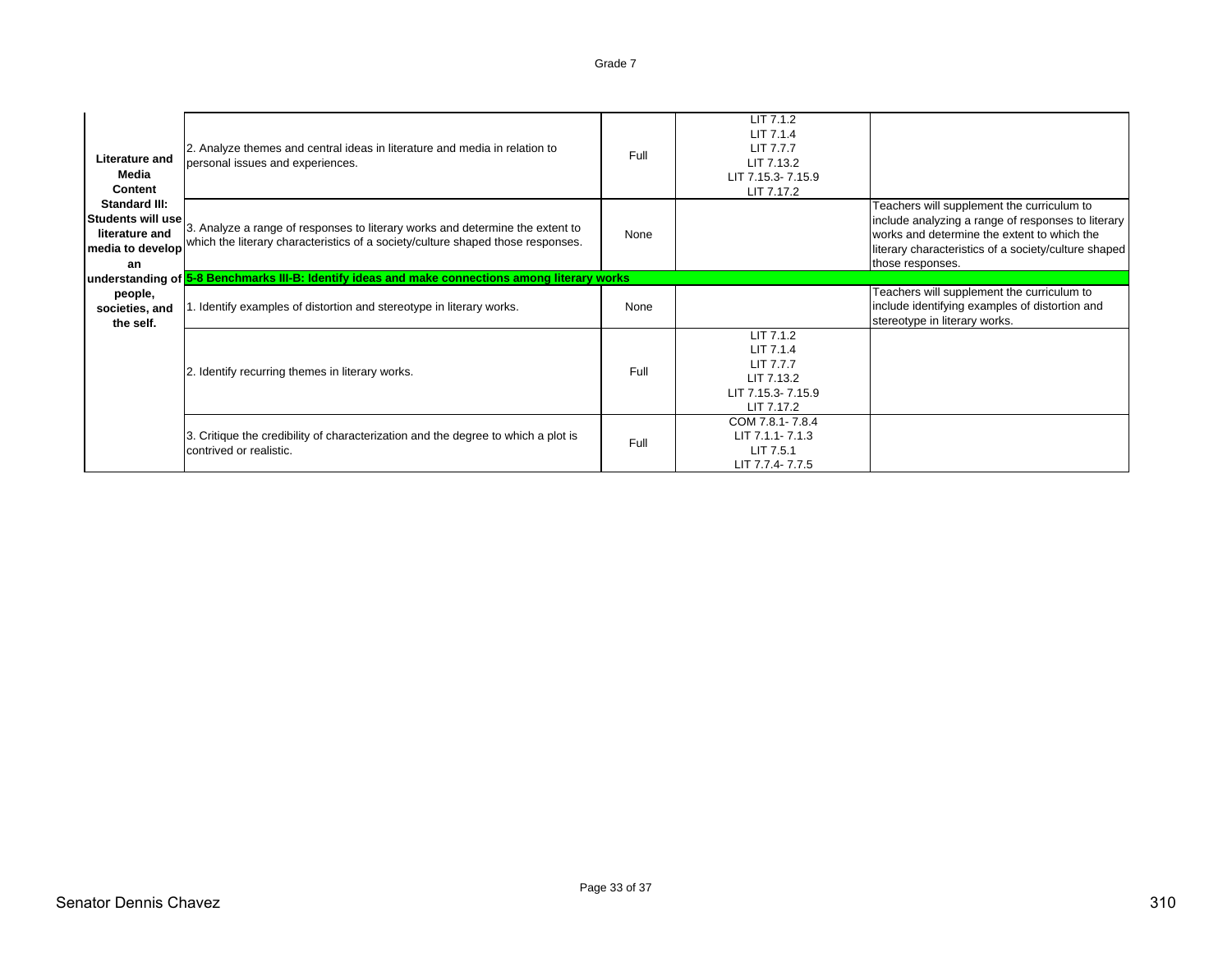|                                                                                                                      | New Mexico Grade 8 Reading/Language Arts Standards<br>Compared to K <sup>12</sup> Grade 8 English - Literary Analysis and Composition                                                                                                                                                                                                                                                                                                                                                                                                                                                                                                                                                 |                 |                                                                                   |                                                                                                                                                                                                                                                                                                                             |  |  |
|----------------------------------------------------------------------------------------------------------------------|---------------------------------------------------------------------------------------------------------------------------------------------------------------------------------------------------------------------------------------------------------------------------------------------------------------------------------------------------------------------------------------------------------------------------------------------------------------------------------------------------------------------------------------------------------------------------------------------------------------------------------------------------------------------------------------|-----------------|-----------------------------------------------------------------------------------|-----------------------------------------------------------------------------------------------------------------------------------------------------------------------------------------------------------------------------------------------------------------------------------------------------------------------------|--|--|
| <b>Strand</b>                                                                                                        | <b>Benchmarks and Performance Standards</b>                                                                                                                                                                                                                                                                                                                                                                                                                                                                                                                                                                                                                                           | <b>Coverage</b> | K <sup>12</sup> grade, unit, lesson                                               | <b>Comments</b>                                                                                                                                                                                                                                                                                                             |  |  |
|                                                                                                                      | 5-8 Benchmark I-A: Listen to, read, react to, and interpret information<br>1. Narrate a personal account that:<br>establishes a point of view and sharpens focus<br>uses remembered feelings<br>selects details that best illuminate the topic<br>connects events to self and society                                                                                                                                                                                                                                                                                                                                                                                                 | Full            | COM 8.1.1-8.1.7                                                                   |                                                                                                                                                                                                                                                                                                                             |  |  |
|                                                                                                                      | 2. Interact in group activities and/or seminars to:<br>share personal reactions to questions raised<br>give reasons and cite examples from texts to support opinions<br>clarify, illustrate, or expand on a response<br>ask classmates for similar expansion                                                                                                                                                                                                                                                                                                                                                                                                                          | None            |                                                                                   | Teachers will supplement the curriculum to<br>include interacting in group activities and/or<br>seminars to share personal reactions to questions<br>raised, give reasons and cite examples from texts<br>to support opinions, clarify, illustrate, or expand<br>on a response and ask classmates for similar<br>expansion. |  |  |
|                                                                                                                      | 3. Compare, contrast, and evaluate for details, main ideas, themes, actions, and<br>main character from oral selections.                                                                                                                                                                                                                                                                                                                                                                                                                                                                                                                                                              | Full            | COM 8.7.1-8.7.5<br>LIT 8.4.4<br>LIT 8.5.5<br>LIT 8.6.5<br>LIT 8.7.2<br>LIT 8.15.5 |                                                                                                                                                                                                                                                                                                                             |  |  |
|                                                                                                                      | 5-8 Benchmark I-B: Gather and use information for research and other purposes                                                                                                                                                                                                                                                                                                                                                                                                                                                                                                                                                                                                         |                 |                                                                                   |                                                                                                                                                                                                                                                                                                                             |  |  |
|                                                                                                                      | 1. Use information for specific tasks by:<br>analyzing and evaluating information to extend ideas<br>analyzing and evaluating themes and central ideas in relation to personal and<br>societal issues<br>creating a research product in both written and presentation form                                                                                                                                                                                                                                                                                                                                                                                                            | Partial         | COM 8.3.1-8.3.8<br>COM 8.5.1-8.5.11<br>COM 8.7.1-8.7.5                            | Teachers will supplement the curriculum to<br>include using information for specific tasks by<br>creating a research product in presentation form.                                                                                                                                                                          |  |  |
|                                                                                                                      | 2. Use images, videos, and visual representations as informational research<br>tools.                                                                                                                                                                                                                                                                                                                                                                                                                                                                                                                                                                                                 | None            |                                                                                   | Teachers will supplement the curriculum to<br>include using images, videos, and visual<br>representations as informational research tools.                                                                                                                                                                                  |  |  |
|                                                                                                                      | 5-8 Benchmark I-C: Apply critical thinking skills to analyze information                                                                                                                                                                                                                                                                                                                                                                                                                                                                                                                                                                                                              |                 |                                                                                   |                                                                                                                                                                                                                                                                                                                             |  |  |
| <b>Reading and</b><br><b>Listening for</b><br>Comprehension<br><b>Content</b><br>Standard I:<br><b>Students will</b> | . Create a research product in both written and presentation form by:<br>determining purpose, audience, and context<br>choosing a relevant topic<br>selecting a presentation format (e.g., video, essay, interactive technology)<br>evaluating information for extraneous detail, inconsistencies, relevant facts,<br>and organization<br>researching and organizing information to achieve purpose using notes and<br>memory aides to structure information<br>supporting ideas with examples, definitions, analogies, and direct references to<br>primary and secondary sources<br>citing sources used<br>employing graphics, charts, diagrams, and graphs to enhance communication | Full            | COM 8.5.1-8.5.11                                                                  |                                                                                                                                                                                                                                                                                                                             |  |  |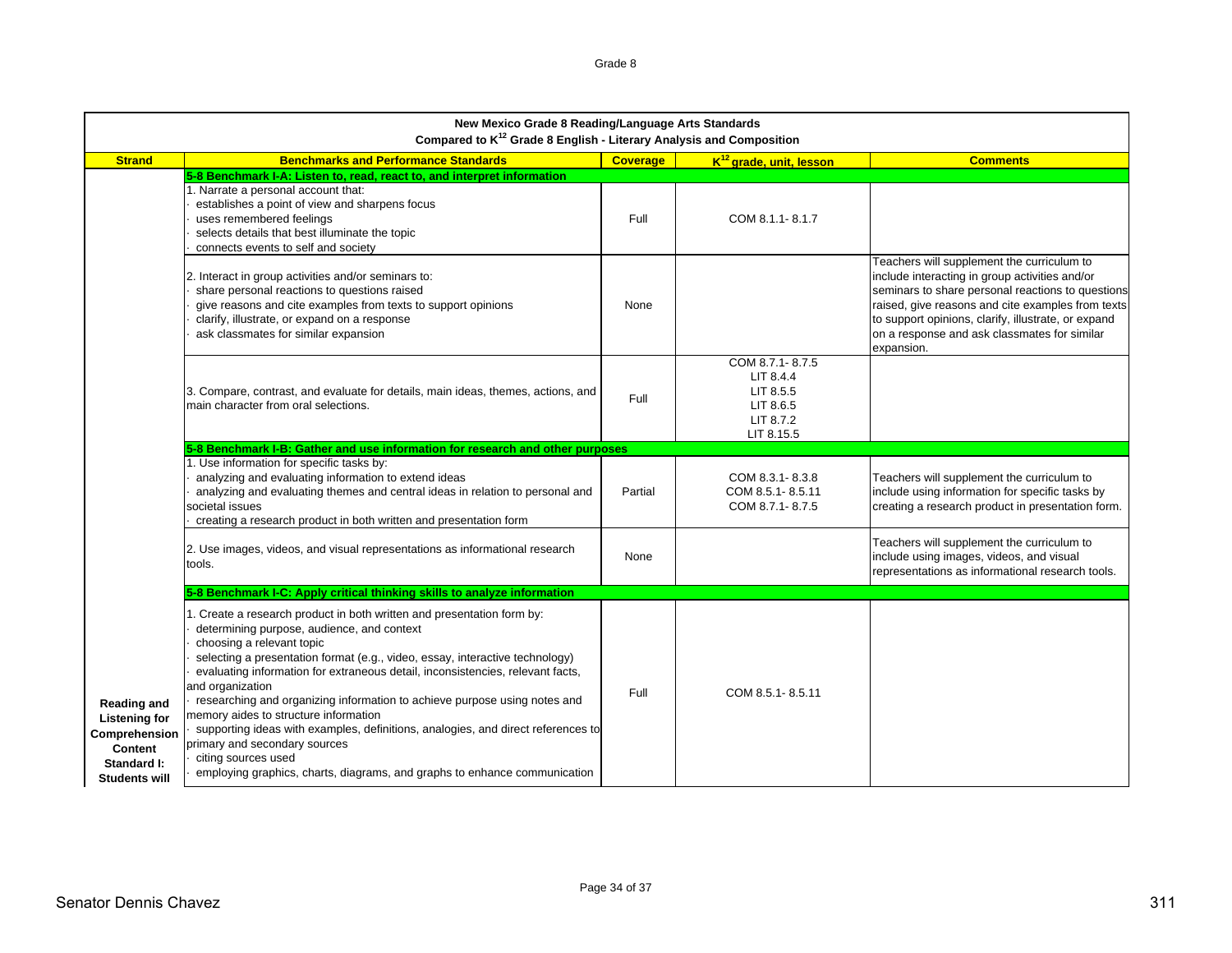| apply strategies<br>and skills to<br>comprehend<br>information that<br>is read, heard,<br>and viewed. | 2. Analyze the inferences and conclusions from fictional and non-fictional<br>contexts, events, characters, settings, and themes.<br>5-8 Benchmark I-D: Demonstrate competence in the skills and strategies of the reading process | Full | Embedded throughout, for example:<br>LIT 8.1.1-8.1.6<br>LIT 8.2.1-8.2.7<br>LIT 8.3.1-8.3.10                                                                      |  |
|-------------------------------------------------------------------------------------------------------|------------------------------------------------------------------------------------------------------------------------------------------------------------------------------------------------------------------------------------|------|------------------------------------------------------------------------------------------------------------------------------------------------------------------|--|
|                                                                                                       | 1. Analyze the purpose of the author or creator and the impact of that purpose by<br>evaluating biases, messages, and underlying assumptions of a variety of texts<br>and media.                                                   | Full | COM 8.1.3<br>COM 8.5.6<br>COM 8.7.1-8.7.5<br>LIT 8.3.1-8.3.10<br>LIT 8.4.1-8.4.9<br>LIT 8.5.1-8.5.5<br>LIT 8.6.1-8.6.9<br>LIT 8.12.1-8.12.9<br>LIT 8.14.1-8.14.5 |  |
|                                                                                                       | 2. Analyze and evaluate themes and central ideas in literary and other texts in<br>relation to personal and societal issues.                                                                                                       | Full | COM 8.6.1-8.6.6<br>LIT 8.3.1-8.3.4<br>LIT 8.5.1-8.5.4<br>LIT 8.6.8<br>LIT 8.14.1                                                                                 |  |
|                                                                                                       | 3. Recognize when information presented in a text is new knowledge and<br>describe how it can be used.                                                                                                                             | Full | Embedded throughout, for example:<br>LIT 8.1.1-8.1.6<br>LIT 8.2.1-8.2.7<br>LIT 8.3.1-8.3.10                                                                      |  |
|                                                                                                       | 4. Use the various parts of a text to locate specific information (index, table of<br>contents, glossary)                                                                                                                          | Full | Embedded throughout, for example:<br>LIT 8.1.1-8.1.6<br>LIT 8.2.1-8.2.7<br>LIT 8.3.1-8.3.10                                                                      |  |
|                                                                                                       | 5. Identify the topic sentence in a reading selection.                                                                                                                                                                             | Full | COM 8.1.3-8.1.4<br>COM 8.2.3-8.3.5<br>COM 8.3.5-8.3.6<br>COM 8.4.5-8.4.6<br>COM 8.5.5-8.5.6<br>COM 8.6.3-8.6.4<br>COM 8.7.2-8.7.4<br>COM 8.8.3-8.8.4             |  |
|                                                                                                       | 6. Independently apply the reading process and strategies to a variety of literary<br>and informational texts and use the defining features and structures of those<br>works to understand main elements, perspective, and style.  | Full | Embedded throughout, for example:<br>LIT 8.1.1-8.1.6<br>LIT 8.2.1-8.2.7<br>LIT 8.3.1-8.3.10                                                                      |  |
|                                                                                                       | 5-8 Benchmark II-A: Use speaking as an interpersonal communication tool                                                                                                                                                            |      | COM 8.1.1-8.1.7                                                                                                                                                  |  |
|                                                                                                       | 1. Present similar content for various purposes and to different audiences<br>showing appropriate changes in delivery.                                                                                                             | Full | COM 8.3.1-8.3.8<br>COM 8.5.1-8.5.11<br>COM 8.7.1-8.7.5<br>COM 8.8.1-8.8.6                                                                                        |  |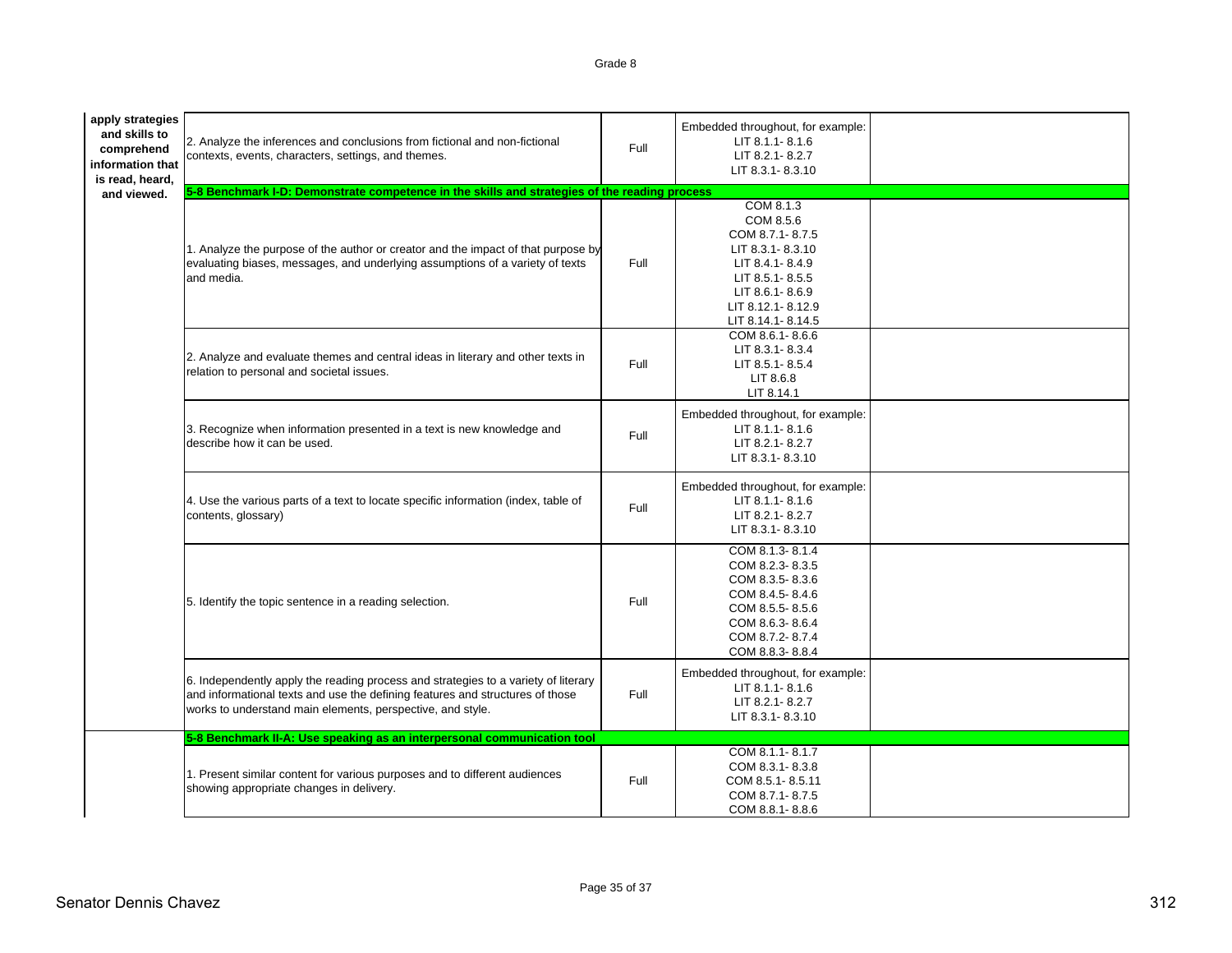|                                                                               | 2. Create and present arguments that persuade by:<br>engaging the audience by establishing a context, creating a persona, and<br>developing interest<br>developing an idea that makes a clear and informed conclusion<br>arranging details, reasons, and examples persuasively<br>anticipating and addressing reader/listener concerns and counter-arguments | Full | COM 8.3.1-8.3.8<br>COM 8.8.1-8.8.6                                                         |                                                                                                                                                                                   |
|-------------------------------------------------------------------------------|--------------------------------------------------------------------------------------------------------------------------------------------------------------------------------------------------------------------------------------------------------------------------------------------------------------------------------------------------------------|------|--------------------------------------------------------------------------------------------|-----------------------------------------------------------------------------------------------------------------------------------------------------------------------------------|
|                                                                               | 3. Identify formal and informal speaking contexts that are reflected in slang,<br>jargon, and different language styles.                                                                                                                                                                                                                                     | None |                                                                                            | Teachers will supplement the curriculum to<br>include identifying formal and informal speaking<br>contexts that are reflected in slang, jargon, and<br>different language styles. |
|                                                                               | 5-8 Benchmarks II-B: Apply grammatical and language conventions to communicate                                                                                                                                                                                                                                                                               |      |                                                                                            |                                                                                                                                                                                   |
| <b>Writing and</b>                                                            | 1. Use correct and varied sentence types and sentence openings.                                                                                                                                                                                                                                                                                              | Full | Embedded throughout, for example:<br>COM 8.1.1-8.1.7<br>COM 8.2.1-8.2.7<br>COM 8.3.1-8.3.8 |                                                                                                                                                                                   |
| <b>Speaking for</b>                                                           | 2. Identify and use parallelism to present ideas in a series.                                                                                                                                                                                                                                                                                                | Full | COM 8.8.1-8.8.6                                                                            |                                                                                                                                                                                   |
| <b>Expression</b><br>Content                                                  | 3. Juxtapose items for emphasis.                                                                                                                                                                                                                                                                                                                             | None |                                                                                            | Teachers will supplement the curriculum to<br>include juxtaposing items for emphasis.                                                                                             |
| <b>Standard II:</b><br>Students will<br>communicate<br>effectively<br>through | 4. Use subordination, coordination, apposition, and other devices to indicate the<br>relationship between ideas.                                                                                                                                                                                                                                             | Full | Embedded throughout, for example:<br>COM 8.1.1-8.1.7<br>COM 8.2.1-8.2.7<br>COM 8.3.1-8.3.8 |                                                                                                                                                                                   |
| speaking and                                                                  | 5. Evaluate the use of dialects in standard and non-standard English.                                                                                                                                                                                                                                                                                        | Full | LIT 8.6.1-8.6.9                                                                            |                                                                                                                                                                                   |
| writing.                                                                      | 6. Prepare an outline based upon a chosen pattern of organization to include an<br>introduction; transitions, previews, summaries; a logically developed body; and<br>an effective conclusion.                                                                                                                                                               | Full | COM 8.5.5                                                                                  |                                                                                                                                                                                   |
|                                                                               | 7. Revise writing for word choice, appropriate organization, consistent point of<br>view, and transitions between paragraphs, passages and ideas.                                                                                                                                                                                                            | Full | Embedded throughout, for example:<br>COM 8.1.1-8.1.7<br>COM 8.2.1-8.2.7<br>COM 8.3.1-8.3.8 |                                                                                                                                                                                   |
|                                                                               | 5-8 Benchmarks II-C: Demonstrate competence in the skills and strategies of the writing process                                                                                                                                                                                                                                                              |      |                                                                                            |                                                                                                                                                                                   |
|                                                                               | 1. Describe the significance of the subject to the author.                                                                                                                                                                                                                                                                                                   | Full | LIT 8.1.1-8.1.5                                                                            |                                                                                                                                                                                   |
|                                                                               | 2. Demonstrate competence in writing by using specific strategies (e.g., tension,<br>suspense, eliminating extraneous details, inconsistencies).                                                                                                                                                                                                             | Full | Embedded throughout, for example:<br>COM 8.1.1-8.1.7<br>COM 8.2.1-8.2.7<br>COM 8.3.1-8.3.8 |                                                                                                                                                                                   |
|                                                                               | 3. Create written arguments to persuade by:<br>establishing context<br>creating a persona<br>developing interest<br>developing a controlling idea that makes a clear and knowledgeable judgment<br>arranging details, reasons, and examples effectively<br>anticipating and addressing reader/listener concerns                                              | Full | COM 8.3.1-8.3.8<br>COM 8.8.1-8.8.6                                                         |                                                                                                                                                                                   |
|                                                                               | 5-8 Benchmarks III-A: Use language, literature, and media to understand various social and cultural perspectives                                                                                                                                                                                                                                             |      |                                                                                            |                                                                                                                                                                                   |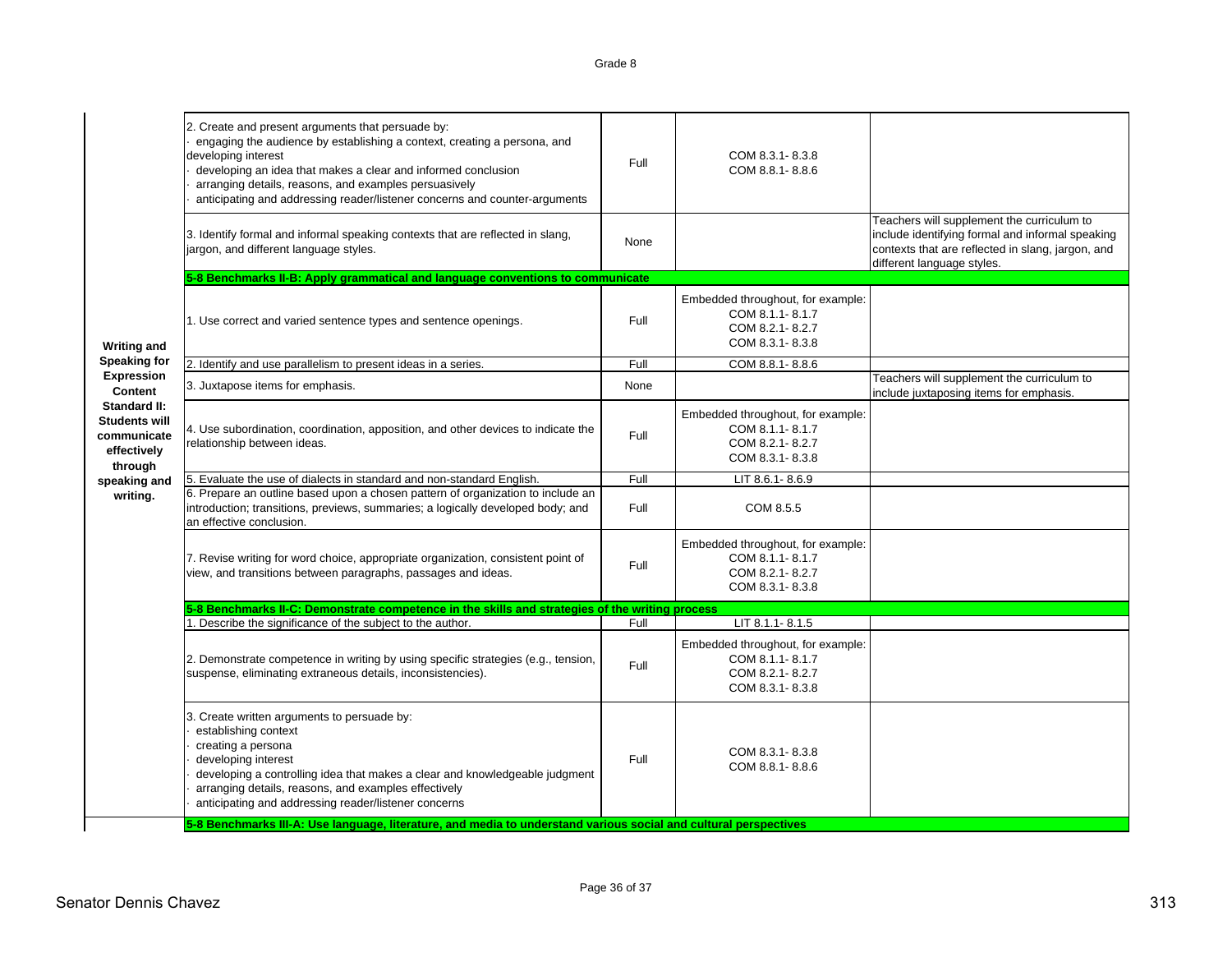|                                            | . Demonstrate familiarity with selected:<br>classic literature<br>mythology<br>classic fiction and non-fiction<br>drama                                                                                                                                                                                                                               | Full | Embedded throughout, for example:<br>$LIT 8.1.1 - 8.1.6$<br>LIT 8.2.1-8.2.7<br>LIT 8.3.1-8.3.10 |  |
|--------------------------------------------|-------------------------------------------------------------------------------------------------------------------------------------------------------------------------------------------------------------------------------------------------------------------------------------------------------------------------------------------------------|------|-------------------------------------------------------------------------------------------------|--|
| Literature and<br>Media<br>Content         | 2. Use literature and media to reflect on learning experiences by:<br>evaluating personal perspectives and how they are influenced by society,<br>cultural differences, and historical issues<br>appraising learning as change in perspective<br>evaluating personal circumstances and background that shape interaction with<br>literature and media | Full | COM 8.8.1-8.8.6                                                                                 |  |
| Standard III:                              | 3. Analyze a work of literature showing how it reflects the heritage, traditions,<br>Students will use attitudes, and beliefs of its author.                                                                                                                                                                                                          | Full | LIT 8.1.1-8.1.5                                                                                 |  |
| literature and                             | 5-8 Benchmarks III-B: Identify ideas and make connections among literary works                                                                                                                                                                                                                                                                        |      |                                                                                                 |  |
| media to develop<br>an<br>understanding of | 1. Identify conflict, rising action, and resolution of conflict in a literary work.                                                                                                                                                                                                                                                                   | Full | LIT 8.1.1-8.1.5<br>LIT 8.3.1-8.3.9<br>$LIT 8.6.1 - 8.6.9$<br>LIT 8.12.1 - 8.12.9                |  |
| people,<br>societies, and<br>the self.     | 2. Describe how tone and meaning is conveyed in poetry and expository writing<br>through word choice, figurative language, sentence structure, line length,<br>punctuation, rhythm, repetition, and rhyme.                                                                                                                                            | Full | LIT 8.1.1-8.1.5<br>LIT 8.9.1-8.9.7<br>LIT 8.14.1-8.14.5                                         |  |
|                                            | 3. Identify significant literary devices (e.g., metaphor, symbolism, dialect, irony) to<br>understand the author's meaning and perspective.                                                                                                                                                                                                           | Full | LIT 8.3.5<br>LIT 8.3.7<br>LIT 8.6.1-8.6.9<br>LIT 8.12.3                                         |  |
|                                            | 4. Identify the defining characteristics of classic literature and themes.                                                                                                                                                                                                                                                                            | Full | COM 8.6.1-8.6.6<br>LIT 8.3.1-8.3.4<br>LIT 8.5.1-8.5.4<br>LIT 8.6.8<br>LIT 8.14.1                |  |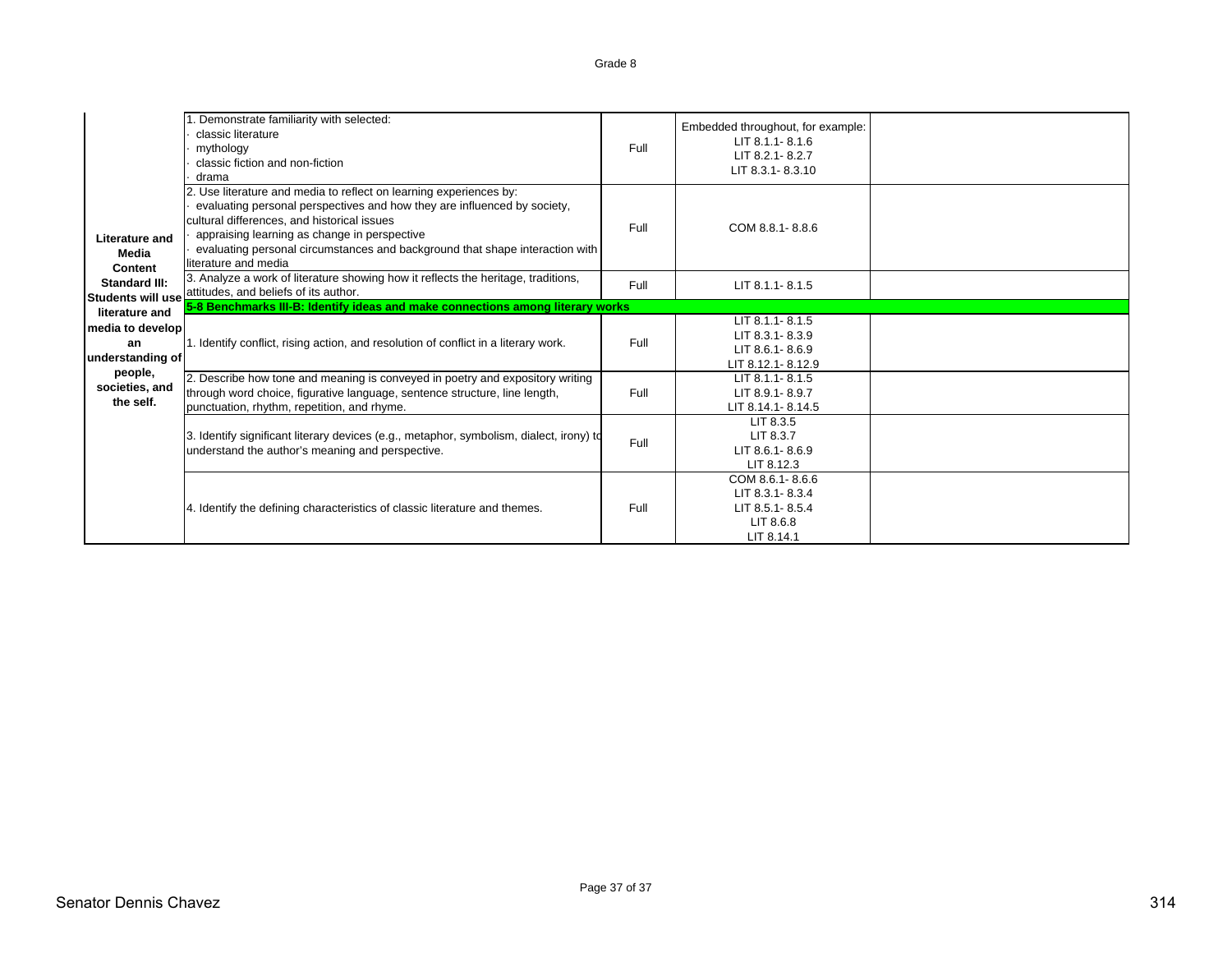| <b>New Mexico Grade K Math Standards</b><br>Compared to K <sup>12</sup> Grade K Social Math                                                            |                                                                                                                                                                                                                                                                                                                                                                                                                                                                                                                                                                                                                                        |                 |                                                                          |                                                                                                                                       |  |
|--------------------------------------------------------------------------------------------------------------------------------------------------------|----------------------------------------------------------------------------------------------------------------------------------------------------------------------------------------------------------------------------------------------------------------------------------------------------------------------------------------------------------------------------------------------------------------------------------------------------------------------------------------------------------------------------------------------------------------------------------------------------------------------------------------|-----------------|--------------------------------------------------------------------------|---------------------------------------------------------------------------------------------------------------------------------------|--|
| <b>Strand</b>                                                                                                                                          | <b>Benchmarks and Performance Standards</b>                                                                                                                                                                                                                                                                                                                                                                                                                                                                                                                                                                                            | <b>Coverage</b> | K <sup>12</sup> grade, unit, lesson                                      | <b>Comments</b>                                                                                                                       |  |
|                                                                                                                                                        | K-4 Benchmark N.1: Understand numbers, ways of representing numbers, relationships among numbers, and number systems.                                                                                                                                                                                                                                                                                                                                                                                                                                                                                                                  |                 |                                                                          |                                                                                                                                       |  |
| <b>Strand: NUMBER AND</b><br><b>OPERATIONS</b><br><b>Standard: Students wil</b><br>understand numerical<br>concepts and<br>mathematical<br>operations. | K.N.1.1 Demonstrate an understanding of the place-value structure of the base-<br>ten number system:<br>a. count with understanding and recognize "how many" in sets of objects up to 20<br>b. read and write whole numbers up to 20<br>c. compare and order whole numbers up to 20<br>d. connect numerals to the quantities they represent using various physical<br>models<br>e. use an organized counting method to keep track of quantities while counting<br>(one-to-one correspondence) (e.g., touch object once and only once as counting<br>a set)<br>f. order sets of objects and numbers from least to most or most to least | Full            | $K.5.1 - K.5.7$<br>K.6.1 - K.6.14<br>K.15.1 - K.15.8<br>K.16.1 - K 16.10 |                                                                                                                                       |  |
|                                                                                                                                                        | K-4 Benchmark N.2: Understand the meaning of operations and how they relate to one another.                                                                                                                                                                                                                                                                                                                                                                                                                                                                                                                                            |                 |                                                                          |                                                                                                                                       |  |
|                                                                                                                                                        | K.N.2.1 Represent numbers using pictures, objects, or numerals.                                                                                                                                                                                                                                                                                                                                                                                                                                                                                                                                                                        | Full            | K.8.3                                                                    |                                                                                                                                       |  |
|                                                                                                                                                        | K.N.2.2 Use concrete objects to solve simple addition and subtraction story<br>problems (e.g., oral not written).                                                                                                                                                                                                                                                                                                                                                                                                                                                                                                                      | Full            | K.17.6                                                                   |                                                                                                                                       |  |
|                                                                                                                                                        | K-4 Benchmark N.3: Compute fluently and make reasonable estimates.                                                                                                                                                                                                                                                                                                                                                                                                                                                                                                                                                                     |                 |                                                                          |                                                                                                                                       |  |
|                                                                                                                                                        | K.N.3.1 Estimate quantities of objects up to 20.<br>K-4 Benchmark A.1: Understand patterns, relations, and functions.                                                                                                                                                                                                                                                                                                                                                                                                                                                                                                                  | Full            | 1.18.1                                                                   |                                                                                                                                       |  |
|                                                                                                                                                        | K.A.1.1 Identify the attributes of objects (e.g., the ability to identify attributes is a<br>foundational skill for sorting and classifying).                                                                                                                                                                                                                                                                                                                                                                                                                                                                                          | Full            | K.1.6                                                                    |                                                                                                                                       |  |
|                                                                                                                                                        | K.A.1.2 Sort, classify, and order objects by size, number, and other properties.                                                                                                                                                                                                                                                                                                                                                                                                                                                                                                                                                       | Full            | $K.1.6 - K.1.7$<br>$K.2.2 - K.2.5$<br>K.8.5                              |                                                                                                                                       |  |
| <b>Strand: ALGEBRA</b>                                                                                                                                 | K.A.1.3 Recognize, reproduce, describe, extend, and create repeating patterns<br>(e.g., color, shape, size, sound, movement, simple numbers).                                                                                                                                                                                                                                                                                                                                                                                                                                                                                          | Full            | $K.3.5 - K.3.7$<br>K.3.11 - K.3.12                                       |                                                                                                                                       |  |
| <b>Standard: Students will</b>                                                                                                                         | K-4 Benchmark A.2: Represent and analyze mathematical situations and structures using algebraic symbols.                                                                                                                                                                                                                                                                                                                                                                                                                                                                                                                               |                 |                                                                          |                                                                                                                                       |  |
| understand algebraic<br>concepts and<br>applications.                                                                                                  | K.A.2.1 Use concrete, pictorial, and verbal representation to develop an<br>understanding of invented and conventional symbols.                                                                                                                                                                                                                                                                                                                                                                                                                                                                                                        | Full            | K.7.5<br>K.10.7<br>K.12.7                                                |                                                                                                                                       |  |
|                                                                                                                                                        | K-4 Benchmark A.3: Use mathematical models to represent and understand quantitative relationships.                                                                                                                                                                                                                                                                                                                                                                                                                                                                                                                                     |                 |                                                                          |                                                                                                                                       |  |
|                                                                                                                                                        | K.A.3.1 Model situations that involve whole numbers using objects or pictures.                                                                                                                                                                                                                                                                                                                                                                                                                                                                                                                                                         | Full            | K.7.5<br>K.10.7<br>K.12.7                                                |                                                                                                                                       |  |
|                                                                                                                                                        | K-4 Benchmark A.4: Analyze changes in various contexts.                                                                                                                                                                                                                                                                                                                                                                                                                                                                                                                                                                                |                 |                                                                          |                                                                                                                                       |  |
|                                                                                                                                                        | K.A.4.1 Verbally describe changes in various contexts (e.g., plants or animals<br>growing over time).                                                                                                                                                                                                                                                                                                                                                                                                                                                                                                                                  | None            |                                                                          | Teachers will supplement the curriculum to<br>include opportunities for students to verbally<br>describe changes in various contexts. |  |
|                                                                                                                                                        | K-4 Benchmark G.1: Analyze characteristics and properties of two- and three-dimensional geometric shapes and develop mathematical arguments about geometric<br>relationships.                                                                                                                                                                                                                                                                                                                                                                                                                                                          |                 |                                                                          |                                                                                                                                       |  |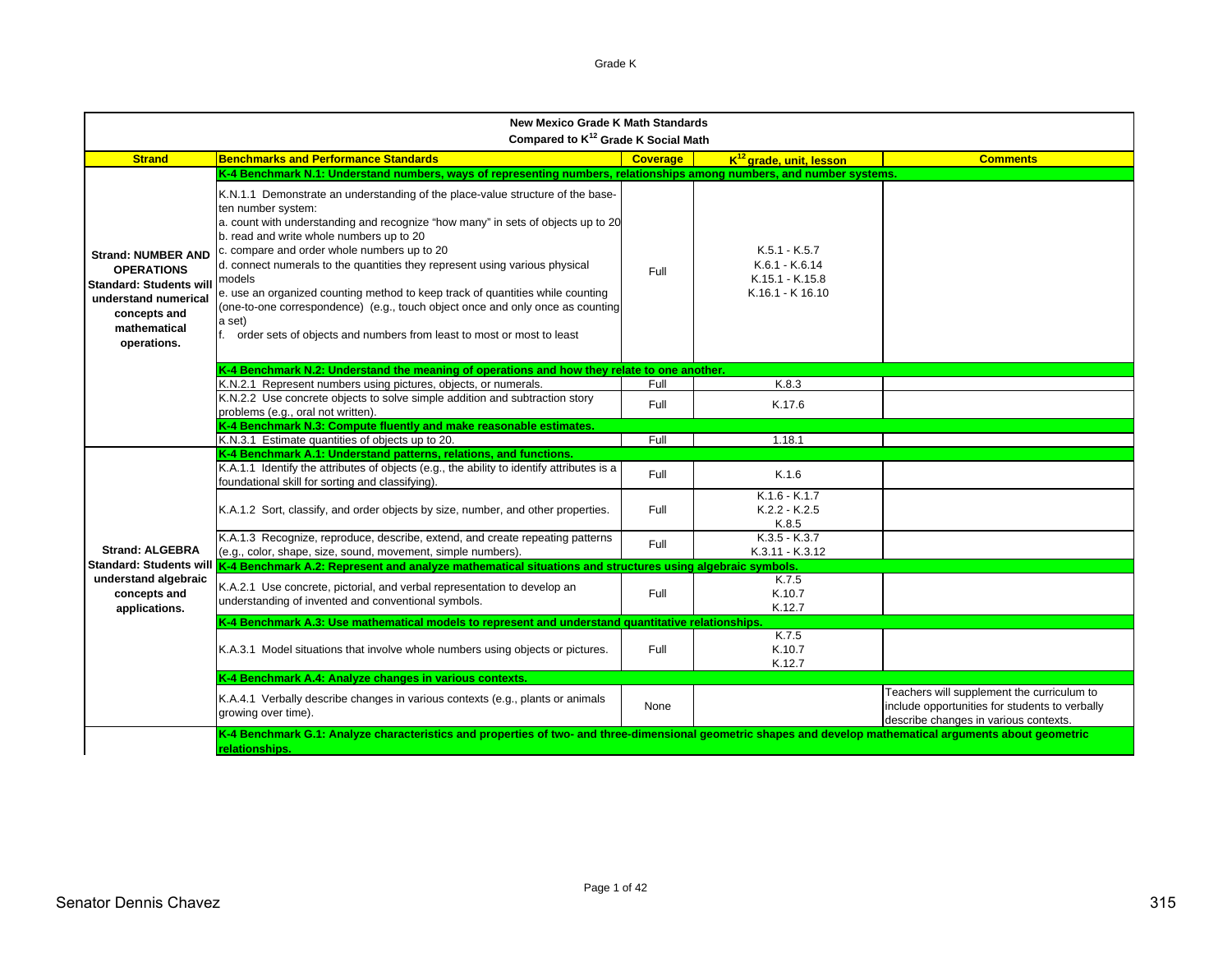Grade K

| <b>Strand: GEOMETRY</b>                                                                          | K.G.1.1 Identify common objects in their environments and describe their<br>geometric features:<br>a. describe, identify, model, and draw common geometric objects (e.g., circle,<br>triangle, square, rectangle, cube, sphere, cone)<br>b. compare familiar plane and solid objects by common attributes (e.g., shape,<br>size, number of corners) | Full    | $K.9.1 - K.9.9$                                        |                                                                                                         |
|--------------------------------------------------------------------------------------------------|-----------------------------------------------------------------------------------------------------------------------------------------------------------------------------------------------------------------------------------------------------------------------------------------------------------------------------------------------------|---------|--------------------------------------------------------|---------------------------------------------------------------------------------------------------------|
| <b>Standard: Students will</b>                                                                   | K-4 Benchmark G.2: Specify locations and describe spatial relationships using coordinate geometry and other representational systems.                                                                                                                                                                                                               |         |                                                        |                                                                                                         |
| understand geometric                                                                             | K.G.2.1 Follow simple directions to find a specific location in space.                                                                                                                                                                                                                                                                              | Full    | $K.1.1 - K.1.5$                                        |                                                                                                         |
| concepts and<br>applications.                                                                    | K.G.2.2 Use spatial vocabulary (e.g., left, right, above, below) to describe<br>relative position.                                                                                                                                                                                                                                                  | Full    | $K.1.1 - K.1.5$                                        |                                                                                                         |
|                                                                                                  | K-4 Benchmark G.3: Apply transformations and use symmetry to analyze mathematical situations.                                                                                                                                                                                                                                                       |         |                                                        |                                                                                                         |
|                                                                                                  | K.G.3.1 Use manipulatives (e.g., puzzles, tangrams, blocks) to demonstrate<br>rotation (i.e., turns), translations (i.e., slides), and reflection (i.e., flips).                                                                                                                                                                                    | Partial | K.1.8                                                  | Teachers will supplement the curriculum to<br>include using manipulatives to demonstrate<br>reflection. |
|                                                                                                  | K.G.3.2 Investigate the symmetry of two-dimensional shapes (e.g., by folding or<br>cutting paper, using mirrors).                                                                                                                                                                                                                                   | Full    | 1.14.5                                                 |                                                                                                         |
|                                                                                                  | K-4 Benchmark G.4: Use visualization, spatial reasoning, and geometric modeling to solve problems.                                                                                                                                                                                                                                                  |         |                                                        |                                                                                                         |
|                                                                                                  | K.G.4.1 Describe how to get from one location to another (e.g., how to get to the<br>library).                                                                                                                                                                                                                                                      | Full    | 1.21.6                                                 |                                                                                                         |
|                                                                                                  | K.G.4.2 Find and describe geometric shapes in nature or architecture.                                                                                                                                                                                                                                                                               | Full    | K.9.4                                                  |                                                                                                         |
|                                                                                                  | K-4 Benchmark M.1: Understand measurable attributes of objects and the units, systems, and process of measurement.                                                                                                                                                                                                                                  |         |                                                        |                                                                                                         |
| Strand:<br><b>MEASUREMENT</b>                                                                    | K.M.1.1 Describe and compare, using appropriate concepts and vocabulary, the<br>measurable properties of length (e.g., shorter, longer, taller), volume (e.g., full,<br>empty), weight (e.g., heavy, light), and time (e.g., before, after, morning,<br>afternoon, days of week).                                                                   | Full    | K.3.3<br>K.10.1<br>K.10.3<br>K.10.4<br>K.12.1 - K.12.9 |                                                                                                         |
| understand                                                                                       | Standard: Students will   K.M.1.2 Use tools to make predictions (e.g., using a balance scale, predicting<br>how many cups a container will hold and then filling it to check the prediction).                                                                                                                                                       | Full    | K.10.1                                                 |                                                                                                         |
| measurement systems<br>and applications.                                                         | K.M.1.3 Measure using non-standard units of measurement (e.g., use pencils to<br>measure desk top, use different lengths of rope to measure distance in<br>classroom).                                                                                                                                                                              | Full    | K.10.1                                                 |                                                                                                         |
|                                                                                                  | K.M.1.4 Use digital and analog (face) clocks to tell time to the hour.                                                                                                                                                                                                                                                                              | Full    | K.12.4                                                 |                                                                                                         |
|                                                                                                  | K-4 Benchmark M.2: Apply appropriate techniques, tools, and formulas to determine measurements.                                                                                                                                                                                                                                                     |         |                                                        |                                                                                                         |
|                                                                                                  | K.M.2.1 Explore measuring objects using a repeating non-standard unit of<br>measurement (e.g., paper clips, cubes, etc.).                                                                                                                                                                                                                           | Full    | K.10.1                                                 |                                                                                                         |
|                                                                                                  | K-4 Benchmark D.1: Formulate questions that can be addressed with data and collect, organize, and display relevant data to answer them.                                                                                                                                                                                                             |         |                                                        |                                                                                                         |
| <b>Strand: DATA</b><br><b>ANALYSIS AND</b>                                                       | K.D.1.1 Collect data about objects and events in the environment to answer<br>simple questions (e.g., brainstorm questions about self and surroundings, collect<br>data, and record the results using objects, pictures, and pictographs).                                                                                                          | Full    | K.8.8                                                  |                                                                                                         |
| <b>PROBABILITY</b>                                                                               | K-4 Benchmark D.2: Select and use appropriate statistical methods to analyze data.                                                                                                                                                                                                                                                                  |         |                                                        |                                                                                                         |
| <b>Standard: Students will</b><br>understand how to<br>formulate questions,<br>analyze data, and | K.D.2.1 Describe simple data and pose questions about the data.                                                                                                                                                                                                                                                                                     | Full    | K.4.8<br>K.4.10<br>K.11.10<br>K 15.6                   |                                                                                                         |
| determine probabilities.                                                                         | K-4 Benchmark D.3: Develop and evaluate inferences and predictions that are based on data.                                                                                                                                                                                                                                                          |         |                                                        |                                                                                                         |
|                                                                                                  | K.D.3.1 Make simple predictions.                                                                                                                                                                                                                                                                                                                    | Full    | K.17.1<br>K.17.3                                       |                                                                                                         |
|                                                                                                  | K-4 Benchmark D.4: Understand and apply basic concepts of probability.                                                                                                                                                                                                                                                                              |         |                                                        |                                                                                                         |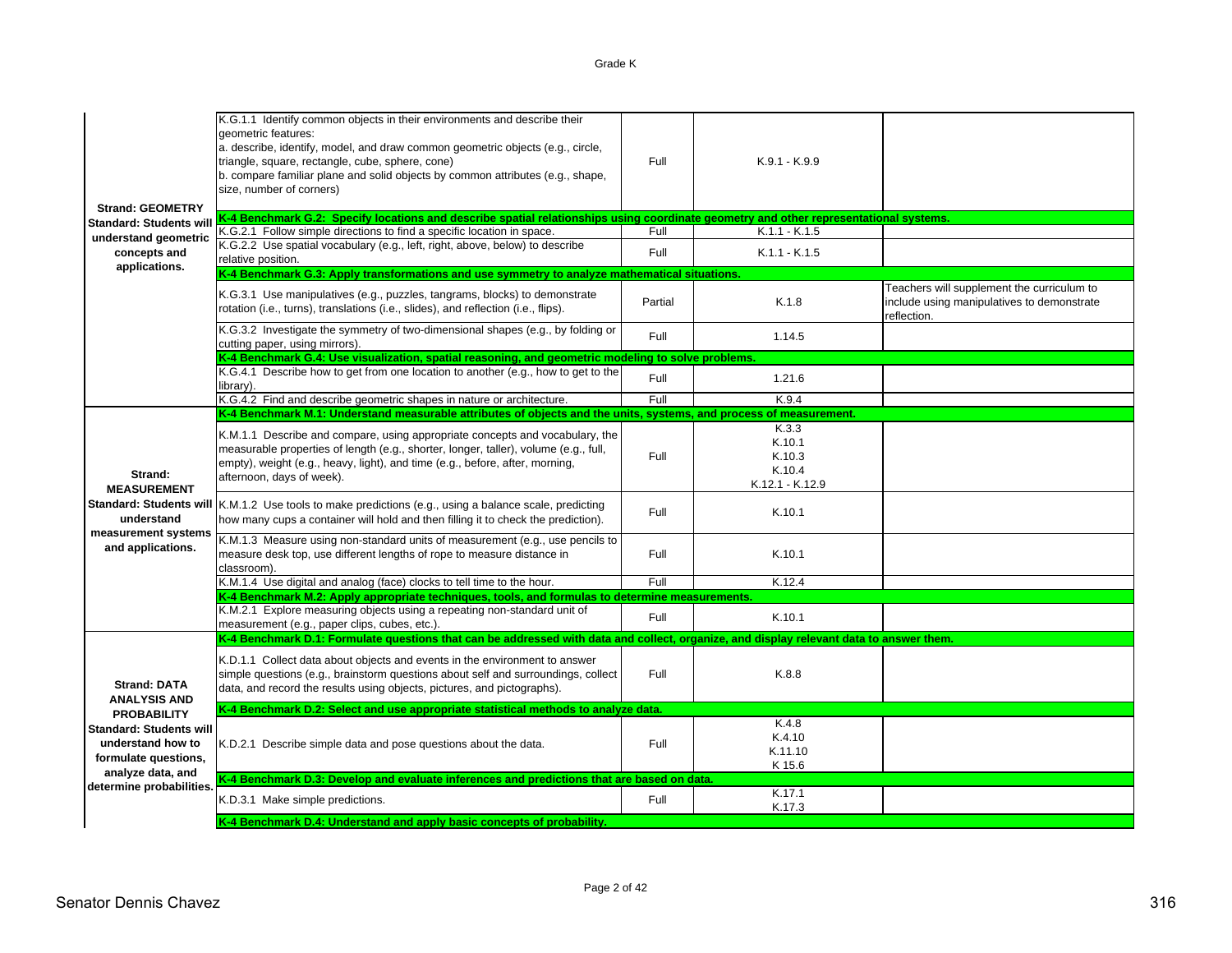Grade K

| 11/ F<br><br>oossibilitv<br>া familiar events<br>elate<br>$\sim$<br>' auestions<br>that re<br>$\cdots$<br>10.D<br>AIISWE<br>.<br>pening or not.<br><b>Inapp</b> | ⊢ull | <b>N.II.</b><br>. <b>N.</b><br>$\overline{1}$ |  |
|-----------------------------------------------------------------------------------------------------------------------------------------------------------------|------|-----------------------------------------------|--|
|-----------------------------------------------------------------------------------------------------------------------------------------------------------------|------|-----------------------------------------------|--|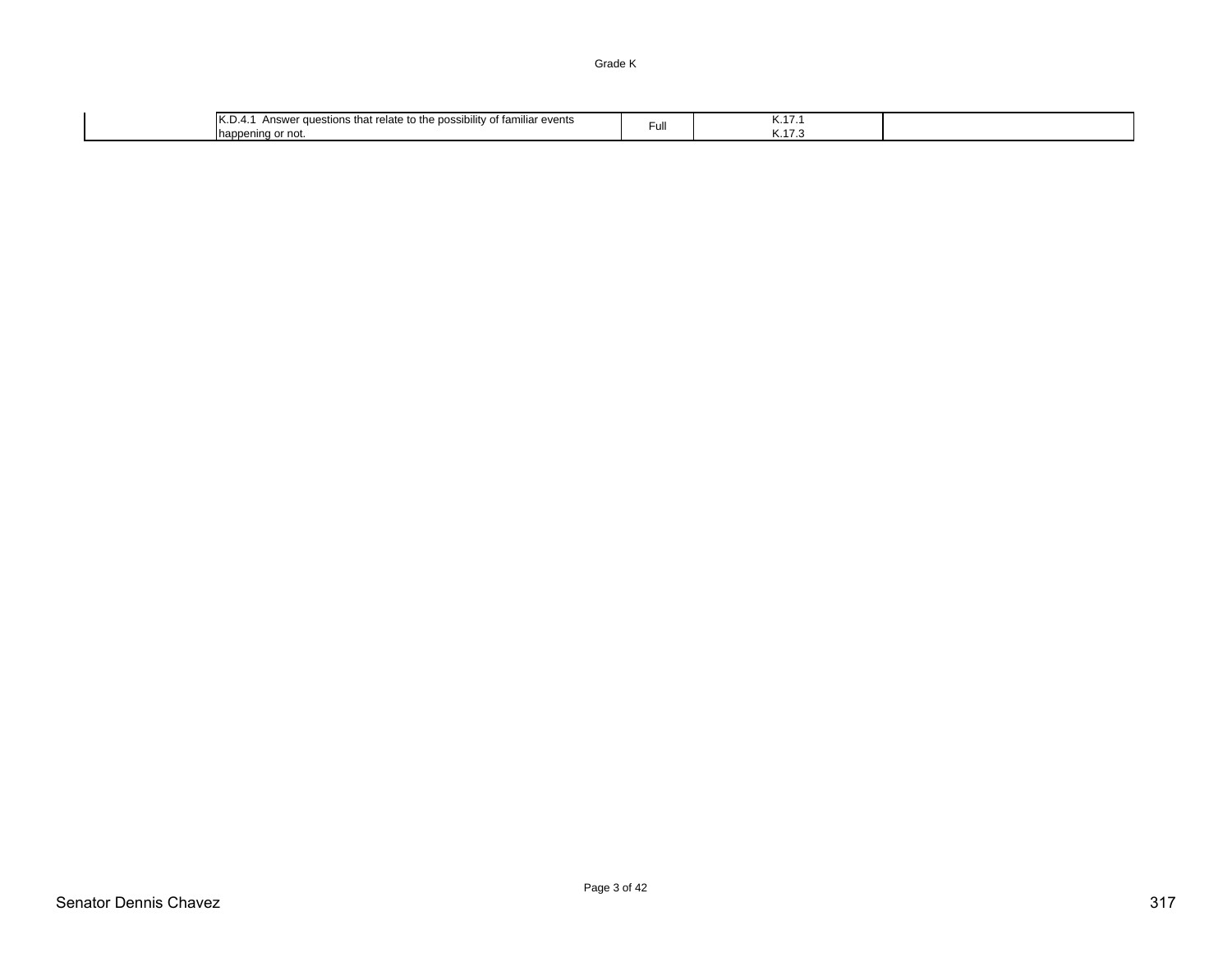| <b>New Mexico Grade 1 Math Standards</b><br>Compared to K <sup>12</sup> Grade 1 Math                     |                                                                                                                                                                                                                                                                                                                                                                                                                                                                                                                                                                                                                                                                                                                                                                                                                                                                                                                                                                                        |                 |                                                                                               |                 |  |
|----------------------------------------------------------------------------------------------------------|----------------------------------------------------------------------------------------------------------------------------------------------------------------------------------------------------------------------------------------------------------------------------------------------------------------------------------------------------------------------------------------------------------------------------------------------------------------------------------------------------------------------------------------------------------------------------------------------------------------------------------------------------------------------------------------------------------------------------------------------------------------------------------------------------------------------------------------------------------------------------------------------------------------------------------------------------------------------------------------|-----------------|-----------------------------------------------------------------------------------------------|-----------------|--|
| <b>Strand</b>                                                                                            | <b>Benchmarks and Performance Standards</b>                                                                                                                                                                                                                                                                                                                                                                                                                                                                                                                                                                                                                                                                                                                                                                                                                                                                                                                                            | <b>Coverage</b> | K <sup>12</sup> grade, unit, lesson                                                           | <b>Comments</b> |  |
|                                                                                                          | K-4 Benchmark N.1: Understand numbers, ways of representing numbers, relationships among numbers, and number systems.                                                                                                                                                                                                                                                                                                                                                                                                                                                                                                                                                                                                                                                                                                                                                                                                                                                                  |                 |                                                                                               |                 |  |
|                                                                                                          | 1.N.1.1 Demonstrate an understanding of the place-value structure of the base-<br>ten number system:<br>a. read, write, model, and sequence whole numbers up to 100 (including filling in<br>missing numbers in a sequence)<br>b. count with understanding and recognize "how many" in sets of objects up to 50<br>c. count orally by 2s to 20 and by 5s and 10s to 100<br>d. count orally backward from 100<br>e. compare and order numbers up to 100<br>f. decompose and recombine numbers using manipulatives (e.g., by breaking<br>numbers apart and recombining) to create and construct equivalent<br>representations for the same number (e.g., $10 = 3 + 7$ or $1 + 2 + 7$ or $3 + 2 + 5$ )<br>g. group objects by 10s and 1s to explore place value (e.g., 24 equals two tens<br>and four ones)<br>h. use ordinal numbers (e.g., what position?) and cardinal numbers (e.g., how<br>many?) appropriately<br>connect number words and numbers to the quantities they represent | Full            | $1.9.1 - 1.9.9$<br>$1.10.1 - 1.10.4$<br>$1.11.1 - 1.11.9$                                     |                 |  |
|                                                                                                          | K-4 Benchmark N.2: Understand the meaning of operations and how they relate to one another.                                                                                                                                                                                                                                                                                                                                                                                                                                                                                                                                                                                                                                                                                                                                                                                                                                                                                            |                 |                                                                                               |                 |  |
|                                                                                                          | 1.N.2.1 Use a variety of models to demonstrate an understanding of addition and<br>subtraction of whole numbers.                                                                                                                                                                                                                                                                                                                                                                                                                                                                                                                                                                                                                                                                                                                                                                                                                                                                       | Full            | Embedded throughout, for example:<br>$1.6.1 - 1.6.7$<br>$1.7.1 - 1.7.8$<br>$1.22.1 - 1.22.10$ |                 |  |
|                                                                                                          | 1.N.2.2 Solve addition and subtraction problems with one- and two-digit numbers<br>$(e.g., 5 + 58 = ).$                                                                                                                                                                                                                                                                                                                                                                                                                                                                                                                                                                                                                                                                                                                                                                                                                                                                                | Full            | Embedded throughout, for example:<br>$1.6.1 - 1.6.7$<br>$1.7.1 - 1.7.8$<br>$1.22.1 - 1.22.10$ |                 |  |
| <b>Strand: NUMBER AND</b><br><b>OPERATIONS</b><br><b>Standard: Students will</b><br>understand numerical | 1.N.2.3 Find the sum of three one-digit numbers to the sum of 15.                                                                                                                                                                                                                                                                                                                                                                                                                                                                                                                                                                                                                                                                                                                                                                                                                                                                                                                      | Full            | Embedded throughout, for example:<br>$1.6.1 - 1.6.7$<br>$1.7.1 - 1.7.8$<br>$1.22.1 - 1.22.10$ |                 |  |
| concepts and<br>mathematical<br>operations.                                                              | 1.N.2.4 Understand and use the inverse relationship between addition and<br>subtraction to solve problems and check solutions (e.g., $8 + 6 = 14$ is related to 14<br>$-6 = 8$ ).                                                                                                                                                                                                                                                                                                                                                                                                                                                                                                                                                                                                                                                                                                                                                                                                      | Full            | Embedded throughout, for example:<br>$1.6.1 - 1.6.7$<br>$1.7.1 - 1.7.8$<br>$1.22.1 - 1.22.10$ |                 |  |
|                                                                                                          | 1.N.2.5 Use concrete materials to investigate situations that relate to<br>multiplication and division (e.g., equal groupings of objects, sharing equally).                                                                                                                                                                                                                                                                                                                                                                                                                                                                                                                                                                                                                                                                                                                                                                                                                            | Full            | Embedded throughout, for example:<br>$1.6.1 - 1.6.7$<br>$1.7.1 - 1.7.8$<br>1.22.1 - 1.22.10   |                 |  |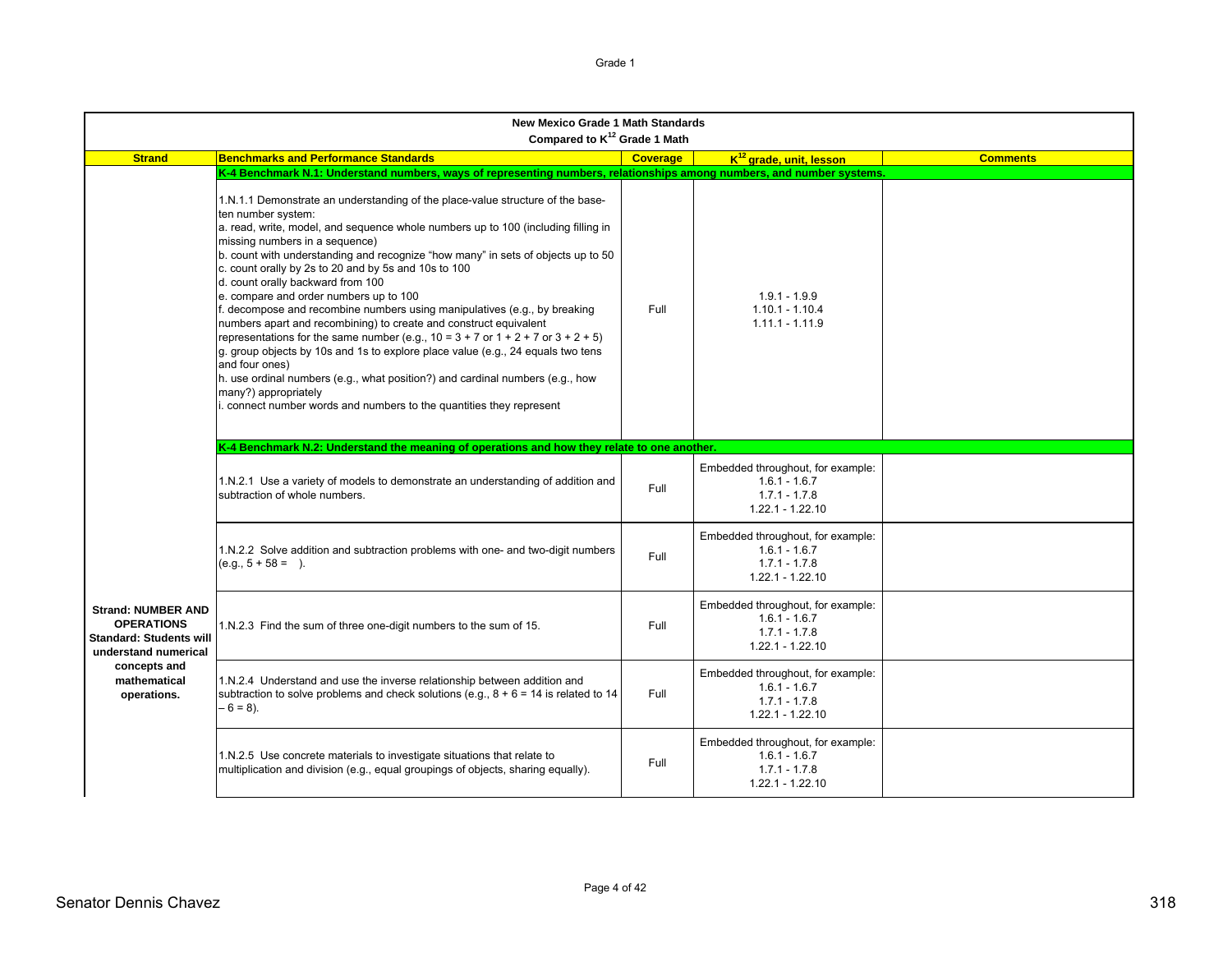|                                                                                         | 1.N.2.6 Given simple story problems, explain verbally how to select and use<br>appropriate operations.                                                                                                                                                                                 | Full | Embedded throughout, for example:<br>$1.6.1 - 1.6.7$<br>$1.7.1 - 1.7.8$<br>$1.22.1 - 1.22.10$ |  |
|-----------------------------------------------------------------------------------------|----------------------------------------------------------------------------------------------------------------------------------------------------------------------------------------------------------------------------------------------------------------------------------------|------|-----------------------------------------------------------------------------------------------|--|
|                                                                                         | K-4 Benchmark N.3: Compute fluently and make reasonable estimates.                                                                                                                                                                                                                     |      |                                                                                               |  |
|                                                                                         | 1.N.3.1 Use strategies for whole-number computation, with a focus on addition<br>and subtraction (e.g., counting on or counting back, doubles, sums that make 10,<br>direct modeling with pictures or objects, numerical reasoning based on number<br>combinations and relationships). | Full | Embedded throughout, for example:<br>$1.6.1 - 1.6.7$<br>$1.7.1 - 1.7.8$<br>$1.22.1 - 1.22.10$ |  |
|                                                                                         | 1.N.3.2 Demonstrate a variety of methods to compute (e.g., objects, mental<br>computation, paper and pencil, and estimation).                                                                                                                                                          | Full | Embedded throughout, for example:<br>$1.6.1 - 1.6.7$<br>$1.7.1 - 1.7.8$<br>$1.22.1 - 1.22.10$ |  |
|                                                                                         | 1.N.3.3 Perform addition and subtraction with whole number combinations.                                                                                                                                                                                                               | Full | Embedded throughout, for example:<br>$1.6.1 - 1.6.7$<br>$1.7.1 - 1.7.8$<br>$1.22.1 - 1.22.10$ |  |
|                                                                                         | 1.N.3.4 Use and explain estimation strategies to determine the reasonableness<br>of answers involving addition and subtraction.                                                                                                                                                        | Full | Embedded throughout, for example:<br>$1.6.1 - 1.6.7$<br>$1.7.1 - 1.7.8$<br>$1.22.1 - 1.22.10$ |  |
|                                                                                         | K-4 Benchmark A.1: Understand patterns, relations, and functions.                                                                                                                                                                                                                      |      |                                                                                               |  |
|                                                                                         | 1.A.1.1 Recognize, reproduce, describe, extend, and create repeating patterns<br>(e.g., color, shape, size, sound, movement, simple numbers) and translate from<br>one representation to another (e.g., red, red, blue, blue to step, step, clap, clap).                               | Full | 1.3.7<br>1.4.6<br>1.6.1<br>1.8.1<br>1.10.1                                                    |  |
|                                                                                         | 1.A.1.2 Skip-count on a hundreds chart (e.g., by 2s up to 20 and 5s and 10s up<br>to 100) to identify, describe, and predict<br>number patterns.                                                                                                                                       | Full | 1.10.1                                                                                        |  |
|                                                                                         | 1.A.1.3 Identify number patterns on the hundreds chart.                                                                                                                                                                                                                                | Full | 1.10.1                                                                                        |  |
|                                                                                         | K-4 Benchmark A.2: Represent and analyze mathematical situations and structures using algebraic symbols.                                                                                                                                                                               |      |                                                                                               |  |
| <b>Strand: ALGEBRA</b>                                                                  | 1.A.2.1 Write number sentences that use concrete objects, pictorial, and verbal<br>representations to express mathematical situations using invented and<br>conventional symbols (e.g., $+$ , $-$ , $=$ ).                                                                             | Full | 1.3.2<br>1.4.2<br>1.11.3<br>$1.23.1 - 1.23.3$                                                 |  |
| <b>Standard: Students will</b><br>understand algebraic<br>concepts and<br>applications. | 1.A.2.2 Demonstrate and describe the concept of equal (e.g., using objects,<br>balance scales).                                                                                                                                                                                        | Full | 1.3.2<br>1.4.2<br>1.11.3<br>$1.23.1 - 1.23.3$                                                 |  |
|                                                                                         | 1.A.2.3 Solve open number sentences that have variables representing numbers<br>up to 10 (e.g., $10 = +2$ ).                                                                                                                                                                           | Full | 1.3.2<br>1.4.2<br>1.11.3<br>$1.23.1 - 1.23.3$                                                 |  |

**K-4 Benchmark A.3: Use mathematical models to represent and understand quantitative relationships.**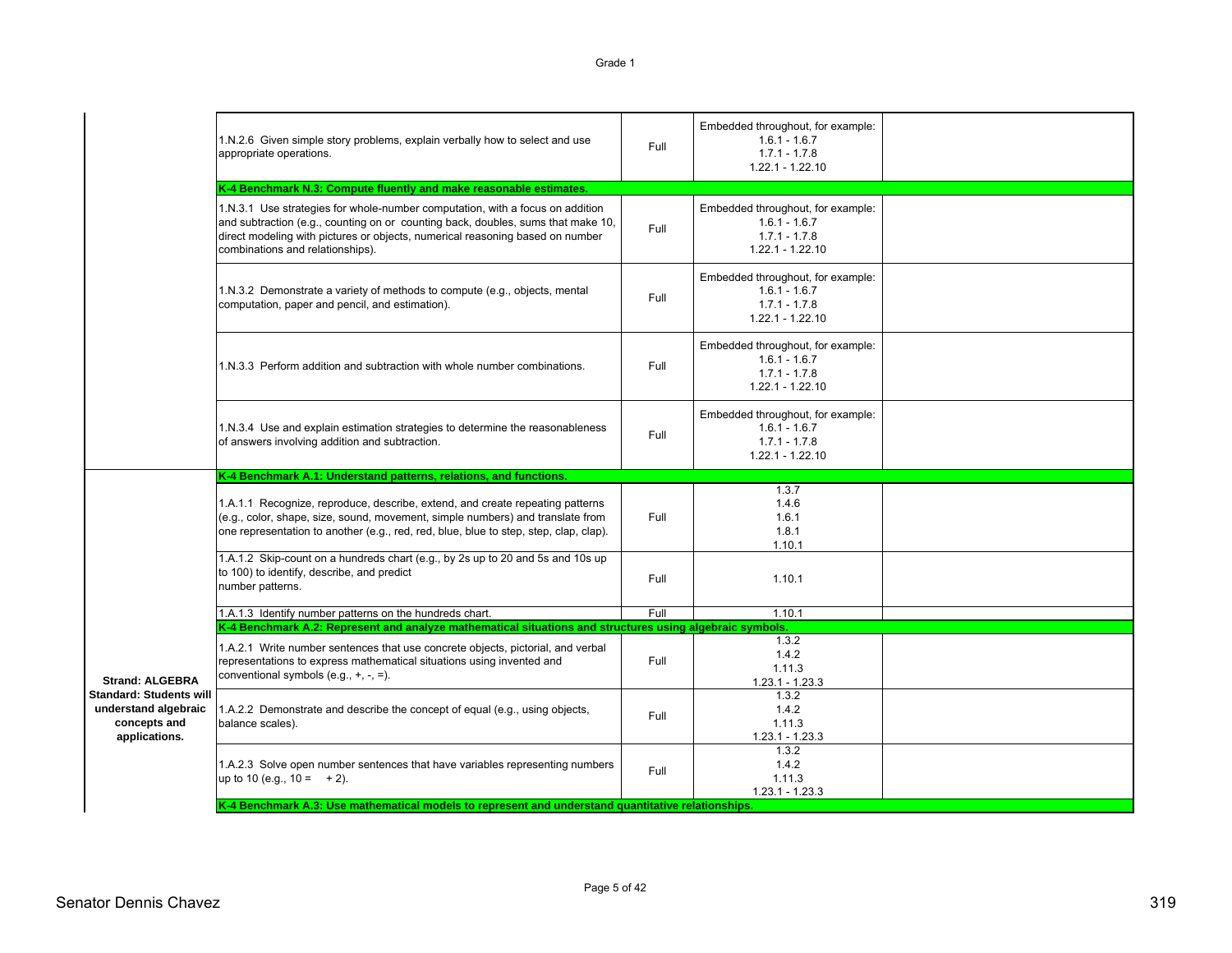|                                                                                                   | 1.A.3.1 Represent equivalent forms of the same number through the use of<br>physical models, diagrams, and number expressions to 20 (e.g., $3 + 5 = 8$ , $2 + 6 =$<br>18).                                                                                                                                                                                                                                                                                                                                                                                                                                                                 | Full    | 1.23.1                                                                                        |                                                                                                                                                                                                                                                                                                                                                                                                                                                                     |
|---------------------------------------------------------------------------------------------------|--------------------------------------------------------------------------------------------------------------------------------------------------------------------------------------------------------------------------------------------------------------------------------------------------------------------------------------------------------------------------------------------------------------------------------------------------------------------------------------------------------------------------------------------------------------------------------------------------------------------------------------------|---------|-----------------------------------------------------------------------------------------------|---------------------------------------------------------------------------------------------------------------------------------------------------------------------------------------------------------------------------------------------------------------------------------------------------------------------------------------------------------------------------------------------------------------------------------------------------------------------|
|                                                                                                   | 1.A.3.2 Describe situations that involve addition and subtraction of whole<br>numbers including objects, pictures, and symbols (e.g., Robert has four apples,<br>Maria has five more).                                                                                                                                                                                                                                                                                                                                                                                                                                                     | Full    | Embedded throughout, for example:<br>$1.6.1 - 1.6.7$<br>$1.7.1 - 1.7.8$<br>$1.22.1 - 1.22.10$ |                                                                                                                                                                                                                                                                                                                                                                                                                                                                     |
|                                                                                                   | K-4 Benchmark A.4: Analyze changes in various contexts.                                                                                                                                                                                                                                                                                                                                                                                                                                                                                                                                                                                    |         |                                                                                               |                                                                                                                                                                                                                                                                                                                                                                                                                                                                     |
|                                                                                                   | 1.A.4.1 Describe qualitative change (e.g., a student growing taller, trees getting<br>bigger, ice melting).                                                                                                                                                                                                                                                                                                                                                                                                                                                                                                                                | None    |                                                                                               | Teachers will supplement the curriculum to<br>include describing qualitative change.                                                                                                                                                                                                                                                                                                                                                                                |
|                                                                                                   | K-4 Benchmark G.1: Analyze characteristics and properties of two- and three-dimensional geometric shapes and develop mathematical arguments about geometric<br>relationships                                                                                                                                                                                                                                                                                                                                                                                                                                                               |         |                                                                                               |                                                                                                                                                                                                                                                                                                                                                                                                                                                                     |
|                                                                                                   | 1.G.1.1 Identify common geometric figures and classify them by common<br>attributes:<br>a. recognize, name, build, and draw both polygonal (up to six sides) and curved<br>shapes<br>b. sort two- and three-dimensional shapes into categories based on common<br>attributes<br>c. use the attributes of shapes to analyze and identify examples and non-<br>examples of geometric shapes<br>d. participate in discussions comparing, identifying, and analyzing attributes to<br>develop the vocabulary needed to describe two- and three-dimensional geometric<br>shapes and their attributes (e.g., sides, corners, edges, faces)       | Partial | $1.14.1 - 1.14.7$<br>$1.15.1 - 1.15.5$                                                        | Teachers will supplement the curriculum to<br>include opportunities for students to recognize<br>and name polygonal shapes with five and six<br>sides.<br>Teachers will supplement the curriculum to<br>include opportunities for students to participate in<br>discussions comparing, identifying, and analyzing<br>attributes to develop the vocabulary needed to<br>describe three-dimensional geometric shapes and<br>their attributes (e.g., edges and faces). |
|                                                                                                   |                                                                                                                                                                                                                                                                                                                                                                                                                                                                                                                                                                                                                                            |         |                                                                                               |                                                                                                                                                                                                                                                                                                                                                                                                                                                                     |
|                                                                                                   | K-4 Benchmark G.2: Specify locations and describe spatial relationships using coordinate geometry and other representational systems.                                                                                                                                                                                                                                                                                                                                                                                                                                                                                                      |         |                                                                                               |                                                                                                                                                                                                                                                                                                                                                                                                                                                                     |
| <b>Strand: GEOMETRY</b><br><b>Standard: Students will</b><br>understand geometric<br>concepts and | 1.G.2.1 Participate in group and individual activities based on the concepts of<br>space and location:<br>a. describe direction, location, space, and shape (e.g., left, right, over, under,<br>near, far, between)<br>b. visualize, describe, and record directions for navigating from one location to<br>another to develop the vocabulary needed to describe direction, distance,<br>location, and representation<br>c. use materials to create representations of the surrounding environment (e.g.,<br>three-dimensional models, maps of the classroom)<br>d. develop estimates and measure distances using nonstandard measurements | Partial | $K.1.1 - K.1.4$<br>$1.10.2 - 1.10.3$                                                          | Teachers will supplement the curriculum, by<br>teaching synchronous sessions, to include<br>opportunities for students to work in groups<br>participating in activities based on the concepts of<br>space and location.                                                                                                                                                                                                                                             |
| applications.                                                                                     | K-4 Benchmark G.3: Apply transformations and use symmetry to analyze mathematical situations.                                                                                                                                                                                                                                                                                                                                                                                                                                                                                                                                              |         |                                                                                               |                                                                                                                                                                                                                                                                                                                                                                                                                                                                     |
|                                                                                                   | 1.G.3.1 Predict the results of changing a shape's position or orientation by using<br>rotation (i.e., turns), reflection (i.e., flips), and translations (i.e., slides).                                                                                                                                                                                                                                                                                                                                                                                                                                                                   | Full    | 1.14.5<br>2.12.7                                                                              |                                                                                                                                                                                                                                                                                                                                                                                                                                                                     |
|                                                                                                   |                                                                                                                                                                                                                                                                                                                                                                                                                                                                                                                                                                                                                                            | Full    | 1.14.5                                                                                        |                                                                                                                                                                                                                                                                                                                                                                                                                                                                     |
|                                                                                                   | 1.G.3.2 Create simple symmetrical shapes and pictures.<br>1.G.3.3 Recognize and describe the symmetric characteristics of designs (e.g.,<br>geometric designs made with pattern blocks).                                                                                                                                                                                                                                                                                                                                                                                                                                                   | Full    | 1.14.5                                                                                        |                                                                                                                                                                                                                                                                                                                                                                                                                                                                     |
|                                                                                                   | K-4 Benchmark G.4: Use visualization, spatial reasoning, and geometric modeling to solve problems.                                                                                                                                                                                                                                                                                                                                                                                                                                                                                                                                         |         |                                                                                               |                                                                                                                                                                                                                                                                                                                                                                                                                                                                     |
|                                                                                                   | 1.G.4.1 Use combinations of shapes to make a new shape to demonstrate<br>relationships between shapes (e.g., a hexagon can be made from six triangles).                                                                                                                                                                                                                                                                                                                                                                                                                                                                                    | Full    | 2.12.3                                                                                        |                                                                                                                                                                                                                                                                                                                                                                                                                                                                     |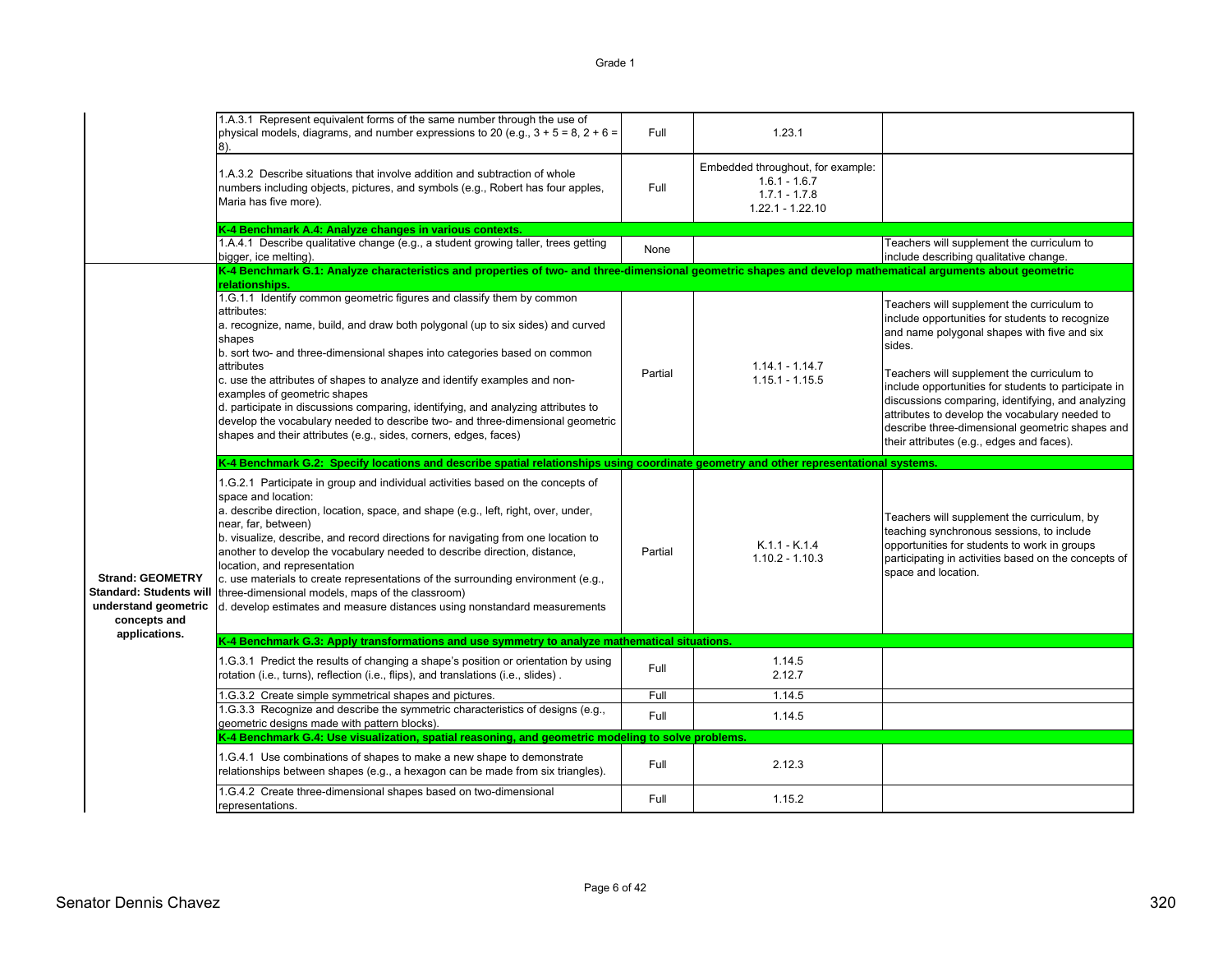|                                                                                                                                                                           | 1.G.4.3 Participate in activities to develop mental visualization and spatial<br>memory (e.g., "quick image" activities that require students to recall or reproduce<br>a configuration of dots on a card or to determine the number of dots without<br>counting).                                                                                                                                                                                                                                                                                                 | Partial | 2.12.3                                           | Teachers will supplement the curriculum to<br>include opportunities for students to participate in<br>activities to develop spatial memory (e.g., "quick"<br>image" activities that require students to recall or<br>reproduce a configuration of dots on a card or to<br>determine the number of dots without counting). |
|---------------------------------------------------------------------------------------------------------------------------------------------------------------------------|--------------------------------------------------------------------------------------------------------------------------------------------------------------------------------------------------------------------------------------------------------------------------------------------------------------------------------------------------------------------------------------------------------------------------------------------------------------------------------------------------------------------------------------------------------------------|---------|--------------------------------------------------|---------------------------------------------------------------------------------------------------------------------------------------------------------------------------------------------------------------------------------------------------------------------------------------------------------------------------|
|                                                                                                                                                                           | 1.G.4.4 Describe how to get from one location to another by visualizing the<br>landmarks along the route.                                                                                                                                                                                                                                                                                                                                                                                                                                                          | Full    | 1.21.6                                           |                                                                                                                                                                                                                                                                                                                           |
|                                                                                                                                                                           | 1.G.4.5 Identify structures from different views or match views of the same<br>structure portrayed from different perspectives.                                                                                                                                                                                                                                                                                                                                                                                                                                    | Full    | 2.12.3                                           |                                                                                                                                                                                                                                                                                                                           |
|                                                                                                                                                                           | K-4 Benchmark M.1: Understand measurable attributes of objects and the units, systems, and process of measurement.                                                                                                                                                                                                                                                                                                                                                                                                                                                 |         |                                                  |                                                                                                                                                                                                                                                                                                                           |
| <b>Strand: MEASUREMENT</b><br><b>Standard: Students will</b><br>understand<br>measurement systems<br>and applications.                                                    | 1.M.1.1 Develop an understanding of measurable properties (e.g., length,<br>volume, weight, area, and time) using appropriate concepts and vocabulary:<br>a. length by measuring and estimating (e.g., longer, shorter, meter, centimeter,<br>inch, yard)<br>b. weight by measuring, estimating, and weighing (e.g., heavy [-ier], light [-er])<br>c. volume by measuring, estimating, and weighing (e.g., full, empty)<br>d. area by measuring and estimating (e.g., perimeter, rectangles, squares)<br>e. time by estimating (e.g., minutes, hours, days, weeks) | Full    | 1.13.5<br>$1.20.1 - 1.20.6$<br>$1.21.1 - 1.21.2$ |                                                                                                                                                                                                                                                                                                                           |
|                                                                                                                                                                           | 1.M.1.2 Use digital and analog (face) clocks to tell time to the half hour.                                                                                                                                                                                                                                                                                                                                                                                                                                                                                        | Full    | 1.13.1<br>1.13.2                                 |                                                                                                                                                                                                                                                                                                                           |
|                                                                                                                                                                           | K-4 Benchmark M.2: Apply appropriate techniques, tools, and formulas to determine measurements.                                                                                                                                                                                                                                                                                                                                                                                                                                                                    |         |                                                  |                                                                                                                                                                                                                                                                                                                           |
|                                                                                                                                                                           | 1.M.2.1 Measure with multiple copies of units the same size (e.g., paper clips).                                                                                                                                                                                                                                                                                                                                                                                                                                                                                   | Full    | 1.20.1                                           |                                                                                                                                                                                                                                                                                                                           |
|                                                                                                                                                                           | 1.M.2.2 Use repetition of a single unit to measure something larger than the unit<br>(e.g., a vardstick/meterstick to measure a room).                                                                                                                                                                                                                                                                                                                                                                                                                             | Full    | 1.20.1                                           |                                                                                                                                                                                                                                                                                                                           |
|                                                                                                                                                                           | K-4 Benchmark D.1: Formulate questions that can be addressed with data and collect, organize, and display relevant data to answer them.                                                                                                                                                                                                                                                                                                                                                                                                                            |         |                                                  |                                                                                                                                                                                                                                                                                                                           |
|                                                                                                                                                                           | 1.D.1.1 Collect, organize, represent, and compare data by category on graphs<br>and charts to answer simple questions:<br>a. answer questions about "how" data can be gathered<br>b. gather data by interviewing, surveying, and making observations<br>c. organize data into appropriate categories by sorting based on shared<br>properties<br>d. participate in discussions about selecting an appropriate way to display the<br>data<br>e. represent data using objects, pictures, tables, and simple bar graphs                                               | Partial | 1.15.4                                           | Teachers will supplement the curriculum to<br>include opportunities for students to to answer<br>questions about "how" data can be gathered,<br>gather data by interviewing and surveying,<br>participate in discussions about selecting an<br>appropriate way to display the data, and represent<br>data using tables.   |
| <b>Strand: DATA</b>                                                                                                                                                       | K-4 Benchmark D.2: Select and use appropriate statistical methods to analyze data.                                                                                                                                                                                                                                                                                                                                                                                                                                                                                 |         |                                                  |                                                                                                                                                                                                                                                                                                                           |
| <b>ANALYSIS AND</b><br><b>PROBABILITY</b><br><b>Standard: Students will</b><br>understand how to<br>formulate questions,<br>analyze data, and<br>determine probabilities. | 1.D.2.1 Analyze simple data:<br>a. interpret what the graph or other representation shows<br>b. determine whether or not the data gathered helps answer the specific question<br>that was posed<br>c. compare parts of the data (e.g., "How many students have lost none, one, two,<br>or three teeth?") to make statements about the data as a whole (e.g., "Most<br>students in the class have lost only two teeth")                                                                                                                                             | Full    | 1.15.4                                           |                                                                                                                                                                                                                                                                                                                           |
|                                                                                                                                                                           | K-4 Benchmark D.3: Develop and evaluate inferences and predictions that are based on data.                                                                                                                                                                                                                                                                                                                                                                                                                                                                         |         |                                                  |                                                                                                                                                                                                                                                                                                                           |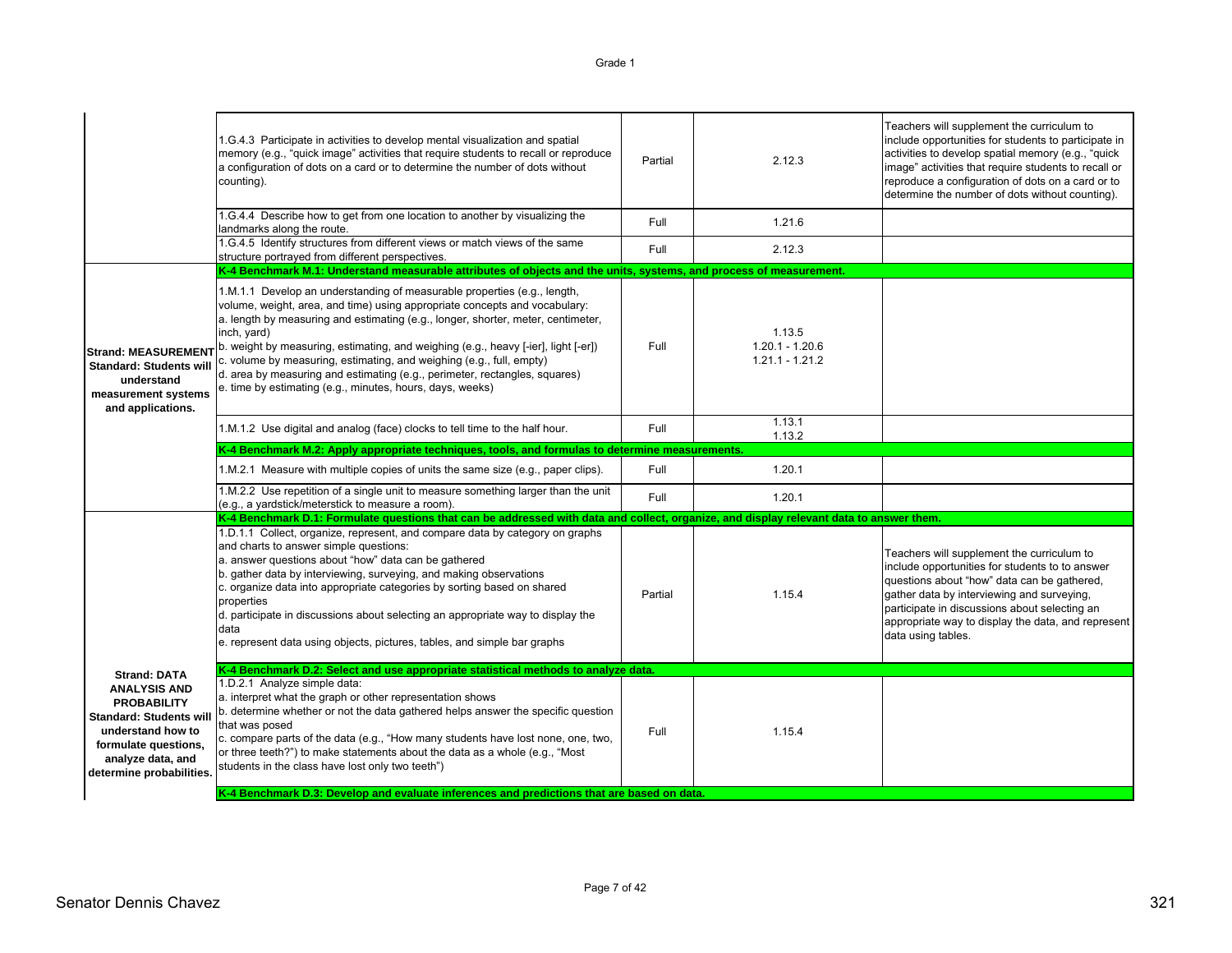#### 1.D.3.1 Make conclusions based on data (e.g., whether or not other groups 1.D.3.1 Make conclusions based on data (e.g., whether or not other groups<br>would reach similar conclusions based on the same data). Teachers will supplement the curriculum to include opportunities for students to make conclusions based on data. 1.D.4.1 Discuss the likelihood of events (based on student experiences or from books) using terminology such as "more likely", "less likely", "possible", or "certain". Full 1.17.31.D.4.2 Observe, explore, and discuss whether some events occur more often than others (e.g., tossing two die and recording the sum after each toss to explore whether or not certain sums occur more frequently than others). Full 1.17.3 **K-4 Benchmark D.4: Understand and apply basic concepts of probability.**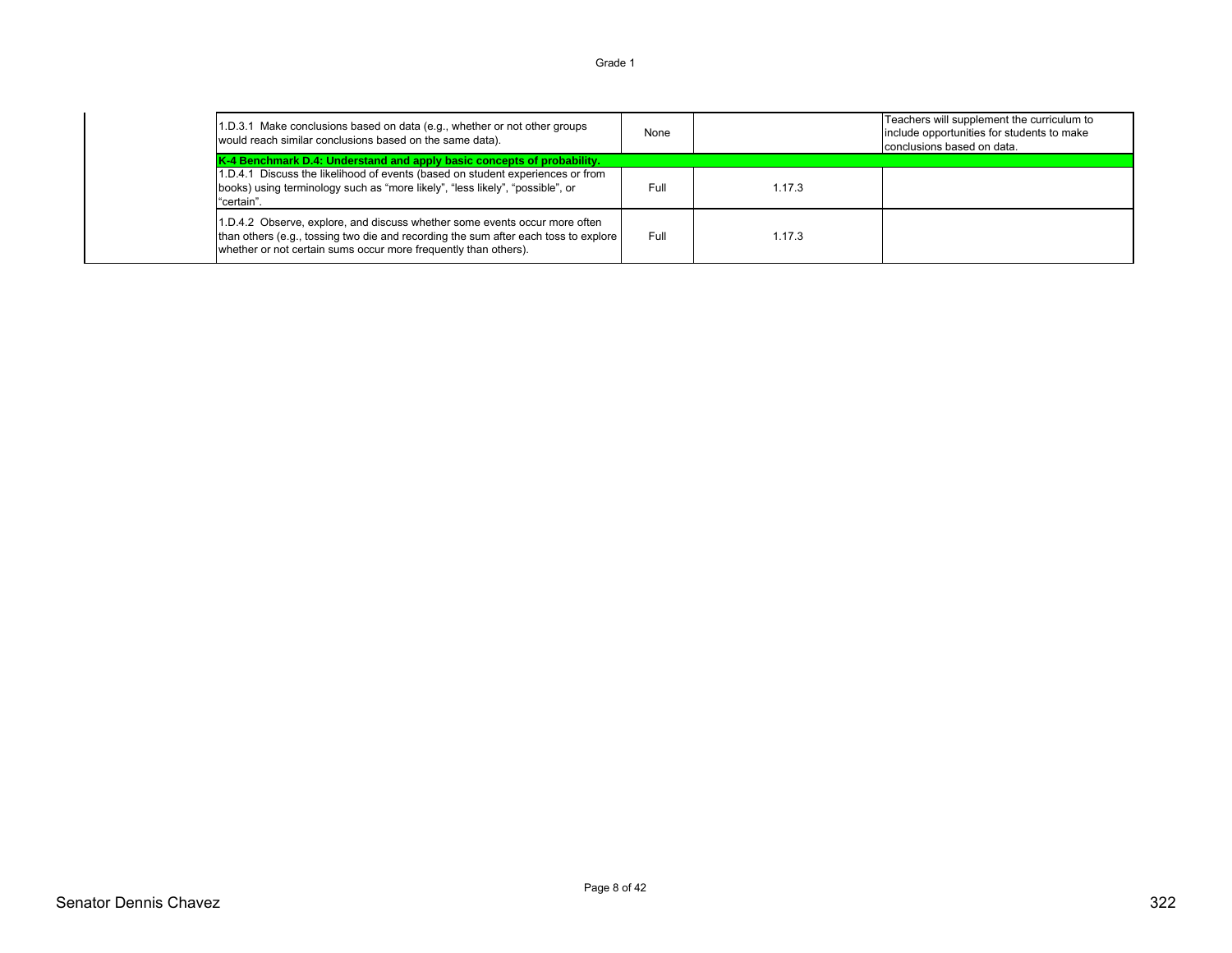|                                | <b>New Mexico Grade 2 Math Standards</b><br>Compared to K <sup>12</sup> Grade 2 Math                                                                                                                                                                                                                                                                                                                                                                                                                                                                                                                                                                                                                                                                                                                            |                 |                                                                                |                 |  |
|--------------------------------|-----------------------------------------------------------------------------------------------------------------------------------------------------------------------------------------------------------------------------------------------------------------------------------------------------------------------------------------------------------------------------------------------------------------------------------------------------------------------------------------------------------------------------------------------------------------------------------------------------------------------------------------------------------------------------------------------------------------------------------------------------------------------------------------------------------------|-----------------|--------------------------------------------------------------------------------|-----------------|--|
| <b>Strand</b>                  | <b>Benchmarks and Performance Standards</b>                                                                                                                                                                                                                                                                                                                                                                                                                                                                                                                                                                                                                                                                                                                                                                     | <b>Coverage</b> | K <sup>12</sup> grade, unit, lesson                                            | <b>Comments</b> |  |
|                                | K-4 Benchmark N.1: Understand numbers, ways of representing numbers, relationships among numbers, and number systems.                                                                                                                                                                                                                                                                                                                                                                                                                                                                                                                                                                                                                                                                                           |                 |                                                                                |                 |  |
|                                | 2.N.1.1 Understand the relationship between numbers, quantities, and place<br>value in whole numbers up to 1,000 and develop flexible ways of thinking about<br>numbers:<br>a. use multiple models to explore place value and the base-ten number system<br>b. represent whole numbers and use them in flexible ways including decomposing<br>and recombining numbers and see their relationships (e.g., 3 is one less than 4,<br>one more than 2, two less than 5)<br>c. identify whether a set of objects has an odd or even number of elements<br>d. compare and order numbers using a variety of terms (e.g., tens, less than, odd<br>numbers)<br>e. apply strategies for computation utilizing an understanding of place value (e.g.,<br>$48 + 25$ would be $40 + 20$ is 60, $8 + 5$ is 13, 60 + 13 is 73) | Full            | $2.3.1 - 2.3.6$<br>$2.4.1 - 2.4.9$<br>$2.16.1 - 2.16.9$<br>$2.17.1 - 2.17.6$   |                 |  |
| <b>Strand: NUMBER AND</b>      | 2.N.1.2 Apply counting skills and number sense through meaningful activities:<br>a. count and recognize "how many" in sets of objects up to 1,000<br>b. count forward and backward from given numbers to 1,000<br>c. connect number words and numerals to the quantities they represent using<br>physical models and other representations (e.g., 23 can be twenty-three 1s, one<br>10 and thirteen 1s, or two 10s and three 1s)<br>d. model how many parts make a whole using equal fractional parts (e.g., $\frac{1}{2}$ , $\frac{1}{3}$ ,<br>$\frac{1}{4}$ , and 1/6 as equal parts of a whole)                                                                                                                                                                                                              | Full            | 2.4.1<br>$2.13.1 - 2.13.5$<br>$2.16.1 - 2.16.9$<br>$2.17.1 - 2.17.6$<br>2.20.4 |                 |  |
| <b>OPERATIONS</b>              | K-4 Benchmark N.2: Understand the meaning of operations and how they relate to one another.                                                                                                                                                                                                                                                                                                                                                                                                                                                                                                                                                                                                                                                                                                                     |                 |                                                                                |                 |  |
| <b>Standard: Students will</b> | 2.N.2.1 Find the sum of two whole numbers up to three digits long (e.g., 235 +                                                                                                                                                                                                                                                                                                                                                                                                                                                                                                                                                                                                                                                                                                                                  |                 | 2.16.4                                                                         |                 |  |
| understand numerical           | $476 = 564 - 273 = 0$                                                                                                                                                                                                                                                                                                                                                                                                                                                                                                                                                                                                                                                                                                                                                                                           | Full            | 2.16.8                                                                         |                 |  |
| concepts and                   | 2.N.2.2 Find the difference of two whole numbers up to three digits long.                                                                                                                                                                                                                                                                                                                                                                                                                                                                                                                                                                                                                                                                                                                                       | Full            | 2.20.3                                                                         |                 |  |
| mathematical                   |                                                                                                                                                                                                                                                                                                                                                                                                                                                                                                                                                                                                                                                                                                                                                                                                                 |                 | 2.20.5                                                                         |                 |  |
| operations.                    | 2.N.2.3 Understand and use the inverse relationships between addition and<br>subtraction to solve problems and check solutions $(28 + 31 = 59$ ; therefore, 59 -<br>$31 = 28$ ).                                                                                                                                                                                                                                                                                                                                                                                                                                                                                                                                                                                                                                | Full            | 2.1.8                                                                          |                 |  |
|                                | 2.N.2.4 Identify and describe situations that require multiplication and division<br>and develop strategies to solve problems for repeated joining of groups and<br>partitioning into equal subgroups or shares (e.g., repeated addition and<br>subtraction, counting by multiples, equal sharing).                                                                                                                                                                                                                                                                                                                                                                                                                                                                                                             | Full            | $2.18.1 - 2.18.7$<br>$2.19.1 - 2.19.7$                                         |                 |  |
|                                | K-4 Benchmark N.3: Compute fluently and make reasonable estimates.                                                                                                                                                                                                                                                                                                                                                                                                                                                                                                                                                                                                                                                                                                                                              |                 |                                                                                |                 |  |
|                                | 2.N.3.1 Use and explain strategies for addition and subtraction of multi-digit<br>whole numbers.                                                                                                                                                                                                                                                                                                                                                                                                                                                                                                                                                                                                                                                                                                                | Full            | 2.16.4<br>2.16.8<br>2.20.3<br>2.20.5                                           |                 |  |
|                                | 2.N.3.2 Model and solve problems representing adding and subtracting amounts<br>of money using dollars and coins.                                                                                                                                                                                                                                                                                                                                                                                                                                                                                                                                                                                                                                                                                               | Full            | 2.21.4<br>2.21.5                                                               |                 |  |
|                                | 2.N.3.3 Use addition combinations (addends through 10) and related subtraction<br>combinations, and develop strategies for computing based on number sense<br>$(e.q., 25 + 37.$ Take 3 from the 25 and use it to turn 37 into 40; then add 40 and<br>22 to get 62).                                                                                                                                                                                                                                                                                                                                                                                                                                                                                                                                             | Full            | 2.1.8<br>2.9.9                                                                 |                 |  |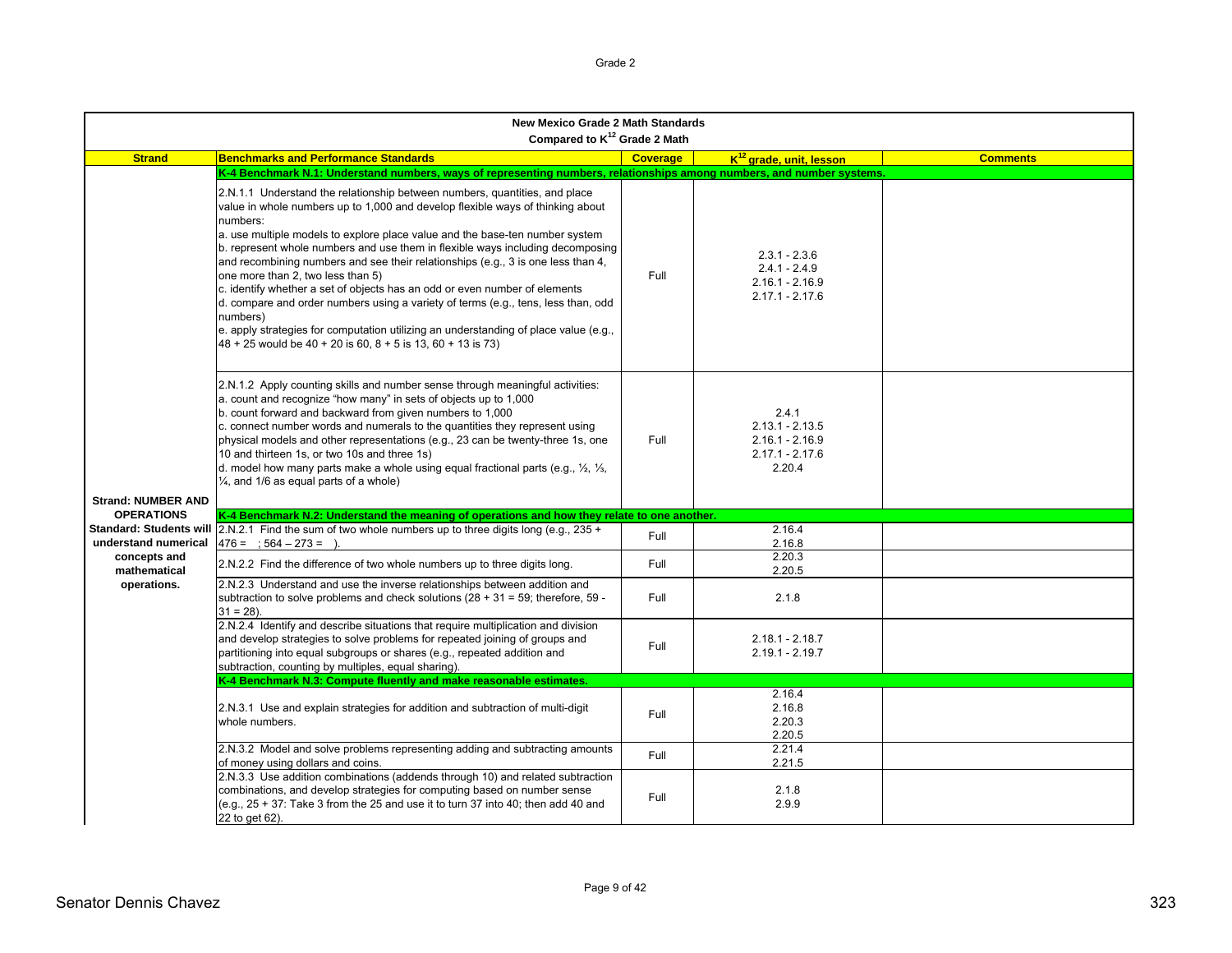|                                                                                  | 2.N.3.4 Select and use a variety of appropriate strategies methods to compute<br>(e.g., objects, mental computation, estimation, paper and pencil).                                                                 | Full | Embedded throughout, for example:<br>$2.6.1 - 2.6.7$<br>$2.18.1 - 2.18.7$<br>$2.22.1 - 2.22.11$ |                                                                                       |
|----------------------------------------------------------------------------------|---------------------------------------------------------------------------------------------------------------------------------------------------------------------------------------------------------------------|------|-------------------------------------------------------------------------------------------------|---------------------------------------------------------------------------------------|
|                                                                                  | 2.N.3.5 Skip-count by 2, 5, and 10 to develop multiplicative reasoning and<br>notational representations (e.g., 5, 10, 15, 20; 4 $\times$ 5 = 20; four groups of 5 equals<br>$20$ ).                                | Full | 2.4.1<br>2.4.2                                                                                  |                                                                                       |
|                                                                                  | K-4 Benchmark A.1: Understand patterns, relations, and functions.                                                                                                                                                   |      |                                                                                                 |                                                                                       |
|                                                                                  | 2.A.1.1 Recognize, reproduce, describe, extend, and create repeating and<br>growing patterns, and translate from one representation to another.                                                                     | Full | 2.13.9                                                                                          |                                                                                       |
|                                                                                  | 2.A.1.2 Skip-count using calculators or a hundreds chart to identify, describe,<br>predict, and make generalizations about number patterns to differentiate rote<br>counting versus the meaning of the numbers.     | Full | 2.4.1<br>2.4.2                                                                                  |                                                                                       |
|                                                                                  | 2.A.1.3 Construct and solve open sentences that have variables (e.g., $10 = +$                                                                                                                                      | Full | 2.22.4                                                                                          |                                                                                       |
|                                                                                  | 2.A.1.4 Relate everyday problem situations to number sentences involving<br>addition and subtraction (e.g., 25 students are going to the store. Five students<br>can ride in a car. How many cars will be needed?). | Full | Embedded throughout, for example:<br>$2.2.7 - 2.2.8$<br>$2.4.7 - 2.4.8$<br>$2.6.5 - 2.6.6$      |                                                                                       |
|                                                                                  | K-4 Benchmark A.2: Represent and analyze mathematical situations and structures using algebraic symbols.                                                                                                            |      |                                                                                                 |                                                                                       |
| <b>Strand: ALGEBRA</b><br><b>Standard: Students will</b><br>understand algebraic | 2.A.2.1 Use mathematical language to describe a variety of representations and<br>mathematical ideas and situations.                                                                                                | Full | Embedded throughout, for example:<br>$2.3.1 - 2.3.6$<br>$2.4.1 - 2.4.9$<br>$2.5.1 - 2.5.9$      |                                                                                       |
| concepts and<br>applications.                                                    | 2.A.2.2 Explain the concept of equal (e.g., quantities on both sides of equation<br>are the same) by using objects or giving examples.                                                                              | Full | 2.22.3                                                                                          |                                                                                       |
|                                                                                  | 2.A.2.3 Construct and solve open number sentences that have variables<br>representing numbers up to 20 (e.g., $20 = +6$ ).                                                                                          | Full | 2.22.4                                                                                          |                                                                                       |
|                                                                                  | K-4 Benchmark A.3: Use mathematical models to represent and understand quantitative relationships.                                                                                                                  |      |                                                                                                 |                                                                                       |
|                                                                                  | 2.A.3.1 Model situations of addition and subtraction of whole numbers using<br>objects, pictures, and symbols.                                                                                                      | Full | 2.22.1                                                                                          |                                                                                       |
|                                                                                  | 2.A.3.2 Solve problems related to trading (e.g., coin trading, measurement<br>trading).                                                                                                                             | Full | 2.7.3                                                                                           |                                                                                       |
|                                                                                  | 2.A.3.3 Solve addition and subtraction problems by using data from simple<br>charts, picture graphs, and number sentences.                                                                                          | Full | 2.4.3<br>2.4.8<br>2.6.6<br>2.17.5<br>2.19.6<br>$2.22.1 - 2.22.3$                                |                                                                                       |
|                                                                                  | K-4 Benchmark A.4: Analyze changes in various contexts.                                                                                                                                                             |      |                                                                                                 |                                                                                       |
|                                                                                  | 2.A.4.1 Describe quantitative change (e.g., a student growing two inches in one<br>year, water heating up to boil).                                                                                                 | None |                                                                                                 | Teachers will supplement the curriculum to<br>include describing quantitative change. |
|                                                                                  | K-4 Benchmark G.1: Analyze characteristics and properties of two- and three-dimensional geometric shapes and develop mathematical arguments about geometric<br>relationships.                                       |      |                                                                                                 |                                                                                       |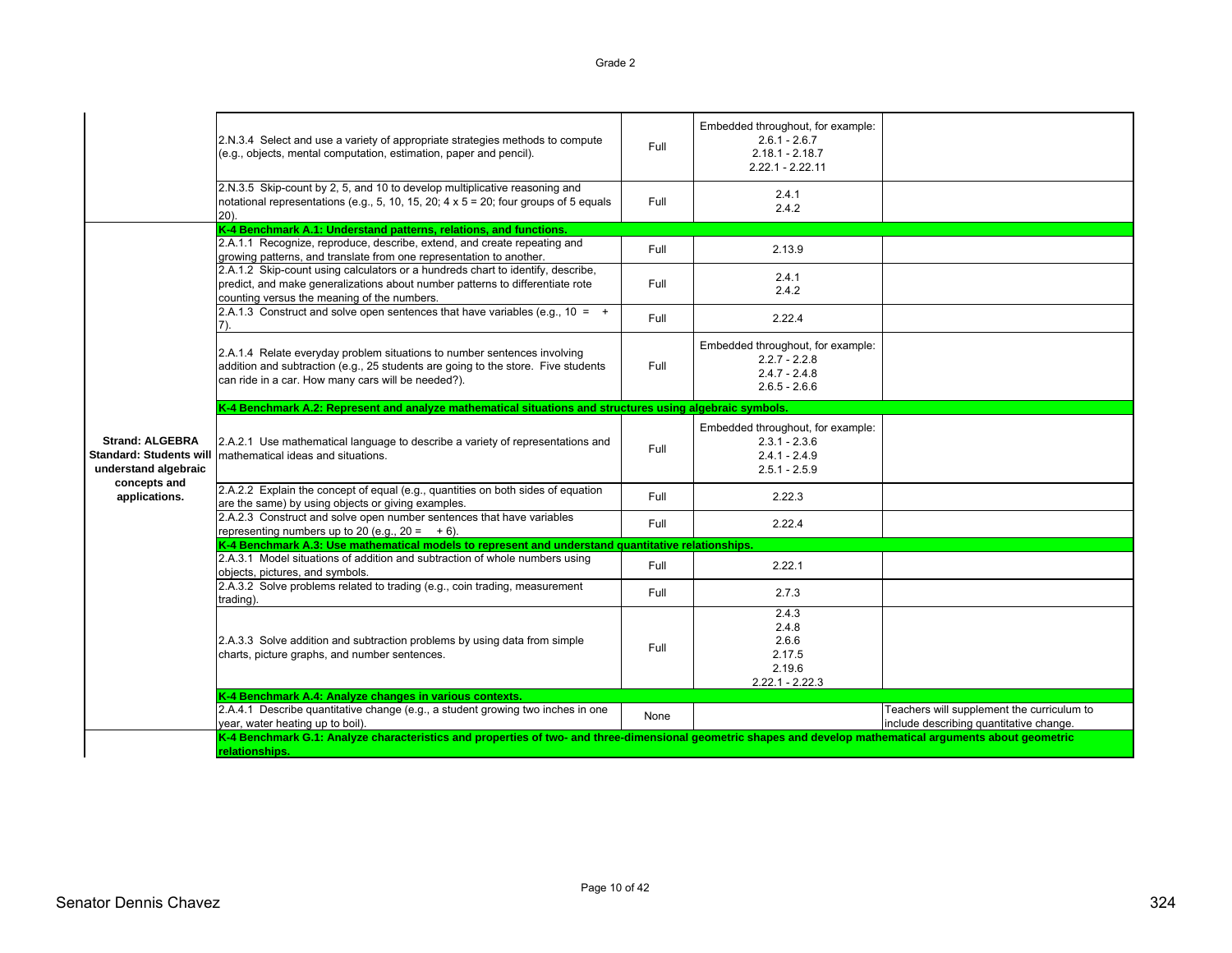|                                | 2.G.1.1 Identify and describe the attributes of common figures in a plane and<br>common objects in space:<br>a. sort, describe, and analyze plane and solid geometric shapes (e.g., circle,<br>triangle, square, rectangle, sphere, pyramid, cube, rectangular prism) based on<br>various attributes (e.g., faces, edges, and corners)<br>b. put shapes together and take them apart to form other shapes (e.g., two<br>congruent right triangles can be arranged to form a rectangle)<br>c. explore lines of symmetry in two-dimensional shapes | Full | $2.12.1 - 2.12.8$                                                        |                                                                                                                                                                      |
|--------------------------------|--------------------------------------------------------------------------------------------------------------------------------------------------------------------------------------------------------------------------------------------------------------------------------------------------------------------------------------------------------------------------------------------------------------------------------------------------------------------------------------------------------------------------------------------------|------|--------------------------------------------------------------------------|----------------------------------------------------------------------------------------------------------------------------------------------------------------------|
|                                | K-4 Benchmark G.2: Specify locations and describe spatial relationships using coordinate geometry and other representational systems.                                                                                                                                                                                                                                                                                                                                                                                                            |      |                                                                          |                                                                                                                                                                      |
|                                | 2.G.2.1 Find and name locations with simple relationships like "near to" and apply<br>ideas about relative position.                                                                                                                                                                                                                                                                                                                                                                                                                             | Full | 2.15.9                                                                   |                                                                                                                                                                      |
|                                | 2.G.2.2 Describe, name, and interpret direction in navigating space and apply<br>ideas about direction and distance.                                                                                                                                                                                                                                                                                                                                                                                                                             | Full | 2.15.9                                                                   |                                                                                                                                                                      |
| <b>Strand: GEOMETRY</b>        | 2.G.2.3 Use maps to locate points and navigate through mazes or maps.                                                                                                                                                                                                                                                                                                                                                                                                                                                                            | Full | 2.15.9                                                                   |                                                                                                                                                                      |
| <b>Standard: Students will</b> | 2.G.2.4 Visualize, justify, and create paths using landmarks, space, shapes, and<br>descriptive language.                                                                                                                                                                                                                                                                                                                                                                                                                                        | Full | 2.15.9                                                                   |                                                                                                                                                                      |
| understand geometric           | 2.G.2.5 Make and draw rectangular arrays of squares.                                                                                                                                                                                                                                                                                                                                                                                                                                                                                             | Full | 2.13.1                                                                   |                                                                                                                                                                      |
| concepts and<br>applications.  | K-4 Benchmark G.3: Apply transformations and use symmetry to analyze mathematical situations.                                                                                                                                                                                                                                                                                                                                                                                                                                                    |      |                                                                          |                                                                                                                                                                      |
|                                | 2.G.3.1 Use systematic thinking to solve geometric puzzles (e.g., pentominoes).                                                                                                                                                                                                                                                                                                                                                                                                                                                                  | None |                                                                          | Teachers will supplement the curriculum to<br>include using systematic thinking to solve<br>geometric puzzles.                                                       |
|                                | 2.G.3.2 Use materials to investigate rotational and line symmetry and create<br>shapes that have symmetry.                                                                                                                                                                                                                                                                                                                                                                                                                                       | Full | 2.12.6<br>2.12.7                                                         |                                                                                                                                                                      |
|                                | K-4 Benchmark G.4: Use visualization, spatial reasoning, and geometric modeling to solve problems.                                                                                                                                                                                                                                                                                                                                                                                                                                               |      |                                                                          |                                                                                                                                                                      |
|                                | 2.G.4.1 Demonstrate relationships of different attributes with concrete materials<br>(e.g., change one characteristic of a shape while preserving others such as<br>increasing number of sides while perimeter stays the same).                                                                                                                                                                                                                                                                                                                  | None |                                                                          | Teachers will supplement the curriculum to<br>include opportunities for students to demonstrate<br>relationships of different attributes with concrete<br>materials. |
|                                | 2.G.4.2 Select and use visualization skills to create mental images of geometric<br>shapes.                                                                                                                                                                                                                                                                                                                                                                                                                                                      | Full | 2.12.3                                                                   |                                                                                                                                                                      |
|                                | 2.G.4.3 Describe geometric shapes and structures from different perspectives.                                                                                                                                                                                                                                                                                                                                                                                                                                                                    | Full | 2.12.3                                                                   |                                                                                                                                                                      |
|                                | 2.G.4.4 Relate geometric ideas to numbers (e.g., seeing rows in array as a model<br>of repeated addition).                                                                                                                                                                                                                                                                                                                                                                                                                                       | Full | 2.18.5<br>2.19.1                                                         |                                                                                                                                                                      |
|                                | 2.G.4.5 Recognize geometric shapes and structures in the environment and<br>specify their location.                                                                                                                                                                                                                                                                                                                                                                                                                                              | Full | 2.12.1                                                                   |                                                                                                                                                                      |
|                                | K-4 Benchmark M.1: Understand measurable attributes of objects and the units, systems, and process of measurement.                                                                                                                                                                                                                                                                                                                                                                                                                               |      |                                                                          |                                                                                                                                                                      |
|                                | 2.M.1.1 Identify a unit of measure (e.g., nearest inch) and repeat that unit<br>comparing it to the item being measured.                                                                                                                                                                                                                                                                                                                                                                                                                         | Full | 2.14.1                                                                   |                                                                                                                                                                      |
|                                | 2.M.1.2 Use direct comparison to compare and order objects according to length,<br>mass, and area.                                                                                                                                                                                                                                                                                                                                                                                                                                               | Full | $2.14.1 - 2.14.6$<br>$2.15.1 - 2.15.7$                                   |                                                                                                                                                                      |
|                                | 2.M.1.3 Measure and compare common objects using standard and non-<br>standard units of length.                                                                                                                                                                                                                                                                                                                                                                                                                                                  | Full | Grade 2 Math textbook page 293<br>$2.14.1 - 2.14.6$<br>$2.15.1 - 2.15.8$ |                                                                                                                                                                      |
|                                | 2.M.1.4 Find and represent the value of a collection of coins and dollars up to<br>\$5.00, using appropriate notation.                                                                                                                                                                                                                                                                                                                                                                                                                           | Full | $2.7.1 - 2.2.7$                                                          |                                                                                                                                                                      |
|                                | Strand: MEASUREMENT 2.M.1.5 Identify and use time intervals (e.g., hours, days, weeks, months).                                                                                                                                                                                                                                                                                                                                                                                                                                                  | Full | $2.8.1 - 2.85$                                                           |                                                                                                                                                                      |
| understand                     | Standard: Students will 2.M.1.6 Select and use appropriate measurement tools (e.g., ruler, yardstick,<br>meter stick)                                                                                                                                                                                                                                                                                                                                                                                                                            | Full | 2.15.8                                                                   |                                                                                                                                                                      |
|                                | measurement systems 2.M.1.7 Tell time to the nearest quarter hour.                                                                                                                                                                                                                                                                                                                                                                                                                                                                               | Full | 2.8.2                                                                    |                                                                                                                                                                      |
| and applications.              | K-4 Benchmark M.2: Apply appropriate techniques, tools, and formulas to determine measurements.                                                                                                                                                                                                                                                                                                                                                                                                                                                  |      |                                                                          |                                                                                                                                                                      |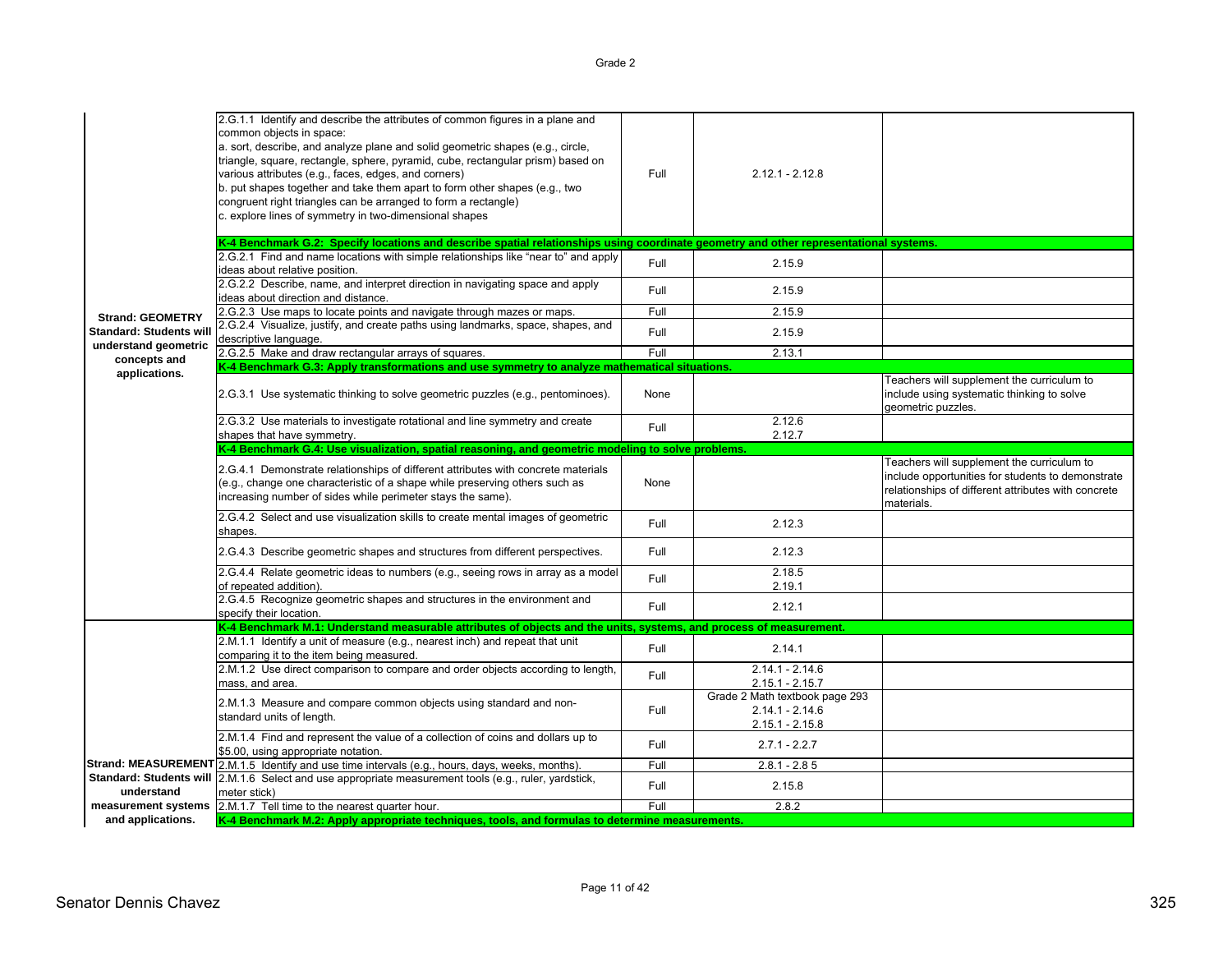2.M.2.1 Develop common referents to make comparisons and estimates of 2.M.2.T Develop common referents to make comparisons and estimates of Full<br>length, volume, weight, area, and time. 2.8.1 2.14.22.14.5 2.15.4 - 2.15.6 2.M.2.2 Develop an understanding that different measuring tools will yield different numerical measurements of the same object (e.g., ruler, yardstick, meterstick, paper clip). Full 2.15.82.M.2.3 Estimate measurements and develop precision in measuring objects. | Full 2.8.12.14.22.14.5 2.15.4 - 2.15.6 **K-4 Benchmark D.1: Formulate questions that can be addressed with data and collect, organize, and display relevant data to answer them.** 2.D.1.1 Collect numerical data systematically.<br>2.D.1.2 Represent data by using concrete objects, pictures, tables, numbers.<br>2.4.3 2.4.3 2.D.1.2 Represent data by using concrete objects, pictures, tables, numbers, tallies, and graphs (e.g., pictographs). Full 2.4.3 2.4.8 2.D.1.3 Pose questions about students' selves and their surroundings and gather data by interviewing, surveying, and making observations to answer the questions posed. Full 3.8.12.D.1.4 Identify patterns and explain the relationships of the units in the pattern (e.g., the number of ears on one dog, two dogs, etc., or linear numerical patterns). Full 2.4.2 2.D.2.1 Describe and interpret data by drawing conclusions and making z.D.z. The schoe and interpret data by drawing conclusions and making<br>conjectures based on the data collected. 2.4.32.4.82.13.82.D.2.2 Display data in a variety of formats. Full contained the state of the state of the state of the state of the state of the state of the state of the state of the state of the state of the state of the state of the s  $24.3$  2.4.8 2.13.8 determine probabilities. [2.D.3.1 Discuss events related to students' experiences as "likely" or "unlikely" 2.D.3.1 Discuss events related to students experiences as likely or unlikely<br>and "possible" or "certain". 2.13.8 2.D.3.2 Recognize appropriate conclusions generated from the data collected. Full 2.4.32.4.82.13.82.D.3.3 Recognize inappropriate descriptions of the data set. None Teachers will supplement the curriculum to include opportunities for students to recognize inappropriate descriptions of the data set. 2.D.4.1 Investigate concepts of chance (e.g., outcomes of a simple experiment). Full Full 2.13.7 2.D.4.2 Investigate whether outcomes of a simple event are equally likely to occur.Full 2.13.8**Strand: DATA ANALYSIS AND PROBABILITYStandard: Students will understand how to formulate questions, analyze data, and K-4 Benchmark D.2: Select and use appropriate statistical methods to analyze data. K-4 Benchmark D.3: Develop and evaluate inferences and predictions that are based on data. K-4 Benchmark D.4: Understand and apply basic concepts of probability.**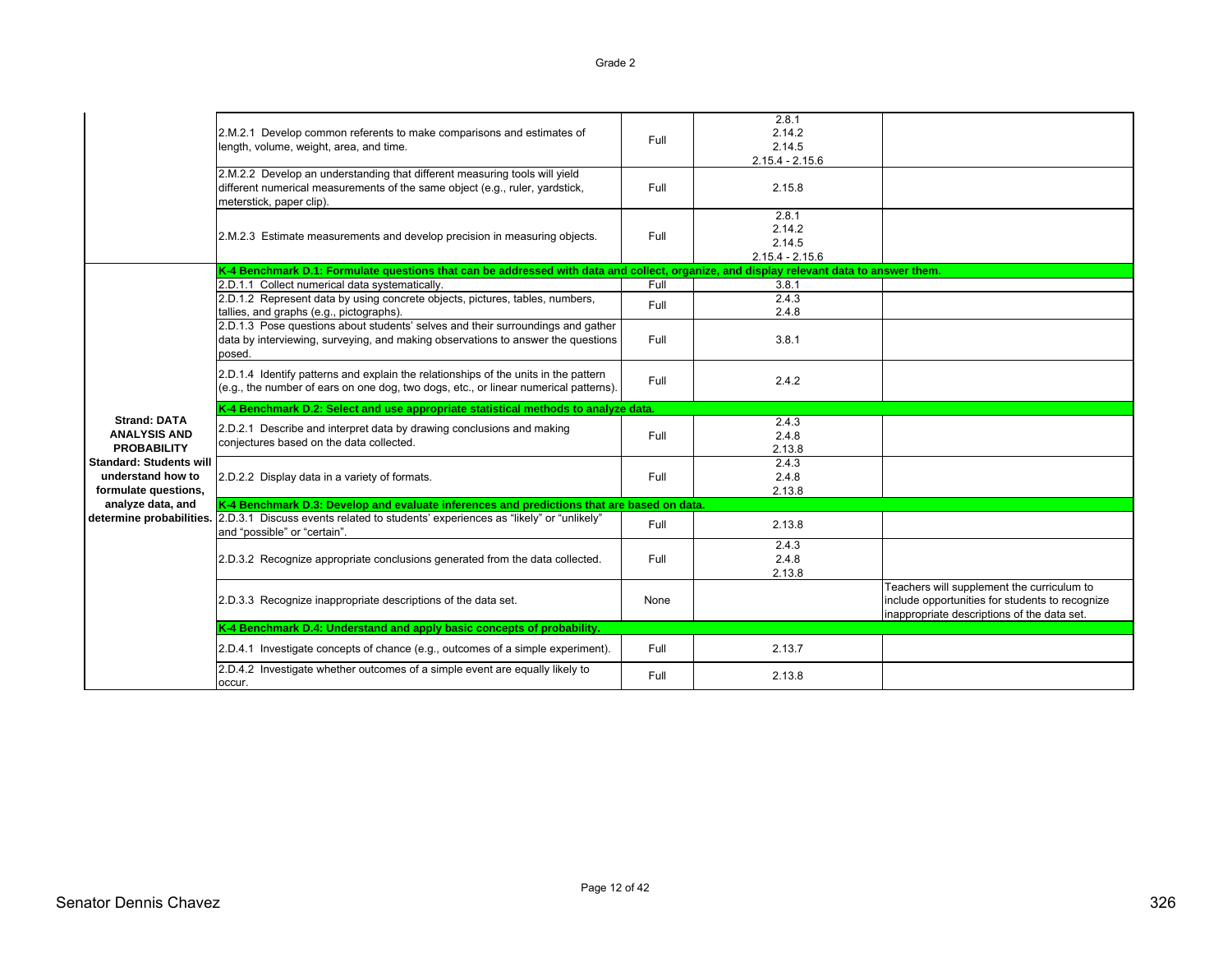| <b>New Mexico Grade 3 Math Standards</b><br>Compared to K <sup>12</sup> Grade 3 Math        |                                                                                                                                                                                                                                                                                                                                                                                        |                 |                                                                                 |                 |  |
|---------------------------------------------------------------------------------------------|----------------------------------------------------------------------------------------------------------------------------------------------------------------------------------------------------------------------------------------------------------------------------------------------------------------------------------------------------------------------------------------|-----------------|---------------------------------------------------------------------------------|-----------------|--|
| <b>Strand</b>                                                                               | <b>Benchmarks and Performance Standards</b>                                                                                                                                                                                                                                                                                                                                            | <b>Coverage</b> | K <sup>12</sup> grade, unit, lesson                                             | <b>Comments</b> |  |
|                                                                                             | K-4 Benchmark N.1: Understand numbers, ways of representing numbers, relationships among numbers, and number systems.                                                                                                                                                                                                                                                                  |                 |                                                                                 |                 |  |
|                                                                                             | 3.N.1.1 Exhibit an understanding of the place-value structure of the base-ten<br>number system by:<br>a. reading, modeling, writing, and interpreting whole numbers up to 10,000<br>b. comparing and ordering numbers up to 1,000<br>c. recognizing the position of a given number in the base-ten number system and<br>its relationship to benchmark numbers such as 10, 50, 100, 500 | Full            | $3.1.1 - 3.1.8$<br>$3.2.1 - 3.2.7$                                              |                 |  |
|                                                                                             | 3.N.1.2 Use whole numbers by using a variety of contexts and models (e.g.,<br>exploring the size of 1,000 by skip-counting to 1,000 using hundred charts or<br>strips 10 or 100 centimeters long).                                                                                                                                                                                     | Full            | 3.1.3                                                                           |                 |  |
|                                                                                             | 3.N.1.3 Identify some representations for some numbers and generate them by<br>decomposing and recombining numbers (e.g., $853 = 8 \times 100 + 5 \times 10 + 3$ ; $85 \times 10$<br>$+3 = 853$ ; $853 = 900 - 50 + 3$ ).                                                                                                                                                              | Full            | 3.1.1<br>3.4.3                                                                  |                 |  |
|                                                                                             | 3.N.1.4 Identify the relationship among commonly encountered factors and<br>multiples (e.g., factor pairs of 12 are 1 x 12, 2 x 6, 3 x 4; multiples of 12 are 12,<br>24, 36).                                                                                                                                                                                                          | Full            | $3.11.1 - 3.11.3$<br>3.17.7                                                     |                 |  |
|                                                                                             | 3.N.1.5 Use visual models and other strategies to recognize and generate<br>equivalents of commonly used fractions and mixed numbers (e.g., halves, thirds,<br>fourths, sixths, eighths, and tenths).                                                                                                                                                                                  | Full            | $3.15.1 - 3.15.11$                                                              |                 |  |
|                                                                                             | 3.N.1.6 Demonstrate an understanding of fractions as parts of unit wholes, parts<br>of a collection or set, and as locations on a number line.                                                                                                                                                                                                                                         | Full            | $3.15.1 - 3.15.11$                                                              |                 |  |
|                                                                                             | 3.N.1.7 Use common fractions for measuring and money (e.g., using fractions<br>and decimals as representations of the same concept, such as half of a dollar =<br>50 cents).                                                                                                                                                                                                           | Full            | $3.15.1 - 3.15.11$<br>$3.16.1 - 3.16.8$                                         |                 |  |
| <b>Strand: NUMBER AND</b>                                                                   | K-4 Benchmark N.2: Understand the meaning of operations and how they relate to one another.                                                                                                                                                                                                                                                                                            |                 |                                                                                 |                 |  |
| <b>OPERATIONS</b><br><b>Standard: Students will</b><br>understand numerical<br>concepts and | 3.N.2.1 Use a variety of models to show an understanding of multiplication and<br>division of whole numbers (e.g., charts, arrays, diagrams, and physical models<br>[i.e., modeling multiplication with a variety of pictures, diagrams, and concrete<br>tools to help students learn what the factors and products represent in various<br>contexts]).                                | Full            | $3.6.1 - 3.6.13$<br>$3.7.1 - 3.7.11$<br>$3.13.1 - 3.13.10$<br>$3.14.1 - 3.14.9$ |                 |  |
| mathematical<br>operations.                                                                 | 3.N.2.2 Find the sum or difference of two whole numbers between 0 and 10,000.                                                                                                                                                                                                                                                                                                          | Full            | $3.3.1 - 3.3.9$<br>$3.4.1 - 3.4.8$<br>$3.5.1 - 3.5.13$                          |                 |  |
|                                                                                             | 3.N.2.3 Solve simple multiplication and division problems (e.g., $135 \div 5 = 1$ ).                                                                                                                                                                                                                                                                                                   | Full            | $3.11.1 - 3.11.16$                                                              |                 |  |
|                                                                                             | 3.N.2.4 Identify how the number of groups and the number of items in each<br>group equals a product.                                                                                                                                                                                                                                                                                   | Full            | 3.6.1                                                                           |                 |  |
|                                                                                             | 3.N.2.5 Demonstrate the effects of multiplying and dividing on whole numbers<br>(e.g., to find the total number of legs on 12 cats, 4 represents the number of each<br>[cat] unit, so $12 \times 4 = 48$ [leg] units).                                                                                                                                                                 | Full            | 3.11.13                                                                         |                 |  |
|                                                                                             | 3.N.2.6 Identify and use relationship between multiplication and division (e.g.,<br>division is the inverse of multiplication) to solve problems.                                                                                                                                                                                                                                      | Full            | $3.11.11 - 3.11.13$                                                             |                 |  |
|                                                                                             | 3.N.2.7 Select and use operations (e.g., addition, multiplication, subtraction,<br>division) to solve problems.                                                                                                                                                                                                                                                                        | Full            | 3.5.11<br>3.17.6                                                                |                 |  |
|                                                                                             | K-4 Benchmark N.3: Compute fluently and make reasonable estimates.                                                                                                                                                                                                                                                                                                                     |                 |                                                                                 |                 |  |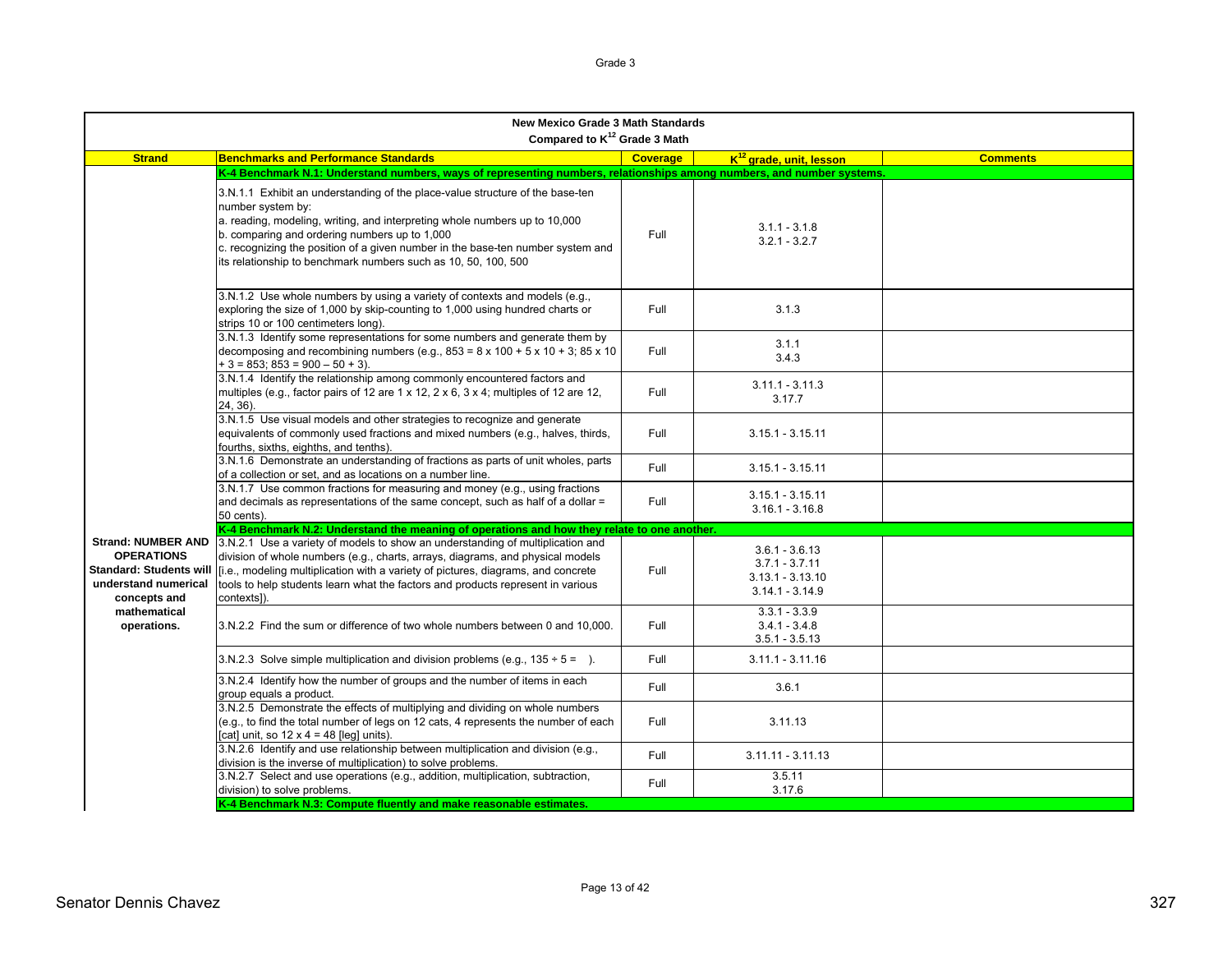|                                                                                  | 3.N.3.1 Choose computational methods based on understanding the base-ten<br>number system, properties of multiplication and division, and number<br>relationships.                                                                                                                                                                                                                                                                                   | Full | 3.5.11<br>3.17.6                                                          |  |
|----------------------------------------------------------------------------------|------------------------------------------------------------------------------------------------------------------------------------------------------------------------------------------------------------------------------------------------------------------------------------------------------------------------------------------------------------------------------------------------------------------------------------------------------|------|---------------------------------------------------------------------------|--|
|                                                                                  | 3.N.3.2 Use strategies (e.g., 6 x 8 is double 3 x 8) to become fluent with the<br>multiplication pairs up to 10 x 10.                                                                                                                                                                                                                                                                                                                                | Full | 3.6.5<br>3.13.2<br>3.13.5                                                 |  |
|                                                                                  | 3.N.3.3 Compute with basic number combinations (e.g., multiplication pairs up to<br>10 x 10 and their division counterparts).                                                                                                                                                                                                                                                                                                                        | Full | $3.11.1 - 3.11.16$                                                        |  |
|                                                                                  | 3.N.3.4 Demonstrate reasonable estimation strategies for measurement,<br>computation, and problem solving.                                                                                                                                                                                                                                                                                                                                           | Full | $3.3.3 - 3.3.5$<br>3.4.1<br>3.5.12<br>3.9.3<br>3.13.5<br>3.14.1<br>3.14.3 |  |
|                                                                                  | K-4 Benchmark A.1: Understand patterns, relations, and functions.                                                                                                                                                                                                                                                                                                                                                                                    |      |                                                                           |  |
|                                                                                  | 3.A.1.1 Represent relationships of quantities in the form of mathematical<br>expressions, equations, or inequalities.                                                                                                                                                                                                                                                                                                                                | Full | $4.19.1 - 4.19.6$                                                         |  |
|                                                                                  | 3.A.1.2 Solve problems involving numeric equations.                                                                                                                                                                                                                                                                                                                                                                                                  | Full | $4.19.1 - 4.19.6$                                                         |  |
|                                                                                  | 3.A.1.3 Select appropriate operational and relational symbols to make an<br>expression true (e.g., "If $4 \quad 3 = 12$ , what operational symbol goes in the box?").                                                                                                                                                                                                                                                                                | Full | 3.17.6                                                                    |  |
|                                                                                  | 3.A.1.4 Use models of feet and inches to express simple unit conversions in<br>symbolic form (e.g., 36 inches = feet $x$ 12) that develop conceptual<br>understanding versus procedural skills.                                                                                                                                                                                                                                                      | Full | 3.9.6                                                                     |  |
|                                                                                  | 3.A.1.5 Recognize and use the commutative property of multiplication (e.g., if 5 x<br>$7 = 35$ , then what is $7 \times 5$ ?).                                                                                                                                                                                                                                                                                                                       | Full | 3.6.9                                                                     |  |
|                                                                                  | 3.A.1.6 Create, describe, and extend numeric and geometric patterns including<br>multiplication patterns.                                                                                                                                                                                                                                                                                                                                            | Full | 3.1.3<br>3.4.3<br>3.11.11<br>3.16.6                                       |  |
| <b>Strand: ALGEBRA</b><br><b>Standard: Students will</b><br>understand algebraic | 3.A.1.7 Represent simple functional relationships:<br>a. solve simple problems involving a functional relationship between two<br>quantities (e.g., find the total cost of multiple items given the cost per unit)<br>b. extend and recognize a linear pattern by its rules (e.g., the number of legs on a<br>given number of horses may be calculated by counting by 4s, by multiplying the<br>number of horses by 4, or through the use of tables) | Full | 3.11.13<br>4.19.3                                                         |  |
| concepts and                                                                     | K-4 Benchmark A.2: Represent and analyze mathematical situations and structures using algebraic symbols.                                                                                                                                                                                                                                                                                                                                             |      |                                                                           |  |
| applications.                                                                    | 3.A.2.1 Determine the value of variables in missing part problems (e.g., 139 +<br>$= 189$ ).                                                                                                                                                                                                                                                                                                                                                         | Full | 4.19.1                                                                    |  |
|                                                                                  | 3.A.2.2 Recognize and use the commutative and associative properties of<br>addition and multiplication (e.g., "If $5 \times 7 = 35$ , then what is $7 \times 5$ ? And if $5 \times 7 \times 3$<br>$= 105$ , then what is $7 \times 3 \times 5$ ?").                                                                                                                                                                                                  | Full | 4.2.1<br>4.6.1                                                            |  |
|                                                                                  | 3.A.2.3 Explore the ways that commutative, distributive, identity, and zero<br>properties are useful in computing with numbers.                                                                                                                                                                                                                                                                                                                      | Full | 4.2.1<br>4.6.1                                                            |  |
|                                                                                  | K-4 Benchmark A.3: Use mathematical models to represent and understand quantitative relationships.                                                                                                                                                                                                                                                                                                                                                   |      |                                                                           |  |
|                                                                                  | 3.A.3.1 Model problem situations with objects and use representations such as<br>pictures, graphs, tables, and equations to draw conclusions.                                                                                                                                                                                                                                                                                                        | Full | 3.13.3<br>3.15.9<br>3.16.3                                                |  |
|                                                                                  |                                                                                                                                                                                                                                                                                                                                                                                                                                                      |      |                                                                           |  |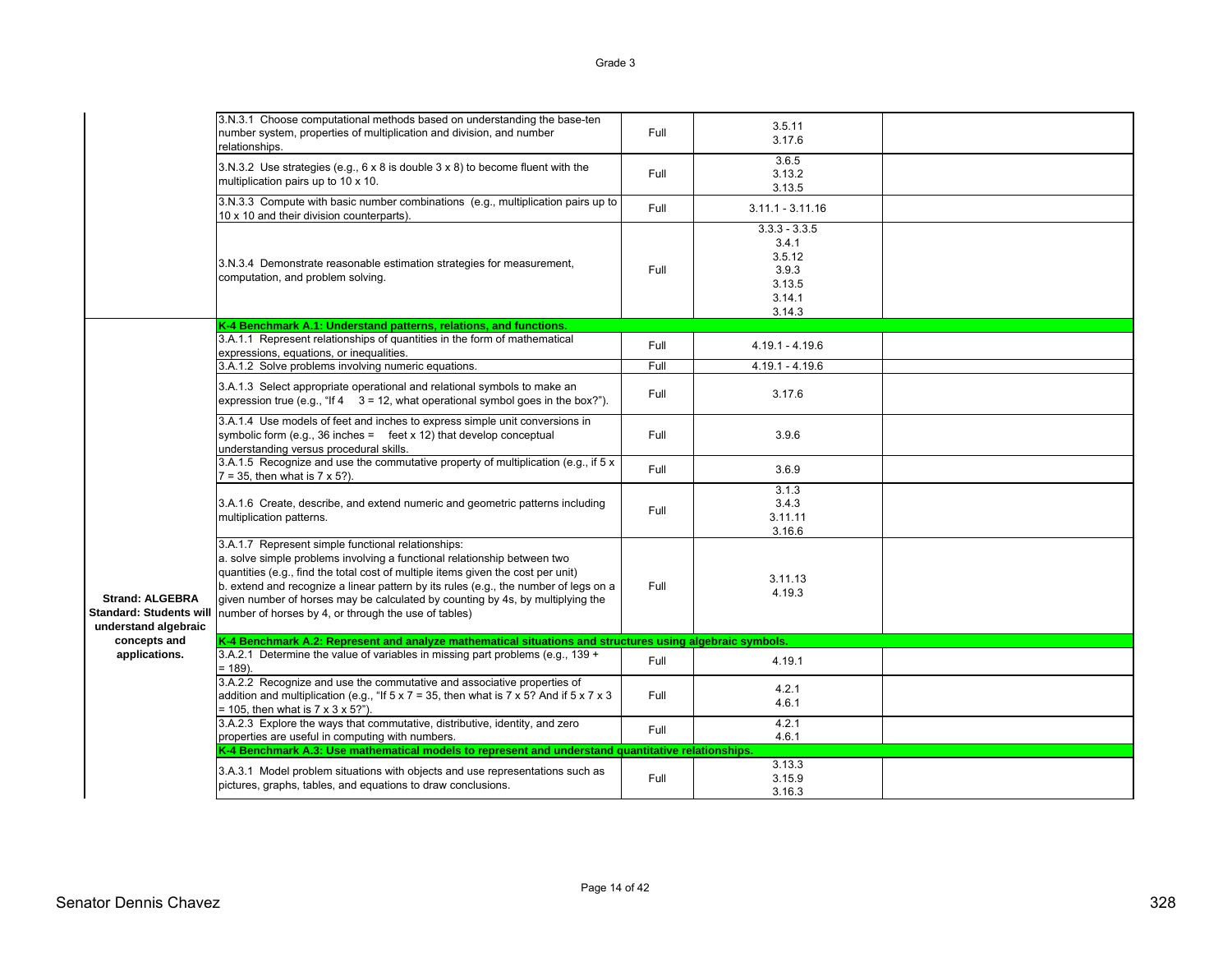|                                                        | 3.A.3.2 Solve problems involving proportional relationships including unit pricing<br>(e.g., four apples cost 80 cents; therefore, one apple costs 20 cents).                                                                                                                                                                                                                                                                                                                                                                                                                                                                                                               | Full    | 4.1.6                                    |                                                                                                                                                                   |
|--------------------------------------------------------|-----------------------------------------------------------------------------------------------------------------------------------------------------------------------------------------------------------------------------------------------------------------------------------------------------------------------------------------------------------------------------------------------------------------------------------------------------------------------------------------------------------------------------------------------------------------------------------------------------------------------------------------------------------------------------|---------|------------------------------------------|-------------------------------------------------------------------------------------------------------------------------------------------------------------------|
|                                                        | 3.A.3.3 Describe relationships of quantities in the form of mathematical<br>expressions, equations, or inequalities.                                                                                                                                                                                                                                                                                                                                                                                                                                                                                                                                                        | Full    | $4.19.1 - 4.19.6$                        |                                                                                                                                                                   |
|                                                        | 3.A.3.4 Select appropriate operational and relational symbols to make an<br>expression true (e.g.," If $4 \quad 3 = 12$ , what operational symbol goes in the box?").                                                                                                                                                                                                                                                                                                                                                                                                                                                                                                       | Full    | 3.17.6                                   |                                                                                                                                                                   |
|                                                        | K-4 Benchmark A.4: Analyze changes in various contexts.                                                                                                                                                                                                                                                                                                                                                                                                                                                                                                                                                                                                                     |         |                                          |                                                                                                                                                                   |
|                                                        | 3.A.4.1 Demonstrate how change in one variable can relate to a change in a<br>second variable (e.g., input-output machines, data tables).                                                                                                                                                                                                                                                                                                                                                                                                                                                                                                                                   | Full    | 4.19.3                                   |                                                                                                                                                                   |
|                                                        | K-4 Benchmark G.1: Analyze characteristics and properties of two- and three-dimensional geometric shapes and develop mathematical arguments about geometric<br>relationships.                                                                                                                                                                                                                                                                                                                                                                                                                                                                                               |         |                                          |                                                                                                                                                                   |
|                                                        | 3.G.1.1 Describe and compare the attributes of plane and solid geometric figures<br>to show relationships and solve problems:<br>a. identify, describe, and classify polygons (e.g., pentagons, hexagons, and<br>octagons)<br>b. identify lines of symmetry in two-dimensional shapes<br>c. explore attributes of quadrilaterals (e.g., parallel and perpendicular sides for the<br>parallelogram, right angles for the rectangle, equal sides and right angles for the<br>square)<br>d. identify right angles<br>e. identify, describe, and classify common three-dimensional geometric objects<br>(e.g., cube, rectangular solid, sphere, prism, pyramid, cone, cylinder) | Full    | $3.12.1 - 3.12.14$<br>$4.17.1 - 4.17.11$ |                                                                                                                                                                   |
|                                                        | K-4 Benchmark G.2: Specify locations and describe spatial relationships using coordinate geometry and other representational systems.                                                                                                                                                                                                                                                                                                                                                                                                                                                                                                                                       |         |                                          |                                                                                                                                                                   |
|                                                        |                                                                                                                                                                                                                                                                                                                                                                                                                                                                                                                                                                                                                                                                             |         |                                          |                                                                                                                                                                   |
|                                                        |                                                                                                                                                                                                                                                                                                                                                                                                                                                                                                                                                                                                                                                                             |         |                                          |                                                                                                                                                                   |
|                                                        | 3.G.2.1 Describe location and movement using common language and geometric                                                                                                                                                                                                                                                                                                                                                                                                                                                                                                                                                                                                  | Full    | 3.9.3                                    |                                                                                                                                                                   |
|                                                        | vocabulary (e.g., directions from classroom to gym).                                                                                                                                                                                                                                                                                                                                                                                                                                                                                                                                                                                                                        |         | 3.9.8                                    |                                                                                                                                                                   |
|                                                        | 3.G.2.2 Use ordered pairs to graph, locate specific points, create paths, and                                                                                                                                                                                                                                                                                                                                                                                                                                                                                                                                                                                               | Full    |                                          |                                                                                                                                                                   |
| <b>Strand: GEOMETRY</b>                                | measure distances within a coordinate grid system.                                                                                                                                                                                                                                                                                                                                                                                                                                                                                                                                                                                                                          |         | 3.12.5                                   |                                                                                                                                                                   |
| <b>Standard: Students will</b><br>understand geometric | 3.G.2.3 Use a two-dimensional grid system (e.g., a map) to locate positions<br>representing actual places.                                                                                                                                                                                                                                                                                                                                                                                                                                                                                                                                                                  | Full    | 3.9.3<br>3.9.8                           |                                                                                                                                                                   |
| concepts and                                           | K-4 Benchmark G.3: Apply transformations and use symmetry to analyze mathematical situations.                                                                                                                                                                                                                                                                                                                                                                                                                                                                                                                                                                               |         |                                          |                                                                                                                                                                   |
| applications.                                          | 3.G.3.1 Predict and describe the results of sliding, flipping, and turning two-<br>dimensional shapes.                                                                                                                                                                                                                                                                                                                                                                                                                                                                                                                                                                      | Full    | 3.12.7                                   |                                                                                                                                                                   |
|                                                        | 3.G.3.2 Identify and describe the line of symmetry in two- and three-dimensional<br>shapes.                                                                                                                                                                                                                                                                                                                                                                                                                                                                                                                                                                                 | Partial | 3.12.6                                   | Teachers will supplement the curriculum to<br>include opportunities for students to identify and<br>describe the line of symmetry in three-dimensional<br>shapes. |
|                                                        | K-4 Benchmark G.4: Use visualization, spatial reasoning, and geometric modeling to solve problems.                                                                                                                                                                                                                                                                                                                                                                                                                                                                                                                                                                          |         |                                          |                                                                                                                                                                   |
|                                                        |                                                                                                                                                                                                                                                                                                                                                                                                                                                                                                                                                                                                                                                                             | Full    |                                          |                                                                                                                                                                   |
|                                                        | 3.G.4.1 Visualize, build, and draw geometric objects.                                                                                                                                                                                                                                                                                                                                                                                                                                                                                                                                                                                                                       |         | $3.12.1 - 3.12.14$                       |                                                                                                                                                                   |
|                                                        | 3.G.4.2 Create and describe mental images of objects, patterns, and paths.                                                                                                                                                                                                                                                                                                                                                                                                                                                                                                                                                                                                  | Full    | 3.9.3<br>3.9.8<br>$3.12.1 - 3.12.14$     |                                                                                                                                                                   |
|                                                        | 3.G.4.3 Recognize geometric shapes and structures (e.g., in the environment).                                                                                                                                                                                                                                                                                                                                                                                                                                                                                                                                                                                               | Full    | $3.12.2 - 3.12.4$                        |                                                                                                                                                                   |
|                                                        | 3.G.4.4 Use geometric models to solve problems in other areas of mathematics<br>(e.g., using arrays as models of multiplication or area).<br>3.G.4.5 Identify and build three-dimensional objects from two-dimensional                                                                                                                                                                                                                                                                                                                                                                                                                                                      | Full    | $3.12.1 - 3.12.14$                       |                                                                                                                                                                   |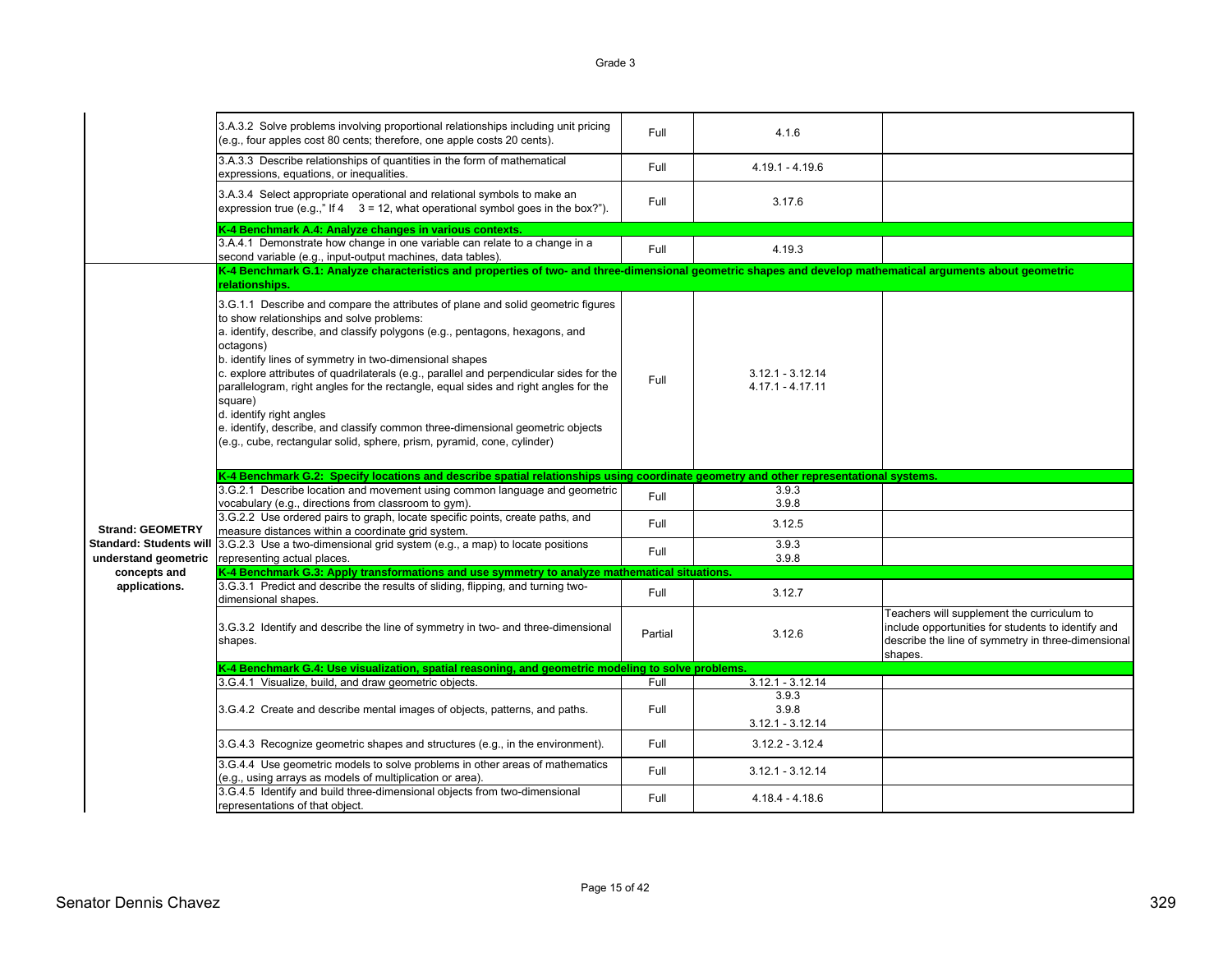|                                                                  | 3.G.4.6 Investigate two-dimensional representations of three-dimensional<br>shapes.                                                                                                                                                                                                                                                                                                        | Full | $4.18.4 - 4.18.6$  |  |
|------------------------------------------------------------------|--------------------------------------------------------------------------------------------------------------------------------------------------------------------------------------------------------------------------------------------------------------------------------------------------------------------------------------------------------------------------------------------|------|--------------------|--|
|                                                                  | 3.G.4.7 Explore geometric ideas and relationships as they apply to other<br>disciplines and to problems that arise in the classroom or in everyday life.                                                                                                                                                                                                                                   | Full | $3.12.9 - 3.12.13$ |  |
|                                                                  | K-4 Benchmark M.1: Understand measurable attributes of objects and the units, systems, and process of measurement.                                                                                                                                                                                                                                                                         |      |                    |  |
|                                                                  | 3.M.1.1 Demonstrate understanding of the need for measuring with standard<br>units and become familiar with standard units in the U.S. customary system.                                                                                                                                                                                                                                   | Full | $3.9.1 - 3.9.14$   |  |
|                                                                  | 3.M.1.2 Choose and use the appropriate units and measurement tools to quantify<br>the properties of objects (e.g., length [ruler], width [ruler], or mass [balance]<br>scale]).                                                                                                                                                                                                            | Full | $3.9.1 - 3.9.14$   |  |
|                                                                  | 3.M.1.3 Identify time to the nearest minute (elapsed time) and relate time to<br>everyday events.                                                                                                                                                                                                                                                                                          | Full | 3.10.2             |  |
| <b>Strand: MEASUREMENT</b><br><b>Standard: Students will</b>     | 3.M.1.4 Identify and use time intervals (e.g., hours, days, weeks, months, years).                                                                                                                                                                                                                                                                                                         | Full | 3.10.4             |  |
| understand<br>measurement systems                                | 3.M.1.5 Identify properties (e.g., length, area, weight, volume) and select the<br>appropriate type of unit for measuring each property.                                                                                                                                                                                                                                                   | Full | 3.9.11             |  |
| and applications.                                                | 3.M.1.6 Demonstrate understanding that measurements are approximations,<br>investigate differences in units and their effect on precision, and consider the<br>degree of accuracy for different situations.                                                                                                                                                                                | Full | $3.9.1 - 3.9.14$   |  |
|                                                                  | K-4 Benchmark M.2: Apply appropriate techniques, tools, and formulas to determine measurements.                                                                                                                                                                                                                                                                                            |      |                    |  |
|                                                                  | 3.M.2.1 Find the area of rectangles using appropriate tools (e.g., grid paper,<br>tiles).                                                                                                                                                                                                                                                                                                  | Full | 3.12.10            |  |
|                                                                  | 3.M.2.2 Estimate measurements.                                                                                                                                                                                                                                                                                                                                                             | Full | $3.9.1 - 3.9.14$   |  |
|                                                                  | 3.M.2.3 Use appropriate standard units and tools to estimate, measure, and<br>solve problems (e.g., length, area, weight).                                                                                                                                                                                                                                                                 | Full | 3.9.11             |  |
|                                                                  | 3.M.2.4 Recognize a 90-degree angle and use it as a strategy to estimate the                                                                                                                                                                                                                                                                                                               | Full | 3.12.3             |  |
|                                                                  | size of other angles.                                                                                                                                                                                                                                                                                                                                                                      |      |                    |  |
|                                                                  | K-4 Benchmark D.1: Formulate questions that can be addressed with data and collect, organize, and display relevant data to answer them.                                                                                                                                                                                                                                                    |      |                    |  |
|                                                                  | 3.D.1.1 Collect and organize data using observations, measurements, surveys,<br>or experiments.                                                                                                                                                                                                                                                                                            | Full | 3.8.1              |  |
|                                                                  | 3.D.1.2 Represent data using tables and graphs (e.g., line plots, bar graphs, and<br>line graphs).                                                                                                                                                                                                                                                                                         | Full | $4.12.1 - 4.12.5$  |  |
| <b>Strand: DATA</b><br><b>ANALYSIS AND</b><br><b>PROBABILITY</b> | 3.D.1.3 Conduct simple experiments by determining the number of possible<br>outcomes and make simple predictions:<br>a. identify whether events are certain, likely, unlikely, or impossible<br>b. record the outcomes for a simple event and keep track of repetitions<br>c. summarize and record the results in a clear and organized way<br>d. use the results to predict future events | Full | 3.8.5<br>3.8.6     |  |
| <b>Standard: Students will</b>                                   | K-4 Benchmark D.2: Select and use appropriate statistical methods to analyze data.                                                                                                                                                                                                                                                                                                         |      |                    |  |
| understand how to<br>formulate questions,                        | 3.D.2.1 Apply and explain the uses of sampling techniques (e.g., observations,<br>polls, tally marks) for gathering data.                                                                                                                                                                                                                                                                  | Full | 3.8.1              |  |
| analyze data, and                                                | K-4 Benchmark D.3: Develop and evaluate inferences and predictions that are based on data.                                                                                                                                                                                                                                                                                                 |      |                    |  |
|                                                                  | determine probabilities. 3.D.3.1 Analyze data displayed in a variety of formats to make reasonable<br>inferences and predictions, answer questions, and make decisions.                                                                                                                                                                                                                    | Full | $4.12.1 - 4.12.5$  |  |
|                                                                  | K-4 Benchmark D.4: Understand and apply basic concepts of probability.                                                                                                                                                                                                                                                                                                                     |      |                    |  |
|                                                                  | 3.D.4.1 Discuss the degree of likelihood of events and use terminology such as<br>"certain," "likely," "unlikely".<br>3.D.4.2 Predict the outcomes of simple experiments (e.g., coin tossing) and test                                                                                                                                                                                     | Full | 2.13.8             |  |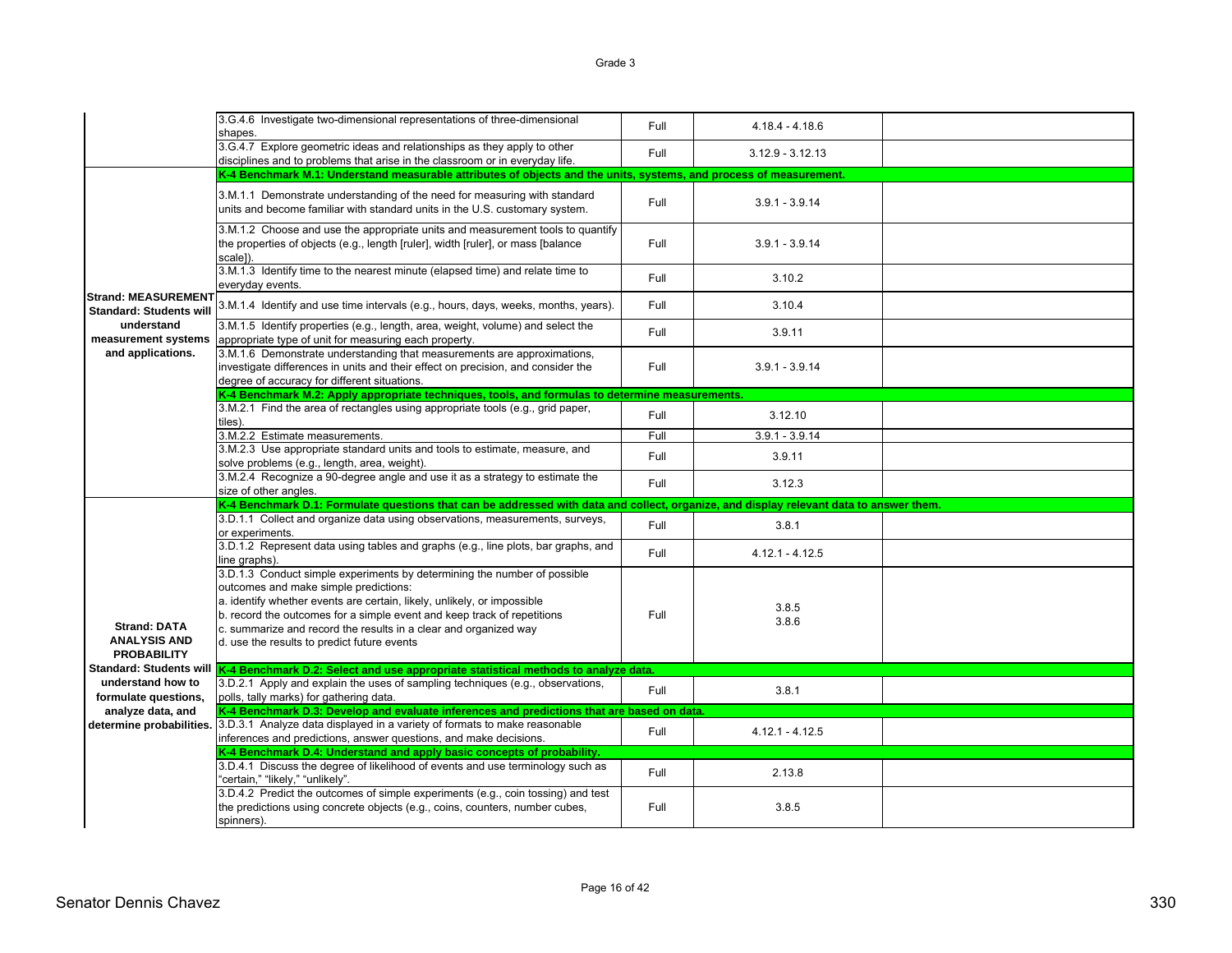| 3.D.4.3 Record the probability of a specific outcome for a simple probability<br>situation (e.g., probability is three out of seven for choosing a black ball; 3/7). | -uli | ວ.໐.ວ |  |
|----------------------------------------------------------------------------------------------------------------------------------------------------------------------|------|-------|--|
|----------------------------------------------------------------------------------------------------------------------------------------------------------------------|------|-------|--|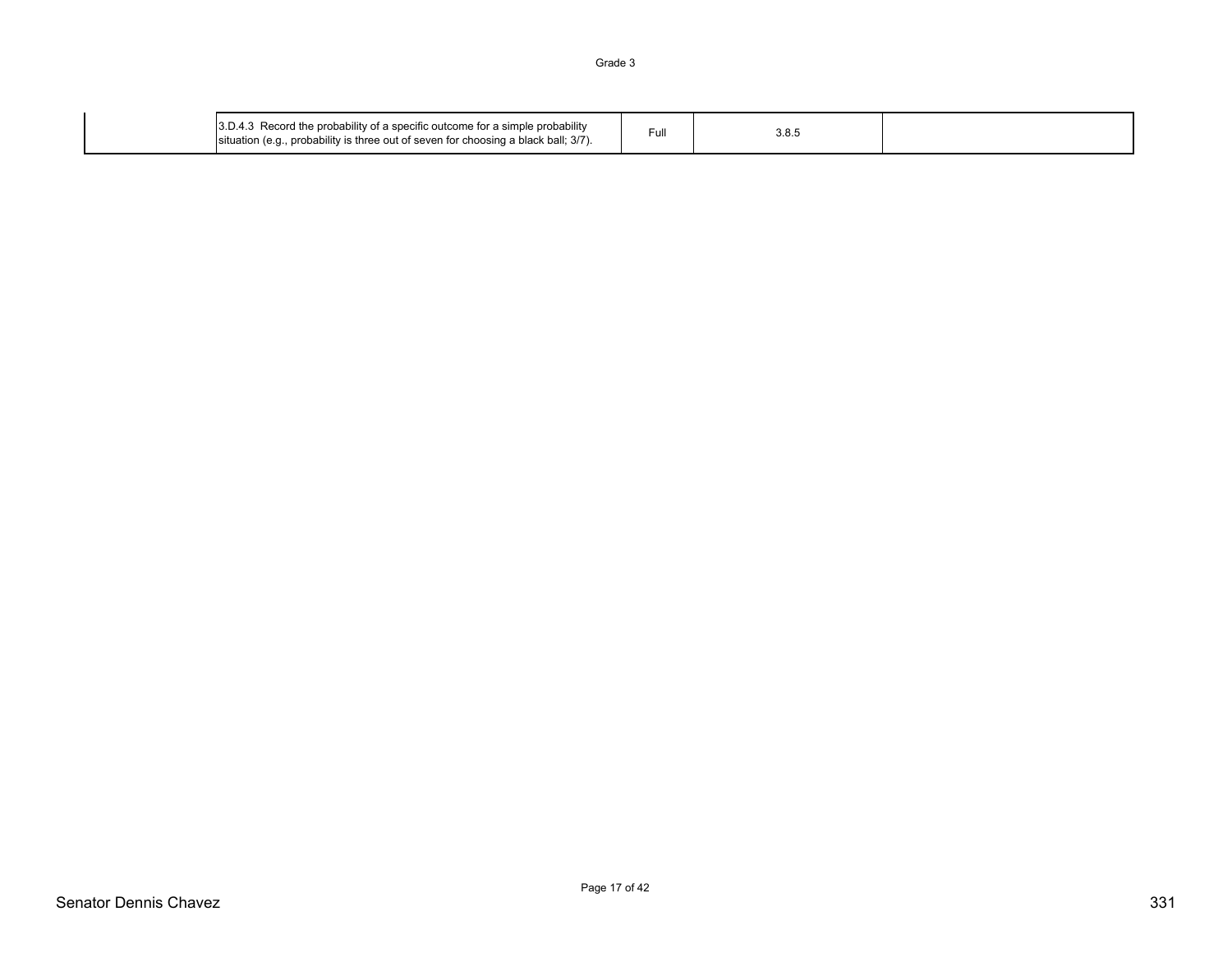|                                                                                  | <b>New Mexico Grade 4 Math Standards</b><br>Compared to K <sup>12</sup> Grade 4 Math                                                                                                                                                                                                                                                                                                                                                                                                                                                                                                                                                                                                                                              |                 |                                                                      |                 |
|----------------------------------------------------------------------------------|-----------------------------------------------------------------------------------------------------------------------------------------------------------------------------------------------------------------------------------------------------------------------------------------------------------------------------------------------------------------------------------------------------------------------------------------------------------------------------------------------------------------------------------------------------------------------------------------------------------------------------------------------------------------------------------------------------------------------------------|-----------------|----------------------------------------------------------------------|-----------------|
| <b>Strand</b>                                                                    | <b>Benchmarks and Performance Standards</b>                                                                                                                                                                                                                                                                                                                                                                                                                                                                                                                                                                                                                                                                                       | <b>Coverage</b> | $K^{12}$ arade, unit, lesson                                         | <b>Comments</b> |
|                                                                                  | K-4 Benchmark N.1: Understand numbers, ways of representing numbers, relationships among numbers, and number systems.<br>4.N.1.1 Exhibit an understanding of the place-value structure of the base-ten<br>number system by reading, modeling, writing, and interpreting whole numbers up<br>to 100,000; compare and order the numbers:<br>a. recognize equivalent representations for the same number and generate them<br>by decomposing and combining numbers (e.g., $853 = 8 \times 100 + 5 \times 10 + 3$ ; $853 =$<br>$85 \times 10 + 3$ ; $853 = 900 - 50 + 3$ )<br>b. identify the numbers less than 0 by extending the number line and using<br>negative numbers through familiar applications (e.g., temperature, money) | Full            | $4.1.1 - 4.1.10$                                                     |                 |
|                                                                                  | 4.N.1.2 Identify fractions as parts of unit wholes, as parts of groups, and as<br>locations on number lines:<br>a. use visual models and other strategies to compare and order commonly used<br>fractions<br>b. use models to show how whole numbers and decimals (to the hundredths<br>place) relate to simple fractions (e.g., $\frac{1}{2}$ , 5/10, 0.5)<br>c. identify different interpretations of fractions:<br>division of whole numbers by whole numbers equivalence parts of a whole<br>or parts of a set<br>ratio ordering of fractions                                                                                                                                                                                 | Full            | $4.13.1 - 4.13.10$<br>4.14.3<br>$4.15.1 - 4.15.2$<br>5.11.1          |                 |
| <b>Strand: NUMBER AND</b><br><b>OPERATIONS</b><br><b>Standard: Students will</b> | 4.N.1.3 Add and subtract fractions with common and uncommon denominators<br>using a variety of strategies (e.g., manipulatives, numbers, pictures):<br>a. recognize and generate equivalent decimal forms of commonly used fractions<br>(e.g., halves, quarters, tenths, fifths)<br>b. identify the numbers less than 0 by extending the number line and using<br>negative numbers through familiar applications (e.g., temperature, money)                                                                                                                                                                                                                                                                                       | Full            | $4.14.1 - 4.14.2$<br>$4.14.7 - 4.14.8$<br>4.11.9<br>4.15.1<br>4.19.5 |                 |
| understand numerical                                                             | 4.N.1.4 Recognize classes of numbers (e.g., odd, even, factors, multiples,<br>square numbers) and apply these concepts in problem-solving situations.                                                                                                                                                                                                                                                                                                                                                                                                                                                                                                                                                                             | Full            | $4.20.1 - 4.20.5$                                                    |                 |
| concepts and                                                                     | K-4 Benchmark N.2: Understand the meaning of operations and how they relate to one another.                                                                                                                                                                                                                                                                                                                                                                                                                                                                                                                                                                                                                                       |                 |                                                                      |                 |
| mathematical<br>operations.                                                      | 4.N.2.1 Demonstrate an understanding of and the ability to use:<br>a. standard algorithms for the addition and subtraction of multi-digit numbers<br>b. standard algorithms for multiplying a multi-digit number by a two-digit number<br>and for dividing a multi-digit number by a one-digit number.                                                                                                                                                                                                                                                                                                                                                                                                                            | Full            | 4.3.3<br>4.3.7<br>4.6.15<br>4.8.12                                   |                 |
|                                                                                  | 4.N.2.2 Select and use appropriate operations (addition, subtraction,<br>multiplication, and division) to solve problems.                                                                                                                                                                                                                                                                                                                                                                                                                                                                                                                                                                                                         | Full            | 4.5.1<br>4.16.3                                                      |                 |
|                                                                                  | 4.N.2.3 Extend the uses of whole numbers to the addition and subtraction of<br>simple decimals (positive numbers to two places).                                                                                                                                                                                                                                                                                                                                                                                                                                                                                                                                                                                                  | Full            | $4.15.7 - 4.15.8$                                                    |                 |
|                                                                                  | 4.N.2.5 Demonstrate the concept of distributivity of multiplication over addition<br>and subtraction (e.g., $7 \times 28$ is equivalent to $(7 \times 20) + (7 \times 8)$ or $(7 \times 30) - (7 \times 2)$ ).                                                                                                                                                                                                                                                                                                                                                                                                                                                                                                                    | Full            | 5.1.5                                                                |                 |
|                                                                                  | K-4 Benchmark N.3: Compute fluently and make reasonable estimates.                                                                                                                                                                                                                                                                                                                                                                                                                                                                                                                                                                                                                                                                |                 |                                                                      |                 |
|                                                                                  | 4.N.3.1 Demonstrate multiplication combinations through 12 x 12 and related<br>division facts, and use them to solve problems mentally and compute related<br>problems (e.g., $4 \times 5$ is related to $40 \times 50$ , $400 \times 5$ , and $40 \times 500$ ).                                                                                                                                                                                                                                                                                                                                                                                                                                                                 | Full            | 4.6.4                                                                |                 |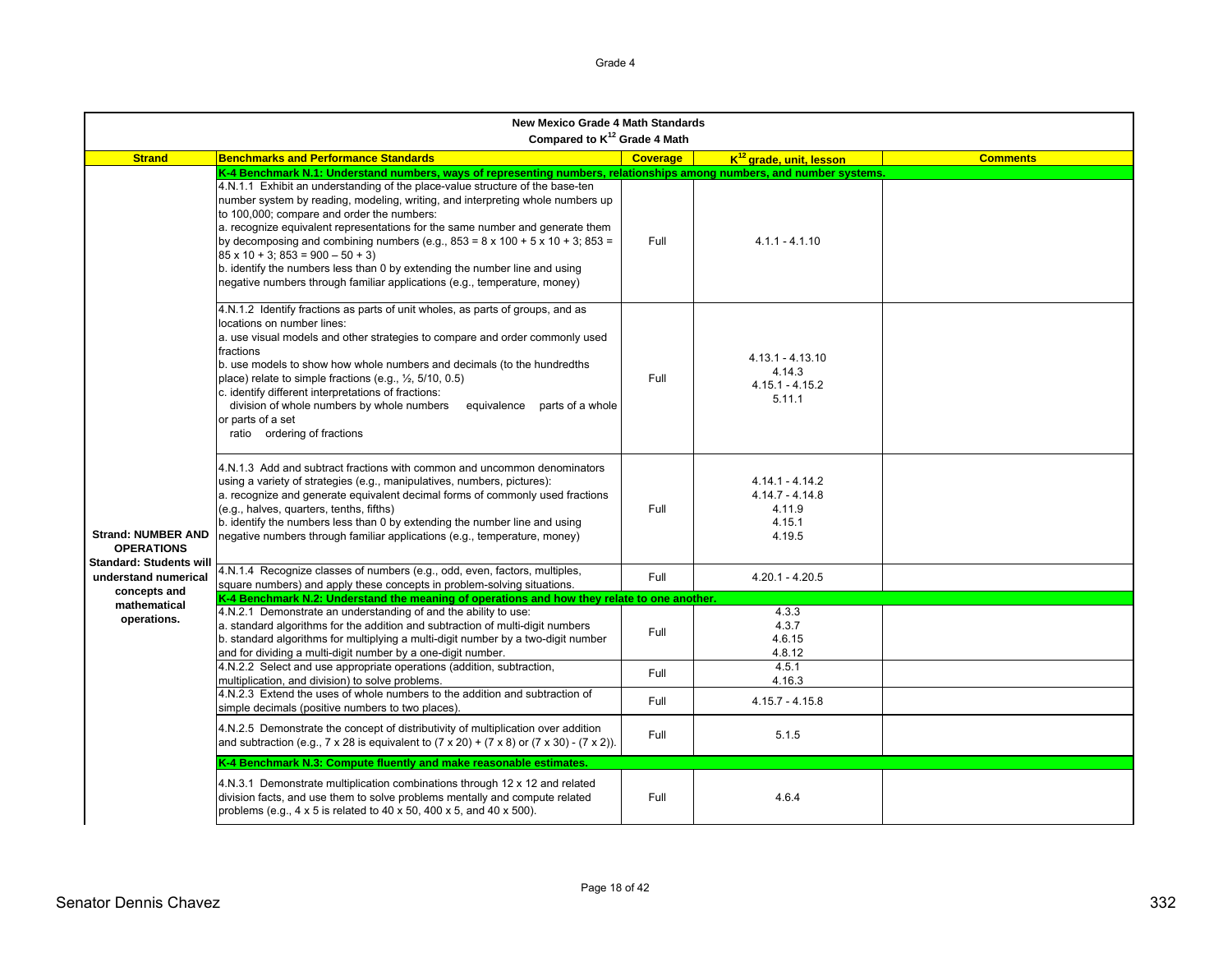|                                                          | 4.N.3.2 Add, subtract, and multiply up to two double-digits accurately and<br>efficiently.                                                                                                                                                                                                                                                                                                                                                                                                                                              | Full | 4.3.3<br>4.3.7<br>4.6.15<br>4.8.12<br>Embedded throughout, for example:                 |  |
|----------------------------------------------------------|-----------------------------------------------------------------------------------------------------------------------------------------------------------------------------------------------------------------------------------------------------------------------------------------------------------------------------------------------------------------------------------------------------------------------------------------------------------------------------------------------------------------------------------------|------|-----------------------------------------------------------------------------------------|--|
|                                                          | 4.N.3.3 Use a variety of strategies (e.g., rounding and regrouping) to estimate the<br>results of whole number computations and judge the reasonableness of the<br>answers.                                                                                                                                                                                                                                                                                                                                                             | Full | 4.2.5<br>4.3.1<br>4.4.1<br>4.6.6                                                        |  |
|                                                          | 4.N.3.4 Use strategies to estimate computations involving fractions and decimals.                                                                                                                                                                                                                                                                                                                                                                                                                                                       | Full | 4.13.2<br>4.14.4<br>4.15.9                                                              |  |
|                                                          | K-4 Benchmark A.1: Understand patterns, relations, and functions.                                                                                                                                                                                                                                                                                                                                                                                                                                                                       |      |                                                                                         |  |
|                                                          | 4.A.1.1 Represent and analyze patterns and simple functions using words,<br>tables, and graphs.                                                                                                                                                                                                                                                                                                                                                                                                                                         | Full | 4.1.5<br>4.6.11<br>4.8.3<br>4.9.1<br>4.19.3                                             |  |
|                                                          | 4.A.1.2 Create and describe numeric and geometric patterns including<br>multiplication and division patterns.                                                                                                                                                                                                                                                                                                                                                                                                                           | Full | 4.6.11<br>4.8.3<br>4.8.6<br>4.9.1<br>4.13.3<br>4.17.9<br>Grade 4 Math textbook page 350 |  |
|                                                          | 4.A.1.3 Express mathematical relationships using equations.                                                                                                                                                                                                                                                                                                                                                                                                                                                                             | Full | 4.6.1                                                                                   |  |
|                                                          | 4.A.1.4 Use and interpret variables, mathematical symbols, and properties to<br>write and simplify expressions and sentences:<br>a. use letters, boxes, or other symbols to stand for any number in simple<br>expressions or equations (e.g., demonstrate an understanding of the concept of a<br>variable)<br>b. interpret and evaluate mathematical expressions using parentheses<br>c. use and interpret formulas (e.g., Area = Length x Width or $A = L \times W$ ) to answer<br>questions about quantities and their relationships | Full | 4.2.1<br>4.6.1<br>$4.19.1 - 4.19.6$                                                     |  |
|                                                          | K-4 Benchmark A.2: Represent and analyze mathematical situations and structures using algebraic symbols.                                                                                                                                                                                                                                                                                                                                                                                                                                |      |                                                                                         |  |
| <b>Strand: ALGEBRA</b><br><b>Standard: Students will</b> | 4.A.2.1 Identify symbols and letters that represent the concept of a variable as an<br>unknown quantity.                                                                                                                                                                                                                                                                                                                                                                                                                                | Full | $4.19.1 - 4.19.6$                                                                       |  |
| understand algebraic<br>concepts and<br>applications.    | 4.A.2.2 Explore the uses of properties (commutative, distributive, associative) in<br>the computation of whole numbers.                                                                                                                                                                                                                                                                                                                                                                                                                 | Full | 4.2.1<br>4.6.1<br>5.1.5                                                                 |  |
|                                                          | 4.A.2.3 Express mathematical relationships using equations.                                                                                                                                                                                                                                                                                                                                                                                                                                                                             | Full | 4.6.1                                                                                   |  |
|                                                          | 4.A.2.4 Determine the value of variables in simple equations (e.g., 80 x 15 = 40                                                                                                                                                                                                                                                                                                                                                                                                                                                        | Full | $4.19.1 - 4.19.6$                                                                       |  |
|                                                          | 4.A.2.5 Develop simple formulas in exploring quantities and their relationships<br>$(e.g., A = L \times W).$                                                                                                                                                                                                                                                                                                                                                                                                                            | Full | 4.18.1<br>4.18.3<br>4.18.7                                                              |  |
|                                                          | K-4 Benchmark A.3: Use mathematical models to represent and understand quantitative relationships.                                                                                                                                                                                                                                                                                                                                                                                                                                      |      |                                                                                         |  |
|                                                          | 4.A.3.1 Solve problems involving proportional relationships (including unit pricing<br>and map interpretations; e.g., one inch = five miles; therefore, five inches =<br>miles).                                                                                                                                                                                                                                                                                                                                                        | Full | 5.11.2<br>5.11.3<br>5.11.8                                                              |  |
|                                                          |                                                                                                                                                                                                                                                                                                                                                                                                                                                                                                                                         |      |                                                                                         |  |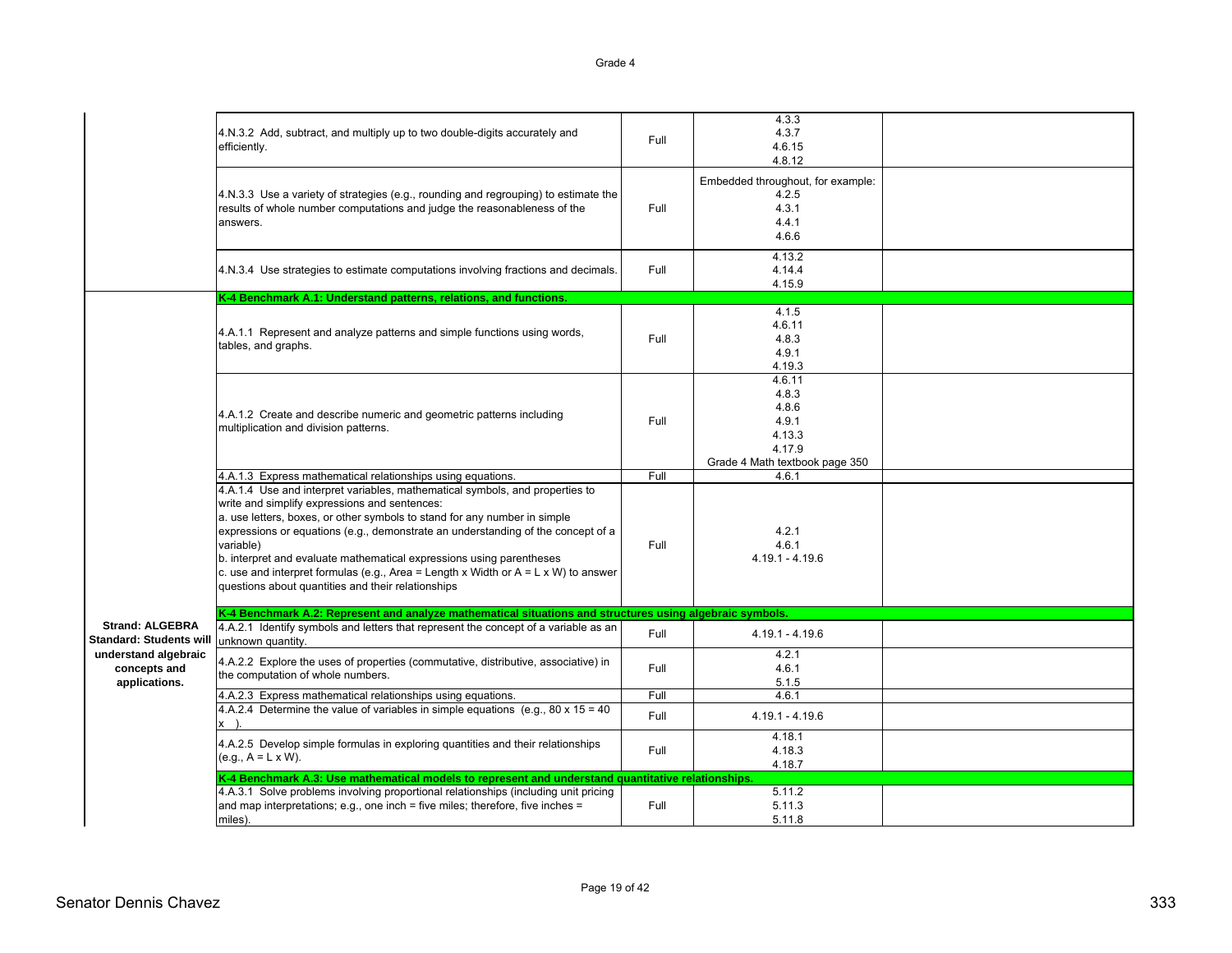|                                      | 4.A.3.2 Model problem situations and use graphs, tables, pictures, and equations<br>to draw conclusions (e.g., different patterns of change).                                                                                                                                                                                                           | Full | 4.20.5                     |                                                                                                                                                                                                                           |
|--------------------------------------|---------------------------------------------------------------------------------------------------------------------------------------------------------------------------------------------------------------------------------------------------------------------------------------------------------------------------------------------------------|------|----------------------------|---------------------------------------------------------------------------------------------------------------------------------------------------------------------------------------------------------------------------|
|                                      | 4.A.3.3 Use and interpret formulas (e.g., Area = Length x Width or $A = L \times W$ ) to<br>answer questions about quantities and their relationships.                                                                                                                                                                                                  | Full | 4.18.1<br>4.18.3<br>4.18.7 |                                                                                                                                                                                                                           |
|                                      | K-4 Benchmark A.4: Analyze changes in various contexts.                                                                                                                                                                                                                                                                                                 |      |                            |                                                                                                                                                                                                                           |
|                                      | 4.A.4.1 Identify and describe situations with constant or varying rates of change<br>and compare them.                                                                                                                                                                                                                                                  | Full | 4.19.3                     |                                                                                                                                                                                                                           |
|                                      | 4.A.4.2 Determine how a change in one variable relates to a change in a second<br>variable (e.g., data tables, input-output machines).                                                                                                                                                                                                                  | Full | 4.19.3                     |                                                                                                                                                                                                                           |
|                                      | 4.A.4.3 Find and analyze patterns using data tables (e.g., T tables).                                                                                                                                                                                                                                                                                   | None |                            | Teachers will supplement the curriculum to<br>include opportunities for students to find and<br>analyze patterns using data tables.                                                                                       |
|                                      | 4.A.4.4 Demonstrate and describe varying rates of change in relation to real-<br>world situations (e.g., plant growth, students' heights).                                                                                                                                                                                                              | Full | 5.16.3                     |                                                                                                                                                                                                                           |
|                                      | K-4 Benchmark G.1: Analyze characteristics and properties of two- and three-dimensional geometric shapes and develop mathematical arguments about geometric<br>relationships.                                                                                                                                                                           |      |                            |                                                                                                                                                                                                                           |
|                                      | 4.G.1.1 Identify, compare, and analyze attributes of two- and three-dimensional<br>shapes and develop vocabulary to describe the attributes:<br>a. build, draw, create, and describe geometric objects<br>b. identify lines that are parallel or perpendicular<br>c. identify and compare congruent and similar figures                                 | Full | $4.17.1 - 4.17.11$         |                                                                                                                                                                                                                           |
|                                      | 4.G.1.2 Classify two- and three-dimensional shapes according to their properties<br>and develop definitions of classes like triangles and pyramids:<br>a. visualize, describe, and make models of geometric solids in terms of the<br>number of faces, edges, and vertices<br>b. interpret two-dimensional representations of three-dimensional objects | Full | $4.17.1 - 4.17.11$         |                                                                                                                                                                                                                           |
| <b>Strand: GEOMETRY</b>              | 4.G.1.3 Make and test conjectures about geometric properties and relationships<br>and develop logical arguments to justify conclusions.                                                                                                                                                                                                                 | None |                            | Teachers will supplement the curriculum to<br>include opportunities for students to make and<br>test conjectures about geometric properties and<br>relationships and develop logical arguments to<br>justify conclusions. |
| <b>Standard: Students will</b>       | K-4 Benchmark G.2: Specify locations and describe spatial relationships using coordinate geometry and other representational systems.                                                                                                                                                                                                                   |      |                            |                                                                                                                                                                                                                           |
| understand geometric<br>concepts and | 4.G.2.1 Describe location and movement using common language and geometric<br>vocabulary.                                                                                                                                                                                                                                                               | Full | 4.17.10                    |                                                                                                                                                                                                                           |
| applications.                        | 4.G.2.2 Use ordered pairs to graph, locate, identify points, and describe paths in<br>the first quadrant of the coordinate plane.                                                                                                                                                                                                                       | Full | 4.17.10                    |                                                                                                                                                                                                                           |
|                                      | 4.G.2.3 Use a variety of methods for measuring distances between locations on<br>a grid.                                                                                                                                                                                                                                                                | Full | 4.17.10                    |                                                                                                                                                                                                                           |
|                                      | K-4 Benchmark G.3: Apply transformations and use symmetry to analyze mathematical situations.                                                                                                                                                                                                                                                           |      |                            |                                                                                                                                                                                                                           |
|                                      | 4.G.3.1 Create and describe rotational designs using language of<br>transformational symmetry.                                                                                                                                                                                                                                                          | Full | 5.12.12                    |                                                                                                                                                                                                                           |
|                                      | 4.G.3.2 Describe a motion or set of motions that will show that two shapes are<br>congruent.                                                                                                                                                                                                                                                            | Full | 5.12.4<br>5.12.12          |                                                                                                                                                                                                                           |
|                                      | K-4 Benchmark G.4: Use visualization, spatial reasoning, and geometric modeling to solve problems.                                                                                                                                                                                                                                                      |      |                            |                                                                                                                                                                                                                           |
|                                      | 4.G.4.1 Develop and use mental images of geometric shapes to solve problems<br>(e.g., represent three-dimensional shapes in two dimensions).                                                                                                                                                                                                            | Full | 4.18.5                     |                                                                                                                                                                                                                           |
|                                      | 4.G.4.2 Use geometric models such as number lines, arrays, and computer<br>simulations to investigate number relationships (e.g., patterns).                                                                                                                                                                                                            | Full | 4.18.6<br>4.18.7           |                                                                                                                                                                                                                           |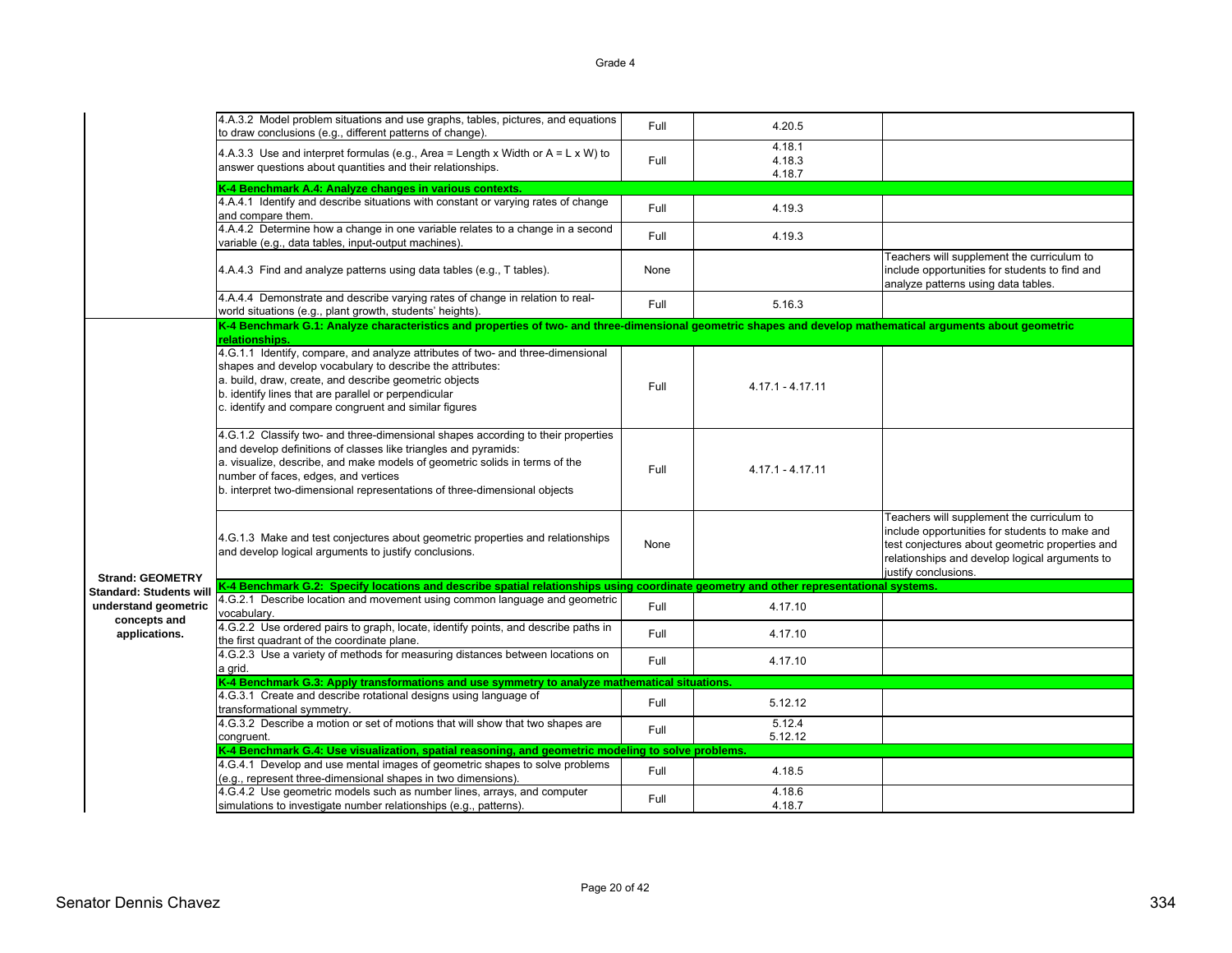|                                                              | 4.G.4.3 Explore relationships involving perimeter and area:<br>a. measure area of rectangular shapes and use appropriate units<br>b. recognize that area can have the same perimeter but different areas and vice<br>versa<br>c. use models and formulas to solve problems involving perimeter and area of<br>rectangles and squares (e.g., arrays) | Full | $4.18.1 - 4.18.8$                     |                                                                                                                                                                                    |
|--------------------------------------------------------------|-----------------------------------------------------------------------------------------------------------------------------------------------------------------------------------------------------------------------------------------------------------------------------------------------------------------------------------------------------|------|---------------------------------------|------------------------------------------------------------------------------------------------------------------------------------------------------------------------------------|
|                                                              | K-4 Benchmark M.1: Understand measurable attributes of objects and the units, systems, and process of measurement.                                                                                                                                                                                                                                  |      |                                       |                                                                                                                                                                                    |
|                                                              | 4.M.1.1 Select the appropriate type of unit for measuring perimeter and size of an<br>angle.                                                                                                                                                                                                                                                        | Full | $4.11.1 - 4.11.11$<br>4.17.2          |                                                                                                                                                                                    |
|                                                              | 4.M.1.2 Understand the need for measuring with standard units and become<br>familiar with the standard units in customary and metric system.                                                                                                                                                                                                        | Full | $4.11.1 - 4.11.11$                    |                                                                                                                                                                                    |
|                                                              | 4.M.1.3 Identify the inverse relationship between the size of the units and the<br>number of units.                                                                                                                                                                                                                                                 | None |                                       | Teachers will supplement the curriculum to<br>include opportunities for students to identify the<br>inverse relationship between the size of the units<br>and the number of units. |
| <b>Strand: MEASUREMENT</b><br><b>Standard: Students will</b> | 4.M.1.4 Develop formulas to determine the surface areas of rectangular solids.                                                                                                                                                                                                                                                                      | None |                                       | Teachers will supplement the curriculum to<br>include opportunities for students to develop<br>formulas to determine the surface areas of<br>rectangular solids.                   |
| understand<br>measurement systems                            | 4.M.1.5 Develop, understand, and use formulas to find the area of rectangles and<br>related triangles and parallelograms.                                                                                                                                                                                                                           | Full | $4.18.1 - 4.18.3$                     |                                                                                                                                                                                    |
| and applications.                                            | 4.M.1.6 Carry out simple conversions within a system of measurement (e.g.,<br>hours to minutes, meters to centimeters).                                                                                                                                                                                                                             | Full | 4.11.2 - 4.11.11                      |                                                                                                                                                                                    |
|                                                              | K-4 Benchmark M.2: Apply appropriate techniques, tools, and formulas to determine measurements.                                                                                                                                                                                                                                                     |      |                                       |                                                                                                                                                                                    |
|                                                              | 4.M.2.1 Estimate perimeters, areas of rectangles, triangles, and irregular shapes.                                                                                                                                                                                                                                                                  | Full | $4.18.1 - 4.18.3$                     |                                                                                                                                                                                    |
|                                                              | 4.M.2.2 Find the area of rectangles, related triangles, and parallelograms.                                                                                                                                                                                                                                                                         | Full | $4.18.1 - 4.18.3$                     |                                                                                                                                                                                    |
|                                                              | 4.M.2.3 Estimate, measure, and solve problems involving length, area, mass,                                                                                                                                                                                                                                                                         | Full |                                       |                                                                                                                                                                                    |
|                                                              | time, and temperature using appropriate standard units and tools.                                                                                                                                                                                                                                                                                   |      | $4.11.2 - 4.11.11$                    |                                                                                                                                                                                    |
|                                                              | 4.M.2.4 Identify common measurements of turns (e.g., 360 degrees in one turn,<br>90 degrees in a quarter-turn).                                                                                                                                                                                                                                     | Full | 4.17.9                                |                                                                                                                                                                                    |
|                                                              | 4.M.2.5 Compute elapsed time and make and interpret schedules.                                                                                                                                                                                                                                                                                      | Full | 4.11.10                               |                                                                                                                                                                                    |
|                                                              |                                                                                                                                                                                                                                                                                                                                                     |      | 4.17.2                                |                                                                                                                                                                                    |
|                                                              | 4.M.2.6 Use tools to measure angles (e.g., protractor, compass).                                                                                                                                                                                                                                                                                    | Full | 5.12.1                                |                                                                                                                                                                                    |
|                                                              |                                                                                                                                                                                                                                                                                                                                                     |      | 5.12.9                                |                                                                                                                                                                                    |
|                                                              | K-4 Benchmark D.1: Formulate questions that can be addressed with data and collect, organize, and display relevant data to answer them.                                                                                                                                                                                                             |      |                                       |                                                                                                                                                                                    |
|                                                              | 4.D.1.1 Organize, represent, and interpret numerical and categorical data and<br>clearly communicate findings:<br>a. choose and construct representations that are appropriate for the data set<br>b. recognize the differences in representing categorical and numerical data                                                                      | Full | $4.12.1 - 4.12.5$<br>$5.7.4 - 5.7.10$ |                                                                                                                                                                                    |
|                                                              | 4.D.1.2 Design investigations and represent data using tables and graphs (e.g.,<br>line plots, bar graphs, line graphs).                                                                                                                                                                                                                            | Full | $4.12.1 - 4.12.5$<br>$5.7.4 - 5.7.10$ |                                                                                                                                                                                    |
|                                                              | K-4 Benchmark D.2: Select and use appropriate statistical methods to analyze data.                                                                                                                                                                                                                                                                  |      |                                       |                                                                                                                                                                                    |
|                                                              | 4.D.2.1 Compare and describe related data sets.                                                                                                                                                                                                                                                                                                     | Full | $4.12.1 - 4.12.5$<br>$5.7.4 - 5.7.10$ |                                                                                                                                                                                    |
| <b>Strand: DATA</b><br>ANAI YSIS AND                         | 4.D.2.2 Use the concepts of median, mode, maximum, minimum, and range and<br>draw conclusions about a data set.                                                                                                                                                                                                                                     | Full | $5.7.4 - 5.7.7$                       |                                                                                                                                                                                    |
|                                                              |                                                                                                                                                                                                                                                                                                                                                     |      |                                       |                                                                                                                                                                                    |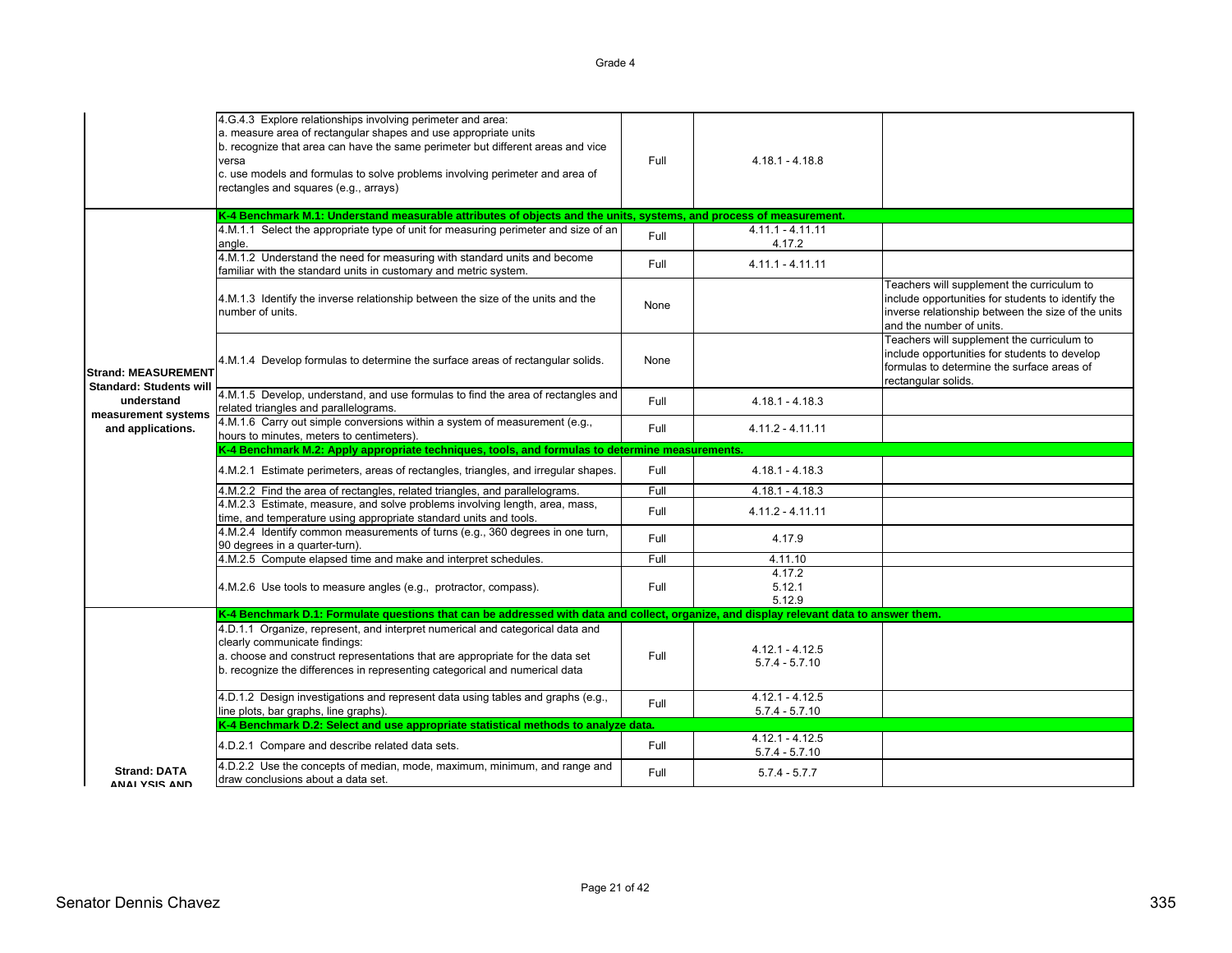| איות עוע ואמיות<br><b>PROBABILITY</b><br>understand how to<br>formulate questions, | 4.D.2.3 Use data analysis to make reasonable inferences/predictions and to<br>Standard: Students will develop convincing arguments from data described in a variety of formats (e.g.<br>bar graphs, Venn diagrams, charts, tables, line graphs, and pictographs).                                                                                                                        | Full | $5.7.8 - 5.7.11$ |  |  |
|------------------------------------------------------------------------------------|------------------------------------------------------------------------------------------------------------------------------------------------------------------------------------------------------------------------------------------------------------------------------------------------------------------------------------------------------------------------------------------|------|------------------|--|--|
| analyze data, and                                                                  | K-4 Benchmark D.3: Develop and evaluate inferences and predictions that are based on data.                                                                                                                                                                                                                                                                                               |      |                  |  |  |
|                                                                                    | 4.D.3.1 Propose and justify conclusions and predictions based on data.                                                                                                                                                                                                                                                                                                                   | Full | $5.7.8 - 5.7.11$ |  |  |
| determine probabilities.                                                           | 4.D.3.2 Develop convincing arguments from data displayed in a variety of<br>formats.                                                                                                                                                                                                                                                                                                     | Full | $5.7.8 - 5.7.11$ |  |  |
|                                                                                    | K-4 Benchmark D.4: Understand and apply basic concepts of probability.                                                                                                                                                                                                                                                                                                                   |      |                  |  |  |
|                                                                                    | 4.D.4.1 Describe events as "likely," "unlikely," or "impossible" and quantify simple<br>probability situations:<br>a. represent all possible outcomes for a simple probability situation in an<br>organized way (e.g., tables, grids, tree diagrams)<br>b. express outcomes of experimental probability situations verbally and<br>numerically (e.g., three out of four, $\frac{3}{4}$ ) | Full | 4.12.8           |  |  |
|                                                                                    | 4.D.4.2 List all the possible combinations of objects from three sets (e.g.,<br>spinners, number of outfits from three different shirts, two skirts, and two hats).                                                                                                                                                                                                                      | Full | 4.12.6           |  |  |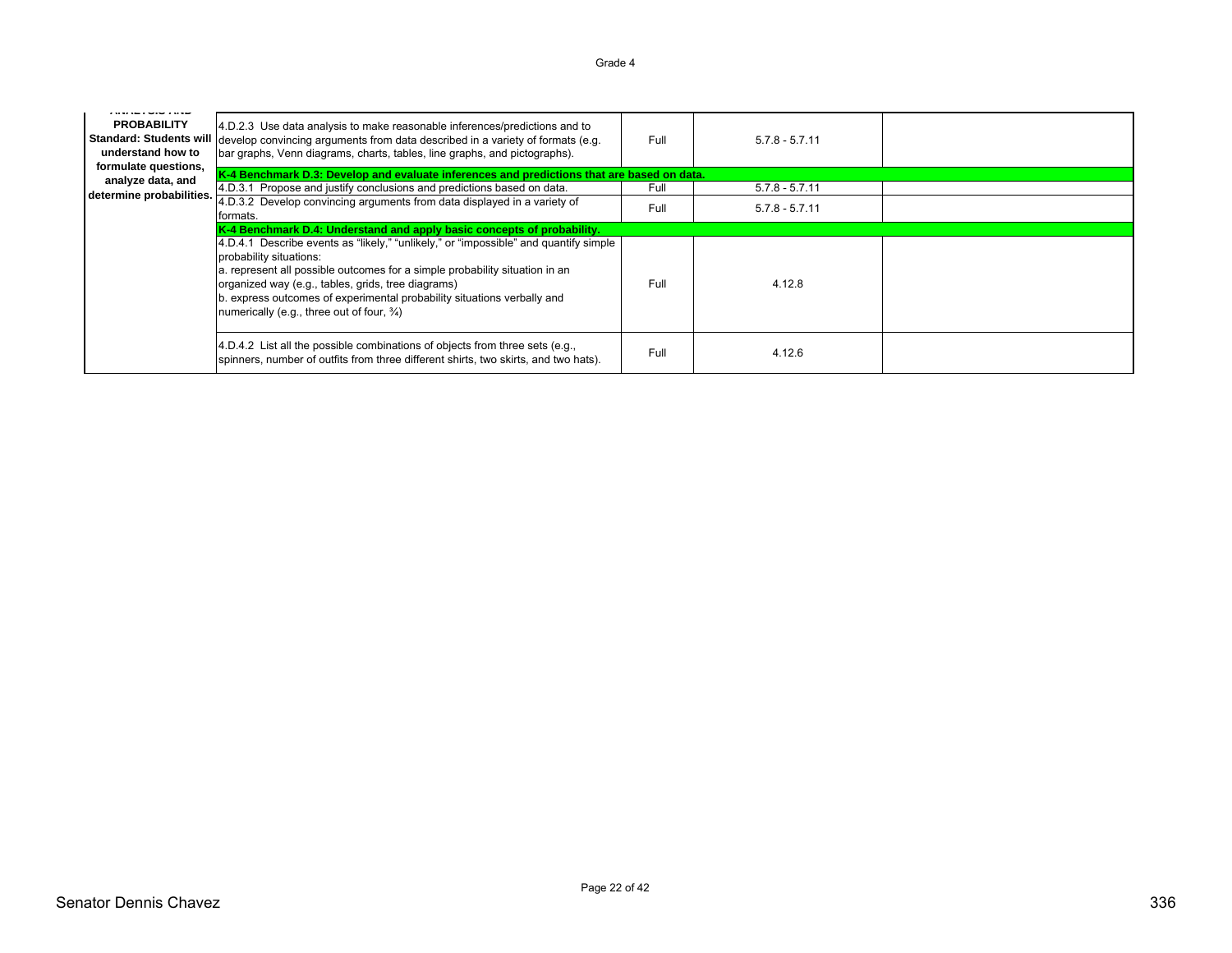|                                                                        | <b>New Mexico Grade 5 Math Standards</b><br>Compared to K <sup>12</sup> Grade 5 Math                                                                                                                               |                 |                                                                |                 |
|------------------------------------------------------------------------|--------------------------------------------------------------------------------------------------------------------------------------------------------------------------------------------------------------------|-----------------|----------------------------------------------------------------|-----------------|
| <b>Strand</b>                                                          | <b>Benchmarks and Performance Standards</b>                                                                                                                                                                        | <b>Coverage</b> | K <sup>12</sup> grade, unit, lesson                            | <b>Comments</b> |
|                                                                        | 5-8 Benchmark N.1: Understand numbers, ways of representing numbers, relationships among numbers, and number systems.                                                                                              |                 |                                                                |                 |
|                                                                        | 5.N.1.1 Compare and order using concrete or illustrated models:<br>a. whole numbers (to millions)                                                                                                                  | Full            | 5.3.10<br>5.6.7<br>5.8.1                                       |                 |
|                                                                        | b. common fractions (halves, thirds, fourths, eighths)<br>c. decimals (thousandths)                                                                                                                                |                 | 5.8.2<br>5.8.6                                                 |                 |
|                                                                        | 5.N.1.2 Demonstrate understanding of the magnitude of the value of numbers<br>from thousandths to millions, including common fractions.                                                                            | Full            | 5.1.1<br>5.3.10<br>5.6.7<br>5.8.1<br>5.8.2<br>5.8.6            |                 |
|                                                                        | 5.N.1.3 Represent place value using concrete or illustrated models up to one<br>billion (1,000,000,000).                                                                                                           | Full            | 5.1.1                                                          |                 |
|                                                                        | 5.N.1.4 Interpret percents as part of a hundred (i.e., find decimal and percent<br>equivalents for common fractions, explain how they represent the same value,<br>and compute a given percent of a whole number). | Full            | $5.11.4 - 5.11.10$                                             |                 |
|                                                                        | 5.N.1.5 Identify and represent on a number line decimals, fractions, and mixed<br>numbers.                                                                                                                         | Full            | 5.3.10<br>5.8.1                                                |                 |
|                                                                        | 5.N.1.6 Identify prime and composite numbers to 50.                                                                                                                                                                | Full            | 5.3.1<br>5.3.2                                                 |                 |
|                                                                        | 5-8 Benchmark N.2: Understand the meaning of operations and how they relate to one another.                                                                                                                        |                 |                                                                |                 |
|                                                                        | 5.N.2.1 Explain and perform whole number division and express remainders as<br>a whole number or a fractional part as appropriate to the context of real-life<br>problems.                                         | Full            | 5.2.8<br>PAA.6.3                                               |                 |
|                                                                        | 5.N.2.2 Add and subtract decimals.                                                                                                                                                                                 | Full            | 5.8.3<br>5.8.5<br>5.8.6<br>5.8.8                               |                 |
|                                                                        | 5.N.2.3 Add and subtract fractions and mixed numbers without regrouping and<br>express answers in simplest form.                                                                                                   | Full            | 5.4.4                                                          |                 |
|                                                                        | 5.N.2.4 Find the factors and multiples of whole numbers.                                                                                                                                                           | Full            | 5.3.2<br>5.3.7                                                 |                 |
|                                                                        | 5.N.2.5 Use arithmetic operations and inverse relationships to represent and<br>solve real-world problems.                                                                                                         | Full            | Embedded throughout, for example:<br>5.7.11<br>5.8.9<br>5.10.1 |                 |
| <b>Strand: NUMBER AND</b><br><b>OPERATIONS</b>                         | 5.N.2.6 Identify and represent on a number line decimals, fractions, and mixed<br>numbers.                                                                                                                         | Full            | 5.3.10<br>5.8.1                                                |                 |
| <b>Standard: Students will</b><br>understand numerical<br>concepts and | 5.N.2.7 Demonstrate proficiency with division, including one- and two-digit<br>divisors.                                                                                                                           | Full            | 5.2.1<br>5.2.2<br>5.2.5                                        |                 |
| mathematical<br>operations.                                            | 5.N.2.8 Solve simple problems involving the addition and subtraction of fractions<br>and mixed numbers.                                                                                                            | Full            | $5.4.1 - 5.4.11$                                               |                 |
|                                                                        | 5.N.2.9 Represent and use fractions and decimals in equivalent forms.                                                                                                                                              | Full            | 5.3.4<br>5.8.1<br>5.8.6                                        |                 |
|                                                                        | 5-8 Benchmark N.3: Compute fluently and make reasonable estimates.                                                                                                                                                 |                 |                                                                |                 |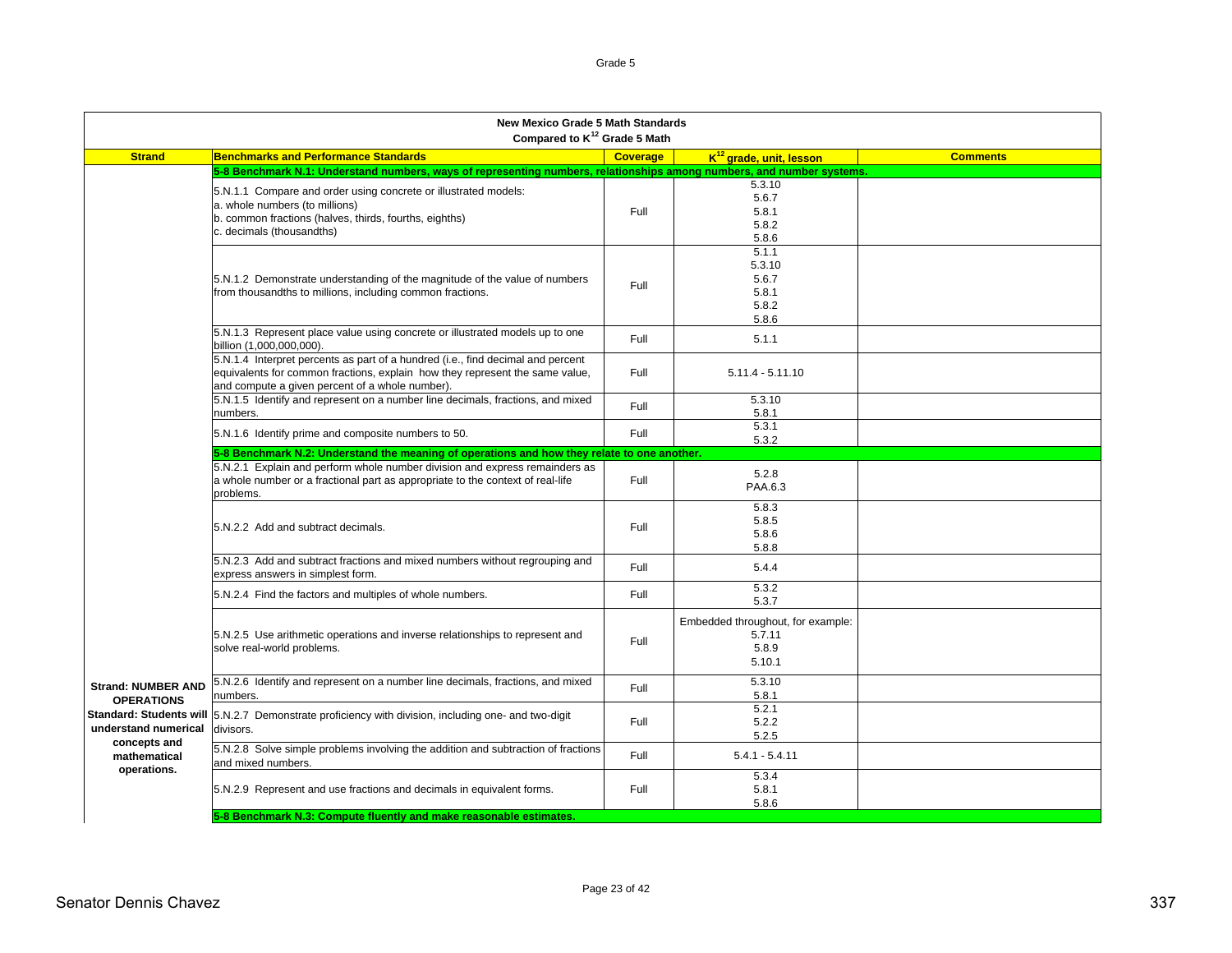| variable.<br>5.A.2.2 Use a letter to represent an unknown number.<br>5.A.2.3 Understand the differences between the symbols for "less than", "less     | Full    | 5.16.2<br>4.19.1                                           |                                                                                                                                                                                |
|--------------------------------------------------------------------------------------------------------------------------------------------------------|---------|------------------------------------------------------------|--------------------------------------------------------------------------------------------------------------------------------------------------------------------------------|
| 5.A.2.1 Compute the value of the expression for specific numerical values of the                                                                       | Full    | 5.16.1                                                     |                                                                                                                                                                                |
| 5-8 Benchmark A.2: Represent and analyze mathematical situations and structures using algebraic symbols.                                               |         |                                                            |                                                                                                                                                                                |
| 5.A.1.4 Generate a pattern using a written description.                                                                                                | None    |                                                            | Teachers will supplement the curriculum to<br>include opportunities for students to generate a<br>pattern using a written description.                                         |
| 5.A.1.3 Identify, describe, and continue patterns presented in a variety of formats<br>(e.g., numeric, visual, oral, written, kinesthetic, pictorial). | Partial | Grade 5 Math textbook pages 124,<br>125, and 321<br>5.16.3 | Teachers will supplement the curriculum to<br>include opportunities for students to identify,<br>describe, and continue patterns presented in oral<br>and kinesthetic formats. |
| 5.A.1.2 Describe, represent, and analyze patterns and relationships.                                                                                   | Full    | 5.16.3                                                     |                                                                                                                                                                                |
| 5.A.1.1 Identify and graph ordered pairs in the first quadrant of the coordinate<br>plane.                                                             | Full    | 5.16.7                                                     |                                                                                                                                                                                |
| 5-8 Benchmark A.1: Understand patterns, relations, and functions.                                                                                      |         |                                                            |                                                                                                                                                                                |
|                                                                                                                                                        |         | 5.15.1                                                     |                                                                                                                                                                                |
|                                                                                                                                                        |         | 5.14.12                                                    |                                                                                                                                                                                |
| values.                                                                                                                                                |         | 5.9.10<br>5.14.6                                           |                                                                                                                                                                                |
| 5.N.3.7 Recognize and explain the differences between exact and approximate                                                                            | Full    | 5.9.2                                                      |                                                                                                                                                                                |
|                                                                                                                                                        |         | 5.8.7                                                      |                                                                                                                                                                                |
|                                                                                                                                                        |         | 5.8.4                                                      |                                                                                                                                                                                |
|                                                                                                                                                        |         | 5.4.12                                                     |                                                                                                                                                                                |
| multiplication and division are inverse operations).<br>5.N.3.6 Simplify numerical expressions using order of operations.                              | Full    | 5.2.7                                                      |                                                                                                                                                                                |
| 5.N.3.5 Relate the basic arithmetic operations to one another (e.g.,                                                                                   | Full    | 5.10.1                                                     |                                                                                                                                                                                |
|                                                                                                                                                        |         | 5.15.1                                                     |                                                                                                                                                                                |
|                                                                                                                                                        |         | 5.14.12                                                    |                                                                                                                                                                                |
|                                                                                                                                                        |         | 5.14.6                                                     |                                                                                                                                                                                |
| 5.N.3.4 Explain how the estimation strategy impacts the result.                                                                                        | Full    | 5.9.10                                                     |                                                                                                                                                                                |
|                                                                                                                                                        |         | 5.9.2                                                      |                                                                                                                                                                                |
|                                                                                                                                                        |         | 5.8.4<br>5.8.7                                             |                                                                                                                                                                                |
|                                                                                                                                                        |         | 5.4.12                                                     |                                                                                                                                                                                |
|                                                                                                                                                        |         | 5.15.1                                                     |                                                                                                                                                                                |
|                                                                                                                                                        |         | 5.14.12                                                    |                                                                                                                                                                                |
|                                                                                                                                                        |         | 5.14.6                                                     |                                                                                                                                                                                |
| results.                                                                                                                                               | Full    | 5.9.10                                                     |                                                                                                                                                                                |
| 5.N.3.3 Use estimation strategies to verify the reasonableness of calculated                                                                           |         | 5.9.2                                                      |                                                                                                                                                                                |
|                                                                                                                                                        |         | 5.8.4<br>5.8.7                                             |                                                                                                                                                                                |
|                                                                                                                                                        |         | 5.4.12                                                     |                                                                                                                                                                                |
|                                                                                                                                                        |         | 5.8.8                                                      |                                                                                                                                                                                |
| 5.N.3.2 Add and subtract decimals.                                                                                                                     |         | 5.8.6                                                      |                                                                                                                                                                                |
|                                                                                                                                                        | Full    | 5.8.5                                                      |                                                                                                                                                                                |
|                                                                                                                                                        |         | 5.8.3                                                      |                                                                                                                                                                                |
|                                                                                                                                                        |         | 4.6.10                                                     |                                                                                                                                                                                |
| 5.N.3.1 Add, subtract, multiply, and divide whole numbers.                                                                                             | Full    | 4.9.9                                                      |                                                                                                                                                                                |
|                                                                                                                                                        |         | Embedded throughout, for example:<br>4.3.9                 |                                                                                                                                                                                |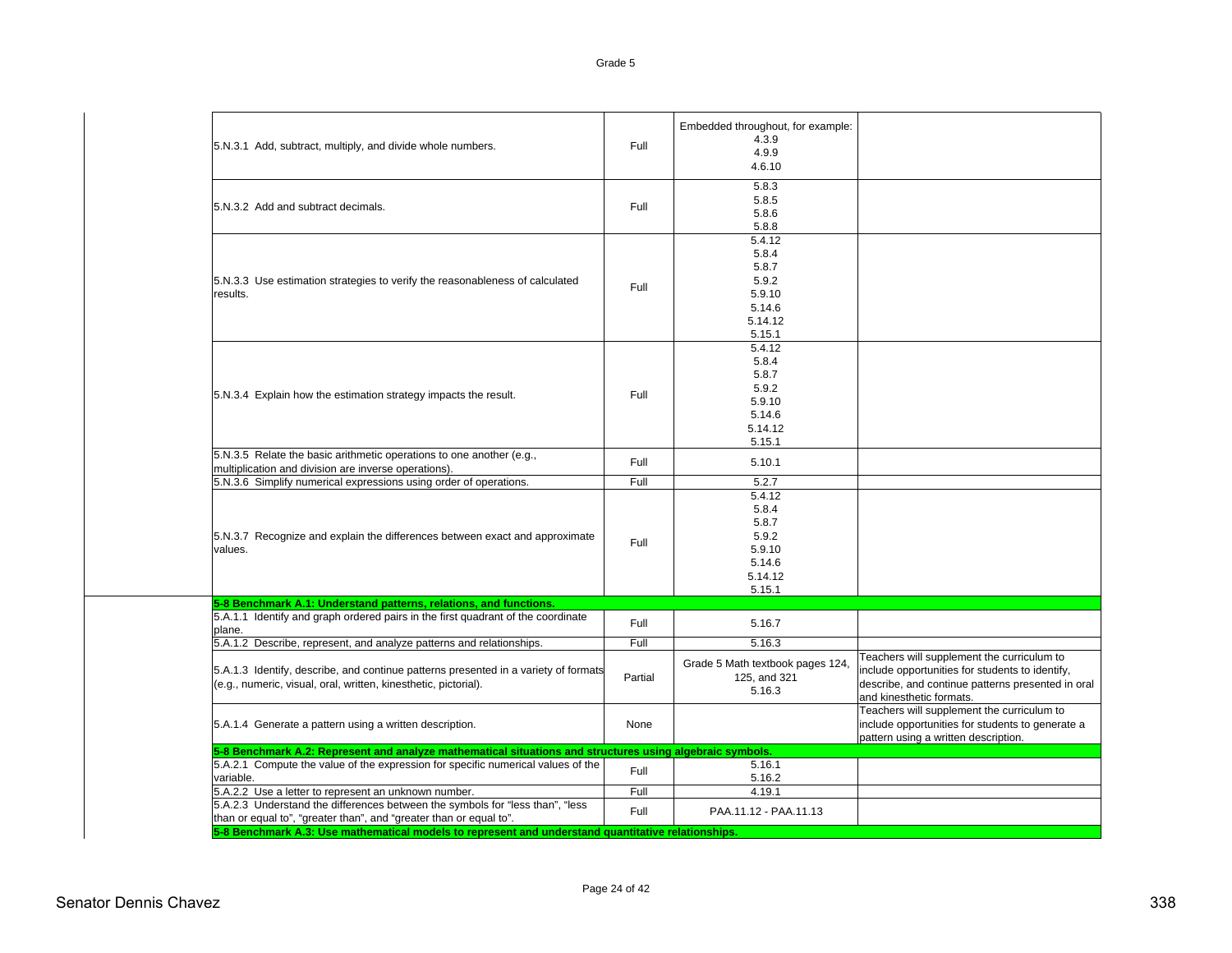| <b>Strand: ALGEBRA</b><br><b>Standard: Students will</b><br>understand algebraic<br>concepts and<br>applications. | 5.A.3.1 Use mathematical models to represent and explain mathematical<br>concepts and procedures.<br>5.A.3.2 Understand and use mathematical models such as:                                                                                                                                                                                                                         | Full | 5.7.6<br>5.7.8<br>5.8.1<br>5.12.3<br>5.12.12<br>5.15.5<br>5.15.6 |  |  |
|-------------------------------------------------------------------------------------------------------------------|--------------------------------------------------------------------------------------------------------------------------------------------------------------------------------------------------------------------------------------------------------------------------------------------------------------------------------------------------------------------------------------|------|------------------------------------------------------------------|--|--|
|                                                                                                                   | a. the number line to model the relationship between rational numbers and<br>rational number operations<br>b. pictorial representation of addition and subtraction of rational numbers with<br>regrouping<br>c. manipulatives or pictures to model computational procedures<br>d. graphs, tables, and charts to describe data<br>e. diagrams or pictures to model problem situations | Full | 5.7.6<br>5.7.8<br>5.8.1<br>5.12.3<br>5.12.12<br>5.15.5<br>5.15.6 |  |  |
|                                                                                                                   | 5.A.3.3 Demonstrate how a situation can be represented in more than one way.                                                                                                                                                                                                                                                                                                         | Full | 5.7.6<br>5.7.8<br>5.8.1<br>5.12.3<br>5.12.12<br>5.15.5<br>5.15.6 |  |  |
|                                                                                                                   | 5-8 Benchmark A.4: Analyze changes in various contexts.                                                                                                                                                                                                                                                                                                                              |      |                                                                  |  |  |
|                                                                                                                   | 5.A.4.1 Recognize and create patterns of change from everyday life using<br>numerical or pictorial representations.                                                                                                                                                                                                                                                                  | Full | Grade 5 Math textbook pages 124,<br>125, and 321<br>5.16.3       |  |  |
|                                                                                                                   | 5.A.4.2 Generalize patterns of change and recognize the same general patterns<br>presented in different representations.                                                                                                                                                                                                                                                             | Full | Grade 5 Math textbook pages 124,<br>125, and 321<br>5.16.3       |  |  |
|                                                                                                                   | 5-8 Benchmark G.1: Analyze characteristics and properties of two- and three-dimensional geometric shapes and develop mathematics arguments about geometric<br>relationships.                                                                                                                                                                                                         |      |                                                                  |  |  |
|                                                                                                                   | 5.G.1.1 Identify, describe, and classify two-dimensional shapes and three-<br>dimensional figures by their properties.                                                                                                                                                                                                                                                               | Full | 5.12.3<br>5.12.6<br>5.14.9                                       |  |  |
| <b>Strand: GEOMETRY</b><br><b>Standard: Students will</b>                                                         | 5.G.1.2 Recognize and describe properties of regular polygons having up to ten<br>sides.                                                                                                                                                                                                                                                                                             | Full | 5.12.3                                                           |  |  |
| understand geometric                                                                                              | 5.G.1.3 Identify faces, edges, and bases on three-dimensional objects.                                                                                                                                                                                                                                                                                                               | Full | 5.14.9                                                           |  |  |
| concepts and                                                                                                      | 5-8 Benchmark G.2: Specify locations and describe spatial relationships using coordinate geometry and other representational systems.                                                                                                                                                                                                                                                |      |                                                                  |  |  |
| applications.                                                                                                     | 5.G.2.1 Recognize perpendicular and parallel lines.                                                                                                                                                                                                                                                                                                                                  | Full | 4.17.3<br>5.12.2                                                 |  |  |
|                                                                                                                   | 5-8 Benchmark G.3: Apply transformations and use symmetry to analyze mathematical situations.                                                                                                                                                                                                                                                                                        |      |                                                                  |  |  |
|                                                                                                                   | 5.G.3.1 Identify line of symmetry in simple geometric figures.                                                                                                                                                                                                                                                                                                                       | Full | 5.12.11                                                          |  |  |
|                                                                                                                   | 5-8 Benchmark G.4: Use visualization, spatial reasoning, and geometric modeling to solve problems.                                                                                                                                                                                                                                                                                   |      |                                                                  |  |  |
|                                                                                                                   | 5.G.4.1 Understand and compute the perimeter of regular polygons.                                                                                                                                                                                                                                                                                                                    | Full | $5.12.7 - 5.12.8$                                                |  |  |
|                                                                                                                   | 5.G.4.2 Identify and explain circumference, radius, and diameter.                                                                                                                                                                                                                                                                                                                    | Full | $5.12.9 - 5.12.10$                                               |  |  |
|                                                                                                                   | 5-8 Benchmark M.1: Understand measurable attributes of objects and the units, systems, and processes of measurement.                                                                                                                                                                                                                                                                 |      |                                                                  |  |  |
|                                                                                                                   | 5.M.1.1 Understand properties (e.g., length, area, weight, volume) and select<br>the appropriate type of unit for measuring each using both U.S. customary and<br>metric systems.                                                                                                                                                                                                    | Full | $5.13.1 - 5.13.3$<br>$5.13.7 - 5.13.9$<br>$5.14.1 - 5.14.15$     |  |  |
|                                                                                                                   | 5.M.1.2 Select and use appropriate units and tools to measure according to the<br>degree of accuracy required in a particular problem-solving situation.                                                                                                                                                                                                                             | Full | $5.13.1 - 5.13.3$<br>$5.13.7 - 5.13.9$<br>$5.14.1 - 5.14.15$     |  |  |
|                                                                                                                   |                                                                                                                                                                                                                                                                                                                                                                                      |      |                                                                  |  |  |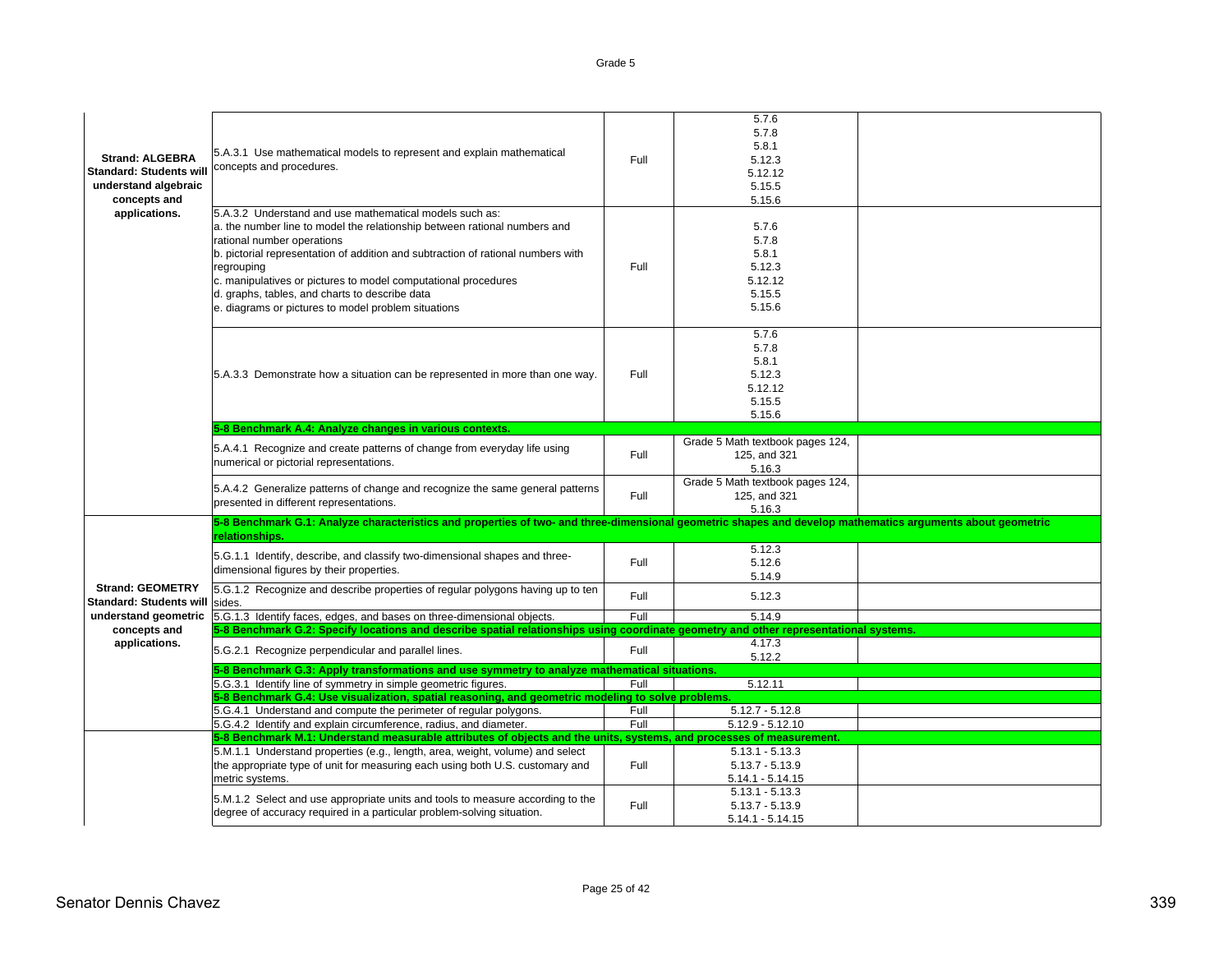| Strand:<br><b>MEASUREMENT</b>                                                                                    | 5.M.1.3 Solve problems involving linear measurement, weight, and capacity<br>(e.g., measuring to the nearest sixteenth of an inch or nearest millimeter; using<br>ounces, milliliters, or pounds and kilograms) to the appropriate degree of<br>accuracy.                                                                                                                            | Full    | $5.13.1 - 5.13.3$<br>$5.13.7 - 5.13.9$<br>$5.14.1 - 5.14.15$                                 |                                                                                                                                                                                                                                                                  |
|------------------------------------------------------------------------------------------------------------------|--------------------------------------------------------------------------------------------------------------------------------------------------------------------------------------------------------------------------------------------------------------------------------------------------------------------------------------------------------------------------------------|---------|----------------------------------------------------------------------------------------------|------------------------------------------------------------------------------------------------------------------------------------------------------------------------------------------------------------------------------------------------------------------|
| <b>Standard: Students will</b><br>understand<br>measurement systems<br>and applications.                         | 5.M.1.3 Solve problems involving linear measurement, weight, and capacity<br>(e.g., measuring to the nearest sixteenth of an inch or nearest millimeter; using<br>ounces, milliliters, or pounds and kilograms) to the appropriate degree of<br>accuracy.                                                                                                                            | Full    | $5.13.1 - 5.13.3$<br>$5.13.7 - 5.13.9$<br>$5.14.1 - 5.14.15$                                 |                                                                                                                                                                                                                                                                  |
|                                                                                                                  | 5.M.1.4 Perform one-step conversions within a system of measurement (e.g.,<br>inches to feet, centimeters to meters).                                                                                                                                                                                                                                                                | Full    | $5.13.1 - 5.13.3$<br>$5.13.7 - 5.13.9$<br>$5.14.1 - 5.14.15$                                 |                                                                                                                                                                                                                                                                  |
|                                                                                                                  | 5-8 Benchmark M.2: Apply appropriate techniques, tools, and formulas to determine measurements.                                                                                                                                                                                                                                                                                      |         |                                                                                              |                                                                                                                                                                                                                                                                  |
|                                                                                                                  | 5.M.2.1 Solve measurement problems using appropriate tools involving length,<br>perimeter, weight, capacity, time, and temperature.                                                                                                                                                                                                                                                  | Full    | $5.13.1 - 5.13.10$<br>$5.14.1 - 5.14.8$                                                      |                                                                                                                                                                                                                                                                  |
|                                                                                                                  | 5.M.2.2 Select and use strategies to estimate measurements including length,<br>distance, capacity, and time.                                                                                                                                                                                                                                                                        | Full    | $5.13.1 - 5.13.10$<br>$5.14.1 - 5.14.8$                                                      |                                                                                                                                                                                                                                                                  |
|                                                                                                                  | 5.M.2.3 Apply strategies and use tools for estimating and measuring the<br>perimeter of regular and irregular shapes.                                                                                                                                                                                                                                                                | Full    | $5.12.7 - 5.12.8$                                                                            |                                                                                                                                                                                                                                                                  |
|                                                                                                                  | 5-8 Benchmark D.1: Formulate questions that can be addressed with data and collect, organize, and display relevant data to answer them.                                                                                                                                                                                                                                              |         |                                                                                              |                                                                                                                                                                                                                                                                  |
|                                                                                                                  | 5.D.1.1 Construct, read, analyze, and interpret tables, charts, graphs, and data<br>plots.                                                                                                                                                                                                                                                                                           | Full    | $5.7.8 - 5.7.11$                                                                             |                                                                                                                                                                                                                                                                  |
|                                                                                                                  | 5.D.1.2 Construct, interpret, and analyze data from graphical representations<br>and draw simple conclusions using bar graphs, line graphs, circle graphs,<br>frequency tables, and Venn diagrams.                                                                                                                                                                                   | Full    | $5.7.8 - 5.7.11$                                                                             |                                                                                                                                                                                                                                                                  |
|                                                                                                                  | 5.D.1.3 Display, analyze, compare, and interpret different data sets, including<br>data sets of different sizes.                                                                                                                                                                                                                                                                     | Full    | $5.7.8 - 5.7.11$                                                                             |                                                                                                                                                                                                                                                                  |
|                                                                                                                  | 5.D.1.4 Organize and display single-variable data in appropriate graphs and<br>representations.                                                                                                                                                                                                                                                                                      | Full    | $5.7.8 - 5.7.11$                                                                             |                                                                                                                                                                                                                                                                  |
|                                                                                                                  | 5.D.1.5 Organize, read, and display numerical (quantitative) and non-numerical<br>(qualitative) data in a clear, organized, and accurate manner including correct<br>titles, labels, and intervals or categories including:<br>a. frequency tables<br>b. stem and leaf plots<br>c. bar, line, and circle graphs<br>d. Venn diagrams<br>e. pictorial displays<br>f. charts and tables | Full    | Grade 5 Math textbook pages 258-<br>259<br>$5.7.5 - 5.7.11$<br>$5.11.6 - 5.11.7$<br>PAA.12.5 |                                                                                                                                                                                                                                                                  |
|                                                                                                                  | 5.D.1.6 Formulate questions and identify data to be collected to correctly answer<br>a question.                                                                                                                                                                                                                                                                                     | Full    | 5.7.5                                                                                        |                                                                                                                                                                                                                                                                  |
|                                                                                                                  | 5-8 Benchmark D.2: Select and use appropriate statistical methods to analyze data.                                                                                                                                                                                                                                                                                                   |         |                                                                                              |                                                                                                                                                                                                                                                                  |
|                                                                                                                  | 5.D.2.1 Organize and display single-variable data in appropriate graphs and<br>representations and determine which types of graphs are appropriate for various                                                                                                                                                                                                                       | Full    | 5.7.5                                                                                        |                                                                                                                                                                                                                                                                  |
|                                                                                                                  | data sets.                                                                                                                                                                                                                                                                                                                                                                           |         |                                                                                              |                                                                                                                                                                                                                                                                  |
| <b>Strand: DATA</b><br><b>ANALYSIS AND</b>                                                                       | 5.D.2.2 Use fractions and percentages to compare data sets of different sizes.                                                                                                                                                                                                                                                                                                       | Full    | $5.7.10 - 5.7.11$                                                                            |                                                                                                                                                                                                                                                                  |
| <b>PROBABILITY</b><br>understand how to<br>formulate questions,<br>analyze data, and<br>determine probabilities. | Standard: Students will  5.D.2.3 Correctly rank the values of a numerical data set containing simple<br>fractions and decimals, identify maximum and minimum data values, and<br>calculate the range for a data set.                                                                                                                                                                 | Partial | PAA.12.3                                                                                     | Teachers will supplement the curriculum to<br>include opportunities for students to correctly<br>rank the values of a numerical data set containing<br>simple fractions, identify maximum and minimum<br>data values, and calculate the range for a data<br>set. |
|                                                                                                                  | 5-8 Benchmark D.3: Develop and evaluate inferences and predictions that are based on data.                                                                                                                                                                                                                                                                                           |         |                                                                                              |                                                                                                                                                                                                                                                                  |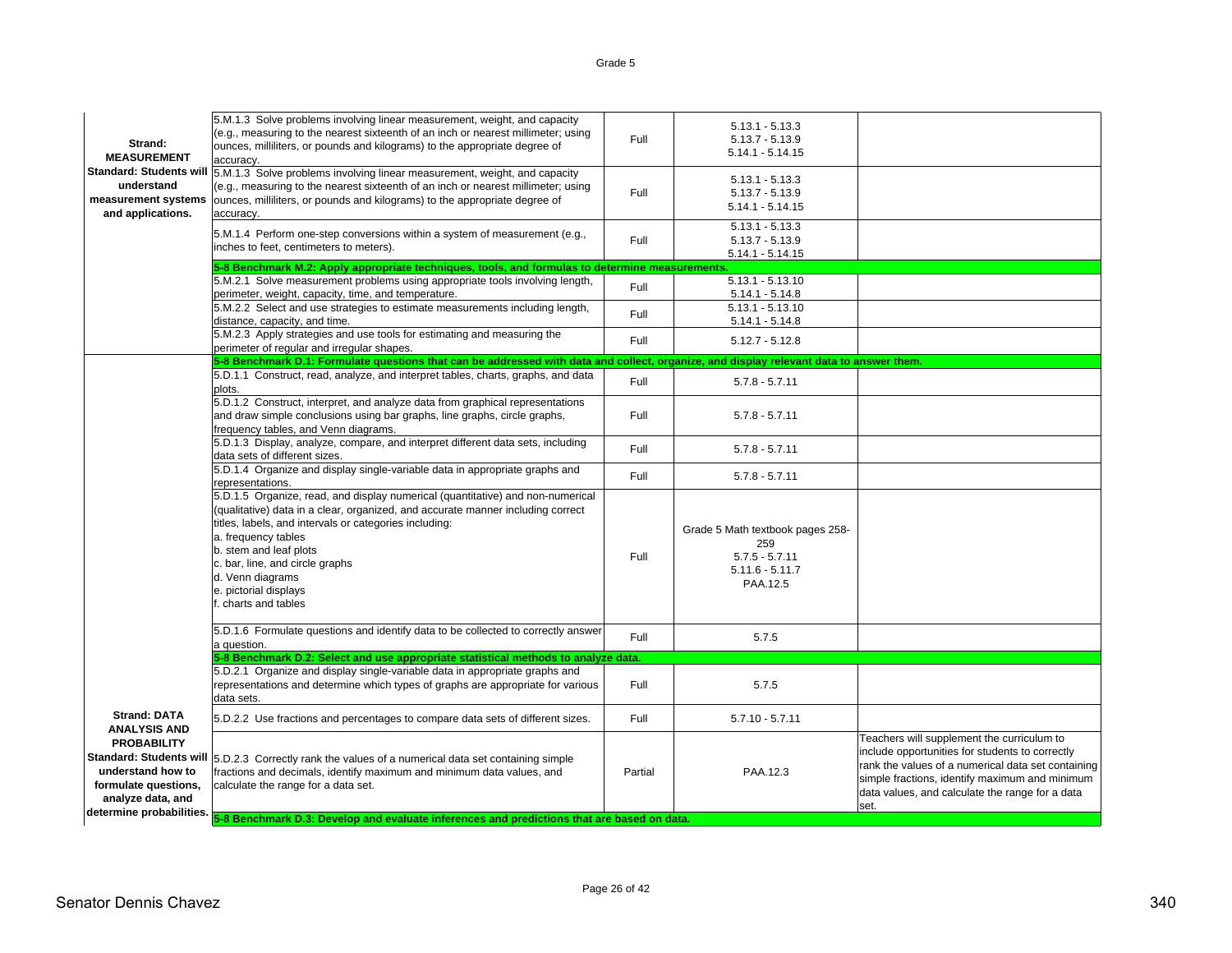| 5.D.3.1 Make and justify valid inferences, predictions, and arguments based on                                                      | Full | $5.7.5 - 5.7.11$  |                                                                                                                                                                  |
|-------------------------------------------------------------------------------------------------------------------------------------|------|-------------------|------------------------------------------------------------------------------------------------------------------------------------------------------------------|
| statistical analysis.<br>5.D.3.2 Compare a given prediction with the results of an investigation.                                   | Full | $5.7.5 - 5.7.11$  |                                                                                                                                                                  |
| 5.D.3.3 Use counting strategies to determine all the possible outcomes of a<br>particular familiar event.                           | Full | $5.7.1 - 5.7.3$   |                                                                                                                                                                  |
| 5.D.3.4 Find all possible outcome sets involving four or more sets of objects.                                                      | None |                   | Teachers will supplement the curriculum to<br>include opportunities for students to find all<br>possible outcome sets involving four or more sets<br>of objects. |
| 5.D.3.5 Evaluate the reasonableness of inferences that are based on data in the<br>context of the original solution.                | Full | $5.7.5 - 5.7.11$  |                                                                                                                                                                  |
| 5.D.3.6 Identify the method used to make an inference and/or a prediction on a<br>given data set and solve similar problems.        | Full | $5.7.5 - 5.7.11$  |                                                                                                                                                                  |
| 5.D.3.7 Determine the accuracy of a prediction or an inference based on the<br>accuracy of the data in a given data set.            | Full | $5.7.5 - 5.7.11$  |                                                                                                                                                                  |
| 5.D.3.8 List all possible outcomes of simple events.                                                                                | Full | $5.7.1 - 5.7.3$   |                                                                                                                                                                  |
| 5-8 Benchmark D.4: Understand and apply basic concepts of probability.                                                              |      |                   |                                                                                                                                                                  |
| 5.D.4.1 Determine probabilities through experiments and/or simulations and<br>compare the results with mathematical expressions.    | Full | $5.7.1 - 5.7.11$  |                                                                                                                                                                  |
| 5.D.4.2 Make predictions from the results of student-generated experiments of<br>single events.                                     | Full | $5.7.1 - 5.7.11$  |                                                                                                                                                                  |
| 5.D.4.3 Identify simple experiments where the probabilities of all outcomes are<br>equal.                                           | Full | $5.7.1 - 5.7.11$  |                                                                                                                                                                  |
| 5.D.4.4 Describe and predict the results of a probability experiment.                                                               | Full | $5.7.1 - 5.7.11$  |                                                                                                                                                                  |
| 5.D.4.5 Use fractions to describe the results of an experiment.                                                                     | Full | $5.7.10 - 5.7.11$ |                                                                                                                                                                  |
| 5.D.4.6 Use probability to generalize from a simple pattern or set of examples<br>and justify why the generalization is reasonable. | Full | $5.7.1 - 5.7.11$  |                                                                                                                                                                  |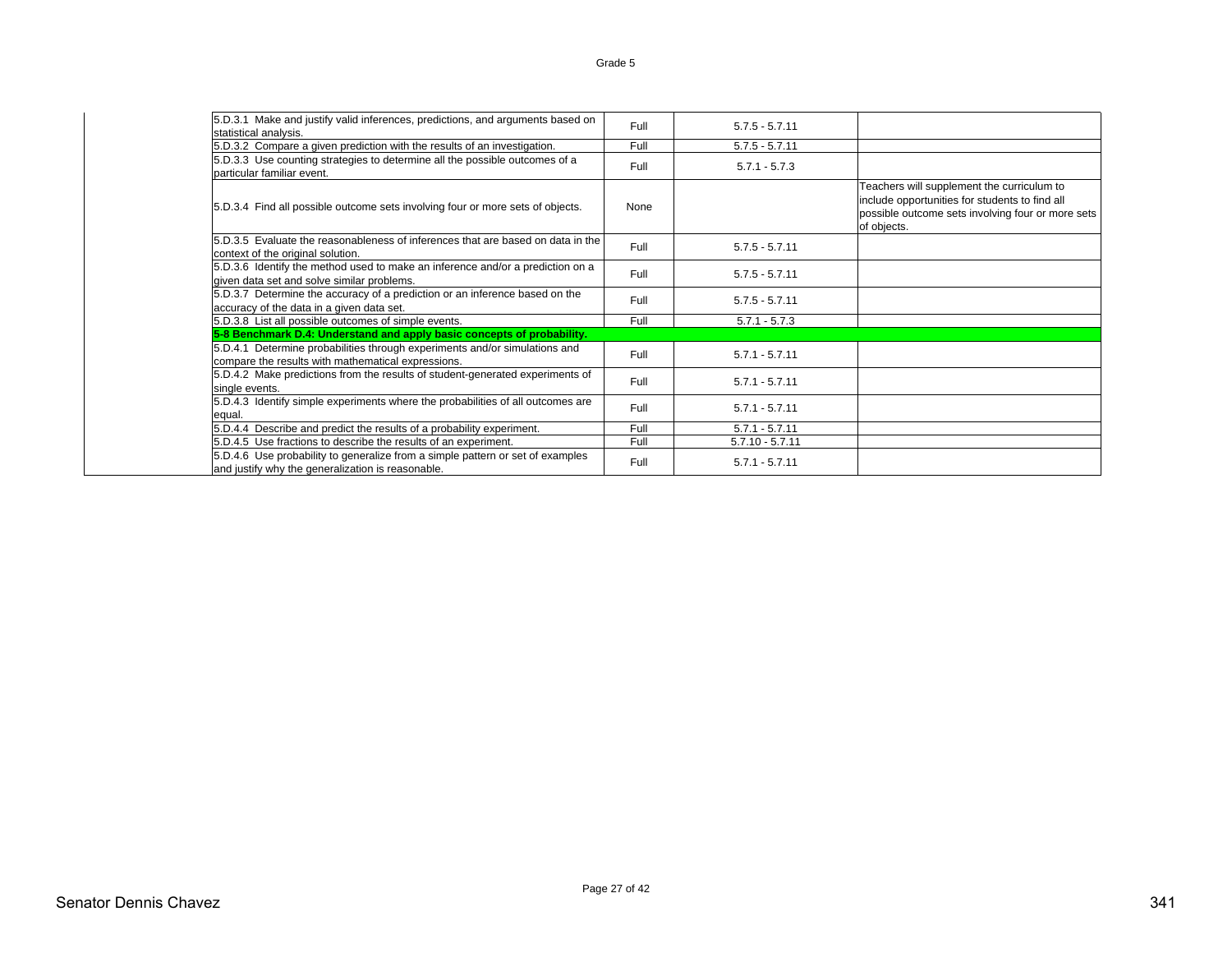| <b>New Mexico Grade 6 Math Standards</b><br>Compared to K <sup>12</sup> Grade 6 Math |                                                                                                                         |                 |                                     |                 |
|--------------------------------------------------------------------------------------|-------------------------------------------------------------------------------------------------------------------------|-----------------|-------------------------------------|-----------------|
| <b>Strand</b>                                                                        | <b>Benchmarks and Performance Standards</b>                                                                             | <b>Coverage</b> | $K^{12}$ grade, unit, lesson        | <b>Comments</b> |
|                                                                                      | 5-8 Benchmark N.1: Understand numbers, ways of representing numbers, relationships among numbers, and number systems.   |                 |                                     |                 |
|                                                                                      | 6.N.1.1 Compare and order rational numbers.                                                                             | Full            | 5.3.10                              |                 |
|                                                                                      |                                                                                                                         |                 | PAB.2.1                             |                 |
|                                                                                      | 6.N.1.2 Use equivalent representations for rational numbers (e.g., integers,                                            |                 | PAB.2.6                             |                 |
|                                                                                      | decimals, fractions, percents, ratios, numbers with whole-number exponents).                                            | Full            | PAB.3.1 - PAB.3.11                  |                 |
|                                                                                      |                                                                                                                         |                 | PAB.4.1 - PAB.4.10                  |                 |
|                                                                                      |                                                                                                                         |                 | PAB.7.1                             |                 |
|                                                                                      |                                                                                                                         |                 | PAB.4.3                             |                 |
|                                                                                      | 6.N.1.3 Use appropriate representations of positive rational numbers in the                                             |                 | PAB.4.5                             |                 |
|                                                                                      | context of real-life applications.                                                                                      | Full            | <b>PAB.4.8</b>                      |                 |
|                                                                                      |                                                                                                                         |                 | PAB.4.9                             |                 |
|                                                                                      |                                                                                                                         |                 | Pre-Algebra B textbook page 141     |                 |
|                                                                                      | 6.N.1.4 Identify greatest common factor and least common multiples for a set of                                         | Full            | PAA.5.6                             |                 |
|                                                                                      | whole numbers.                                                                                                          |                 | <b>PAA.5.7</b>                      |                 |
|                                                                                      |                                                                                                                         |                 | 5.3.10                              |                 |
|                                                                                      | 6.N.1.5 Identify and represent on a number line decimals, fractions, mixed                                              | Full            | 5.8.1<br>PAA.11.1                   |                 |
|                                                                                      | numbers, and positive and negative integers.                                                                            |                 | PAA.11.2                            |                 |
|                                                                                      | 5-8 Benchmark N.2: Understand the meaning of operations and how they relate to one another.                             |                 |                                     |                 |
|                                                                                      | 6.N.2.1 Calculate multiplication and division problems using contextual                                                 |                 |                                     |                 |
|                                                                                      | situations.                                                                                                             | Full            | PAA.1.8                             |                 |
|                                                                                      | 6.N.2.2 Factor a whole number into a product of its primes.                                                             | Full            | PAA.5.5                             |                 |
|                                                                                      |                                                                                                                         |                 | PAA.7.10                            |                 |
| <b>Strand: NUMBER AND</b>                                                            | 6.N.2.3 Demonstrate the relationship and equivalency among ratios and                                                   | Full            | PAA.7.11                            |                 |
| <b>OPERATIONS</b>                                                                    | percents.                                                                                                               |                 | PAA.9.1                             |                 |
| <b>Standard: Students will</b>                                                       |                                                                                                                         |                 | <b>PAA.9.2</b>                      |                 |
| understand numerical                                                                 | 6.N.2.4 Use proportions to solve problems.                                                                              | Full            | PAA.7.12<br>PAA.7.13                |                 |
| concepts and                                                                         |                                                                                                                         |                 |                                     |                 |
| mathematical                                                                         | 6.N.2.5 Explain and perform:                                                                                            |                 |                                     |                 |
| operations.                                                                          | a. whole number division and express remainders as decimals or appropriately<br>in the context of the problem           |                 | PAA.3.6 - PAA.3.9<br><b>PAA.6.7</b> |                 |
|                                                                                      | b. addition, subtraction, multiplication, and division with decimals                                                    | Full            | PAA.7.1 - PAA.7.8                   |                 |
|                                                                                      | c. addition and subtraction with integers                                                                               |                 | PAA.11.2 - PAA.11.5                 |                 |
|                                                                                      | d. addition, subtraction, and multiplication with fractions and mixed numerals                                          |                 |                                     |                 |
|                                                                                      |                                                                                                                         |                 |                                     |                 |
|                                                                                      | 6.N.2.6 Determine the least common multiple and the greatest common divisor                                             |                 | PAA.5.6                             |                 |
|                                                                                      | of whole numbers and use them to solve problems with fractions.                                                         | Full            | <b>PAA.5.7</b>                      |                 |
|                                                                                      |                                                                                                                         |                 | PAA.7.1 - PAA.7.4                   |                 |
|                                                                                      | 5-8 Benchmark N.3: Compute fluently and make reasonable estimates.                                                      |                 |                                     |                 |
|                                                                                      | 6.N.3.1 Estimate quantities involving rational numbers using various<br>estimations.                                    | Full            | PAA.3.10                            |                 |
|                                                                                      | 6.N.3.2 Use estimates to check reasonableness of results and make predictions                                           | Full            | PAA.3.10                            |                 |
|                                                                                      | in situations involving rational numbers.<br>6.N.3.3 Determine if a problem situation calls for an exact or approximate |                 | PAA.3.10                            |                 |
|                                                                                      | answer and perform the appropriate computation.                                                                         | Full            | Pre-Algebra A textbook page 470     |                 |
|                                                                                      |                                                                                                                         |                 | 5.3.10                              |                 |
|                                                                                      | 6.N.3.4 Compare and order positive and negative fractions, decimals, and mixed                                          |                 | 5.8.1                               |                 |
|                                                                                      | numbers and place them on a number line.                                                                                | Full            | PAA.11.1                            |                 |
|                                                                                      |                                                                                                                         |                 | PAA.11.2                            |                 |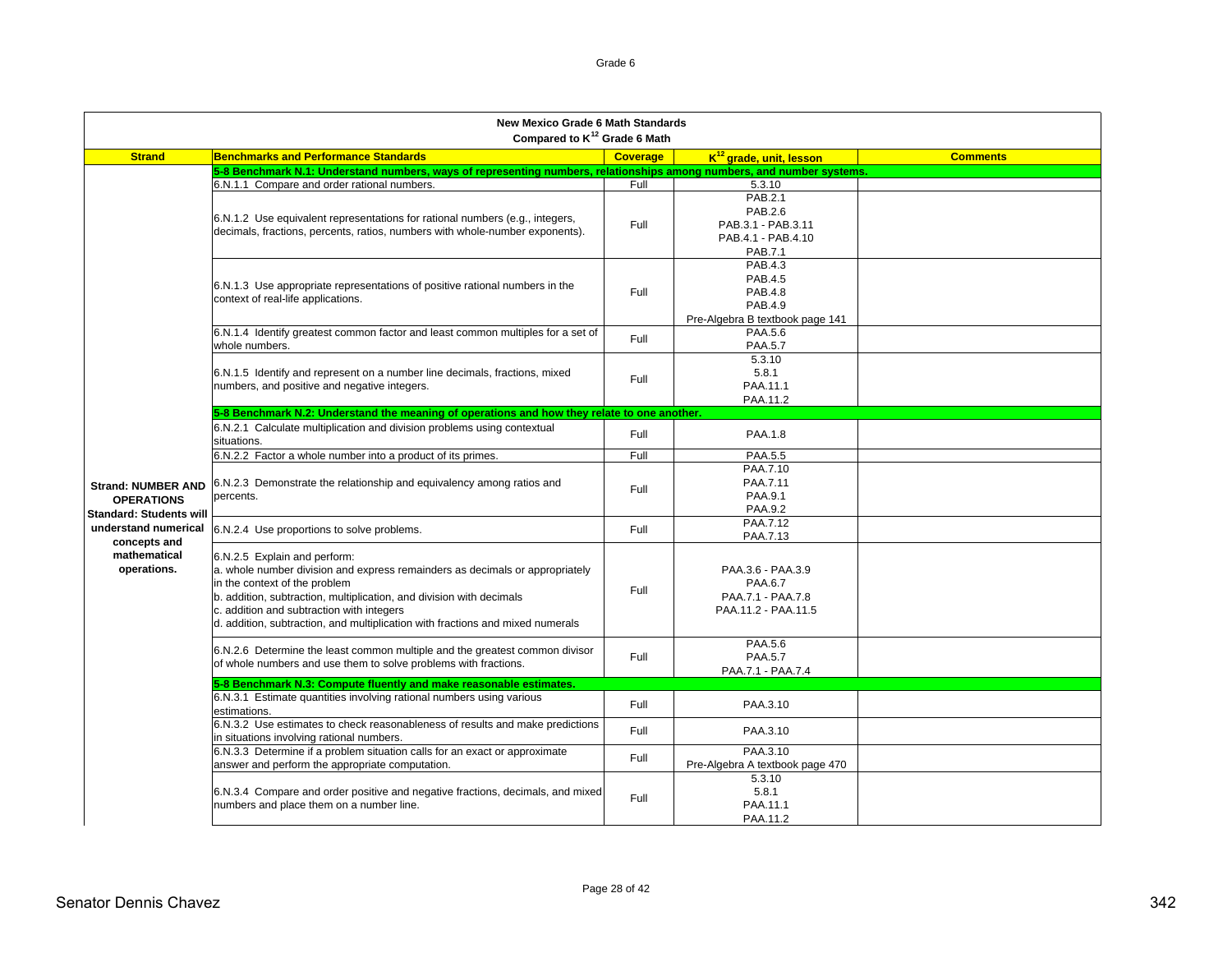|                                | 6.N.3.5 Convert fractions to decimals and percents and use these                                                                                  | Full | PAA.6.7                                  |                                                                                                                                                                                                                                     |
|--------------------------------|---------------------------------------------------------------------------------------------------------------------------------------------------|------|------------------------------------------|-------------------------------------------------------------------------------------------------------------------------------------------------------------------------------------------------------------------------------------|
|                                | representations in estimations, computations, and applications.                                                                                   |      | PAA.9.3                                  |                                                                                                                                                                                                                                     |
|                                | 6.N.3.6 Interpret and use ratios in different contexts.                                                                                           | Full | PAA.7.10<br>PAA.7.11                     |                                                                                                                                                                                                                                     |
|                                | 6.N.3.7 Compute and perform multiplication and division of fractions and<br>decimals and apply these procedures to solving problems.              | Full | PAA.3.7 - PAA.3.9<br>PAA.7.5 - PAA.7.8   |                                                                                                                                                                                                                                     |
|                                | 5-8 Benchmark A.1: Understand patterns, relations, and functions.                                                                                 |      |                                          |                                                                                                                                                                                                                                     |
|                                |                                                                                                                                                   |      | PAA.7.12                                 |                                                                                                                                                                                                                                     |
|                                | 6.A.1.1 Solve problems involving proportional relationships.                                                                                      | Full | PAA.7.13                                 |                                                                                                                                                                                                                                     |
|                                | 6.A.1.2 Graph ordered pairs in the coordinate plane.                                                                                              | Full | PAA.11.11                                |                                                                                                                                                                                                                                     |
|                                | 6.A.1.3 Explain and use symbols to represent unknown quantities and variable<br>relationships.                                                    | Full | PAA.8.1                                  |                                                                                                                                                                                                                                     |
|                                | 6.A.1.4 Explain and use the relationships among ratios, proportions, and<br>percents.                                                             | Full | PAA.7.10 - PAA.7.12<br>PAA.9.1 - PAA.9.2 |                                                                                                                                                                                                                                     |
|                                | 6.A.1.5 Make generalizations based on observed patterns and relationships.                                                                        | Full | PAA.11.14<br>PAA.11.15                   |                                                                                                                                                                                                                                     |
|                                | 5-8 Benchmark A.2: Represent and analyze mathematical situations and structures using algebraic symbols.                                          |      |                                          |                                                                                                                                                                                                                                     |
|                                | 6.A.2.1 Solve problems involving proportional relationships.                                                                                      | Full | PAA.7.12<br>PAA 7.13                     |                                                                                                                                                                                                                                     |
|                                | 6.A.2.2 Use letters to represent an unknown in an equation.                                                                                       | Full | PAA.8.1                                  |                                                                                                                                                                                                                                     |
|                                | 6.A.2.3 Solve one-step linear equations and inequalities in one variable with<br>positive whole-number solutions.                                 | Full | PAA.2.6<br><b>PAA.2.7</b>                |                                                                                                                                                                                                                                     |
|                                | 6.A.2.4 Demonstrate that a variable can represent a single quantity that<br>changes.                                                              | Full | PAA.8.1                                  |                                                                                                                                                                                                                                     |
|                                | 6.A.2.5 Demonstrate how changes in one variable affect other variables.                                                                           | Full | PAA.11.12<br>PAA.11.13                   |                                                                                                                                                                                                                                     |
|                                | 5-8 Benchmark A.3: Use mathematical models to represent and understand quantitative relationships.                                                |      |                                          |                                                                                                                                                                                                                                     |
|                                |                                                                                                                                                   |      |                                          |                                                                                                                                                                                                                                     |
|                                |                                                                                                                                                   |      | PAA.2.6                                  |                                                                                                                                                                                                                                     |
| <b>Strand: ALGEBRA</b>         |                                                                                                                                                   |      | <b>PAA.2.7</b>                           |                                                                                                                                                                                                                                     |
| <b>Standard: Students will</b> | 6.A.3.1 Develop and use mathematical models to represent and justify                                                                              |      |                                          |                                                                                                                                                                                                                                     |
| understand algebraic           | mathematical relationships found in a variety of situations.                                                                                      | Full | PAA.5.9                                  |                                                                                                                                                                                                                                     |
| concepts and                   |                                                                                                                                                   |      | PAA.10.1                                 |                                                                                                                                                                                                                                     |
| applications.                  | 6.A.3.2 Create, explain, and use mathematical models such as:                                                                                     |      | PAA.12.1                                 |                                                                                                                                                                                                                                     |
|                                |                                                                                                                                                   |      | PAA.2.6                                  |                                                                                                                                                                                                                                     |
|                                | a. Venn diagrams to show the relationships between the characteristics of two or                                                                  |      |                                          |                                                                                                                                                                                                                                     |
|                                | more sets                                                                                                                                         |      | <b>PAA.2.7</b>                           |                                                                                                                                                                                                                                     |
|                                | b. equations and inequalities to model numerical relationships                                                                                    | Full | PAA.5.9                                  |                                                                                                                                                                                                                                     |
|                                | c. three-dimensional geometric models<br>d. graphs, tables, and charts to interpret and analyze data                                              |      | PAA.10.1<br>PAA.12.1                     |                                                                                                                                                                                                                                     |
|                                |                                                                                                                                                   |      |                                          |                                                                                                                                                                                                                                     |
|                                | 5-8 Benchmark A.4: Analyze changes in various contexts.                                                                                           |      |                                          |                                                                                                                                                                                                                                     |
|                                | 6.A.4.1 Represent and explain changes using one-step equations with one<br>variable.                                                              | Full | PAA.2.6<br><b>PAA.2.7</b>                |                                                                                                                                                                                                                                     |
|                                | 6.A.4.2 Solve problems that involve change using proportional relationships.                                                                      | Full | PAA.7.12                                 |                                                                                                                                                                                                                                     |
|                                |                                                                                                                                                   |      | PAA.7.13                                 |                                                                                                                                                                                                                                     |
|                                | 6.A.4.3 Use ratios to predict changes in proportional situations.                                                                                 | Full | PAA.7.12<br>PAA.7.13                     |                                                                                                                                                                                                                                     |
|                                | 6.A.4.4 Use tables and symbols to represent and describe proportional and<br>other relationships involving conversions, sequences, and perimeter. | None |                                          | Teachers will supplement the curriculum to<br>include opportunities for students to use tables<br>and symbols to represent and describe<br>proportional and other relationships involving<br>conversions, sequences, and perimeter. |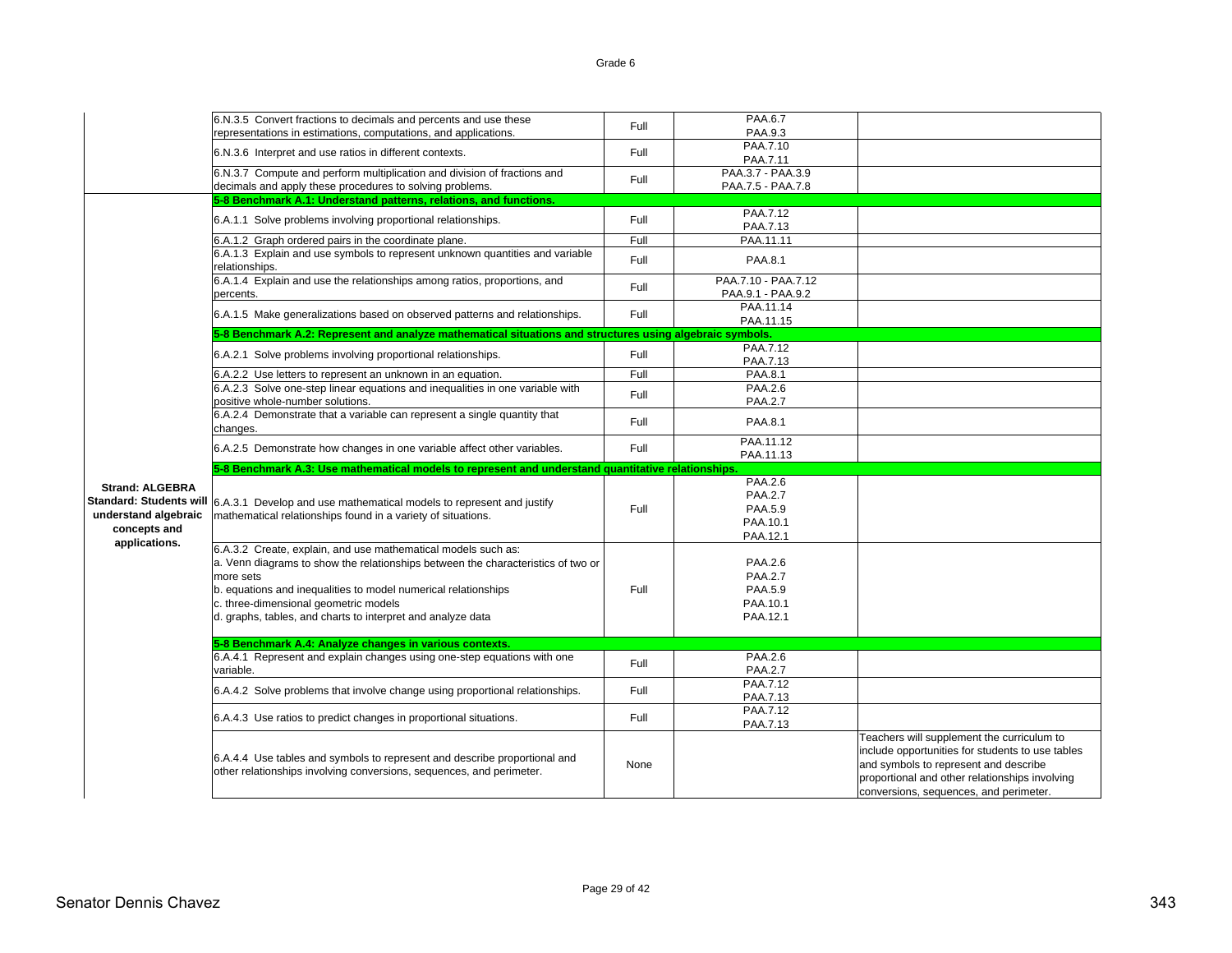|                                                                                                                    | 6.A.4.5 Generate formulas to represent relationships involving changes in<br>perimeter.                                                                                                                                                                                                                                                                                                                                                                                                                                                                                                                                                      | None |                                                                                                               | Teachers will supplement the curriculum to<br>include opportunities for students to generate<br>formulas to represent relationships involving<br>changes in perimeter. |
|--------------------------------------------------------------------------------------------------------------------|----------------------------------------------------------------------------------------------------------------------------------------------------------------------------------------------------------------------------------------------------------------------------------------------------------------------------------------------------------------------------------------------------------------------------------------------------------------------------------------------------------------------------------------------------------------------------------------------------------------------------------------------|------|---------------------------------------------------------------------------------------------------------------|------------------------------------------------------------------------------------------------------------------------------------------------------------------------|
|                                                                                                                    | 5-8 Benchmark G.1: Analyze characteristics and properties of two- and three-dimensional geometric shapes and develop mathematics arguments about geometric<br>relationships.                                                                                                                                                                                                                                                                                                                                                                                                                                                                 |      |                                                                                                               |                                                                                                                                                                        |
|                                                                                                                    | 6.G.1.1 Identify, describe, and classify the properties of, and the relationships<br>between, plane and solid geometric figures:<br>a. measure, identify, and draw angles, perpendicular and parallel lines,<br>rectangles, and triangles by using appropriate tools (e.g., straightedge, ruler,<br>compass, protractor, drawing software)<br>b. understand that the sum of angles of any triangle is 180 degrees and the sum<br>of the angles of any quadrilateral is 360 degrees and use this information to<br>solve problems<br>c. visualize and draw two-dimensional views of three-dimensional objects made<br>from rectangular solids | Full | PAA.4.1 - PAA.4.13<br>PAA.10.1 - PAA.10.17                                                                    |                                                                                                                                                                        |
|                                                                                                                    | 6.G.1.2 Classify angles as right, obtuse, or straight.                                                                                                                                                                                                                                                                                                                                                                                                                                                                                                                                                                                       | Full | 5.12.2<br>PAA.4.3<br><b>PAA.4.4</b>                                                                           |                                                                                                                                                                        |
| <b>Strand: GEOMETRY</b><br><b>Standard: Students will</b><br>understand geometric<br>concepts and<br>applications. | 6.G.1.3 Describe the properties of geometric figures that include regular<br>polygons, circles, ellipses, cylinders, cones, spheres, and cubes.                                                                                                                                                                                                                                                                                                                                                                                                                                                                                              | Full | 5.14.9<br>PAA.4.7 - PAA.4.9<br>PAA.10.8<br>PAA.10.11<br>PAA.10.12<br>Pre-Algebra B textbook pages 222-<br>223 |                                                                                                                                                                        |
|                                                                                                                    | 6.G.1.4 Classify polygons as regular or irregular.                                                                                                                                                                                                                                                                                                                                                                                                                                                                                                                                                                                           | Full | PAA.4.7                                                                                                       |                                                                                                                                                                        |
|                                                                                                                    | 6.G.1.5 Classify triangles as scalene, isosceles, or equilateral and by angles<br>(i.e., right, acute, and obtuse).                                                                                                                                                                                                                                                                                                                                                                                                                                                                                                                          | Full | PAA.4.6                                                                                                       |                                                                                                                                                                        |
|                                                                                                                    | 6.G.1.6 Identify angle, line, segment, and ray and use the symbols for each.                                                                                                                                                                                                                                                                                                                                                                                                                                                                                                                                                                 | Full | PAA.4.1 - PAA.4.4                                                                                             |                                                                                                                                                                        |
|                                                                                                                    | 6.G.1.7 Describe the relationship between radius, diameter, and circumference<br>of a circle.                                                                                                                                                                                                                                                                                                                                                                                                                                                                                                                                                | Full | PAA.4.8<br>PAA.4.9                                                                                            |                                                                                                                                                                        |
|                                                                                                                    | 5-8 Benchmark G.2: Specify locations and describe spatial relationships using coordinate geometry and other representational systems.                                                                                                                                                                                                                                                                                                                                                                                                                                                                                                        |      |                                                                                                               |                                                                                                                                                                        |
|                                                                                                                    | 6.G.2.1 Use coordinate geometry to describe location on a plane.                                                                                                                                                                                                                                                                                                                                                                                                                                                                                                                                                                             | Full | PAA.11.11                                                                                                     |                                                                                                                                                                        |
|                                                                                                                    | 6.G.2.2 Recognize skewed lines in space.<br>5-8 Benchmark G.3: Apply transformations and use symmetry to analyze mathematical situations.                                                                                                                                                                                                                                                                                                                                                                                                                                                                                                    | Full | PAA.4.1                                                                                                       |                                                                                                                                                                        |
|                                                                                                                    | 6.G.3.1 Identify line of symmetry with rotation and scaling.                                                                                                                                                                                                                                                                                                                                                                                                                                                                                                                                                                                 | None |                                                                                                               | Teachers will supplement the curriculum to<br>include opportunities for students to identify line<br>of symmetry with rotation and scaling.                            |
|                                                                                                                    | 5-8 Benchmark G.4: Use visualization, spatial reasoning, and geometric modeling to solve problems.<br>6.G.4.1 Use appropriate technology, manipulatives, constructions, or drawings<br>to recognize or compare geometric figures.                                                                                                                                                                                                                                                                                                                                                                                                            | Full | PAA.4.1 - PAA.4.13                                                                                            |                                                                                                                                                                        |
|                                                                                                                    | 5-8 Benchmark M.1: Understand measurable attributes of objects and the units, systems, and processes of measurement.                                                                                                                                                                                                                                                                                                                                                                                                                                                                                                                         |      |                                                                                                               |                                                                                                                                                                        |
|                                                                                                                    | 6.M.1.1 Perform multi-step conversions of measurement units to equivalent<br>units within a given system (e.g., 36 inches equals 3 feet or 1 yard).                                                                                                                                                                                                                                                                                                                                                                                                                                                                                          | Full | $5.13.1 - 5.13.3$<br>$5.13.7 - 5.13.9$<br>$5.14.1 - 5.14.15$                                                  |                                                                                                                                                                        |
|                                                                                                                    | 6.M.1.2 Estimate measurement in both U.S. customary and metric units.                                                                                                                                                                                                                                                                                                                                                                                                                                                                                                                                                                        | Full | $5.13.1 - 5.13.3$<br>$5.13.7 - 5.13.9$<br>$5.14.1 - 5.14.15$                                                  |                                                                                                                                                                        |
|                                                                                                                    |                                                                                                                                                                                                                                                                                                                                                                                                                                                                                                                                                                                                                                              |      |                                                                                                               |                                                                                                                                                                        |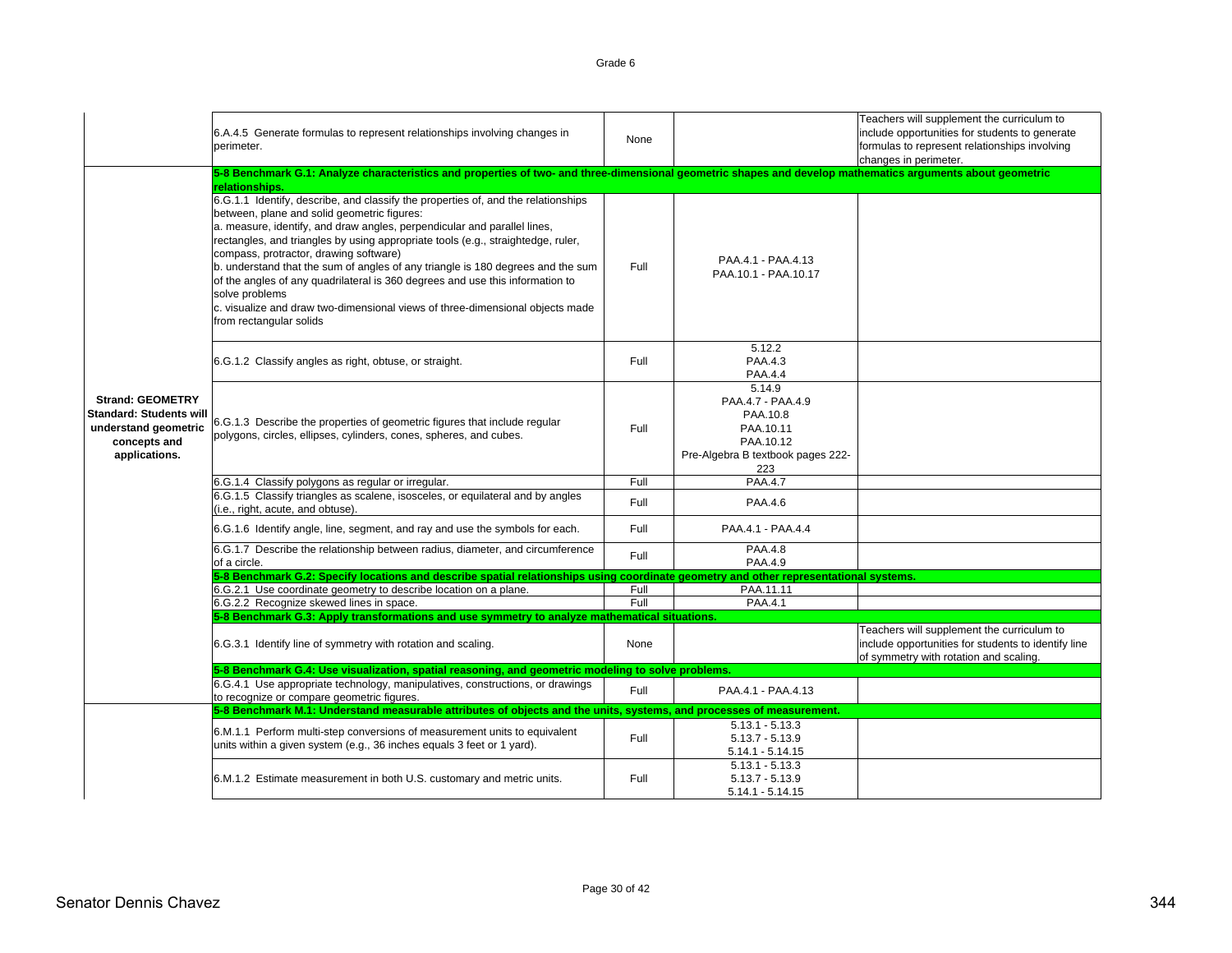| Strand:<br><b>MEASUREMENT</b><br><b>Standard: Students will</b><br>understand<br>measurement systems | 6.M.1.3 Select and use units of appropriate size and type to measure angles<br>(e.g., degrees, radians), perimeter, area, and capacity in both U.S. customary<br>and metric systems.<br>6.M.1.4 Use standard units of linear measurement to the nearest sixteenth of an<br>inch; metric measurements to the nearest millimeter. | Full<br>Partial | $5.12.1 - 5.12.2$<br>$5.13.1 - 5.13.3$<br>$5.13.7 - 5.13.9$<br>$5.14.1 - 5.14.15$<br>5.13.1<br><b>PAA.4.2</b> | Teachers will supplement the curriculum to<br>include opportunities for students to use standard<br>units of linear measurement to the nearest<br>sixteenth of an inch.                |
|------------------------------------------------------------------------------------------------------|---------------------------------------------------------------------------------------------------------------------------------------------------------------------------------------------------------------------------------------------------------------------------------------------------------------------------------|-----------------|---------------------------------------------------------------------------------------------------------------|----------------------------------------------------------------------------------------------------------------------------------------------------------------------------------------|
| and applications.                                                                                    | 5-8 Benchmark M.2: Apply appropriate techniques, tools, and formulas to determine measurements.                                                                                                                                                                                                                                 |                 |                                                                                                               |                                                                                                                                                                                        |
|                                                                                                      | 6.M.2.1 Apply various measurement techniques and tools, units of measure, and<br>degrees of accuracy to find accurate rational number representations for length,<br>liquid, weight, perimeter, temperature, and time.                                                                                                          | Full            | $5.13.1 - 5.13.10$<br>$5.14.1 - 5.14.8$                                                                       |                                                                                                                                                                                        |
|                                                                                                      | 6.M.2.2 Select and use formulas for perimeters of squares and rectangles.                                                                                                                                                                                                                                                       | Full            | PAB.6.9                                                                                                       |                                                                                                                                                                                        |
|                                                                                                      | 6.M.2.3 Select and use strategies to estimate measurements including angle<br>measure and capacity.                                                                                                                                                                                                                             | Partial         | PAA.3.10                                                                                                      | Teachers will supplement the curriculum to<br>include opportunities for students to select and<br>use strategies to estimate angle measurements.                                       |
|                                                                                                      | 6.M.2.4 Select and justify the selection of measurement tools, units of measure,<br>and degrees of accuracy appropriate to the given situation.                                                                                                                                                                                 | Full            | $5.13.1 - 5.13.10$<br>$5.14.1 - 5.14.8$                                                                       |                                                                                                                                                                                        |
|                                                                                                      | 5-8 Benchmark D.1: Formulate questions that can be addressed with data and collect, organize, and display relevant data to answer them.                                                                                                                                                                                         |                 |                                                                                                               |                                                                                                                                                                                        |
|                                                                                                      | 6.D.1.1 Use statistical representations to analyze data.                                                                                                                                                                                                                                                                        | Full            | PAA.12.1                                                                                                      |                                                                                                                                                                                        |
|                                                                                                      | 6.D.1.2 Draw and compare different graphical representations of the same data.                                                                                                                                                                                                                                                  | Full            | PAA.12.1                                                                                                      |                                                                                                                                                                                        |
|                                                                                                      | 6.D.1.3 Use mean, median, mode, and range to describe data.                                                                                                                                                                                                                                                                     | Full            | PAA.12.3<br>PAA.12.4                                                                                          |                                                                                                                                                                                        |
|                                                                                                      | 6.D.1.4 Sketch circle graphs to display data.                                                                                                                                                                                                                                                                                   | Full            | PAA.12.2                                                                                                      |                                                                                                                                                                                        |
|                                                                                                      | 6.D.1.5 Solve problems by collecting, organizing, displaying and interpreting<br>data.                                                                                                                                                                                                                                          | Partial         | PAA.12.1 - PAA.12.2<br>PAA.12.9                                                                               | Teachers will supplement the curriculum to<br>include opportunities for students to solve<br>problems by collecting data.                                                              |
|                                                                                                      | 6.D.1.6 Compare different samples of a population with the entire population<br>and determine the appropriateness of using a sample.                                                                                                                                                                                            | Full            | Pre-Algebra A textbook pages 438-<br>439                                                                      |                                                                                                                                                                                        |
|                                                                                                      | 6.D.1.7 Conduct and explain sampling techniques such as observations,<br>surveys, and random sampling for gathering data.                                                                                                                                                                                                       | Partial         | Pre-Algebra A textbook pages 438-<br>439                                                                      | Teachers will supplement the curriculum to<br>include opportunities for students to conduct and<br>explain sampling techniques such as<br>observations and surveys for gathering data. |
|                                                                                                      | 6.D.1.8 Determine the median for a rational number data set containing an odd<br>number of data points.                                                                                                                                                                                                                         | Full            | PAA.12.3                                                                                                      |                                                                                                                                                                                        |
|                                                                                                      | 6.D.1.9 Calculate and explain the median for a whole number data set<br>containing an even number of data points.                                                                                                                                                                                                               | Full            | PAA.12.3                                                                                                      |                                                                                                                                                                                        |
|                                                                                                      | 6.D.1.10 Explain advantages and disadvantages of using various display formats<br>for a specific data set.                                                                                                                                                                                                                      | Full            | PAA.12.9                                                                                                      |                                                                                                                                                                                        |
|                                                                                                      | 6.D.1.11 Formulate and solve problems by collecting, organizing, displaying, and<br>interpreting data.                                                                                                                                                                                                                          | Partial         | PAA.12.1 - PAA.12.2<br>PAA.12.9                                                                               | Teachers will supplement the curriculum to<br>include opportunities for students to formulate<br>and solve problems by collecting data.                                                |
|                                                                                                      | 5-8 Benchmark D.2: Select and use appropriate statistical methods to analyze data.                                                                                                                                                                                                                                              |                 |                                                                                                               |                                                                                                                                                                                        |
|                                                                                                      | 6.D.2.1 Choose an appropriate graphical format to organize and represent data.                                                                                                                                                                                                                                                  | Full            | PAA.12.1                                                                                                      |                                                                                                                                                                                        |
|                                                                                                      | 6.D.2.2 Describe the effects of missing or incorrect data.                                                                                                                                                                                                                                                                      | Full            | Pre-Algebra A textbook pages 438-<br>439                                                                      |                                                                                                                                                                                        |
|                                                                                                      |                                                                                                                                                                                                                                                                                                                                 |                 |                                                                                                               |                                                                                                                                                                                        |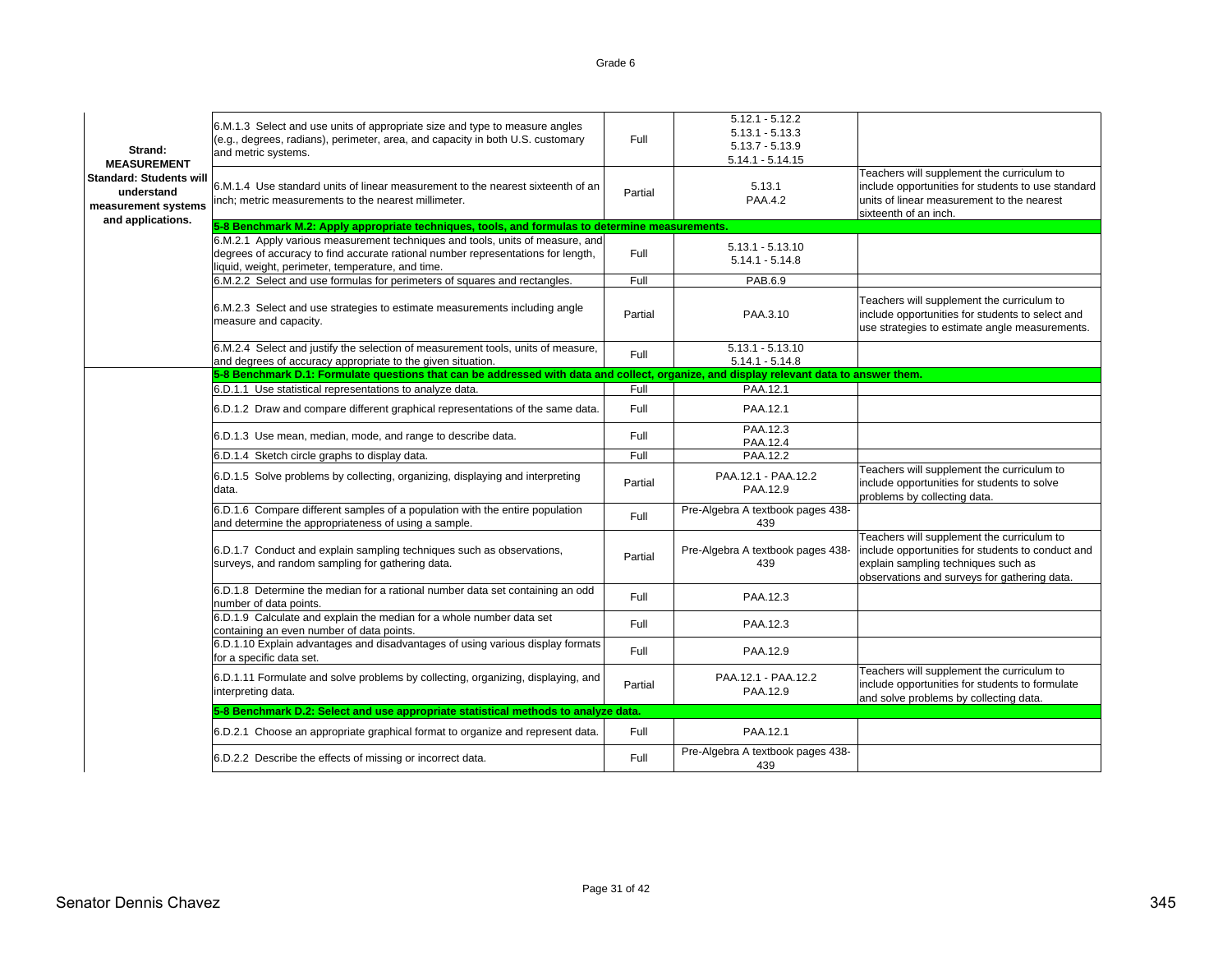| <b>Strand: DATA</b><br><b>ANALYSIS AND</b>                     | 6.D.2.3 Compute and analyze statistical measurements for data sets:<br>a. understand how additional data added to data sets may affect the<br>computations of central tendency<br>b. understand how the inclusion or exclusion of outliers affects measures of<br>central tendency<br>c. know why a specific measure of central tendency provides the most useful<br>information in a given context | Full    | PAA.12.3<br>PAA.12.4              |                                                                                                                                                                                                             |
|----------------------------------------------------------------|-----------------------------------------------------------------------------------------------------------------------------------------------------------------------------------------------------------------------------------------------------------------------------------------------------------------------------------------------------------------------------------------------------|---------|-----------------------------------|-------------------------------------------------------------------------------------------------------------------------------------------------------------------------------------------------------------|
| <b>PROBABILITY</b><br><b>Standard: Students will</b>           | 6.D.2.4 Use data samples of a population and describe the characteristics and<br>limitations of the sample.                                                                                                                                                                                                                                                                                         | Full    | PAA.12.15<br>PAA.12.16            |                                                                                                                                                                                                             |
| understand how to<br>formulate questions,<br>analyze data, and | 6.D.2.5 Identify different ways of selecting a sample (e.g., convenience<br>sampling, responses to a survey, random sampling) and which method makes a<br>sample more representative for a population.                                                                                                                                                                                              | Full    | PAA.12.15<br>PAA.12.16            |                                                                                                                                                                                                             |
| determine probabilities.                                       | 6.D.2.6 Explain how the way a question is asked in a survey might influence the<br>results obtained.                                                                                                                                                                                                                                                                                                | Full    | PAA.12.15<br>PAA.12.16            |                                                                                                                                                                                                             |
|                                                                | 6.D.2.7 Identify data that represent sampling errors and explain why the sample<br>and the display might be biased.                                                                                                                                                                                                                                                                                 | Full    | PAA.12.15<br>PAA.12.16            |                                                                                                                                                                                                             |
|                                                                | 6.D.2.8 Identify claims based on statistical data and, in sample cases, evaluate<br>the validity and usefulness of the claims.                                                                                                                                                                                                                                                                      | Full    | PAA.12.15<br>PAA.12.16            |                                                                                                                                                                                                             |
|                                                                | 5-8 Benchmark D.3: Develop and evaluate inferences and predictions that are based on data.                                                                                                                                                                                                                                                                                                          |         |                                   |                                                                                                                                                                                                             |
|                                                                | 6.D.3.1 Identify claims based on statistical data and evaluate the validity of the<br>claim                                                                                                                                                                                                                                                                                                         | Full    | PAA.12.15<br>PAA.12.16            |                                                                                                                                                                                                             |
|                                                                | 6.D.3.2 Conduct observations, surveys, experiments and/or simulations, record<br>the results in charts, tables, or graphs, and use the results to draw conclusions<br>and make predictions.                                                                                                                                                                                                         | Full    | PAA.12.15<br>PAA.12.16            |                                                                                                                                                                                                             |
|                                                                | 6.D.3.3 Find all possible combinations in a given set (e.g., the number of ways a<br>set of books can be arranged on a shelf).                                                                                                                                                                                                                                                                      | Full    | $5.7.1 - 5.7.3$                   |                                                                                                                                                                                                             |
|                                                                | 6.D.3.4 Compare expected results with actual results in a simple experiment.                                                                                                                                                                                                                                                                                                                        | None    |                                   | Teachers will supplement the curriculum to<br>include opportunities for students to compare<br>expected results with actual results in a simple<br>experiment.                                              |
|                                                                |                                                                                                                                                                                                                                                                                                                                                                                                     |         |                                   |                                                                                                                                                                                                             |
|                                                                | 6.D.4.1 List all possible outcomes for a compound event composed of two<br>independent events and recognize whether an outcome is certain, impossible,<br>likely, or unlikely.                                                                                                                                                                                                                      | Full    | PAA.12.14                         |                                                                                                                                                                                                             |
|                                                                | 6.D.4.2 Determine and compare experimental (empirical) and mathematical<br>(theoretical) probabilities (e.g., flipping two color counters).                                                                                                                                                                                                                                                         | Full    | PAA.12.1 - PAA.12.17              |                                                                                                                                                                                                             |
|                                                                | 6.D.4.3 Determine theoretical and experimental probabilities and use them to<br>make predictions about events.                                                                                                                                                                                                                                                                                      | Full    | PAA.12.1 - PAA.12.17              |                                                                                                                                                                                                             |
|                                                                | 6.D.4.4 Represent all possible outcomes for compound events in an organized<br>way (e.g., tables, grids, tree diagrams) and express the theoretical probability of<br>each outcome.                                                                                                                                                                                                                 | Full    | PAA.12.14                         |                                                                                                                                                                                                             |
|                                                                | 6.D.4.5 Use data to estimate the probability of future events (e.g., batting<br>averages).                                                                                                                                                                                                                                                                                                          | Full    | PAA.12.11 - PAA.12.15             |                                                                                                                                                                                                             |
|                                                                | 6.D.4.6 Represent probabilities as ratios, proportions, decimals between 0 and<br>1, and percentages between 0 and 100 and verify that the probabilities computed<br>are reasonable; know that if P is the probability of an event, 1- P is the probability<br>of the event not occurring.                                                                                                          | Partial | PAA.12.11 - PAA.12.13<br>PAB.11.7 | Teachers will supplement the curriculum to<br>include opportunities for students to represent<br>probabilities as decimals between 0 and 1 and<br>verify that the probabilities computed are<br>reasonable. |
|                                                                | 6.D.4.7 Describe the difference between independent and dependent events and<br>identify situations involving independent or dependent events.                                                                                                                                                                                                                                                      | Full    | 5.7.3                             |                                                                                                                                                                                                             |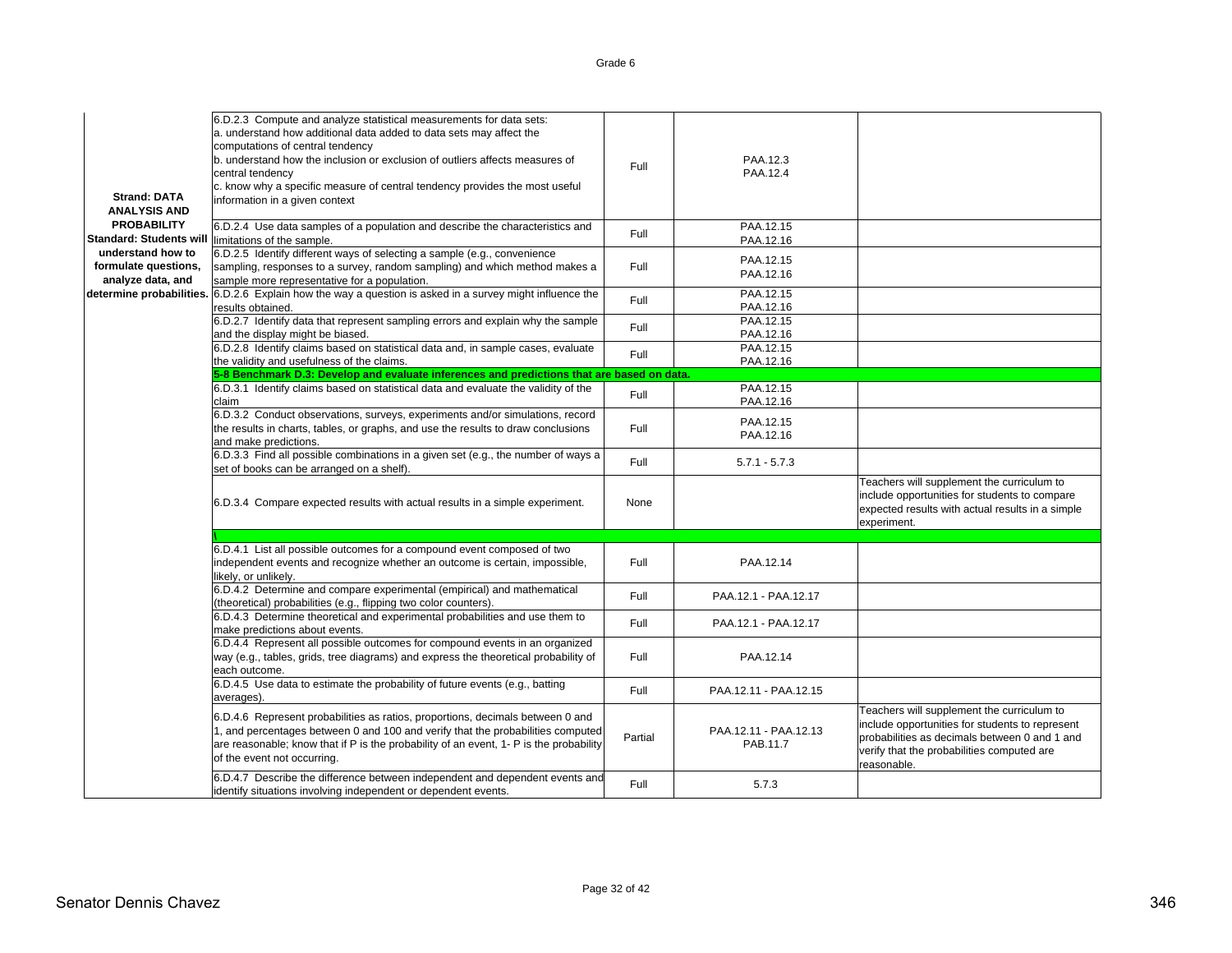|                                                        | <b>New Mexico Grade 7 Math Standards</b>                                                                                                                                                                            |                 |                              |                 |
|--------------------------------------------------------|---------------------------------------------------------------------------------------------------------------------------------------------------------------------------------------------------------------------|-----------------|------------------------------|-----------------|
|                                                        | Compared to K <sup>12</sup> Grade 7 Math                                                                                                                                                                            |                 |                              |                 |
| <b>Strand</b>                                          | <b>Benchmarks and Performance Standards</b>                                                                                                                                                                         | <b>Coverage</b> | $K^{12}$ grade, unit, lesson | <b>Comments</b> |
|                                                        | 5-8 Benchmark N.1: Understand numbers, ways of representing numbers, relationships among numbers, and number systems.<br>7.N.1.1 Determine the absolute value of rational numbers.                                  | Full            | PAB.3.1                      |                 |
|                                                        |                                                                                                                                                                                                                     |                 | PAB.2.1 - PAB.2.10           |                 |
|                                                        | 7.N.1.2 Illustrate the relationships among natural (i.e., counting) numbers, whole                                                                                                                                  | Full            | PAB.3.1                      |                 |
|                                                        | numbers, integers, rational and irrational numbers.                                                                                                                                                                 |                 | PAB.4.10                     |                 |
|                                                        | 7.N.1.3 Use properties of the real-number system to explain reasoning and to<br>formulate and solve real-world problems.                                                                                            | Full            | <b>PAB.2.8</b>               |                 |
|                                                        | 7.N.1.4 Read, write, and compare rational numbers in scientific notation (e.g.,                                                                                                                                     |                 |                              |                 |
|                                                        | positive and negative powers of 10) with approximate numbers using scientific                                                                                                                                       | Full            | PAB.3.12                     |                 |
|                                                        | notation.                                                                                                                                                                                                           | Full            | PAB.1.2                      |                 |
|                                                        | 7.N.1.5 Simplify numerical expressions using order of operations.                                                                                                                                                   |                 |                              |                 |
|                                                        | 5-8 Benchmark N.2: Understand the meaning of operations and how they relate to one another.<br>7.N.2.1 Add, subtract, multiply, and divide rational numbers (e.g., integers,                                        |                 |                              |                 |
|                                                        | fractions, terminating decimals) and take positive rational numbers to whole-                                                                                                                                       | Full            | PAB.4.1 - PAB.4.12           |                 |
|                                                        | number powers.                                                                                                                                                                                                      |                 |                              |                 |
|                                                        | 7.N.2.2 Convert terminating decimals into reduced fractions.                                                                                                                                                        | Full            | PAB.4.1 - PAB.4.12           |                 |
|                                                        | 7.N.2.3 Calculate given percentages of quantities and use them to solve                                                                                                                                             |                 |                              |                 |
|                                                        | problems (e.g., discounts of sales, interest earned, tips, markups, commission,<br>profit, simple interest).                                                                                                        | Full            | PAB.7.4 - PAB.7.11           |                 |
|                                                        | 7.N.2.4 Add and subtract fractions with unlike denominators.                                                                                                                                                        | Full            | PAB.4.1 - PAB.4.5            |                 |
|                                                        |                                                                                                                                                                                                                     |                 | ALG.5.1                      |                 |
| <b>Strand: NUMBER AND</b>                              |                                                                                                                                                                                                                     |                 | ALG.8.2                      |                 |
| <b>OPERATIONS</b>                                      | 7.N.2.5 Multiply, divide, and simplify rational numbers by using exponent rules.                                                                                                                                    | Full            | ALG.8.3                      |                 |
| <b>Standard: Students will</b><br>understand numerical |                                                                                                                                                                                                                     |                 | ALG.10.6                     |                 |
| concepts and<br>mathematical<br>operations.            | 7.N.2.6 Understand the meaning of the absolute value of a number:<br>a. interpret the absolute value as the distance of the number from zero on a<br>number line<br>b. determine the absolute value of real numbers | Full            | PAB.3.1                      |                 |
|                                                        | 7.N.2.7 Find square roots of perfect whole-number squares.                                                                                                                                                          | Full            | PAB.10.1<br>PAB.10.2         |                 |
|                                                        | 7.N.2.8 Simplify and evaluate positive rational numbers raised to positive whole<br>number powers.                                                                                                                  | Full            | PAB.2.1                      |                 |
|                                                        | 7.N.2.9 Solve addition, subtraction, multiplication, and division problems that<br>use positive and negative integers and combinations of these operations.                                                         | Full            | PAB.3.1 - PAB.3.14           |                 |
|                                                        | 5-8 Benchmark N.3: Compute fluently and make reasonable estimates.                                                                                                                                                  |                 |                              |                 |
|                                                        | 7.N.3.1 Use estimation to check reasonableness of results, and use this                                                                                                                                             |                 | PAB.2.3                      |                 |
|                                                        | information to make predictions in situations involving rational numbers, pi, and                                                                                                                                   | Full            | PAB.9.4                      |                 |
|                                                        | simple algebraic equations.                                                                                                                                                                                         |                 |                              |                 |
|                                                        | 7.N.3.2 Convert fractions to decimals and percents and use these                                                                                                                                                    | Full            | PAB.4.10                     |                 |
|                                                        | representations in estimations, computations, and applications.                                                                                                                                                     |                 | PAB.7.4                      |                 |
|                                                        | 7.N.3.3 Read, write, and compare rational numbers in scientific notation (e.g.,<br>positive and negative powers of 10) with approximate numbers using scientific<br>notation.                                       | Full            | PAB.3.12                     |                 |
|                                                        | 7.N.3.4 Calculate the percentage of increases and decreases of a quantity.                                                                                                                                          | Full            | <b>PAB.7.7</b>               |                 |
|                                                        | 7.N.3.5 Add and subtract fractions with unlike denominators.                                                                                                                                                        | Full            | PAB.4.5                      |                 |
|                                                        | 7.N.3.6 Use the inverse relationship between raising to a power and extracting                                                                                                                                      | Full            | PAB.10.1                     |                 |
|                                                        | the root of a perfect square integer.                                                                                                                                                                               |                 | PAB.10.2                     |                 |
|                                                        | 5-8 Benchmark A.1: Understand patterns, relations, and functions.                                                                                                                                                   |                 |                              |                 |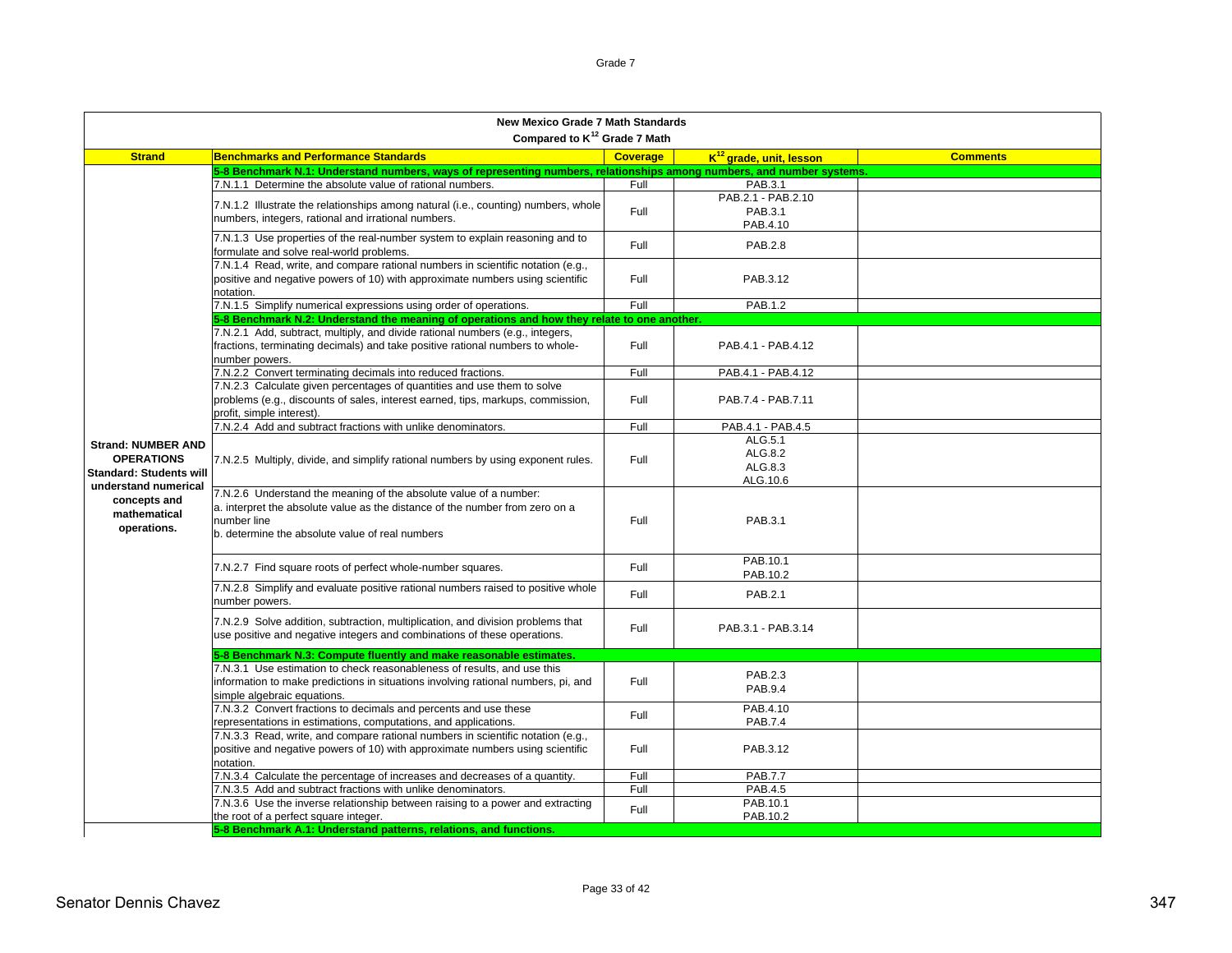|                                                                                                  |                                                                                                                                                                                                                              |      | PAA.11.14                                                            |  |
|--------------------------------------------------------------------------------------------------|------------------------------------------------------------------------------------------------------------------------------------------------------------------------------------------------------------------------------|------|----------------------------------------------------------------------|--|
|                                                                                                  | 7.A.1.1 Identify and continue patterns presented in a variety of formats.                                                                                                                                                    | Full | PAA.11.15                                                            |  |
|                                                                                                  | 7.A.1.2 Represent a variety of relationships using tables, graphs, verbal rules,<br>and possible symbolic notation, and recognize the same general pattern<br>presented in different representations.                        | Full | PAA.11.14<br>PAA.11.15                                               |  |
|                                                                                                  | 7.A.1.3 Simplify numerical expressions by applying properties of rational<br>numbers, and justify the process used.                                                                                                          | Full | PAB.4.1 - PAB.4.12                                                   |  |
|                                                                                                  | 7.A.1.4 Interpret and evaluate expressions involving integer powers and simple<br>roots.                                                                                                                                     | Full | PAB.2.1<br>PAB.3.11<br>PAB.10.1<br>PAB.10.2<br>PAB.10.12 - PAB.10.14 |  |
|                                                                                                  | 7.A.1.5 Graph and interpret linear functions.                                                                                                                                                                                | Full | PAB.8.5<br>PAB.8.6                                                   |  |
|                                                                                                  | 7.A.1.6 Solve problems involving rate, average speed, distance, and time.                                                                                                                                                    | Full | ALG.5.10<br>ALG.5.11<br>ALG.13.8<br>ALG.13.9                         |  |
|                                                                                                  | 5-8 Benchmark A.2: Represent and analyze mathematical situations and structures using algebraic symbols.                                                                                                                     |      |                                                                      |  |
| <b>Strand: ALGEBRA</b><br><b>Standard: Students will</b><br>understand algebraic<br>concepts and | 7.A.2.1 Write verbal expressions and sentences as algebraic expressions and<br>equations:<br>a. evaluate algebraic expressions<br>b. solve simple linear equations<br>c. graph and interpret results                         | Full | PAB.1.8 - PAB.1.10<br>PAB.8.5<br>PAB.8.6                             |  |
|                                                                                                  | 7.A.2.2 Use variables and appropriate operations to write an expression, an<br>equation, or an inequality that represents a verbal description.                                                                              | Full | PAB.1.8 - PAB.1.10<br>PAB.8.5<br>PAB.8.6                             |  |
| applications.                                                                                    | 7.A.2.3 Use the order of operations to evaluate algebraic expressions.                                                                                                                                                       | Full | PAB.1.2                                                              |  |
|                                                                                                  | 7.A.2.4 Simplify numerical expressions by applying properties of rational<br>numbers.                                                                                                                                        | Full | PAB.4.1 - PAB.4.12                                                   |  |
|                                                                                                  | 7.A.2.5 Graph linear functions and identify slope as positive or negative.                                                                                                                                                   | Full | PAB.8.10<br>ALG.11.3                                                 |  |
|                                                                                                  | 7.A.2.6 Use letters as variables in mathematical expressions to describe how<br>one quantity changes when a related quantity changes.                                                                                        | Full | PAB.8.1 - PAB.8.17                                                   |  |
|                                                                                                  | 5-8 Benchmark A.3: Use mathematical models to represent and understand quantitative relationships.                                                                                                                           |      |                                                                      |  |
|                                                                                                  | 7.A.3.1 Create scale models and use them for dimensional drawings.                                                                                                                                                           | Full | <b>PAB.7.3</b>                                                       |  |
|                                                                                                  | 7.A.3.2 Understand and use the coordinate plane to graph ordered pairs and<br>inear equations.                                                                                                                               | Full | PAB.8.1 - PAB.8.17                                                   |  |
|                                                                                                  | 7.A.3.3 Select and use an appropriate model for a particular situation.                                                                                                                                                      | Full | PAB.8.1 - PAB.8.17                                                   |  |
|                                                                                                  | 5-8 Benchmark A.4: Analyze changes in various contexts.                                                                                                                                                                      |      |                                                                      |  |
|                                                                                                  | 7.A.4.1 Use variables and appropriate operations to write an expression, an<br>equation, and/or an inequality that represents a verbal description involving<br>change.                                                      | Full | PAB.1.8 - PAB.1.10<br><b>PAB.8.5</b><br>PAB.8.6                      |  |
|                                                                                                  | 7.A.4.2 Interpret and evaluate expressions involving integer powers and simple<br>roots as they relate to change.                                                                                                            | Full | PAB.2.1<br>PAB.3.11<br>PAB.10.1<br>PAB.10.2<br>PAB.10.12 - PAB.10.14 |  |
|                                                                                                  | 7.A.4.3 Graph and interpret linear functions as they are used to solve problems.                                                                                                                                             | Full | ALG.12.1 - ALG.12.3                                                  |  |
|                                                                                                  | 7.A.4.4 Solve two-step equations and inequalities with one variable over the<br>rational numbers, interpret the solution or solutions in the context from which<br>they arose, and verify the reasonableness of the results. | Full | <b>PAB.5.5</b><br>PAB.5.6<br>PAB.5.9                                 |  |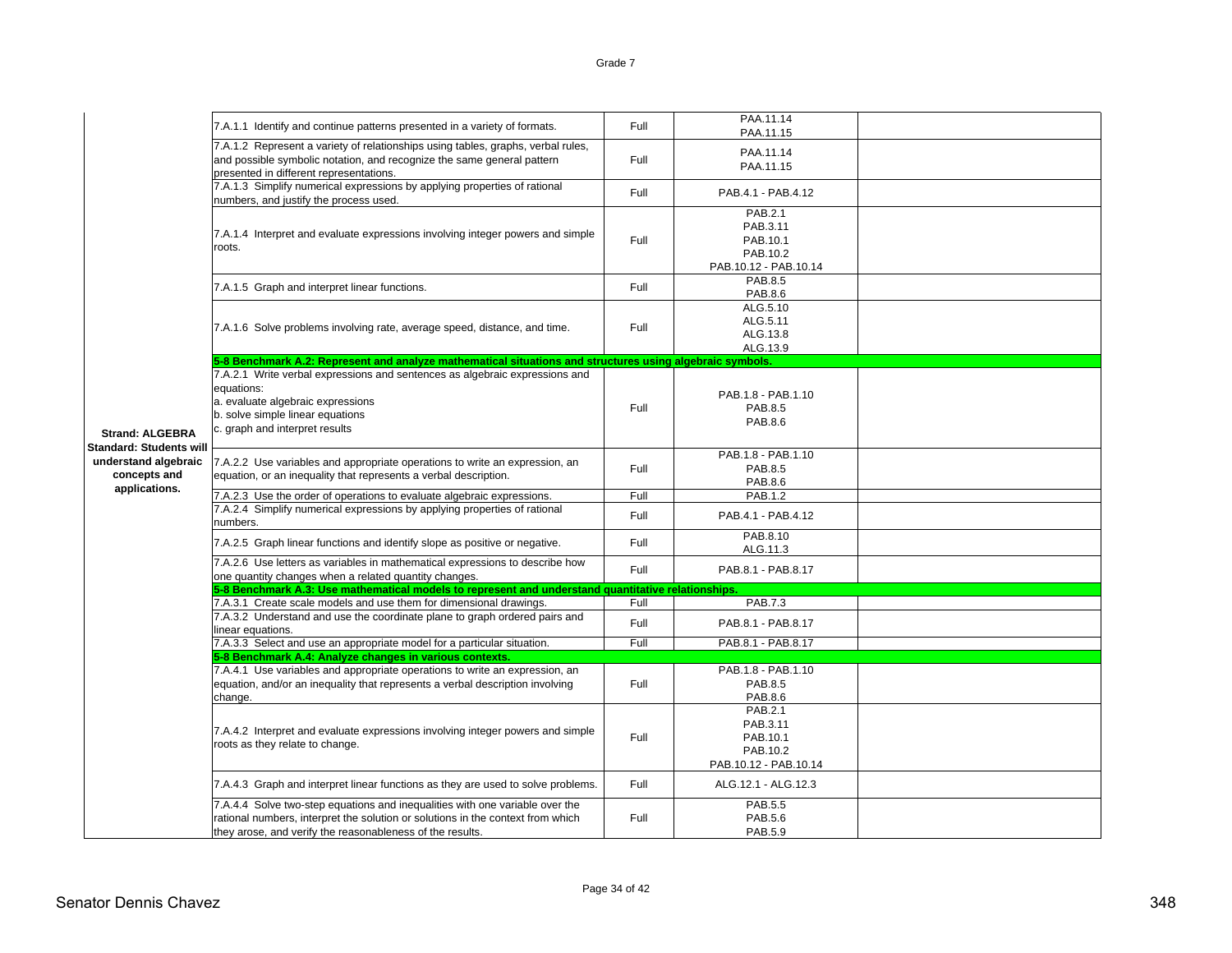7.G.1.1 Classify geometric figures as similar or congruent. <br>PAB.10.6 PAB.10.6 7.G.1.2 Understand the concept of a constant (e.g., pi) and use the formulas for the circumference and area of a circle.Full PAB.9.4 7.G.1.3 Explain and use the Pythagorean theorem. The Contract of PAB.10.3 PAB.10.3 PAB.10.4 7.G.1.4 Determine the radius, diameter, and circumference of a circle and explain their relationship. Consideration and concumentative of a circle and Full Full PAB.9.4 PAB.9.4 7.G.1.5 Use properties to classify solids including pyramids, cones, prisms, and cylinders. The proportion of classify collection including pyramide, corlect, phonic, and Full PAB.9.7 - PAB.9.11<br>Cylinders. 7.G.2.1 Construct and use coordinate graphs to plot simple figures, determine lengths and areas related to them, and determine the image under translations and reflections. Partial PAB.8.1 - PAB.8.2Teachers will supplement the curriculum to include opportunities for students to determine lengths and areas of simple figures plotted on coordinate graphs. 7.G.3.1 Determine how perimeter and area are affected by changes of scale. Full Full PAB.7.3 7.G.4.1 Compute the perimeter and area of common geometric shapes and use Full Pable 1988.6.9 PAB.6.9 PAB.6.9 PAB.6.9 PAB.6.9 PAB.6.9 PAB.9.1 - PAB.9.5 7.G.4.2 Identify and describe the properties of two-dimensional figures: a. identify angles as vertical, adjacent, complementary, or supplementary and provide descriptions of these terms b. use the properties of complementary and supplementary angles and the sum of the angles of a triangle to solve problems involving an unknown angle c. draw quadrilaterals and triangles from given information Full PAB.6.1 - PAB.6.127.M.1.1 Choose appropriate units of measure and ratios to recognize new z.m. r. r Choose appropriate units or measure and ratios to recognize new<br>equivalences (e.g., 1 square yard equals 9 square feet) to solve problems. Teachers will supplement the curriculum to include opportunities for students to choose appropriate units of measure and ratios to recognize new equivalences to solve problems. 7.M.1.2 Select and use the appropriate size and type of unit for a given measurement situation. Full PAB.9.1 - PAB.9.14 7.M.1.3 Compare masses, weights, capacities, geometric measures, times, and The first compare masses, weights, capacities, geometric measures, unles, and Partial PAB.9.1 - PAB.9.14<br>temperatures within measurement systems. Teachers will supplement the curriculum to include opportunities for students to compare times and temperatures within measurement systems. 7.M.1.4 Approximate the relationship between standard and metric measurement systems (e.g., inches and centimeters, pounds and kilograms, quarts and liters). NoneTeachers will supplement the curriculum to include opportunities for students to approximate the relationship between standard and metric measurement systems. 7.M.1.5 Use measures expressed as rates and measures expressed as products to solve problems, check the units of the solutions, and analyze the reasonableness of the answer.Full PAB.7.2**Strand: MEASUREMENTStandard: Students will understand measurement systems and applications. 5-8 Benchmark M.1: Understand measurable attributes of objects and the units, systems, and processes of measurement. 5-Benchmark M.2: Apply appropriate techniques, tools, and formulas to determine measure Strand: GEOMETRYStandard: Students will understand geometric concepts and applications. 5-8 Benchmark G.1: Analyze characteristics and properties of two- and three-dimensional geometric shapes and develop mathematics arguments about geometric relationships. 5-8 Benchmark G.2: Specify locations and describe spatial relationships using coordinate geometry and other representational systems. 5-8 Benchmark G.4: Use visualization, spatial reasoning, and geometric modeling to solve problems. 5-8 Benchmark G.3: Apply transformations and use symmetry to analyze mathematical situations.**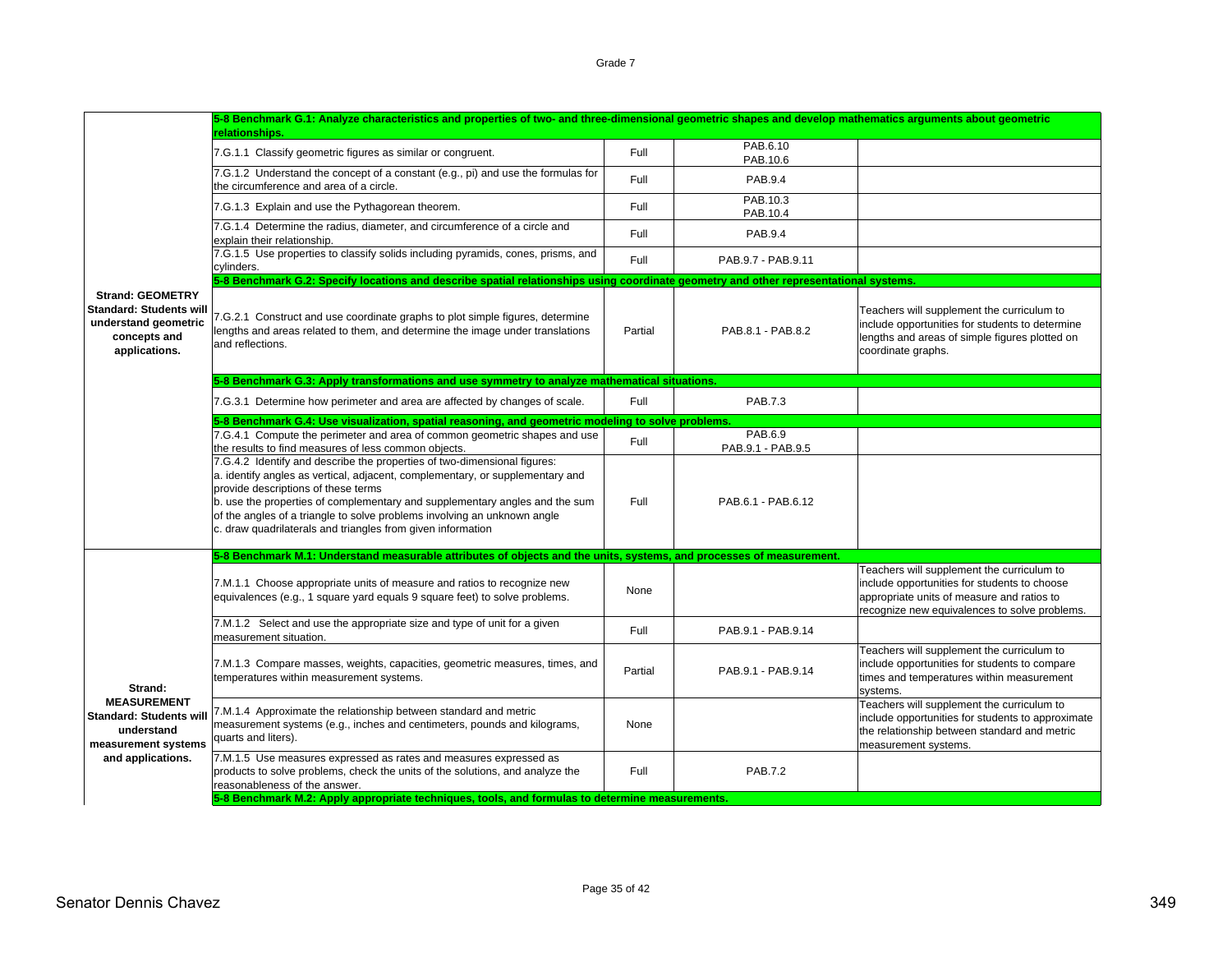|                                                                                                                                                 | 7.M.2.1 Apply strategies and formulas to find missing angle measurements in<br>triangles and quadrilaterals.                                                                                                                           | Full         | PAB.6.3<br>PAB.6.4<br><b>PAB.6.7</b><br>PAB.6.8 |                                                                                                                                                                                                                                        |
|-------------------------------------------------------------------------------------------------------------------------------------------------|----------------------------------------------------------------------------------------------------------------------------------------------------------------------------------------------------------------------------------------|--------------|-------------------------------------------------|----------------------------------------------------------------------------------------------------------------------------------------------------------------------------------------------------------------------------------------|
|                                                                                                                                                 | 7.M.2.2 Select and use formulas to determine the circumference of circles and<br>the area of triangles, parallelograms, trapezoids, and circles.                                                                                       | Full         | PAB.6.2<br>PAB.9.1 - PAB.9.4<br>ALG.18.6        |                                                                                                                                                                                                                                        |
|                                                                                                                                                 | 7.M.2.3 Solve problems involving scale factors, ratios, and proportions.<br>5-8 Benchmark D.1: Formulate questions that can be addressed with data and collect, organize, and display relevant data to answer them                     | Full         | PAB.7.1 - PAB.7.3                               |                                                                                                                                                                                                                                        |
|                                                                                                                                                 |                                                                                                                                                                                                                                        |              |                                                 |                                                                                                                                                                                                                                        |
|                                                                                                                                                 | 7.D.1.1 Describe how data representations influences interpretation.<br>7.D.1.2 Select and use appropriate representation for presenting collected data<br>and justify the selection.                                                  | Full<br>Full | PAB.12.1 - PAB.12.11<br>PAB.12.1 - PAB.12.11    |                                                                                                                                                                                                                                        |
|                                                                                                                                                 | 7.D.1.3 Use measures of central tendency and spread to describe a set of data.                                                                                                                                                         | Full         | PAB.12.3<br>PAB.12.5                            |                                                                                                                                                                                                                                        |
|                                                                                                                                                 | 7.D.1.4 Choose between median and mode to describe a set of data and justify<br>the choice for a particular situation.                                                                                                                 | Full         | PAB.12.3<br>PAB.12.5                            |                                                                                                                                                                                                                                        |
|                                                                                                                                                 | 7.D.1.5 Determine the quartiles of a data set.                                                                                                                                                                                         | Full         | PAB.12.7                                        |                                                                                                                                                                                                                                        |
|                                                                                                                                                 | 7.D.1.6 Identify ordered pairs of data from a graph and interpret the data in<br>terms of the situation depicted by the graph.                                                                                                         | Full         | PAB.12.9<br>ALG.17.1                            |                                                                                                                                                                                                                                        |
|                                                                                                                                                 | 7.D.1.7 Use various scales and formats to display the same data set.                                                                                                                                                                   | Full         | PAB.12.1 - PAB.12.11                            |                                                                                                                                                                                                                                        |
|                                                                                                                                                 | 7.D.1.8 Identify and explain the misleading representations of data.                                                                                                                                                                   | Full         | ALG.17.7<br>ALG.17.8                            |                                                                                                                                                                                                                                        |
|                                                                                                                                                 | 7.D.1.9 Collect, organize, and represent data sets that have one or more<br>variables and identify relationships among variables within a data set.                                                                                    | Full         | PAB.12.9<br>ALG.17.6                            |                                                                                                                                                                                                                                        |
|                                                                                                                                                 | 7.D.1.10 Compute the minimum, lower quartile, median, upper quartile, and<br>maximum of a data set.                                                                                                                                    | Full         | PAB.12.7                                        |                                                                                                                                                                                                                                        |
|                                                                                                                                                 | 7.D.1.11 Identify and explain the effects of scale and/or interval changes on<br>graphs of whole number data sets.                                                                                                                     | Full         | PAB.12.1 - PAB.12.11                            |                                                                                                                                                                                                                                        |
|                                                                                                                                                 | 7.D.1.12 Use and explain sampling techniques (e.g., observations, surveys, and<br>random sampling) for gathering data.                                                                                                                 | Full         | PAA.12.15<br>PAA.12.16                          |                                                                                                                                                                                                                                        |
|                                                                                                                                                 | 7.D.1.13 Analyze problems by identifying relationships, distinguishing relevant<br>from irrelevant information, identifying missing information, and selecting,<br>collecting, and displaying appropriate data to address the problem. | Full         | PAB.12.1 - PAB.12.11                            |                                                                                                                                                                                                                                        |
|                                                                                                                                                 | 5-8 Benchmark D.2: Select and use appropriate statistical methods to analyze data.                                                                                                                                                     |              |                                                 |                                                                                                                                                                                                                                        |
|                                                                                                                                                 | 7.D.2.1 Choose and justify appropriate measures of central tendencies (e.g.,<br>mean, median, mode, range) to describe given or derived data.                                                                                          | Full         | PAB.12.3<br>PAB.12.5                            |                                                                                                                                                                                                                                        |
| <b>Strand: DATA</b><br><b>ANALYSIS AND</b><br><b>PROBABILITY</b><br><b>Standard: Students will</b><br>understand how to<br>formulate questions, | 7.D.2.2 Know various ways to display data sets (e.g., stem and leaf plot, box and<br>whisker plot, scatter plots) and use these forms to display a single set of data or<br>to compare two sets of data.                               | Full         | PAB.12.1 - PAB.12.11                            |                                                                                                                                                                                                                                        |
|                                                                                                                                                 | 7.D.2.3 Use the analysis of data to make convincing arguments.                                                                                                                                                                         | Full         | PAB.12.1<br>PAB.12.2<br>ALG.17.5<br>ALG.17.6    |                                                                                                                                                                                                                                        |
| analyze data, and<br>determine probabilities.                                                                                                   | 7.D.2.4 Use appropriate technology to gather and display data sets and identify<br>the relationships that exist among variables within the data set.                                                                                   | None         |                                                 | Teachers will supplement the curriculum to<br>include opportunities for students to use<br>appropriate technology to gather and display data<br>sets and identify the relationships that exist<br>among variables within the data set. |
|                                                                                                                                                 | 7.D.2.5 Use data samples of a population and describe the characteristics and<br>limitations of the sample.                                                                                                                            | Full         | PAA.12.15<br>PAA.12.16                          |                                                                                                                                                                                                                                        |
|                                                                                                                                                 | 7.D.2.6 Identify data that represent sampling errors and explain why the sample<br>and the display might be biased.                                                                                                                    | Full         | PAA.12.15<br>PAA.12.16                          |                                                                                                                                                                                                                                        |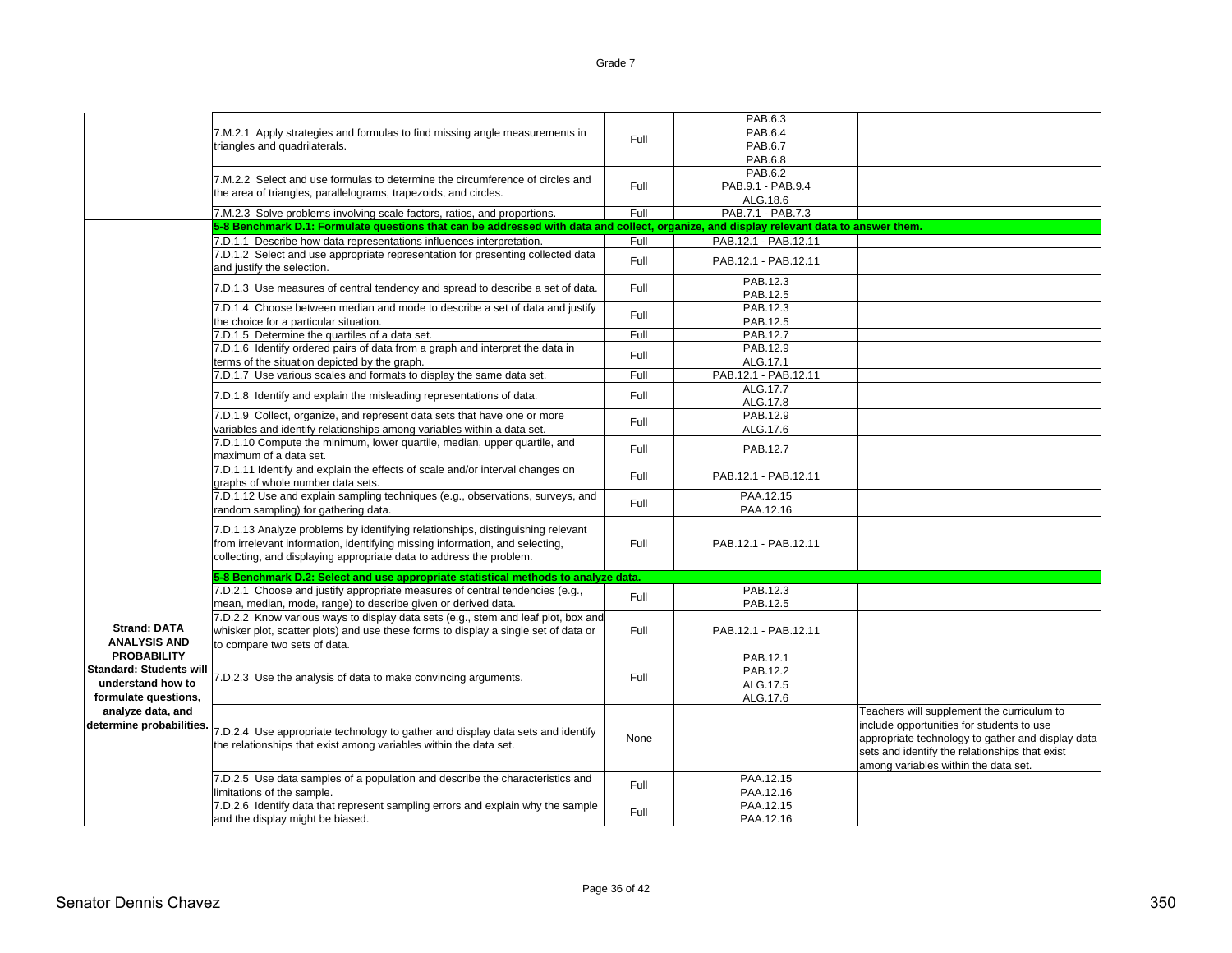| 7.D.2.7 Identify claims based on statistical data and evaluate the validity of the<br>claims.                                                    | Full | PAA.12.15<br>PAA.12.16                       |  |
|--------------------------------------------------------------------------------------------------------------------------------------------------|------|----------------------------------------------|--|
| 5-8 Benchmark D.3: Develop and evaluate inferences and predictions that are based on data.                                                       |      |                                              |  |
| 7.D.3.1 Formulate and justify mathematical conjectures based on data and a<br>general description of the mathematical question or problem posed. | Full | PAB.12.1 - PAB.12.11                         |  |
| 7.D.3.2 Analyze data to make accurate inferences, predictions, and to develop<br>convincing arguments from data displayed in a variety of forms. | Full | PAB.12.1 - PAB.12.11                         |  |
| 7.D.3.3 Approximate a line of best fit for a data set in a scatter plot form and<br>make predictions using the simple equation of that line.     | Full | ALG.12.1 - ALG.12.3                          |  |
| 5-8 Benchmark D.4: Understand and apply basic concepts of probability.                                                                           |      |                                              |  |
| 7.D.4.1 Determine the probability of a compound event composed of two<br>independent events.                                                     | Full | PAB 11.8                                     |  |
| 7.D.4.2 Identify examples of events having the probability of one or zero.                                                                       | Full | PAB.11.3                                     |  |
| 7.D.4.3 Describe the probability of events using fractions, decimals, and<br>percents.                                                           | Full | PAB.11.3                                     |  |
| 7.D.4.4 Express probability as a fraction, zero, or one.                                                                                         | Full | PAB.11.3                                     |  |
| 7.D.4.5 Use probability to generate convincing arguments, draw conclusions,<br>and make decisions in a variety of situations.                    | Full | PAB.11.3 - PAB.11.12<br>ALG.17.2<br>ALG.17.3 |  |
| 7.D.4.6 Make predictions based on theoretical probabilities of compound events.                                                                  | Full | PAB.11.3 - PAB.11.12<br>ALG.17.2<br>ALG.17.3 |  |
| 7.D.4.7 Determine the probability of a simple event or a compound event<br>composed of a simple, independent events.                             | Full | PAB.11.8                                     |  |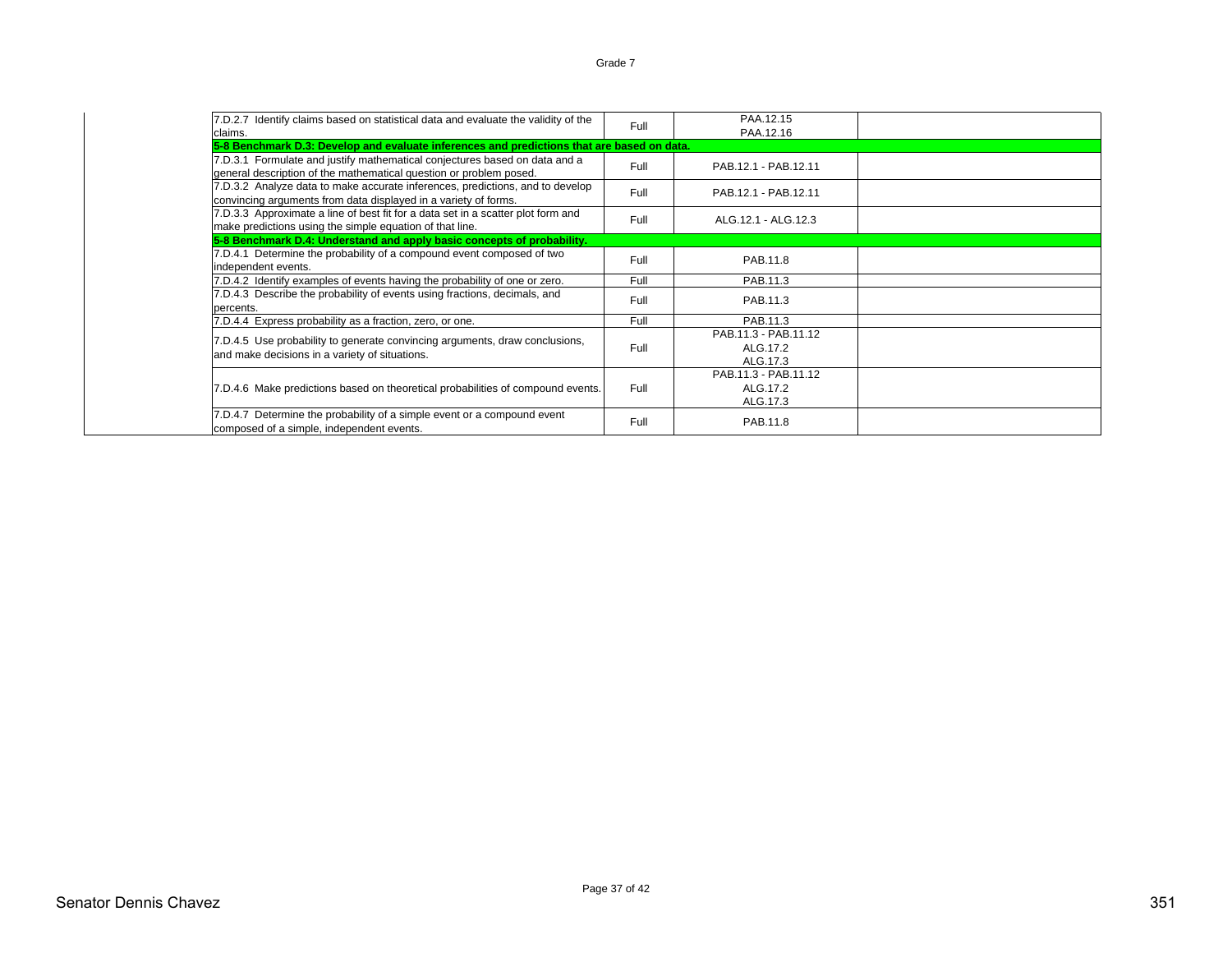|                                                                                                                                                         | <b>New Mexico Grade 8 Math Standards</b><br>Compared to K <sup>12</sup> Grade 8 Math                                                                                                                                                                                                                                                                                                                                |                 |                                                                               |                                                                                                                                       |  |
|---------------------------------------------------------------------------------------------------------------------------------------------------------|---------------------------------------------------------------------------------------------------------------------------------------------------------------------------------------------------------------------------------------------------------------------------------------------------------------------------------------------------------------------------------------------------------------------|-----------------|-------------------------------------------------------------------------------|---------------------------------------------------------------------------------------------------------------------------------------|--|
| <b>Strand</b>                                                                                                                                           | <b>Benchmarks and Performance Standards</b>                                                                                                                                                                                                                                                                                                                                                                         | <b>Coverage</b> | K <sup>12</sup> grade, unit, lesson                                           | <b>Comments</b>                                                                                                                       |  |
|                                                                                                                                                         | 5-8 Benchmark N.1: Understand numbers, ways of representing numbers, relationships among numbers, and number systems.                                                                                                                                                                                                                                                                                               |                 |                                                                               |                                                                                                                                       |  |
|                                                                                                                                                         | 8.N.1.1 Sort numbers by their properties (e.g., prime, composite, square, square<br>root).                                                                                                                                                                                                                                                                                                                          | Full            | ALG.15.1 - ALG.15.13                                                          |                                                                                                                                       |  |
|                                                                                                                                                         | 8.N.1.2 Demonstrate the magnitude of rational numbers (e.g., trillions to<br>millions).                                                                                                                                                                                                                                                                                                                             | None            |                                                                               | Teachers will supplement the curriculum to<br>include opportunities for students to demonstrate<br>the magnitude of rational numbers. |  |
|                                                                                                                                                         | 5-8 Benchmark N.2: Understand the meaning of operations and how they relate to one another.                                                                                                                                                                                                                                                                                                                         |                 |                                                                               |                                                                                                                                       |  |
|                                                                                                                                                         | 8.N.2.1 Use real number properties (e.g., commutative, associative, distributive)<br>to perform various computational procedures.                                                                                                                                                                                                                                                                                   | Full            | ALG.2.1<br>ALG.6.6                                                            |                                                                                                                                       |  |
|                                                                                                                                                         | 8.N.2.2 Perform arithmetic operations and their inverses (e.g.,<br>addition/subtraction, multiplication/division, square roots of perfect squares,<br>cube roots of perfect cubes) on real numbers.                                                                                                                                                                                                                 | Full            | ALG.3.5<br>ALG.3.6                                                            |                                                                                                                                       |  |
|                                                                                                                                                         | 8.N.2.3 Find roots of real numbers using calculators.                                                                                                                                                                                                                                                                                                                                                               | Full            | ALG.15.3                                                                      |                                                                                                                                       |  |
|                                                                                                                                                         | 5-8 Benchmark N.3: Compute fluently and make reasonable estimates.                                                                                                                                                                                                                                                                                                                                                  |                 |                                                                               |                                                                                                                                       |  |
| <b>Strand: NUMBER AND</b><br><b>OPERATIONS</b><br><b>Standard: Students will</b><br>understand numerical<br>concepts and<br>mathematical<br>operations. | 8.N.3.1 Formulate algebraic expressions that include real numbers to describe<br>and solve real-world problems.                                                                                                                                                                                                                                                                                                     | Full            | Embedded throughout, for example:<br>ALG.4.1<br>ALG.4.2<br>ALG.4.4<br>ALG.4.5 |                                                                                                                                       |  |
|                                                                                                                                                         | 8.N.3.2 Use a variety of computational methods to estimate quantities involving<br>real numbers.                                                                                                                                                                                                                                                                                                                    | Full            | ALG.2.1 - ALG.2.13<br>ALG.9.3<br>ALG.9.4<br>ALG.12.8<br>ALG.12.9              |                                                                                                                                       |  |
|                                                                                                                                                         | 8.N.3.3 Differentiate between rational and irrational numbers.                                                                                                                                                                                                                                                                                                                                                      | Full            | ALG.15.1 - ALG.15.13                                                          |                                                                                                                                       |  |
|                                                                                                                                                         | 8.N.3.4 Use real number properties to perform various computational<br>procedures and explain how they were used.                                                                                                                                                                                                                                                                                                   | Full            | ALG.2.1 - ALG.2.13                                                            |                                                                                                                                       |  |
|                                                                                                                                                         | 8.N.3.5 Perform and explain computations with rational numbers, pi, and first-<br>degree algebraic expressions in one variable in a variety of situations.                                                                                                                                                                                                                                                          | Full            | ALG.15.1 - ALG.15.13                                                          |                                                                                                                                       |  |
|                                                                                                                                                         | 8.N.3.6 Select and use appropriate forms of rational numbers to solve real-world<br>problems including those involving proportional relationships.                                                                                                                                                                                                                                                                  | Full            | ALG.9.3 - ALG.9.4<br>ALG.15.1 - ALG.15.13                                     |                                                                                                                                       |  |
|                                                                                                                                                         | 8.N.3.7 Approximate, mentally and with calculators, the value of irrational<br>numbers as they arise from problem situations.                                                                                                                                                                                                                                                                                       | Full            | ALG.15.6                                                                      |                                                                                                                                       |  |
|                                                                                                                                                         | 8.N.3.8 Express numbers in scientific notation (including negative exponents) in<br>appropriate problem situations using a calculator.                                                                                                                                                                                                                                                                              | Full            | ALG.10.7                                                                      |                                                                                                                                       |  |
|                                                                                                                                                         | 8.N.3.9 Estimate answers and use formulas to solve application problems<br>involving surface area and volume.                                                                                                                                                                                                                                                                                                       | Full            | PAB.9.11<br>PAB.9.12<br>ALG.18.7                                              |                                                                                                                                       |  |
|                                                                                                                                                         | 5-8 Benchmark A.1: Understand patterns, relations, and functions.                                                                                                                                                                                                                                                                                                                                                   |                 |                                                                               |                                                                                                                                       |  |
|                                                                                                                                                         | 8.A.1.1 Move between numerical, tabular, and graphical representations of<br>linear relationships.                                                                                                                                                                                                                                                                                                                  | Full            | ALG.13.1 - ALG.13.13                                                          |                                                                                                                                       |  |
|                                                                                                                                                         | 8.A.1.2 Use variables to generalize patterns and information presented in tables,<br>charts, and graphs:<br>a. graph linear functions noting that the vertical change per unit of horizontal<br>change (the slope of the graph) is always the same<br>b. plot the values of quantities whose ratios are always the same, fit a line to the<br>plot, and understand that the slope of the line equals the quantities | Full            | ALG.11.1 - ALG.11.9                                                           |                                                                                                                                       |  |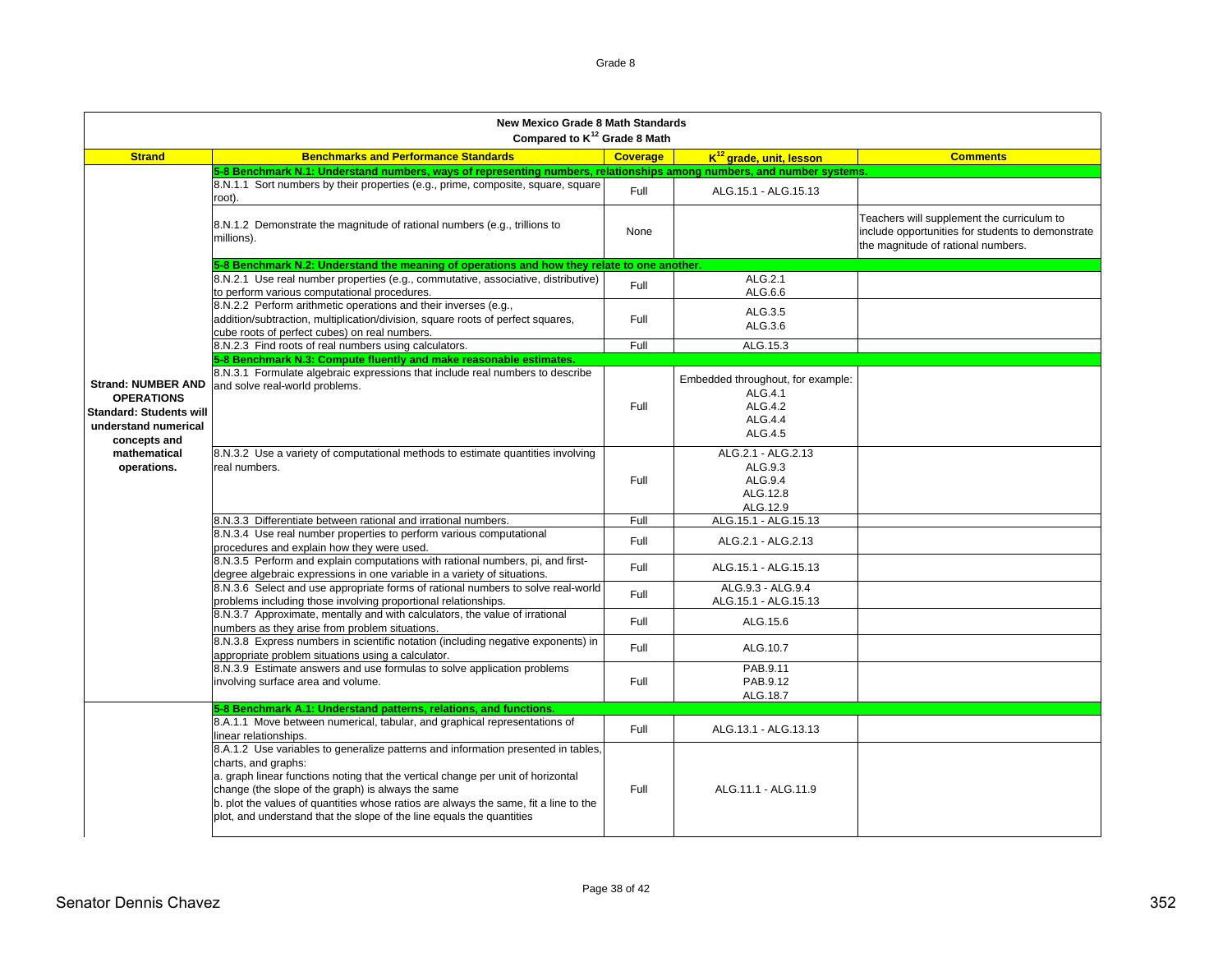|                                                                                                                   | 5-8 Benchmark A.2: Represent and analyze mathematical situations and structures using algebraic symbols.                                                                                                                                                                                                      |      |                                                                                      |  |  |
|-------------------------------------------------------------------------------------------------------------------|---------------------------------------------------------------------------------------------------------------------------------------------------------------------------------------------------------------------------------------------------------------------------------------------------------------|------|--------------------------------------------------------------------------------------|--|--|
|                                                                                                                   | 8.A.2.1 Demonstrate the difference between an equation and an expression.                                                                                                                                                                                                                                     | Full | ALG.1.1<br>ALG.1.4                                                                   |  |  |
|                                                                                                                   | 8.A.2.2 Solve two-step linear equations and inequalities in one variable with<br>rational solutions.                                                                                                                                                                                                          | Full | ALG.13.2<br>ALG.14.2                                                                 |  |  |
|                                                                                                                   | 8.A.2.3 Evaluate formulas using substitution.                                                                                                                                                                                                                                                                 | Full | ALG.1.6<br>ALG.1.7<br>ALG.4.1<br>ALG.13.2                                            |  |  |
|                                                                                                                   | 8.A.2.4 Demonstrate understanding of the relationships between ratios,                                                                                                                                                                                                                                        | Full | ALG.16.3<br>ALG.9.1 - ALG.9.4                                                        |  |  |
|                                                                                                                   | proportions, and percents and solve for a missing term in a proportion.<br>8.A.2.5 Graph solution sets of linear equations in two variables on the<br>coordinate plane.                                                                                                                                       | Full | ALG.11.1<br>ALG.11.2                                                                 |  |  |
| <b>Strand: ALGEBRA</b><br><b>Standard: Students will</b><br>understand algebraic<br>concepts and<br>applications. | 8.A.2.6 Formulate and solve problems involving simple linear relationships, find<br>percents of a given number, variable situations, and unknown quantities.                                                                                                                                                  | Full | ALG.1.1<br>ALG.1.6<br>ALG.2.2<br>ALG.4.1<br>ALG.10.1<br>ALG.10.2                     |  |  |
|                                                                                                                   | 8.A.2.7 Use symbols, variables, expressions, inequalities, equations, and simple<br>systems of equations to represent problem situations that involve variables or<br>unknown quantities.                                                                                                                     | Full | Embedded throughout, for example:<br>ALG.1.1<br>ALG.1.6<br>ALG.2.2<br>ALG.4.1        |  |  |
|                                                                                                                   | 5-8 Benchmark A.3: Use mathematical models to represent and understand quantitative relationships.                                                                                                                                                                                                            |      |                                                                                      |  |  |
|                                                                                                                   | 8.A.3.1 Generate different representations to model a specific numerical<br>relationship given one representation of data (e.g., a table, a graph, an equation,<br>a verbal description).                                                                                                                     | Full | PAB.8.1 - PAB.8.17                                                                   |  |  |
|                                                                                                                   | 5-8 Benchmark A.4: Analyze changes in various contexts.                                                                                                                                                                                                                                                       |      |                                                                                      |  |  |
|                                                                                                                   | 8.A.4.1 Use graphs, tables, and algebraic representations to make predictions<br>and solve problems that involve change.                                                                                                                                                                                      | Full | ALG.11.1 - ALG.11.9                                                                  |  |  |
|                                                                                                                   | 8.A.4.2 Estimate, find, and justify solutions to problems that involve change<br>using tables, graphs, and algebraic expressions.                                                                                                                                                                             | Full | ALG.11.1 - ALG.11.9                                                                  |  |  |
|                                                                                                                   | 8.A.4.3 Use appropriate problem-solving strategies (e.g., drawing a picture,<br>looking for a pattern, systematic guessing and checking, acting it out, making a<br>table or graph, working a simpler problem, writing an algebraic expression or<br>working backward) to solve problems that involve change. | Full | Embedded throughout, for example:<br>ALG.1.8<br>ALG.1.9<br>ALG.2.8<br>ALG.7.7        |  |  |
|                                                                                                                   | 8.A.4.4 Solve multi-step problems that involve changes in rate, average speed,<br>distance, and time.                                                                                                                                                                                                         | Full | ALG.5.10<br>ALG.5.11<br>ALG.13.8<br>ALG.13.9                                         |  |  |
|                                                                                                                   | 8.A.4.5 Analyze problems that involve change by identifying relationships,<br>distinguishing relevant from irrelevant information, identifying missing<br>information, sequencing, and observing patterns.                                                                                                    | Full | Embedded throughout, for example:<br>ALG.7.1<br>ALG.7.2<br>ALG.7.3<br><b>ALG.7.7</b> |  |  |
|                                                                                                                   | 8.A.4.6 Generalize a pattern of change using algebra and show the relationship<br>among the equation, graph, and table of values.                                                                                                                                                                             | Full | ALG.12.1 - ALG.12.10                                                                 |  |  |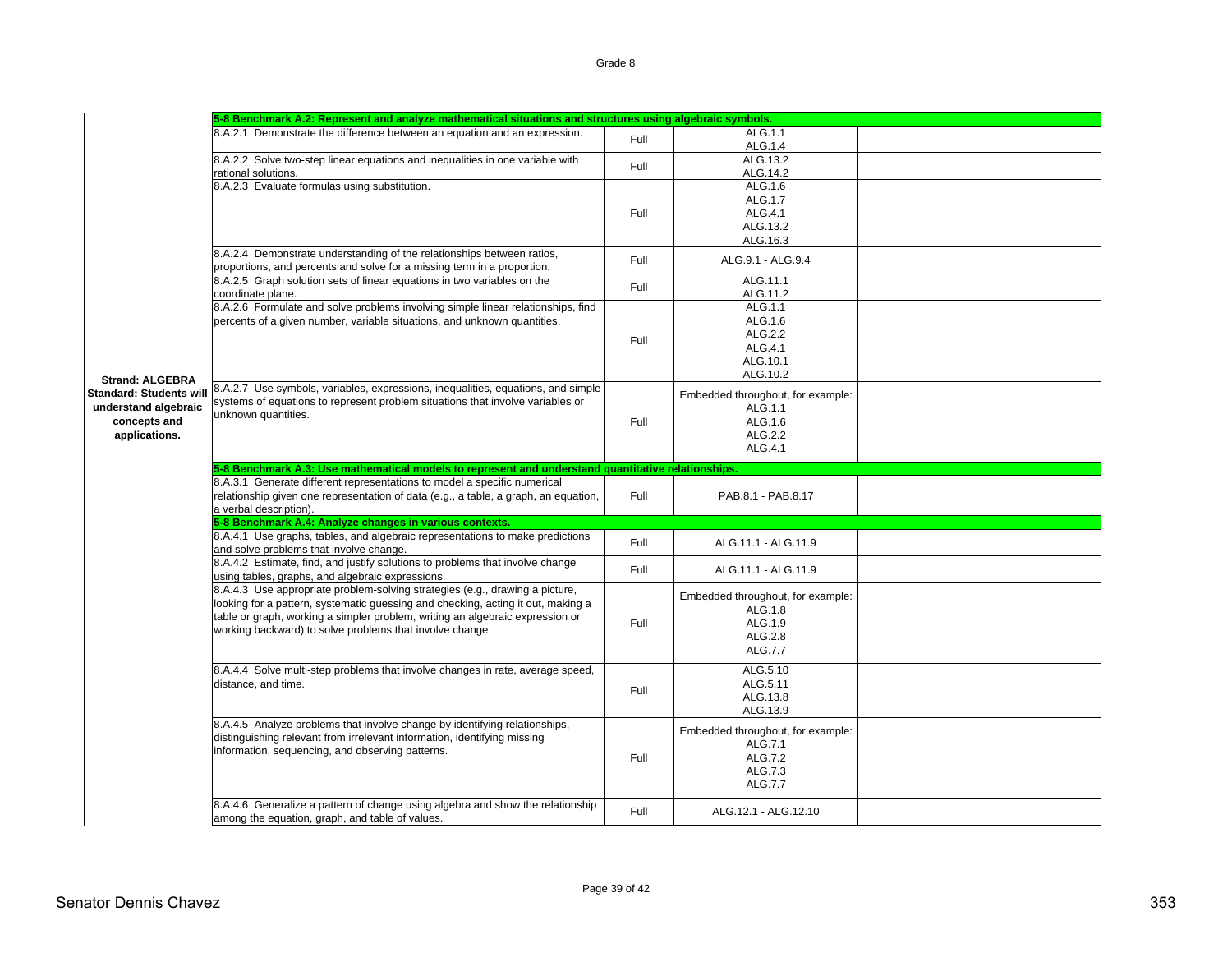|                                                                                         | 8.A.4.7 Recognize the same general pattern of change presented in different<br>representations.                                                                                                        | Full | ALG.12.1 - ALG.12.10                                                                       |                                                                                                                                                                                                                                                    |
|-----------------------------------------------------------------------------------------|--------------------------------------------------------------------------------------------------------------------------------------------------------------------------------------------------------|------|--------------------------------------------------------------------------------------------|----------------------------------------------------------------------------------------------------------------------------------------------------------------------------------------------------------------------------------------------------|
|                                                                                         | 5-8 Benchmark G.1: Analyze characteristics and properties of two- and three-dimensional geometric shapes and develop mathematics arguments about geometric                                             |      |                                                                                            |                                                                                                                                                                                                                                                    |
|                                                                                         | relationships.                                                                                                                                                                                         |      |                                                                                            |                                                                                                                                                                                                                                                    |
|                                                                                         | 8.G.1.1 Recognize, classify, and discuss properties of all geometric figures<br>including point, line, and plane.                                                                                      | Full | ALG.18.1 - ALG.18.10                                                                       |                                                                                                                                                                                                                                                    |
|                                                                                         | 8.G.1.2 Identify arc, chord, and semicircle and explain their attributes.                                                                                                                              | Full | <b>PAB.6.2</b>                                                                             |                                                                                                                                                                                                                                                    |
|                                                                                         | 8.G.1.3 Use the Pythagorean theorem and its converse to find the missing side                                                                                                                          |      | ALG.15.7                                                                                   |                                                                                                                                                                                                                                                    |
|                                                                                         | of a right triangle and the lengths of the other line segments.                                                                                                                                        | Full | ALG.18.4                                                                                   |                                                                                                                                                                                                                                                    |
|                                                                                         | 5-8 Benchmark G.2: Specify locations and describe spatial relationships using coordinate geometry and other representational systems.                                                                  |      |                                                                                            |                                                                                                                                                                                                                                                    |
|                                                                                         | 8.G.2.1 Represent, formulate, and solve distance and geometry problems using<br>the language and symbols of algebra and the coordinate plane and space (e.g.,<br>ordered triplets).                    | Full | ALG.5.10<br>ALG.5.11<br>ALG.13.8<br>ALG.13.9<br>ALG.11.1 - ALG.11.9<br>ALG.18.1 - ALG.18.8 |                                                                                                                                                                                                                                                    |
|                                                                                         | 5-8 Benchmark G.3: Apply transformations and use symmetry to analyze mathematical situations.                                                                                                          |      |                                                                                            |                                                                                                                                                                                                                                                    |
| <b>Strand: GEOMETRY</b>                                                                 | 8.G.3.1 Describe the symmetry of three-dimensional figures.                                                                                                                                            | Full | ALG.12.4                                                                                   |                                                                                                                                                                                                                                                    |
| <b>Standard: Students will</b><br>understand geometric<br>concepts and<br>applications. | 8.G.3.2 Describe and perform single and multiple transformations that include<br>rotation, reflection, translation, and dilation (i.e., shrink or magnify) to two-<br>dimensional figures.             | None |                                                                                            | Teachers will supplement the curriculum to<br>include opportunities for students to use describe<br>and perform single and multiple transformations<br>that include rotation, reflection, translation, and<br>dilation to two-dimensional figures. |
|                                                                                         | 5-8 Benchmark G.4: Use visualization, spatial reasoning, and geometric modeling to solve problems.                                                                                                     |      |                                                                                            |                                                                                                                                                                                                                                                    |
|                                                                                         | 8.G.4.1 Understand angle relationships formed by parallel lines cut by a<br>transversal.                                                                                                               | Full | ALG.18.2                                                                                   |                                                                                                                                                                                                                                                    |
|                                                                                         | 8.G.4.2 Recognize and apply properties of corresponding parts of similar and<br>congruent triangles and quadrilaterals.                                                                                | Full | PAB.6.8<br>PAB.6.10<br>ALG.18.5                                                            |                                                                                                                                                                                                                                                    |
|                                                                                         | 8.G.4.3 Represent and solve problems relating to size, shape, area, and volume<br>using geometric models.                                                                                              | Full | ALG.18.6<br>ALG.18.7                                                                       |                                                                                                                                                                                                                                                    |
|                                                                                         | 8.G.4.4 Develop and use formulas for area, perimeter, circumference, and<br>volume.                                                                                                                    | Full | <b>PAB.4.8</b><br>PAB.4.9<br>ALG.18.6<br>ALG.18.7                                          |                                                                                                                                                                                                                                                    |
|                                                                                         | 8.G.4.5 Construct two-dimensional patterns for three-dimensional models (e.g.,<br>cylinders, prisms, cones).                                                                                           | None |                                                                                            | Teachers will supplement the curriculum to<br>include opportunities for students to construct two-<br>dimensional patterns for three-dimensional<br>models.                                                                                        |
|                                                                                         | 5-8 Benchmark M.1: Understand measurable attributes of objects and the units, systems, and processes of measurement.                                                                                   |      |                                                                                            |                                                                                                                                                                                                                                                    |
|                                                                                         | 8.M.1.1 Understand the concept of volume and use the appropriate units in<br>common measuring systems (e.g., cubic<br>centimeter, cubic inch, cubic yard) to compute the volume of rectangular solids. | Full | ALG.18.7                                                                                   |                                                                                                                                                                                                                                                    |
|                                                                                         | 8.M.1.2 Use changes in measurement units (e.g., square inches, cubic feet) to<br>perform conversions from one-, two-, and three-dimensional shapes.                                                    | None |                                                                                            | Teachers will supplement the curriculum to<br>include opportunities for students to use changes<br>in measurement units to perform conversions<br>from one-, two-, and three-dimensional shapes.                                                   |
|                                                                                         | 5-8 Benchmark M.2: Apply appropriate techniques, tools, and formulas to determine measurements.                                                                                                        |      |                                                                                            |                                                                                                                                                                                                                                                    |
| Strand:<br><b>MFASUREMENT</b>                                                           | 8.M.2.1 Use ratios and proportions to measure hard-to-measure objects.                                                                                                                                 | Full | ALG.9.1 - ALG.9.4<br>ALG.18.8                                                              |                                                                                                                                                                                                                                                    |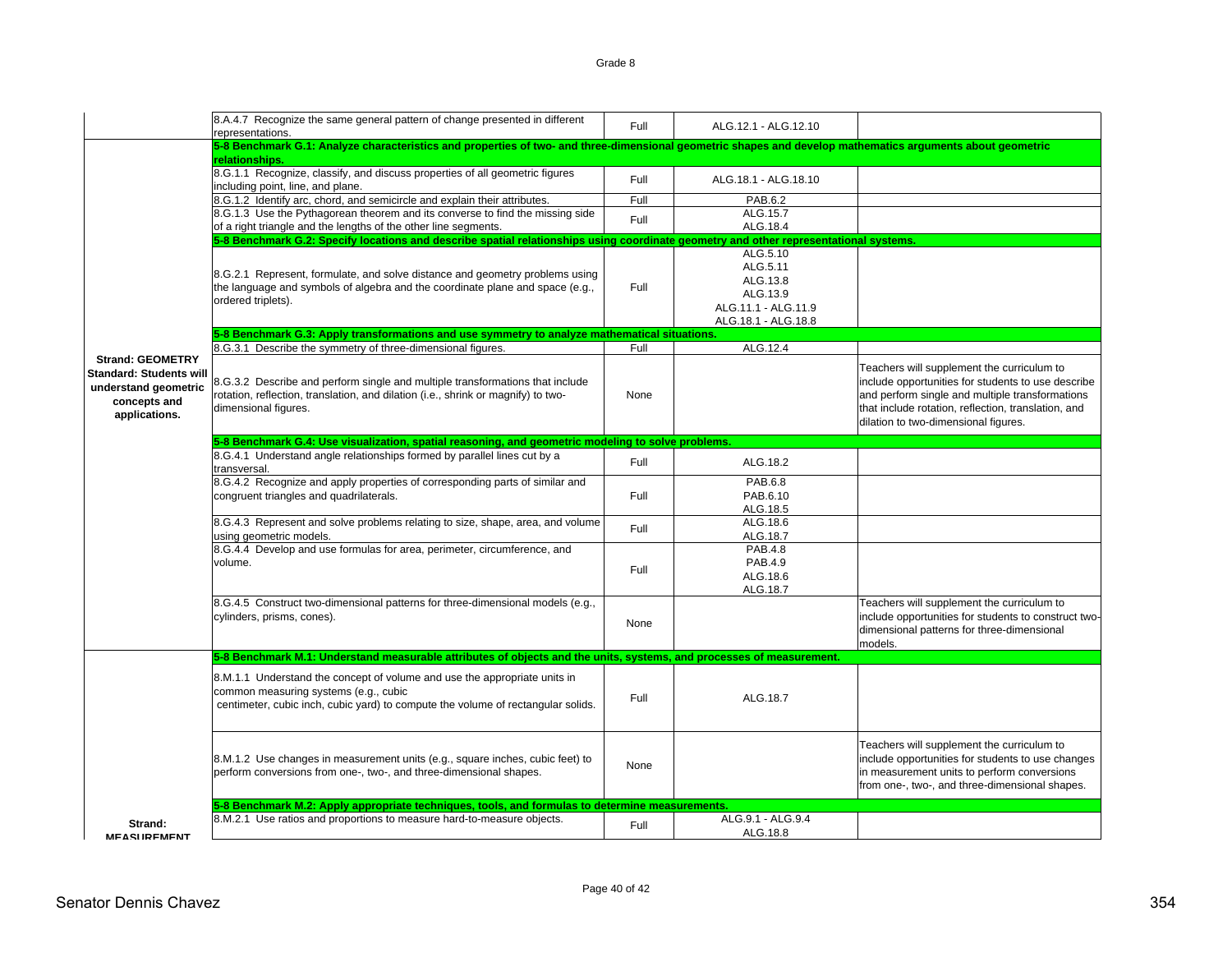| Standard: Students will                   | 8.M.2.2 Use estimation to solve problems.                                                                                                                                                                                                                                       | Full    | ALG.9.3                                      |                                                                                                                                                                                                                                               |
|-------------------------------------------|---------------------------------------------------------------------------------------------------------------------------------------------------------------------------------------------------------------------------------------------------------------------------------|---------|----------------------------------------------|-----------------------------------------------------------------------------------------------------------------------------------------------------------------------------------------------------------------------------------------------|
| understand                                | 8.M.2.3 Use proportional relationships in similar shapes to find missing                                                                                                                                                                                                        | Full    | ALG.9.3                                      |                                                                                                                                                                                                                                               |
| measurement systems                       | measurements.                                                                                                                                                                                                                                                                   |         | ALG.9.4                                      |                                                                                                                                                                                                                                               |
| and applications.                         | 8.M.2.4 Apply strategies to determine the surface area and volume of prisms,<br>pyramids, and cylinders.                                                                                                                                                                        | Full    | PAB.9.9 - PAB.9.12                           |                                                                                                                                                                                                                                               |
|                                           | 8.M.2.5 Perform conversions with multiple terms between metric and U.S.                                                                                                                                                                                                         |         |                                              | Teachers will supplement the curriculum to                                                                                                                                                                                                    |
|                                           | standard measurement systems.                                                                                                                                                                                                                                                   | None    |                                              | include opportunities for students to perform<br>conversions with multiple terms between metric<br>and U.S. standard measurement systems.                                                                                                     |
|                                           | 8.M.2.6 Estimate volume in cubic units.                                                                                                                                                                                                                                         | None    |                                              | Teachers will supplement the curriculum to<br>include opportunities for students to estimate<br>volume in cubic units.                                                                                                                        |
|                                           | 8.M.2.7 Solve simple problems involving rates and derived measurements for<br>such properties as velocity and density.                                                                                                                                                          | None    |                                              | Teachers will supplement the curriculum to<br>include opportunities for students to solve simple<br>problems involving rates and derived<br>measurements for such properties as velocity<br>and density.                                      |
|                                           | 5-8 Benchmark D.1: Formulate questions that can be addressed with data and collect, organize, and display relevant data to answer them.                                                                                                                                         |         |                                              |                                                                                                                                                                                                                                               |
|                                           | 8.D.1.1 Represent two numerical variables on a plot, describe how the data<br>points are distributed, and identify relationships that exist between the two<br>variables.                                                                                                       | Full    | ALG.17.6                                     |                                                                                                                                                                                                                                               |
|                                           | 8.D.1.2 Generate, organize, and interpret real numbers in a variety of situations.                                                                                                                                                                                              | Full    | ALG.17.1 - ALG.17.10                         |                                                                                                                                                                                                                                               |
|                                           | 8.D.1.3 Organize, analyze, and display appropriate quantitative and qualitative<br>data to address specific questions including:<br>a. frequency distributions b. plots<br>c. histograms d. bar, line, and pie graphs<br>e. diagram and pictorial displays f. charts and tables | Partial | PAB.12.1<br>PAB.12.2<br>ALG.17.5<br>ALG.17.6 | Teachers will supplement the curriculum to<br>include opportunities for students to organize,<br>analyze, and display appropriate quantitative and<br>qualitative data in pie graphs and pictorial<br>displays to address specific questions. |
|                                           | 8.D.1.4 Select the appropriate measure of central tendency to describe a set of<br>data for a particular problem situation.                                                                                                                                                     | Full    | ALG.17.5                                     |                                                                                                                                                                                                                                               |
|                                           | 8.D.1.5 Simulate an event selecting and using different models.                                                                                                                                                                                                                 | Full    | ALG.17.4 - ALG.17.6                          |                                                                                                                                                                                                                                               |
|                                           | 8.D.1.6 Develop an appropriate strategy using a variety of data from surveys,<br>samplings, estimations, and inferences to address a specific problem.                                                                                                                          | Partial | ALG.17.7<br>ALG.17.8                         | Teachers will supplement the curriculum to<br>include opportunities for students to develop an<br>appropriate strategy using a variety of data from<br>surveys, estimations, and inferences to address a<br>specific problem.                 |
|                                           | 5-8 Benchmark D.2: Select and use appropriate statistical methods to analyze data.                                                                                                                                                                                              |         |                                              |                                                                                                                                                                                                                                               |
|                                           | 8.D.2.1 Use changes in scales, intervals, or categories to help support a<br>particular interpretation of data.                                                                                                                                                                 | Full    | ALG.17.1 - ALG.17.10                         |                                                                                                                                                                                                                                               |
|                                           | 8.D.2.2 Generate, organize, and interpret real number and other data in a variety<br>of situations.                                                                                                                                                                             | Full    | ALG.17.1 - ALG.17.10                         |                                                                                                                                                                                                                                               |
|                                           | 8.D.2.3 Analyze data to make decisions and to develop convincing arguments<br>from data displayed in a variety of formats including:<br>a. plots b. distributions<br>c. graphs d. scatter plots<br>e. diagrams f. pictorial displays<br>g. charts and tables h. Venn diagrams   | Partial | PAB.12.1<br>PAB.12.2<br>ALG.17.5<br>ALG.17.6 | Teachers will supplement the curriculum to<br>include opportunities for students to analyze data<br>to make decisions and to develop convincing<br>arguments from data displayed in pictorial<br>displays and Venn diagrams.                  |
| <b>Strand: DATA</b>                       | 8.D.2.4 Interpret and analyze data from graphical representations and draw<br>simple conclusions (e.g., line of best fit).                                                                                                                                                      | Full    | ALG.12.1 - ALG.12.3<br>ALG.17.1 - ALG.17.10  |                                                                                                                                                                                                                                               |
| <b>ANALYSIS AND</b><br><b>PROBABILITY</b> | 8.D.2.5 Evaluate and defend the reasonableness of conclusions drawn from<br>data analysis.                                                                                                                                                                                      | Full    | ALG.17.7<br>ALG.17.8                         |                                                                                                                                                                                                                                               |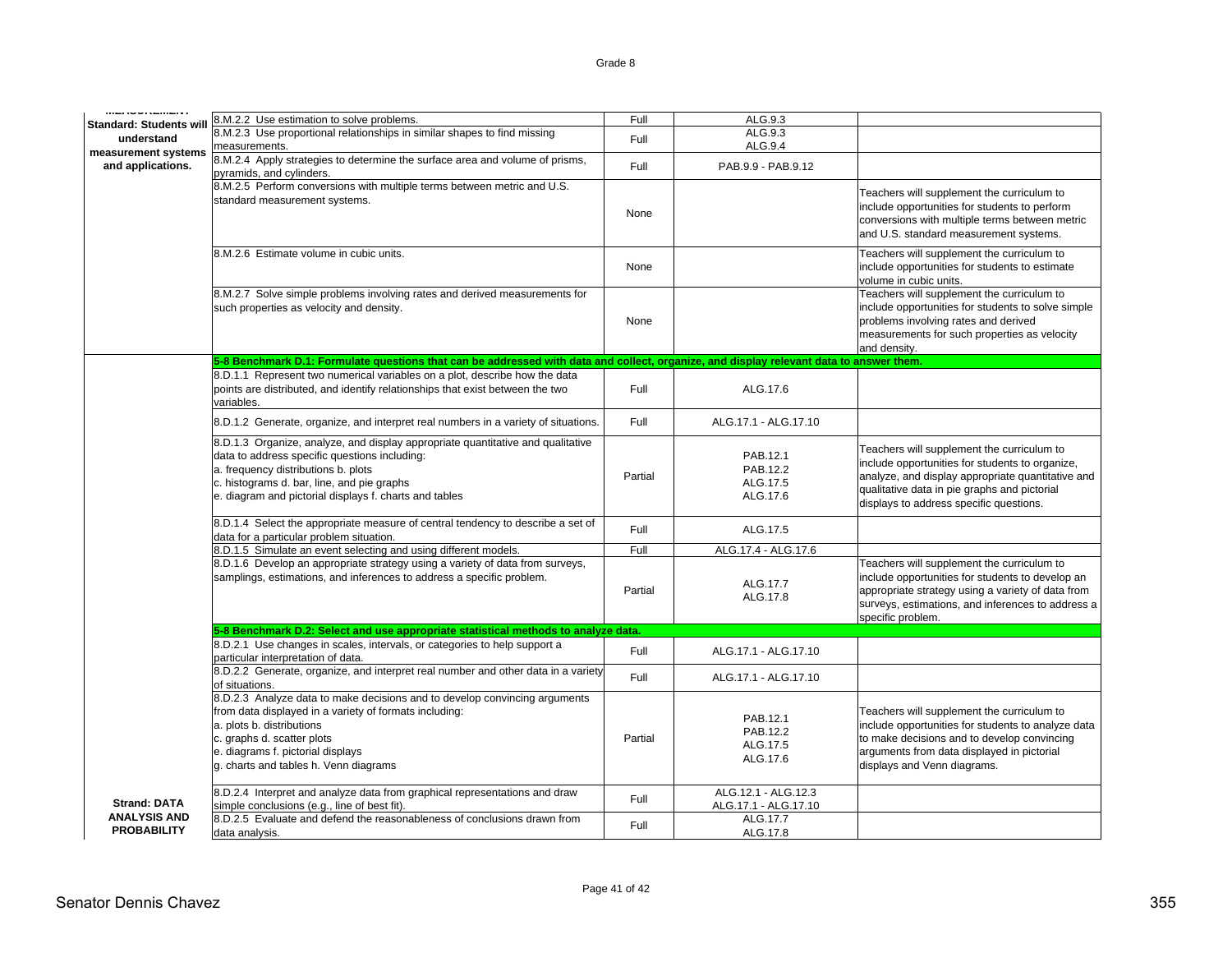|                      | Standard: Students will 8.D.2.6 Use appropriate central tendency and spread as a means for effective                                                                                                                                                    | Full | ALG.17.4                                     |                                                                                                                                                                                                                                                               |
|----------------------|---------------------------------------------------------------------------------------------------------------------------------------------------------------------------------------------------------------------------------------------------------|------|----------------------------------------------|---------------------------------------------------------------------------------------------------------------------------------------------------------------------------------------------------------------------------------------------------------------|
| understand how to    | decision-making in analyzing data and outliers.                                                                                                                                                                                                         |      | ALG.17.5                                     |                                                                                                                                                                                                                                                               |
| formulate questions, | 8.D.2.7 Identify simple graphic misrepresentations and distortions of sets of                                                                                                                                                                           | Full | ALG.17.7                                     |                                                                                                                                                                                                                                                               |
| analyze data, and    | data (e.g., unequal interval sizes, omission of parts of axis range, scaling).                                                                                                                                                                          |      | ALG.17.8                                     |                                                                                                                                                                                                                                                               |
|                      | determine probabilities. 8.D.2.8 Use appropriate technology to display data as lists, tables, matrices,<br>graphs, and plots and to analyze the relationships of variables in the data<br>displayed.                                                    | None |                                              | Teachers will supplement the curriculum to<br>include opportunities for students to use<br>appropriate technology to display data as lists,<br>tables, matrices, graphs, and plots and to analyze<br>the relationships of variables in the data<br>displayed. |
|                      | 5-8 Benchmark D.3: Develop and evaluate inferences and predictions that are based on data.                                                                                                                                                              |      |                                              |                                                                                                                                                                                                                                                               |
|                      | 8.D.3.1 Describe how changes in scale, intervals, or categories influence<br>arguments for a particular interpretation of the data.                                                                                                                     | Full | ALG.17.1 - ALG.17.10                         |                                                                                                                                                                                                                                                               |
|                      | 8.D.3.2 Describe how reader bias, measurement errors, and display distortion<br>can affect the interpretation of data, predictions, and inferences based on data.                                                                                       | Full | ALG.17.7<br>ALG.17.8                         |                                                                                                                                                                                                                                                               |
|                      | 8.D.3.3 Conduct simple experiments and/or simulations, record results in<br>charts, tables, or graphs, and use the results to draw conclusions and make<br>predictions.                                                                                 | Full | ALG.17.1 - ALG.17.10                         |                                                                                                                                                                                                                                                               |
|                      | 8.D.3.4 Compare expected results with experimental results and information<br>used in predictions and inferences.                                                                                                                                       | None |                                              | Teachers will supplement the curriculum to<br>include opportunities for students to compare<br>expected results with experimental results and<br>information used in predictions and inferences.                                                              |
|                      | 5-8 Benchmark D.4: Understand and apply basic concepts of probability.                                                                                                                                                                                  |      |                                              |                                                                                                                                                                                                                                                               |
|                      | 8.D.4.1 Calculate the odds of a desired outcome in a simple experiment.                                                                                                                                                                                 | Full | PAB.11.4                                     |                                                                                                                                                                                                                                                               |
|                      | 8.D.4.2 Design and use an appropriate simulation to estimate the probability of<br>a real-world event (e.g., disk toss, cube toss).                                                                                                                     | Full | ALG.17.2<br>ALG.17.3                         |                                                                                                                                                                                                                                                               |
|                      | 8.D.4.3 Explain the relationship between probability and odds and calculate the<br>odds of a desired outcome in a simple experiment.                                                                                                                    | Full | PAB.11.4                                     |                                                                                                                                                                                                                                                               |
|                      | 8.D.4.4 Use theoretical or experimental probability to make predictions about<br>real-world events.                                                                                                                                                     | Full | PAB.11.3 - PAB.11.12<br>ALG.17.2<br>ALG.17.3 |                                                                                                                                                                                                                                                               |
|                      | 8.D.4.5 Use probability to generate convincing arguments, draw conclusions,<br>and make decisions in a variety of situations.                                                                                                                           | Full | PAB.11.3 - PAB.11.12<br>ALG.17.2<br>ALG.17.3 |                                                                                                                                                                                                                                                               |
|                      | 8.D.4.6 Understand that the probability of two unrelated events occurring is the<br>sum of the two individual possibilities and that the probability of one event<br>following another, in independent trials, is the product of the two probabilities. | Full | PAB.11.8<br>PAB.11.9                         |                                                                                                                                                                                                                                                               |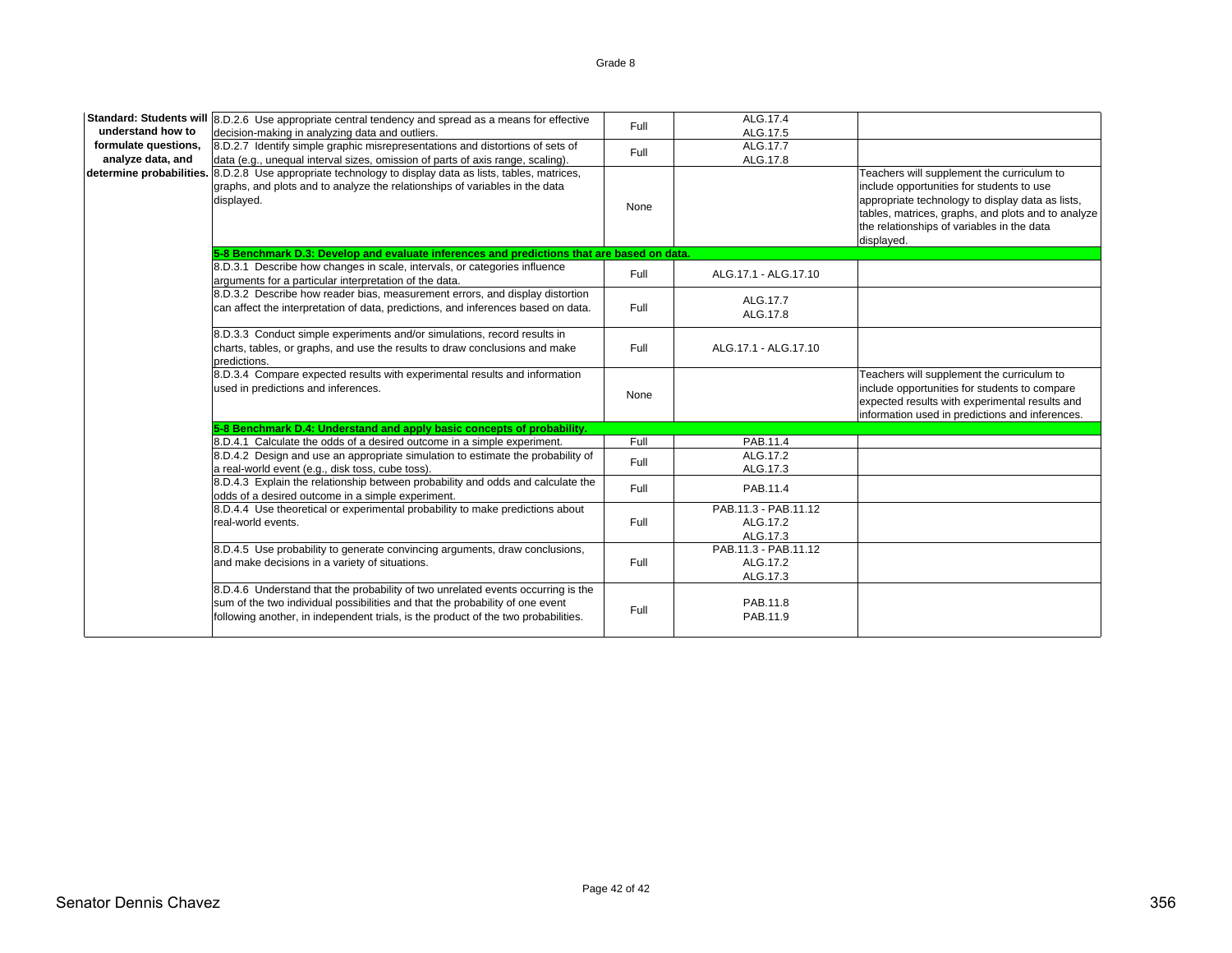| <b>New Mexico Grade K Science Standards</b><br>Compared to K <sup>12</sup> Grade K Science                                                                           |                                                                                                                                             |                 |                                                               |                                                                                                              |  |
|----------------------------------------------------------------------------------------------------------------------------------------------------------------------|---------------------------------------------------------------------------------------------------------------------------------------------|-----------------|---------------------------------------------------------------|--------------------------------------------------------------------------------------------------------------|--|
| <b>Strand</b>                                                                                                                                                        | <b>Benchmarks and Performance Standards</b>                                                                                                 | <b>Coverage</b> | $K^{12}$ grade, unit, lesson                                  | <b>Comments</b>                                                                                              |  |
|                                                                                                                                                                      | K-4 Benchmark I: Use scientific methods to observe, collect, record, analyze, predict, interpret, and determine reasonableness of data.     |                 |                                                               |                                                                                                              |  |
| <b>Strand I: Scientific</b><br><b>Thinking and Practice</b><br><b>Standard I: Understand</b><br>the processes of<br>scientific investigations<br>and use inquiry and | 1. Use observation and questioning skills in science inquiry (e.g., What happens<br>when something is pushed or pulled?).                   | Full            | Embedded throughout, for example:<br>$K.1.1-K.1.7$            |                                                                                                              |  |
|                                                                                                                                                                      | 2. Ask and answer questions about surroundings and share findings with<br>classmates.                                                       | Full            | Embedded throughout, for example:<br>$K.1.1-K.1.7$            |                                                                                                              |  |
|                                                                                                                                                                      | 3. Record observations and data with pictures, numbers, and/or symbols.                                                                     | Full            | Embedded throughout, for example:<br>K.1.4<br>K.4.2<br>K.7.2  |                                                                                                              |  |
| scientific ways of                                                                                                                                                   | K-4 Benchmark II: Use scientific thinking and knowledge and communicate findings.                                                           |                 |                                                               |                                                                                                              |  |
| observing,<br>experimenting,<br>predicting, and<br>validating to think                                                                                               | 1. Communicate observations and answer questions about surroundings.                                                                        | Full            | Embedded throughout, for example:<br>K.3.1<br>K.7.3<br>K.12.2 |                                                                                                              |  |
| critically.                                                                                                                                                          | K-4 Benchmark III: Use mathematical skills and vocabulary to analyze data, understand patterns and relationships, and communicate findings. |                 |                                                               |                                                                                                              |  |
|                                                                                                                                                                      | 1. Observe and describe the relative sizes and characteristics of objects (e.g.,<br>bigger, brighter, louder, smellier).                    | Full            | Embedded throughout, for example:<br>K.1.2<br>K.7.1<br>K.7.4  |                                                                                                              |  |
|                                                                                                                                                                      | K-4 Benchmark I: Recognize that matter has different forms and properties.                                                                  |                 |                                                               |                                                                                                              |  |
| <b>Strand II: Content of</b><br><b>Science</b>                                                                                                                       | 1. Observe that objects are made of different types of materials (e.g., metal,<br>plastic, cloth, wood).                                    | Full            | $K.8.1-K.8.3$                                                 |                                                                                                              |  |
| <b>Standard I (Physical</b>                                                                                                                                          | 2. Observe that different materials have different properties (e.g., color, odor).                                                          | Full            | $K.8.1-K.8.5$                                                 |                                                                                                              |  |
| Science): Understand<br>the structure and                                                                                                                            | K-4 Benchmark II: Know that energy is needed to get things done and that energy has different forms.                                        |                 |                                                               |                                                                                                              |  |
| properties of matter,<br>the characteristics of                                                                                                                      | 1. Observe how energy does things (e.g., batteries, the sun, wind, electricity).                                                            | Partial         | K.3.2<br>K.3.2                                                | The teacher will supplement the curriculum to<br>include the concept of batteries, wind, and<br>electricity. |  |
| energy, and the                                                                                                                                                      | K-4 Benchmark III: Identify forces and describe the motion of objects.                                                                      |                 |                                                               |                                                                                                              |  |
| interactions between<br>matter and energy.                                                                                                                           | 1. Observe that things move in many different ways (e.g., straight line, vibration,<br>circular).                                           | Full            | K.14.1                                                        |                                                                                                              |  |
|                                                                                                                                                                      | 2. Know that the position and motion of an object (direction or speed) are<br>changed by pushing or pulling it.                             | Full            | K.14.2-K.14.4                                                 |                                                                                                              |  |
|                                                                                                                                                                      | K-4 Benchmark I: Know that living things have diverse forms, structures, functions, and habitats.                                           |                 |                                                               |                                                                                                              |  |
| <b>Strand II: Content of</b><br><b>Science</b>                                                                                                                       | 1. Identify major structures of common living organisms (e.g., stems, leaves, and<br>roots of plants; arms, wings, and legs of animals).    | Full            | $K.2.1-K.2.4$<br>K.4.1<br>K.5.1<br>K.5.2                      |                                                                                                              |  |
| <b>Standard II (Life</b><br>Science): Understand                                                                                                                     | 2. Observe that differences exist among individual living organisms (e.g., plants,<br>animals) of the same kind.                            | Full            | K.3.1                                                         |                                                                                                              |  |
| the properties                                                                                                                                                       | K-4 Benchmark II: Know that living things have similarities and differences and that living things change over time.                        |                 |                                                               |                                                                                                              |  |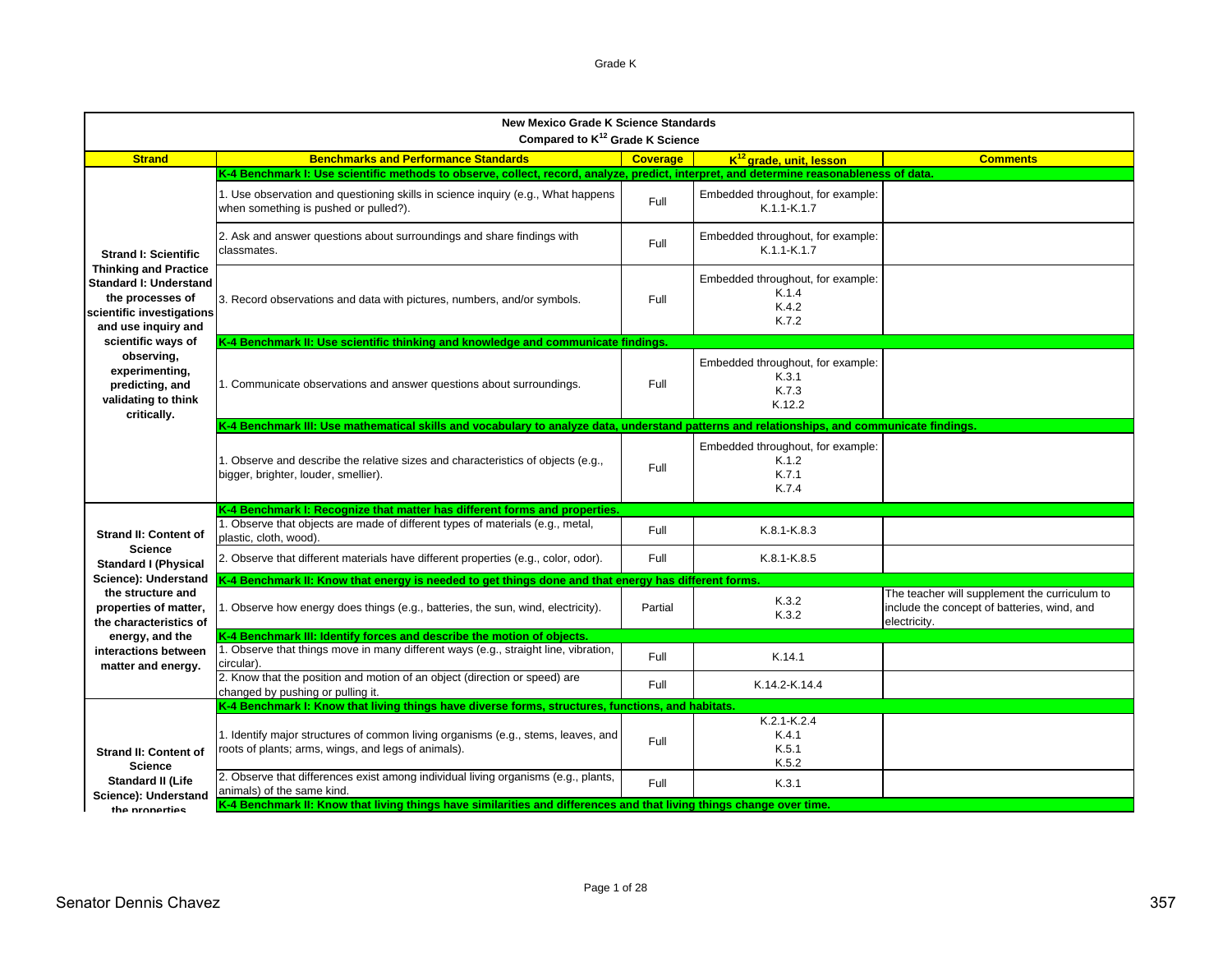# Grade K

| the properties,                                 |                                                                                                                       |      | K.3.1                                 |                                               |
|-------------------------------------------------|-----------------------------------------------------------------------------------------------------------------------|------|---------------------------------------|-----------------------------------------------|
| structures, and                                 | 1. Observe and describe similarities and differences in the appearance and                                            | Full | K.3.4                                 |                                               |
| processes of living                             | behavior of living organisms (e.g., plants, animals).                                                                 |      | $1.4.1 - 1.4.5$                       |                                               |
| things and the                                  | 2. Observe that living organisms (e.g., plants, animals) closely resemble their                                       | Full | K.4.2                                 |                                               |
| interdependence of                              | parents.                                                                                                              |      | $1.4.1 - 1.4.5$                       |                                               |
| living things and their<br>environments.        | K-4 Benchmark III: Know the parts of the human body and their functions.                                              |      |                                       |                                               |
|                                                 | 1. Use the senses (e.g., sight, hearing, smell, taste, touch) to observe                                              | Full | K.1.1-K.1.7                           |                                               |
|                                                 | surroundings, and describe the observations.                                                                          |      |                                       |                                               |
|                                                 | 2. Identify the parts of the human body (e.g., legs, arms, head, hands) and the                                       | Full | K.2.1-K.2.4                           |                                               |
| <b>Strand II: Content of</b>                    | functions of these parts.<br>K-4 Benchmark I: Know the structure of the solar system and the objects in the universe. |      |                                       |                                               |
| <b>Science</b>                                  |                                                                                                                       |      | K.15.1-K.15.3                         |                                               |
| <b>Standard III (Earth and</b>                  | 1. Observe that there are many objects in the night sky and that some are<br>brighter than others.                    | Full | K.15.5                                |                                               |
| Space Science):                                 |                                                                                                                       |      |                                       |                                               |
| <b>Understand the</b>                           | 2. Describe the location and movements of objects in the sky (e.g., stars, sun,<br>moon).                             | Full | K <sub>15.1</sub> -K <sub>.15.3</sub> |                                               |
| structure of Earth, the                         | K-4 Benchmark II: Know the structure and formation of Earth and its atmosphere and the processes that shape them.     |      |                                       |                                               |
| solar system, and the                           |                                                                                                                       |      | K.9.1                                 |                                               |
| universe, the                                   | 1. Observe that changes in weather occur from day to day and season to                                                | Full | K.9.2                                 |                                               |
| interconnections                                | season.                                                                                                               |      | K.10.1-K.10.5                         |                                               |
| among them, and the                             |                                                                                                                       |      |                                       |                                               |
| processes and                                   | 2. Observe that the sun warms the land and water and they warm the air.                                               | Full | K.9.2                                 |                                               |
| interactions of Earth's                         |                                                                                                                       |      |                                       |                                               |
| systems.                                        |                                                                                                                       |      |                                       |                                               |
|                                                 | K-4 Benchmark I: Describe how science influences decisions made by individuals and societies.                         |      |                                       |                                               |
| <b>Strand III: Science and</b>                  | 1. Recognize that germs exist and may cause disease.                                                                  | None |                                       | The teacher will supplement the curriculum to |
| <b>Society</b>                                  |                                                                                                                       |      |                                       | include the concept of germs and disease.     |
| <b>Standard I: Understand</b><br>how scientific |                                                                                                                       |      |                                       |                                               |
| discoveries, inventions,                        |                                                                                                                       |      |                                       |                                               |
| practices, and                                  |                                                                                                                       |      |                                       |                                               |
| knowledge influence,                            | 2. Describe how science helps provide products we use every day (e.g., gasoline                                       |      | K.12.1                                |                                               |
| and are influenced by,                          | for cars; electricity for lights, refrigerators, TVs; gas or electricity for heating,                                 | Full | K.13.1-K.13.5                         |                                               |
| individuals and                                 | cooking).                                                                                                             |      |                                       |                                               |
| societies.                                      |                                                                                                                       |      |                                       |                                               |
|                                                 |                                                                                                                       |      |                                       |                                               |
|                                                 |                                                                                                                       |      |                                       |                                               |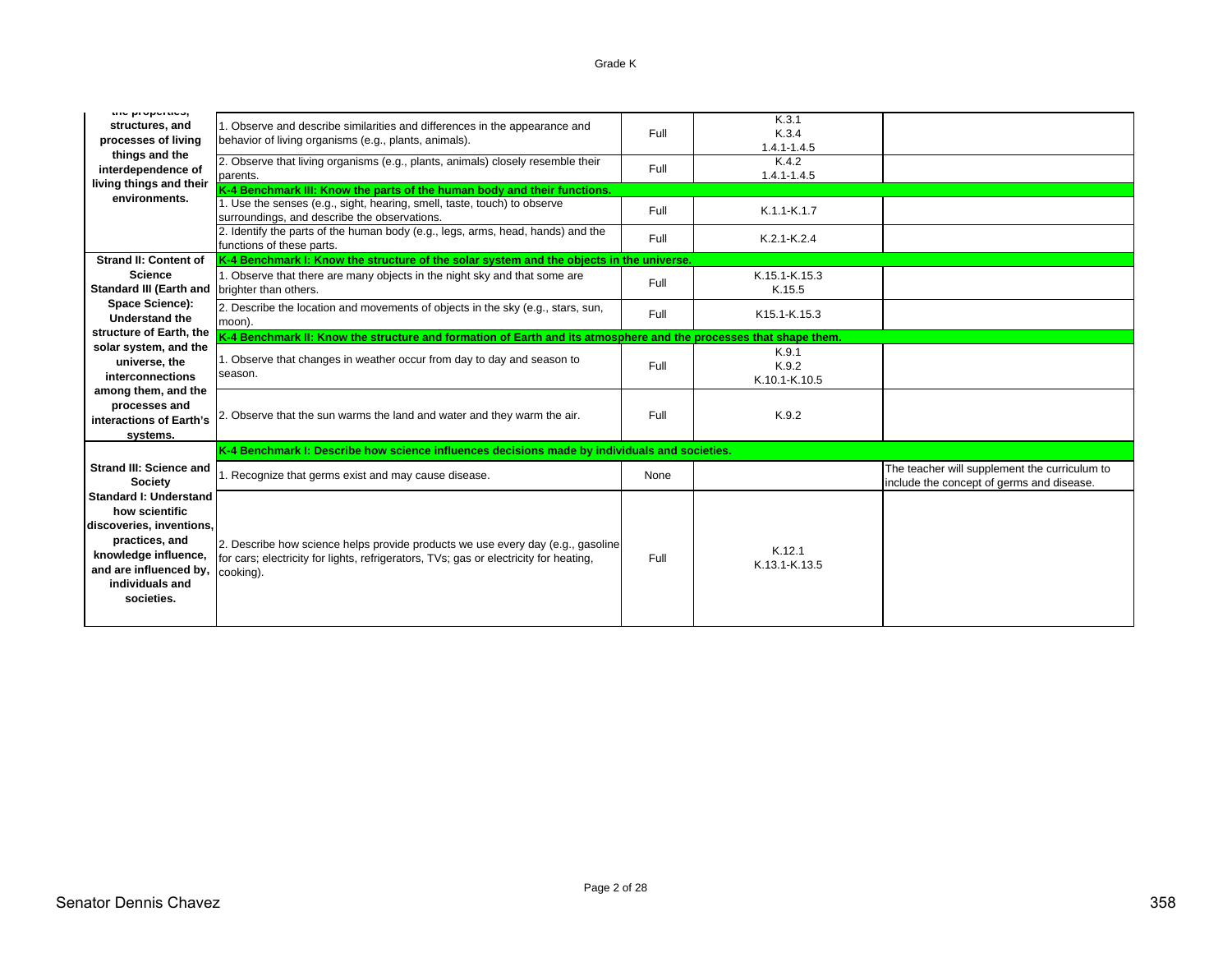| эι |  |
|----|--|
|----|--|

|                                                                                   | <b>New Mexico Grade 1 Science Standards</b><br>Compared to K <sup>12</sup> Grade 1 Science                                                                                                                  |                 |                                                                     |                                                                                                                         |  |  |
|-----------------------------------------------------------------------------------|-------------------------------------------------------------------------------------------------------------------------------------------------------------------------------------------------------------|-----------------|---------------------------------------------------------------------|-------------------------------------------------------------------------------------------------------------------------|--|--|
| <b>Strand</b>                                                                     | <b>Benchmarks and Performance Standards</b>                                                                                                                                                                 | <b>Coverage</b> | K <sup>12</sup> grade, unit, lesson                                 | <b>Comments</b>                                                                                                         |  |  |
| <b>Strand I: Scientific</b>                                                       | K-4 Benchmark I: Use scientific methods to observe, collect, record, analyze, predict, interpret, and determine reasonableness of data.                                                                     |                 |                                                                     |                                                                                                                         |  |  |
| <b>Thinking and Practice</b><br><b>Standard I: Understand</b><br>the processes of | I. Make observations, develop simple questions, and make comparisons of<br>familiar situations (e.g., What does the seed look like when it starts to grow?).                                                | Full            | 1.1.5                                                               |                                                                                                                         |  |  |
| scientific investigations<br>and use inquiry and<br>scientific ways of            | 2. Describe relationships between objects (e.g., above, next to, below) and<br>predict the results of changing the relationships (e.g., When that block moves,<br>what will happen to the one next to it?). | Full            | K.14.1                                                              |                                                                                                                         |  |  |
| observing,                                                                        | K-4 Benchmark II: Use scientific thinking and knowledge and communicate findings.                                                                                                                           |                 |                                                                     |                                                                                                                         |  |  |
| experimenting,                                                                    | 1. Know that simple investigations do not always turn out as planned.                                                                                                                                       | Full            | 1.1.5                                                               |                                                                                                                         |  |  |
| predicting, and                                                                   | K-4 Benchmark III: Use mathematical skills and vocabulary to analyze data, understand patterns and relationships, and communicate findings.                                                                 |                 |                                                                     |                                                                                                                         |  |  |
| validating to think<br>ببالممثنتيم                                                | 1. Use numbers and mathematical language (e.g., "addition" instead of "add to,"<br>"subtraction" instead of "take away") to describe phenomena.                                                             | Full            | $1.1.1 - 1.1.4$                                                     |                                                                                                                         |  |  |
|                                                                                   | K-4 Benchmark I: Recognize that matter has different forms and properties.                                                                                                                                  |                 |                                                                     |                                                                                                                         |  |  |
| <b>Strand II: Content of</b><br><b>Science</b>                                    | 1. Observe that the three states of matter (i.e., solids, liquids, and gases) have<br>different properties (e.g., water can be liquid, ice, or steam).                                                      | Full            | $1.2.1 - 1.2.5$                                                     |                                                                                                                         |  |  |
| <b>Standard I (Physical</b><br>Science): Understand                               | 2. Describe simple properties of matter (e.g., hardness, flexibility, transparency).                                                                                                                        | <b>Full</b>     | $1.2.1 - 1.2.4$                                                     |                                                                                                                         |  |  |
| the structure and                                                                 | K-4 Benchmark II: Know that energy is needed to get things done and that energy has different forms.                                                                                                        |                 |                                                                     |                                                                                                                         |  |  |
| properties of matter,                                                             | 1. Observe and describe how energy produces changes (e.g., heat melts ice,                                                                                                                                  | Different       | 38.1                                                                |                                                                                                                         |  |  |
| the characteristics of                                                            | gas makes car go uphill, electricity makes TV work).                                                                                                                                                        | Level           | 3.8.2                                                               |                                                                                                                         |  |  |
| energy, and the                                                                   | K-4 Benchmark III: Identify forces and describe the motion of objects.                                                                                                                                      |                 |                                                                     |                                                                                                                         |  |  |
| interactions<br>between matter and                                                | 1. Describe ways to make things move, what causes them to stop, and what<br>causes a change of speed, or change of direction.                                                                               | Partial         | K.14.1-K.14.4<br>2.2.12.2.7                                         | The teacher will supplement the curriculum to<br>include the concepts of what causes a change of<br>speed or direction. |  |  |
| energy.                                                                           | 2. Observe that gravity makes things fall to the ground unless something holds<br>them up.                                                                                                                  | Full            | 2.2.4                                                               |                                                                                                                         |  |  |
|                                                                                   | K-4 Benchmark I: Know that living things have diverse forms, structures, functions, and habitats.                                                                                                           |                 |                                                                     |                                                                                                                         |  |  |
|                                                                                   | 1. Know that living organisms (e.g., plants, animals) have needs (e.g., water, air,<br>food, sunlight).                                                                                                     | Full            | 1.6.1                                                               |                                                                                                                         |  |  |
| <b>Strand II: Content of</b><br><b>Science</b><br><b>Standard II (Life</b>        | 2. Know that living organisms (e.g., plants, animals) inhabit various environments<br>and have various external features to help them satisfy their needs (e.g., leaves,<br>legs, claws).                   | Full            | 1.8.1<br>$1.7.3 - 1.7.8$<br>1.4.1-1.4.5<br>$1.5.1 - 1.5.5$<br>1.9.3 |                                                                                                                         |  |  |
| Science): Understand<br>the properties.                                           | 3. Describe the differences and similarities among living organisms (e.g., plants,<br>animals).                                                                                                             | Full            | $1.4.1 - 1.4.5$<br>$1.7.1 - 1.7.8$                                  |                                                                                                                         |  |  |
| structures, and<br>processes of living<br>things and the                          | 4. Observe that living organisms (e.g., plants, animals) have predictable but<br>varied life cycles.                                                                                                        | Full            | $1.7.1 - 1.7.8$<br>2.9.1-2.9.8<br>2.10.1-2.10.9                     |                                                                                                                         |  |  |
| interdependence of                                                                | K-4 Benchmark II: Know that living things have similarities and differences and that living things change over time.                                                                                        |                 |                                                                     |                                                                                                                         |  |  |
| living                                                                            | 1. Identify differences between living and nonliving things.                                                                                                                                                | Full            | K.3.1                                                               |                                                                                                                         |  |  |
| things and their<br>environments.                                                 | 2. Recognize the differences between mature and immature plants and animals<br>(e.g., trees/seedlings, dogs/puppies, cats/kittens).                                                                         | Full            | $2.9.1 - 2.9.8$<br>2.10.1-2.10.9                                    |                                                                                                                         |  |  |
|                                                                                   | K-4 Benchmark III: Know the parts of the human body and their functions.                                                                                                                                    |                 |                                                                     |                                                                                                                         |  |  |
|                                                                                   | 1. Describe simple body functions (e.g., breathing, eating).                                                                                                                                                | Full            | 1.10.1-1.10.4                                                       |                                                                                                                         |  |  |
|                                                                                   | 2. Describe the basic food requirements for humans.                                                                                                                                                         | Full            | 2.6.6                                                               |                                                                                                                         |  |  |
|                                                                                   | 3. Describe how some parts of human bodies differ from similar parts of other<br>animals (e.g., hands and feet/paws; ears).                                                                                 | Full            | 1.4.5                                                               |                                                                                                                         |  |  |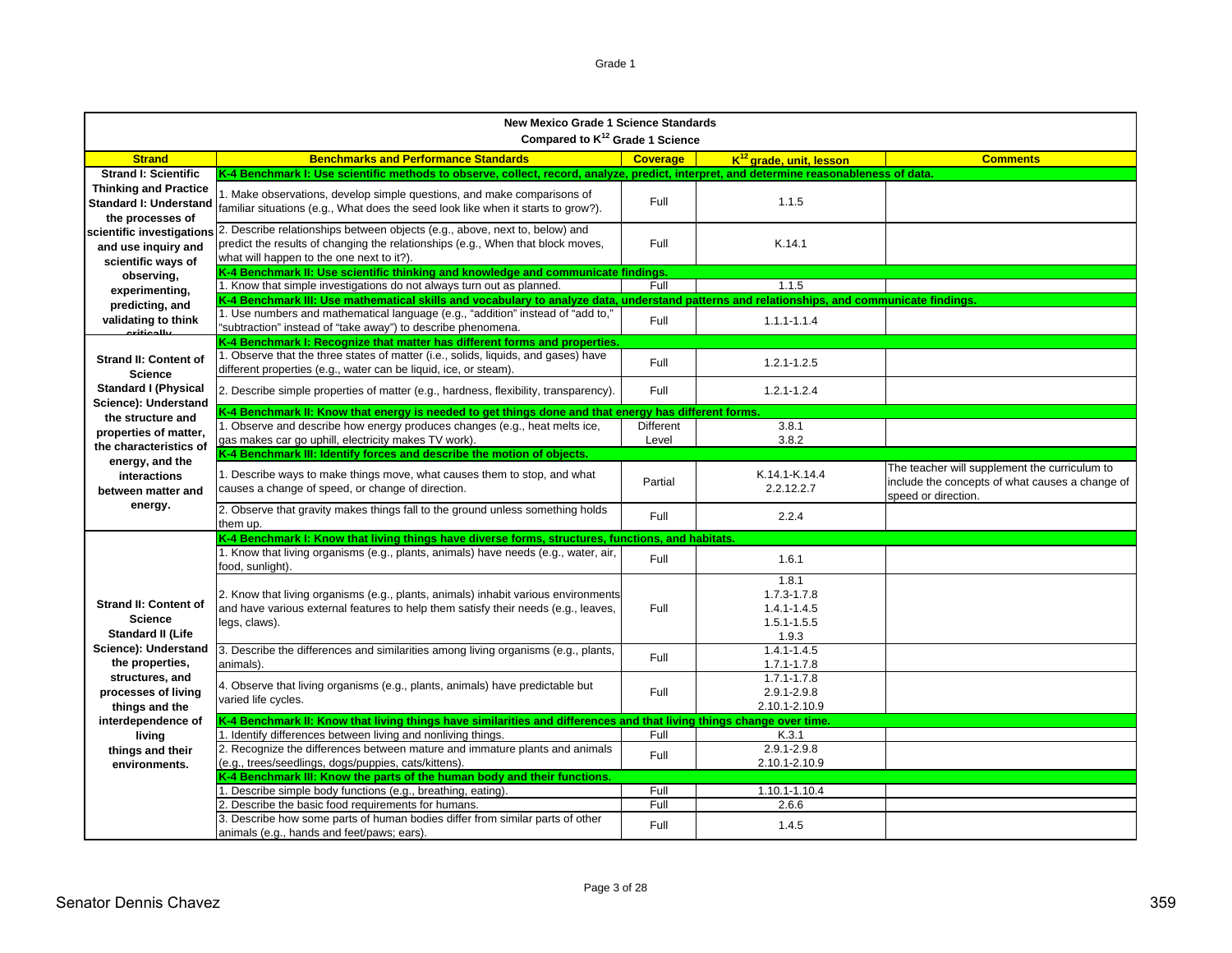|                                                                                                       | K-4 Benchmark I: Know the structure of the solar system and the objects in the universe.                                                                                                                                                                                              |                                      |                                                              |                                                                                                                               |
|-------------------------------------------------------------------------------------------------------|---------------------------------------------------------------------------------------------------------------------------------------------------------------------------------------------------------------------------------------------------------------------------------------|--------------------------------------|--------------------------------------------------------------|-------------------------------------------------------------------------------------------------------------------------------|
| <b>Strand II: Content of</b><br>Science                                                               | Observe the changes that occur in the sky as day changes into night and night<br>into day.                                                                                                                                                                                            | Full                                 | K.15.1                                                       |                                                                                                                               |
| <b>Standard III (Earth and</b><br>Space Science):<br><b>Understand the</b><br>structure of Earth, the | 2. Describe the basic patterns of objects as they move through the sky:<br>• sun appears in the day<br>• moon appears at night but can sometimes be seen during the day<br>. sun and moon appear to move across the sky<br>• moon appears to change shape over the course of a month. | Full                                 | K.15.1<br>K.15.2<br>1.6.1<br>3.10.3                          |                                                                                                                               |
| solar system, and the<br>universe, the<br>interconnections                                            | 3. Recognize that the sun, moon, and stars all appear to move slowly across the<br>sky.                                                                                                                                                                                               | Partial<br><b>Different</b><br>Level | 3.10.1                                                       | The teacher will supplement the curriculum to<br>include the concept of the stars appearing to<br>move slowly across the sky. |
| among them, and the<br>processes and                                                                  | K-4 Benchmark II: Know the structure and formation of Earth and its atmosphere and the processes that shape them.                                                                                                                                                                     |                                      |                                                              |                                                                                                                               |
| interactions of Earth's<br>systems.                                                                   | 1. Know that simple tools can be used to measure weather conditions (e.g.,<br>thermometer, wind sock, hand held anemometer, rain gauge) and that<br>measurements can be recorded from day to day and across seasons.                                                                  | Full                                 | 1.3.1<br>1.3.3<br>1.3.4                                      |                                                                                                                               |
|                                                                                                       | 2. Know that there are different climates (e.g., desert, arctic, rainforest).                                                                                                                                                                                                         | Full                                 | $1.8.2 - 1.8.7$                                              |                                                                                                                               |
|                                                                                                       | K-4 Benchmark I: Describe how science influences decisions made by individuals and societies.                                                                                                                                                                                         |                                      |                                                              |                                                                                                                               |
| <b>Strand III: Science and</b>                                                                        | 1. Know that germs can be transmitted by touching, breathing, and coughing,<br>and that washing hands helps prevent the spread of germs.                                                                                                                                              | Full                                 | 1.10.5<br>2.6.1                                              |                                                                                                                               |
| Society<br>how scientific<br>discoveries, inventions,                                                 | Standard I: Understand   2. Describe how science has assisted in creating tools (e.g., plows, knives,<br>telephones, cell phones, computers) to make life easier and more efficient.                                                                                                  | Full                                 | Embedded throughout, for example:<br>1.3.3<br>1.6.5          |                                                                                                                               |
| practices, and<br>knowledge influence,<br>and are influenced by,                                      | 3. Describe how tools and machines can be helpful, harmful, or both (e.g.,<br>bicycles, cars, scissors, stoves).                                                                                                                                                                      | Partial                              | 2.3.5                                                        | The teacher will supplement the curriculum to<br>include the concept of how machines are harmful.                             |
| individuals and<br>societies.                                                                         | 4. Know that men and women of all ethnic and social backgrounds practice<br>science and technology.                                                                                                                                                                                   | Full                                 | Embedded throughout, for example:<br>1.6.7<br>1.8.9<br>1.9.8 |                                                                                                                               |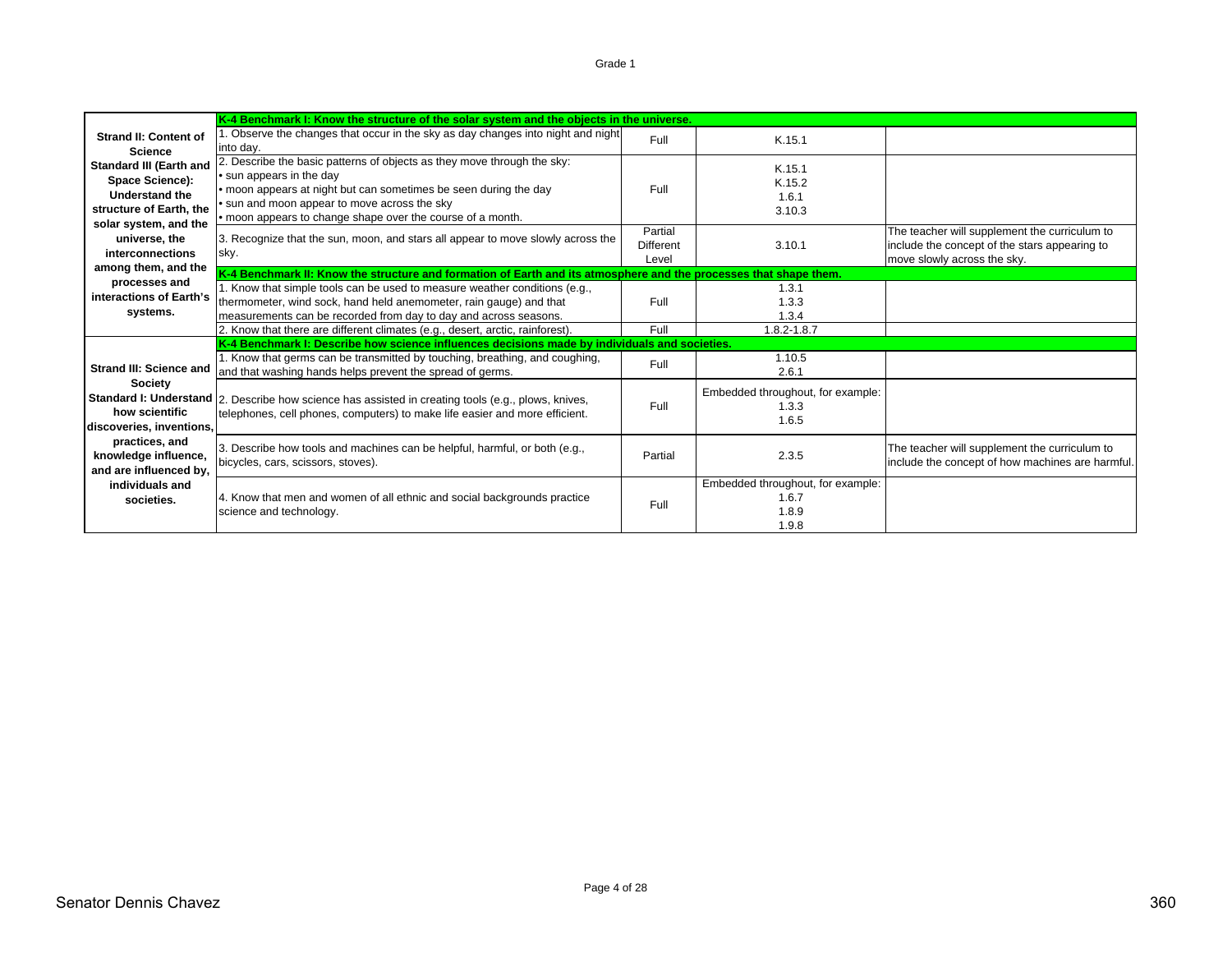| <b>New Mexico Grade 2 Science Standards</b><br>Compared to K <sup>12</sup> Grade 2 Science            |                                                                                                                                                                                                                            |                 |                                                              |                 |  |
|-------------------------------------------------------------------------------------------------------|----------------------------------------------------------------------------------------------------------------------------------------------------------------------------------------------------------------------------|-----------------|--------------------------------------------------------------|-----------------|--|
| <b>Strand</b>                                                                                         | <b>Benchmarks and Performance Standards</b>                                                                                                                                                                                | <b>Coverage</b> | K <sup>12</sup> grade, unit, lesson                          | <b>Comments</b> |  |
|                                                                                                       | K-4 Benchmark I: Use scientific methods to observe, collect, record, analyze, predict, interpret, and determine reasonableness of data.                                                                                    |                 |                                                              |                 |  |
|                                                                                                       | 1. Conduct simple investigations (e.g., measure the sizes of plants of the same<br>kind that are grown in sunlight and in shade).                                                                                          | Full            | Embedded throughout, for example:<br>2.1.6<br>2.8.3<br>2.9.6 |                 |  |
|                                                                                                       | 2. Use tools to provide information not directly available through only the senses<br>(e.g., magnifiers, rulers, thermometers).                                                                                            | Full            | Embedded throughout, for example:<br>2.1.2<br>2.1.3          |                 |  |
| <b>Strand I: Scientific</b><br><b>Thinking and Practice</b>                                           | 3. Make predictions based on observed patterns as opposed to random<br>guessing.                                                                                                                                           | Full            | 2.1.5                                                        |                 |  |
| <b>Standard I: Understand</b><br>the processes of<br>scientific investigations<br>and use inquiry and | 4. Follow simple instructions for a scientific investigation.                                                                                                                                                              | Full            | Embedded throughout, for example:<br>2.1.6<br>2.8.3<br>2.9.6 |                 |  |
| scientific ways of                                                                                    | K-4 Benchmark II: Use scientific thinking and knowledge and communicate findings.                                                                                                                                          |                 |                                                              |                 |  |
| observing,<br>experimenting,                                                                          | 1. Understand that in doing science it is often helpful to work with a team and<br>share findings.                                                                                                                         | Full            | 1.1.5                                                        |                 |  |
| predicting, and<br>validating to think<br>critically.                                                 | 2. Make accurate observations and communicate findings about investigations.                                                                                                                                               | Full            | Embedded throughout, for example:<br>1.1.3<br>2.4.3<br>2.7.2 |                 |  |
|                                                                                                       | K-4 Benchmark III: Use mathematical skills and vocabulary to analyze data, understand patterns and relationships, and communicate findings.                                                                                |                 |                                                              |                 |  |
|                                                                                                       | 1. Record observations on simple charts or diagrams.                                                                                                                                                                       | Full            | Embedded throughout, for example:<br>2.2.2<br>2.4.5<br>2.7.2 |                 |  |
|                                                                                                       | 2. Measure length, weight, and temperature with appropriate tools and express<br>those measurements in accurate mathematical language.                                                                                     | Full            | $2.1.1 - 2.1.7$                                              |                 |  |
|                                                                                                       | K-4 Benchmark I: Recognize that matter has different forms and properties.                                                                                                                                                 |                 |                                                              |                 |  |
|                                                                                                       | 1. Observe that properties of substances can change when they are mixed,<br>cooled, or heated (e.g., salt dissolves in water, ice melts).                                                                                  | Full            | 1.2.3<br>1.2.8                                               |                 |  |
|                                                                                                       | 2. Describe the changes that occur when substances are heated or cooled and<br>change from one state of matter to another (i.e., solid, liquid, and gas).                                                                  | Full            | $1.2.1 - 1.2.5$                                              |                 |  |
|                                                                                                       | K-4 Benchmark II: Know that energy is needed to get things done and that energy has different forms                                                                                                                        |                 |                                                              |                 |  |
| <b>Strand II: Content of</b><br><b>Science</b>                                                        | 1. Describe how heat can be produced (e.g., burning, rubbing, mixing some<br>substances).                                                                                                                                  | Full            | 3.8.1<br>3.8.2                                               |                 |  |
| <b>Standard I (Physical</b><br>Science): Understand                                                   | 2. Know that heat moves more rapidly in thermal conductors (e.g., metal pan)<br>than in insulators (e.g., plastic handle).                                                                                                 | Full            | 3.8.3                                                        |                 |  |
| the structure and<br>properties of matter,<br>the characteristics of                                  | 3. Describe the usefulness of some forms of energy (e.g., electricity, sunlight,<br>wind, sound) and how energy (e.g., heat, light,) can affect common objects (e.g.,<br>sunlight warms dark objects, heat melts candles). | Full            | 3.8.1-3.8.5                                                  |                 |  |
| energy, and the<br>interactions                                                                       | 4. Observe that sound is made by vibrating objects and describe it by its pitch<br>and loudness.                                                                                                                           | Full            | 2.5.2                                                        |                 |  |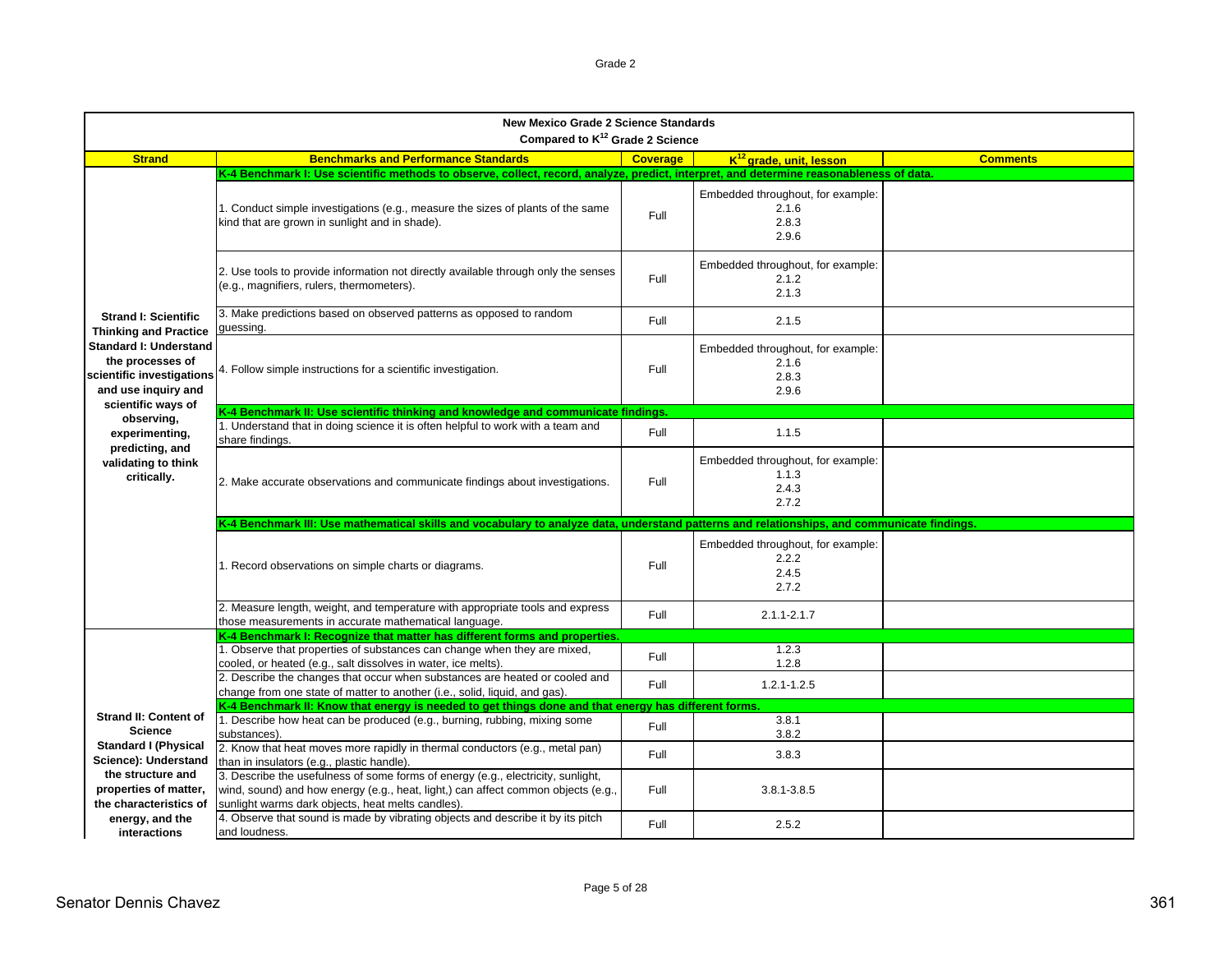| K-4 Benchmark III: Identify forces and describe the motion of objects.<br>1. Describe how the strength of a push or pull affects the change in an object's<br>2.2.1<br>Full<br>motion (e.g., how a big or small push affects how high a swing rises).<br>2.2.2<br>2. Observe that electrically charged materials and magnets attract and repel<br>2.4.1<br>Full<br>2.4.2<br>each other, and observe their effects on other kinds of materials.<br>K-4 Benchmark I: Know that living things have diverse forms, structures, functions, and habitats.<br>K.4.1-K.4.4<br>$K.5.1 - K.5.3$<br>Different<br>Teachers will supplement K12 lessons to include<br>1. Observe that diversity exists among individuals within a population.<br>$K.6.1-K.6.4$<br>content which covers this standard.<br>level<br>$1.4.1 - 1.4.5$<br>$3.2.1 - 3.2.5$<br>The teacher will supplement the curriculum to<br>include the concept of observing and describing<br>2. Observe and describe various shapes of fungi.<br>None<br><b>Strand II: Content of</b><br>various shapes of fungi.<br><b>Science</b><br>Full<br>1.10.5<br>3. Know that bacteria and viruses are germs.<br><b>Standard II (Life</b><br>K-4 Benchmark II: Know that living things have similarities and differences and that living things change over time.<br>Science): Understand<br>1. Explain that stages of the life cycle are different for different animals (e.g.,<br>the properties.<br>Full<br>2.10.1-2.10.9<br>mouse, cat, horse, butterfly, frog).<br>structures, and<br>2. Observe that many characteristics of the offspring of living organisms (e.g.,<br>processes of living<br>Full<br>2.10.1<br>plants or animals) are inherited from their parents.<br>things and the<br>3. Observe how the environment influences some characteristics of living things<br>interdependence of<br>Full<br>1.5.1-1.5.5<br>(e.g., amount of sunlight required for plant growth).<br>living<br>K-4 Benchmark III: Know the parts of the human body and their functions.<br>things and their<br>1.10.1-1.10.4<br>environments.<br>Full<br>$2.6.1 - 2.6.6$<br>1. Identify a variety of human organs (e.g., lungs, heart, stomach, brain).<br>3.7.1-3.7.10<br>The teacher will supplement the curriculum to<br>2. Know that various nutrients are required for specific parts and functions of the<br>include the concept that various nutrients are<br>2.6.6<br>Partial<br>body (e.g., milk for bones and teeth, protein for muscles, sugar for energy).<br>required for specific parts and functions of the<br>body.<br>1.10.1-1.10.4<br>3. Identify the functions of human systems (e.g., respiratory, circulatory,<br>Full<br>2.6.5<br>digestive).<br><b>Strand II: Content of</b><br>K-4 Benchmark I: Know the structure of the solar system and the objects in the universe<br>1. Observe that the phase of the moon appears a little different every day but<br><b>Science</b><br>3.10.3<br>Full<br>looks the same again after about four weeks.<br><b>Standard III (Earth and</b><br>2. Observe that some objects in the night sky are brighter than others.<br>Full<br>3.11.1-3.11.8<br>Space Science):<br>Full<br>3.11.1<br>3. Know that the sun is a star.<br><b>Understand the</b><br>K-4 Benchmark II: Know the structure and formation of Earth and its atmosphere and the processes that shape them<br>structure of Earth, the<br>1. Know that rocks have different shapes and sizes (e.g., boulders, pebbles,<br>solar system, and the<br>$2.7.2 - 2.7.7$<br>sand) and that smaller rocks result from the breaking and weathering of larger<br>Full<br>universe, the<br>2.8.4<br>rocks.<br>interconnections<br>Full<br>$2.7.2 - 2.7.7$<br>2. Understand that rocks are made of materials with distinct properties.<br>among them, and the<br>3. Know that soil is made up of weathered rock and organic materials, and that<br>processes and<br>Full<br>$2.8.1 - 2.8.7$<br>soils differ in their capacity to support the growth of plants.<br>interactions of Earth's<br>4. Recognize the characteristics of the seasons.<br>Full<br>3.10.2<br>K-4 Benchmark I: Describe how science influences decisions made by individuals and societies.<br>1.10.5<br>1. Describe ways to prevent the spread of germs (e.g., soap, bleach, cooking).<br>Full<br>2.6.1<br><b>Closed III</b> , Calendar and | between matter and<br>energy. | 5. Recognize that moving objects carry energy (kinetic energy). | Full | 3.8.1 | Kinetic energy is referred to as mechanical<br>energy in this lesson. |
|------------------------------------------------------------------------------------------------------------------------------------------------------------------------------------------------------------------------------------------------------------------------------------------------------------------------------------------------------------------------------------------------------------------------------------------------------------------------------------------------------------------------------------------------------------------------------------------------------------------------------------------------------------------------------------------------------------------------------------------------------------------------------------------------------------------------------------------------------------------------------------------------------------------------------------------------------------------------------------------------------------------------------------------------------------------------------------------------------------------------------------------------------------------------------------------------------------------------------------------------------------------------------------------------------------------------------------------------------------------------------------------------------------------------------------------------------------------------------------------------------------------------------------------------------------------------------------------------------------------------------------------------------------------------------------------------------------------------------------------------------------------------------------------------------------------------------------------------------------------------------------------------------------------------------------------------------------------------------------------------------------------------------------------------------------------------------------------------------------------------------------------------------------------------------------------------------------------------------------------------------------------------------------------------------------------------------------------------------------------------------------------------------------------------------------------------------------------------------------------------------------------------------------------------------------------------------------------------------------------------------------------------------------------------------------------------------------------------------------------------------------------------------------------------------------------------------------------------------------------------------------------------------------------------------------------------------------------------------------------------------------------------------------------------------------------------------------------------------------------------------------------------------------------------------------------------------------------------------------------------------------------------------------------------------------------------------------------------------------------------------------------------------------------------------------------------------------------------------------------------------------------------------------------------------------------------------------------------------------------------------------------------------------------------------------------------------------------------------------------------------------------------------------------------------------------------------------------------------------------------------------------------------------------------------------------------------------------------------------------------------------------------------------------------------------------------------------------------------------------------------------------------------------------------------------------------------------------------------------------------------------------------------------------------------------------------------------------------------------|-------------------------------|-----------------------------------------------------------------|------|-------|-----------------------------------------------------------------------|
|                                                                                                                                                                                                                                                                                                                                                                                                                                                                                                                                                                                                                                                                                                                                                                                                                                                                                                                                                                                                                                                                                                                                                                                                                                                                                                                                                                                                                                                                                                                                                                                                                                                                                                                                                                                                                                                                                                                                                                                                                                                                                                                                                                                                                                                                                                                                                                                                                                                                                                                                                                                                                                                                                                                                                                                                                                                                                                                                                                                                                                                                                                                                                                                                                                                                                                                                                                                                                                                                                                                                                                                                                                                                                                                                                                                                                                                                                                                                                                                                                                                                                                                                                                                                                                                                                                                                                            |                               |                                                                 |      |       |                                                                       |
|                                                                                                                                                                                                                                                                                                                                                                                                                                                                                                                                                                                                                                                                                                                                                                                                                                                                                                                                                                                                                                                                                                                                                                                                                                                                                                                                                                                                                                                                                                                                                                                                                                                                                                                                                                                                                                                                                                                                                                                                                                                                                                                                                                                                                                                                                                                                                                                                                                                                                                                                                                                                                                                                                                                                                                                                                                                                                                                                                                                                                                                                                                                                                                                                                                                                                                                                                                                                                                                                                                                                                                                                                                                                                                                                                                                                                                                                                                                                                                                                                                                                                                                                                                                                                                                                                                                                                            |                               |                                                                 |      |       |                                                                       |
|                                                                                                                                                                                                                                                                                                                                                                                                                                                                                                                                                                                                                                                                                                                                                                                                                                                                                                                                                                                                                                                                                                                                                                                                                                                                                                                                                                                                                                                                                                                                                                                                                                                                                                                                                                                                                                                                                                                                                                                                                                                                                                                                                                                                                                                                                                                                                                                                                                                                                                                                                                                                                                                                                                                                                                                                                                                                                                                                                                                                                                                                                                                                                                                                                                                                                                                                                                                                                                                                                                                                                                                                                                                                                                                                                                                                                                                                                                                                                                                                                                                                                                                                                                                                                                                                                                                                                            |                               |                                                                 |      |       |                                                                       |
|                                                                                                                                                                                                                                                                                                                                                                                                                                                                                                                                                                                                                                                                                                                                                                                                                                                                                                                                                                                                                                                                                                                                                                                                                                                                                                                                                                                                                                                                                                                                                                                                                                                                                                                                                                                                                                                                                                                                                                                                                                                                                                                                                                                                                                                                                                                                                                                                                                                                                                                                                                                                                                                                                                                                                                                                                                                                                                                                                                                                                                                                                                                                                                                                                                                                                                                                                                                                                                                                                                                                                                                                                                                                                                                                                                                                                                                                                                                                                                                                                                                                                                                                                                                                                                                                                                                                                            |                               |                                                                 |      |       |                                                                       |
|                                                                                                                                                                                                                                                                                                                                                                                                                                                                                                                                                                                                                                                                                                                                                                                                                                                                                                                                                                                                                                                                                                                                                                                                                                                                                                                                                                                                                                                                                                                                                                                                                                                                                                                                                                                                                                                                                                                                                                                                                                                                                                                                                                                                                                                                                                                                                                                                                                                                                                                                                                                                                                                                                                                                                                                                                                                                                                                                                                                                                                                                                                                                                                                                                                                                                                                                                                                                                                                                                                                                                                                                                                                                                                                                                                                                                                                                                                                                                                                                                                                                                                                                                                                                                                                                                                                                                            |                               |                                                                 |      |       |                                                                       |
|                                                                                                                                                                                                                                                                                                                                                                                                                                                                                                                                                                                                                                                                                                                                                                                                                                                                                                                                                                                                                                                                                                                                                                                                                                                                                                                                                                                                                                                                                                                                                                                                                                                                                                                                                                                                                                                                                                                                                                                                                                                                                                                                                                                                                                                                                                                                                                                                                                                                                                                                                                                                                                                                                                                                                                                                                                                                                                                                                                                                                                                                                                                                                                                                                                                                                                                                                                                                                                                                                                                                                                                                                                                                                                                                                                                                                                                                                                                                                                                                                                                                                                                                                                                                                                                                                                                                                            |                               |                                                                 |      |       |                                                                       |
|                                                                                                                                                                                                                                                                                                                                                                                                                                                                                                                                                                                                                                                                                                                                                                                                                                                                                                                                                                                                                                                                                                                                                                                                                                                                                                                                                                                                                                                                                                                                                                                                                                                                                                                                                                                                                                                                                                                                                                                                                                                                                                                                                                                                                                                                                                                                                                                                                                                                                                                                                                                                                                                                                                                                                                                                                                                                                                                                                                                                                                                                                                                                                                                                                                                                                                                                                                                                                                                                                                                                                                                                                                                                                                                                                                                                                                                                                                                                                                                                                                                                                                                                                                                                                                                                                                                                                            |                               |                                                                 |      |       |                                                                       |
|                                                                                                                                                                                                                                                                                                                                                                                                                                                                                                                                                                                                                                                                                                                                                                                                                                                                                                                                                                                                                                                                                                                                                                                                                                                                                                                                                                                                                                                                                                                                                                                                                                                                                                                                                                                                                                                                                                                                                                                                                                                                                                                                                                                                                                                                                                                                                                                                                                                                                                                                                                                                                                                                                                                                                                                                                                                                                                                                                                                                                                                                                                                                                                                                                                                                                                                                                                                                                                                                                                                                                                                                                                                                                                                                                                                                                                                                                                                                                                                                                                                                                                                                                                                                                                                                                                                                                            |                               |                                                                 |      |       |                                                                       |
|                                                                                                                                                                                                                                                                                                                                                                                                                                                                                                                                                                                                                                                                                                                                                                                                                                                                                                                                                                                                                                                                                                                                                                                                                                                                                                                                                                                                                                                                                                                                                                                                                                                                                                                                                                                                                                                                                                                                                                                                                                                                                                                                                                                                                                                                                                                                                                                                                                                                                                                                                                                                                                                                                                                                                                                                                                                                                                                                                                                                                                                                                                                                                                                                                                                                                                                                                                                                                                                                                                                                                                                                                                                                                                                                                                                                                                                                                                                                                                                                                                                                                                                                                                                                                                                                                                                                                            |                               |                                                                 |      |       |                                                                       |
|                                                                                                                                                                                                                                                                                                                                                                                                                                                                                                                                                                                                                                                                                                                                                                                                                                                                                                                                                                                                                                                                                                                                                                                                                                                                                                                                                                                                                                                                                                                                                                                                                                                                                                                                                                                                                                                                                                                                                                                                                                                                                                                                                                                                                                                                                                                                                                                                                                                                                                                                                                                                                                                                                                                                                                                                                                                                                                                                                                                                                                                                                                                                                                                                                                                                                                                                                                                                                                                                                                                                                                                                                                                                                                                                                                                                                                                                                                                                                                                                                                                                                                                                                                                                                                                                                                                                                            |                               |                                                                 |      |       |                                                                       |
|                                                                                                                                                                                                                                                                                                                                                                                                                                                                                                                                                                                                                                                                                                                                                                                                                                                                                                                                                                                                                                                                                                                                                                                                                                                                                                                                                                                                                                                                                                                                                                                                                                                                                                                                                                                                                                                                                                                                                                                                                                                                                                                                                                                                                                                                                                                                                                                                                                                                                                                                                                                                                                                                                                                                                                                                                                                                                                                                                                                                                                                                                                                                                                                                                                                                                                                                                                                                                                                                                                                                                                                                                                                                                                                                                                                                                                                                                                                                                                                                                                                                                                                                                                                                                                                                                                                                                            |                               |                                                                 |      |       |                                                                       |
|                                                                                                                                                                                                                                                                                                                                                                                                                                                                                                                                                                                                                                                                                                                                                                                                                                                                                                                                                                                                                                                                                                                                                                                                                                                                                                                                                                                                                                                                                                                                                                                                                                                                                                                                                                                                                                                                                                                                                                                                                                                                                                                                                                                                                                                                                                                                                                                                                                                                                                                                                                                                                                                                                                                                                                                                                                                                                                                                                                                                                                                                                                                                                                                                                                                                                                                                                                                                                                                                                                                                                                                                                                                                                                                                                                                                                                                                                                                                                                                                                                                                                                                                                                                                                                                                                                                                                            |                               |                                                                 |      |       |                                                                       |
|                                                                                                                                                                                                                                                                                                                                                                                                                                                                                                                                                                                                                                                                                                                                                                                                                                                                                                                                                                                                                                                                                                                                                                                                                                                                                                                                                                                                                                                                                                                                                                                                                                                                                                                                                                                                                                                                                                                                                                                                                                                                                                                                                                                                                                                                                                                                                                                                                                                                                                                                                                                                                                                                                                                                                                                                                                                                                                                                                                                                                                                                                                                                                                                                                                                                                                                                                                                                                                                                                                                                                                                                                                                                                                                                                                                                                                                                                                                                                                                                                                                                                                                                                                                                                                                                                                                                                            |                               |                                                                 |      |       |                                                                       |
|                                                                                                                                                                                                                                                                                                                                                                                                                                                                                                                                                                                                                                                                                                                                                                                                                                                                                                                                                                                                                                                                                                                                                                                                                                                                                                                                                                                                                                                                                                                                                                                                                                                                                                                                                                                                                                                                                                                                                                                                                                                                                                                                                                                                                                                                                                                                                                                                                                                                                                                                                                                                                                                                                                                                                                                                                                                                                                                                                                                                                                                                                                                                                                                                                                                                                                                                                                                                                                                                                                                                                                                                                                                                                                                                                                                                                                                                                                                                                                                                                                                                                                                                                                                                                                                                                                                                                            |                               |                                                                 |      |       |                                                                       |
|                                                                                                                                                                                                                                                                                                                                                                                                                                                                                                                                                                                                                                                                                                                                                                                                                                                                                                                                                                                                                                                                                                                                                                                                                                                                                                                                                                                                                                                                                                                                                                                                                                                                                                                                                                                                                                                                                                                                                                                                                                                                                                                                                                                                                                                                                                                                                                                                                                                                                                                                                                                                                                                                                                                                                                                                                                                                                                                                                                                                                                                                                                                                                                                                                                                                                                                                                                                                                                                                                                                                                                                                                                                                                                                                                                                                                                                                                                                                                                                                                                                                                                                                                                                                                                                                                                                                                            |                               |                                                                 |      |       |                                                                       |
|                                                                                                                                                                                                                                                                                                                                                                                                                                                                                                                                                                                                                                                                                                                                                                                                                                                                                                                                                                                                                                                                                                                                                                                                                                                                                                                                                                                                                                                                                                                                                                                                                                                                                                                                                                                                                                                                                                                                                                                                                                                                                                                                                                                                                                                                                                                                                                                                                                                                                                                                                                                                                                                                                                                                                                                                                                                                                                                                                                                                                                                                                                                                                                                                                                                                                                                                                                                                                                                                                                                                                                                                                                                                                                                                                                                                                                                                                                                                                                                                                                                                                                                                                                                                                                                                                                                                                            |                               |                                                                 |      |       |                                                                       |
|                                                                                                                                                                                                                                                                                                                                                                                                                                                                                                                                                                                                                                                                                                                                                                                                                                                                                                                                                                                                                                                                                                                                                                                                                                                                                                                                                                                                                                                                                                                                                                                                                                                                                                                                                                                                                                                                                                                                                                                                                                                                                                                                                                                                                                                                                                                                                                                                                                                                                                                                                                                                                                                                                                                                                                                                                                                                                                                                                                                                                                                                                                                                                                                                                                                                                                                                                                                                                                                                                                                                                                                                                                                                                                                                                                                                                                                                                                                                                                                                                                                                                                                                                                                                                                                                                                                                                            |                               |                                                                 |      |       |                                                                       |
|                                                                                                                                                                                                                                                                                                                                                                                                                                                                                                                                                                                                                                                                                                                                                                                                                                                                                                                                                                                                                                                                                                                                                                                                                                                                                                                                                                                                                                                                                                                                                                                                                                                                                                                                                                                                                                                                                                                                                                                                                                                                                                                                                                                                                                                                                                                                                                                                                                                                                                                                                                                                                                                                                                                                                                                                                                                                                                                                                                                                                                                                                                                                                                                                                                                                                                                                                                                                                                                                                                                                                                                                                                                                                                                                                                                                                                                                                                                                                                                                                                                                                                                                                                                                                                                                                                                                                            |                               |                                                                 |      |       |                                                                       |
|                                                                                                                                                                                                                                                                                                                                                                                                                                                                                                                                                                                                                                                                                                                                                                                                                                                                                                                                                                                                                                                                                                                                                                                                                                                                                                                                                                                                                                                                                                                                                                                                                                                                                                                                                                                                                                                                                                                                                                                                                                                                                                                                                                                                                                                                                                                                                                                                                                                                                                                                                                                                                                                                                                                                                                                                                                                                                                                                                                                                                                                                                                                                                                                                                                                                                                                                                                                                                                                                                                                                                                                                                                                                                                                                                                                                                                                                                                                                                                                                                                                                                                                                                                                                                                                                                                                                                            |                               |                                                                 |      |       |                                                                       |
|                                                                                                                                                                                                                                                                                                                                                                                                                                                                                                                                                                                                                                                                                                                                                                                                                                                                                                                                                                                                                                                                                                                                                                                                                                                                                                                                                                                                                                                                                                                                                                                                                                                                                                                                                                                                                                                                                                                                                                                                                                                                                                                                                                                                                                                                                                                                                                                                                                                                                                                                                                                                                                                                                                                                                                                                                                                                                                                                                                                                                                                                                                                                                                                                                                                                                                                                                                                                                                                                                                                                                                                                                                                                                                                                                                                                                                                                                                                                                                                                                                                                                                                                                                                                                                                                                                                                                            |                               |                                                                 |      |       |                                                                       |
|                                                                                                                                                                                                                                                                                                                                                                                                                                                                                                                                                                                                                                                                                                                                                                                                                                                                                                                                                                                                                                                                                                                                                                                                                                                                                                                                                                                                                                                                                                                                                                                                                                                                                                                                                                                                                                                                                                                                                                                                                                                                                                                                                                                                                                                                                                                                                                                                                                                                                                                                                                                                                                                                                                                                                                                                                                                                                                                                                                                                                                                                                                                                                                                                                                                                                                                                                                                                                                                                                                                                                                                                                                                                                                                                                                                                                                                                                                                                                                                                                                                                                                                                                                                                                                                                                                                                                            |                               |                                                                 |      |       |                                                                       |
|                                                                                                                                                                                                                                                                                                                                                                                                                                                                                                                                                                                                                                                                                                                                                                                                                                                                                                                                                                                                                                                                                                                                                                                                                                                                                                                                                                                                                                                                                                                                                                                                                                                                                                                                                                                                                                                                                                                                                                                                                                                                                                                                                                                                                                                                                                                                                                                                                                                                                                                                                                                                                                                                                                                                                                                                                                                                                                                                                                                                                                                                                                                                                                                                                                                                                                                                                                                                                                                                                                                                                                                                                                                                                                                                                                                                                                                                                                                                                                                                                                                                                                                                                                                                                                                                                                                                                            |                               |                                                                 |      |       |                                                                       |
|                                                                                                                                                                                                                                                                                                                                                                                                                                                                                                                                                                                                                                                                                                                                                                                                                                                                                                                                                                                                                                                                                                                                                                                                                                                                                                                                                                                                                                                                                                                                                                                                                                                                                                                                                                                                                                                                                                                                                                                                                                                                                                                                                                                                                                                                                                                                                                                                                                                                                                                                                                                                                                                                                                                                                                                                                                                                                                                                                                                                                                                                                                                                                                                                                                                                                                                                                                                                                                                                                                                                                                                                                                                                                                                                                                                                                                                                                                                                                                                                                                                                                                                                                                                                                                                                                                                                                            |                               |                                                                 |      |       |                                                                       |
|                                                                                                                                                                                                                                                                                                                                                                                                                                                                                                                                                                                                                                                                                                                                                                                                                                                                                                                                                                                                                                                                                                                                                                                                                                                                                                                                                                                                                                                                                                                                                                                                                                                                                                                                                                                                                                                                                                                                                                                                                                                                                                                                                                                                                                                                                                                                                                                                                                                                                                                                                                                                                                                                                                                                                                                                                                                                                                                                                                                                                                                                                                                                                                                                                                                                                                                                                                                                                                                                                                                                                                                                                                                                                                                                                                                                                                                                                                                                                                                                                                                                                                                                                                                                                                                                                                                                                            |                               |                                                                 |      |       |                                                                       |
|                                                                                                                                                                                                                                                                                                                                                                                                                                                                                                                                                                                                                                                                                                                                                                                                                                                                                                                                                                                                                                                                                                                                                                                                                                                                                                                                                                                                                                                                                                                                                                                                                                                                                                                                                                                                                                                                                                                                                                                                                                                                                                                                                                                                                                                                                                                                                                                                                                                                                                                                                                                                                                                                                                                                                                                                                                                                                                                                                                                                                                                                                                                                                                                                                                                                                                                                                                                                                                                                                                                                                                                                                                                                                                                                                                                                                                                                                                                                                                                                                                                                                                                                                                                                                                                                                                                                                            |                               |                                                                 |      |       |                                                                       |
|                                                                                                                                                                                                                                                                                                                                                                                                                                                                                                                                                                                                                                                                                                                                                                                                                                                                                                                                                                                                                                                                                                                                                                                                                                                                                                                                                                                                                                                                                                                                                                                                                                                                                                                                                                                                                                                                                                                                                                                                                                                                                                                                                                                                                                                                                                                                                                                                                                                                                                                                                                                                                                                                                                                                                                                                                                                                                                                                                                                                                                                                                                                                                                                                                                                                                                                                                                                                                                                                                                                                                                                                                                                                                                                                                                                                                                                                                                                                                                                                                                                                                                                                                                                                                                                                                                                                                            |                               |                                                                 |      |       |                                                                       |
|                                                                                                                                                                                                                                                                                                                                                                                                                                                                                                                                                                                                                                                                                                                                                                                                                                                                                                                                                                                                                                                                                                                                                                                                                                                                                                                                                                                                                                                                                                                                                                                                                                                                                                                                                                                                                                                                                                                                                                                                                                                                                                                                                                                                                                                                                                                                                                                                                                                                                                                                                                                                                                                                                                                                                                                                                                                                                                                                                                                                                                                                                                                                                                                                                                                                                                                                                                                                                                                                                                                                                                                                                                                                                                                                                                                                                                                                                                                                                                                                                                                                                                                                                                                                                                                                                                                                                            |                               |                                                                 |      |       |                                                                       |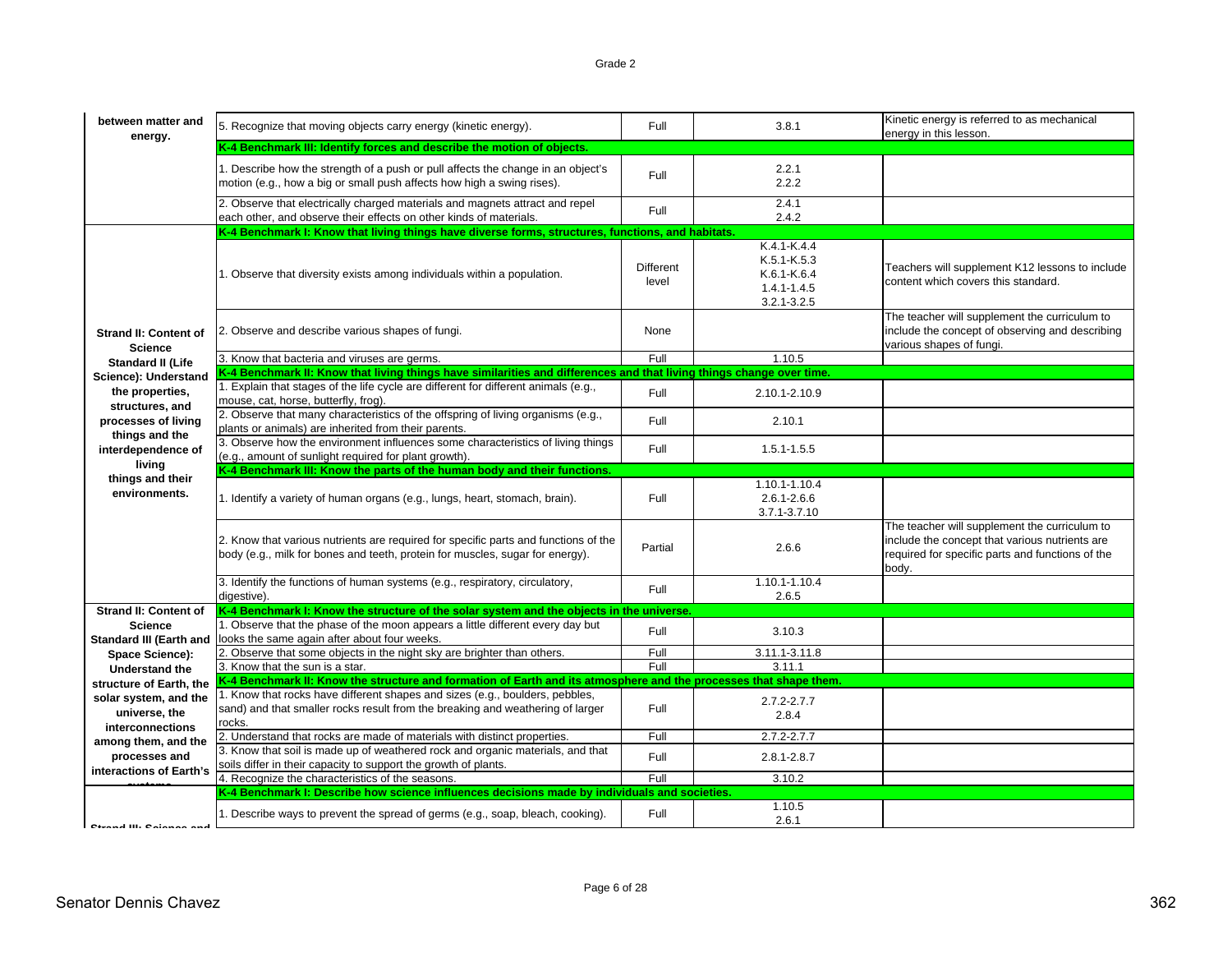#### 2. Know that science has ways to help living things avoid sickness or recover from sickness (e.g., vaccinations, medicine) and adult supervision is needed to administer them. NoneThe teacher will supplement the curriculum to include the concept of avoiding or recovering from sickness. 3. Know that some materials are better than others for making particular things (e.g., paper, cardboard, plastic, metal, fiberglass, wood). None The teacher will supplement the curriculum to include the concept that some materials are better than others for making particular things. 4. Understand that everybody can do science, invent things, and formulate ideas. Full Embedded throughout, for example: 2.5.82.6.25. Know that science has discovered many things about objects, events, and p. Know that science has discovered many things about objects, events, and Full<br>nature and that there are many more questions to be answered. Embedded throughout, for example: 2.5.8 2.7.8 **Strand III: Science and Society Standard I: Understand how scientific discoveries, inventions, practices, and knowledge influence, and are influenced by, individuals and societies.**

Page 7 of 28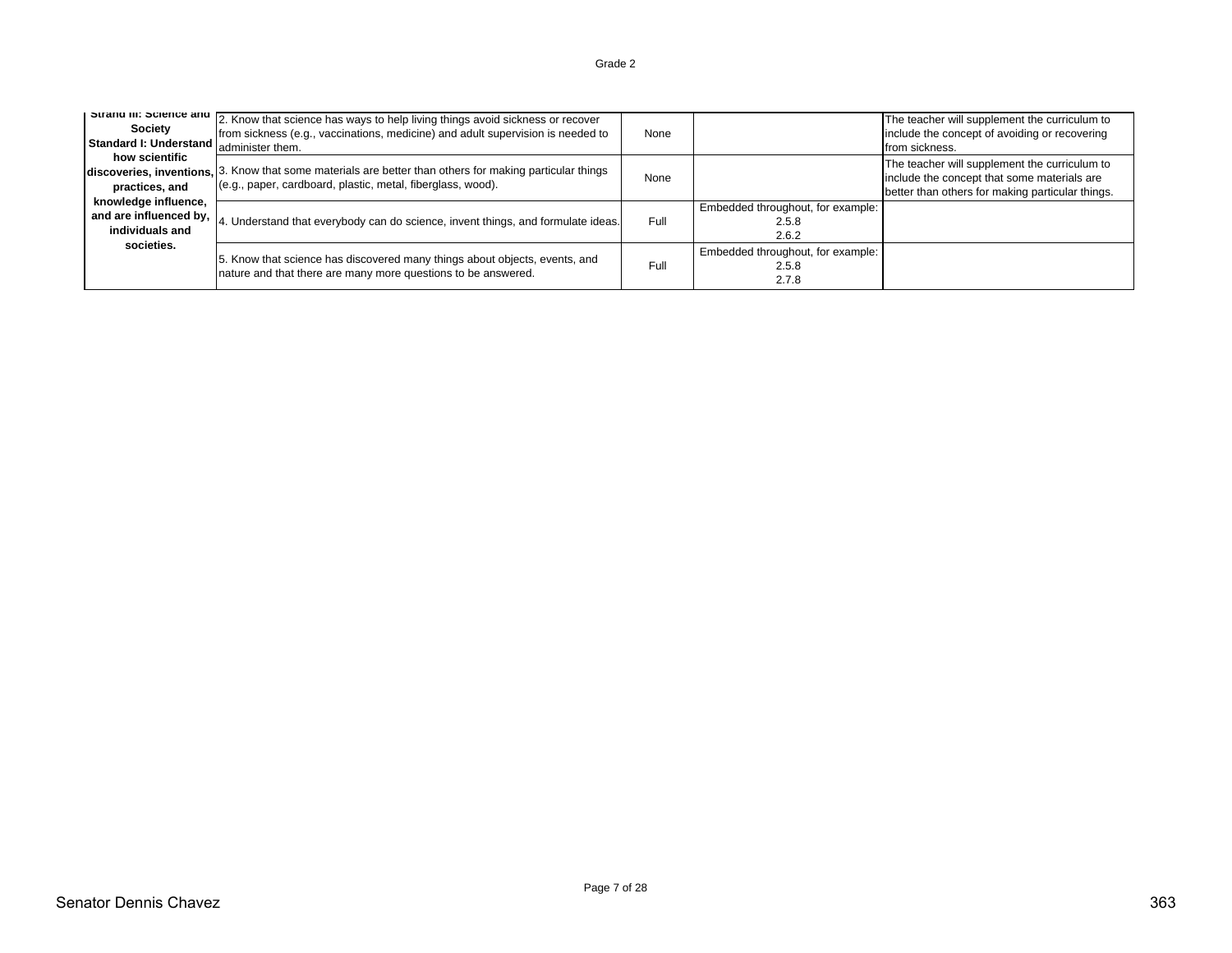| <b>New Mexico Grade 3 Science Standards</b><br>Compared to K <sup>12</sup> Grade 3 Science   |                                                                                                                                             |                 |                                                               |                                                                                  |  |
|----------------------------------------------------------------------------------------------|---------------------------------------------------------------------------------------------------------------------------------------------|-----------------|---------------------------------------------------------------|----------------------------------------------------------------------------------|--|
| <b>Strand</b>                                                                                | <b>Benchmarks and Performance Standards</b>                                                                                                 | <b>Coverage</b> | K <sup>12</sup> grade, unit, lesson                           | <b>Comments</b>                                                                  |  |
|                                                                                              | K-4 Benchmark I: Use scientific methods to observe, collect, record, analyze, predict, interpret, and determine reasonableness of data.     |                 |                                                               |                                                                                  |  |
|                                                                                              | 1. Make new observations when discrepancies exist between two descriptions of<br>the same object or phenomenon to improve accuracy.         | Full            | 3.1.4                                                         |                                                                                  |  |
|                                                                                              | 2. Recognize the difference between data and opinion.                                                                                       | Partial         | 2.1.5                                                         | The teacher will supplement the curriculum to<br>include the concept of opinion. |  |
|                                                                                              | 3. Use numerical data in describing and comparing objects, events, and<br>measurements.                                                     | Full            | $2.1.1 - 2.1.7$                                               |                                                                                  |  |
|                                                                                              | 4. Collect data in an investigation and analyze those data.                                                                                 | Full            | Embedded throughout, for example:<br>3.1.3<br>3.6.2<br>3.9.4  |                                                                                  |  |
| <b>Strand I: Scientific</b><br><b>Thinking and Practice</b><br><b>Standard I: Understand</b> | 5. Know that the same scientific laws govern investigations in different times and<br>places (e.g., gravity, growing).                      | Full            | Embedded throughout, for example:<br>3.1.2<br>3.6.1<br>3.8.3  |                                                                                  |  |
| the processes of                                                                             | K-4 Benchmark II: Use scientific thinking and knowledge and communicate findings.                                                           |                 |                                                               |                                                                                  |  |
| scientific investigations<br>and use inquiry and<br>scientific ways of<br>observing,         | 1. Use a variety of methods to display data and present findings.                                                                           | Full            | Embedded throughout, for example:<br>3.1.4<br>3.5.1<br>3.10.3 |                                                                                  |  |
| experimenting,<br>predicting, and<br>validating to think<br>critically.                      | 2. Understand that predictions are based on observations, measurements, and<br>cause-and-effect relationships.                              | Full            | Embedded throughout, for example:<br>3.5.1<br>3.8.3<br>3.9.3  |                                                                                  |  |
|                                                                                              | K-4 Benchmark III: Use mathematical skills and vocabulary to analyze data, understand patterns and relationships, and communicate findings. |                 |                                                               |                                                                                  |  |
|                                                                                              | 1. Use numerical data in describing and comparing objects, events, and<br>measurements.                                                     | Full            | $2.1.1 - 2.1.7$                                               |                                                                                  |  |
|                                                                                              | 2. Pose a question of interest and present observations and measurements with<br>accuracy.                                                  | Full            | Embedded throughout, for example:<br>3.5.1<br>3.8.1<br>3.9.3  |                                                                                  |  |
|                                                                                              | 3. Use various methods to display data and present findings and communicate<br>results in accurate mathematical language.                   | Full            | Embedded throughout, for example:<br>3.1.4<br>3.5.1<br>3.10.3 |                                                                                  |  |
|                                                                                              | K-4 Benchmark I: Recognize that matter has different forms and properties.                                                                  |                 |                                                               |                                                                                  |  |
|                                                                                              | 1. Identify and compare properties of pure substances and mixtures (e.g., sugar,<br>fruit juice).                                           | Full            | 4.3.1                                                         |                                                                                  |  |
|                                                                                              | 2. Separate mixtures based on properties (e.g., by size or by substance; rocks<br>and sand, iron filings and sand, salt and sand).          | Full            | 4.3.3                                                         |                                                                                  |  |
|                                                                                              | K-4 Benchmark II: Know that energy is needed to get things done and that energy has different forms.                                        |                 |                                                               |                                                                                  |  |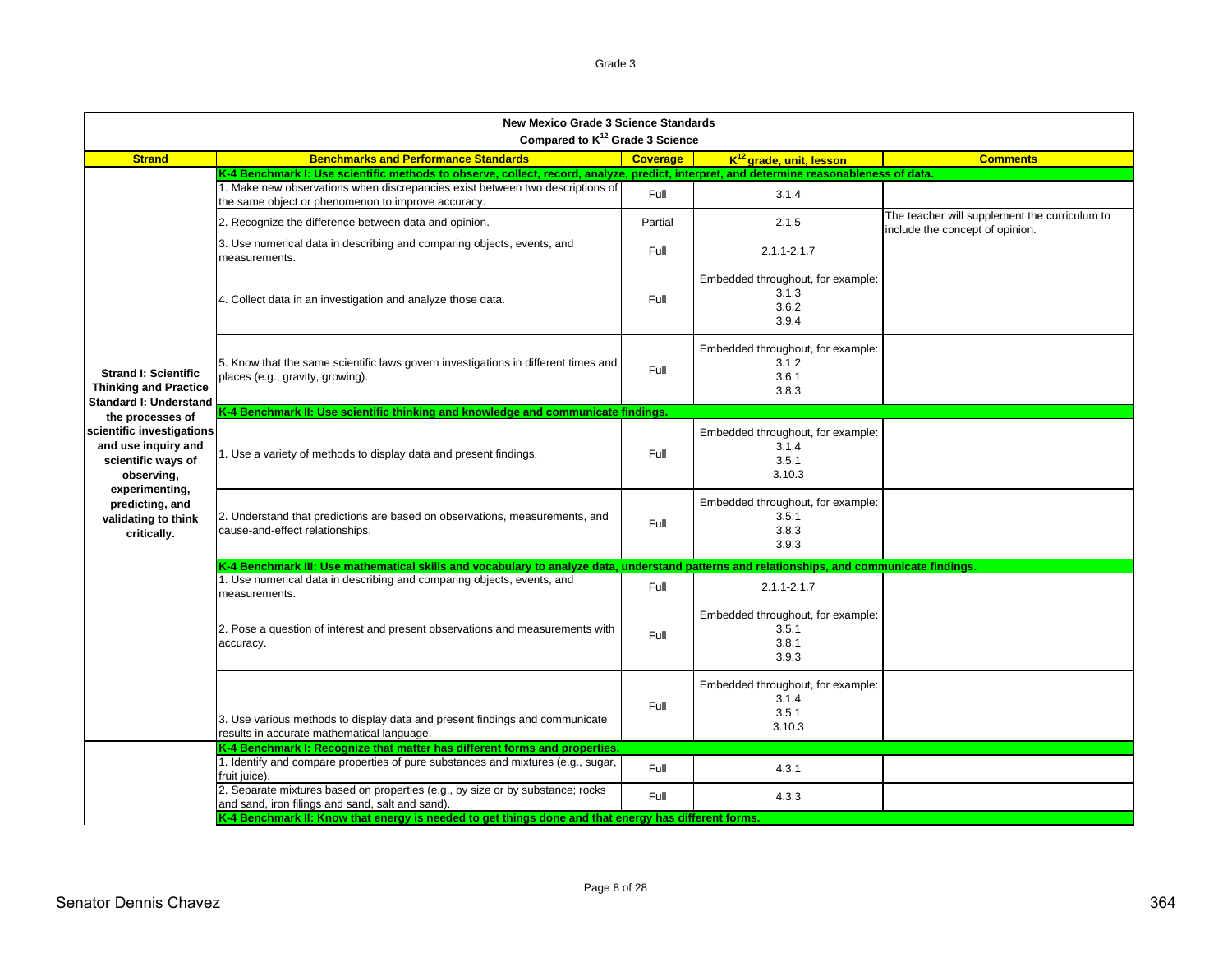| <b>Strand II: Content of</b><br><b>Science</b>                       | 1. Understand that light is a form of energy and can travel through a vacuum.                                                                                                             | Partial                   | 3.9.1<br>3.9.3       | The teacher will supplement the curriculum to<br>include the concept of light traveling through a<br>vacuum.               |
|----------------------------------------------------------------------|-------------------------------------------------------------------------------------------------------------------------------------------------------------------------------------------|---------------------------|----------------------|----------------------------------------------------------------------------------------------------------------------------|
| <b>Standard I (Physical</b><br>Science): Understand                  | 2. Know that light travels in a straight line until it strikes an object and then it is<br>reflected, refracted, or absorbed.                                                             | Full                      | 3.9.1                |                                                                                                                            |
| the structure and<br>properties of matter,<br>the characteristics of | 3. Measure energy and energy changes (e.g., temperature changes).                                                                                                                         | Partial                   | 3.8.1<br>3.8.2       | The teacher will supplement the curriculum to<br>include the concept of measuring energy and<br>energy changes.            |
| energy, and the<br>interactions                                      | 4. Construct charts or diagrams that relate variables associated with energy<br>changes (e.g., melting of ice over time).                                                                 | Full                      | 3.8.2                |                                                                                                                            |
| between matter and                                                   | K-4 Benchmark III: Identify forces and describe the motion of objects.                                                                                                                    |                           |                      |                                                                                                                            |
| energy.                                                              | 1. Recognize that magnets can produce motion by attracting some materials<br>(e.g., steel) and have no effect on others (e.g., plastics).                                                 | Full                      | 2.4.1<br>2.4.2       |                                                                                                                            |
|                                                                      | 2. Describe how magnets have poles (N and S) and that like poles repel each<br>other while unlike poles attract.                                                                          | Full                      | 2.4.2                |                                                                                                                            |
|                                                                      | 3. Observe that some forces produce motion without objects touching (e.g.,<br>magnetic force on nails).                                                                                   | Full                      | 2.4.1                |                                                                                                                            |
|                                                                      | 4. Describe motion on different time scales (e.g., the slow motion of a plant<br>toward light, the fast motion of a tuning fork).                                                         | <b>Different</b><br>level | 5.4.1                | Teachers will supplement K12 lessons to include<br>content which covers this standard.                                     |
|                                                                      | K-4 Benchmark I: Know that living things have diverse forms, structures, functions, and habitats.                                                                                         |                           |                      |                                                                                                                            |
|                                                                      | 1. Know that an adaptation in physical structure or behavior can improve an<br>organism's chance for survival (e.g., horned toads, chameleons, cacti,<br>mushrooms).                      | Different<br>level        | $1.5.1 - 1.5.5$      |                                                                                                                            |
| <b>Strand II: Content of</b><br><b>Science</b>                       | 2. Observe that plants and animals have structures that serve different functions<br>(e.g., shape of animals' teeth).                                                                     | Full                      | 2.9.2-2.9.6<br>3.2.3 |                                                                                                                            |
| <b>Standard II (Life</b><br>Science): Understand                     | 3. Classify common animals according to their observable characteristics (e.g.,<br>body coverings, structure).                                                                            | Full                      | $3.2.1 - 3.2.5$      |                                                                                                                            |
| the properties,<br>structures, and<br>processes of living            | 4. Classify plants according to their characteristics (e.g., tree leaves, flowers,<br>seeds).                                                                                             | Partial                   | 2.9.2-2.9.6          | The teacher will supplement the curriculum to<br>include the concept classification according to<br>these characteristics. |
| things and the                                                       | K-4 Benchmark II: Know that living things have similarities and differences and that living things change over time                                                                       |                           |                      |                                                                                                                            |
| interdependence of<br>living                                         | 1. Identify how living things cause changes to the environments in which they<br>live, and that some of these changes are detrimental to the organism and some<br>are beneficial.         | Full                      | $4.1.1 - 4.1 - 6$    |                                                                                                                            |
| things and their<br>environments.                                    | 2. Know that some kinds of organisms that once lived on Earth have become<br>extinct (e.g., dinosaurs) and that others resemble those that are alive today (e.g.,<br>alligators, sharks). | Full                      | $3.4.1 - 3.4.5$      |                                                                                                                            |
|                                                                      | K-4 Benchmark III: Know the parts of the human body and their functions.                                                                                                                  |                           |                      |                                                                                                                            |
|                                                                      | 1. Know that bacteria and viruses are germs that affect the human body.                                                                                                                   | Full                      | 2.6.1                |                                                                                                                            |
|                                                                      | 2. Describe the nutrients needed by the human body.                                                                                                                                       | Full                      | 2.6.6                |                                                                                                                            |
|                                                                      | K-4 Benchmark I: Know the structure of the solar system and the objects in the universe.                                                                                                  |                           |                      |                                                                                                                            |
|                                                                      | 1. Describe the objects in the solar system (e.g., sun, Earth and other planets,<br>moon) and their features (e.g., size, temperature).                                                   | Full                      | 3.11.1-3.11-8        |                                                                                                                            |
| <b>Strand II: Content of</b>                                         | 2. Describe the relationships among the objects in the solar system (e.g., relative<br>distances, orbital motions).                                                                       | Full                      | 3.11.1               |                                                                                                                            |
| <b>Science</b>                                                       | 3. Observe that the pattern of stars stays the same as they appear to move<br>across the sky nightly.                                                                                     | Full                      | 3.11.6               |                                                                                                                            |
| <b>Standard III (Earth and</b>                                       | 4. Observe that different constellations can be seen in different seasons.                                                                                                                | Full                      | 3.11.6               |                                                                                                                            |
| Space Science):<br><b>Understand the</b><br>structure of Earth, the  | 5. Know that telescopes enhance the appearance of some distant objects in the<br>sky (e.g., the moon, planets).                                                                           | Full                      | 3.11.1               |                                                                                                                            |
| enlar evetom and the                                                 | K-4 Benchmark II: Know the structure and formation of Earth and its atmosphere and the processes that shape them.                                                                         |                           |                      |                                                                                                                            |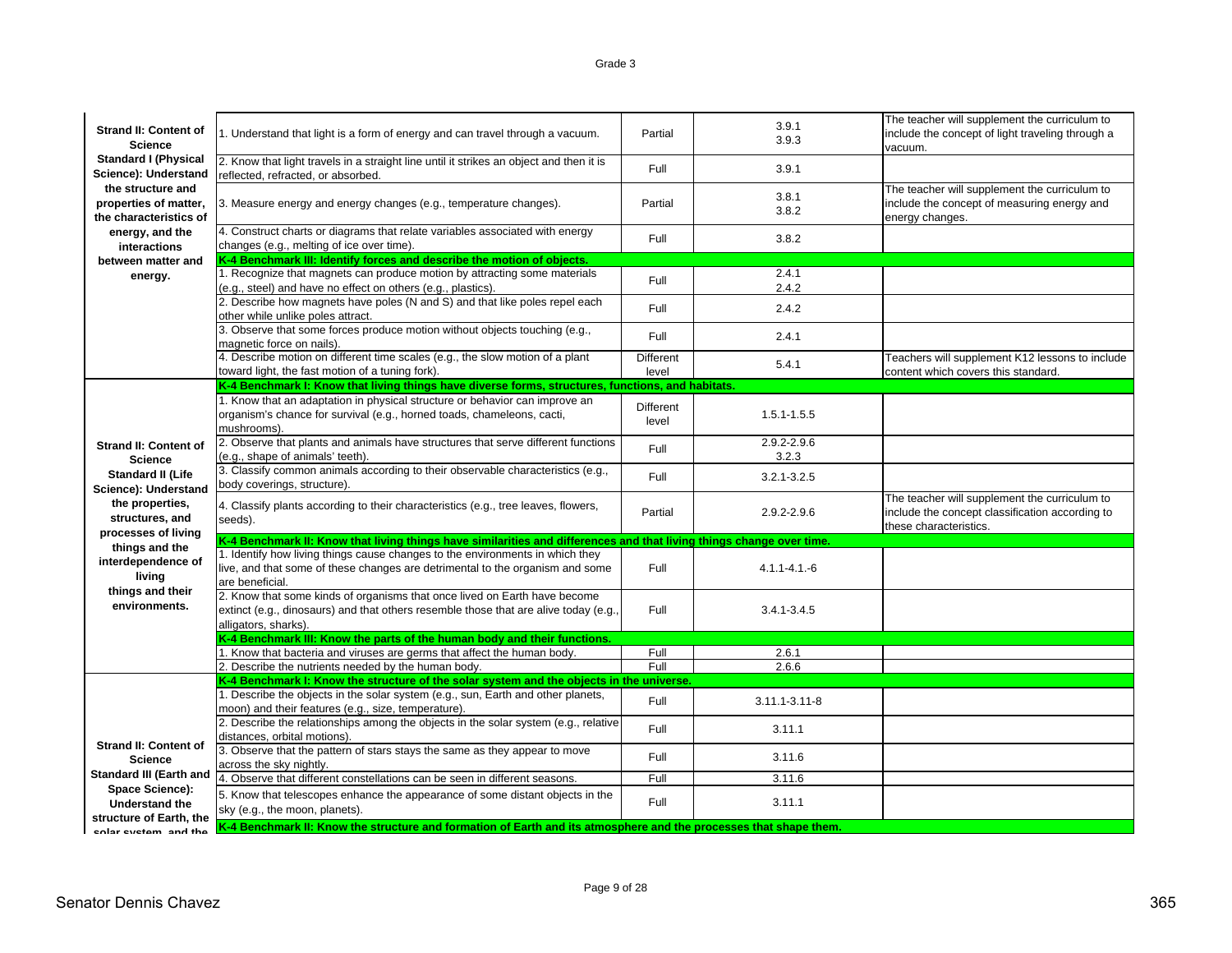| SUIDI SYSICIII, DIIU LIIC<br>universe, the<br>interconnections<br>among them, and the<br>processes and<br>interactions of Earth's<br>systems. | 1. Know that Earth's features are constantly changed by a combination of slow<br>and rapid processes that include the action of volcanoes, earthquakes, mountain<br>building, biological changes, erosion, and weathering.<br>2. Know that fossils are evidence of earlier life and provide data about plants and<br>animals that lived long ago.<br>3. Know that air takes up space, is colorless, tasteless, and odorless, and exerts | Full<br>Full<br>Full | 4.8.5-4.8.8<br>4.9.1-4.9.5<br>4.10.1<br>4.10.2<br>3.5.1 |                                                                                                                                                                                      |
|-----------------------------------------------------------------------------------------------------------------------------------------------|-----------------------------------------------------------------------------------------------------------------------------------------------------------------------------------------------------------------------------------------------------------------------------------------------------------------------------------------------------------------------------------------------------------------------------------------|----------------------|---------------------------------------------------------|--------------------------------------------------------------------------------------------------------------------------------------------------------------------------------------|
|                                                                                                                                               | a force.<br>4. Identify how water exists in the air in different forms (e.g., in clouds and fog as<br>tiny droplets; in rain, snow, and hail) and changes from one form to another<br>through various processes (e.g., freezing/condensation, precipitation,<br>evaporation).                                                                                                                                                           | Full                 | 4.4.1<br>3.1.1<br>3.5.2                                 |                                                                                                                                                                                      |
|                                                                                                                                               | K-4 Benchmark I: Describe how science influences decisions made by individuals and societies.                                                                                                                                                                                                                                                                                                                                           |                      |                                                         |                                                                                                                                                                                      |
| <b>Strand III: Science and</b><br><b>Society</b>                                                                                              | Describe how food packaging (e.g., airtight containers, date) and preparation<br>(heating, cooling, salting, smoking, drying) extend food life and the safety of<br>foods (e.g., elimination of bacteria).                                                                                                                                                                                                                              | None                 |                                                         | The teacher will supplement the curriculum to<br>include the concept of food packaging and<br>preparation extending the food life and safety of<br>foods.                            |
| <b>Standard I: Understand</b><br>how scientific<br>discoveries, inventions<br>practices, and                                                  | 2. Know that science produces information for the manufacture and recycling of<br>materials (e.g., materials that can be recycled [aluminum, paper, plastic] and<br>others that cannot [gasoline]).                                                                                                                                                                                                                                     | None                 |                                                         | The teacher will supplement the curriculum to<br>include the concept of science producing<br>information for the manufacture and recycling of<br>materials.                          |
| knowledge influence,<br>and are influenced by,<br>individuals and                                                                             | 3. Know that naturally occurring materials (e.g., wood, clay, cotton, animal skins)<br>may be processed or combined with other materials to change their properties.                                                                                                                                                                                                                                                                    | Full                 | 3.6.1<br>3.6.2                                          |                                                                                                                                                                                      |
| societies.                                                                                                                                    | 4. Know that using poisons can reduce the damage to crops caused by rodents,<br>weeds, and insects, but their use may harm other plants, animals, or the<br>environment.                                                                                                                                                                                                                                                                | None                 |                                                         | The teacher will supplement the curriculum to<br>include the concept of using poisons to reduce<br>the damage to crops, which may harm other<br>plants, animals, or the environment. |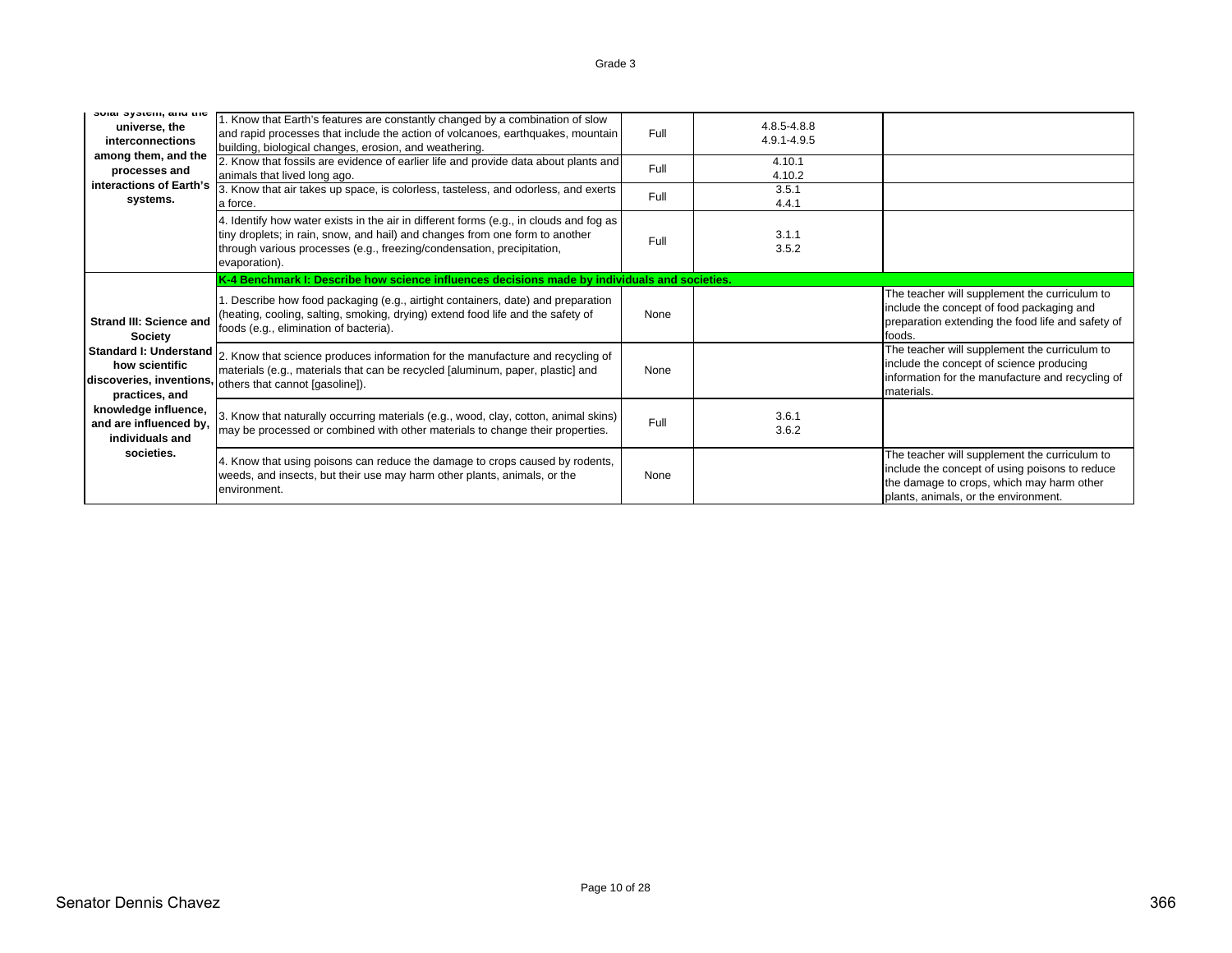| <b>New Mexico Grade 4 Science Standards</b><br>Compared to K <sup>12</sup> Grade 4 Science |                                                                                                                                                                                                                                                                                                       |                           |                                                              |                                                                                        |  |
|--------------------------------------------------------------------------------------------|-------------------------------------------------------------------------------------------------------------------------------------------------------------------------------------------------------------------------------------------------------------------------------------------------------|---------------------------|--------------------------------------------------------------|----------------------------------------------------------------------------------------|--|
| <b>Strand</b>                                                                              | <b>Benchmarks and Performance Standards</b>                                                                                                                                                                                                                                                           | <b>Coverage</b>           | K <sup>12</sup> grade, unit, lesson                          | <b>Comments</b>                                                                        |  |
|                                                                                            | K-4 Benchmark I: Use scientific methods to observe, collect, record, analyze, predict, interpret, and determine reasonableness of data.                                                                                                                                                               |                           |                                                              |                                                                                        |  |
|                                                                                            | 1. Use instruments to perform investigations (e.g., timers, balances) and<br>communicate findings.                                                                                                                                                                                                    | Full                      | Embedded throughout, for example:<br>4.3.2<br>4.5.1<br>4.9.2 |                                                                                        |  |
|                                                                                            | 2. Differentiate observation from interpretation and understand that a scientific<br>explanation comes in part from what is observed and in part from how the<br>observation is interpreted.                                                                                                          | <b>Different</b><br>level | ES.11.4-ES.11.7                                              | Teachers will supplement K12 lessons to include<br>content which covers this standard. |  |
|                                                                                            | 3. Conduct multiple trials to test a prediction, draw logical conclusions, and<br>construct and interpret graphs from measurements.                                                                                                                                                                   | Full                      | Embedded throughout, for example:<br>4.3.5<br>4.4.4<br>4.9.3 |                                                                                        |  |
| <b>Strand I: Scientific</b><br><b>Thinking and Practice</b>                                | 4. Collect data in an investigation using multiple techniques, including control<br>groups, and analyze those data to determine what other investigations could be<br>conducted to validate findings.                                                                                                 | Full                      | 4.4.2<br>4.9.1                                               |                                                                                        |  |
| <b>Standard I: Understand</b>                                                              | K-4 Benchmark II: Use scientific thinking and knowledge and communicate findings.                                                                                                                                                                                                                     |                           |                                                              |                                                                                        |  |
| the processes of<br>scientific investigation                                               | 1. Communicate ideas and present findings about scientific investigations that<br>are open to critique from others.                                                                                                                                                                                   | Different<br>level        | ES.11.9<br>ES.11.10                                          | Teachers will supplement K12 lessons to include<br>content which covers this standard. |  |
| and use inquiry and<br>scientific ways of<br>observing,<br>experimenting,                  | 2. Describe how scientific investigations may differ from one another (e.g.,<br>observations of nature, measurements of things changing over time).                                                                                                                                                   | Full                      | Embedded throughout, for example:<br>4.1.4<br>4.2.1<br>493   |                                                                                        |  |
| predicting, and<br>validating to think<br>critically.                                      | 3. Understand how data are used to explain how a simple system functions (e.g.,<br>a thermometer to measure heat loss as water cools).                                                                                                                                                                | Full                      | Embedded throughout, for example:<br>4.3.3<br>4.4.1<br>4.7.3 |                                                                                        |  |
|                                                                                            | K-4 Benchmark III: Use mathematical skills and vocabulary to analyze data, understand patterns and relationships, and communicate findings.                                                                                                                                                           |                           |                                                              |                                                                                        |  |
|                                                                                            | 1. Conduct multiple trials using simple mathematical techniques to make and test<br>predictions.                                                                                                                                                                                                      | Full                      | Embedded throughout, for example:<br>4.3.1<br>4.5.5<br>4.7.4 |                                                                                        |  |
|                                                                                            | 2. Use mathematical equations to formulate and justify predictions based on<br>cause-and-effect relationships.                                                                                                                                                                                        | Full                      | Embedded throughout, for example:<br>4.3.6<br>4.4.4          |                                                                                        |  |
|                                                                                            | 3. Identify simple mathematical relationships in a scientific investigation (e.g., the<br>relationship of the density of materials that will or will not float in water to the<br>density of water).                                                                                                  | Full                      | 4.4.1-4.4.6                                                  |                                                                                        |  |
|                                                                                            | K-4 Benchmark I: Recognize that matter has different forms and properties.                                                                                                                                                                                                                            |                           |                                                              |                                                                                        |  |
|                                                                                            | 1. Know that changes to matter may be chemical or physical and when two or<br>more substances are combined, a new substance may be formed with properties<br>that are different from those of the original substances (e.g., white glue and<br>borax, cornstarch and water, vinegar and baking soda). | Full                      | 3.6.1<br>3.6.2<br>4.3.1                                      |                                                                                        |  |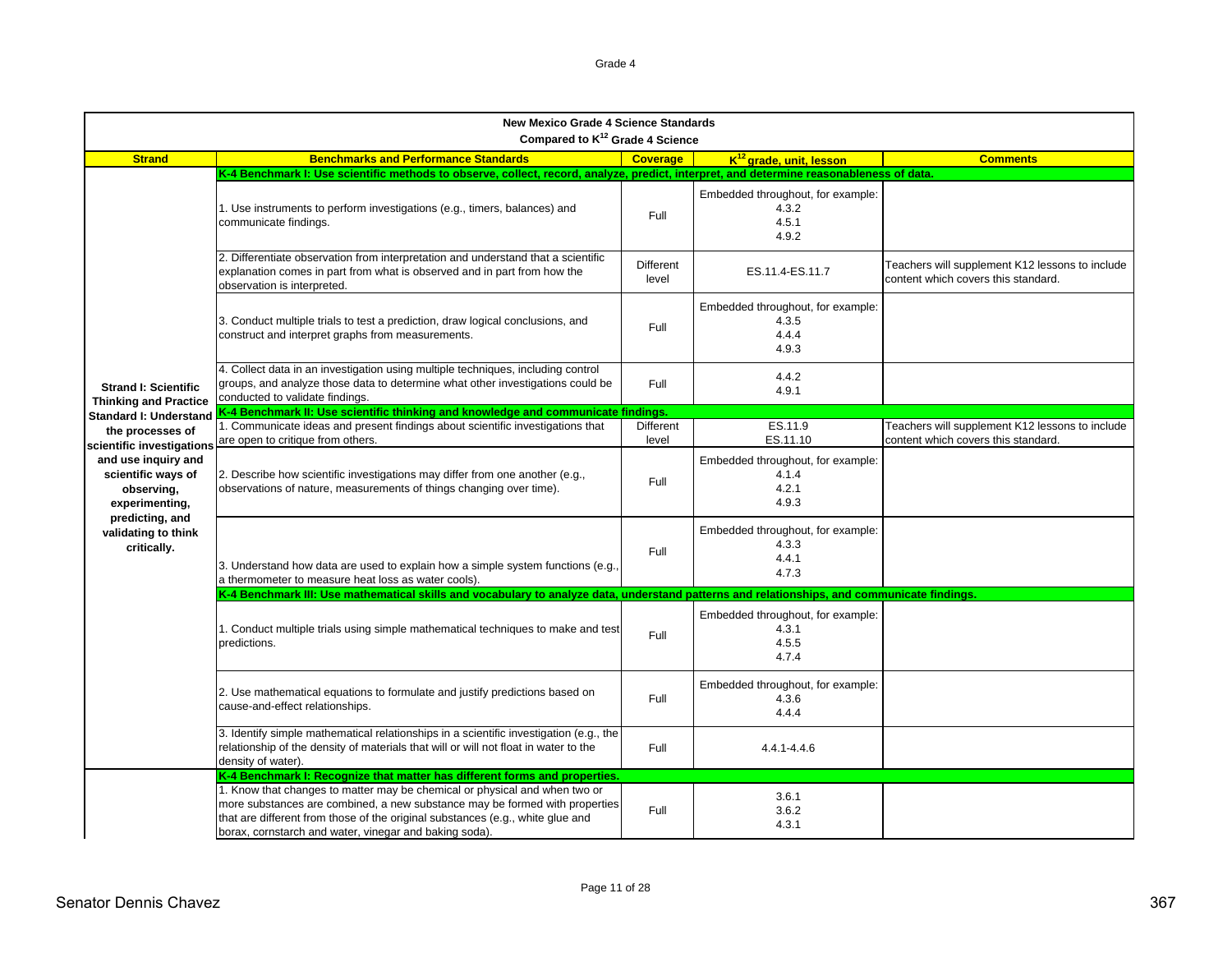|                                   | 2. Know that materials are made up of small particles (atoms and molecules) that                                                                             | Full    | 3.6.3           |                                                     |
|-----------------------------------|--------------------------------------------------------------------------------------------------------------------------------------------------------------|---------|-----------------|-----------------------------------------------------|
|                                   | are too small to see with the naked eye.                                                                                                                     |         | 5.5.1-5.5.3     |                                                     |
|                                   | 3. Know that the mass of the same amount of material remains constant whether                                                                                | Full    | 3.5.4           |                                                     |
|                                   | it is together, in parts, or in a different state.                                                                                                           |         |                 |                                                     |
| <b>Strand II: Content of</b>      | K-4 Benchmark II: Know that energy is needed to get things done and that energy has different forms.                                                         |         |                 |                                                     |
| <b>Science</b>                    | 1. Identify the characteristics of several different forms of energy and describe                                                                            |         | 3.8.1           |                                                     |
| <b>Standard I (Physical</b>       | how energy can be converted from one form to another (e.g., light to heat,<br>motion to heat, electricity to heat, light, or motion).                        | Full    | 3.8.2           |                                                     |
| Science): Understand              | 2. Recognize that energy can be stored in many ways (e.g., potential energy in                                                                               |         |                 |                                                     |
| the structure and                 | gravity or springs, chemical energy in batteries)                                                                                                            | Full    | 3.8.1           |                                                     |
| properties of matter,             |                                                                                                                                                              |         | 4.7.1           | The teacher will supplement the curriculum to       |
| the characteristics of            | 3. Describe how some waves move through materials (e.g., water, sound) and                                                                                   | Partial | 4.7.4           | include the concept of waves moving through a       |
| energy, and the                   | how others can move through a vacuum (e.g., x-ray, television, radio).                                                                                       |         | 4.7.5           | vacuum.                                             |
| interactions                      | 4. Demonstrate how electricity flows through a simple circuit (e.g., by                                                                                      | Full    | 4.7.4           |                                                     |
| between matter and                | constructing one).                                                                                                                                           |         |                 |                                                     |
| energy.                           | K-4 Benchmark III: Identify forces and describe the motion of objects.                                                                                       |         |                 |                                                     |
|                                   | 1. Know that energy can be carried from one place to another by waves (e.g.,                                                                                 |         | 5.2.3           |                                                     |
|                                   | water waves, sound waves), by electric currents, and by moving objects.                                                                                      | Full    | 4.7.4           |                                                     |
|                                   |                                                                                                                                                              |         | 5.4.1           |                                                     |
|                                   | 2. Describe the motion of an object by measuring its change of position over a                                                                               | Full    | 5.4.1           |                                                     |
|                                   | period of time.<br>3. Describe that gravity exerts more force on objects with greater mass (e.g., it                                                         |         |                 |                                                     |
|                                   | takes more force to hold up a heavy object than a lighter one).                                                                                              | Full    | 5.4.2           |                                                     |
|                                   |                                                                                                                                                              |         |                 | The teacher will supplement the curriculum to       |
|                                   | 4. Describe how some forces act on contact and other forces act at a distance                                                                                | Partial | 5.4.2           | include the concept that other forces act at a      |
|                                   |                                                                                                                                                              |         |                 |                                                     |
|                                   | (e.g., a person pushing a rock versus gravity acting on a rock).                                                                                             |         |                 | distance.                                           |
|                                   | K-4 Benchmark I: Know that living things have diverse forms, structures, functions, and habitats.                                                            |         |                 |                                                     |
|                                   |                                                                                                                                                              |         | $3.2.1 - 3.2.5$ |                                                     |
|                                   | 1. Explain that different living organisms have distinctive structures and body                                                                              | Full    | 4.5.1-4.5.10    |                                                     |
|                                   | systems that serve specific functions (e.g., walking, flying, swimming).                                                                                     |         | 5.8.1-5.8.8     |                                                     |
|                                   |                                                                                                                                                              |         |                 | The teacher will supplement the curriculum to       |
|                                   | 2. Know that humans and other living things have senses to help them detect<br>stimuli, and that sensations (e.g., hunger) and stimuli (e.g., changes in the | Partial | 4.5.2           | include the concept that other living things detect |
|                                   | environment) influence the behavior of organisms.                                                                                                            |         |                 | stimuli and that sensations and stimuli influence   |
|                                   |                                                                                                                                                              |         |                 | the behavior of the organism.                       |
|                                   |                                                                                                                                                              |         |                 | The teacher will supplement the curriculum to       |
|                                   | 3. Describe how roots are associated with the intake of water and soil nutrients                                                                             |         |                 | include the concept of how roots are associated     |
| <b>Strand II: Content of</b>      | and green leaves are associated with making food from sunlight                                                                                               | None    |                 | with the intake of water and soil nutrients and     |
| <b>Science</b>                    | (photosynthesis).                                                                                                                                            |         |                 | green leaves are associated with making food        |
| <b>Standard II (Life</b>          | 4. Describe the components of and relationships among organisms in a food                                                                                    |         | 4.1.3           | from sunlight.                                      |
| Science): Understand              | chain (e.g., plants are the primary source of energy for living systems).                                                                                    | Full    | 4.2.3           |                                                     |
| the properties,                   | 5. Describe how all living things are made up of smaller units that are called                                                                               |         |                 |                                                     |
| structures, and                   | cells.                                                                                                                                                       | Full    | 5.6.1-5.6.8     |                                                     |
| processes of living               | K-4 Benchmark II: Know that living things have similarities and differences and that living things change over time.                                         |         |                 |                                                     |
| things and the                    | 1. Know that in any particular environment some kinds of plants and animals                                                                                  | Full    | 3.3.1-3.3.10    |                                                     |
| interdependence of                | survive well, some survive less well, and others cannot survive at all.                                                                                      |         | 4.1.1           |                                                     |
| living                            | 2. Know that a change in physical structure or behavior can improve an                                                                                       |         |                 |                                                     |
| things and their<br>environments. | organism's chance of survival (e.g., a chameleon changes color, a turtle pulls its<br>head into its shell, a plant grows toward the light).                  | Full    | 3.3.1-3.3.10    |                                                     |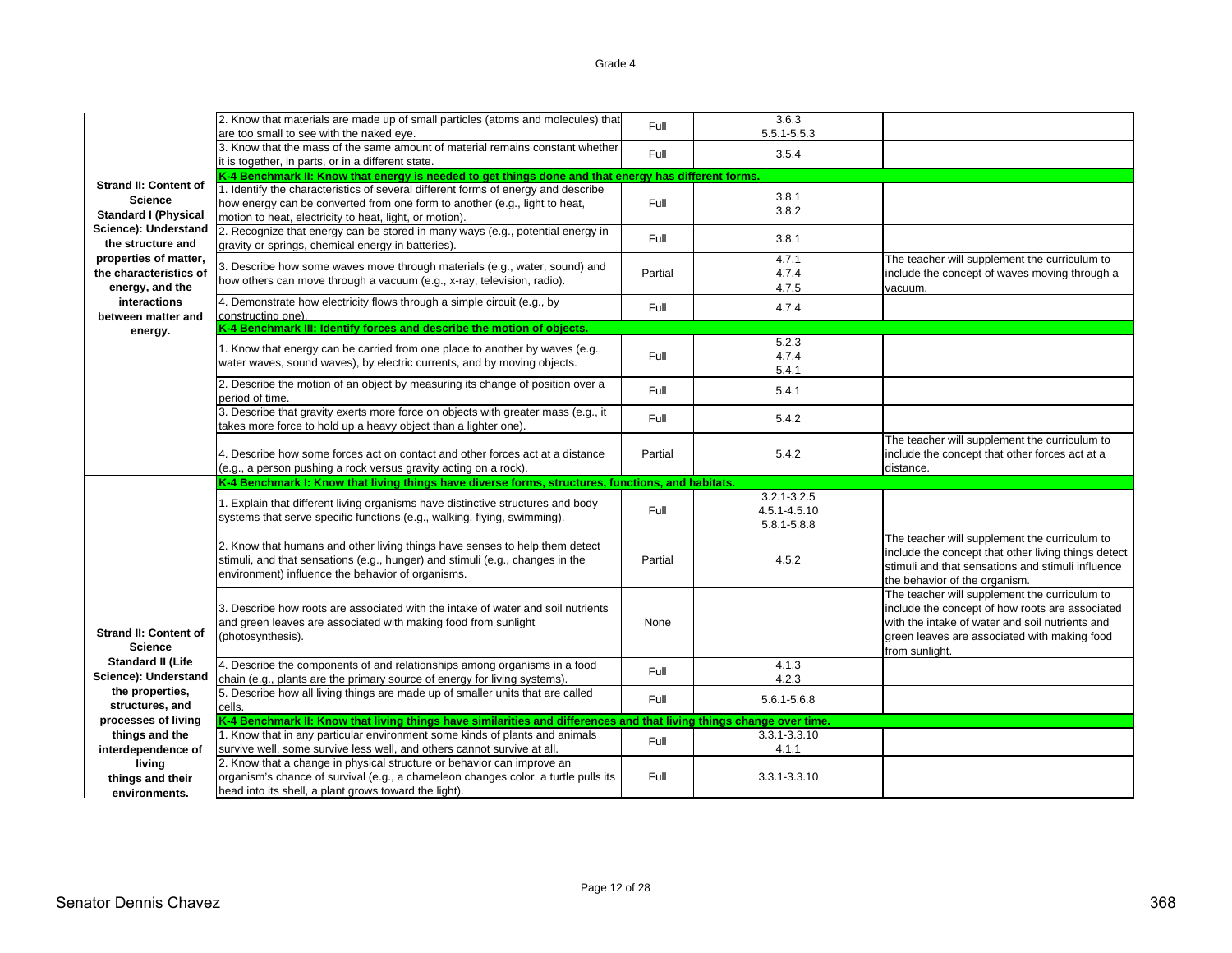|                                                                                     | 3. Describe how some living organisms have developed characteristics from<br>generation to generation to improve chances of survival (e.g., spines on cacti,<br>long beaks on hummingbirds, good eyesight on hawks).                                          | Full | 3.3.1-3.3.10                                   |                                                                                                                                                                                            |
|-------------------------------------------------------------------------------------|---------------------------------------------------------------------------------------------------------------------------------------------------------------------------------------------------------------------------------------------------------------|------|------------------------------------------------|--------------------------------------------------------------------------------------------------------------------------------------------------------------------------------------------|
|                                                                                     | K-4 Benchmark III: Know the parts of the human body and their functions.                                                                                                                                                                                      |      |                                                |                                                                                                                                                                                            |
|                                                                                     | 1. Know that the human body has many parts that interact to function as systems<br>(e.g., skeletal, muscular) and describe the parts and their specific functions in<br>selected systems (e.g., the nose, lungs, and diaphragm in the respiratory<br>system). | Full | $3.7.1 - 3.7.9$<br>4.5.1-4.5.10<br>5.6.1-5.6.8 |                                                                                                                                                                                            |
|                                                                                     | 2. Recognize that the human body is organized from cells, to tissues, to organs,<br>to systems, to the organism.                                                                                                                                              | Full | $3.7.1 - 3.7.9$<br>4.5.1-4.5.10<br>5.6.1-5.6.8 |                                                                                                                                                                                            |
|                                                                                     | K-4 Benchmark I: Know the structure of the solar system and the objects in the universe.                                                                                                                                                                      |      |                                                |                                                                                                                                                                                            |
| <b>Strand II: Content of</b><br><b>Science</b>                                      | 1. Understand that the number of stars visible through a telescope is much<br>greater than the number visible to the naked eye.                                                                                                                               | Full | 3.11.1                                         |                                                                                                                                                                                            |
| <b>Standard III (Earth and</b><br><b>Space Science):</b>                            | 2. Know that there are various types of telescopes that use different forms of<br>light to observe distant objects in the sky.                                                                                                                                | Full | 3.11.1                                         |                                                                                                                                                                                            |
| <b>Understand the</b><br>structure of Earth, the                                    | 3. Know that the pattern of stars (e.g., constellations) stays the same although<br>they appear to move across the sky nightly due to Earth's rotation.                                                                                                       | Full | 3.11.6                                         |                                                                                                                                                                                            |
| solar system, and the                                                               | K-4 Benchmark II: Know the structure and formation of Earth and its atmosphere and the processes that shape them.                                                                                                                                             |      |                                                |                                                                                                                                                                                            |
| universe, the<br>interconnections                                                   | 1. Know that the properties of rocks and minerals reflect the processes that<br>shaped them (i.e., igneous, metamorphic, and sedimentary rocks).                                                                                                              | Full | 4.8.1-4.8.9                                    |                                                                                                                                                                                            |
| among them, and the<br>processes and                                                | 2. Describe how weather patterns generally move from west to east in the United<br>States.                                                                                                                                                                    | Full | 3.1.2<br>5.3.6                                 |                                                                                                                                                                                            |
| interactions of Earth's<br>systems.                                                 | 3. Know that local weather information describes patterns of change over a<br>period of time (e.g., temperature, precipitation symbols, cloud conditions, wind<br>speed/direction).                                                                           | Full | 3.1.4                                          |                                                                                                                                                                                            |
|                                                                                     | K-4 Benchmark I: Describe how science influences decisions made by individuals and societies.                                                                                                                                                                 |      |                                                |                                                                                                                                                                                            |
| <b>Strand III: Science and</b><br><b>Society</b>                                    | 1. Know that science has identified substances called pollutants that get into the<br>environment and can be harmful to living things.                                                                                                                        | Full | 4.1.5<br>5.1.3                                 |                                                                                                                                                                                            |
| how scientific<br>discoveries, inventions, optics).                                 | <b>Standard I: Understand 2.</b> Know that, through science and technology, a wide variety of materials not<br>appearing in nature have become available (e.g., steel, plastic, nylon, fiber                                                                  | None |                                                | The teacher will supplement the curriculum to<br>include the concept that through science and<br>technology, a wide variety of materials not<br>appearing in nature have become available. |
| practices, and<br>knowledge influence,<br>and are influenced by,<br>individuals and | 3. Know that science has created ways to store and retrieve information (e.g.,<br>paper and ink, printing press, computers, CD ROMs) but that these are not<br>perfect (e.g., faulty programming, defective hardware).                                        | None |                                                | The teacher will supplement the curriculum to<br>include the concept that science has created<br>ways to store and retrieve information but that<br>these are not perfect.                 |
| societies.                                                                          | 4. Know that both men and women of all races and social backgrounds choose<br>science as a career.                                                                                                                                                            | Full | Embedded, for example:<br>3.6.4                |                                                                                                                                                                                            |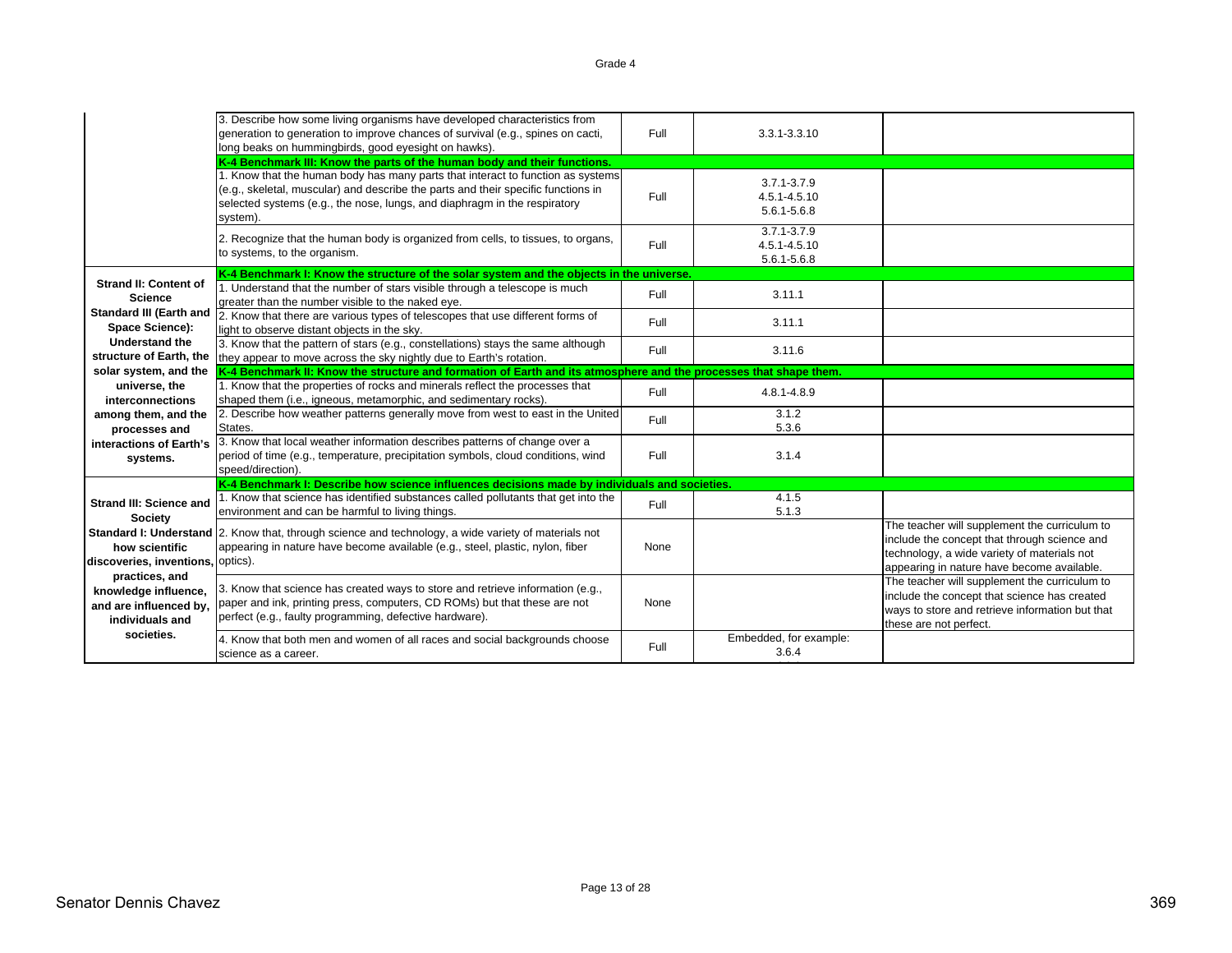| <b>New Mexico Grade 5 Science Standards</b><br>Compared to K <sup>12</sup> Grade 5 Science                |                                                                                                                                                                                                          |                 |                                                                             |                                                                                                                                                                         |  |  |
|-----------------------------------------------------------------------------------------------------------|----------------------------------------------------------------------------------------------------------------------------------------------------------------------------------------------------------|-----------------|-----------------------------------------------------------------------------|-------------------------------------------------------------------------------------------------------------------------------------------------------------------------|--|--|
| <b>Strand</b>                                                                                             | <b>Benchmarks and Performance Standards</b>                                                                                                                                                              | <b>Coverage</b> | $K^{12}$ arade, unit, lesson                                                | <b>Comments</b>                                                                                                                                                         |  |  |
|                                                                                                           | 5-8 Benchmark I: Use scientific methods to develop questions, design and conduct experiments using appropriate technologies, analyze and evaluate results, make<br>predictions, and communicate findings |                 |                                                                             |                                                                                                                                                                         |  |  |
|                                                                                                           | 1. Plan and conduct investigations, including formulating testable questions,<br>making systematic observations, developing logical conclusions, and<br>communicating findings.                          | Full            | Embedded throughout, for example:<br>ES.11.1 - ES.11.8<br>LS.10.1 - LS.10.8 |                                                                                                                                                                         |  |  |
|                                                                                                           | 2. Use appropriate technologies (e.g., calculators, computers, balances, spring<br>scales, microscopes) to perform scientific tests and to collect and display data.                                     | Full            | Embedded throughout, for example:<br>4.3.3<br>5.5.8<br>LS.2.4               |                                                                                                                                                                         |  |  |
|                                                                                                           | 3. Use graphic representations (e.g., charts, graphs, tables, labeled diagrams) to<br>present data and produce explanations for investigations.                                                          | Full            | Embedded throughout, for example:<br>4.7.2<br>5.6.7<br>ES.1.3               |                                                                                                                                                                         |  |  |
| <b>Strand I: Scientific</b><br><b>Thinking and Practice</b><br>Standard I: Understand<br>the processes of | 4. Describe how credible scientific investigations use reproducible elements<br>including single variables, controls, and appropriate sample sizes to produce<br>valid scientific results.               | Full            | ES.11.3<br>LS.10.2<br>LS.10.3<br>PS.10.2<br>PS.10.3                         |                                                                                                                                                                         |  |  |
| scientific investigations<br>and use inquiry and<br>scientific ways of                                    | 5. Communicate the steps and results of a scientific investigation.                                                                                                                                      | Full            | ES.11.1 - ES.11.8<br>LS.10.1 - LS.10.8<br>PS.10.1 - PS.10.8                 |                                                                                                                                                                         |  |  |
| observing,                                                                                                | 5-8 Benchmark II: Understand the processes of scientific investigation and how scientific inquiry                                                                                                        |                 | results in scientific knowledge.                                            |                                                                                                                                                                         |  |  |
| experimenting,<br>predicting, and<br>validating to think                                                  | 1. Understand that different kinds of investigations are used to answer different<br>kinds of questions (e.g., observations, data collection, controlled experiments).                                   | Full            | ES.11.1 - ES.11.8<br>LS.10.1 - LS.10.8<br>PS.10.1 - PS.10.8                 |                                                                                                                                                                         |  |  |
| critically.                                                                                               | 2. Understand that scientific conclusions are subject to peer and public review.                                                                                                                         | None            |                                                                             | Teachers will supplement the curriculum by<br>providing students the opportunity to understand<br>that scientific conclusions are subject to peer and<br>public review. |  |  |
|                                                                                                           | 5-8 Benchmark III: Use mathematical ideas, tools, and techniques to understand scientific knowledge.                                                                                                     |                 |                                                                             |                                                                                                                                                                         |  |  |
|                                                                                                           | 1. Use appropriate units to make precise and varied measurements.                                                                                                                                        | Full            | Embedded throughout, for example:<br>5.1.2<br>5.5.5                         |                                                                                                                                                                         |  |  |
|                                                                                                           | 2. Use mathematical skills to analyze data.                                                                                                                                                              | Full            | Embedded throughout, for example:<br>4.3.6<br>5.5.5                         |                                                                                                                                                                         |  |  |
|                                                                                                           | 3. Make predictions based on analyses of data, observations, and explanations.                                                                                                                           | Full            | 4.4.4<br>5.4.5                                                              |                                                                                                                                                                         |  |  |
|                                                                                                           | 4. Understand the attributes to be measured in a scientific investigation and<br>describe the units, systems, and processes for making the measurement.                                                  | Full            | 4.3.6<br>4.4.1<br>5.5.5                                                     |                                                                                                                                                                         |  |  |
|                                                                                                           | 5-8 Benchmark I: Know the forms and properties of matter and how matter interacts.                                                                                                                       |                 |                                                                             |                                                                                                                                                                         |  |  |
|                                                                                                           | 1. Describe properties (e.g., relative volume, ability to flow) of the three states of<br>matter.                                                                                                        | Different level | 3.5.1                                                                       | Teachers will supplement K12 lessons to include<br>content which covers this standard.                                                                                  |  |  |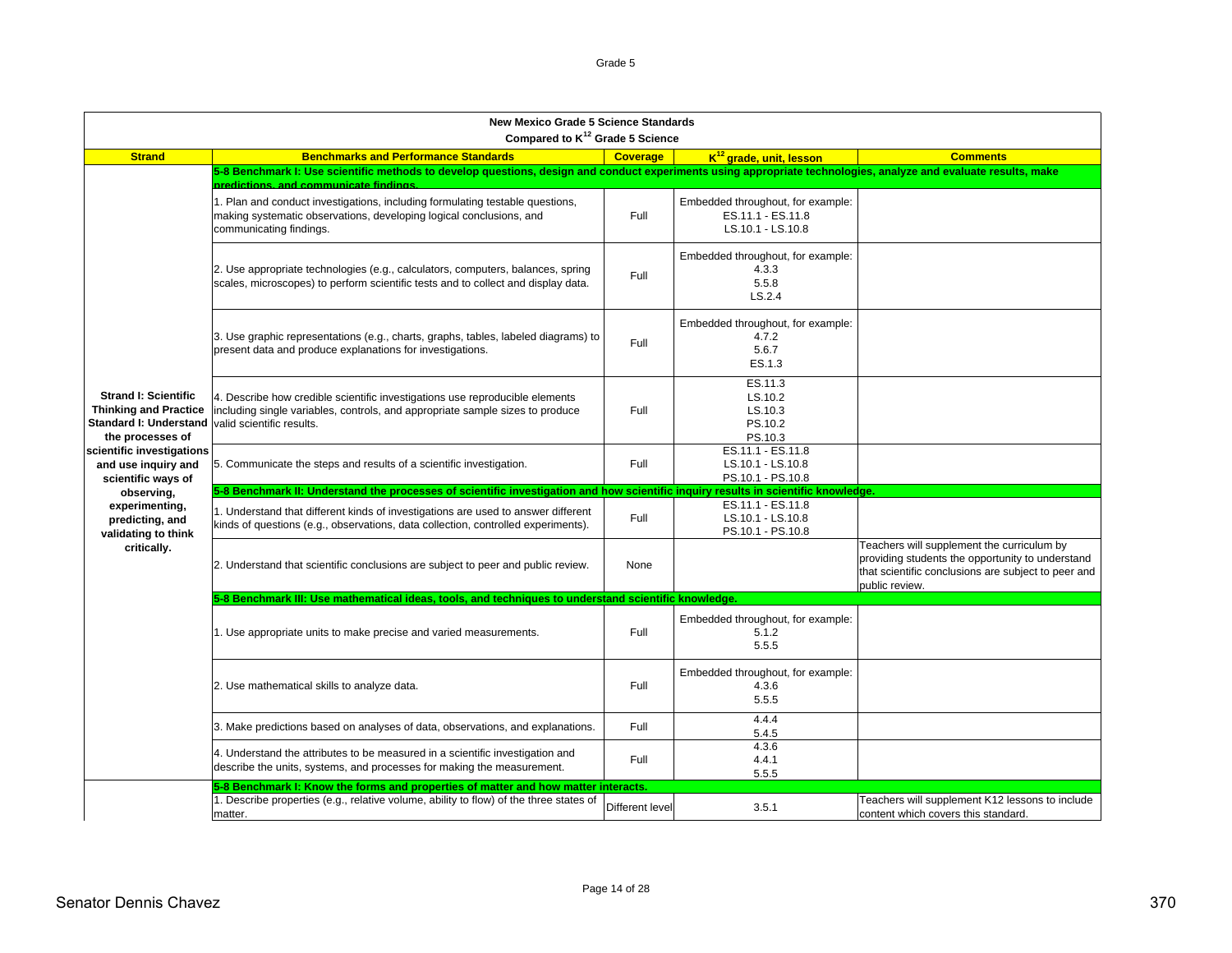2. Describe how matter changes from one phase to another (e.g., condensation, Nation Different level 1998) 2.5.2<br>Evaporation). Content which covers this standard. 3. Know that matter is made up of particles (atoms) that can combine to form 3. Know that matter is made up of particles (atoms) that can combine to form  $\vert$ Different level 3.5.1 Teachers will supplement K12 lessons to include content K12 lessons to include content which covers this standard. 4. Know that the periodic table is a chart of the pure elements that make up all matter.Full Full 5.4.2 5. Describe the relative location and motion of the particles (atoms and **Different level** Different level 3.5.1 Teachers will supplement K12 lessons to include content which covers this standard. 6. Explain the relationship between temperature and the motion of particles in Different level 3.5.2 Teachers will supplement K12 lessons to include content which covers this standard. each state of matter.1. Know that heat is transferred from hotter to cooler materials or regions until  $\begin{array}{|l|}$  Different level express to the S.6.10 Teachers will supplement K12 lessons to include content which covers this standard. 2. Know that heat is often produced as a by-product when one form of energy is converted to another form (e.g., when machines or organisms convert stored energy into motion). Full PS.6.123. Know that there are different forms of energy. Full 5.4.3 PS.6.3-PS.6.8 4. Describe how energy can be stored and converted to a different form of energy (e.g., springs, gravity) and know that machines and living things convert stored energy to motion and heat. Different level PS.6.3-PS.6.8 Teachers will supplement K12 lessons to include content which covers this standard. 1. Understand how the rate of change of position is the velocity of an object in motion. $\frac{1}{2}$  Full Full Between the set of the set of the set of the set of the set of the set of the set of the set of the set of the set of the set of the set of the set of the set of the set of the set of the set of the se 2. Recognize that acceleration is the change in velocity with time. <br>
Different level PS.4.5 Teachers will supplement K12 lessons to include content which covers this standard. 3. Identify forces in nature (e.g., gravity, magnetism, electricity, friction). Full Full Full 5.4.2 4. Understand that when a force (e.g., gravity, friction) acts on an object, the a. Understand that when a force (e.g., gravity, includity acts on an object, the Full Full 5.4.2<br>object speeds up, slows down, or goes in a different direction. 5. Identify simple machines and describe how they give advantage to users (e.g., b. Refinity simple machines and describe now they give advantage to users (e.g., Full Full Full 5.4.4<br>levers, pulleys, wheels and axles, inclined planes, screws, wedges). 1. Identify the components of habitats and ecosystems (producers, consumers, 1. identify the components of nabitats and ecosystems (producers, consumers, Full Full Full 4.1.2<br>decomposers, predators). 2. Understand how food webs depict relationships between different organisms. Full Full 4.1.3 3. Know that changes in the environment can have different effects on different organisms (e.g., some organisms move, some survive, some reproduce, some die). Full 4.1.54. Describe how human activity impacts the environment. The state of Full Full 5.1.3 ES.8.2 1. Know that plants and animals have life cycles that include birth, growth and development, reproduction, and death and that these cycles differ for different organisms. Different level 2.9.1 2.10.1Teachers will supplement K12 lessons to include<br>content which covers this standard. 2. Identify characteristics of an organism that are inherited from its parents (e.g., eye color in humans, flower color in plants) and other characteristics that are learned or result from interactions with the environment.Full4.2.5<br>LS.7.1-LS.7.13 3. Understand that heredity is the process by which traits are passed from one 3. Oriderstand that neredity is the process by writch traits are passed from one<br>generation to another. LG.7.2-LS.7.4 1. Understand that all living organisms are composed of cells from one to many 1. Understand that all living organisms are composed of cells from one to many Different level 3.7.1 Teachers will supplement K12 lessons to include content Milions, and that cells are usually only visible through a micros **Strand II: Content of ScienceStandard II (Life Science): Understand the properties, structures, and processes of living things and the interdependence of living things and their environments.5-8 Benchmark I: Explain the diverse structures and functions of living things and the complex relationships between living things and their environments. 5-8 Benchmark II: Understand how traits are passed from one generation to the next and how species evolve. Strand II: Content of ScienceStandard I (Physical Science): Understand the structure and properties of matter, the characteristics of energy, and the interactions between matter and energy. 5-8 Benchmark II: Explain the physical processes involved in the transfer, change, and conservation of energy. 5-8 Benchmark III: Describe and explain forces that produce motion in object: 5-8 Benchmark III: Understand the structure of organisms and the function of cells in living systems.**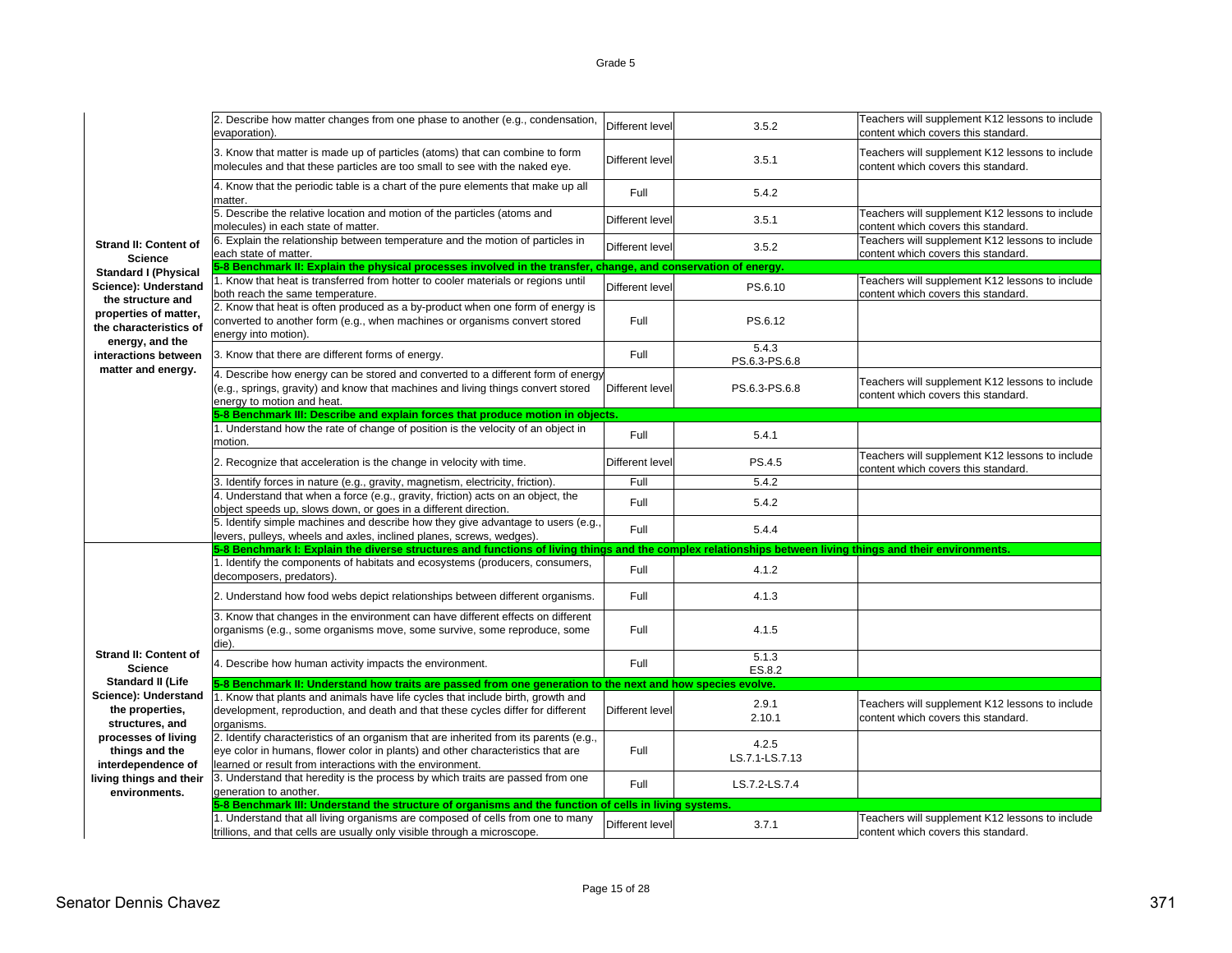|                                                                                                                                                                                                                               | 2. Know that some organisms are made of a collection of similar cells that<br>cooperate (e.g., algae) while other organisms are made of cells that are different Different level<br>in appearance and function (e.g., corn, birds). |                 | LS.2.1-LS.2.3<br>LS.2.7 | Teachers will supplement K12 lessons to include<br>content which covers this standard.                                                                                                  |
|-------------------------------------------------------------------------------------------------------------------------------------------------------------------------------------------------------------------------------|-------------------------------------------------------------------------------------------------------------------------------------------------------------------------------------------------------------------------------------|-----------------|-------------------------|-----------------------------------------------------------------------------------------------------------------------------------------------------------------------------------------|
|                                                                                                                                                                                                                               | 3. Describe the relationships among cells, tissues, organs, organ systems,<br>whole organisms, and ecosystems.                                                                                                                      | Full            | 4.5.1                   |                                                                                                                                                                                         |
|                                                                                                                                                                                                                               | 5-8 Benchmark I: Describe how the concepts of energy, matter, and force can be used to explain the observed behavior of the solar system, the universe, and their<br>structuras                                                     |                 |                         |                                                                                                                                                                                         |
| <b>Strand II: Content of</b>                                                                                                                                                                                                  | 1. Know that many objects in the universe are huge and are separated from one<br>another by vast distances (e.g., many stars are larger than the sun but so distant<br>that they look like points of light).                        | None            |                         | Teachers will host an online synchronous<br>session to expose students to the size of the sun<br>and the Earth and the distance of the stars by<br>reviewing lessons K.15.2 and 3.11.5. |
| <b>Science</b><br><b>Standard III (Earth and</b>                                                                                                                                                                              | 2. Understand that Earth is part of a larger solar system, which is part of an even<br>larger galaxy (Milky Way), which is one of many galaxies.                                                                                    | Different level | 3.11.7                  | Teachers will supplement K12 lessons to include<br>content which covers this standard.                                                                                                  |
| Space Science):<br><b>Understand the</b><br>structure of Earth, the<br>solar system, and the                                                                                                                                  | 3. Know that there have been manned and unmanned journeys to space and to<br>the moon.                                                                                                                                              | None            |                         | Teachers will host an online synchronous<br>session to expose students to manned space<br>exploration by reviewing lessons K.15.4 and<br>K.15.6.                                        |
|                                                                                                                                                                                                                               | 5-8 Benchmark II: Describe the structure of Earth and its atmosphere and explain how energy, matter, and forces shape Earth's systems.                                                                                              |                 |                         |                                                                                                                                                                                         |
| universe, the<br>interconnections<br>among them, and the                                                                                                                                                                      | 1. Understand that water and air relate to Earth's processes, including:<br>. how the water cycle relates to weather<br>• how clouds are made of tiny droplets of water, like fog or steam.                                         | Full            | 5.3.4                   |                                                                                                                                                                                         |
| processes and<br>interactions of Earth's<br>systems.                                                                                                                                                                          | 2. Know that air is a substance that surrounds Earth (atmosphere), takes up<br>space, and moves, and that temperature fluctuations and other factors produce<br>wind currents.                                                      | Full            | $5.3.1 - 5.3.2$         |                                                                                                                                                                                         |
|                                                                                                                                                                                                                               | 3. Know that most of Earth's surface is covered by water, that most of that water<br>is salt water in oceans, and that fresh water is found in rivers, lakes,<br>underground sources, and glaciers.                                 | Full            | 5.1.1<br>5.2.1          |                                                                                                                                                                                         |
|                                                                                                                                                                                                                               | 4. Recognize that the seasons are caused by Earth's motion around the sun and<br>the tilt of Earth's axis of rotation.                                                                                                              | Full            | ES.9.5                  |                                                                                                                                                                                         |
|                                                                                                                                                                                                                               | 5-8 Benchmark I: Explain how scientific discoveries and inventions have changed individuals and societies.                                                                                                                          |                 |                         |                                                                                                                                                                                         |
| <b>Strand III: Science and</b><br>Society<br><b>Standard I: Understand</b><br>how scientific<br>discoveries, inventions,<br>practices, and<br>knowledge influence,<br>and are influenced by,<br>individuals and<br>societies. | 1. Describe the contributions of science to understanding local or current issues<br>(e.g., watershed and community decisions regarding water use).                                                                                 | Full            | 5.1.4                   |                                                                                                                                                                                         |
|                                                                                                                                                                                                                               | 2. Describe how various technologies have affected the lives of individuals (e.g.,<br>transportation, entertainment, health).                                                                                                       | None            |                         | Teachers will supplement the curriculum to<br>provide students the opportunity to describe how<br>various technologies have affected the lives of<br>individuals.                       |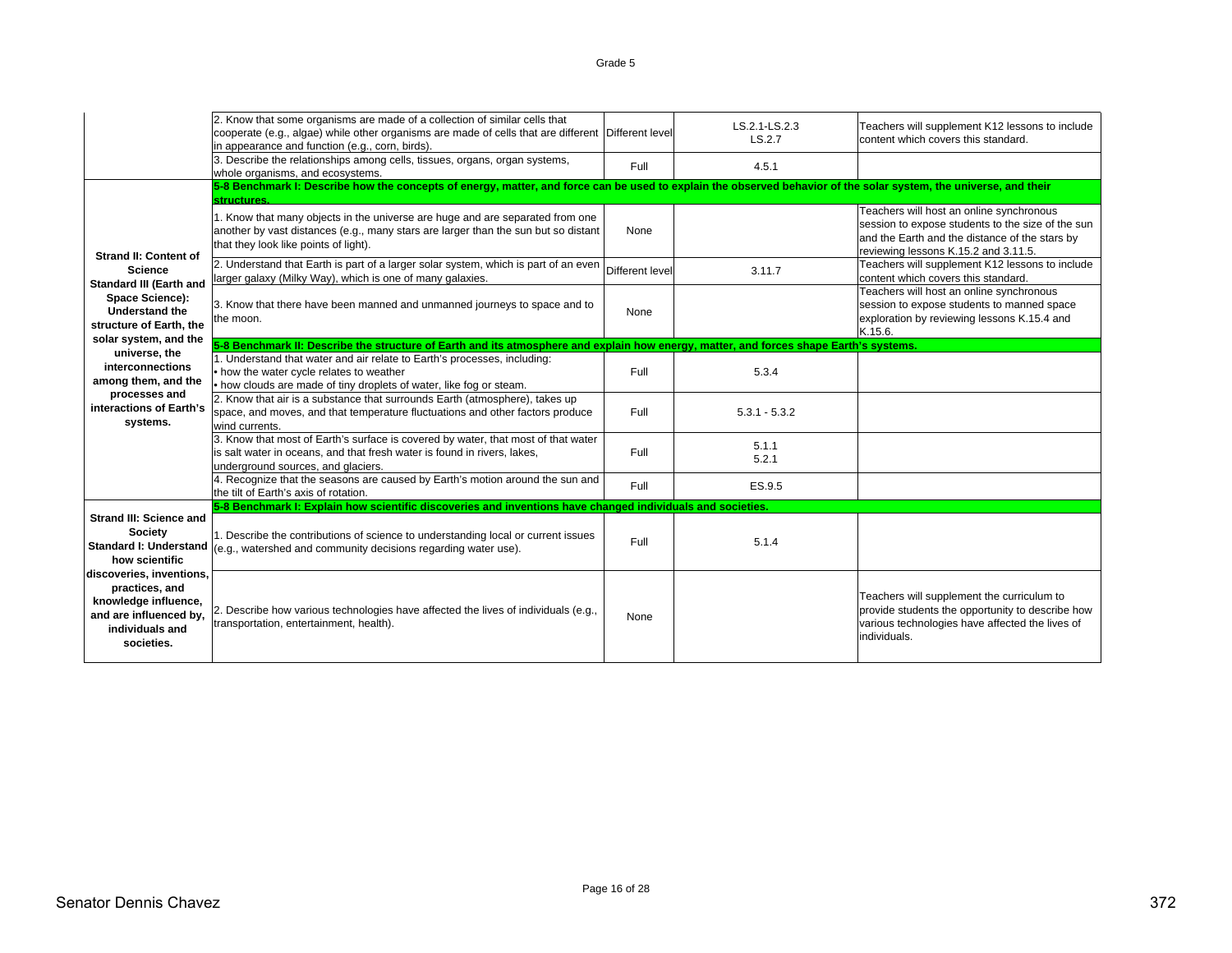|                                                                                                                                                                                                                                        | New Mexico Grade 6 Science Standards<br>Compared to K <sup>12</sup> Middle School Science curriculum                                                                                                                                                                                                                                                                           |                 |                                     |                                                                                                                                                                                               |
|----------------------------------------------------------------------------------------------------------------------------------------------------------------------------------------------------------------------------------------|--------------------------------------------------------------------------------------------------------------------------------------------------------------------------------------------------------------------------------------------------------------------------------------------------------------------------------------------------------------------------------|-----------------|-------------------------------------|-----------------------------------------------------------------------------------------------------------------------------------------------------------------------------------------------|
| <b>Strand</b>                                                                                                                                                                                                                          | <b>Benchmarks and Performance Standards</b>                                                                                                                                                                                                                                                                                                                                    | <b>Coverage</b> | K <sup>12</sup> grade, unit, lesson | <b>Comments</b>                                                                                                                                                                               |
|                                                                                                                                                                                                                                        | 5-8 Benchmark I: Use scientific methods to develop questions, design and conduct experiments using appropriate technologies, analyze and evaluate results, make<br>predictions, and communicate findings.<br>1. Construct appropriate graphs from data and develop qualitative and<br>quantitative statements about the relationships between variables being<br>investigated. | Full            | ES.11.1-ES.11.6                     |                                                                                                                                                                                               |
| <b>Strand I: Scientific</b><br><b>Thinking and Practice</b>                                                                                                                                                                            | 2. Examine the reasonableness of data supporting a proposed scientific<br>explanation.<br>3. Justify predictions and conclusions based on data.                                                                                                                                                                                                                                | Full<br>Full    | ES.11.1-ES.11.6<br>ES.11.1-ES.11.6  |                                                                                                                                                                                               |
|                                                                                                                                                                                                                                        | Standard I: Understand 5-8 Benchmark II: Understand the processes of scientific investigation and how scientific inquiry results in scientific knowledge.                                                                                                                                                                                                                      |                 |                                     |                                                                                                                                                                                               |
| the processes of<br>and use inquiry and<br>scientific ways of                                                                                                                                                                          | scientific investigations 1. Understand that scientific knowledge is continually reviewed, critiqued, and<br>revised as new data become available.                                                                                                                                                                                                                             | None            |                                     | Teachers will supplement the curriculum to<br>include understanding that scientific knowledge is<br>continually reviewed, critiqued, and revised as<br>new data become available.             |
| observing,<br>experimenting,<br>predicting, and<br>validating to think                                                                                                                                                                 | 2. Understand that scientific investigations use common processes that include<br>the collection of relevant data and observations, accurate measurements, the<br>identification and control of variables, and logical reasoning to formulate<br>hypotheses and explanations.                                                                                                  | Full            | ES.11.1-ES.11.6                     |                                                                                                                                                                                               |
| critically.                                                                                                                                                                                                                            | 3. Understand that not all investigations result in defensible scientific<br>explanations.                                                                                                                                                                                                                                                                                     | Full            | ES.11.1-ES.11.6                     |                                                                                                                                                                                               |
|                                                                                                                                                                                                                                        | 5-8 Benchmark III: Use mathematical ideas, tools, and techniques to understand scientific knowledge                                                                                                                                                                                                                                                                            |                 |                                     |                                                                                                                                                                                               |
|                                                                                                                                                                                                                                        | 1. Evaluate the usefulness and relevance of data to an investigation.                                                                                                                                                                                                                                                                                                          | Full            | ES.11.1-ES.11.6                     |                                                                                                                                                                                               |
|                                                                                                                                                                                                                                        | 2. Use probabilities, patterns, and relationships to explain data and observations.                                                                                                                                                                                                                                                                                            | None            |                                     | Teachers will supplement the curriculum to<br>include using probabilities, patterns, and<br>relationships to explain data and observations.                                                   |
|                                                                                                                                                                                                                                        | 5-8 Benchmark I: Know the forms and properties of matter and how matter interacts.                                                                                                                                                                                                                                                                                             |                 |                                     |                                                                                                                                                                                               |
|                                                                                                                                                                                                                                        | 1. Understand that substances have characteristic properties and identify the<br>properties of various substances (e.g., density, boiling point, solubility, chemical<br>reactivity).                                                                                                                                                                                          | Partial         | <b>PS.2.7</b><br><b>PS.2.8</b>      | Teachers will supplement the curriculum to<br>include additional substances.                                                                                                                  |
|                                                                                                                                                                                                                                        | 2. Use properties to identify substances (e.g., for minerals: the hardness, streak,<br>color, reactivity to acid, cleavage, fracture).                                                                                                                                                                                                                                         | Full            | ES.2.2                              |                                                                                                                                                                                               |
|                                                                                                                                                                                                                                        | 5-8 Benchmark II: Explain the physical processes involved in the transfer, change, and conservation of energy                                                                                                                                                                                                                                                                  |                 |                                     |                                                                                                                                                                                               |
| <b>Strand II: Content of</b><br><b>Science</b><br><b>Standard I (Physical</b><br>Science): Understand<br>the structure and<br>properties of matter,<br>the characteristics of<br>energy, and the<br>interactions<br>between matter and | 1. Identify various types of energy (e.g., heat, light, mechanical, electrical,<br>chemical, nuclear).                                                                                                                                                                                                                                                                         | Full            | ES.6.1                              |                                                                                                                                                                                               |
|                                                                                                                                                                                                                                        | 2. Understand that heat energy can be transferred through conduction, radiation<br>and convection.                                                                                                                                                                                                                                                                             | Full            | ES.6.10<br>ES.6.11                  |                                                                                                                                                                                               |
|                                                                                                                                                                                                                                        | 3. Know that there are many forms of energy transfer but that the total amount of<br>energy is conserved (i.e., that energy is neither created nor destroyed).                                                                                                                                                                                                                 | Full            | ES.6.1<br>ES.6.2                    |                                                                                                                                                                                               |
|                                                                                                                                                                                                                                        | 4. Understand that some energy travels as waves (e.g., seismic, light, sound),<br>including:<br>• the sun as source of energy for many processes on Earth<br>· different wavelengths of sunlight (e.g., visible, ultraviolet, infrared)                                                                                                                                        | Partial         | ES.9.6<br>PS.7.1-PS.7.4             | Teachers will supplement the curriculum to<br>include vibrations of matter, different speeds<br>through different materials and identifying the sun<br>the a marriage of managers for moments |

**between matter and energy.**

Full

PS.4.2<br>ES.7.6

1. Know that every object exerts gravitational force on every other object dependent on the masses and distance of separation (e.g., motions of celestial

**5-8 Benchmark III: Describe and explain forces that produce motion in objects.**

• vibrations of matter (e.g., sound, earthquakes) • different speeds through different materials.

objects, tides).

as the source of energy for many processes on

Earth.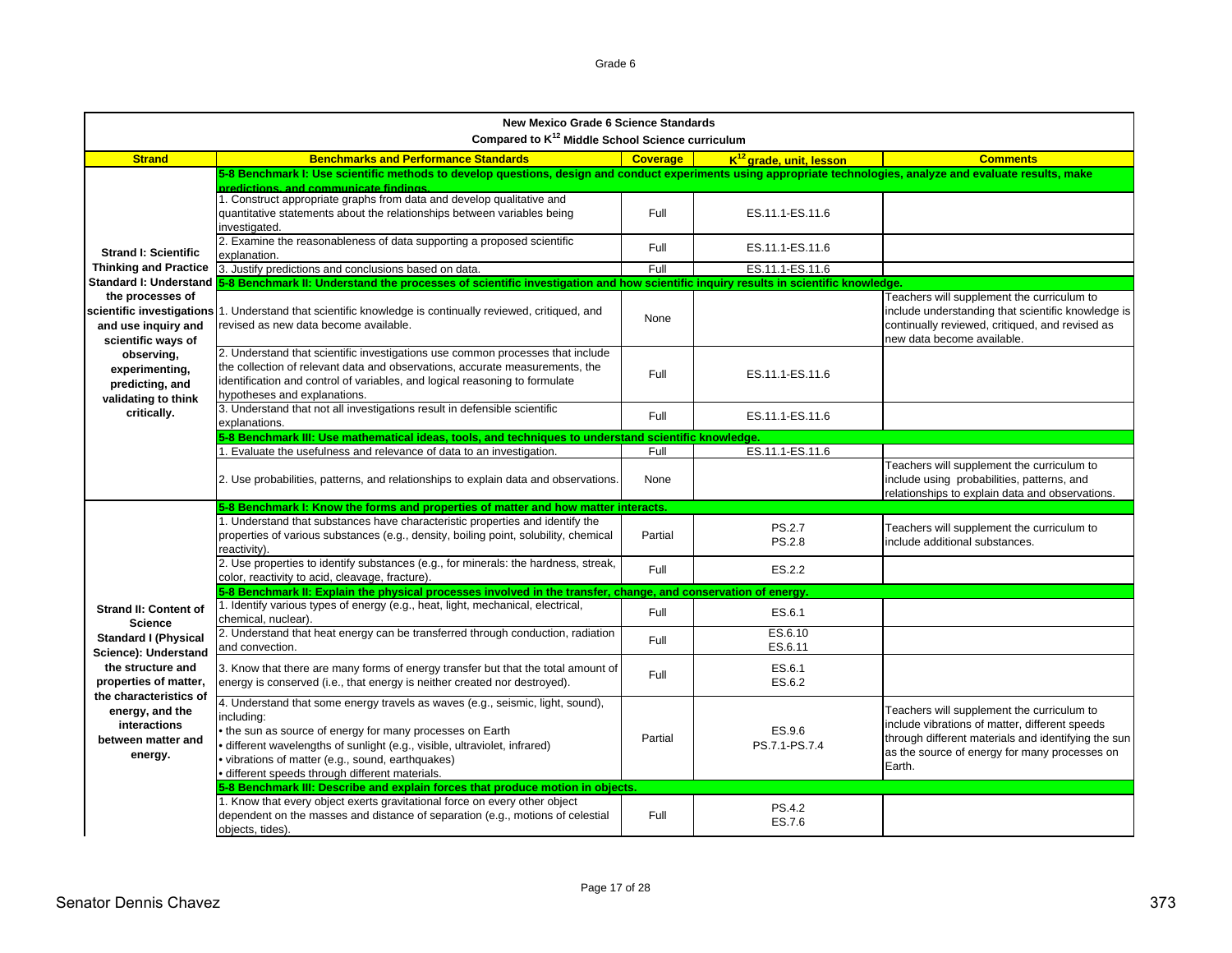|                                                                                                                                                         | 2. Know that gravitational force is hard to detect unless one of the objects (e.g.,<br>Earth) has a lot of mass.                                                                                                                                                                                                                                                                                                                                                                                                                                                                                                                                                                                   | Full    | PS.4.2                                       |                                                                                                                                                |
|---------------------------------------------------------------------------------------------------------------------------------------------------------|----------------------------------------------------------------------------------------------------------------------------------------------------------------------------------------------------------------------------------------------------------------------------------------------------------------------------------------------------------------------------------------------------------------------------------------------------------------------------------------------------------------------------------------------------------------------------------------------------------------------------------------------------------------------------------------------------|---------|----------------------------------------------|------------------------------------------------------------------------------------------------------------------------------------------------|
|                                                                                                                                                         | 5-8 Benchmark I: Explain the diverse structures and functions of living things and the complex relationships between living things and their environments.                                                                                                                                                                                                                                                                                                                                                                                                                                                                                                                                         |         |                                              |                                                                                                                                                |
|                                                                                                                                                         | 1. Understand how organisms interact with their physical environments to meet<br>their needs (i.e., food, water, air) and how the water cycle is essential to most<br>living systems.                                                                                                                                                                                                                                                                                                                                                                                                                                                                                                              | Full    | 5.1.1<br>LS.5.1                              |                                                                                                                                                |
| <b>Strand II: Content of</b><br><b>Science</b><br><b>Standard II (Life</b><br>Science): Understand                                                      | 2. Describe how weather and geologic events (e.g., volcanoes, earthquakes)<br>affect the function of living systems.                                                                                                                                                                                                                                                                                                                                                                                                                                                                                                                                                                               | None    |                                              | Teachers will supplement the curriculum to<br>include the concept of how weather and geologic<br>events affect the function of living systems. |
| the properties,<br>structures, and                                                                                                                      | 3. Describe how organisms have adapted to various environmental conditions.                                                                                                                                                                                                                                                                                                                                                                                                                                                                                                                                                                                                                        | Full    | LS.6.1<br>LS.6.2                             |                                                                                                                                                |
| processes of living                                                                                                                                     | 5-8 Benchmark II: Understand how traits are passed from one generation to the next and how species evolve.                                                                                                                                                                                                                                                                                                                                                                                                                                                                                                                                                                                         |         |                                              |                                                                                                                                                |
| things and the<br>interdependence of                                                                                                                    | 1. Understand that the fossil record provides data for how living organisms have<br>evolved.                                                                                                                                                                                                                                                                                                                                                                                                                                                                                                                                                                                                       | Full    | ES.3.4<br>ES.3.5                             |                                                                                                                                                |
| living<br>things and their                                                                                                                              | 2. Describe how species have responded to changing environmental conditions<br>over time (e.g., extinction, adaptation).                                                                                                                                                                                                                                                                                                                                                                                                                                                                                                                                                                           | Full    | 4.1.5<br>LS.6.1-LS.6.4                       |                                                                                                                                                |
| environments.                                                                                                                                           | 5-8 Benchmark III: Understand the structure of organisms and the function of cells in living systems.                                                                                                                                                                                                                                                                                                                                                                                                                                                                                                                                                                                              |         |                                              |                                                                                                                                                |
|                                                                                                                                                         | 1. Explain how fossil fuels were formed from animal and plant cells.                                                                                                                                                                                                                                                                                                                                                                                                                                                                                                                                                                                                                               | Full    | ES.8.3                                       |                                                                                                                                                |
|                                                                                                                                                         | 2. Describe the differences between substances that were produced by living<br>organisms (e.g., fossil fuels) and substances that result from nonliving processes<br>(e.g., igneous rocks).                                                                                                                                                                                                                                                                                                                                                                                                                                                                                                        | Full    | ES.Unit 2<br>ES.8.3                          |                                                                                                                                                |
|                                                                                                                                                         | 5-8 Benchmark I: Describe how the concepts of energy, matter, and force can be used to explain the observed behavior of the solar system, the universe, and their                                                                                                                                                                                                                                                                                                                                                                                                                                                                                                                                  |         |                                              |                                                                                                                                                |
|                                                                                                                                                         | structure                                                                                                                                                                                                                                                                                                                                                                                                                                                                                                                                                                                                                                                                                          |         |                                              |                                                                                                                                                |
|                                                                                                                                                         | <b>Universe</b><br>1. Describe the objects in the universe, including:<br>· billions of galaxies, each containing billions of stars<br>· different sizes, temperatures, and colors of stars in the Milky Way galaxy.                                                                                                                                                                                                                                                                                                                                                                                                                                                                               | Partial | ES.9.1-ES.9.14                               | Teachers will supplement the curriculum to<br>include the concept of temperatures and colors of<br>stars.                                      |
|                                                                                                                                                         | Solar System<br>2. Locate the solar system in the Milky Way galaxy.<br>3. Identify the components of the solar system, and describe their defining<br>characteristics and motions in space, including:<br>• sun as a medium sized star<br>· sun's composition (i.e., hydrogen, helium) and energy production<br>• nine planets, their moons, asteroids.<br>4. Know that the regular and predictable motions of the Earth-moon-sun system<br>explain phenomena on Earth, including:<br>• Earth's motion in relation to a year, a day, the seasons, the phases of the<br>moon, eclipses, tides, and shadows<br>• moon's orbit around Earth once in 28 days in relation to the phases of the<br>moon. | Full    | 3.10.1<br>3.10.2<br>3.11.2<br>ES.9.1-ES.9.14 |                                                                                                                                                |
|                                                                                                                                                         | 5-8 Benchmark II: Describe the structure of Earth and its atmosphere and explain how energy, matter, and forces shape Earth's systems.                                                                                                                                                                                                                                                                                                                                                                                                                                                                                                                                                             |         |                                              |                                                                                                                                                |
| <b>Strand II: Content of</b><br><b>Science</b><br><b>Standard III (Earth and</b><br>Space Science):<br><b>Understand the</b><br>structure of Earth, the | <b>Structure of Earth</b><br>1. Know that Earth is composed of layers that include a crust, mantle, and core.<br>2. Know that Earth's crust is divided into plates that move very slowly, in<br>response to movements in the mantle.<br>3. Know that sedimentary, igneous, and metamorphic rocks contain evidence of<br>the materials, temperatures, and<br>forces that created them.                                                                                                                                                                                                                                                                                                              | Full    | ES.2.1-ES.2.7<br>ES.4.2<br>ES.4.6            |                                                                                                                                                |
|                                                                                                                                                         |                                                                                                                                                                                                                                                                                                                                                                                                                                                                                                                                                                                                                                                                                                    |         |                                              |                                                                                                                                                |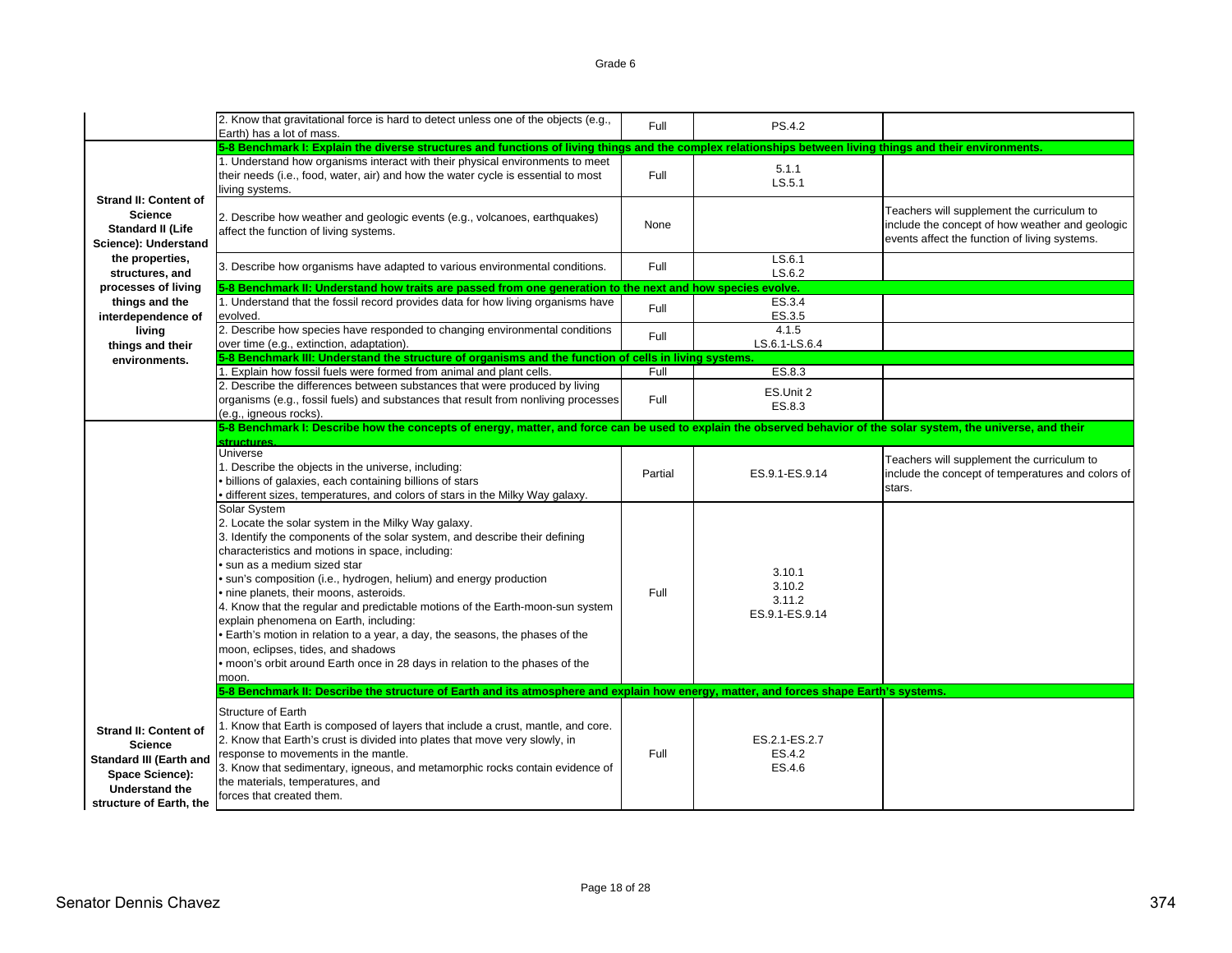| solar system, and the<br>universe, the<br>interconnections<br>among them, and the<br>processes and<br>interactions of Earth's<br>systems. | <b>Weather and Climate</b><br>4. Describe the composition (i.e., nitrogen, oxygen, water vapor) and strata of<br>Earth's atmosphere, and differences<br>between the atmosphere of Earth and those of other planets.<br>5. Understand factors that create and influence weather and climate, including:<br>• heat, air movement, pressure, humidity, oceans<br>• how clouds form by condensation of water vapor<br>• how weather patterns are related to atmospheric pressure<br>· global patterns of atmospheric movement (e.g., El Niño)<br>• factors that can impact Earth's climate (e.g., volcanic eruptions, impacts of<br>asteroids, glaciers).<br>6. Understand how to use weather maps and data (e.g., barometric pressure,<br>wind speeds, humidity) to predict<br>weather. | Full    | ES.5.2-ES.5-13                 |                                                                                                                                                                    |
|-------------------------------------------------------------------------------------------------------------------------------------------|--------------------------------------------------------------------------------------------------------------------------------------------------------------------------------------------------------------------------------------------------------------------------------------------------------------------------------------------------------------------------------------------------------------------------------------------------------------------------------------------------------------------------------------------------------------------------------------------------------------------------------------------------------------------------------------------------------------------------------------------------------------------------------------|---------|--------------------------------|--------------------------------------------------------------------------------------------------------------------------------------------------------------------|
|                                                                                                                                           | Changes to Earth<br>$\overline{7}$<br>Know that landforms are created and change through a combination of<br>constructive and destructive forces,<br>including:<br>• weathering of rock and soil, transportation, deposition of sediment, and tectonic<br>activity<br>· similarities and differences between current and past processes on Earth's<br>surface (e.g., erosion, plate tectonics,<br>changes in atmospheric composition)<br>. impact of volcanoes and faults on New Mexico geology.<br>8. Understand the history of Earth and how information about it comes from<br>layers of sedimentary rock, including:<br>· sediments and fossils as a record of a very slowly changing world<br>· evidence of asteroid impact, volcanic and glacial activity.                     | Partial | ES.1.2-ES.1.7<br>ES.3.2-ES.3.7 | Teachers will supplement the curriculum to<br>include opportunities for students to understand<br>the impact of volcanoes and faults on New<br>Mexico geology.     |
|                                                                                                                                           | Strand III: Science and 5-8 Benchmark I: Explain how scientific discoveries and inventions have changed individuals and societies.                                                                                                                                                                                                                                                                                                                                                                                                                                                                                                                                                                                                                                                   |         |                                |                                                                                                                                                                    |
| <b>Society</b><br><b>Standard I: Understand</b><br>how scientific                                                                         | 1. Examine the role of scientific knowledge in decisions (e.g., space exploration,<br>what to eat, preventive medicine and medical treatment).                                                                                                                                                                                                                                                                                                                                                                                                                                                                                                                                                                                                                                       | Partial | ES.9.15<br>ES.9.16             | Teachers will supplement the curriculum to<br>include additional information about the role of<br>scientific knowledge in decisions.                               |
| discoveries, inventions,<br>practices, and<br>knowledge influence,<br>and are influenced by                                               | 2. Describe the technologies responsible for revolutionizing information<br>processing and communications (e.g., computers, cellular phones, Internet).                                                                                                                                                                                                                                                                                                                                                                                                                                                                                                                                                                                                                              | None    |                                | Teachers will supplement the curriculum to<br>include describing the technologies responsible<br>for revolutionizing information processing and<br>communications. |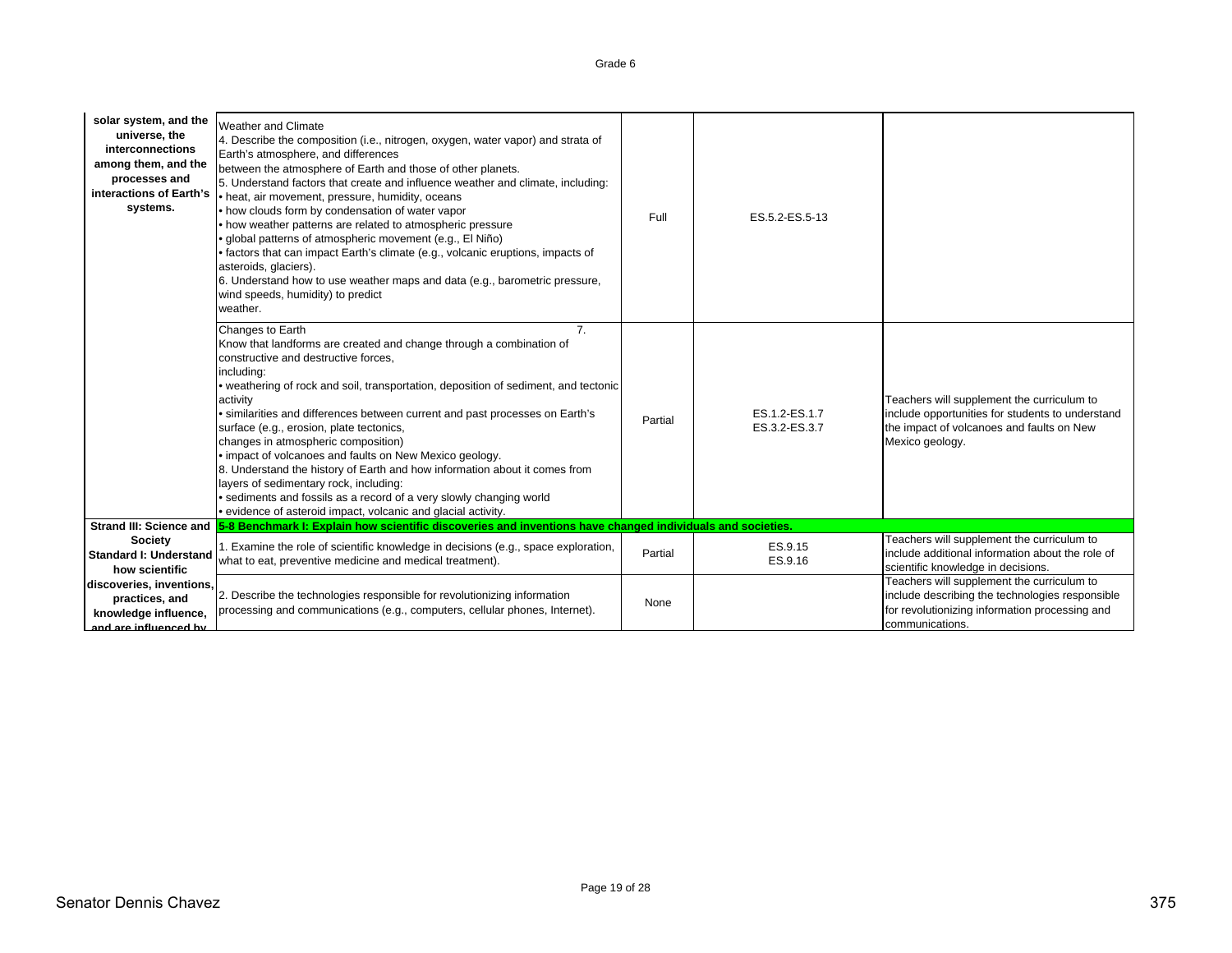| <b>New Mexico Grade 7 Science Standards</b><br>Compared to K <sup>12</sup> Middle School Science curriculum                                   |                                                                                                                                                                                                                                                                                                                                                            |                 |                                                         |                                                                                                                                                                |  |
|-----------------------------------------------------------------------------------------------------------------------------------------------|------------------------------------------------------------------------------------------------------------------------------------------------------------------------------------------------------------------------------------------------------------------------------------------------------------------------------------------------------------|-----------------|---------------------------------------------------------|----------------------------------------------------------------------------------------------------------------------------------------------------------------|--|
| <b>Strand</b>                                                                                                                                 | <b>Benchmarks and Performance Standards</b>                                                                                                                                                                                                                                                                                                                | <b>Coverage</b> | K <sup>12</sup> grade, unit, lesson                     | <b>Comments</b>                                                                                                                                                |  |
|                                                                                                                                               | 5-8 Benchmark I: Use scientific methods to develop questions, design and conduct experiments using appropriate technologies, analyze and evaluate results, make<br>predictions, and communicate findings.<br>1. Use a variety of print and web resources to collect information, inform<br>investigations, and answer a scientific question or hypothesis. | Full            | Embedded throughout, for example:<br>LS.10.2<br>ES.11.3 |                                                                                                                                                                |  |
|                                                                                                                                               | 2. Use models to explain the relationships between variables being investigated.                                                                                                                                                                                                                                                                           | Full            | PS.6.5<br>PS.6.7-PS.6.9                                 |                                                                                                                                                                |  |
| <b>Strand I: Scientific</b><br><b>Thinking and Practice</b><br><b>Standard I: Understand</b><br>the processes of<br>scientific investigations | 5-8 Benchmark II: Understand the processes of scientific investigation and how scientific inquiry results in scientific knowledge<br>1. Describe how bias can affect scientific investigation and conclusions.                                                                                                                                             | None            |                                                         | Teachers will supplement the curriculum to<br>include providing opportunities to describe how<br>bias can affect scientific investigations and<br>conclusions. |  |
| and use inquiry and<br>scientific ways of<br>observing,                                                                                       | 2. Critique procedures used to investigate a hypothesis.                                                                                                                                                                                                                                                                                                   | None            |                                                         | Teachers will supplement the curriculum to<br>include critiquing procedures used to investigate<br>a hypothesis.                                               |  |
| experimenting,<br>predicting, and<br>validating to think                                                                                      | 3. Analyze and evaluate scientific explanations.                                                                                                                                                                                                                                                                                                           | Full            | Embedded throughout, for example:<br>ES.11.5<br>LS.10.4 |                                                                                                                                                                |  |
| critically.                                                                                                                                   | 5-8 Benchmark III: Use mathematical ideas, tools, and techniques to understand scientific knowledge.                                                                                                                                                                                                                                                       |                 |                                                         |                                                                                                                                                                |  |
|                                                                                                                                               | 1. Understand that the number of data (sample size) influences the reliability of a<br>prediction.                                                                                                                                                                                                                                                         | Partial         | 4.2.1                                                   | Teachers will supplement the curriculum to<br>include sample size.                                                                                             |  |
|                                                                                                                                               | 2. Use mathematical expressions to represent data and observations collected in<br>scientific investigations.                                                                                                                                                                                                                                              | Full            | PS.4.16                                                 |                                                                                                                                                                |  |
|                                                                                                                                               | 3. Select and use an appropriate model to examine a phenomenon.                                                                                                                                                                                                                                                                                            | Partial         | ES.4.10                                                 | Teachers will supplement the curriculum to<br>include selecting a model to examine a<br>phenomenon.                                                            |  |
|                                                                                                                                               | 5-8 Benchmark I: Know the forms and properties of matter and how matter interacts.                                                                                                                                                                                                                                                                         |                 |                                                         |                                                                                                                                                                |  |
|                                                                                                                                               | 1. Explain how matter is transferred from one organism to another and between<br>organisms and their environment (e.g., consumption, the water cycle, the carbon<br>cycle, the nitrogen cycle).                                                                                                                                                            | Full            | LS.5.6<br>LS.5.7<br>ES.7.2                              |                                                                                                                                                                |  |
|                                                                                                                                               | 2. Know that the total amount of matter (mass) remains constant although its<br>form, location, and properties may change (e.g., matter in the food web).                                                                                                                                                                                                  | Full            | LS.5.10<br><b>PS.2.7</b>                                |                                                                                                                                                                |  |
| <b>Strand II: Content of</b>                                                                                                                  | 3. Identify characteristics of radioactivity, including:<br>· decay in time of some elements to others<br>• release of energy<br>· damage to cells.                                                                                                                                                                                                        | None            |                                                         | Teachers will supplement the curriculum to<br>include identifying characteristics of radioactivity.                                                            |  |
| <b>Science</b><br><b>Standard I (Physical</b><br>Science): Understand                                                                         | 4. Describe how substances react chemically in characteristic ways to form new<br>substances (compounds) with different properties (e.g., carbon and oxygen<br>combine to form carbon dioxide in respiration).                                                                                                                                             | Full            | LS.5.6<br>PS.3.2                                        |                                                                                                                                                                |  |
| the structure and                                                                                                                             | 5. Know that chemical reactions are essential to life processes.                                                                                                                                                                                                                                                                                           | Full            | LS.Unit 2                                               |                                                                                                                                                                |  |
| properties of matter,                                                                                                                         | 5-8 Benchmark II: Explain the physical processes involved in the transfer, change, and conservation of energy.                                                                                                                                                                                                                                             |                 |                                                         |                                                                                                                                                                |  |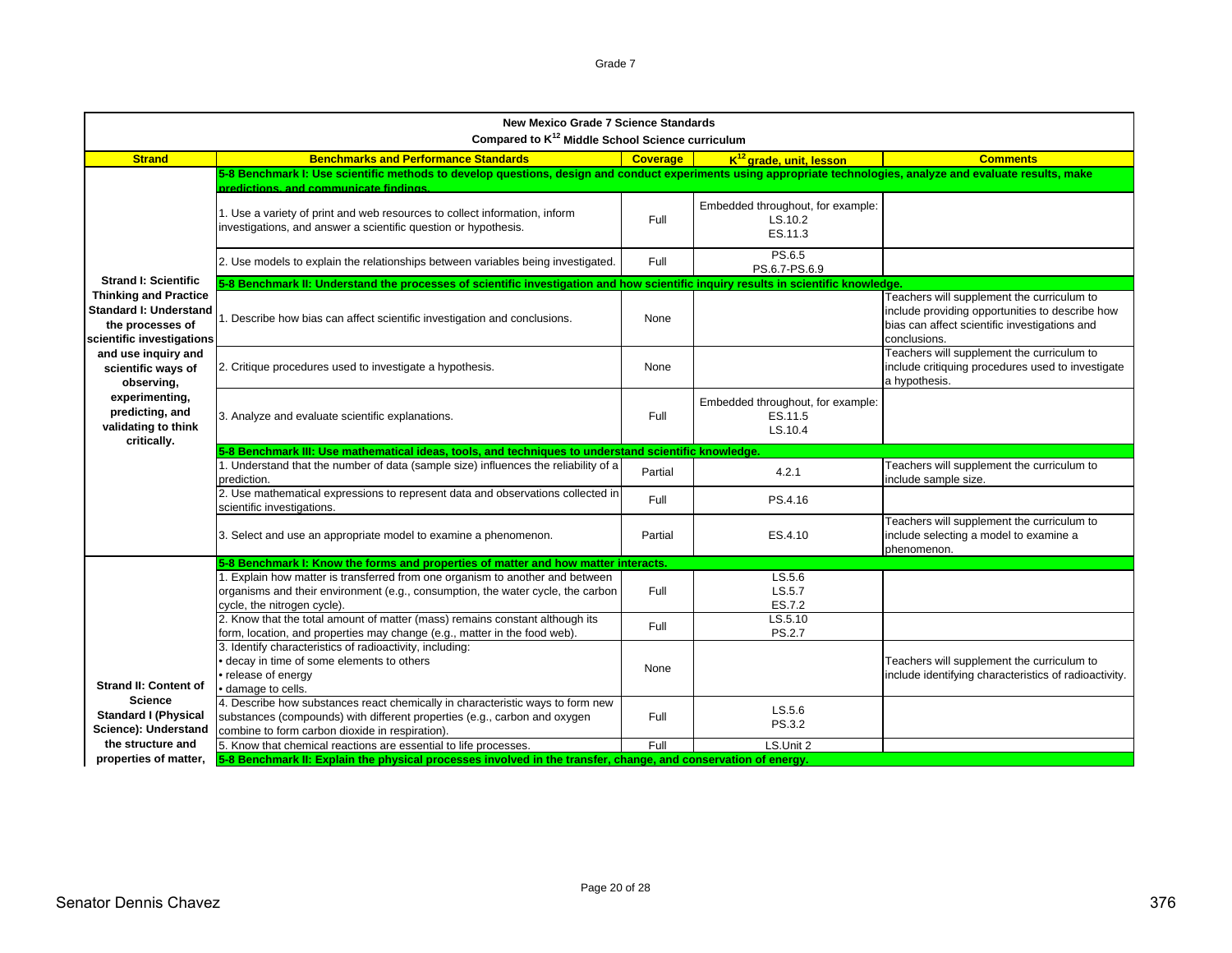| the characteristics of<br>energy, and the<br>interactions<br>between matter and<br>energy. | 1. Know how various forms of energy are transformed through organisms and<br>ecosystems, including:<br>• sunlight and photosynthesis<br>• energy transformation in living systems (e.g., cellular processes changing<br>chemical energy to heat and motion)<br>effect of mankind's use of energy and other activities on living systems (e.g.,<br>global warming, water quality).<br>5-8 Benchmark III: Describe and explain forces that produce motion in objects.<br>1. Know that forces cause motion in living systems, including:<br>• the principle of a lever and how it gives mechanical advantage to a<br>muscular/skeletal system to lift objects<br>• forces in specific systems in the human body (e.g., how the heart generates<br>blood pressure, how muscles<br>contract and expand to produce motion).                                                 | Full<br>Full                         | 5.1.3.<br>ES.7.2<br>LS.2.1<br>LS.2.7<br>LS.2.8<br>PS.6.1<br>PS.6.10<br>LS.Unit 3<br>PS.6.7<br>PS.6.8 |                                                                                                                              |
|--------------------------------------------------------------------------------------------|-----------------------------------------------------------------------------------------------------------------------------------------------------------------------------------------------------------------------------------------------------------------------------------------------------------------------------------------------------------------------------------------------------------------------------------------------------------------------------------------------------------------------------------------------------------------------------------------------------------------------------------------------------------------------------------------------------------------------------------------------------------------------------------------------------------------------------------------------------------------------|--------------------------------------|------------------------------------------------------------------------------------------------------|------------------------------------------------------------------------------------------------------------------------------|
|                                                                                            | 5-8 Benchmark I: Explain the diverse structures and functions of living things and the complex relationships between living things and their environments.                                                                                                                                                                                                                                                                                                                                                                                                                                                                                                                                                                                                                                                                                                            |                                      |                                                                                                      |                                                                                                                              |
|                                                                                            | Populations and Ecosystems<br>1. Identify the living and nonliving parts of an ecosystem and describe the<br>relationships among these components.<br>2. Explain biomes (i.e., aquatic, desert, rainforest, grasslands, tundra) and<br>describe the New Mexico biome.<br>3. Explain how individuals of species that exist together interact with their<br>environment to create an ecosystem (e.g.,<br>populations, communities, niches, habitats, food webs).<br>4. Explain the conditions and resources needed to sustain life in specific<br>ecosystems.<br>5. Describe how the availability of resources and physical factors limit growth<br>(e.g., quantity of light and water, range<br>of temperature, composition of soil) and how the water, carbon, and nitrogen<br>cycles contribute to the availability of<br>those resources to support living systems. | Full                                 | 4.1.1<br>4.1.4<br>LS.Unit 5<br>LS.6.5                                                                |                                                                                                                              |
|                                                                                            | Biodiversity<br>6. Understand how diverse species fill all niches in an ecosystem.<br>7. Know how to classify organisms: domain, kingdom, phylum, class, order,<br>family, genus, species.                                                                                                                                                                                                                                                                                                                                                                                                                                                                                                                                                                                                                                                                            | Partial<br><b>Different</b><br>Level | 5.7.2<br>5.7.9<br>LS.1.5-LS.1.7                                                                      | Teachers will supplement the curriculum to<br>include the concept of how diverse species fill all<br>niches in an ecosystem. |
|                                                                                            | 5-8 Benchmark II: Understand how traits are passed from one generation to the next and how species evolve.                                                                                                                                                                                                                                                                                                                                                                                                                                                                                                                                                                                                                                                                                                                                                            |                                      |                                                                                                      |                                                                                                                              |
|                                                                                            | Reproduction<br>1. Know that reproduction is a characteristic of all living things and is essential to<br>the continuation of a species.<br>2. Identify the differences between sexual and asexual reproduction.<br>3. Know that, in sexual reproduction, an egg and sperm unite to begin the<br>development of a new individual.<br>4. Know that organisms that sexually reproduce fertile offspring are members of<br>the same species.                                                                                                                                                                                                                                                                                                                                                                                                                             | Full                                 | LS.3.11<br>LS.3.12<br>LS.3.13                                                                        |                                                                                                                              |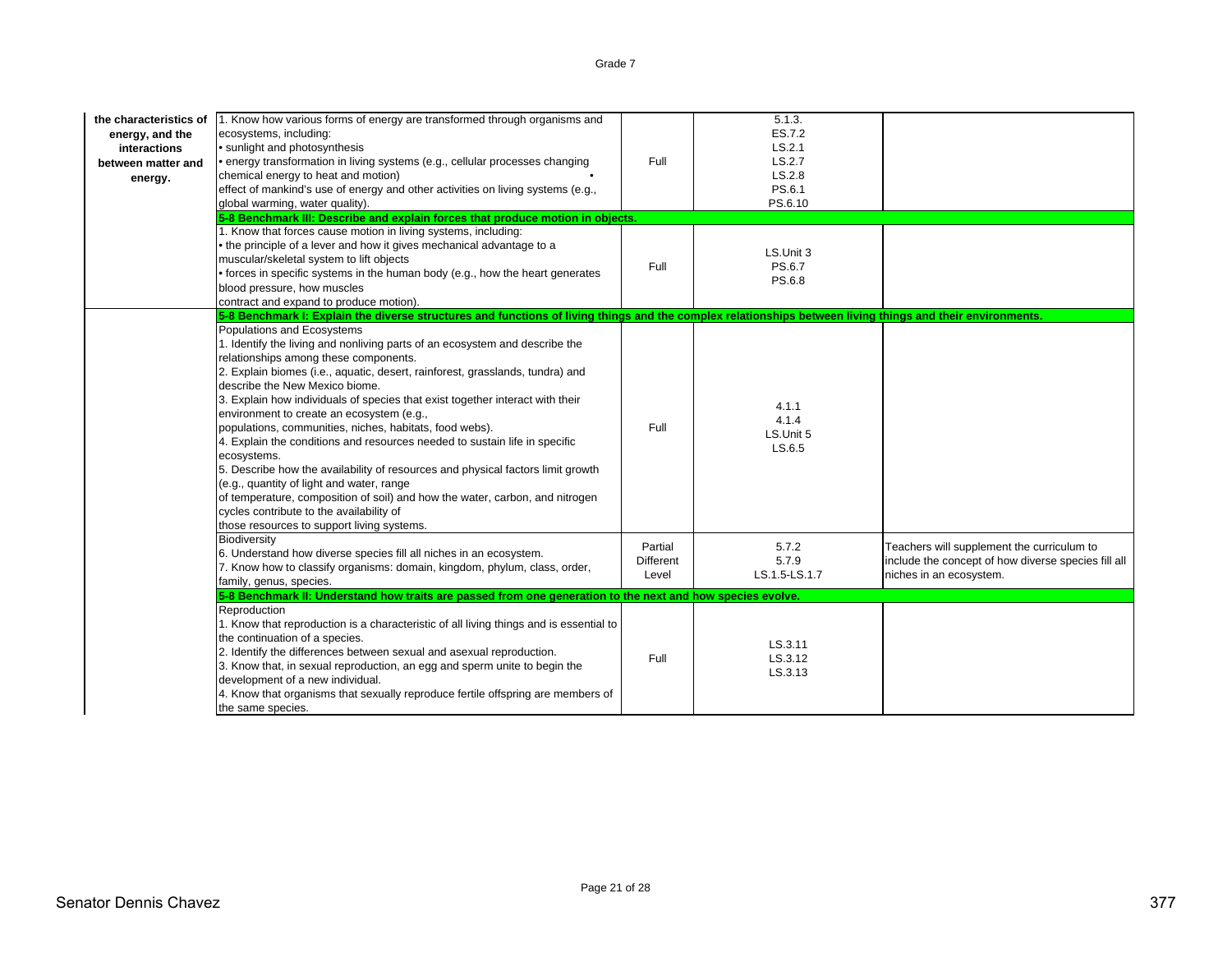**Heredity** 5. Understand that some characteristics are passed from parent to offspring as inherited traits and others are acquired from interactions with the environment.6. Know that hereditary information is contained in genes that are located in chromosomes, including: • determination of traits by genes • traits determined by one or many genes • more than one trait sometimes influenced by a single gene. Full  $\qquad$  IS Unit 7 Biological Evolution 7. Describe how typical traits may change from generation to generation due to environmental influences (e.g., color of skin, shape of eyes, camouflage, shape of beak). 8. Explain that diversity within a species is developed by gradual changes over many generations. 9. Know that organisms can acquire unique characteristics through naturally occurring genetic variations. 10. Identify adaptations that favor the survival of organisms in their environments (e.g., camouflage, shape of beak). 11. Understand the process of natural selection. 12. Explain how species adapt to changes in the environment or become extinct and that extinction of species is common in the history of living things. 13. Know that the fossil record documents the appearance, diversification, and extinction of many life forms. FullLS.3.4LS.3.5LS.6.1-LS.6.4LS.7.7Structure of Organisms 1. Understand that organisms are composed of cells and identify unicellular and multicellular organisms. 2. Explain how organs are composed of tissues of different types of cells (e.g., skin, bone, muscle, heart, intestines). FullLS.1.10LS.1.12LS.Unit 2LS.Unit 3Function of Cells3. Understand that many basic functions of organisms are carried out in cells, including: • growth and division to produce more cells (mitosis) • specialized functions of cells (e.g., reproduction, nerve-signal transmission, digestion, excretion, movement, transport of oxygen). 4. Compare the structure and processes of plant cells and animal cells. 5. Describe how some cells respond to stimuli (e.g., light, heat, pressure, gravity). 6. Describe how factors (radiation, UV light, drugs) can damage cellular structure or function.Partial5.6.25.6.45.6.5LS.2.1-LS.2.11Teachers will supplement the curriculum to provide students an opportunity to describe how some cells respond to stimuli and how factors can damage cellular structure or function. 1. Explain why Earth is unique in our solar system in its ability to support life. Full Full Full ES.9.7 2. Explain how energy from the sun supports life on Earth. Different level Different level 3.11.2 **Strand II: Content of ScienceStandard II (Life Science): Understand the properties, structures, and processes of living things and the interdependence of living things and their environments.5-8 Benchmark III: Understand the structure of organisms and the function of cells in living systems. Strand II: Content of Science5-8 Benchmark I: Describe how the concepts of energy, matter, and force can be used to explain the observed behavior of the solar system, the universe, and their structures.5-8 Benchmark II: Describe the structure of Earth and its atmosphere and explain how energy, matter, and forces shape Earth's systems.**

**Standard III (Earth and**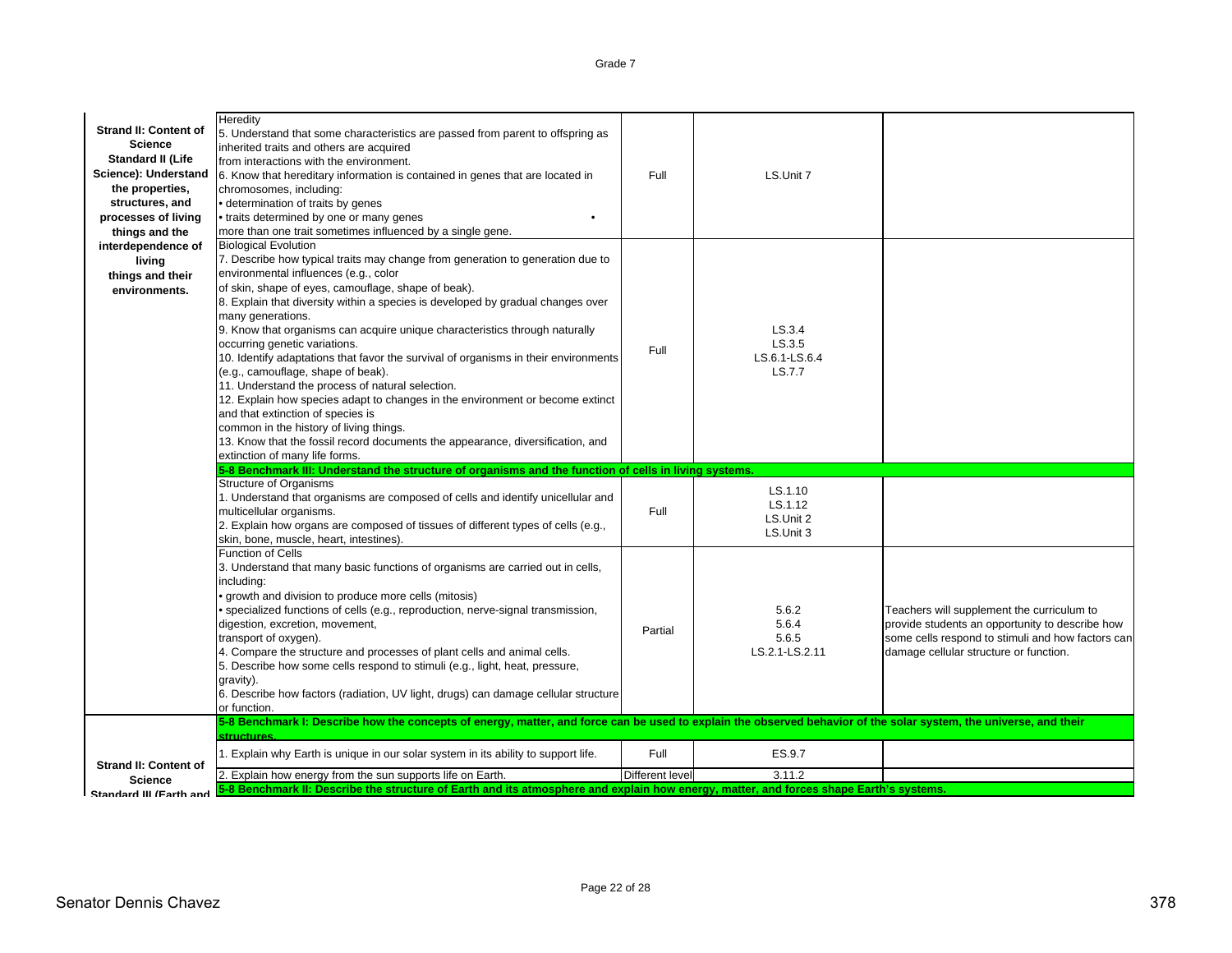| Vidinadia in juanui ana<br>Space Science):<br>Understand the<br>structure of Earth, the<br>solar system, and the<br>universe, the | 1. Understand how the remains of living things give us information about the<br>history of Earth, including:<br>. layers of sedimentary rock, the fossil record, and radioactive dating showing<br>that life has been present on Earth<br>for more than 3.5 billion years. | Full    | ES.2.1-ES.2.8<br>ES.3.4-ES.3.7 |                                                                                                                                                                                                                                                   |
|-----------------------------------------------------------------------------------------------------------------------------------|----------------------------------------------------------------------------------------------------------------------------------------------------------------------------------------------------------------------------------------------------------------------------|---------|--------------------------------|---------------------------------------------------------------------------------------------------------------------------------------------------------------------------------------------------------------------------------------------------|
| interconnections<br>among them, and the<br>processes and<br>interactions of Earth's<br>systems.                                   | 2. Understand how living organisms have played many roles in changes of<br>Earth's systems through time (e.g., atmospheric composition, creation of soil,<br>impact on Earth's surface).                                                                                   | None    |                                | Teachers will supplement the curriculum to<br>include understanding how living organisms have<br>played many roles in changes of Earth's systems<br>through time (e.g., atmospheric composition,<br>creation of soil, impact on Earth's surface). |
|                                                                                                                                   | 3. Know that changes to ecosystems sometimes decrease the capacity of the<br>environment to support some life forms and are difficult and/or costly to<br>remediate.                                                                                                       | Full    | 4.1.5<br>LS.6.5                |                                                                                                                                                                                                                                                   |
|                                                                                                                                   | 5-8 Benchmark I: Explain how scientific discoveries and inventions have changed individuals and societies.                                                                                                                                                                 |         |                                |                                                                                                                                                                                                                                                   |
| Strand III: Science and<br>Society<br><b>Standard I: Understand</b><br>how scientific                                             | 1. Analyze the contributions of science to health as they relate to personal<br>decisions about smoking, drugs, alcohol, and sexual activity.                                                                                                                              | None    |                                | Teachers will supplement the curriculum to<br>include analyzing the contributions of science to<br>health as they relate to personal decisions about<br>smoking, drugs, alcohol, and sexual activity.                                             |
| discoveries, inventions,<br>practices, and<br>knowledge influence,<br>and are influenced by,                                      | 2. Analyze how technologies have been responsible for advances in medicine<br>(e.g., vaccines, antibiotics, microscopes, DNA technologies).                                                                                                                                | Partial | LS.2.6<br>LS.1.12              | Teachers will supplement the curriculum to<br>include additional information analyzing how<br>technologies have been responsible for advances<br>in medicine.                                                                                     |
| individuals and<br>societies.                                                                                                     | 3. Describe how scientific information can help individuals and communities<br>respond to health emergencies (e.g., CPR, epidemics, HIV, bio-terrorism).                                                                                                                   | None    |                                | Teachers will supplement the curriculum to<br>include describing how scientific information can<br>help individuals and communities respond to<br>health emergencies.                                                                             |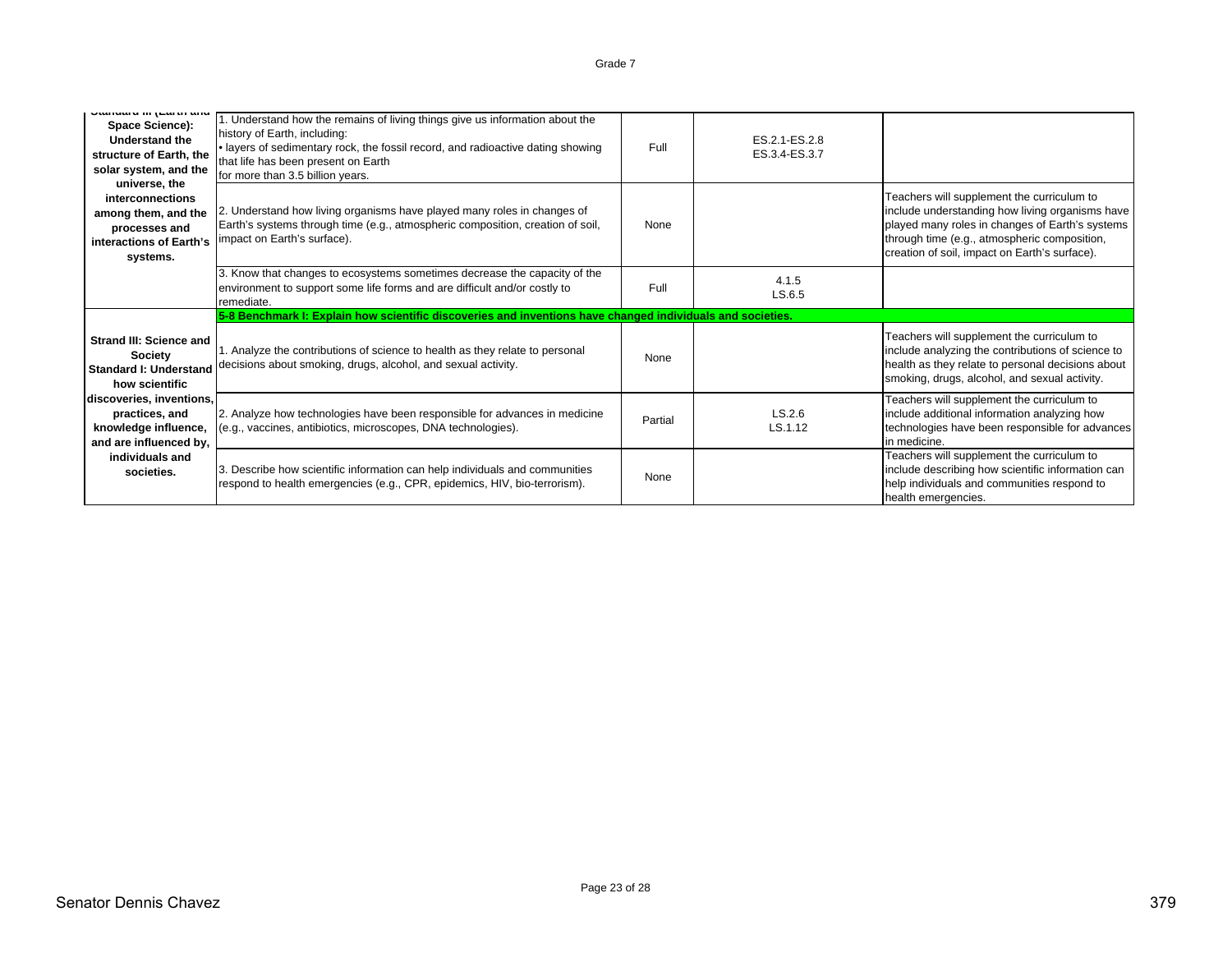| <b>New Mexico Grade 8 Science Standards</b><br>Compared to K <sup>12</sup> Middle School Science curriculum |                                                                                                                                                                                                                                                                                                                                                                                                                                                                                                                    |                 |                                                                               |                                                                                                                                                                                             |  |
|-------------------------------------------------------------------------------------------------------------|--------------------------------------------------------------------------------------------------------------------------------------------------------------------------------------------------------------------------------------------------------------------------------------------------------------------------------------------------------------------------------------------------------------------------------------------------------------------------------------------------------------------|-----------------|-------------------------------------------------------------------------------|---------------------------------------------------------------------------------------------------------------------------------------------------------------------------------------------|--|
| <b>Strand</b>                                                                                               | <b>Benchmarks and Performance Standards</b>                                                                                                                                                                                                                                                                                                                                                                                                                                                                        | <b>Coverage</b> | K <sup>12</sup> grade, unit, lesson                                           | <b>Comments</b>                                                                                                                                                                             |  |
|                                                                                                             | 5-8 Benchmark I: Use scientific methods to develop questions, design and conduct experiments using appropriate technologies, analyze and evaluate results, make<br>predictions, and communicate findings.                                                                                                                                                                                                                                                                                                          |                 |                                                                               |                                                                                                                                                                                             |  |
|                                                                                                             | 1. Evaluate the accuracy and reproducibility of data and observations.                                                                                                                                                                                                                                                                                                                                                                                                                                             | Full            | Embedded throughout, for example:<br>PS.10.3<br>PS.10.4<br>LS.10.3<br>LS.10.4 |                                                                                                                                                                                             |  |
|                                                                                                             | 2. Use a variety of technologies to gather, analyze and interpret scientific data.                                                                                                                                                                                                                                                                                                                                                                                                                                 | Full            | Embedded throughout, for example:<br>PS.Unit 10<br>LS Unit 10                 |                                                                                                                                                                                             |  |
| <b>Strand I: Scientific</b><br><b>Thinking and Practice</b><br><b>Standard I: Understand</b>                | 3. Know how to recognize and explain anomalous data.                                                                                                                                                                                                                                                                                                                                                                                                                                                               | None            |                                                                               | Teachers will supplement the curriculum to<br>include knowing how to recognize and explain<br>anomalous data.                                                                               |  |
| the processes of<br>scientific investigations                                                               | 5-8 Benchmark II: Understand the processes of scientific investigation and how scientific inquiry results in scientific knowledge.                                                                                                                                                                                                                                                                                                                                                                                 |                 |                                                                               |                                                                                                                                                                                             |  |
| and use inquiry and<br>scientific ways of                                                                   | 1. Examine alternative explanations for observations.                                                                                                                                                                                                                                                                                                                                                                                                                                                              | None            |                                                                               | Teachers will supplement the curriculum to<br>include alternative explanations for observations.                                                                                            |  |
| observing,<br>experimenting,<br>predicting, and<br>validating to think                                      | 2. Describe ways in which science differs from other ways of knowing and from<br>other bodies of knowledge (e.g., experimentation, logical arguments, skepticism).                                                                                                                                                                                                                                                                                                                                                 | Partial         | PS.1.2                                                                        | Teachers will supplement the curriculum to<br>include additional information to describe ways in<br>which science differs from other ways of knowing<br>and from other bodies of knowledge. |  |
| critically.                                                                                                 | 3. Know that scientific knowledge is built on questions posed as testable<br>hypotheses, which are tested until the results are accepted by peers.                                                                                                                                                                                                                                                                                                                                                                 | Partial         | PS.10.1<br>PS.10.2                                                            | Teachers will supplement the curriculum to<br>include testing until the results are accepted by<br>peers.                                                                                   |  |
|                                                                                                             | 5-8 Benchmark III: Use mathematical ideas, tools, and techniques to understand scientific knowledge.                                                                                                                                                                                                                                                                                                                                                                                                               |                 |                                                                               |                                                                                                                                                                                             |  |
|                                                                                                             | 1. Use mathematical expressions and techniques to explain data and<br>observations and to communicate findings (e.g., formulas and equations,<br>significant figures, graphing, sampling, estimation, mean).                                                                                                                                                                                                                                                                                                       | Full            | PS.4.3-PS.4.7                                                                 |                                                                                                                                                                                             |  |
|                                                                                                             | 2. Create models to describe phenomena.                                                                                                                                                                                                                                                                                                                                                                                                                                                                            | Full            | Embedded throughout, for example:<br>ES.4.10<br>ES.5.9<br>LS.5.11             |                                                                                                                                                                                             |  |
|                                                                                                             | 5-8 Benchmark I: Know the forms and properties of matter and how matter interacts.                                                                                                                                                                                                                                                                                                                                                                                                                                 |                 |                                                                               |                                                                                                                                                                                             |  |
|                                                                                                             | <b>Properties of Matter</b><br>1. Know how to use density, boiling point, freezing point, conductivity, and color<br>to identify various substances.<br>2. Distinguish between metals and non-metals.<br>3. Understand the differences among elements, compounds, and mixtures by:<br>· classification of materials as elements, compounds, or mixtures<br>· interpretation of chemical formulas<br>• separation of mixtures into compounds by methods including evaporation,<br>filtration, screening, magnetism. | Partial         | <b>PS.2.7</b><br><b>PS.2.8</b><br>PS.3.8-PS.3.13<br>PS.3.3                    | Teachers will supplement the curriculum to<br>include knowing how to use density, boiling point,<br>freezing point, conductivity, and color to identify<br>various substances.              |  |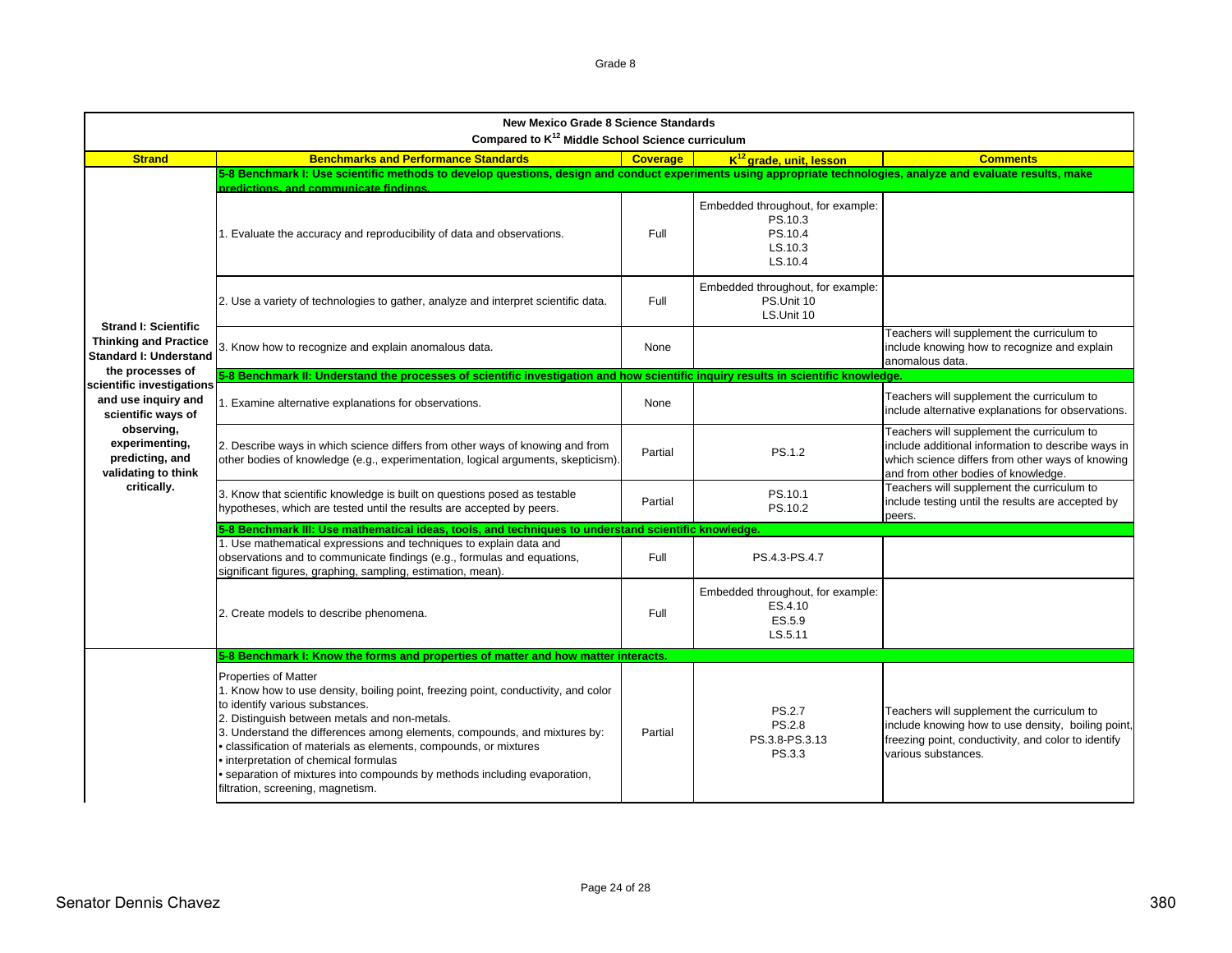|                                                                                                                                                                                                                                                   | <b>Structure of Matter</b><br>4. Identify the protons, neutrons, and electrons within an atom and describe their<br>locations (i.e., in the nucleus or in<br>motion outside the nucleus).<br>5. Explain that elements are organized in the periodic table according to their<br>properties.<br>6. Know that compounds are made of two or more elements, but not all sets of<br>elements can combine to form<br>compounds.                                                                                                                                                                                                                                                                                                                                                                                                                                                                                                                                                                           | Full    | PS.1.1-PS.1.6                                            |                                                                                                              |
|---------------------------------------------------------------------------------------------------------------------------------------------------------------------------------------------------------------------------------------------------|-----------------------------------------------------------------------------------------------------------------------------------------------------------------------------------------------------------------------------------------------------------------------------------------------------------------------------------------------------------------------------------------------------------------------------------------------------------------------------------------------------------------------------------------------------------------------------------------------------------------------------------------------------------------------------------------------------------------------------------------------------------------------------------------------------------------------------------------------------------------------------------------------------------------------------------------------------------------------------------------------------|---------|----------------------------------------------------------|--------------------------------------------------------------------------------------------------------------|
|                                                                                                                                                                                                                                                   | Changes in Matter<br>7. Know that phase changes are physical changes that can be reversed (e.g.,<br>evaporation, condensation, melting).<br>8.<br>Describe various familiar physical and chemical changes that occur naturally<br>(e.g., snow melting, photosynthesis,<br>rusting, burning).<br>9.<br>Identify factors that influence the rate at which chemical reactions occur (e.g.,<br>temperature, concentration).<br>10. Know that chemical reactions can absorb energy (endothermic reactions) or<br>release energy (exothermic reactions).                                                                                                                                                                                                                                                                                                                                                                                                                                                  | Full    | PS.1.7-PS.1.9<br>PS.Unit 3                               |                                                                                                              |
|                                                                                                                                                                                                                                                   | 5-8 Benchmark II: Explain the physical processes involved in the transfer, change, and conservation of energy.<br><b>Energy Transformation</b>                                                                                                                                                                                                                                                                                                                                                                                                                                                                                                                                                                                                                                                                                                                                                                                                                                                      |         |                                                          |                                                                                                              |
| <b>Strand II: Content of</b><br><b>Science</b><br><b>Standard I (Physical</b><br>Science): Understand<br>the structure and<br>properties of matter,<br>the characteristics of<br>energy, and the<br>interactions<br>between matter and<br>energy. | 1. Know that energy exists in many forms and that when energy is transformed<br>some energy is usually converted to<br>heat.<br>2. Know that kinetic energy is a measure of the energy of an object in motion and<br>potential energy is a measure of an<br>object's position or composition, including:<br>• transformation of gravitational potential energy of position into kinetic energy of<br>motion by a falling object.<br>3. Distinguish between renewable and nonrenewable sources of energy.<br>4. Know that electrical energy is the flow of electrons through electrical<br>conductors that connect sources of electrical<br>energy to points of use, including:<br>· electrical current paths through parallel and series circuits<br>• production of electricity by fossil-fueled and nuclear power plants, wind<br>generators, geothermal plants, and<br>solar cells<br>• use of electricity by appliances and equipment (e.g., calculators, hair dryers,<br>light bulbs, motors). | Partial | ES.8.2<br>ES.8.3<br>ES.8.5<br>PS.Unit 6<br>PS.8.1-PS.8.5 | Teachers will supplement the curriculum to<br>include the use of electricity by appliances and<br>equipment. |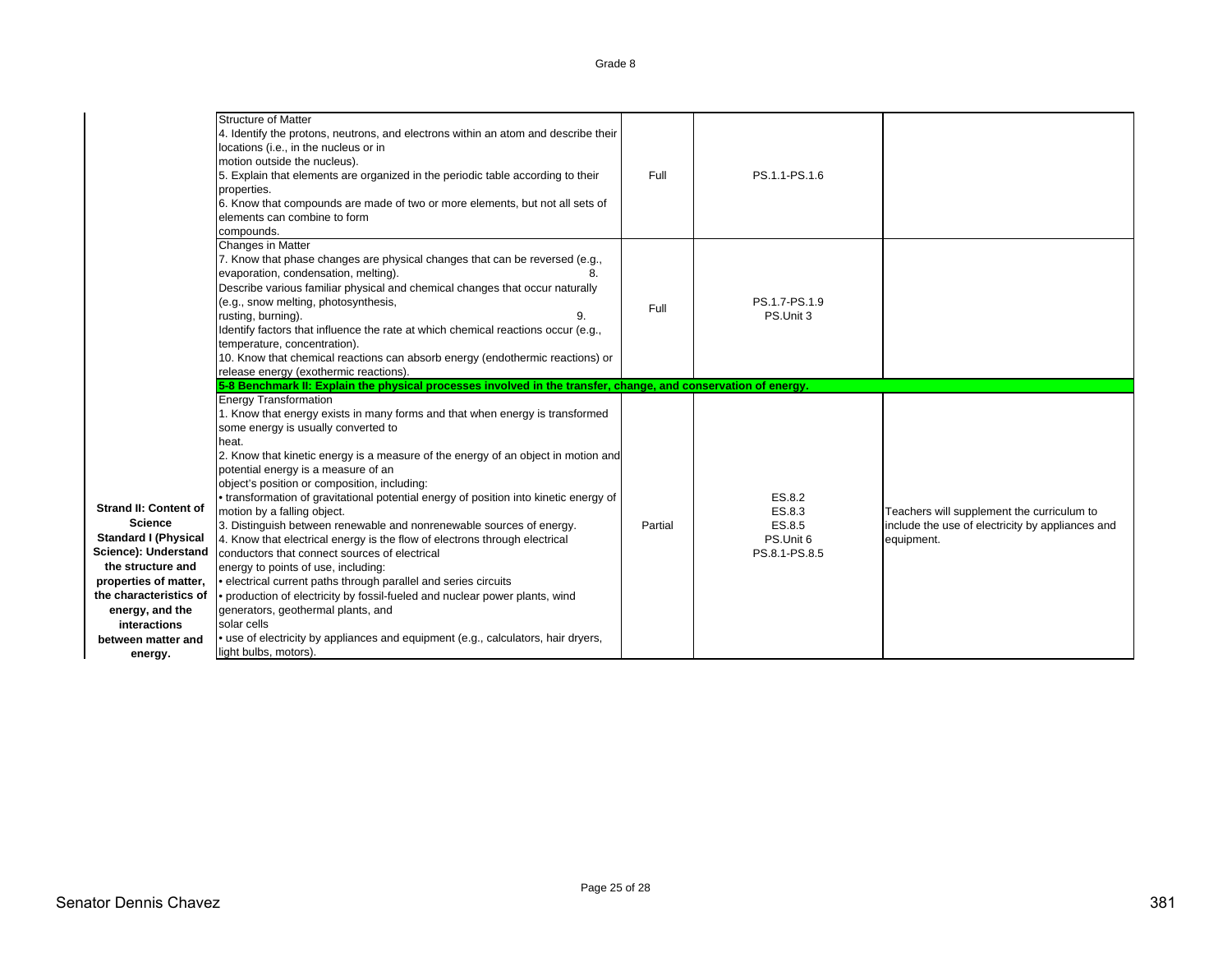|                                                | Waves<br>5. Understand how light and radio waves carry energy through vacuum or matter<br>by:<br>• straight-line travel unless an object is encountered<br>• reflection by a mirror, refraction by a lens, absorption by a dark object<br>• separation of white light into different wavelengths by prisms<br>• visibility of objects due to light emission or scattering.<br>6. Understand that vibrations of matter (e.g., sound, earthquakes, water waves)<br>carry wave energy, including:<br>• sound transmission through solids, liquids, and gases<br>· relationship of pitch and loudness of sound to rate and distance (amplitude) of<br>vibration<br>• ripples made by objects dropped in water.<br>5-8 Benchmark III: Describe and explain forces that produce motion in objects. | Partial                   | PS.7.1-PS.7.6                     | Teachers will supplement the curriculum to<br>provide students an opportunity to understand<br>that vibrations of matter carry wave energy<br>including ripples made by objects dropped in<br>water. |
|------------------------------------------------|----------------------------------------------------------------------------------------------------------------------------------------------------------------------------------------------------------------------------------------------------------------------------------------------------------------------------------------------------------------------------------------------------------------------------------------------------------------------------------------------------------------------------------------------------------------------------------------------------------------------------------------------------------------------------------------------------------------------------------------------------------------------------------------------|---------------------------|-----------------------------------|------------------------------------------------------------------------------------------------------------------------------------------------------------------------------------------------------|
|                                                | Forces<br>1. Know that there are fundamental forces in nature (e.g., gravity,<br>electromagnetic forces, nuclear forces).<br>2. Know that a force has both magnitude and direction.<br>3. Analyze the separate forces acting on an object at rest or in motion (e.g.,<br>gravity, elastic forces, friction), including<br>how multiple forces reinforce or cancel one another to result in a net force that<br>acts on an object.<br>4. Know that electric charge produces electrical fields and magnets produce<br>magnetic fields.<br>5. Know how a moving magnetic field can produce an electric current (generator)<br>and how an electric current can<br>produce a magnetic field (electromagnet).<br>6. Know that Earth has a magnetic field.                                          | Partial                   | PS.4.1<br>PS.4.2<br>PS.8.6-PS.8.9 | Teachers will supplement the curriculum to<br>provide students an opportunity to know that<br>Earth has a magnetic field.                                                                            |
|                                                | Motion<br>7. Know that an object's motion is always described relative to some other object<br>or point (i.e., frame of reference).<br>8. Understand and apply Newton's Laws of Motion:<br>. Objects in motion will continue in motion and objects at rest will remain at rest<br>unless acted upon by an<br>unbalanced force (inertia).<br>• If a greater force is applied to an object a proportionally greater acceleration will<br>occur.<br>. If an object has more mass the effect of an applied force is proportionally less.                                                                                                                                                                                                                                                         | Full                      | PS.4.1-PS.4.3<br>PS.4.9           |                                                                                                                                                                                                      |
|                                                | 5-8 Benchmark I: Explain the diverse structures and functions of living things and the complex relationships between living things and their environments.                                                                                                                                                                                                                                                                                                                                                                                                                                                                                                                                                                                                                                   |                           |                                   |                                                                                                                                                                                                      |
|                                                | 1. Describe how matter moves through ecosystems (e.g., water cycle, carbon<br>cycle).                                                                                                                                                                                                                                                                                                                                                                                                                                                                                                                                                                                                                                                                                                        | Full                      | LS.5.6                            |                                                                                                                                                                                                      |
|                                                | 2. Describe how energy flows through ecosystems (e.g., sunlight, green plants,<br>food for animals).                                                                                                                                                                                                                                                                                                                                                                                                                                                                                                                                                                                                                                                                                         | Full                      | LS.5.6                            |                                                                                                                                                                                                      |
| <b>Strand II: Content of</b><br><b>Science</b> | 3. Explain how a change in the flow of energy can impact an ecosystem (e.g., the<br>amount of sunlight available for plant growth, global climate change).                                                                                                                                                                                                                                                                                                                                                                                                                                                                                                                                                                                                                                   | <b>Different</b><br>level | 4.1.5                             | Teachers will supplement K12 lessons to include<br>content which covers this standard.                                                                                                               |
| <b>Standard II (Life</b>                       | 5-8 Benchmark II: Understand how traits are passed from one generation to the next and how species evolve.                                                                                                                                                                                                                                                                                                                                                                                                                                                                                                                                                                                                                                                                                   |                           |                                   |                                                                                                                                                                                                      |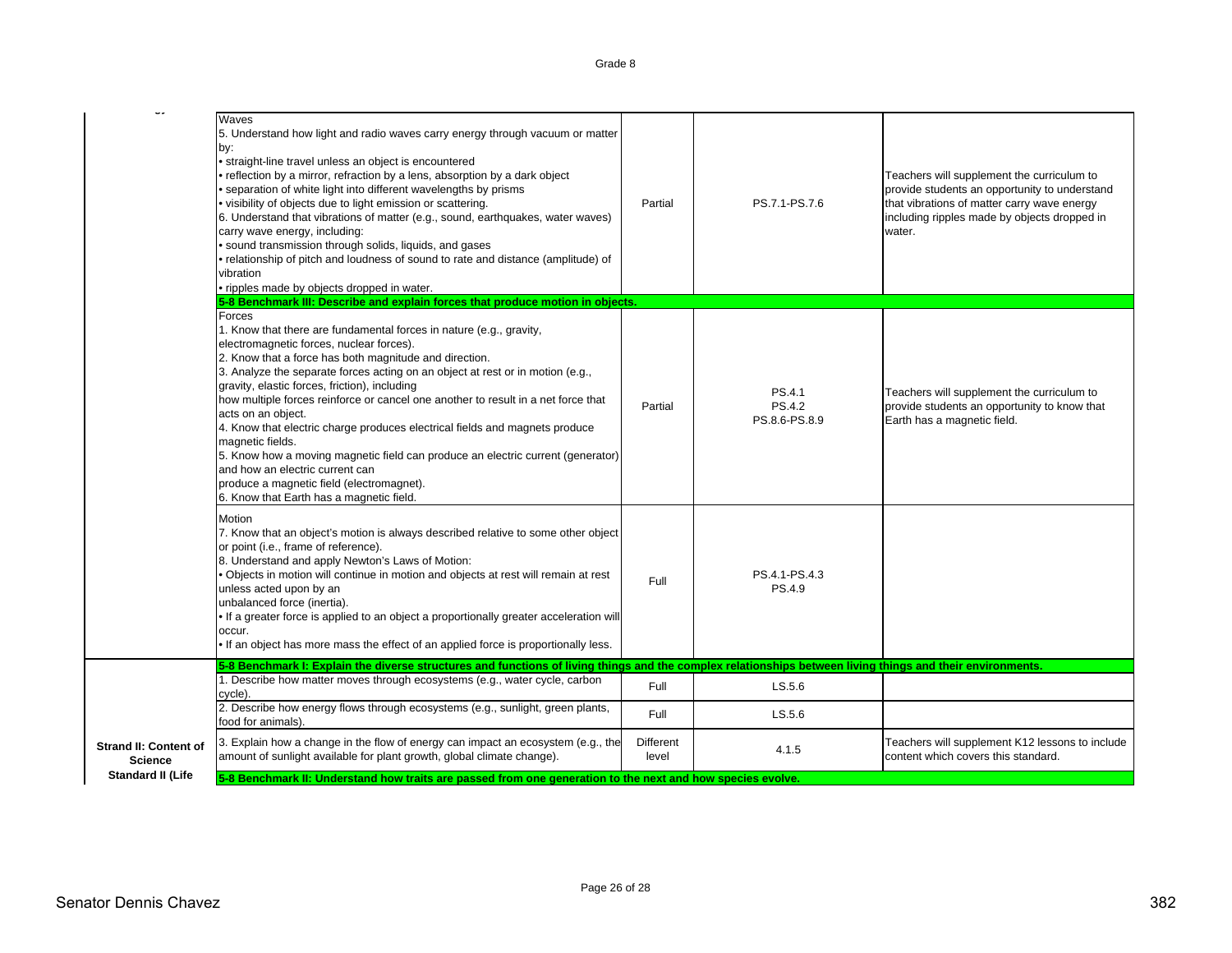| Science): Understand<br>the properties,<br>structures, and<br>processes of living<br>things and the<br>interdependence of    | 1. Understand that living organisms are made mostly of molecules consisting of a<br>limited number of elements (e.g., carbon, hydrogen, nitrogen, oxygen).<br>2. Identify DNA as the chemical compound involved in heredity in living<br>organisms.                              | None<br>Full       | LS.2.6             | Teachers will supplement the curriculum to<br>include understanding that living organisms are<br>made mostly of molecules consisting of a limited<br>number of elements.                         |
|------------------------------------------------------------------------------------------------------------------------------|----------------------------------------------------------------------------------------------------------------------------------------------------------------------------------------------------------------------------------------------------------------------------------|--------------------|--------------------|--------------------------------------------------------------------------------------------------------------------------------------------------------------------------------------------------|
| living                                                                                                                       | 3. Describe the widespread role of carbon in the chemistry of living systems.                                                                                                                                                                                                    | Full               | LS.5.6             |                                                                                                                                                                                                  |
| things and their                                                                                                             | 5-8 Benchmark III: Understand the structure of organisms and the function of cells in living systems.                                                                                                                                                                            |                    |                    |                                                                                                                                                                                                  |
| environments.                                                                                                                | 1. Describe how cells use chemical energy obtained from food to conduct cellular<br>functions (i.e., respiration).                                                                                                                                                               | Full               | LS.2.7<br>LS.2.8   |                                                                                                                                                                                                  |
|                                                                                                                              | 2. Explain that photosynthesis in green plants captures the energy from the sun<br>and stores it chemically.                                                                                                                                                                     | Full               | LS.2.7             |                                                                                                                                                                                                  |
|                                                                                                                              | 3. Describe how chemical substances can influence cellular activity (e.g., pH).                                                                                                                                                                                                  | None               |                    | Teachers will supplement the curriculum to<br>include describing how chemical substances can<br>influence cellular activity                                                                      |
|                                                                                                                              | 5-8 Benchmark I: Describe how the concepts of energy, matter, and force can be used to explain the observed behavior of the solar system, the universe, and their<br>structures                                                                                                  |                    |                    |                                                                                                                                                                                                  |
|                                                                                                                              | 1. Understand how energy from the sun and other stars, in the form of light,<br>travels long distances to reach Earth.                                                                                                                                                           | Different<br>level | 3.11.5             | Teachers will supplement K12 lessons to include<br>content which covers this standard.                                                                                                           |
| <b>Strand II: Content of</b><br><b>Science</b><br><b>Space Science):</b><br><b>Understand the</b><br>structure of Earth, the | 2. Explain how the properties of light (e.g., emission, reflection, refraction)<br>emitted from the sun and stars are used to learn about the universe, including:<br>· distances in the solar system and the universe<br>• temperatures of different stars.                     | Different<br>level | 3.11.5             | Teachers will supplement K12 lessons to include<br>content which covers this standard.                                                                                                           |
|                                                                                                                              | Standard III (Earth and  3. Understand how gravitational force acts on objects in the solar system and the<br>universe, including:<br>• similar action on masses on Earth and on other objects in the solar system<br>• explanation of the orbits of the planets around the sun. | Full               | ES.9.3<br>ES.9.4   |                                                                                                                                                                                                  |
| solar system, and the<br>universe, the                                                                                       | 5-8 Benchmark II: Describe the structure of Earth and its atmosphere and explain how energy, matter, and forces shape Earth's systems.                                                                                                                                           |                    |                    |                                                                                                                                                                                                  |
|                                                                                                                              | 1. Describe the role of pressure (and heat) in the rock cycle.                                                                                                                                                                                                                   | Full               | ES.2.7             |                                                                                                                                                                                                  |
| interconnections<br>among them, and the<br>processes and<br>interactions of Earth's<br>systems.                              | 2. Understand the unique role water plays on Earth, including:<br>· ability to remain liquid at most Earth temperatures<br>· properties of water related to processes in the water cycle: evaporation,<br>condensation, precipitation, surface<br>run-off, percolation           | Partial            | ES.Unit 7          | Teachers will supplement the curriculum to<br>include the unique role water plays in the reactant                                                                                                |
|                                                                                                                              | • dissolving of minerals and gases and transport to the oceans<br>· fresh and salt water in oceans, rivers, lakes, and glaciers<br>• reactant in photosynthesis.                                                                                                                 |                    |                    | in photosynthesis.                                                                                                                                                                               |
|                                                                                                                              | 3. Understand the geologic conditions that have resulted in energy resources<br>(e.g., oil, coal, natural gas) available in New Mexico.                                                                                                                                          | None               |                    | Teachers will supplement the curriculum to<br>include understanding the geologic conditions<br>that have resulted in energy resources (e.g., oil,<br>coal, natural gas) available in New Mexico. |
|                                                                                                                              | 5-8 Benchmark I: Explain how scientific discoveries and inventions have changed individuals and societies.                                                                                                                                                                       |                    |                    |                                                                                                                                                                                                  |
| Strand III: Science and                                                                                                      | 1. Analyze the interrelationship between science and technology (e.g., germ<br>theory, vaccines).                                                                                                                                                                                | None               |                    | Teachers will supplement the curriculum to<br>include analyzing the interrelationship between<br>science and technology.                                                                         |
| <b>Society</b><br>how scientific<br>diecovariae invantione                                                                   | Standard I: Understand 2. Describe how scientific information can help to explain environmental<br>phenomena (e.g., floods, earthquakes, volcanoes, fire, extreme weather).                                                                                                      | Partial            | ES.4.12<br>ES.4.13 | Teachers will supplement the curriculum to<br>include additional ways scientific information can<br>help to explain environmental phenomena.                                                     |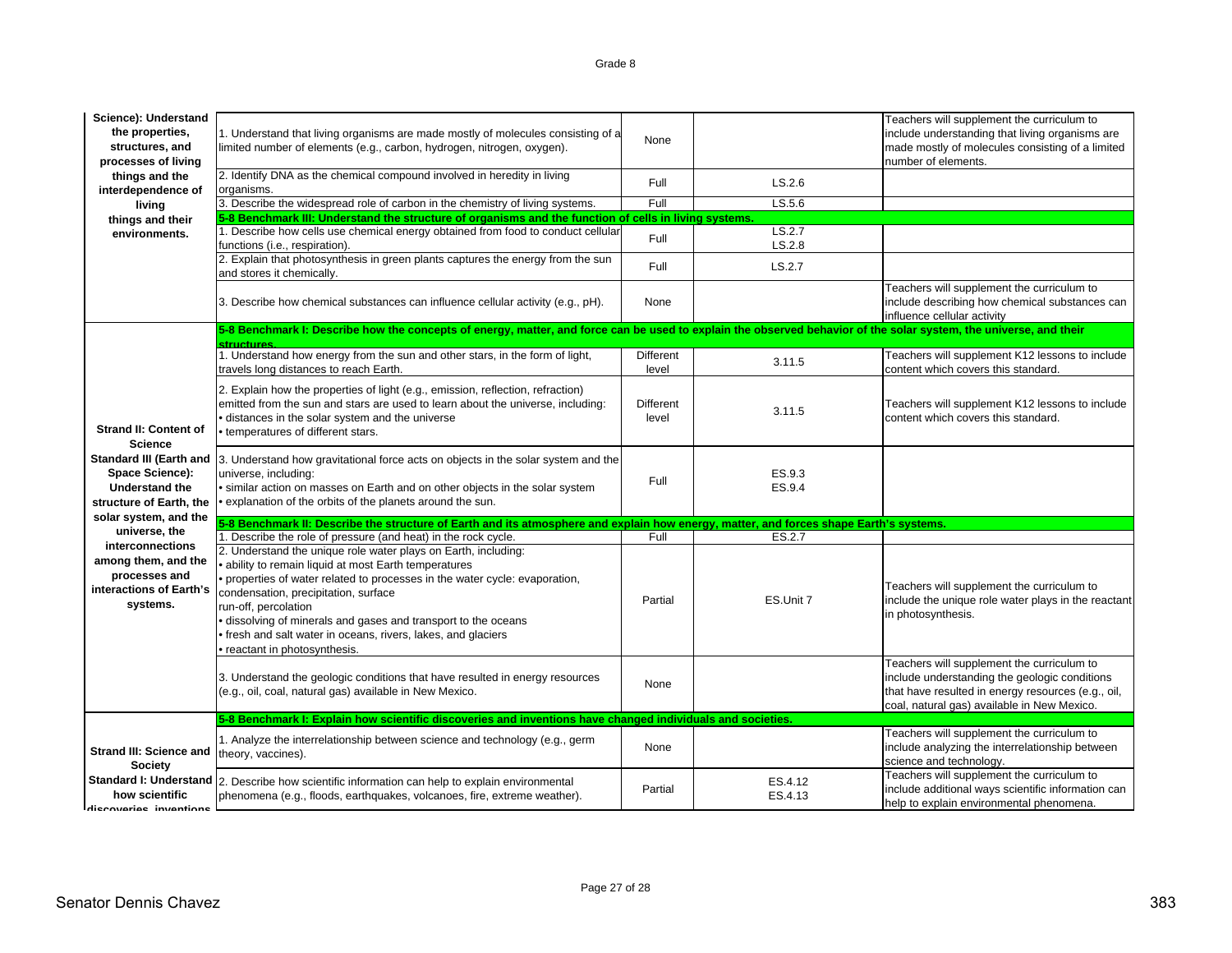| ן עוסטט וקט, ווו ויקוונוטווס,<br>practices, and<br>knowledge influence,<br>and are influenced by, | 3. Describe how technological revolutions have significantly influenced societies<br>(e.g., energy production, warfare, space exploration). | None | Teachers will supplement the curriculum to<br>include describing how technological revolutions<br>have significantly influenced societies.                     |
|---------------------------------------------------------------------------------------------------|---------------------------------------------------------------------------------------------------------------------------------------------|------|----------------------------------------------------------------------------------------------------------------------------------------------------------------|
| individuals and<br>societies.                                                                     | 4. Critically analyze risks and benefits associated with technologies related to<br>energy production.                                      | None | Teachers will supplement the curriculum to<br>include critically analyzing risks and benefits<br>associated with technologies related to energy<br>production. |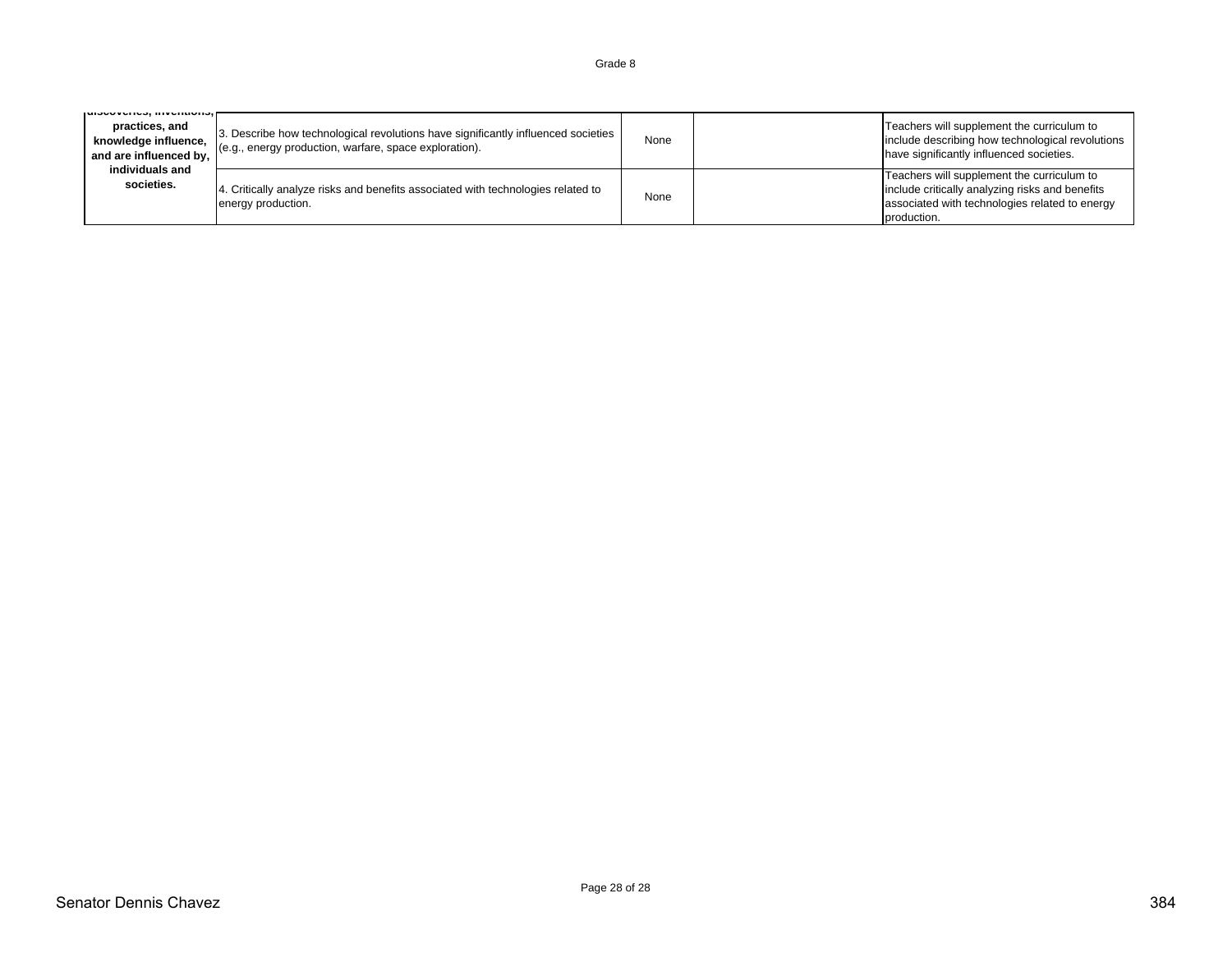grade 9

|                             | New Mexico Grade 9 English Literacy Standards - ADP<br>Compared to K <sup>12</sup> ENG102: LAC I                                                                                                                                                                                                                                                                                                                                                                                                                                                                                                                                                                                                                                                                                                                                         |                 |                                                                                                                                                                                                                     |                                                                                                                                                             |
|-----------------------------|------------------------------------------------------------------------------------------------------------------------------------------------------------------------------------------------------------------------------------------------------------------------------------------------------------------------------------------------------------------------------------------------------------------------------------------------------------------------------------------------------------------------------------------------------------------------------------------------------------------------------------------------------------------------------------------------------------------------------------------------------------------------------------------------------------------------------------------|-----------------|---------------------------------------------------------------------------------------------------------------------------------------------------------------------------------------------------------------------|-------------------------------------------------------------------------------------------------------------------------------------------------------------|
| <b>Strand</b>               | <b>Benchmarks and Performance Standards</b>                                                                                                                                                                                                                                                                                                                                                                                                                                                                                                                                                                                                                                                                                                                                                                                              | <b>Coverage</b> | <b>Course, unit, lesson</b>                                                                                                                                                                                         | <b>Comments</b>                                                                                                                                             |
|                             | Know how to use comprehension strategies for unfamiliar vocabulary.<br>Know roots, prefixes, suffixes (Greek/Latin), and etymology to determine the<br>meaning of unfamiliar vocabulary:<br>1. know word families and word suffixes to assist understanding<br>(educate=education=educational=educationally);<br>2. develop one's knowledge of common prefixes and root words;<br>3. use general and specialized dictionaries, thesauri, and glossaries (print and<br>electronic) to determine the definition,<br>and pronunciation of unfamiliar words;<br>4. understand etymology, principles behind spelling, and usage of words;<br>5. differentiate shades of meaning and multiple meanings of words, including the<br>significance of both connotation and denotation.<br>Know how to comprehend the message or meaning of a text. | Full            | Embedded throughout, for example:<br>ENG102A VOC 1.1-1.8<br>ENG102A VOC 2.1-2.9<br>ENG102A 3.1-3.10<br>ENG102B 1.1-1.9<br>ENG102B 2.1-2.10<br>ENG102B 3.1-3.9                                                       |                                                                                                                                                             |
|                             | Identify the author's main purpose.                                                                                                                                                                                                                                                                                                                                                                                                                                                                                                                                                                                                                                                                                                                                                                                                      | Full            | ENG102A LIT/ COMP 2.1-2.12<br>ENG102B LIT/ COMP 4.1-4.14                                                                                                                                                            |                                                                                                                                                             |
|                             | Recognize and recall main ideas by selecting topic sentences, identifying thesis<br>statements, selecting key words and phrases, and summarizing the material.                                                                                                                                                                                                                                                                                                                                                                                                                                                                                                                                                                                                                                                                           | Full            | Embedded throughout, for example:<br>ENG102A LIT/ COMP 1.1-1.10<br>ENG102A LIT/ COMP 2.1-2.12<br>ENG102A LIT/ COMP 3.1-3.8<br>ENG102B LIT/ COMP 1.1-1.8<br>ENG102B LIT/ COMP 2.1-2.13<br>ENG102B LIT/ COMP 4.1-4.14 |                                                                                                                                                             |
| <b>Strand A:</b><br>Reading | • Recognize and recall specific and important details - who, what, where, when,<br>why, how - narrational or chronological sequences and cause-effect<br>relationships.                                                                                                                                                                                                                                                                                                                                                                                                                                                                                                                                                                                                                                                                  | Full            | Embedded throughout, for example:<br>ENG102A LIT/ COMP 1.1-1.10<br>ENG102A LIT/ COMP 2.1-2.12<br>ENG102A LIT/ COMP 3.1-3.8<br>ENG102B LIT/ COMP 1.1-1.8<br>ENG102B LIT/ COMP 2.1-2.13<br>ENG102B LIT/ COMP 4.1-4.14 |                                                                                                                                                             |
|                             | Know how to infer, analyze, and synthesize.                                                                                                                                                                                                                                                                                                                                                                                                                                                                                                                                                                                                                                                                                                                                                                                              |                 |                                                                                                                                                                                                                     |                                                                                                                                                             |
|                             | • Interpret information from graphs, charts, diagrams and the like.                                                                                                                                                                                                                                                                                                                                                                                                                                                                                                                                                                                                                                                                                                                                                                      | None            |                                                                                                                                                                                                                     | Teachers will supplement the curriculum to<br>include opportunities for students to interpret<br>information from graphs, charts, diagrams and<br>the like. |
|                             | • Evaluate texts according to text-specific standards (book reports according to a<br>book report rubric for example.)                                                                                                                                                                                                                                                                                                                                                                                                                                                                                                                                                                                                                                                                                                                   | None            |                                                                                                                                                                                                                     | Teachers will supplement the curriculum to<br>include opportunities for students to evaluate<br>texts according to text-specific standards.                 |
|                             | Know how to use meta-cognitive strategies.                                                                                                                                                                                                                                                                                                                                                                                                                                                                                                                                                                                                                                                                                                                                                                                               |                 |                                                                                                                                                                                                                     |                                                                                                                                                             |
|                             | . Use multiple strategies to monitor one's pace and comprehension.                                                                                                                                                                                                                                                                                                                                                                                                                                                                                                                                                                                                                                                                                                                                                                       | Full            | Embedded throughout, for example:<br>ENG102A LIT/ COMP 1.1-1.10<br>ENG102A LIT/ COMP 2.1-2.12<br>ENG102A LIT/ COMP 3.1-3.8<br>ENG102B LIT/ COMP 1.1-1.8<br>ENG102B LIT/ COMP 2.1-2.13<br>ENG102B LIT/ COMP 4.1-4.14 |                                                                                                                                                             |
|                             | Demonstrate control of Standard English through the correct understanding and use of syntax.                                                                                                                                                                                                                                                                                                                                                                                                                                                                                                                                                                                                                                                                                                                                             |                 |                                                                                                                                                                                                                     |                                                                                                                                                             |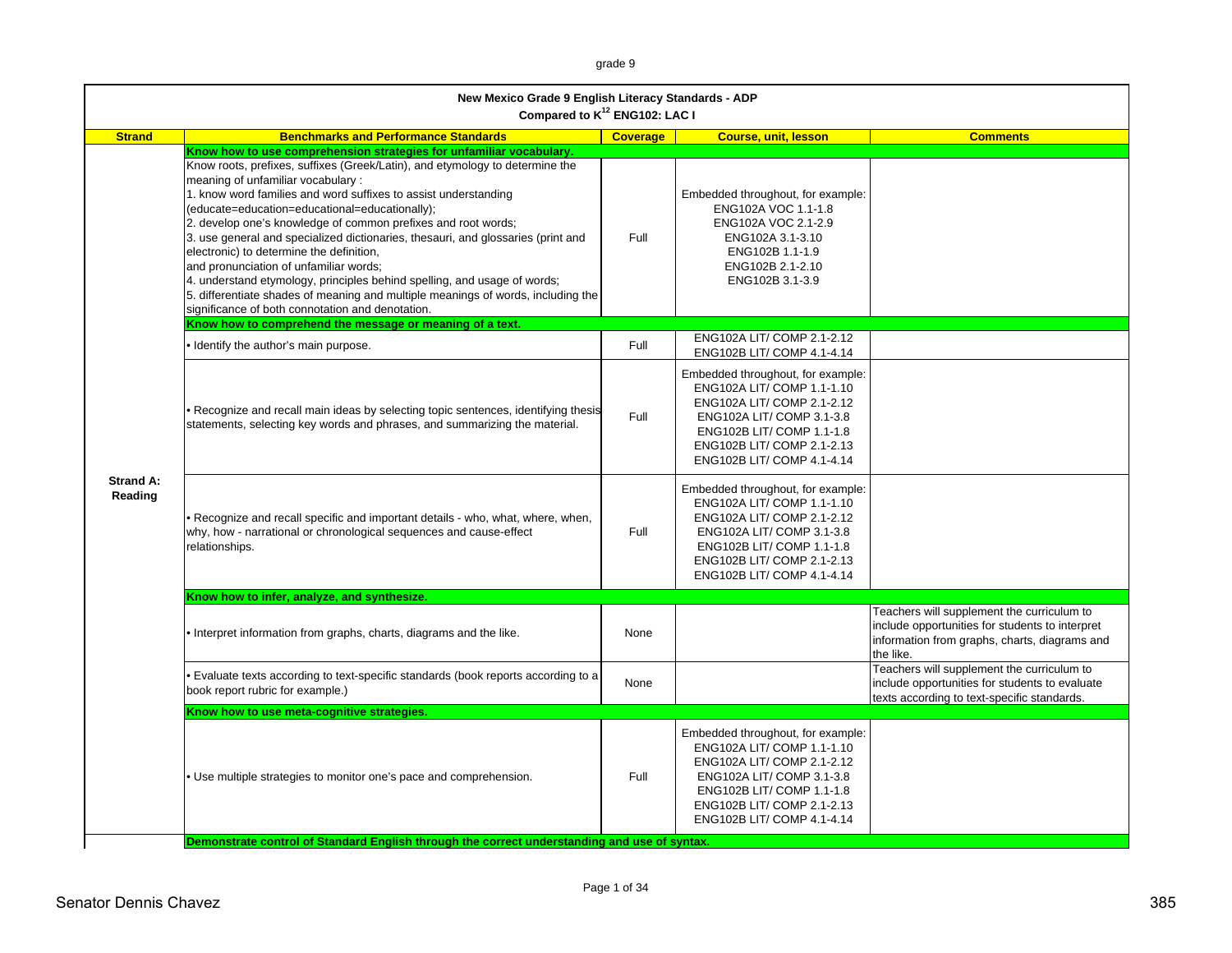|                   | Differentiate between SV and SVDO patterns with transitive and intransitive<br>verbs.                                                                                   | Partial | ENG102A GUM 3.1<br><b>ENG102A GUM 3.2</b><br>ENG102B GUM 1.1-1.7<br><b>ENG102A GUM 2.1</b>                                                                                                                          | Teachers will supplement the curriculum to<br>include opportunities for students to differentiate<br>between SV and SVDO patterns with transitive<br>and intransitive verbs.                                      |
|-------------------|-------------------------------------------------------------------------------------------------------------------------------------------------------------------------|---------|---------------------------------------------------------------------------------------------------------------------------------------------------------------------------------------------------------------------|-------------------------------------------------------------------------------------------------------------------------------------------------------------------------------------------------------------------|
|                   | • Differentiate between SLVPA and SLVPN sentences with predicate adjectives<br>and predicate nouns.                                                                     | Partial | ENG102A 2.2<br><b>ENG102A GUM 4.1</b><br><b>ENG102A GUM4.2</b><br>ENG102B GUM 4.1-4.4                                                                                                                               | Teachers will supplement the curriculum to<br>include opportunities for students to differentiate<br>between SLVPA and SLVPN sentences with<br>predicate adjectives and predicate nouns.                          |
|                   | . Master knowledge of conjunctions and coordination to create parallel structures<br>and balanced and compound sentences.                                               | Partial | <b>ENG102A GUM 1.1</b><br><b>ENG102A GUM 1.2</b><br>ENG102A GUM 10.1-10.4                                                                                                                                           | Teachers will supplement the curriculum to<br>include opportunities for students to master<br>knowledge of conjunctions and coordination to<br>create parallel structures and balanced and<br>compound sentences. |
|                   | · Eliminate run-ons, fused sentences, and inappropriate fragments.                                                                                                      | Full    | ENG102A GUM 10.1-10.4                                                                                                                                                                                               |                                                                                                                                                                                                                   |
|                   | Demonstrate control of Standard English through the correct understanding and use of grammar and usage.                                                                 |         |                                                                                                                                                                                                                     |                                                                                                                                                                                                                   |
|                   | Master prepositional phrases and their functions as adjectives and adverbs.                                                                                             | Full    | ENG102A GUM 5.1-5.5                                                                                                                                                                                                 |                                                                                                                                                                                                                   |
|                   | Master the use of appositives to rename and define nouns.                                                                                                               | Full    | ENG102A GUM 7.1-7.5                                                                                                                                                                                                 |                                                                                                                                                                                                                   |
| <b>Strand AA:</b> | Differentiate among multiple meanings of words that sound the same but have<br>different meanings such as their, there, they're.                                        | Full    | Embedded throughout, for example:<br>ENG102A LIT/ COMP 1.1-1.10<br>ENG102A LIT/ COMP 2.1-2.12<br>ENG102A LIT/ COMP 3.1-3.8<br>ENG102B LIT/ COMP 1.1-1.8<br>ENG102B LIT/ COMP 2.1-2.13<br>ENG102B LIT/ COMP 4.1-4.14 |                                                                                                                                                                                                                   |
| Laguage           | • Master the multiple characteristics of parts of speech, especially nouns, verbs,<br>adjectives, adverbs, and prepositional phrases that act as adjectives or adverbs. | Full    | Embedded throughout, for example:<br>ENG102A GUM 1.1-1.2<br>ENG102A GUM 2.1-2.2<br>ENG102A GUM 3.1-3.2<br>ENG102B GUM 1.1-1.7<br>ENG102B GUM 2.1-2.8<br>ENG102B GUM 3.1-3.10                                        |                                                                                                                                                                                                                   |
|                   | Demonstrate correct subject/verb and pronoun/antecedent agreement.                                                                                                      | Full    | ENG102B GUM 3.1-3.10                                                                                                                                                                                                |                                                                                                                                                                                                                   |
|                   | Demonstrate control of Standard English through the correct understanding and use of punctuation, capitalization, and spelling.                                         |         |                                                                                                                                                                                                                     |                                                                                                                                                                                                                   |
|                   | Develop legible manuscript forms such as paragraphs and text structures,<br>especially for open-ended academic responses or requirements of the workforce.              | Full    | ENG102A LIT/ COMP 1.1-1.10<br>ENG102A LIT/ COMP 3.1-3.8<br>ENG102A LIT/ COMP 6.1-6.7<br>ENG102A LIT/ COMP 9.1-9.7<br>ENG102B LIT/ COMP 2.1-2.13<br>ENG102B LIT/ COMP 6.1-6.19                                       |                                                                                                                                                                                                                   |
|                   | . Correctly capitalize proper nouns and appropriate words in sentences, titles,<br>and elsewhere.                                                                       | Full    | ENG102B GUM 5.1-5.5                                                                                                                                                                                                 |                                                                                                                                                                                                                   |
|                   | • Correctly apply basic rules of spelling in all forms of writing.                                                                                                      | Full    | ENG102A LIT/ COMP 1.1-1.10<br>ENG102A LIT/ COMP 3.1-3.8<br>ENG102A LIT/ COMP 6.1-6.7<br>ENG102A LIT/ COMP 9.1-9.7<br>ENG102B LIT/ COMP 2.1-2.13<br>ENG102B LIT/ COMP 6.1-6.19                                       |                                                                                                                                                                                                                   |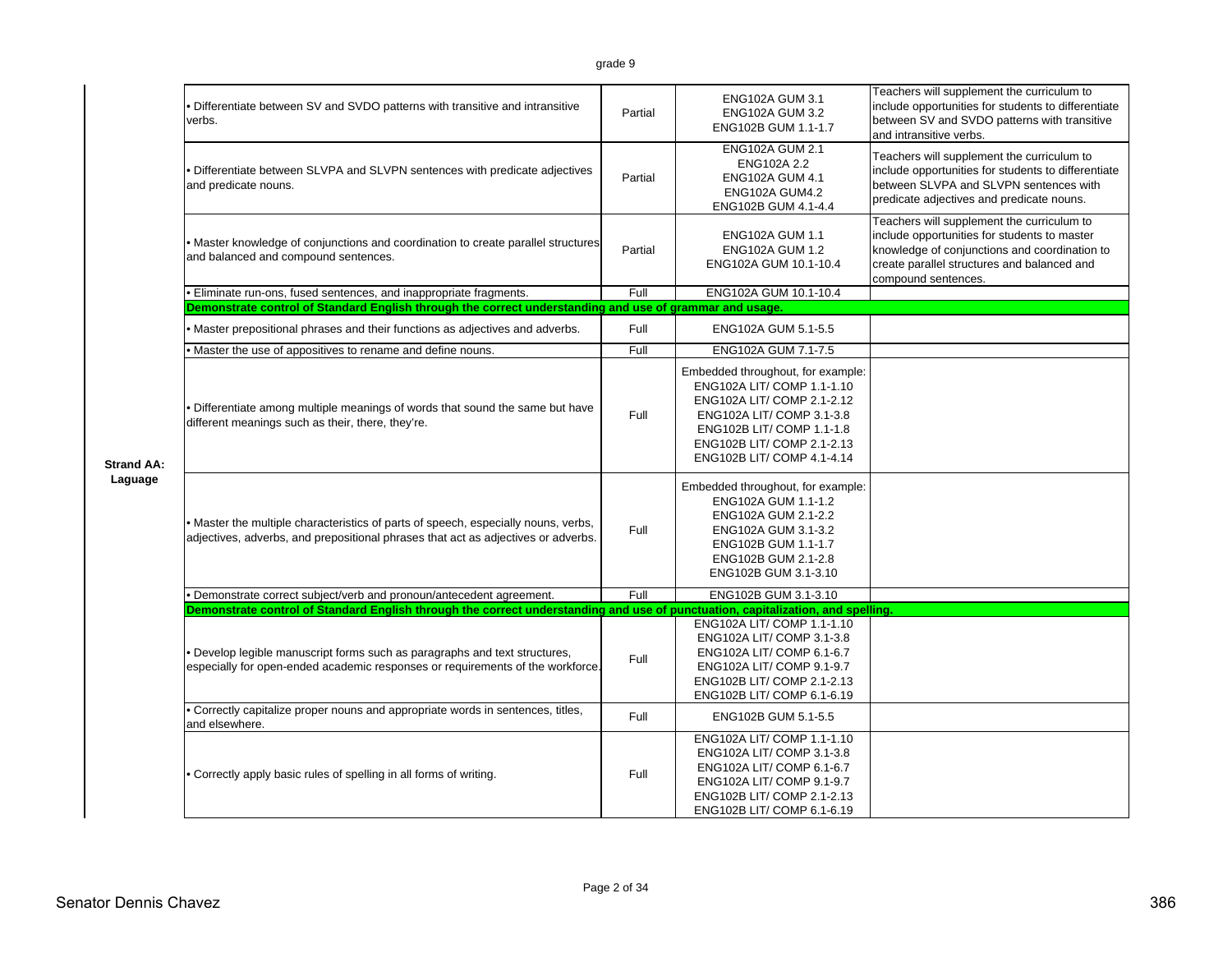|                                   | • Correctly use end marks, apostrophes, and quotation marks with direct quotes.<br>Correctly use commas for the following purposes: items in a series, date/year,<br>city/state, direct address, appositives, direct quotes, and compound sentences.                                                                                                                                                                                                                | Full    | ENG102B GUM 7.1-7.5<br>ENG102B GUM 8.1-8.8                                                                                                                                    |                                                                                                                                                                                                                                                                              |
|-----------------------------------|---------------------------------------------------------------------------------------------------------------------------------------------------------------------------------------------------------------------------------------------------------------------------------------------------------------------------------------------------------------------------------------------------------------------------------------------------------------------|---------|-------------------------------------------------------------------------------------------------------------------------------------------------------------------------------|------------------------------------------------------------------------------------------------------------------------------------------------------------------------------------------------------------------------------------------------------------------------------|
|                                   | Give spoken instructions to perform specific tasks, to answer questions, or to solve problems.                                                                                                                                                                                                                                                                                                                                                                      |         |                                                                                                                                                                               |                                                                                                                                                                                                                                                                              |
|                                   | . Identify purposes and audience to determine the important information to<br>communicate and the language needed to convey it.                                                                                                                                                                                                                                                                                                                                     | Partial | ENG102A LIT/ COMP 1.1-1.10<br>ENG102A LIT/ COMP 3.1-3.8<br>ENG102A LIT/ COMP 6.1-6.7<br>ENG102A LIT/ COMP 9.1-9.7<br>ENG102B LIT/ COMP 2.1-2.13<br>ENG102B LIT/ COMP 6.1-6.19 | Teachers will supplement the curriculum to<br>include opportunities for students to identify<br>purposes and audience to determine the<br>important information to communicate and the<br>language needed to convey it.                                                      |
|                                   | . Master strategies to develop this skill such as repeating the instructions to<br>ensure recall, following a process, emphasizing key points, and employing<br>appropriate diction.                                                                                                                                                                                                                                                                                | None    |                                                                                                                                                                               | Teachers will supplement the curriculum to<br>include opportunities for students to master<br>strategies to develop this skill such as repeating<br>the instructions to ensure recall, following a<br>process, emphasizing key points, and employing<br>appropriate diction. |
|                                   | Make oral presentations that exhibit a logical structure appropriate to the audience, context, and purpose; group related ideas and maintain a consistent focus; include<br>smooth transitions; support judgments with sound evidence and well-chosen details; make skillful use of rhetorical devices; provide a coherent conclusion; employ proper<br>eye contact, speaking rate, volume, enunciation, inflection, and gestures to communicate ideas effectively. |         |                                                                                                                                                                               |                                                                                                                                                                                                                                                                              |
|                                   | N/A                                                                                                                                                                                                                                                                                                                                                                                                                                                                 | N/A     | N/A                                                                                                                                                                           |                                                                                                                                                                                                                                                                              |
|                                   | Select precise vocabulary to appeal to an intended audience.                                                                                                                                                                                                                                                                                                                                                                                                        |         |                                                                                                                                                                               |                                                                                                                                                                                                                                                                              |
|                                   | . Improve one's language by the strategic use of vivid, compelling verbs.                                                                                                                                                                                                                                                                                                                                                                                           | Full    | ENG102A LIT/COMP 1.1-1.10<br>ENG102A LIT/ COMP 3.1-3.8<br>ENG102A LIT/ COMP 6.1-6.7<br>ENG102A LIT/ COMP 9.1-9.7<br>ENG102B LIT/ COMP 2.1-2.13<br>ENG102B LIT/ COMP 6.1-6.19  |                                                                                                                                                                                                                                                                              |
|                                   | Follow spoken instructions to perform specific tasks, to answer questions, or to solve problems.                                                                                                                                                                                                                                                                                                                                                                    |         |                                                                                                                                                                               |                                                                                                                                                                                                                                                                              |
|                                   | • Consider the purpose and the speaker in order to understand what is being<br>communicated and the language being used to convey the message.                                                                                                                                                                                                                                                                                                                      | None    |                                                                                                                                                                               | Teachers will supplement the curriculum to<br>include opportunities for students to consider the<br>purpose and the speaker in order to understand<br>what is being communicated and the language<br>being used to convey the message.                                       |
| <b>Strand B:</b><br>Communication | . Master strategies to develop this skill such as repeating the instructions to<br>ensure recall, following a process, and identifying key points.                                                                                                                                                                                                                                                                                                                  | None    |                                                                                                                                                                               | Teachers will supplement the curriculum to<br>include opportunities for students to master<br>strategies to develop this skill such as repeating<br>the instructions to ensure recall, following a<br>process, and identifying key points.                                   |
|                                   | . Practice listening skills to enhance the ability to complete a task from oral<br>instructions.                                                                                                                                                                                                                                                                                                                                                                    | None    |                                                                                                                                                                               | Teachers will supplement the curriculum to<br>include opportunities for students to practice<br>listening skills to enhance the ability to complete a<br>task from oral instructions.                                                                                        |
|                                   | Summarize and paraphrase information presented orally by others.                                                                                                                                                                                                                                                                                                                                                                                                    |         |                                                                                                                                                                               |                                                                                                                                                                                                                                                                              |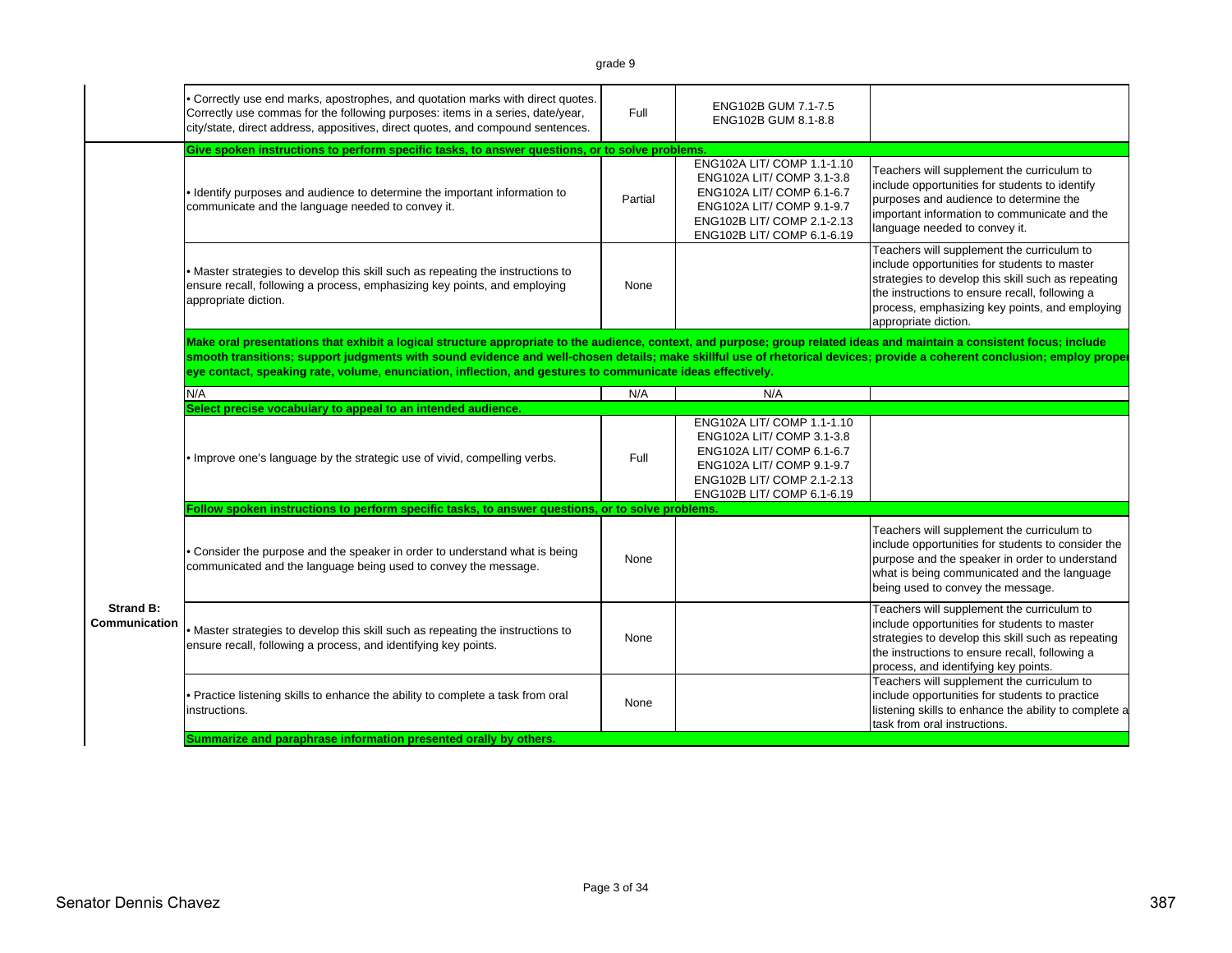| Use a variety of strategies to enhance comprehension of complex literal<br>messages in order to summarize information presented orally such as: listening<br>for contextual clues to infer meaning of unknown words; interpreting figurative<br>language; interpreting nonverbal clues; listening to distinguish between main<br>ideas and details; listening for transitions; noting sequence and organization of<br>ideas; extending the speaker's ideas based on prior knowledge and personal<br>experience; determining the need for further information or research; visualizing<br>using mnemonic devices; summarizing and synthesizing; and determining<br>significance, value, and possible uses of information. | Full | Embedded throughout, for example:<br>ENG102A LIT/ COMP 1.1-1.10<br>ENG102A LIT/ COMP 2.1-2.12<br>ENG102A LIT/ COMP 3.1-3.8<br>ENG102B LIT/ COMP 1.1-1.8<br>ENG102B LIT/ COMP 2.1-2.13<br>ENG102B LIT/ COMP 4.1-4.14 |                                                                                                                                                                                                                                                                                                                                                                                                 |
|--------------------------------------------------------------------------------------------------------------------------------------------------------------------------------------------------------------------------------------------------------------------------------------------------------------------------------------------------------------------------------------------------------------------------------------------------------------------------------------------------------------------------------------------------------------------------------------------------------------------------------------------------------------------------------------------------------------------------|------|---------------------------------------------------------------------------------------------------------------------------------------------------------------------------------------------------------------------|-------------------------------------------------------------------------------------------------------------------------------------------------------------------------------------------------------------------------------------------------------------------------------------------------------------------------------------------------------------------------------------------------|
| Evaluate effectiveness of selected strategies.                                                                                                                                                                                                                                                                                                                                                                                                                                                                                                                                                                                                                                                                           | Full | Embedded throughout, for example:<br>ENG102A LIT/ COMP 1.1-1.10<br>ENG102A LIT/ COMP 2.1-2.12<br>ENG102A LIT/ COMP 3.1-3.8<br>ENG102B LIT/ COMP 1.1-1.8<br>ENG102B LIT/ COMP 2.1-2.13<br>ENG102B LIT/ COMP 4.1-4.14 |                                                                                                                                                                                                                                                                                                                                                                                                 |
| Identify the thesis of a speech and determine the essential elements that elaborate it.                                                                                                                                                                                                                                                                                                                                                                                                                                                                                                                                                                                                                                  |      |                                                                                                                                                                                                                     |                                                                                                                                                                                                                                                                                                                                                                                                 |
| N/A<br>Analyze the ways in which the internal and contextual variables of a speech support or confound its meaning or purpose.                                                                                                                                                                                                                                                                                                                                                                                                                                                                                                                                                                                           | N/A  | N/A                                                                                                                                                                                                                 |                                                                                                                                                                                                                                                                                                                                                                                                 |
| N/A                                                                                                                                                                                                                                                                                                                                                                                                                                                                                                                                                                                                                                                                                                                      | N/A  | N/A                                                                                                                                                                                                                 |                                                                                                                                                                                                                                                                                                                                                                                                 |
| Participate productively in self-directed work teams for a particular purpose (for example, to interpret literature, write or critique a proposal, solve a problem or make a                                                                                                                                                                                                                                                                                                                                                                                                                                                                                                                                             |      |                                                                                                                                                                                                                     |                                                                                                                                                                                                                                                                                                                                                                                                 |
| N/A                                                                                                                                                                                                                                                                                                                                                                                                                                                                                                                                                                                                                                                                                                                      | N/A  | N/A                                                                                                                                                                                                                 |                                                                                                                                                                                                                                                                                                                                                                                                 |
| Demonstrate proficiency in producing a variety of compositions.                                                                                                                                                                                                                                                                                                                                                                                                                                                                                                                                                                                                                                                          |      |                                                                                                                                                                                                                     |                                                                                                                                                                                                                                                                                                                                                                                                 |
| • Demonstrate mastery in the creation of narrative texts such as biography,<br>autobiography, history, personal anecdote, or short story that (1) engage the<br>reader by establishing a context and point of view; (2) establish plot and setting,<br>(3) develop characters, (4) employ concrete sensory details; and (5) conclude<br>effectively.                                                                                                                                                                                                                                                                                                                                                                     | Full | ENG102A LIT/ COMP 1.1-1.10<br>ENG102A LIT/ COMP 3.1-3.8<br>ENG102A LIT/ COMP 6.1-6.7<br>ENG102A LIT/ COMP 9.1-9.7                                                                                                   |                                                                                                                                                                                                                                                                                                                                                                                                 |
| • Produce imaginative and expressive texts such as poetry, drama, screenplay,<br>monologue, and song lyrics, that (1) engage the reader by establishing a context<br>and point of view; (2) develop characters and plot; (3) creatively employ figurative<br>language; and (4) conclude effectively.                                                                                                                                                                                                                                                                                                                                                                                                                     | None |                                                                                                                                                                                                                     | Teachers will supplement the curriculum to<br>include opportunities for students to produce<br>imaginative and expressive texts such as poetry,<br>drama, screenplay, monologue, and song lyrics,<br>that (1) engage the reader by establishing a<br>context and point of view; (2) develop characters<br>and plot; (3) creatively employ figurative<br>language; and (4) conclude effectively. |
| Plan writing by taking notes, writing informal outlines, and researching.                                                                                                                                                                                                                                                                                                                                                                                                                                                                                                                                                                                                                                                |      |                                                                                                                                                                                                                     |                                                                                                                                                                                                                                                                                                                                                                                                 |
| . Use a variety of pre-writing strategies to guide the generation of content by<br>activating prior knowledge such as brainstorming, ideamapping, free-writing,                                                                                                                                                                                                                                                                                                                                                                                                                                                                                                                                                          | Full | ENG102A LIT/ COMP 1.1-1.10<br>ENG102A LIT/ COMP 3.1-3.8<br>ENG102A LIT/ COMP 6.1-6.7<br>ENG102A LIT/ COMP 9.1-9.7                                                                                                   |                                                                                                                                                                                                                                                                                                                                                                                                 |
| outlining, keeping a journal, asking journalist's questions-who, what, when,<br>where, why, and how.                                                                                                                                                                                                                                                                                                                                                                                                                                                                                                                                                                                                                     |      | ENG102B LIT/ COMP 2.1-2.13<br>ENG102B LIT/ COMP 6.1-6.19                                                                                                                                                            |                                                                                                                                                                                                                                                                                                                                                                                                 |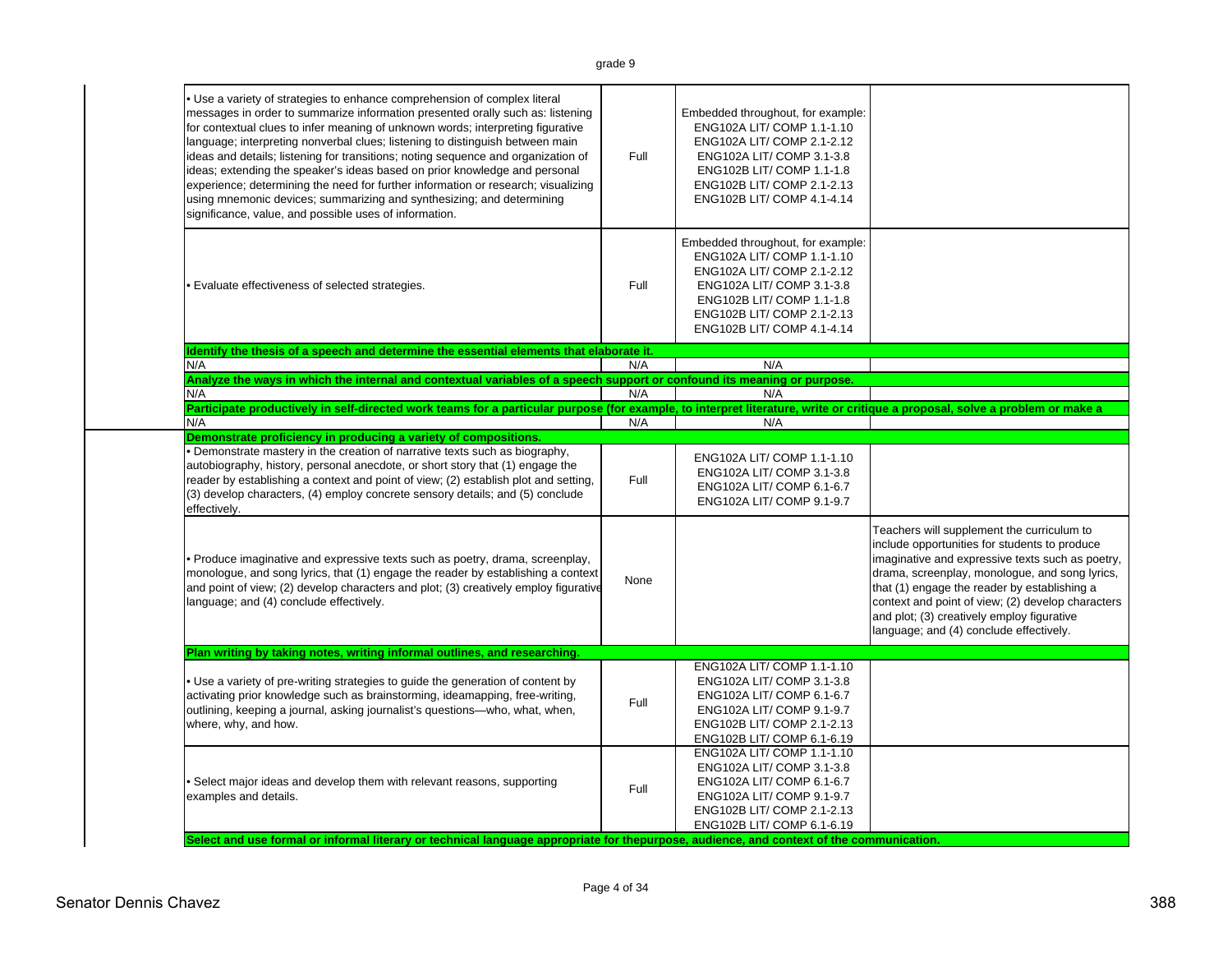|                                                                                                                                                                           |      | ENG102A LIT/ COMP 1.1-1.10 |  |
|---------------------------------------------------------------------------------------------------------------------------------------------------------------------------|------|----------------------------|--|
|                                                                                                                                                                           |      | ENG102A LIT/ COMP 3.1-3.8  |  |
| • Use vivid descriptive language to create sensory images in the mind of the                                                                                              | Full | ENG102A LIT/ COMP 6.1-6.7  |  |
| audience.                                                                                                                                                                 |      | ENG102A LIT/ COMP 9.1-9.7  |  |
|                                                                                                                                                                           |      | ENG102B LIT/ COMP 2.1-2.13 |  |
|                                                                                                                                                                           |      | ENG102B LIT/ COMP 6.1-6.19 |  |
|                                                                                                                                                                           |      | ENG102A LIT/ COMP 1.1-1.10 |  |
|                                                                                                                                                                           |      | ENG102A LIT/ COMP 3.1-3.8  |  |
|                                                                                                                                                                           |      | ENG102A LIT/ COMP 6.1-6.7  |  |
| . Use language to stimulate the emotions of the reader.                                                                                                                   | Full | ENG102A LIT/ COMP 9.1-9.7  |  |
|                                                                                                                                                                           |      | ENG102B LIT/ COMP 2.1-2.13 |  |
|                                                                                                                                                                           |      | ENG102B LIT/ COMP 6.1-6.19 |  |
| Organize ideas in writing with a thesis statement in the introduction, well-constructed paragraphs, a conclusion, and transition sentences that connect paragraphs into a |      |                            |  |
| . Organize and deliver an argument by (1) wording the claim clearly; (2)                                                                                                  |      |                            |  |
| specifying convincing reasons to support the claim, and (3) adopting a stance                                                                                             | Full | ENG102B LIT/ COMP 2.1-2.13 |  |
| and appropriate tone toward the issue.                                                                                                                                    |      |                            |  |
|                                                                                                                                                                           |      | ENG102A LIT/ COMP 1.1-1.10 |  |
| • Select and use appropriate structures and organizational patterns such as                                                                                               |      | ENG102A LIT/ COMP 3.1-3.8  |  |
| problem-solution, compare-contrast, cause-effect to (1) select content; (2)                                                                                               | Full | ENG102A LIT/ COMP 6.1-6.7  |  |
| represent ideas; (3) make connections; (4) generate new insights; and (5)                                                                                                 |      | ENG102A LIT/ COMP 9.1-9.7  |  |
| develop an organizational structure.                                                                                                                                      |      | ENG102B LIT/ COMP 2.1-2.13 |  |
|                                                                                                                                                                           |      | ENG102B LIT/ COMP 6.1-6.19 |  |
|                                                                                                                                                                           |      | ENG102A LIT/ COMP 1.1-1.10 |  |
|                                                                                                                                                                           |      | ENG102A LIT/ COMP 3.1-3.8  |  |
| . Construct focused paragraphs with topic sentences leading toward a logical                                                                                              |      | ENG102A LIT/ COMP 6.1-6.7  |  |
| conclusion.                                                                                                                                                               | Full | ENG102A LIT/ COMP 9.1-9.7  |  |
|                                                                                                                                                                           |      | ENG102B LIT/ COMP 2.1-2.13 |  |
|                                                                                                                                                                           |      | ENG102B LIT/ COMP 6.1-6.19 |  |
|                                                                                                                                                                           |      | ENG102A LIT/ COMP 1.1-1.10 |  |
|                                                                                                                                                                           |      | ENG102A LIT/ COMP 3.1-3.8  |  |
| . Provide supporting evidence from texts and other outside sources such as                                                                                                |      | ENG102A LIT/ COMP 6.1-6.7  |  |
| direct quotations, paraphrasing, and examples.                                                                                                                            | Full | ENG102A LIT/ COMP 9.1-9.7  |  |
|                                                                                                                                                                           |      | ENG102B LIT/ COMP 2.1-2.13 |  |
|                                                                                                                                                                           |      | ENG102B LIT/ COMP 6.1-6.19 |  |
|                                                                                                                                                                           |      | ENG102A LIT/ COMP 1.1-1.10 |  |
|                                                                                                                                                                           |      | ENG102A LIT/ COMP 3.1-3.8  |  |
| • Draw a reasonable conclusion connected to the topic sentence and supporting                                                                                             |      | ENG102A LIT/ COMP 6.1-6.7  |  |
| evidence.                                                                                                                                                                 | Full | ENG102A LIT/ COMP 9.1-9.7  |  |
|                                                                                                                                                                           |      | ENG102B LIT/ COMP 2.1-2.13 |  |
|                                                                                                                                                                           |      | ENG102B LIT/ COMP 6.1-6.19 |  |
| Drawing on readers' comments on working drafts, revise documents to develop or support ideas more clearly, address potential objections, ensure effective transitions     |      |                            |  |
|                                                                                                                                                                           |      | ENG102A LIT/ COMP 1.1-1.10 |  |
|                                                                                                                                                                           |      | ENG102A LIT/ COMP 3.1-3.8  |  |
| . Use a rubric, outline, or organizational map to check the development of the                                                                                            |      | ENG102A LIT/ COMP 6.1-6.7  |  |
| draft to see if paragraph focus is clear, transitions are apparent, and                                                                                                   | Full | ENG102A LIT/ COMP 9.1-9.7  |  |
| organizational patterns are clear and well-signaled.                                                                                                                      |      | ENG102B LIT/ COMP 2.1-2.13 |  |
|                                                                                                                                                                           |      | ENG102B LIT/ COMP 6.1-6.19 |  |
| • Analyze whether claims and opinions are supported by evidence in the form of                                                                                            |      |                            |  |
| reasons, examples, or facts.                                                                                                                                              | Full | ENG102B LIT/ COMP 2.1-2.13 |  |
| • Analyze whether counter arguments are anticipated and addressed.                                                                                                        | Full | ENG102B LIT/ COMP 2.1-2.13 |  |

• Analyze whether counter arguments are anticipated and addressed.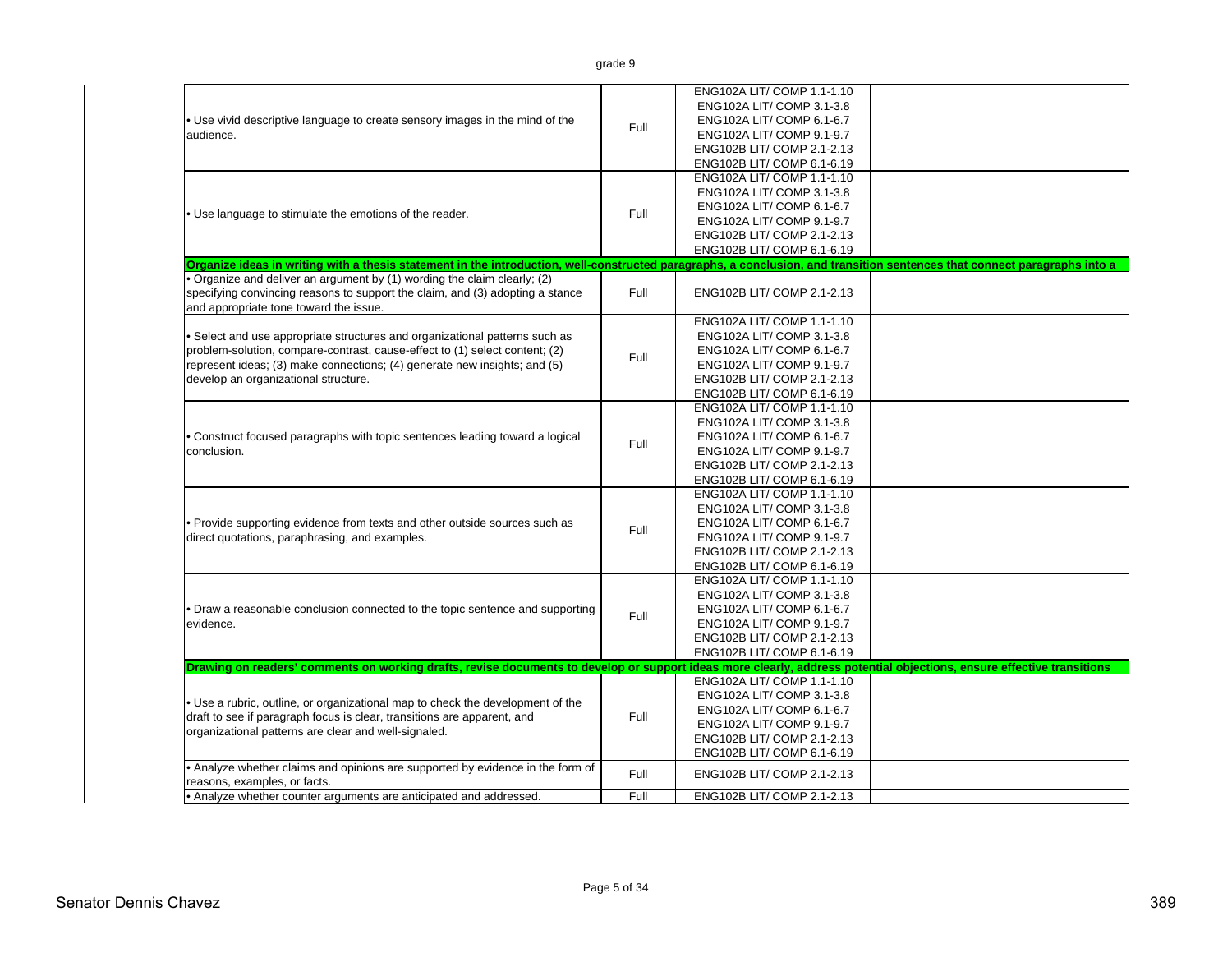| <b>Strand C: Writing</b> | • Delete material that disturbs the flow and development of a paragraph.<br>• Analyze overall effectiveness of one's own writing.                                                                                                                                                                                                                                                                                                                                                    | Full<br>Full | ENG102A LIT/ COMP 1.1-1.10<br>ENG102A LIT/ COMP 3.1-3.8<br>ENG102A LIT/ COMP 6.1-6.7<br>ENG102A LIT/ COMP 9.1-9.7<br>ENG102B LIT/ COMP 2.1-2.13<br>ENG102B LIT/ COMP 6.1-6.19<br>ENG102A LIT/ COMP 1.1-1.10<br>ENG102A LIT/ COMP 3.1-3.8<br>ENG102A LIT/ COMP 6.1-6.7<br>ENG102A LIT/ COMP 9.1-9.7<br>ENG102B LIT/ COMP 2.1-2.13<br>ENG102B LIT/ COMP 6.1-6.19 |  |
|--------------------------|--------------------------------------------------------------------------------------------------------------------------------------------------------------------------------------------------------------------------------------------------------------------------------------------------------------------------------------------------------------------------------------------------------------------------------------------------------------------------------------|--------------|----------------------------------------------------------------------------------------------------------------------------------------------------------------------------------------------------------------------------------------------------------------------------------------------------------------------------------------------------------------|--|
|                          | . Analyze and revise one's own work and the work of others for consistency of<br>facts and ideas and development of argument or plot.                                                                                                                                                                                                                                                                                                                                                | Full         | ENG102A LIT/ COMP 1.1-1.10<br>ENG102A LIT/ COMP 3.1-3.8<br>ENG102A LIT/ COMP 6.1-6.7<br>ENG102A LIT/ COMP 9.1-9.7<br>ENG102B LIT/ COMP 2.1-2.13<br>ENG102B LIT/ COMP 6.1-6.19                                                                                                                                                                                  |  |
|                          | Edit one's own work for grammar, style, and tone appropriate to audience, purpose and context.                                                                                                                                                                                                                                                                                                                                                                                       |              |                                                                                                                                                                                                                                                                                                                                                                |  |
|                          | • Correct errors in spelling, grammatical conventions, format, and structure.                                                                                                                                                                                                                                                                                                                                                                                                        | Full         | ENG102A LIT/ COMP 1.1-1.10<br>ENG102A LIT/ COMP 3.1-3.8<br>ENG102A LIT/ COMP 6.1-6.7<br>ENG102A LIT/ COMP 9.1-9.7<br>ENG102B LIT/ COMP 2.1-2.13<br>ENG102B LIT/ COMP 6.1-6.19                                                                                                                                                                                  |  |
|                          | • Evaluate for audience, purpose, and readability (word choice, vocabulary,<br>sentence construction for example).                                                                                                                                                                                                                                                                                                                                                                   | Full         | ENG102A LIT/ COMP 1.1-1.10<br>ENG102A LIT/ COMP 3.1-3.8<br>ENG102A LIT/ COMP 6.1-6.7<br>ENG102A LIT/ COMP 9.1-9.7<br>ENG102B LIT/ COMP 2.1-2.13<br>ENG102B LIT/ COMP 6.1-6.19                                                                                                                                                                                  |  |
|                          | · Consult resources like handbooks, style manuals, spell check, dictionaries,<br>thesauri, and style sheets to correct errors.                                                                                                                                                                                                                                                                                                                                                       | Full         | ENG102A LIT/ COMP 1.1-1.10<br>ENG102A LIT/ COMP 3.1-3.8<br>ENG102A LIT/ COMP 6.1-6.7<br>ENG102A LIT/ COMP 9.1-9.7<br>ENG102B LIT/ COMP 2.1-2.13<br>ENG102B LIT/ COMP 6.1-6.19                                                                                                                                                                                  |  |
|                          | Cite sources properly when paraphrasing or summarizing information, quoting, or using graphics.<br>· Beginning in 9th grade, use appropriate publication manuals to cite source<br>materials and to prepare bibliographies, lists of works cited, and quoted<br>passages: textbook appendices, MLA Handbook for Writers of Research Papers,<br>The Chicago Manual of Style, the Publication Manual of the American<br>Psychological Association, and The Associated Press Stylebook. | Full         | ENG102B LIT/ COMP 6.1-6.19                                                                                                                                                                                                                                                                                                                                     |  |
|                          | Present written material using basic software programs such as Word, Excel, and PowerPoint so that graphics can be incorporated to present information and ideas best<br>· Select production elements based on an analysis of one's purpose and the<br>available media production resources.                                                                                                                                                                                         | Full         | ENG102A LIT/ COMP 1.1-1.10<br>ENG102A LIT/ COMP 3.1-3.8<br>ENG102A LIT/ COMP 6.1-6.7<br>ENG102A LIT/ COMP 9.1-9.7<br>ENG102B LIT/ COMP 2.1-2.13<br>ENG102B LIT/ COMP 6.1-6.19                                                                                                                                                                                  |  |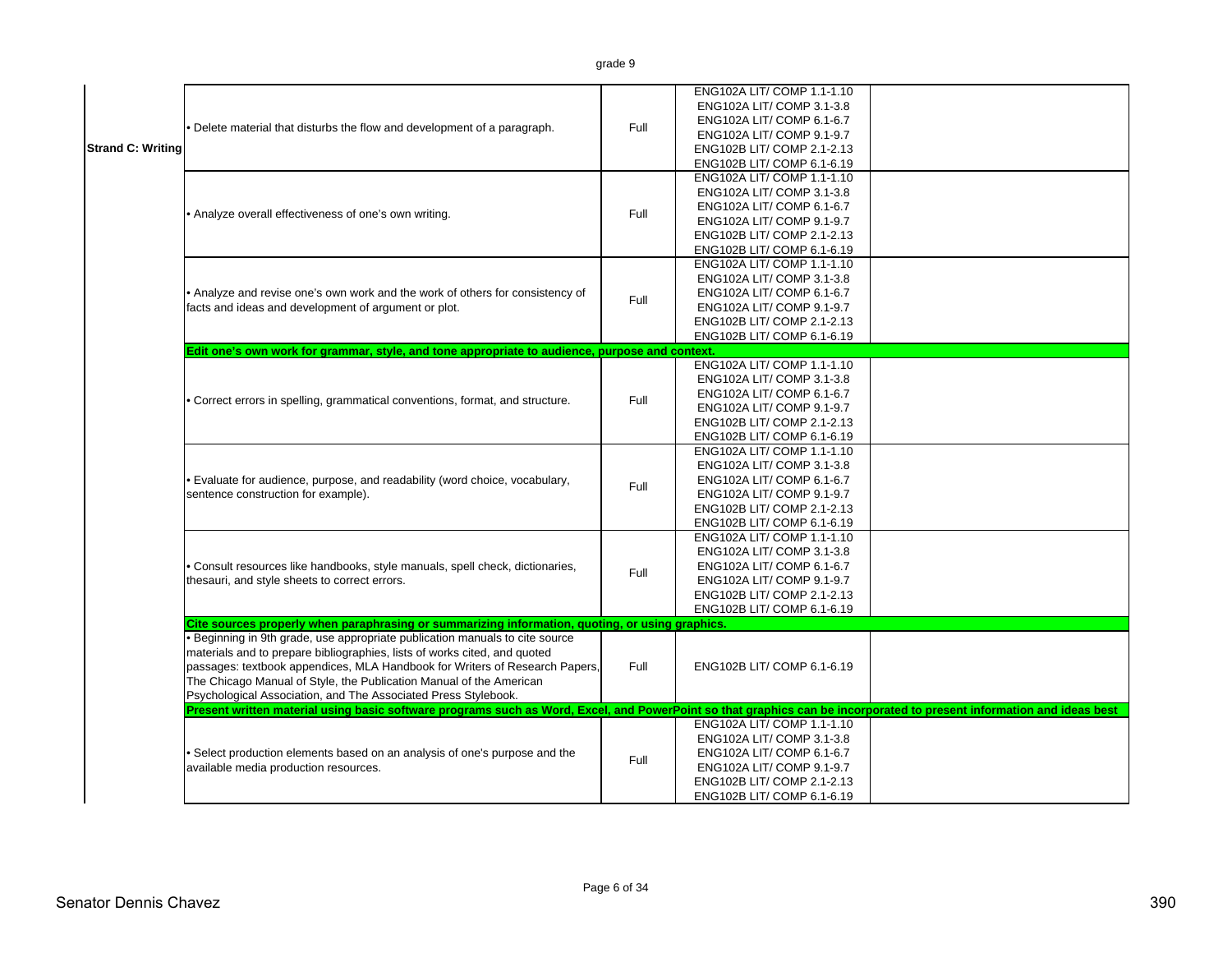| ∽<br>г<br>ıŁ<br>aг |  |
|--------------------|--|
|--------------------|--|

|           | Incorporate into the final draft of written reports graphic materials appropriate<br>for the particular communication such as graphs, charts, tables, maps, and<br>photographs.                                 | None |                            | Teachers will supplement the curriculum to<br>include opportunities for students to incorporate<br>into the final draft of written reports graphic<br>materials appropriate for the particular<br>communication such as graphs, charts, tables,<br>maps, and photographs.                               |
|-----------|-----------------------------------------------------------------------------------------------------------------------------------------------------------------------------------------------------------------|------|----------------------------|---------------------------------------------------------------------------------------------------------------------------------------------------------------------------------------------------------------------------------------------------------------------------------------------------------|
|           | Produce effective work-related texts such as business letters, resumes, biographies, job applications, work procedures, work orders, and briefs.                                                                |      |                            |                                                                                                                                                                                                                                                                                                         |
|           | • Address audience needs and state purpose and context in an efficient manner.                                                                                                                                  | None |                            | Teachers will supplement the curriculum to<br>include opportunities for students to address<br>audience needs and state purpose and context in<br>an efficient manner.                                                                                                                                  |
|           | Demonstrate proficiency in accessing and sending information electronically.                                                                                                                                    | None |                            | Teachers will supplement the curriculum to<br>include opportunities for students to demonstrate<br>proficiency in accessing and sending information<br>electronically.                                                                                                                                  |
|           | • Follow conventions of work-place writing with business letter and memo<br>formats.                                                                                                                            | None |                            | Teachers will supplement the curriculum to<br>include opportunities for students to follow<br>conventions of work-place writing with business<br>letter and memo formats.                                                                                                                               |
|           | • Make use of appropriate writing strategies, such as creating a visual hierarchy,<br>using white space and graphics as appropriate, and providing smooth transitions<br>between sections or steps of the text. | None |                            | Teachers will supplement the curriculum to<br>include opportunities for students to make use of<br>appropriate writing strategies, such as creating a<br>visual hierarchy, using white space and graphics<br>as appropriate, and providing smooth transitions<br>between sections or steps of the text. |
|           | Include relevant information and exclude extraneous information.                                                                                                                                                | None |                            | Teachers will supplement the curriculum to<br>include opportunities for students to include<br>relevant information and exclude extraneous<br>information.                                                                                                                                              |
|           | • Anticipate problems, mistakes, and misunderstandings that might arise for the<br>reader.                                                                                                                      | None |                            | Teachers will supplement the curriculum to<br>include opportunities for students to anticipate<br>problems, mistakes, and misunderstandings that<br>might arise for the reader.                                                                                                                         |
|           | . Include necessary dates and other essential identifying information.                                                                                                                                          | None |                            | Teachers will supplement the curriculum to<br>include opportunities for students to include<br>necessary dates and other essential identifying<br>information.                                                                                                                                          |
|           | Define and narrow a problem or research topic.                                                                                                                                                                  |      |                            |                                                                                                                                                                                                                                                                                                         |
|           | • Form and refine a question for investigation using a topic of personal choice.                                                                                                                                | Full | ENG102B LIT/ COMP 6.1-6.19 |                                                                                                                                                                                                                                                                                                         |
|           | Gather relevant information for a research topic from a variety of print and electronic sources, as well as from direct observation, interviews, or surveys.                                                    |      |                            |                                                                                                                                                                                                                                                                                                         |
|           | Preview reading selections to determine whether a text contains relevant<br>information.                                                                                                                        | Full | ENG102B LIT/ COMP 6.1-6.19 |                                                                                                                                                                                                                                                                                                         |
|           | Use multiple resources to gather information for evaluating particular problems<br>and exploring solutions.                                                                                                     | Full | ENG102B LIT/ COMP 6.1-6.19 |                                                                                                                                                                                                                                                                                                         |
|           | · Use credible news sources for researching topics.                                                                                                                                                             | Full | ENG102B LIT/ COMP 6.1-6.19 |                                                                                                                                                                                                                                                                                                         |
|           | Make distinctions about the credibility, reliability, consistency, strengths and limitations of various resources, including information gathered from websites                                                 |      |                            |                                                                                                                                                                                                                                                                                                         |
|           | Read critically and independently from different sources to draw conclusions.                                                                                                                                   | Full | ENG102B LIT/ COMP 6.1-6.19 |                                                                                                                                                                                                                                                                                                         |
| Strand D: | Report research findings in an effective manner appropriate to a designated audience.                                                                                                                           |      |                            |                                                                                                                                                                                                                                                                                                         |
| Research  | Identify audience to whom researched findings might be meaningful.                                                                                                                                              | Full | ENG102B LIT/ COMP 6.1-6.19 |                                                                                                                                                                                                                                                                                                         |
|           | Develop written or oral presentations of appropriate length that effectively report<br>one's research findings.                                                                                                 | Full | ENG102B LIT/ COMP 6.1-6.19 |                                                                                                                                                                                                                                                                                                         |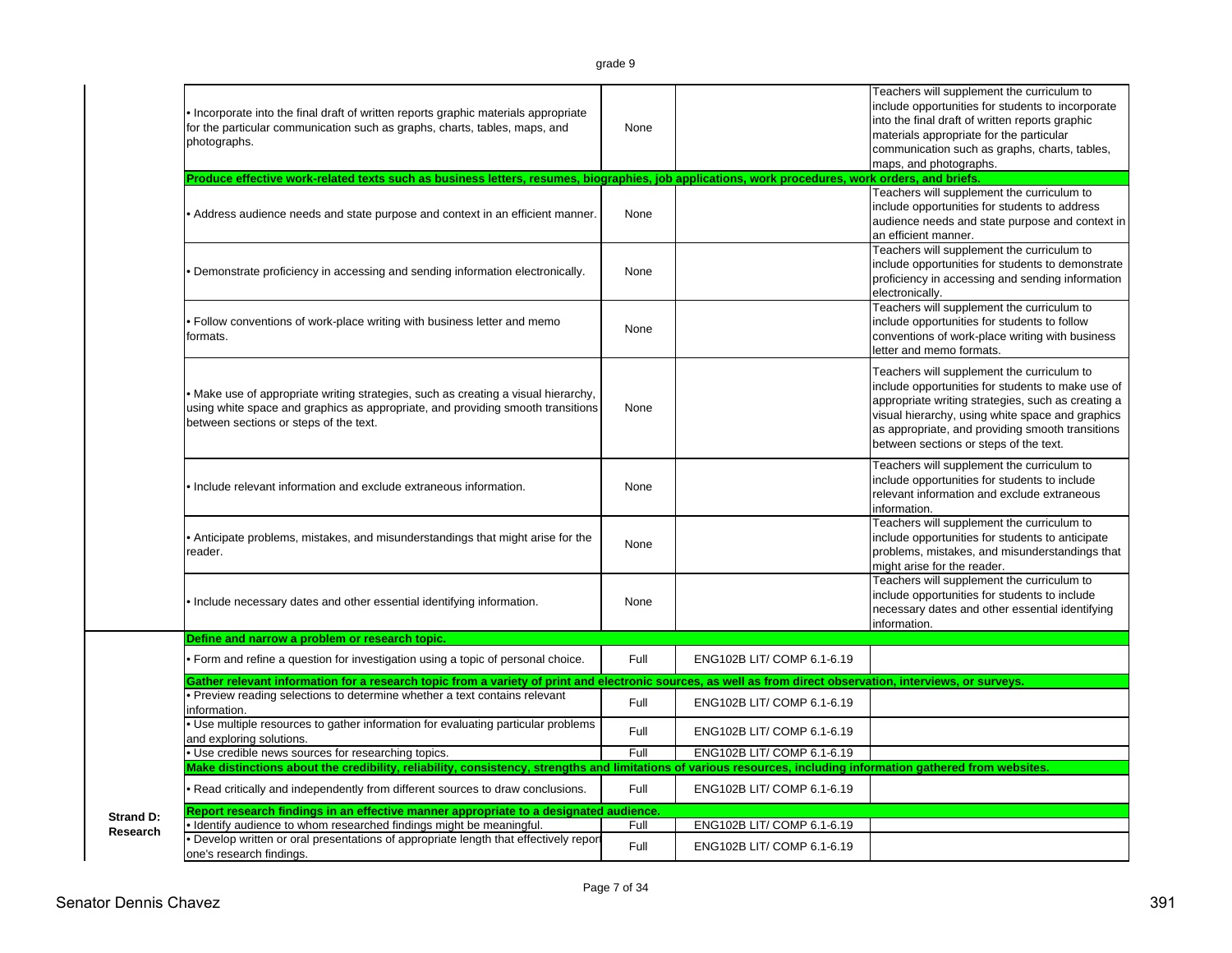|                        | Write an extended research essay of medium length.                                                                                                                                          |      |                            |  |
|------------------------|---------------------------------------------------------------------------------------------------------------------------------------------------------------------------------------------|------|----------------------------|--|
|                        | . Use primary and secondary sources to develop a researched topic.                                                                                                                          | Full | ENG102B LIT/ COMP 6.1-6.19 |  |
|                        | Use evidence in support of a clear thesis statement and related claims.                                                                                                                     | Full | ENG102B LIT/ COMP 6.1-6.19 |  |
|                        | Write a researched essay that examines a focused topic (1-5 pages).                                                                                                                         | Full | ENG102B LIT/ COMP 6.1-6.19 |  |
|                        | Paraphrase and summarize with accuracy the range of arguments and                                                                                                                           | Full | ENG102B LIT/ COMP 6.1-6.19 |  |
|                        | evidence supporting or refuting the thesis, as appropriate.                                                                                                                                 |      |                            |  |
|                        | Cite sources correctly and document quotations, paraphrases, and other                                                                                                                      |      |                            |  |
|                        | information, employing an accepted academic manuscript style such as MLA or                                                                                                                 | Full | ENG102B LIT/ COMP 6.1-6.19 |  |
|                        | APA.                                                                                                                                                                                        |      |                            |  |
|                        | · Employ various modes as appropriate: cause and effect, comparison/contrast,                                                                                                               | Full | ENG102B LIT/ COMP 6.1-6.19 |  |
|                        | process analysis.                                                                                                                                                                           |      |                            |  |
|                        | Distinguish among facts and opinions, evidence and inference.                                                                                                                               |      |                            |  |
|                        | · Identify relevant reasons and evidence used as a basis for argument in texts in                                                                                                           | Full | ENG102B LIT/ COMP 2.1-2.13 |  |
|                        | order to support conclusions.                                                                                                                                                               |      |                            |  |
|                        | · Identify logical, authoritative, and emotional arguments and evaluate their                                                                                                               | Full | ENG102B LIT/ COMP 2.1-2.13 |  |
|                        | effectiveness, noting logical fallacies and propaganda devices.                                                                                                                             |      |                            |  |
|                        | Distinguish between evidence that is directly stated and evidence that is<br>inferred from or implied within an argument.                                                                   | Full | ENG102B LIT/ COMP 2.1-2.13 |  |
|                        | dentify false premises in an argument.                                                                                                                                                      |      |                            |  |
|                        | · Identify stylistic and rhetorical devices used to persuade in written and oral                                                                                                            |      |                            |  |
|                        | communication.                                                                                                                                                                              | Full | ENG102B LIT/ COMP 2.1-2.13 |  |
|                        | Examine texts for arguments and develop informed opinions by noting the<br>progression of ideas that substantiate the proposal.                                                             | Full | ENG102B LIT/ COMP 2.1-2.13 |  |
|                        | Describe the structure of a given argument; identify its claims and evidence; and evaluate connections among evidence, inferences, and claims.                                              |      |                            |  |
|                        | · Identify the structure of a multi-faceted argument.                                                                                                                                       | Full | ENG102B LIT/ COMP 2.1-2.13 |  |
|                        | Examine texts for multi-faceted arguments, citing a stated main claim or<br>conclusion and explicit or inferred evidence.                                                                   | Full | ENG102B LIT/ COMP 2.1-2.13 |  |
|                        | In a multifaceted argument, cite a main claim and explicit or inferred evidence                                                                                                             | Full | ENG102B LIT/ COMP 2.1-2.13 |  |
|                        | that supports it.                                                                                                                                                                           |      |                            |  |
|                        | Evaluate the range and quality of evidence used to support or oppose an argument.                                                                                                           |      |                            |  |
|                        | Develop and use standardized criteria to evaluate the quality and effectiveness                                                                                                             | Full | ENG102B LIT/ COMP 2.1-2.13 |  |
|                        | of evidence used in oral or written communication.                                                                                                                                          | Full |                            |  |
|                        | · Support informed opinions by providing relevant and convincing reasons.                                                                                                                   |      | ENG102B LIT/ COMP 2.1-2.13 |  |
|                        | Recognize common logical fallacies such as the appeal to pity (argumentum ad misericordiam), the personal attack (argumentum ad hominem), the appeal to general                             |      |                            |  |
|                        | opinion (argumentum ad populum) and the false dilemma (assuming only two options when there are more available); and understand why these fallacies do not prove the<br>point being argued. |      |                            |  |
|                        | Establish and defend a particular perspective.                                                                                                                                              | Full | ENG102B LIT/ COMP 2.1-2.13 |  |
|                        | Respond respectfully to the viewpoints and biases of others.                                                                                                                                | Full | ENG102B LIT/ COMP 2.1-2.13 |  |
|                        | · Recognize propaganda as a purposeful technique.                                                                                                                                           | Full | ENG102B LIT/ COMP 2.1-2.13 |  |
| <b>Strand E: Logic</b> | Analyze written and oral communication for false assumptions, errors, loaded terms, caricature, sarcasm, leading questions, and faulty reasoning.                                           |      |                            |  |
|                        | • Recognize logical fallacies in written or oral communication such as loaded                                                                                                               |      |                            |  |
|                        | terms, false assumptions, and faulty reasoning.                                                                                                                                             | Full | ENG102B LIT/ COMP 2.1-2.13 |  |
|                        | Understand the distinction between a deductive argument in which, if all the premises are true and the argument's form is valid, the conclusion is inescapably true; and an                 |      |                            |  |
|                        | inductive argument, in which the conclusion provides the best or most probable explanation of the truth of the premise, but is not necessarily true.                                        |      |                            |  |
|                        | · Identify deductive arguments in oral and written communication.                                                                                                                           | Full | ENG102B LIT/ COMP 2.1-2.13 |  |
|                        | · Identify inductive arguments in oral and written communication.                                                                                                                           | Full | ENG102B LIT/ COMP 2.1-2.13 |  |
|                        | Analyze two or more texts addressing the same topic to determine how authors reach similar or different conclusions.                                                                        |      |                            |  |
|                        | Use a variety of resources to gather information in order to critically analyze                                                                                                             |      |                            |  |
|                        | texts for meaning.                                                                                                                                                                          | Full | ENG102B LIT/ COMP 2.1-2.13 |  |
|                        | • Analyze themes, main ideas, and supporting ideas across multiple complex<br>texts.                                                                                                        | Full | ENG102B LIT/ COMP 2.1-2.13 |  |
|                        | Generate different types of questions to clarify and extend comprehension of<br>texts.                                                                                                      | Full | ENG102B LIT/ COMP 2.1-2.13 |  |
|                        |                                                                                                                                                                                             |      |                            |  |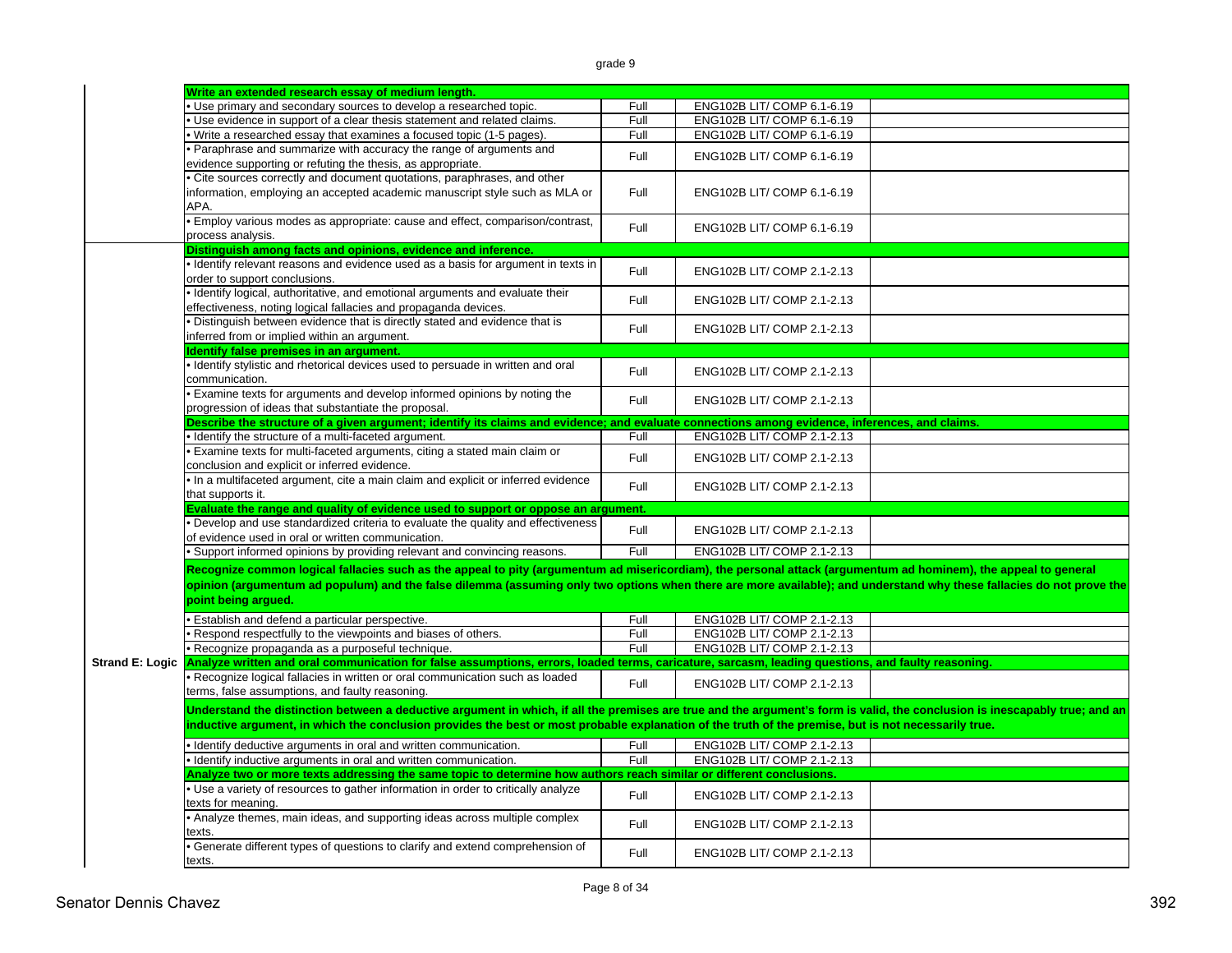grade 9

|                                          | Construct oral and written arguments that demonstrate clear and knowledgeable judgment by:                              |      |                                                         |                                                                                                                                                                                                                |
|------------------------------------------|-------------------------------------------------------------------------------------------------------------------------|------|---------------------------------------------------------|----------------------------------------------------------------------------------------------------------------------------------------------------------------------------------------------------------------|
|                                          | Demonstrate the ability to expound upon ideas comprehensively, concretely<br>and concisely.                             | Full | ENG102B LIT/ COMP 2.1-2.13                              |                                                                                                                                                                                                                |
|                                          | Select a logical organizational pattern.                                                                                | Full | ENG102B LIT/ COMP 2.1-2.13                              |                                                                                                                                                                                                                |
|                                          | Develop main ideas based on an audience's prior knowledge and interests.                                                | Full | ENG102B LIT/ COMP 2.1-2.13                              |                                                                                                                                                                                                                |
|                                          | Draft a clear and substantive thesis claim.                                                                             | Full | ENG102B LIT/ COMP 2.1-2.13                              |                                                                                                                                                                                                                |
|                                          | Develop coherent and smooth progression of ideas strategically including<br>supporting ideas.                           | Full | ENG102B LIT/ COMP 2.1-2.13                              |                                                                                                                                                                                                                |
|                                          | I dentify areas needing supporting evidence and support claims and opinions<br>with evidence.                           | Full | ENG102B LIT/ COMP 2.1-2.13                              |                                                                                                                                                                                                                |
|                                          | Draw a persuasive conclusion.                                                                                           | Full | ENG102B LIT/ COMP 2.1-2.13                              |                                                                                                                                                                                                                |
|                                          | Demonstrate an awareness of possible questions, concerns, and counter<br>arguments.                                     | Full | ENG102B LIT/ COMP 2.1-2.13                              |                                                                                                                                                                                                                |
|                                          | Recognize strategies that employ personal experience and narrative as<br>evidentiary support in persuasive argument.    | Full | ENG102B LIT/ COMP 2.1-2.13                              |                                                                                                                                                                                                                |
|                                          | Follow instructions in informational or technical texts to perform specific tasks, answer questions, or solve problems. |      |                                                         |                                                                                                                                                                                                                |
|                                          | Identify a wide variety of resources used to acquire informational and technical<br>information.                        | Full | ENG102B LIT/COMP 4.1-4.14                               |                                                                                                                                                                                                                |
|                                          | · Evaluate the accuracy of a sequence of instructions or tasks.                                                         | Full | ENG102B LIT/COMP 4.1-4.14                               |                                                                                                                                                                                                                |
|                                          | Identify the main ideas of informational text and determine the essential elements that elaborate them.                 |      |                                                         |                                                                                                                                                                                                                |
|                                          | Examine informational sources for ideas and concepts.                                                                   | Full | ENG102B LIT/COMP 4.1-4.14<br>ENG102B LIT/ COMP 6.1-6.19 |                                                                                                                                                                                                                |
|                                          | Accurately interpret information from and detect inconsistencies in informational<br>sources.                           | Full | ENG102B LIT/COMP 4.1-4.14<br>ENG102B LIT/ COMP 6.1-6.19 |                                                                                                                                                                                                                |
|                                          | Summarize informational and technical texts and explain the visual components that support them.                        |      |                                                         |                                                                                                                                                                                                                |
|                                          | Examine various types of charts, graphs, and other types of visual<br>representations in different texts.               | None |                                                         | Teachers will supplement the curriculum to<br>include opportunities for students to examine<br>various types of charts, graphs, and other types of<br>visual representations in different texts.               |
|                                          | Distinguish between a summary and a critique.                                                                           |      |                                                         |                                                                                                                                                                                                                |
|                                          | Distinguish between a summary (fact) and a critique (opinion).                                                          | Full | ENG102B LIT/COMP 4.1-4.14<br>ENG102B LIT/ COMP 6.1-6.19 |                                                                                                                                                                                                                |
|                                          | Interpret and use information in maps, charts, graphs, timelines, tables, and diagrams.                                 |      |                                                         |                                                                                                                                                                                                                |
|                                          | Identify types of graphical representations in complex texts: photographs,<br>captions, maps, tables, and timelines.    | None |                                                         | Teachers will supplement the curriculum to<br>include opportunities for students to identify types<br>of graphical representations in complex texts:<br>photographs, captions, maps, tables, and<br>timelines. |
|                                          | Identify interrelationships between and among ideas and concepts within a text, such as cause and effect relationships. |      |                                                         |                                                                                                                                                                                                                |
| <b>Strand F:</b><br><b>Informational</b> | Recognize clear cause-effect relationships within informational text.                                                   | Full | ENG102B LIT/COMP 4.1-4.14<br>ENG102B LIT/ COMP 6.1-6.19 |                                                                                                                                                                                                                |
| <b>Text</b>                              | Order sequences of events in complex processes.                                                                         | Full | ENG102B LIT/COMP 4.1-4.14<br>ENG102B LIT/ COMP 6.1-6.19 |                                                                                                                                                                                                                |
|                                          | Utilize transitions effectively as ideas develop.                                                                       | Full | ENG102B LIT/COMP 4.1-4.14<br>ENG102B LIT/ COMP 6.1-6.19 |                                                                                                                                                                                                                |
|                                          | Synthesize information from multiple informational and technical sources or texts.                                      |      |                                                         |                                                                                                                                                                                                                |
|                                          | Demonstrate proficiency in accessing and sending information electronically.                                            | None |                                                         | Teachers will supplement the curriculum to<br>include opportunities for students to demonstrate<br>proficiency in accessing and sending information<br>electronically.                                         |
|                                          | Gather and synthesize information from primary and secondary informational<br>sources.                                  | Full | ENG102B LIT/COMP 4.1-4.14<br>ENG102B LIT/ COMP 6.1-6.19 |                                                                                                                                                                                                                |
|                                          | Draw conclusions based on evidence from informational and technical texts or sources.                                   |      |                                                         |                                                                                                                                                                                                                |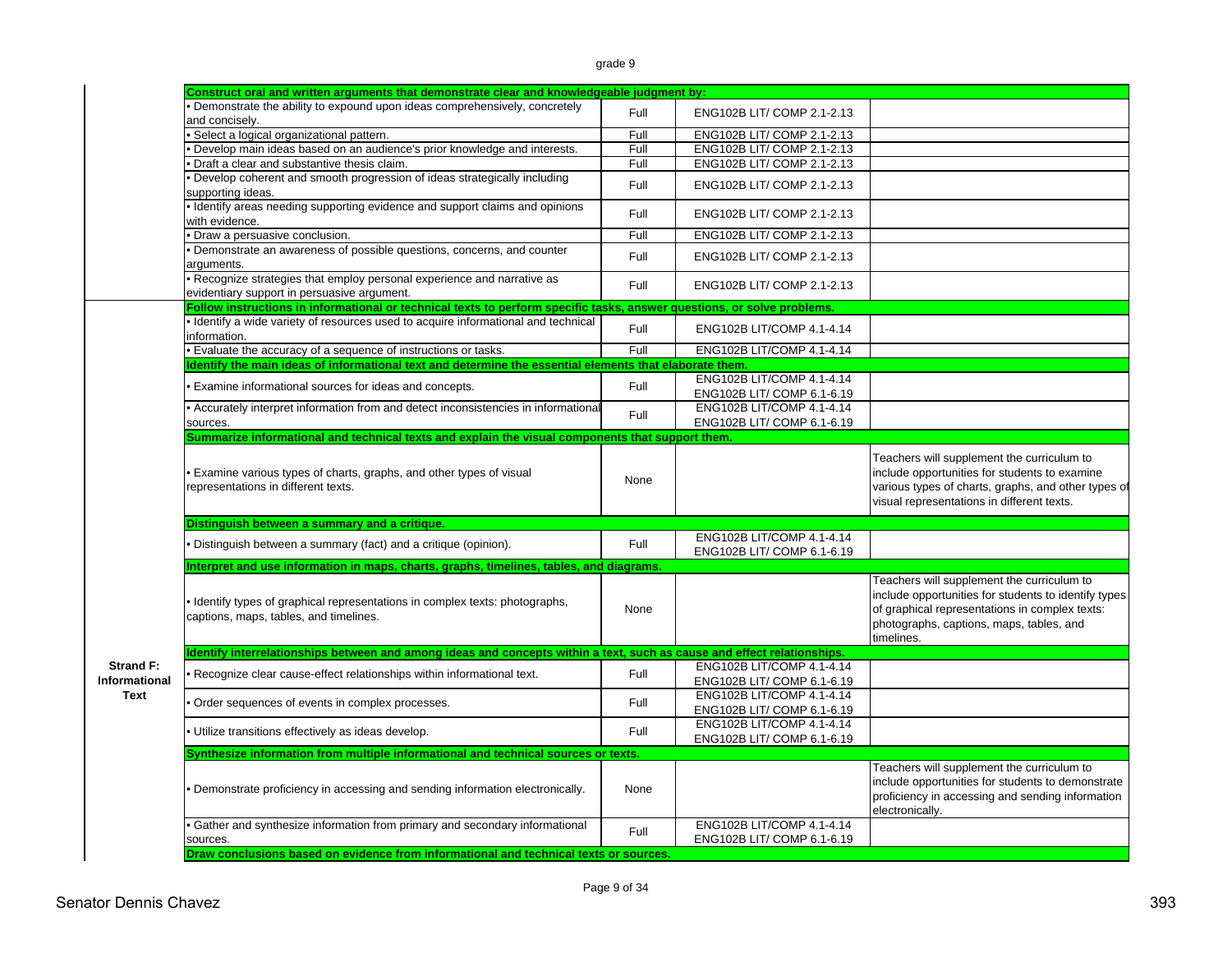|                        | • Generalize and draw conclusions in technical and informational text using<br>details that support the main points.                                                                                                        | Full | ENG102B LIT/COMP 4.1-4.14<br>ENG102B LIT/ COMP 6.1-6.19 |                                                                                                                                                                                                                                                                                                                        |
|------------------------|-----------------------------------------------------------------------------------------------------------------------------------------------------------------------------------------------------------------------------|------|---------------------------------------------------------|------------------------------------------------------------------------------------------------------------------------------------------------------------------------------------------------------------------------------------------------------------------------------------------------------------------------|
|                        | Analyze the ways in which a text's organizational structure supports or confounds its meaning or purpose.                                                                                                                   |      |                                                         |                                                                                                                                                                                                                                                                                                                        |
|                        | • Analyze textual features (table of contents, organization, structure, and<br>graphics) to evaluate the importance of information.                                                                                         | Full | ENG102B LIT/COMP 4.1-4.14<br>ENG102B LIT/ COMP 6.1-6.19 |                                                                                                                                                                                                                                                                                                                        |
|                        | Recognize the use or abuse of ambiguity, contradiction, incongruities, overstatement, and understatement in texts and explain their effect on the reader.                                                                   |      |                                                         |                                                                                                                                                                                                                                                                                                                        |
|                        | • Analyze theme, key idea, main ideas, and supporting ideas across complex<br>texts.                                                                                                                                        | Full | ENG102B LIT/COMP 4.1-4.14<br>ENG102B LIT/ COMP 6.1-6.19 |                                                                                                                                                                                                                                                                                                                        |
|                        | Evaluate informational and technical texts for their clarity, simplicity and coherence and for the appropriateness of their graphic and visual appeal.                                                                      |      |                                                         |                                                                                                                                                                                                                                                                                                                        |
|                        | • Analyze a variety of graphical representations and evaluate the relevance of<br>that information to the information presented textually.                                                                                  | None |                                                         | Teachers will supplement the curriculum to<br>include opportunities for students to analyze a<br>variety of graphical representations and evaluate<br>the relevance of that information to the<br>information presented textually.                                                                                     |
|                        | Evaluate the aural, visual, and written images and other special effects used in television, radio, film, and the Internet for their ability to inform, persuade, and entertain.                                            |      |                                                         |                                                                                                                                                                                                                                                                                                                        |
|                        | Express reflections and personal reactions to aural and visual media.                                                                                                                                                       | None |                                                         | Teachers will supplement the curriculum to<br>include opportunities for students to express<br>reflections and personal reactions to aural and<br>visual media.                                                                                                                                                        |
|                        | • Identify characteristics of types of media such as radio, film, Internet, magazine,<br>newspaper, and television.                                                                                                         | None |                                                         | Teachers will supplement the curriculum to<br>include opportunities for students to identify<br>characteristics of types of media such as radio,<br>film, Internet, magazine, newspaper, and<br>television.                                                                                                            |
|                        | . Identify target audience and persuasive elements used in print, radio, and film<br>advertising such as propaganda, hidden messages, bandwagon, testimonial,<br>glittering generalities, and other advertising techniques. | None |                                                         | Teachers will supplement the curriculum to<br>include opportunities for students to identify target<br>audience and persuasive elements used in print,<br>radio, and film advertising such as propaganda,<br>hidden messages, bandwagon, testimonial,<br>glittering generalities, and other advertising<br>techniques. |
|                        | . Identify target audiences of specific media.                                                                                                                                                                              | None |                                                         | Teachers will supplement the curriculum to<br>include opportunities for students to identify target<br>audiences of specific media.                                                                                                                                                                                    |
| <b>Strand G: Media</b> | . Identify elements of media productions designed to appeal to particular<br>audiences.                                                                                                                                     | None |                                                         | Teachers will supplement the curriculum to<br>include opportunities for students to identify<br>elements of media productions designed to<br>appeal to particular audiences.                                                                                                                                           |
|                        | . Identify types of media bias as it targets specific audiences.                                                                                                                                                            | None |                                                         | Teachers will supplement the curriculum to<br>include opportunities for students to identify types<br>of media bias as it targets specific audiences.                                                                                                                                                                  |
|                        | Evaluate the effectiveness of a particular medium such as verbal, visual, photographic, television, and the Internet in achieving a particular purpose.                                                                     |      |                                                         |                                                                                                                                                                                                                                                                                                                        |
|                        | • Recognize how perceptions of fact and opinion are affected by the use of<br>fallacies, false dilemmas, propaganda, emotional appeals, and by presentation in<br>different media (print, image, multimedia).               | None |                                                         | Teachers will supplement the curriculum to<br>include opportunities for students to recognize<br>how perceptions of fact and opinion are affected<br>by the use of fallacies, false dilemmas,<br>propaganda, emotional appeals, and by<br>presentation in different media (print, image,<br>multimedia).               |
|                        | Create coherent media productions using effective images, text, graphics, music, and/or sound effects to present a distinctive point of view on a topic whether through                                                     |      |                                                         |                                                                                                                                                                                                                                                                                                                        |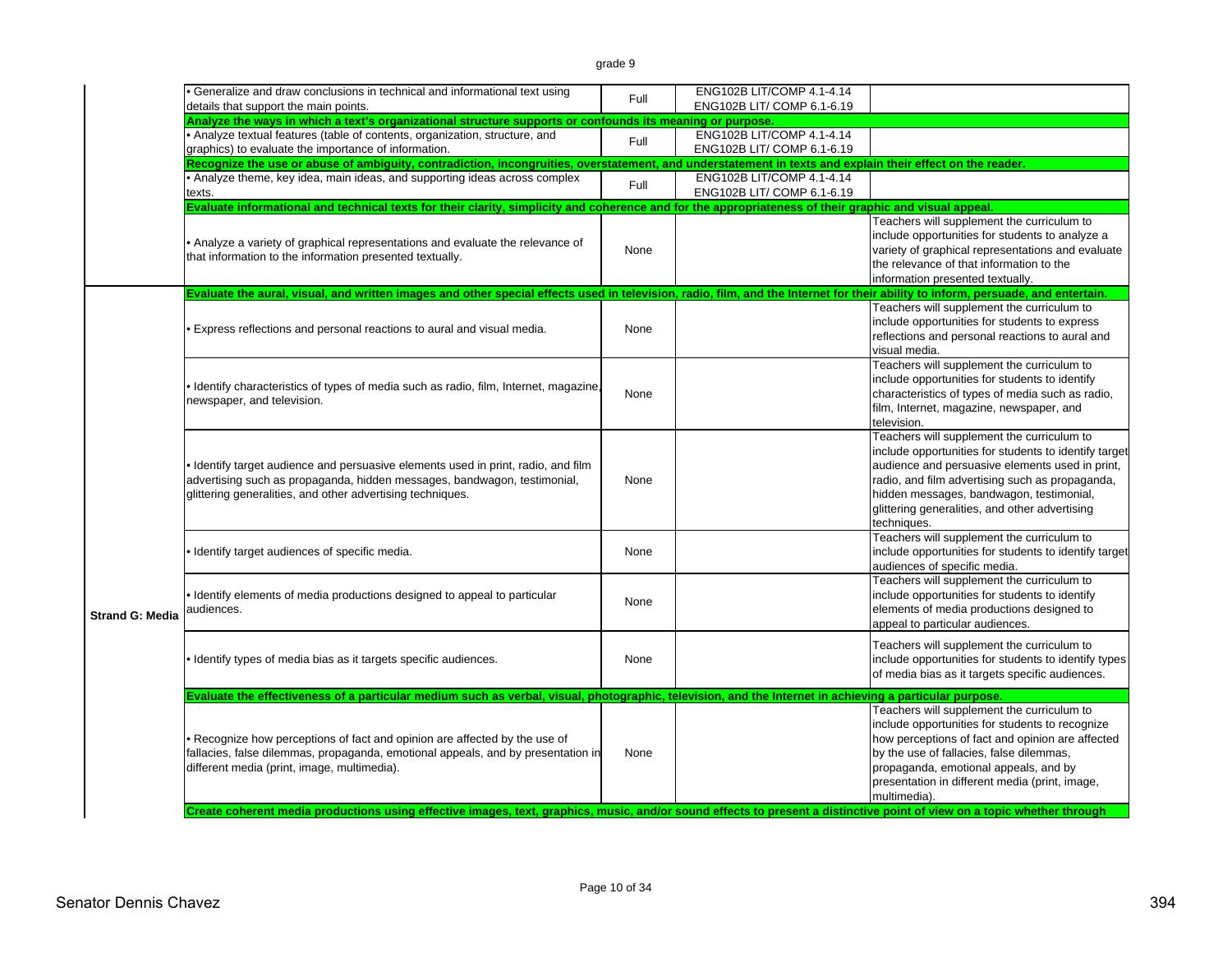|                                                                                                                                                                                                                                                            |         |                                                          | Teachers will supplement the curriculum to<br>include opportunities for students to select            |
|------------------------------------------------------------------------------------------------------------------------------------------------------------------------------------------------------------------------------------------------------------|---------|----------------------------------------------------------|-------------------------------------------------------------------------------------------------------|
| Select appropriate media format such as radio, film, Internet, magazine,                                                                                                                                                                                   | None    |                                                          | appropriate media format such as radio, film,                                                         |
| newspaper, or television for a specific task.                                                                                                                                                                                                              |         |                                                          | Internet, magazine, newspaper, or television for a                                                    |
|                                                                                                                                                                                                                                                            |         |                                                          | specific task.                                                                                        |
|                                                                                                                                                                                                                                                            |         |                                                          | Teachers will supplement the curriculum to                                                            |
| • Use effective images, text, graphics, and sound to present a distinctive point of<br>view on a topic.                                                                                                                                                    | None    |                                                          | include opportunities for students to use effective<br>images, text, graphics, and sound to present a |
|                                                                                                                                                                                                                                                            |         |                                                          | distinctive point of view on a topic.                                                                 |
| Demonstrate knowledge of foundational literary works.                                                                                                                                                                                                      |         |                                                          |                                                                                                       |
|                                                                                                                                                                                                                                                            |         | Embedded throughout, for example:                        |                                                                                                       |
|                                                                                                                                                                                                                                                            |         | ENG102A LIT/ COMP 1.1-1.10                               |                                                                                                       |
| • Recognize characteristics of significant 18th, 19th, and 20th century                                                                                                                                                                                    |         | ENG102A LIT/ COMP 2.1-2.12                               |                                                                                                       |
| foundational works of American literature.                                                                                                                                                                                                                 | Full    | ENG102A LIT/ COMP 3.1-3.8                                |                                                                                                       |
|                                                                                                                                                                                                                                                            |         | ENG102B LIT/ COMP 1.1-1.8<br>ENG102B LIT/ COMP 2.1-2.13  |                                                                                                       |
|                                                                                                                                                                                                                                                            |         | ENG102B LIT/ COMP 4.1-4.14                               |                                                                                                       |
|                                                                                                                                                                                                                                                            |         |                                                          |                                                                                                       |
|                                                                                                                                                                                                                                                            |         |                                                          | Teachers will supplement the curriculum to                                                            |
| • Recognize characteristics of the following:                                                                                                                                                                                                              |         |                                                          | include opportunities for students to recognize                                                       |
| 1. Hispanic & Native American oral & written literatures                                                                                                                                                                                                   | Partial | ENG102B LIT/ COMP 1.1-1.8                                | characteristics of the following:<br>1. Hispanic & Native American oral & written                     |
| 2. multi-cultural and cross-cultural literary works                                                                                                                                                                                                        |         |                                                          | literatures                                                                                           |
|                                                                                                                                                                                                                                                            |         |                                                          | 2. multi-cultural and cross-cultural literary works                                                   |
| Analyze foundational U.S. documents and indigenous cultural narratives for their historical and literary significance.                                                                                                                                     |         |                                                          |                                                                                                       |
|                                                                                                                                                                                                                                                            |         |                                                          | Teachers will supplement the curriculum to                                                            |
| Recognize key foundational U.S. documents and literary movements.                                                                                                                                                                                          | None    |                                                          | include opportunities for students to recognize                                                       |
|                                                                                                                                                                                                                                                            |         |                                                          |                                                                                                       |
|                                                                                                                                                                                                                                                            |         |                                                          | key foundational U.S. documents and literary                                                          |
|                                                                                                                                                                                                                                                            |         |                                                          | movements.<br>Teachers will supplement the curriculum to                                              |
|                                                                                                                                                                                                                                                            |         |                                                          | include opportunities for students to recognize                                                       |
| . Recognize key forms and characteristics of cultural narratives from around the<br>world and within the United States.                                                                                                                                    | Partial | ENG102A LIT/ COMP 9.1-9.7                                | key forms and characteristics of cultural                                                             |
|                                                                                                                                                                                                                                                            |         |                                                          | narratives from around the world and within the                                                       |
|                                                                                                                                                                                                                                                            |         |                                                          | United States.                                                                                        |
| Interpret significant literary elements across all forms of literature; use understanding of genre characteristics to allow deeper and subtler interpretations of texts.<br>. Analyze an author's manipulation of time and sequence to create effects such |         |                                                          |                                                                                                       |
| as suspense. Recognize complex literary devices such as foreshadowing,                                                                                                                                                                                     | Full    | ENG102B LIT/ COMP 1.1-1.8                                |                                                                                                       |
| flashback, and stream-of-consciousness writing.                                                                                                                                                                                                            |         |                                                          |                                                                                                       |
|                                                                                                                                                                                                                                                            |         | ENG102A LIT/ COMP 10.1-10.7                              |                                                                                                       |
| . Identify and distinguish between the mood and tone of literary works.                                                                                                                                                                                    | Full    | ENG102B LIT/ COMP 1.1-1.8                                |                                                                                                       |
| . Recognize an author's use of wit and humor.                                                                                                                                                                                                              | Full    | ENG102B LIT/ COMP 4.1-4.14<br>ENG102B LIT/ COMP 4.1-4.14 |                                                                                                       |
| Analyze setting, plot, theme, characterization, and narration in literary prose, particularly classic and contemporary short stories and novels.                                                                                                           |         |                                                          |                                                                                                       |
| · Discover personal connections to prose writing.                                                                                                                                                                                                          | Full    | ENG102A LIT/ COMP 9.1-9.7                                |                                                                                                       |
|                                                                                                                                                                                                                                                            |         |                                                          | Teachers will supplement the curriculum to                                                            |
| • Demonstrate an understanding of why certain works might be considered                                                                                                                                                                                    |         |                                                          | include opportunities for students to demonstrate                                                     |
| classics. Define common attributes of classic literature through the creation and                                                                                                                                                                          | None    |                                                          | an understanding of why certain works might be                                                        |
| application of personal rubrics.                                                                                                                                                                                                                           |         |                                                          | considered classics. Define common attributes of<br>classic literature through the creation and       |
|                                                                                                                                                                                                                                                            |         |                                                          | application of personal rubrics.                                                                      |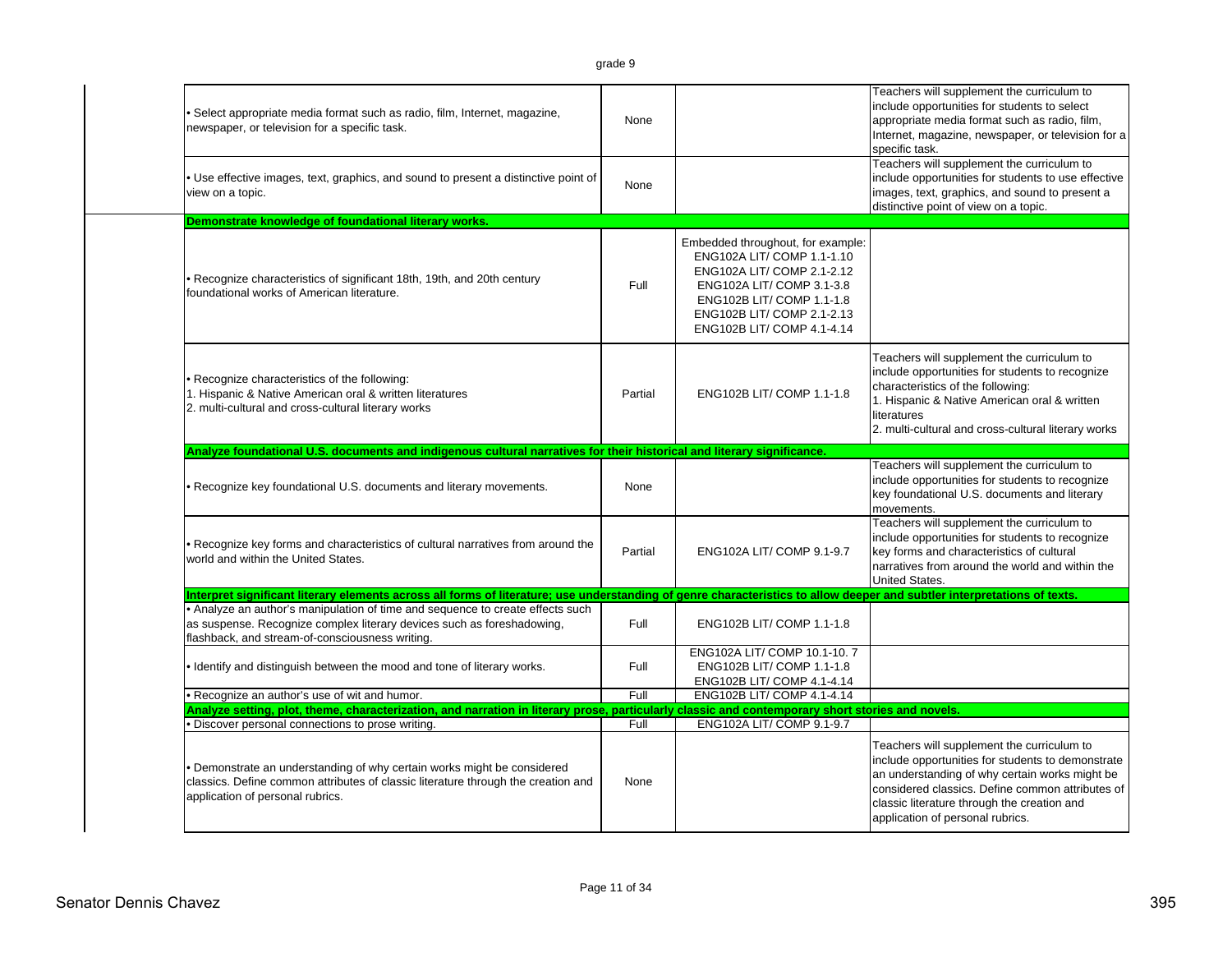| <b>Shtrand H:</b><br>Literature | . Explain the various effects of common narrative points of view (first person,<br>third person limited, third person omniscient, objective) on the reader's<br>understanding of a literary work.                                                                                                                                                                                                                                                                                                                | Full    | ENG102A LIT/ COMP 9.1-9.7                                                                                                                                                                                           |                                                                                                                                                                                                                                              |
|---------------------------------|------------------------------------------------------------------------------------------------------------------------------------------------------------------------------------------------------------------------------------------------------------------------------------------------------------------------------------------------------------------------------------------------------------------------------------------------------------------------------------------------------------------|---------|---------------------------------------------------------------------------------------------------------------------------------------------------------------------------------------------------------------------|----------------------------------------------------------------------------------------------------------------------------------------------------------------------------------------------------------------------------------------------|
|                                 | . Assess the reliability of various narrators in literary works.                                                                                                                                                                                                                                                                                                                                                                                                                                                 | None    |                                                                                                                                                                                                                     | Teachers will supplement the curriculum to<br>include opportunities for students to assess the<br>reliability of various narrators in literary works.                                                                                        |
|                                 | . Identify the defining characteristics of common cultural narratives, such as<br>myth, legend, folk tale, fairy tale/magic tale, beast tale, fable, tall tale, and epic.                                                                                                                                                                                                                                                                                                                                        | Full    | Embedded throughout, for example:<br>ENG102A LIT/ COMP 1.1-1.10<br>ENG102A LIT/ COMP 2.1-2.12<br>ENG102A LIT/ COMP 3.1-3.8<br>ENG102B LIT/ COMP 1.1-1.8<br>ENG102B LIT/ COMP 2.1-2.13<br>ENG102B LIT/ COMP 4.1-4.14 |                                                                                                                                                                                                                                              |
|                                 | · Identify various types of characters in prose (antagonist/ protagonist,<br>hero/heroine, tragic hero, archetype, stock character, flat character/round<br>character, static character/dynamic character, foil).                                                                                                                                                                                                                                                                                                | Full    | Embedded throughout, for example:<br>ENG102A LIT/ COMP 1.1-1.10<br>ENG102A LIT/ COMP 2.1-2.12<br>ENG102A LIT/ COMP 3.1-3.8<br>ENG102B LIT/ COMP 1.1-1.8<br>ENG102B LIT/ COMP 2.1-2.13<br>ENG102B LIT/ COMP 4.1-4.14 |                                                                                                                                                                                                                                              |
|                                 | Demonstrate knowledge of the common elements of poetry: metrics, rhyme scheme, rhythm, alliteration, and other conventions.                                                                                                                                                                                                                                                                                                                                                                                      |         |                                                                                                                                                                                                                     |                                                                                                                                                                                                                                              |
|                                 | · Discover personal connections to poetry.                                                                                                                                                                                                                                                                                                                                                                                                                                                                       | Full    | ENG102A LIT/ COMP 10.1-10.7                                                                                                                                                                                         |                                                                                                                                                                                                                                              |
|                                 | • Analyze elements of poetry including:<br>1. style: poetic voice and diction<br>2. meter and rhythm: stressed and unstressed syllables<br>3. sound devices: end rhyme, rhyme scheme<br>4. poetic forms: haiku, narrative poem, lyric poem<br>5. poetic structures: stanzas as units of organization (regular and irregular)<br>6. poetic device: hyperbole, simile, metaphor, personification<br>7. theme: identifying speaker, situation, and purpose (to tell a story, to persuade,<br>to express a feeling). | Full    | ENG102A LIT/ COMP 10.1-10.7                                                                                                                                                                                         |                                                                                                                                                                                                                                              |
|                                 | Identify how elements of dramatic literature articulate a playwright's vision.                                                                                                                                                                                                                                                                                                                                                                                                                                   |         |                                                                                                                                                                                                                     |                                                                                                                                                                                                                                              |
|                                 | · Discover personal connections to dramatic literature.                                                                                                                                                                                                                                                                                                                                                                                                                                                          | Full    | ENG102B LIT/ COMP 1.1-1.8                                                                                                                                                                                           |                                                                                                                                                                                                                                              |
|                                 | · Identify characteristics of dramatic forms such as extended monologue, one-<br>act, three-act, and five-act plays.                                                                                                                                                                                                                                                                                                                                                                                             | Full    | ENG102B LIT/ COMP 1.1-1.8                                                                                                                                                                                           |                                                                                                                                                                                                                                              |
|                                 | · Identify elements of tragedy and tragic form in drama.                                                                                                                                                                                                                                                                                                                                                                                                                                                         | Full    | ENG102B LIT/ COMP 1.1-1.8                                                                                                                                                                                           |                                                                                                                                                                                                                                              |
|                                 | · Identify examples of colloquial language in dramatic literature.                                                                                                                                                                                                                                                                                                                                                                                                                                               | Full    | ENG102B LIT/ COMP 1.1-1.8                                                                                                                                                                                           |                                                                                                                                                                                                                                              |
|                                 | . Identify theme in drama, supported by examples from the plot and from<br>dramatic conventions such as stage directions.                                                                                                                                                                                                                                                                                                                                                                                        | Full    | ENG102B LIT/ COMP 1.1-1.8                                                                                                                                                                                           |                                                                                                                                                                                                                                              |
|                                 | Analyze works of literature for what they suggest about the time period and social or cultural context in which they were written.                                                                                                                                                                                                                                                                                                                                                                               |         |                                                                                                                                                                                                                     |                                                                                                                                                                                                                                              |
|                                 | . Identify a particular cultural perspective in a literary work from the past or<br>present, including Native American and Hispanic oral traditions.                                                                                                                                                                                                                                                                                                                                                             | Partial | ENG102B LIT/ COMP 1.1-1.8                                                                                                                                                                                           | Teachers will supplement the curriculum to<br>include opportunities for students to identify a<br>particular cultural perspective in a literary work<br>from the past or present, including Native<br>American and Hispanic oral traditions. |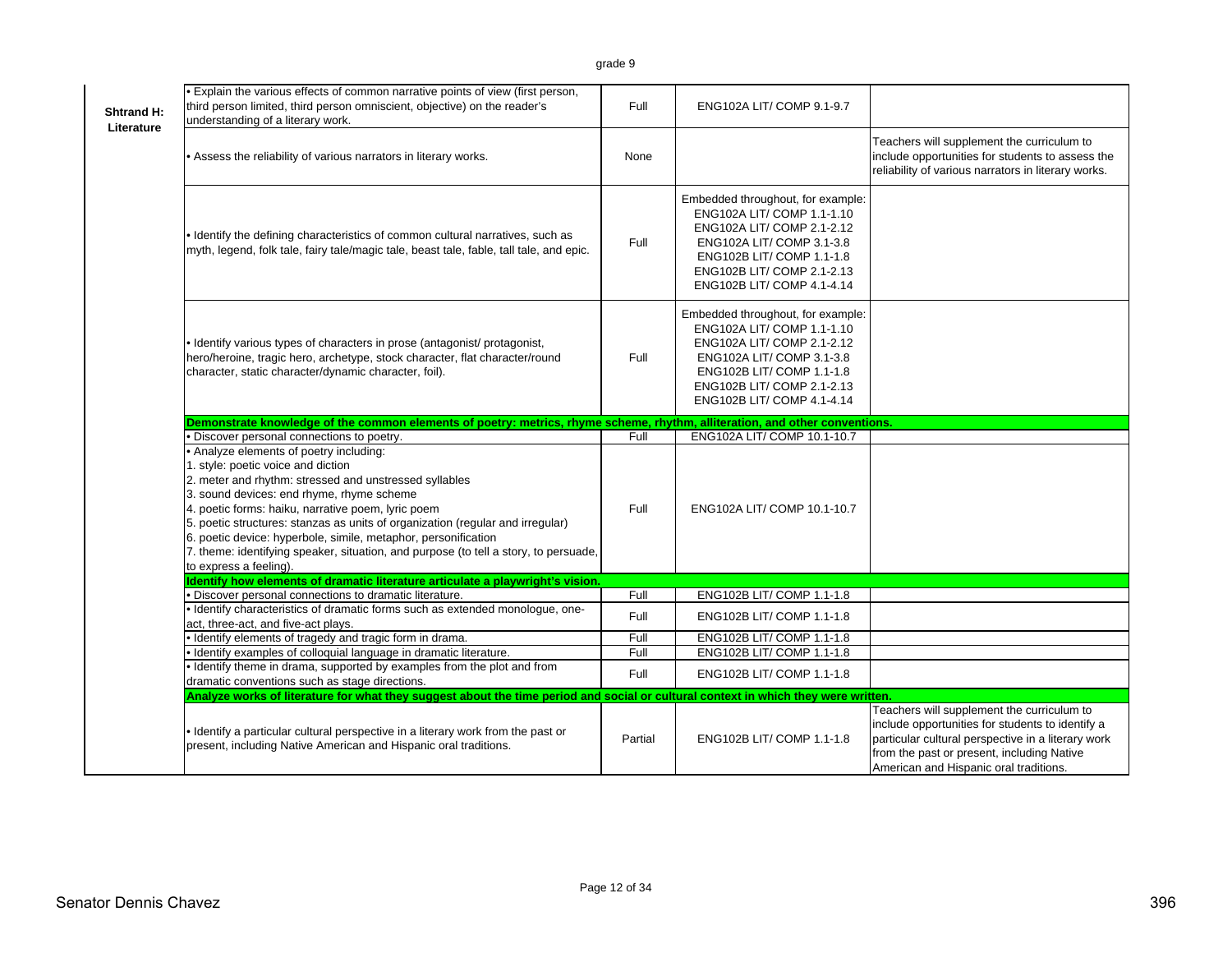grade 10

| New Mexico Grade 10 English Literacy Standards - ADP<br>Compared to K <sup>12</sup> ENG202: LAC II |                                                                                                                                                                                                                                                                                                                                                                                                                                                                                                                                                                                                                                                                                                                                                                                                                                          |                 |                                                                                                                                                           |                 |  |
|----------------------------------------------------------------------------------------------------|------------------------------------------------------------------------------------------------------------------------------------------------------------------------------------------------------------------------------------------------------------------------------------------------------------------------------------------------------------------------------------------------------------------------------------------------------------------------------------------------------------------------------------------------------------------------------------------------------------------------------------------------------------------------------------------------------------------------------------------------------------------------------------------------------------------------------------------|-----------------|-----------------------------------------------------------------------------------------------------------------------------------------------------------|-----------------|--|
| <b>Strand</b>                                                                                      | <b>Benchmarks and Performance Standards</b>                                                                                                                                                                                                                                                                                                                                                                                                                                                                                                                                                                                                                                                                                                                                                                                              | <b>Coverage</b> | <b>Course, unit, lesson</b>                                                                                                                               | <b>Comments</b> |  |
| Strand A:<br>Reading                                                                               | Know how to use comprehension strategies for unfamiliar vocabulary.<br>Know roots, prefixes, suffixes (Greek/Latin), and etymology to determine the<br>meaning of unfamiliar vocabulary:<br>1. know word families and word suffixes to assist understanding<br>(educate=education=educational=educationally);<br>2. develop one's knowledge of common prefixes and root words;<br>3. use general and specialized dictionaries, thesauri, and glossaries (print and<br>electronic) to determine the definition,<br>and pronunciation of unfamiliar words;<br>4. understand etymology, principles behind spelling, and usage of words;<br>5. differentiate shades of meaning and multiple meanings of words, including the<br>significance of both connotation and denotation.<br>Know how to comprehend the message or meaning of a text. | Full            | Embedded throughout, for example:<br>ENG202A 1.1-1.12<br>ENG202A 2.1-2.12<br>ENG202A 4.1-4.11<br>ENG202B 1.1-1.14<br>ENG202B 2.1-2.13<br>ENG202B 4.1-4.11 |                 |  |
|                                                                                                    | . Use prior knowledge in understanding text.                                                                                                                                                                                                                                                                                                                                                                                                                                                                                                                                                                                                                                                                                                                                                                                             | Full            | Embedded throughout, for example:<br>ENG202A 1.1-1.12<br>ENG202A 2.1-2.12<br>ENG202A 4.1-4.11<br>ENG202B 1.1-1.14<br>ENG202B 2.1-2.13<br>ENG202B 4.1-4.11 |                 |  |
|                                                                                                    | • Recognize primary organizing structures: narrative, descriptive, expository,<br>persuasive.                                                                                                                                                                                                                                                                                                                                                                                                                                                                                                                                                                                                                                                                                                                                            | Full            | Embedded throughout, for example:<br>ENG202A 1.1-1.12<br>ENG202A 2.1-2.12<br>ENG202A 4.1-4.11<br>ENG202B 1.1-1.14<br>ENG202B 2.1-2.13<br>ENG202B 4.1-4.11 |                 |  |
|                                                                                                    | Know how to infer, analyze, and synthesize.                                                                                                                                                                                                                                                                                                                                                                                                                                                                                                                                                                                                                                                                                                                                                                                              |                 |                                                                                                                                                           |                 |  |
|                                                                                                    | • Recognize the presence and effect of a specific point of view.                                                                                                                                                                                                                                                                                                                                                                                                                                                                                                                                                                                                                                                                                                                                                                         | Full            | ENG202A 2.6-2.7<br>ENG202B 1.7<br>ENG202B 1.8<br>ENG202B 4.2<br>ENG202B 4.8                                                                               |                 |  |
|                                                                                                    | Recognize the sources of information in a text whether primary or secondary.                                                                                                                                                                                                                                                                                                                                                                                                                                                                                                                                                                                                                                                                                                                                                             | Full            | ENG202B 7.1-7.13<br>ENG202B 9.1-9.13                                                                                                                      |                 |  |
|                                                                                                    | Know how to use meta-cognitive strategies.                                                                                                                                                                                                                                                                                                                                                                                                                                                                                                                                                                                                                                                                                                                                                                                               |                 |                                                                                                                                                           |                 |  |
|                                                                                                    | Draw conclusions from information in texts to arrive at new knowledge.                                                                                                                                                                                                                                                                                                                                                                                                                                                                                                                                                                                                                                                                                                                                                                   | Full            | Embedded throughout, for example:<br>ENG202A 1.1-1.12<br>ENG202A 2.1-2.12<br>ENG202A 4.1-4.11<br>ENG202B 1.1-1.14<br>ENG202B 2.1-2.13<br>ENG202B 4.1-4.11 |                 |  |
|                                                                                                    | Demonstrate control of Standard English through the correct understanding and use of syntax.                                                                                                                                                                                                                                                                                                                                                                                                                                                                                                                                                                                                                                                                                                                                             |                 |                                                                                                                                                           |                 |  |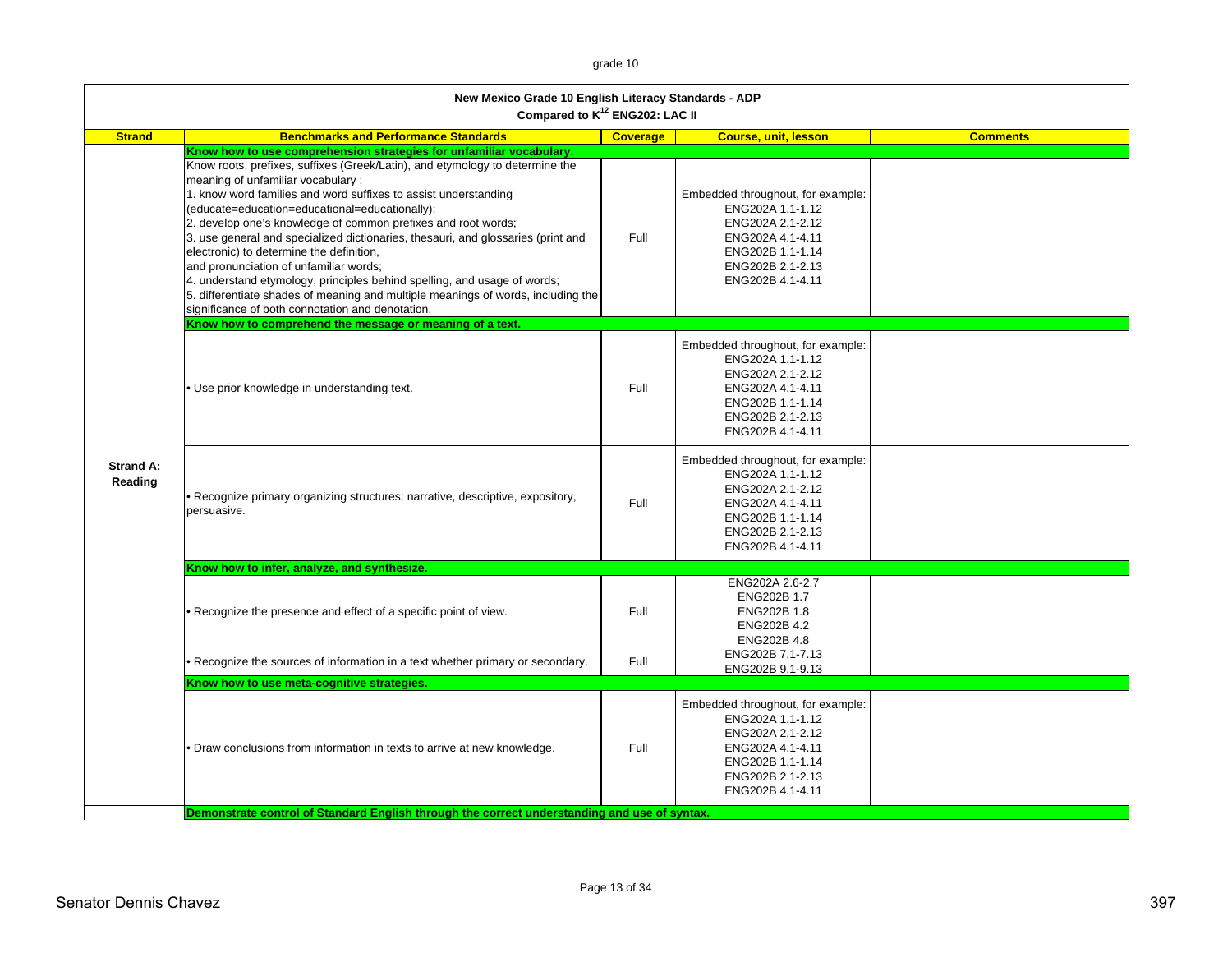|                               | Differentiate between SVDO patterns with indirect objects and object<br>complements.                                                                                                                                                                                                                                                                                                                                                                                | Partial | ENG202A 5.2-5.3<br>ENG202A 5.11-5.12<br>ENG202B 7.7<br>ENG202B 7.11-7.12                                                                                  | Teachers will supplement the curriculum to<br>include opportunities for students to differentiate<br>between SVDO patterns with indirect objects and<br>object complements.                                  |
|-------------------------------|---------------------------------------------------------------------------------------------------------------------------------------------------------------------------------------------------------------------------------------------------------------------------------------------------------------------------------------------------------------------------------------------------------------------------------------------------------------------|---------|-----------------------------------------------------------------------------------------------------------------------------------------------------------|--------------------------------------------------------------------------------------------------------------------------------------------------------------------------------------------------------------|
|                               | Master knowledge of contradictory elements and conjunctions to create<br>balanced sentences that express contrast.                                                                                                                                                                                                                                                                                                                                                  | Partial | ENG202A 8.6<br>ENG202A 8.8-8.9                                                                                                                            | Teachers will supplement the curriculum to<br>include opportunities for students to master<br>knowledge of contradictory elements and<br>conjunctions to create balanced sentences that<br>express contrast. |
|                               | Eliminate comma splices and dangling or misplaced modifiers.                                                                                                                                                                                                                                                                                                                                                                                                        | Full    | ENG202B 9.9<br>ENG202B 9.11-9.13                                                                                                                          |                                                                                                                                                                                                              |
|                               | Demonstrate control of Standard English through the correct understanding and use of grammar and usage.                                                                                                                                                                                                                                                                                                                                                             |         |                                                                                                                                                           |                                                                                                                                                                                                              |
| <b>Strand AA:</b><br>language | Master the use of participles as adjectives. Master the use of essential and<br>nonessential adjective clauses. Master absolute phrases and clauses to modify<br>entire thoughts.                                                                                                                                                                                                                                                                                   | Full    | ENG202A 8.3-8.4<br>ENG202A 8.6<br>ENG202A 8.8-8.9<br>ENG202B 9.2<br>ENG202B 9.11-9.12                                                                     |                                                                                                                                                                                                              |
|                               | . Use all forms of words correctly such as verb tenses, degrees of adjectives,<br>possessives and plural forms of nouns and pronouns, first/second/third person,<br>and compound sentence parts.                                                                                                                                                                                                                                                                    | Full    | Embedded throughout, for example:<br>ENG202A 1.1-1.12<br>ENG202A 2.1-2.12<br>ENG202A 4.1-4.11<br>ENG202B 1.1-1.14<br>ENG202B 2.1-2.13<br>ENG202B 4.1-4.11 |                                                                                                                                                                                                              |
|                               | Demonstrate control of Standard English through the correct understanding and use of punctuation, capitalization, and spelling.                                                                                                                                                                                                                                                                                                                                     |         |                                                                                                                                                           |                                                                                                                                                                                                              |
|                               |                                                                                                                                                                                                                                                                                                                                                                                                                                                                     |         | Embedded throughout, for example:<br>ENG202A 1.1-1.12                                                                                                     |                                                                                                                                                                                                              |
|                               | Correctly use commas for the following purposes: initial adverb phrases and<br>clauses, nonessential adjective phrases and clauses, coordinate adjectives,<br>contradictory elements, tag questions, commentary, and interjections.                                                                                                                                                                                                                                 | Full    | ENG202A 2.1-2.12<br>ENG202A 4.1-4.11<br>ENG202B 1.1-1.14<br>ENG202B 2.1-2.13<br>ENG202B 4.1-4.11                                                          |                                                                                                                                                                                                              |
|                               | Give spoken instructions to perform specific tasks, to answer questions, or to solve problems.                                                                                                                                                                                                                                                                                                                                                                      |         |                                                                                                                                                           |                                                                                                                                                                                                              |
|                               | N/A                                                                                                                                                                                                                                                                                                                                                                                                                                                                 |         |                                                                                                                                                           |                                                                                                                                                                                                              |
|                               | Make oral presentations that exhibit a logical structure appropriate to the audience, context, and purpose; group related ideas and maintain a consistent focus; include<br>smooth transitions; support judgments with sound evidence and well-chosen details; make skillful use of rhetorical devices; provide a coherent conclusion; employ proper<br>eye contact, speaking rate, volume, enunciation, inflection, and gestures to communicate ideas effectively. |         |                                                                                                                                                           |                                                                                                                                                                                                              |
|                               | . Consider purpose and context e.g., time limit and setting; research and analyze<br>characteristics of the audience such as prior knowledge and experiences related<br>to the topic, needs, interests, values, beliefs, culture, age, and gender; and use<br>these characteristics to select and adapt the topic or literary passage to the<br>audience, develop a thesis or literary theme, guide language choices, and plan<br>the presentation or performance.  | Full    | ENG202A 8.1-8.9                                                                                                                                           |                                                                                                                                                                                                              |